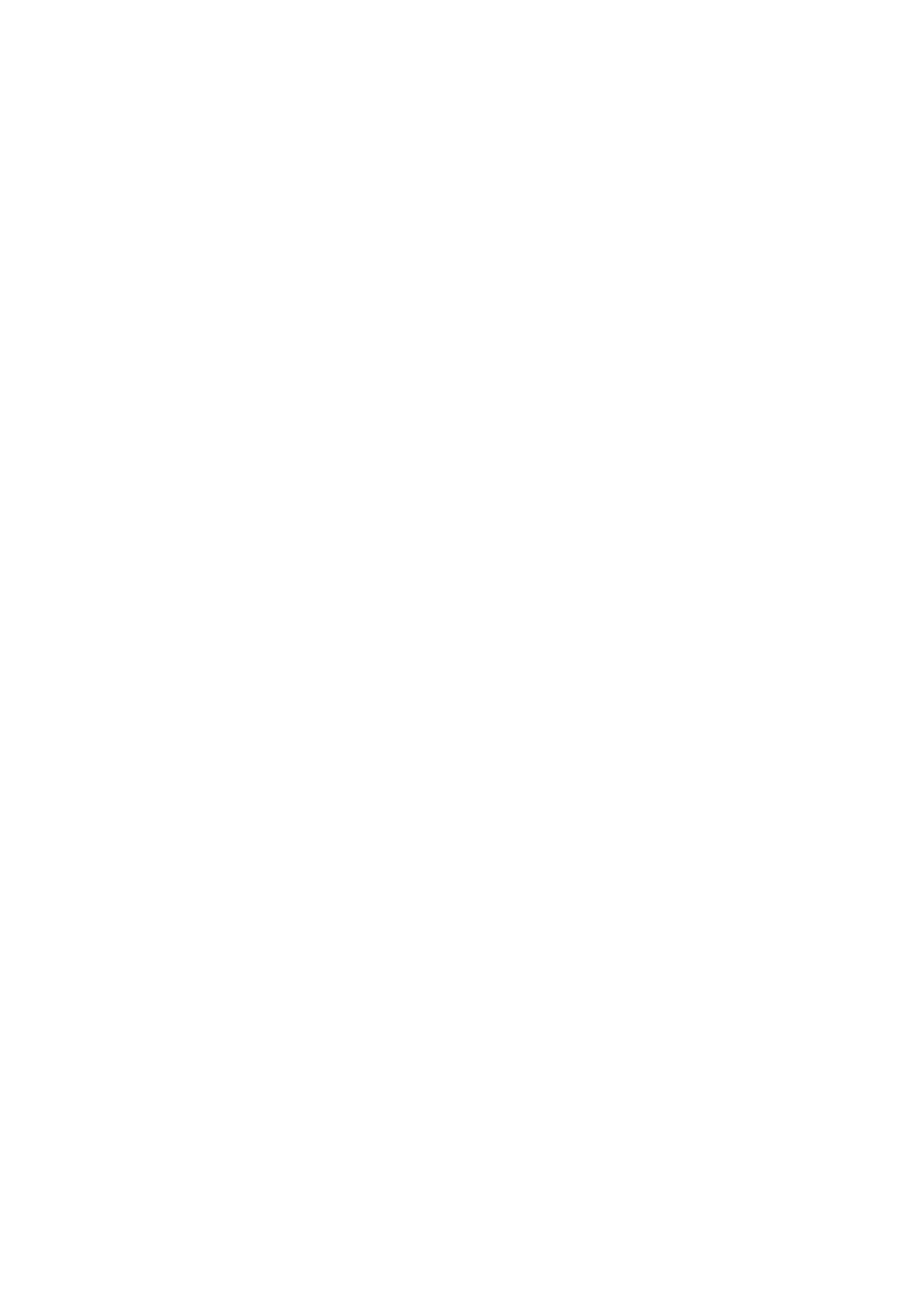# **ABSTRACT**

This dissertation establishes that while there is no actual 'free movement of legal services' through complete harmonisation of the regulations on the legal profession, the EU has provided for a framework that envisages considerable procedural simplification through the principle of 'mutual recognition'.

When the United Kingdom leaves the EU, this dissertation finds that the UK will lose access to this favourable framework for the legal market and the principle of 'mutual recognition'. Even though the UK has created a flexible national framework for foreign lawyers and legal documents, which will become applicable to European legal service providers wishing to practise in the UK, this legislation comes nowhere near the EU framework for legal services. Thus, the current export of legal services from the EU to the UK would become jeopardised if the Parties do not manage to conclude a deal on the matter.

Yet, not every deal is satisfactory in guaranteeing a continuation of the current export of legal services from the EU to the UK. To be more specific, it is found that Free Trade Agreements such as CETA, TTIP and the Singapore Agreements are not able to improve the situation of legal services under a no-deal scenario. In other words, the agreements do not go beyond 'locking in' the current *status quo* under GATS. For the recognition and enforcement of legal documents, there are some more promising models for future negotiations, but it is still unclear whether these would actually be extended to the UK.

Regrettably, the Brexit negotiations do little to accommodate the EU's export of legal services as these are still on-going. While there are some interesting proposals, most of these do not extensively deal with the future of European legal practitioners in the UK after Brexit and remain highly based on the discussed FTAs. Moreover, the Withdrawal Agreement and Political Declaration have been rejected numerous times by the British Parliament. Hence, it remains unclear what the outcome of Brexit will entail for the EU's export of legal services to the UK.

At any rate, based on what is known about Brexit today, *i.e.* the transitional provisions and the Political Declaration, it can be concluded that the EU's export of legal services to the UK will most definitely be jeopardised. As a last point, it can be noted here that this negative effective could possibly be counteracted by concluding agreements in the likes of the EEA and the 2007 Lugano Convention or the 2005 Denmark Agreement.

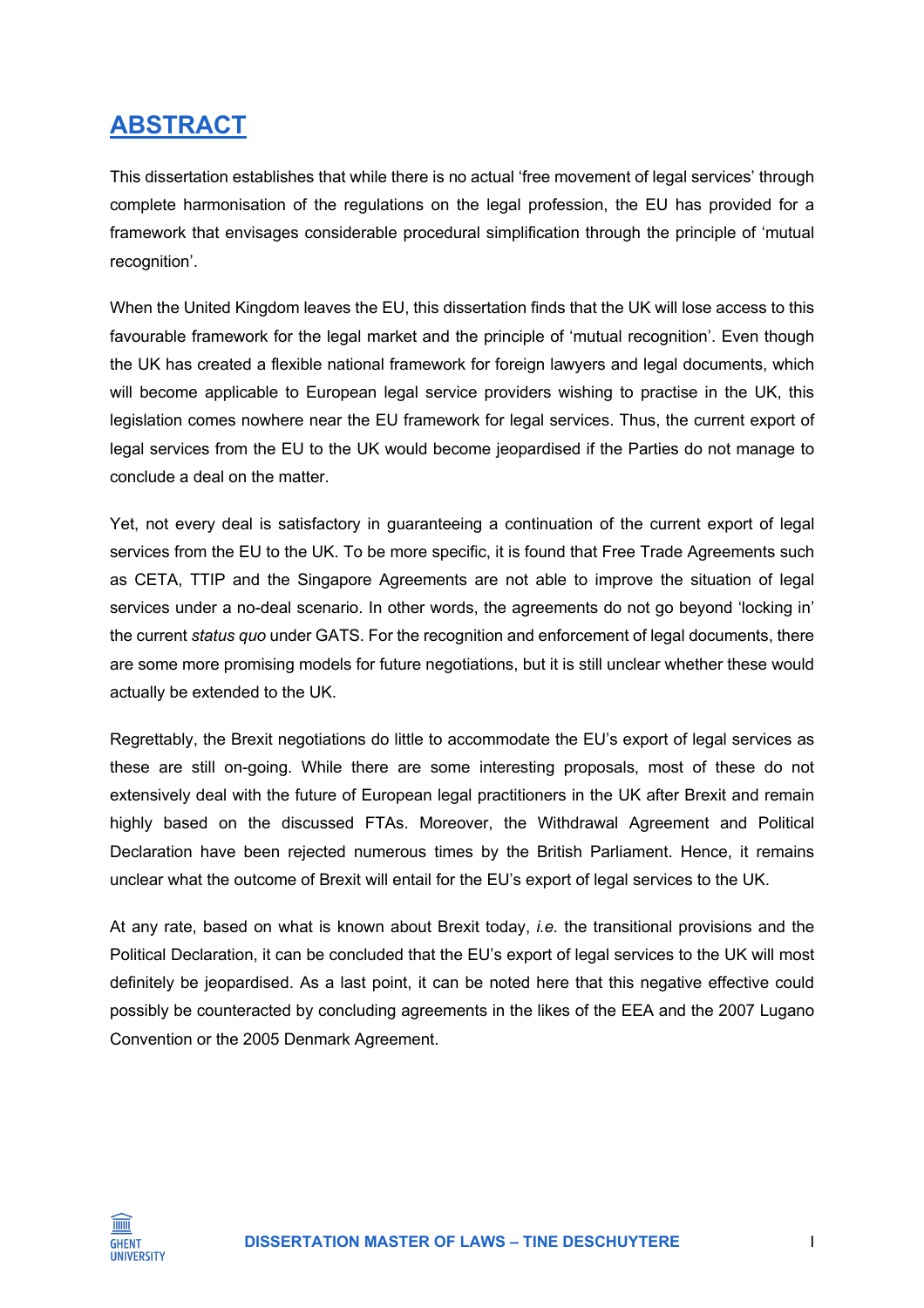## **SAMENVATTING**

Dit proefschrift stelt vast dat hoewel er geen sprake is van een daadwerkelijk "vrij verkeer van juridische diensten" door een volledige harmonisatie van de regelgeving inzake juridische dienstverleners, de EU toch een kader heeft geschapen dat voorziet in een aanzienlijke procedurele vereenvoudiging via het beginsel van "wederzijdse erkenning".

Wanneer het Verenigd Koninkrijk de EU verlaat, blijkt uit dit proefschrift dat het VK de toegang tot dit gunstige kader voor de juridische markt en het beginsel van "wederzijdse erkenning" zal verliezen. Hoewel het VK een flexibel nationaal kader voor buitenlandse advocaten en juridische documenten heeft gecreëerd, dat immers van toepassing zal zijn op Europese juridische dienstverleners die in het VK hun beroep willen uitoefenen, komt deze wetgeving bij lange na niet in de buurt van het EU-kader voor juridische diensten. De huidige export van juridische diensten van de EU naar het VK zou dus in gevaar komen als de partijen er niet in slagen een overeenkomst over deze kwestie te sluiten.

Toch is niet elke overeenkomst bevredigend om de voortzetting van de huidige export van juridische diensten van de EU naar het VK te garanderen. Meer in het bijzonder is gebleken dat vrijhandelsovereenkomsten zoals de CETA, de TTIP en de Singapore-overeenkomsten niet in staat zijn de situatie van juridische diensten te verbeteren in vergelijking met een "no-deal" scenario. Met andere woorden, de overeenkomsten gaan niet verder dan het "vastleggen" van de huidige *status quo* onder de GATS. Voor de erkenning en handhaving van juridische documenten zijn er wel enkele veelbelovende modellen voor toekomstige onderhandelingen, maar het is nog onduidelijk of deze ook daadwerkelijk tot het VK zullen worden uitgebreid.

Helaas dragen de Brexit-onderhandelingen weinig bij aan de EU-export van juridische diensten, aangezien deze nog steeds aan de gang zijn. Hoewel er enkele interessante voorstellen zijn, gaan de meeste daarvan niet uitgebreid in op de toekomst van de Europese juridische dienstverleners in het VK na Brexit en blijven ze in hoge mate gebaseerd op de besproken vrijhandelsovereenkomsten. Bovendien zijn de *Withdrawal Agreement* en *Political Declaration* herhaaldelijk door het Britse parlement verworpen. Het blijft dan ook onduidelijk wat de uitkomst van Brexit zal betekenen voor de export van juridische diensten van de EU naar het Verenigd Koninkrijk.

In ieder geval kan op basis van wat vandaag de dag bekend is over Brexit, namelijk de overgangsbepalingen en de politieke verklaring, worden geconcludeerd dat de export van juridische diensten van de EU naar het VK zonder meer in gevaar zal komen. Ten slotte kan hier worden opgemerkt dat dit negatieve effect kan worden tegengegaan door overeenkomsten te sluiten zoals de EER en het Verdrag van Lugano van 2007 of de Overeenkomst met Denemarken van 2005.

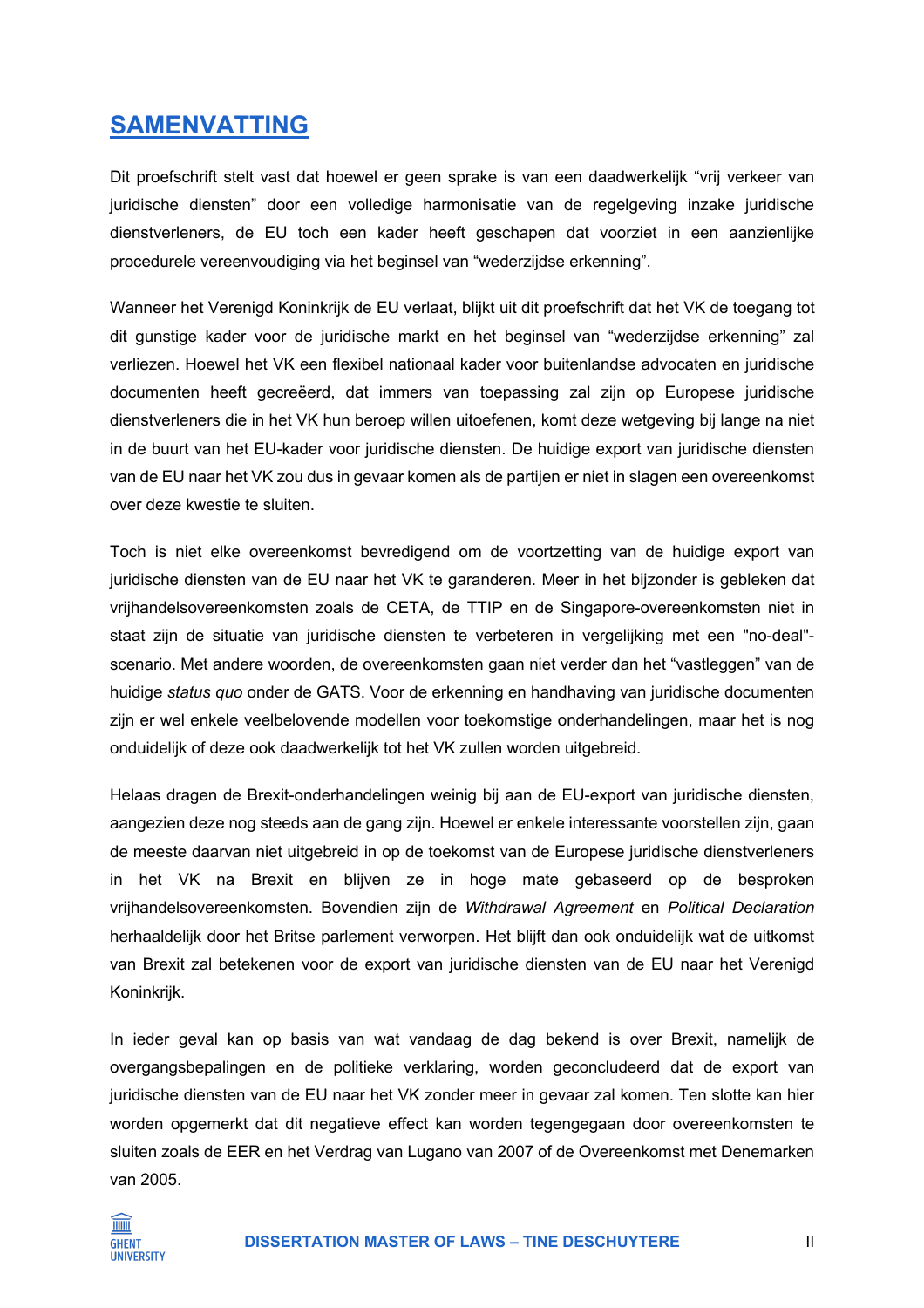## **WORD OF THANKS**

By writing these words, I am not only finishing this dissertation, but also completing a five-year study of law at the Ghent University. At the end of this (sometimes trying) period, there are a few people I wish to thank for their support throughout these studies.

First of all, I'd like to thank Professor dr. Govaere, not alone for allowing me to combine the best of both worlds in this dissertation, *i.e.* my passion for EU law and WTO law, but also for her insightful classes on EU law which sparked my interest in the subject in the first place. Furthermore, I would like to thank both Professor dr. Govaere and Ms Gremmelprez for their expert guidance on this dissertation, which allowed me to develop feasible as well as coherent research questions and to further develop my passion for EU law.

Besides, I also want to thank my parents for their unwavering support throughout my studies in law, their excellent advice on this dissertation and most importantly, for allowing me to pursue my dreams. Likewise, I'd like to thank my sister for her understanding during some of the more stressful periods of this study and her essential advice to take a break from time to time. A special thanks also goes out to my brother Stijn, for being an expert in pretending to know what I was rambling on about, his never-ending jokes and for so pointedly summarising this dissertation as "*wubba lubba dub dub*".

Finally, I have to thank my friends for supporting me throughout these five years at Ghent University and reminding me to live life to the fullest. I'd especially like to thank Axelle, Hanne and Simon, not only for their incisive advice on my many, many questions, but also for the numerous 'pity laughs' I got to receive from them for my terrible jokes in the library. I will forever cherish these last months at the Ghent University with you guys.

> Tine Deschuytere Ghent, May 2019

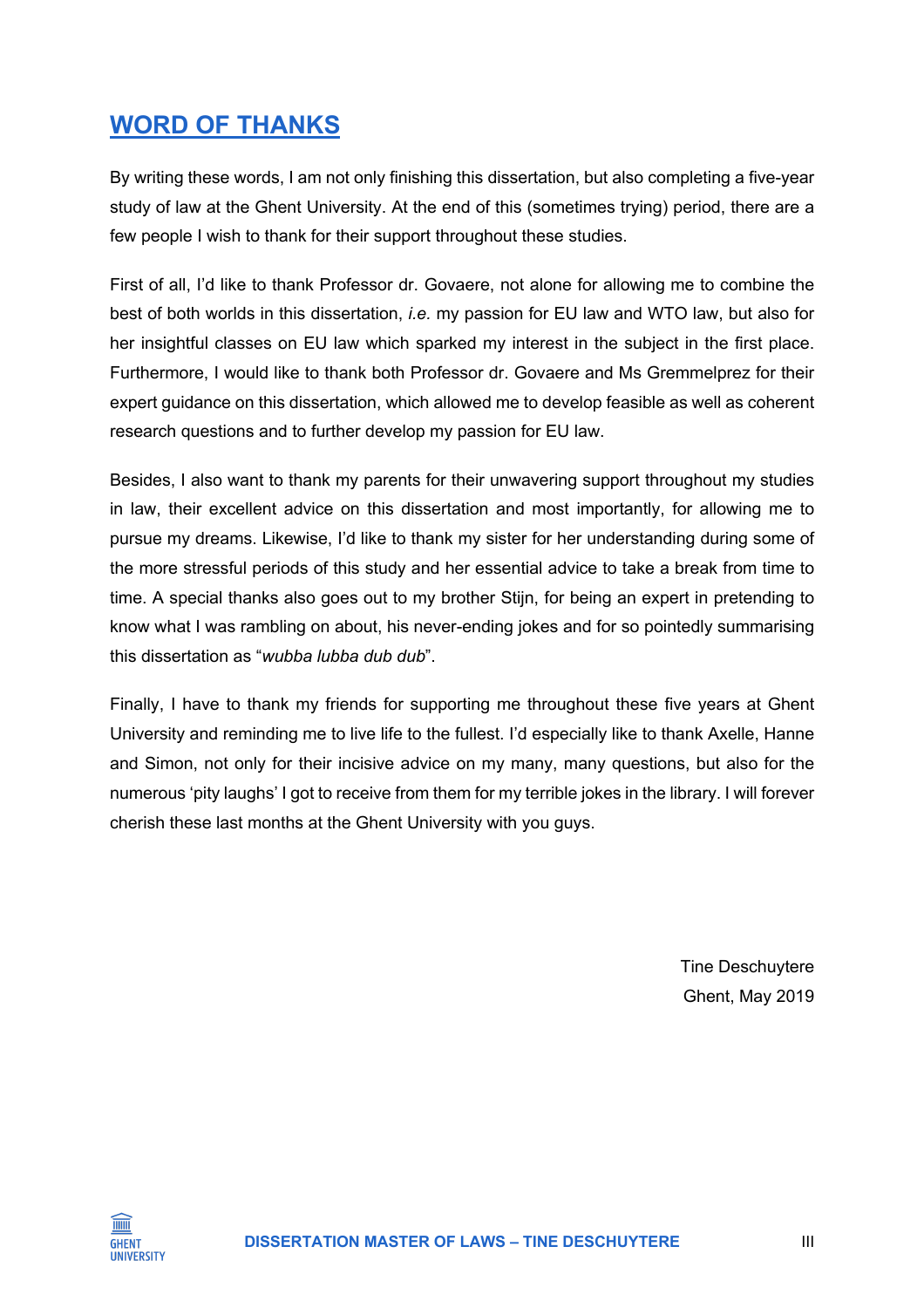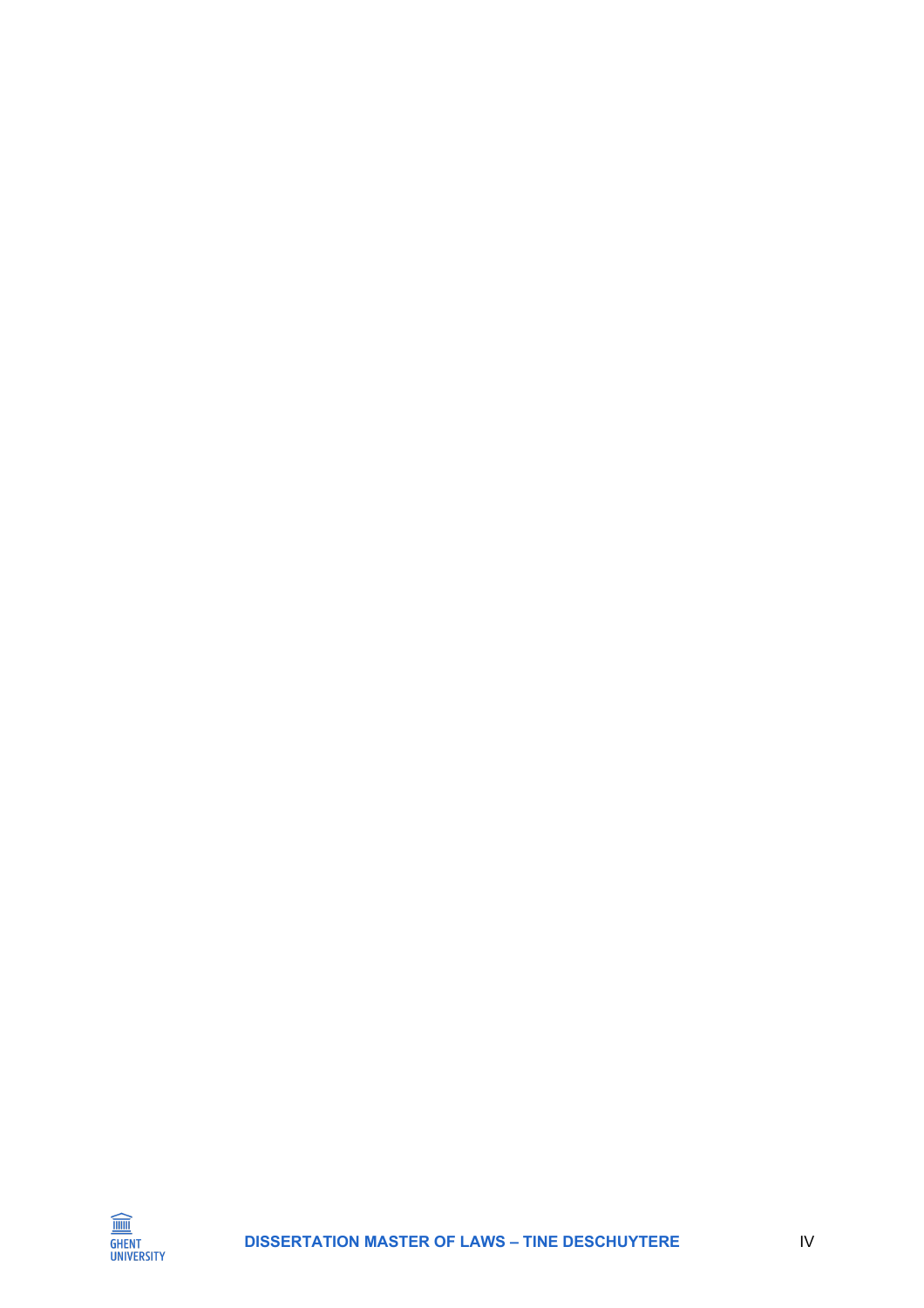# **LIST OF ABBREVIATIONS**

| 1933 Act                            | Foreign Judgments (Reciprocal Enforcement)         |
|-------------------------------------|----------------------------------------------------|
|                                     | Act 1933                                           |
| 1988 Convention of Lugano           | 88/592/EEC: Convention on jurisdiction and         |
|                                     | the enforcement of judgments in civil and          |
|                                     | commercial matters - Done at Lugano on 16          |
|                                     | September 1988, OJ L 319/9 of 25 November          |
|                                     | 1988                                               |
| 2005 Denmark Agreement              | Agreement between the European Community           |
|                                     | and the Kingdom of Denmark on jurisdiction         |
|                                     | and the recognition and enforcement of             |
|                                     | judgments in civil and commercial matters, OJ      |
|                                     | L 299/62 of 16 November 2005                       |
| 2007 Convention<br>of Lugano/Lugano | Convention on jurisdiction and the recognition     |
| Convention                          | and enforcement of judgments in civil and          |
|                                     | commercial matters, OJ L 339/3 of 21               |
|                                     | December 2007                                      |
| <b>Brussels Convention</b>          | Brussels Convention on Jurisdiction and the        |
|                                     | Enforcement of Judgments in Civil and              |
|                                     | Commercial Matters 1968, OJ L 299/32 of 31         |
|                                     | December 1972                                      |
| <b>Brussels I Regulation</b>        | Council Regulation (EC) No 44/2001 of 22           |
|                                     | December 2000 on jurisdiction and the              |
|                                     | recognition and enforcement of judgments in        |
|                                     | civil and commercial matters, OJ L 12/1 of 16      |
|                                     | January 2001                                       |
| <b>Brussels Ibis Regulation</b>     | (EU)<br>No<br>1215/2012<br>Regulation<br>of<br>the |
|                                     | European Parliament and of the Council of 12       |
|                                     | December 2012 on jurisdiction and the              |
|                                     | recognition and enforcement of judgments in        |
|                                     | civil and commercial matters, OJ L 351/1 of 20     |
|                                     | December 2012                                      |
| <b>CCBE</b>                         | Council of Bars and Law Societies of Europe        |

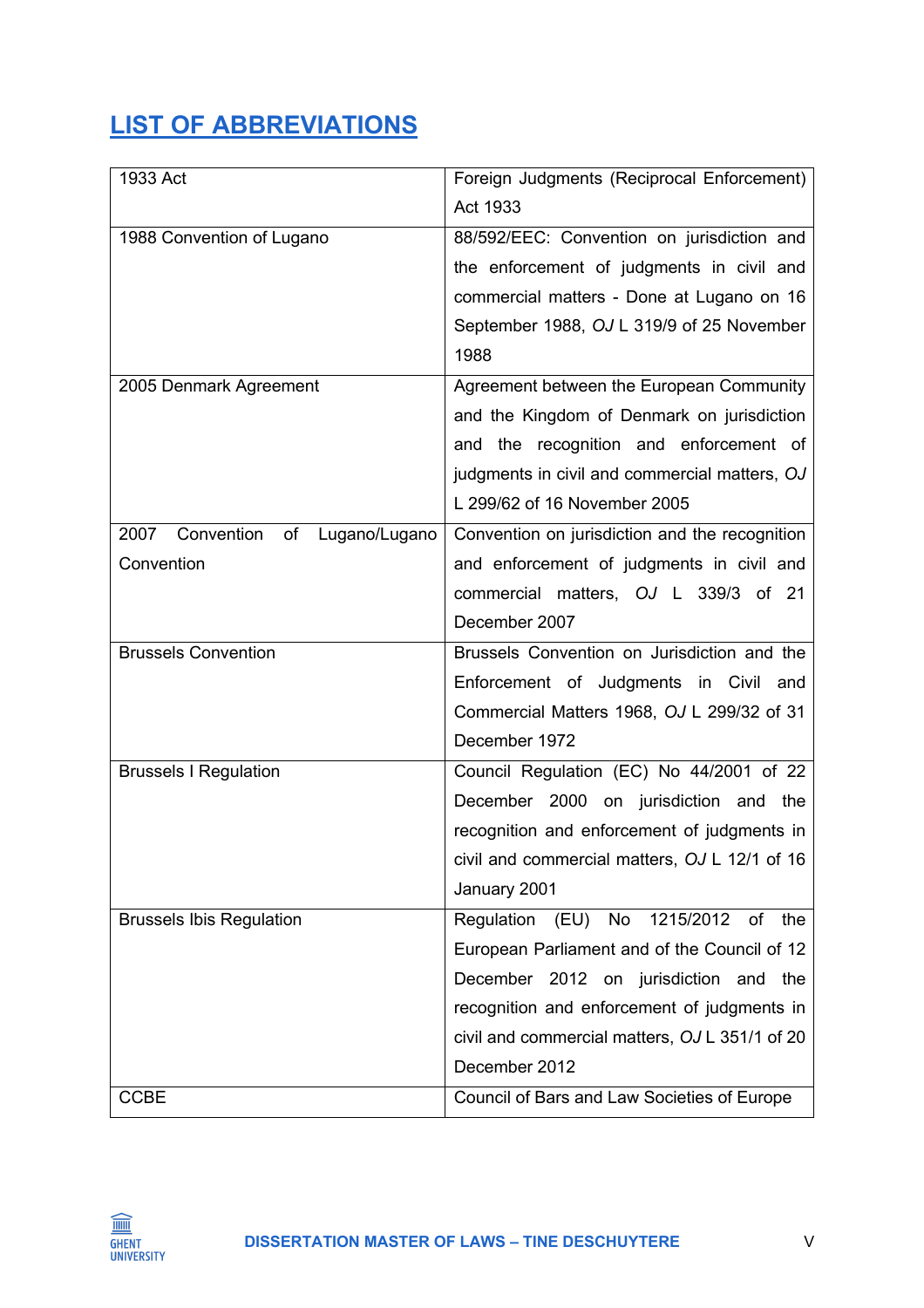| <b>CETA</b>                       | Economic<br>Trade<br>Comprehensive<br>and               |
|-----------------------------------|---------------------------------------------------------|
|                                   | Agreement concluded with Canada, OJ L                   |
|                                   | 11/23 of 14 January 2017                                |
| <b>Choice of Court Convention</b> | The Hague Convention of 30 June 2005 on                 |
|                                   | Choice of Court Agreements, OJ L 133/1 of 29            |
|                                   | May 2009                                                |
| <b>Citizenship Directive</b>      | Directive 2004/38/EC of the<br>European                 |
|                                   | Parliament and of the Council of 29 April 2004          |
|                                   | on the right of citizens of the Union and their         |
|                                   | family members to move and reside freely                |
|                                   | within the territory of the Member States               |
|                                   | amending Regulation (EEC) No 1612/68 and                |
|                                   | repealing Directives 64/221/EEC, 68/360/EEC,            |
|                                   | 73/148/EEC,<br>72/194/EEC,<br>75/34/EEC,                |
|                                   | 75/35/EEC, 90/364/EEC, 90/365/EEC and                   |
|                                   | 93/96/EEC, OJ L 158/77 of 30 April 2004                 |
| <b>CJEU</b>                       | Court of Justice of the European Union                  |
| Directive 2013/55/EU              | Directive<br>2013/55/EU<br>of<br>the<br>European        |
|                                   | Parliament and of the Council of 20 November            |
|                                   | 2013 amending Directive 2005/36/EC on the               |
|                                   | recognition of professional qualifications and          |
|                                   | 1024/2012<br>Regulation<br>(EU)<br>No<br>on             |
|                                   | administrative cooperation through the Internal         |
|                                   | Market Information System ('the IMI                     |
|                                   | Regulation'), OJ L 354/132 of 28 December               |
|                                   | 2013                                                    |
| e-Commerce Directive              | 2000/31/EC<br><b>Directive</b><br>of<br>the<br>European |
|                                   | Parliament and of the Council of 8 June 2000            |
|                                   | on certain legal aspects of information society         |
|                                   | services, in particular electronic commerce, in         |
|                                   | the Internal Market, OJ L 178/1 of 17 July 2000         |
| EEA                               | European Economic Area                                  |
| <b>EEA Agreement</b>              | Agreement on the European Economic Area,                |
|                                   | OJ L 1/3 of 3 January 1994                              |
| <b>EEIG</b>                       | <b>European Economic Interest Grouping</b>              |

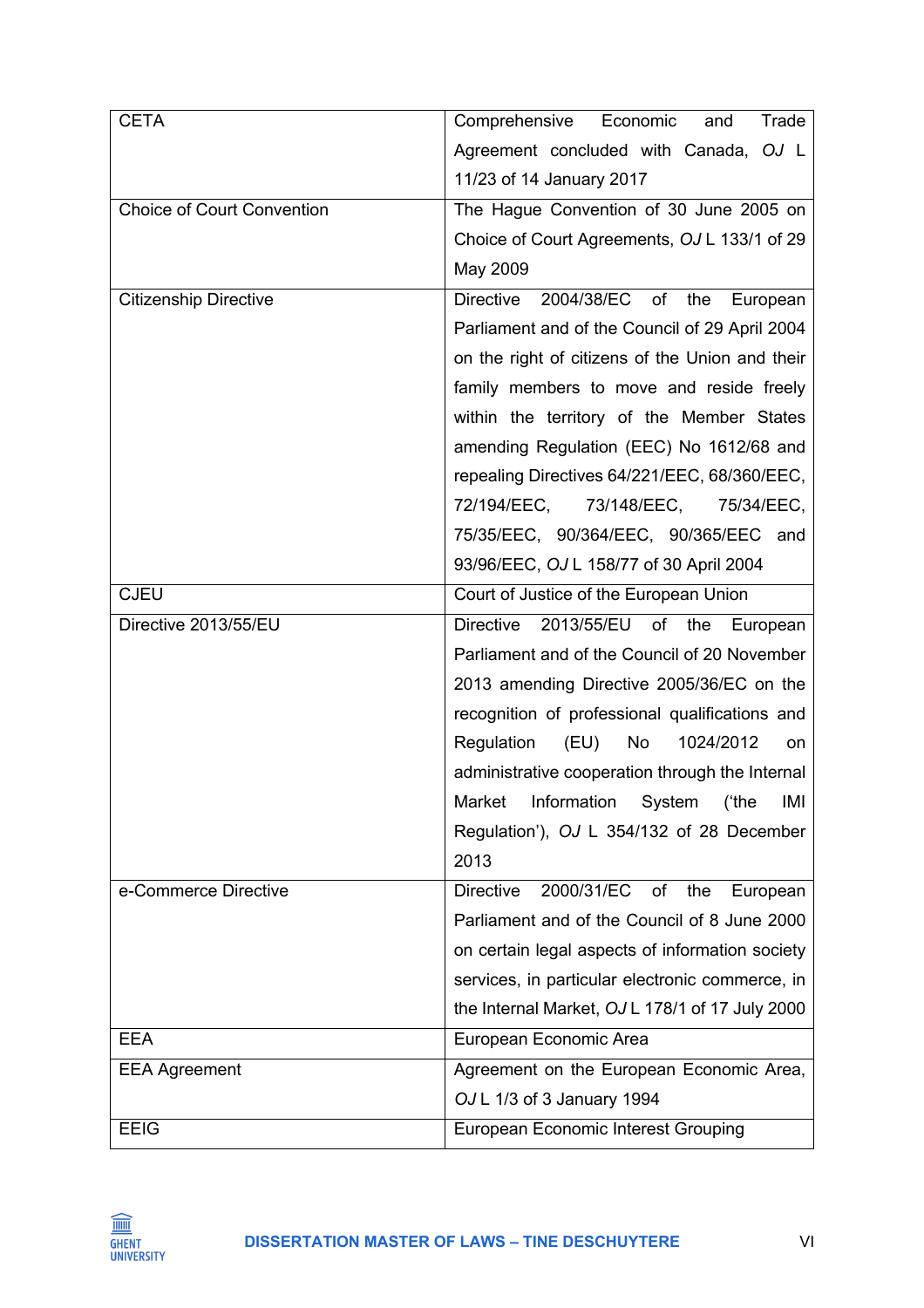| <b>EEIG Regulation</b>                | Council Regulation (EEC) No 2137/85 of 25        |
|---------------------------------------|--------------------------------------------------|
|                                       | July 1985 on the European Economic Interest      |
|                                       | Grouping (EEIG), OJ L 199/1 of 31 July 1985      |
| EEO-certificate                       | European Enforcement Order-certificate           |
| <b>EFTA</b>                           | European Free Trade Association                  |
| EU/Union                              | European Union                                   |
| <b>EU Company Law Directive</b>       | Directive (EU) 2017/1132 of the European         |
|                                       | Parliament and of the Council of 14 June 2017    |
|                                       | relating to certain aspects of company law, OJ   |
|                                       | L 169/46 of 30 June 2017                         |
| <b>EUKFTA</b>                         | Free trade Agreement between the European        |
|                                       | Union and its Member States, of the one part,    |
|                                       | and the Republic of Korea, of the other part, OJ |
|                                       | L 127/6 of 14 May 2011                           |
| European Account Preservation Order   | Regulation (EU) No 655/2014 of the European      |
| Regulation                            | Parliament and of the Council of 15 May 2014     |
|                                       | establishing a European Account Preservation     |
|                                       | Order procedure to facilitate cross-border debt  |
|                                       | recovery in civil and commercial matters, OJ L   |
|                                       | 189/59 27 June 2014                              |
| <b>European Company Regulation</b>    | Council Regulation (EC) No 2157/2001 of 8        |
|                                       | October 2001 on the Statute for a European       |
|                                       | company (SE), OJ L 294/1 of 10 November          |
|                                       | 2001                                             |
| European Enforcement Order Regulation | Regulation (EC) No 805/2004 of the European      |
|                                       | Parliament and of the Council of 21 April 2004   |
|                                       | creating a European Enforcement Order for        |
|                                       | uncontested claims, OJ L 143/15 of 30 April      |
|                                       | 2004                                             |
| <b>EUSFTA</b>                         | European Commission, 'Annex 1<br>the<br>to       |
|                                       | Proposal for a Council Decision on<br>the        |
|                                       | conclusion of the Free Trade Agreement           |
|                                       | between the European Union and the Republic      |
|                                       | of Singapore' of 18 April 2018 COM(2018) 196     |
|                                       | final                                            |

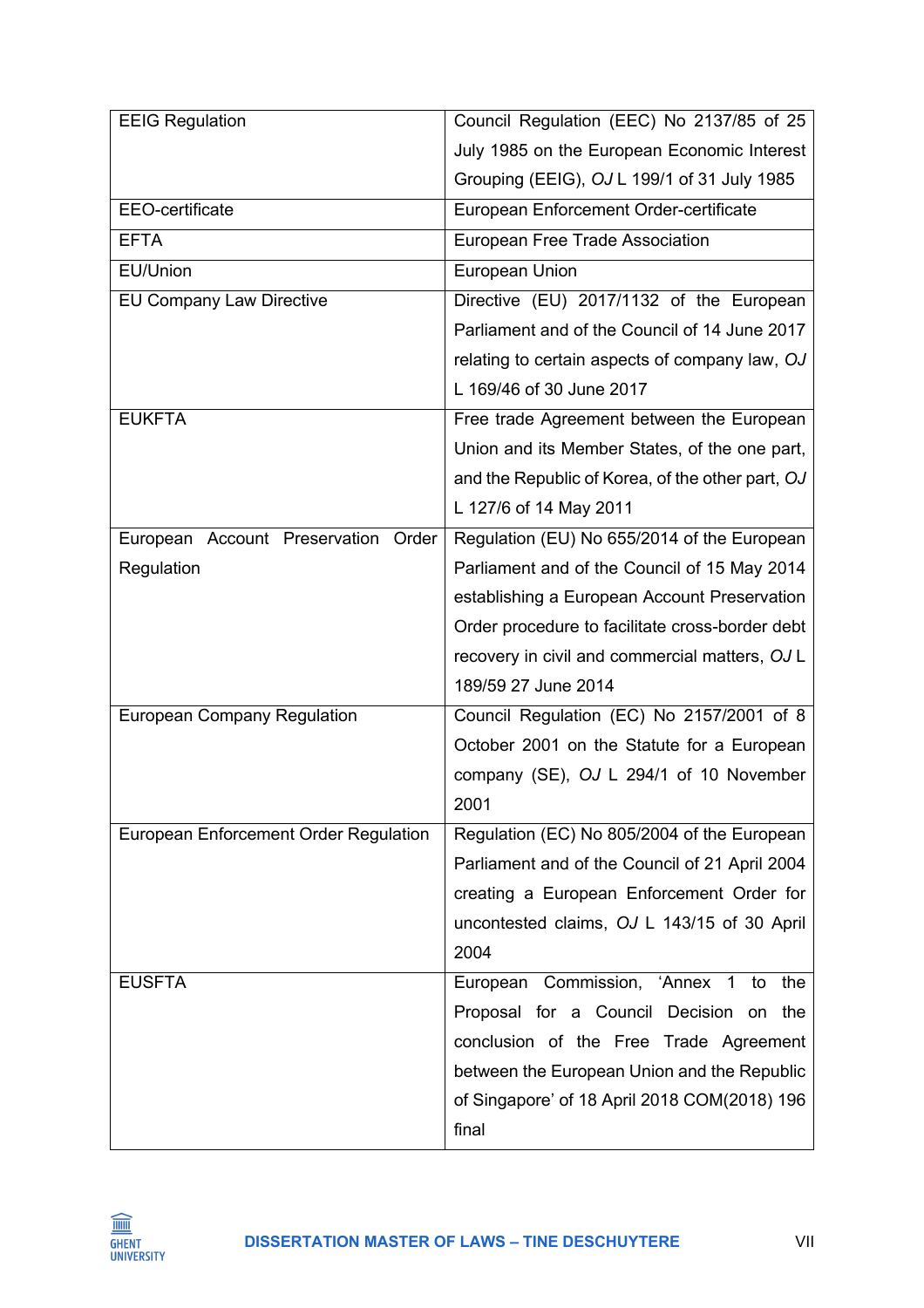| <b>EUSIPA</b>                    | European Commission, 'Annex to the Proposal             |
|----------------------------------|---------------------------------------------------------|
|                                  | for a Council Decision on the conclusion of the         |
|                                  | Investment Protection Agreement between the             |
|                                  | European Union and its Member States of the             |
|                                  | one part, and the Republic of Singapore, of the         |
|                                  | other part' of 18 April 2018 COM(2018) 194              |
|                                  | final                                                   |
| <b>FLC</b>                       | Foreign Legal Consultant                                |
| <b>FTA</b>                       | Free Trade Agreement                                    |
| <b>GATS</b>                      | General Agreement on Trade in Services of               |
|                                  | 1995                                                    |
| <b>GATT</b>                      | The General Agreement on Tariffs and Trade              |
|                                  | concluded in 1994 in Marrakesh containing the           |
|                                  | provisions of the General Agreement on Tariffs          |
|                                  | and Trade of 1947                                       |
| <b>HCCH</b>                      | Hague Conference on Private International               |
|                                  | Law                                                     |
| <b>Insolvency Regulation</b>     | Regulation (EU) 2015/848 of the European                |
|                                  | Parliament and of the Council of 20 May 2015            |
|                                  | on insolvency proceedings, OJ L 141/19 of 5             |
|                                  | <b>June 2015</b>                                        |
| Lawyers' Establishment Directive | Directive 98/5/EC of the European Parliament            |
|                                  | and of the Council of 16 February 1998 to               |
|                                  | facilitate practice of the profession of lawyer on      |
|                                  | a permanent basis in a Member State other               |
|                                  | than that in which the qualification was                |
|                                  | obtained, OJ L 77/36 of 14 March 1998                   |
| Lawyers' Services Directive      | Council Directive 77/249/EEC of 22 March                |
|                                  | 1977 to facilitate the effective exercise by            |
|                                  | lawyers of freedom to provide services, OJ L            |
|                                  | 78/18 of 26 March 1977                                  |
| <b>Merger Directives</b>         | <b>Directive</b><br>2005/56/EC<br>the<br>of<br>European |
|                                  | Parliament and of the Council of 26 October             |
|                                  | 2005 on cross-border mergers of limited liability       |
|                                  | companies and Directive 2011/35/EU of the               |
|                                  | European Parliament and of the Council of 5             |

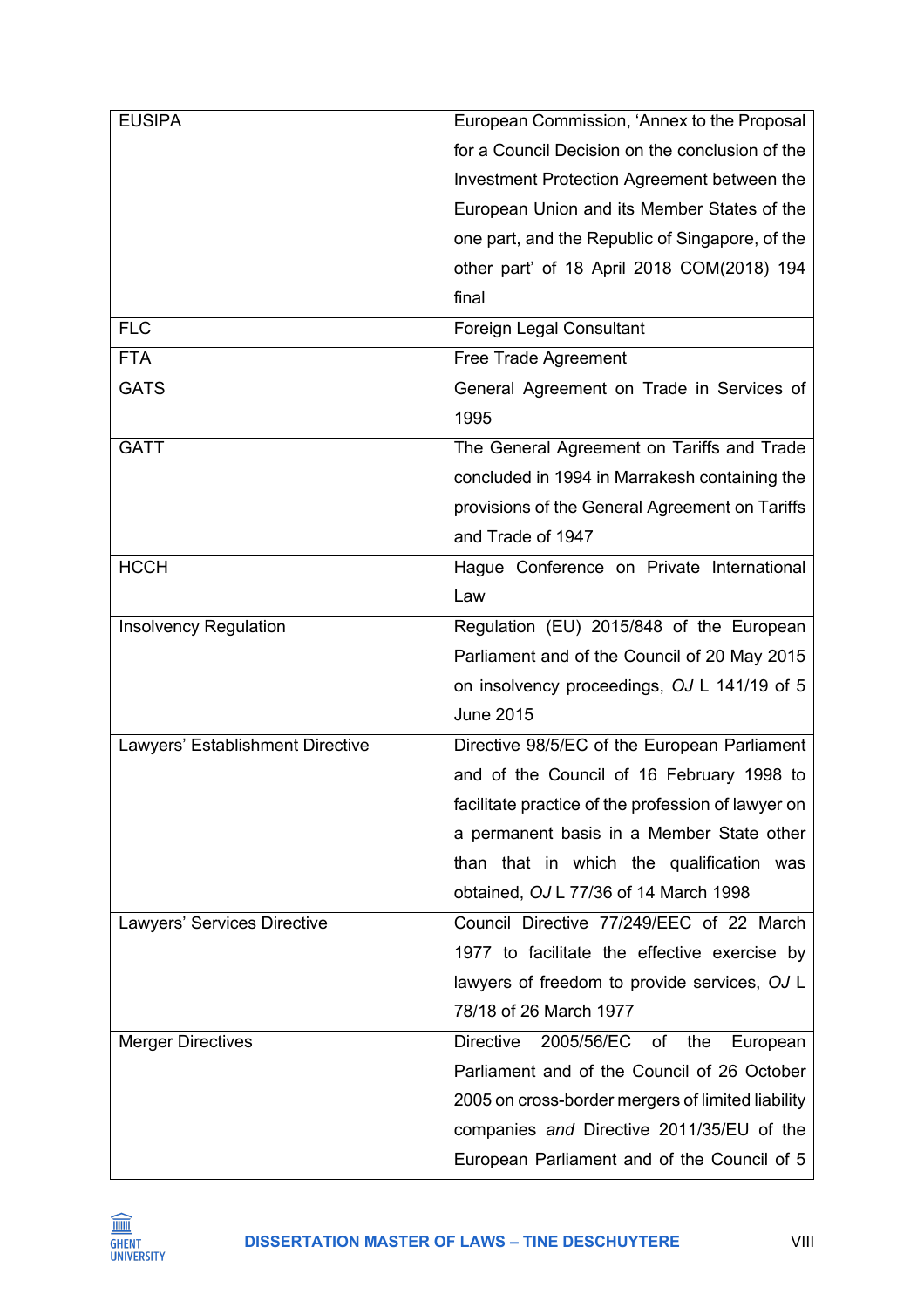|                                            | April 2011 concerning mergers of public limited           |  |  |
|--------------------------------------------|-----------------------------------------------------------|--|--|
|                                            | liability companies                                       |  |  |
| <b>MFN</b>                                 | Most-Favoured-Nation                                      |  |  |
| <b>MRA</b>                                 | <b>Mutual Recognition Agreement</b>                       |  |  |
| New York Convention on Arbitration         | United Nations Convention on the Recognition              |  |  |
|                                            | and Enforcement of Foreign Arbitral Awards                |  |  |
|                                            | (New York, 10 June 1958)                                  |  |  |
| <b>Payment Order Regulation</b>            | Regulation (EC) No 1896/2006<br>of the                    |  |  |
|                                            | European Parliament and of the Council of 12              |  |  |
|                                            | December 2006 creating a European order for               |  |  |
|                                            | payment procedure as amended by Regulation                |  |  |
|                                            | (EU) 2015/2421 of the European Parliament                 |  |  |
|                                            | and of the Council of 16 December 2015                    |  |  |
|                                            | amending Regulation (EC) No 861/2007                      |  |  |
|                                            | Small<br>establishing<br>European<br>Claims<br>a          |  |  |
|                                            | Procedure and Regulation (EC) No 1896/2006                |  |  |
|                                            | creating a European order for payment                     |  |  |
|                                            | procedure, OJ L 399/1 of 30 December 2006                 |  |  |
|                                            | juncto OJ L 341/1 of 24 December 2015                     |  |  |
| PIL                                        | Private International Law                                 |  |  |
| <b>Political Declaration</b>               | Political declaration setting out the framework           |  |  |
|                                            | the future relationship between<br>the<br>for             |  |  |
|                                            | European Union and the United Kingdom, OJ                 |  |  |
|                                            | C 66 I/185 of 19 February 2019                            |  |  |
| <b>QLTS</b>                                | <b>Qualified Lawyer Transfer Scheme</b>                   |  |  |
| <b>RFL</b>                                 | Registered Foreign Lawyer                                 |  |  |
| Recognition of Professional Qualifications | <b>Directive</b><br>2005/36/EC of<br>the<br>European      |  |  |
| <b>Directive</b>                           | Parliament and of the Council of 7 September              |  |  |
|                                            | 2005 on the recognition of professional                   |  |  |
|                                            | qualifications<br><b>Directive</b><br>as<br>amended<br>by |  |  |
|                                            | 2013/55/EU of the European Parliament and of              |  |  |
|                                            | the Council of 20 November 2013 amending                  |  |  |
|                                            | Directive 2005/36/EC on the recognition of                |  |  |
|                                            | professional qualifications and Regulation (EU)           |  |  |
|                                            | No 1024/2012 on administrative cooperation                |  |  |
|                                            | through the Internal Market Information System            |  |  |

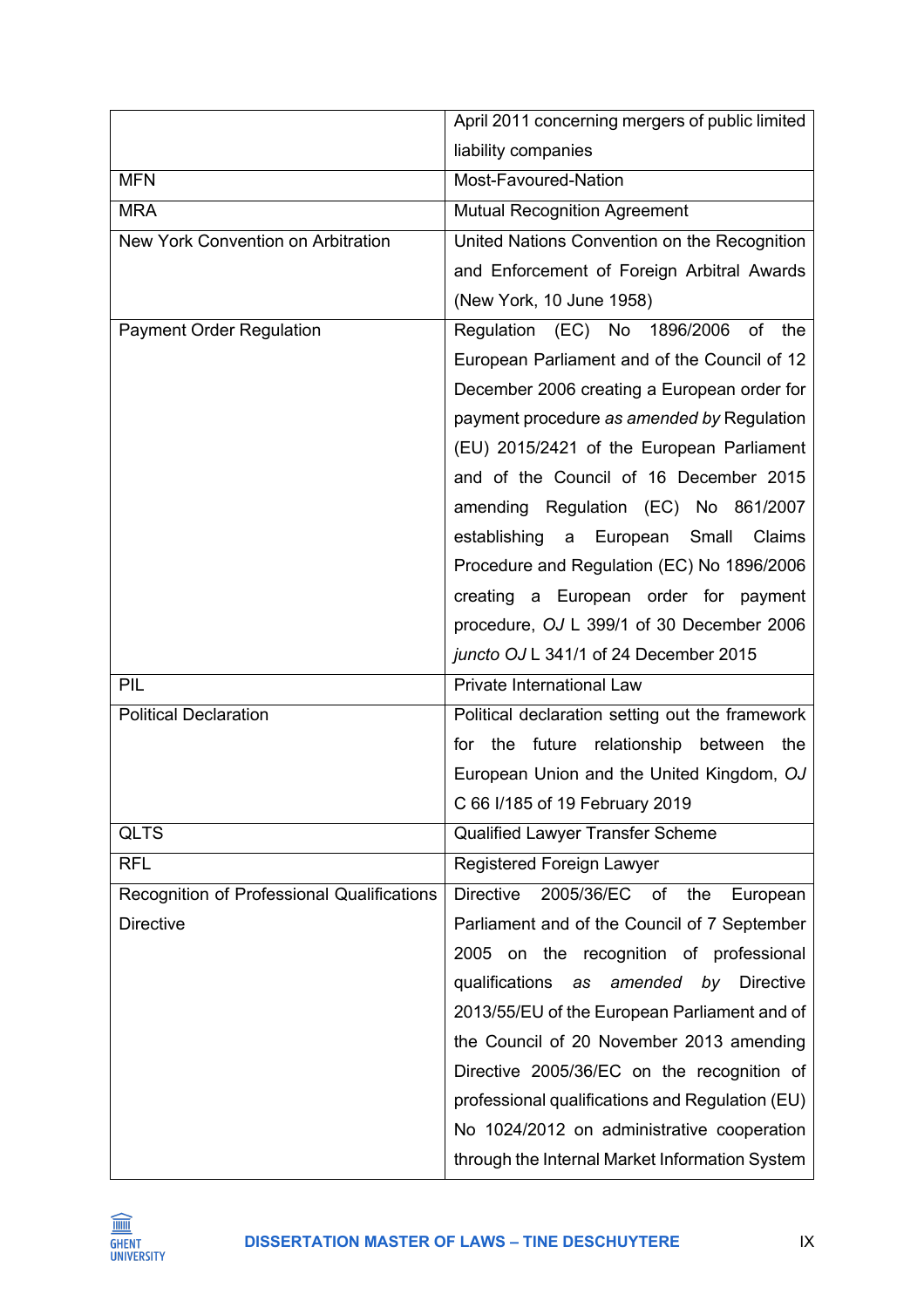|                                | ('the IMI Regulation'), OJ L 255/22 of 30     |
|--------------------------------|-----------------------------------------------|
|                                | September 2005 juncto OJ L 354/132 of 28      |
|                                | December 2013                                 |
| <b>Small Claims Regulation</b> | Regulation (EC) No 861/2007 of the European   |
|                                | Parliament and of the Council of 11 July 2007 |
|                                | establishing<br>European<br>Small Claims<br>a |
|                                | Procedure as amended by Regulation (EU)       |
|                                | 2015/2421 of the European Parliament and of   |
|                                | the Council of 16 December 2015 amending      |
|                                | Regulation (EC) No 861/2007 establishing a    |
|                                | Small Claims<br>European<br>Procedure<br>and  |
|                                | Regulation (EC) No 1896/2006 creating a       |
|                                | European order for payment procedure, OJ L    |
|                                | 199/1 of 31 July 2007 juncto OJ L 341/1 of 24 |
|                                | December 2015                                 |
| <b>Services Directive</b>      | Directive 2006/123/EC of the European         |
|                                | Parliament and of the Council of 12 December  |
|                                | 2006 on services in the internal market, OJ L |
|                                | 376/36 of 27 December 2006                    |
| <b>Singapore Agreements</b>    | The Free Trade Agreement and the Investment   |
|                                | Protection<br>with<br>Agreement<br>concluded  |
|                                | Singapore                                     |
| <b>SRA</b>                     | <b>Solicitors Regulation Authority</b>        |
| <b>TEU</b>                     | Consolidated version of the Treaty on         |
|                                | European Union                                |
| <b>TFEU</b>                    | Consolidated version of the Treaty on the     |
|                                | Functioning of the European Union             |
| <b>TRIMS</b>                   | Agreement on Trade-Related<br>Investment      |
|                                | Measures of 1994                              |
| <b>TTIP</b>                    | The Transatlantic and Investment Partnership  |
|                                | negotiated with the United States of America  |
| <b>UK</b>                      | United Kingdom                                |
| US/USA                         | <b>United States of America</b>               |
| <b>Withdrawal Agreement</b>    | European Commission, 'Annex to the Proposal   |
|                                | for a Council Decision amending Decision (EU) |
|                                | 2019/274 on the signing, on behalf of the     |

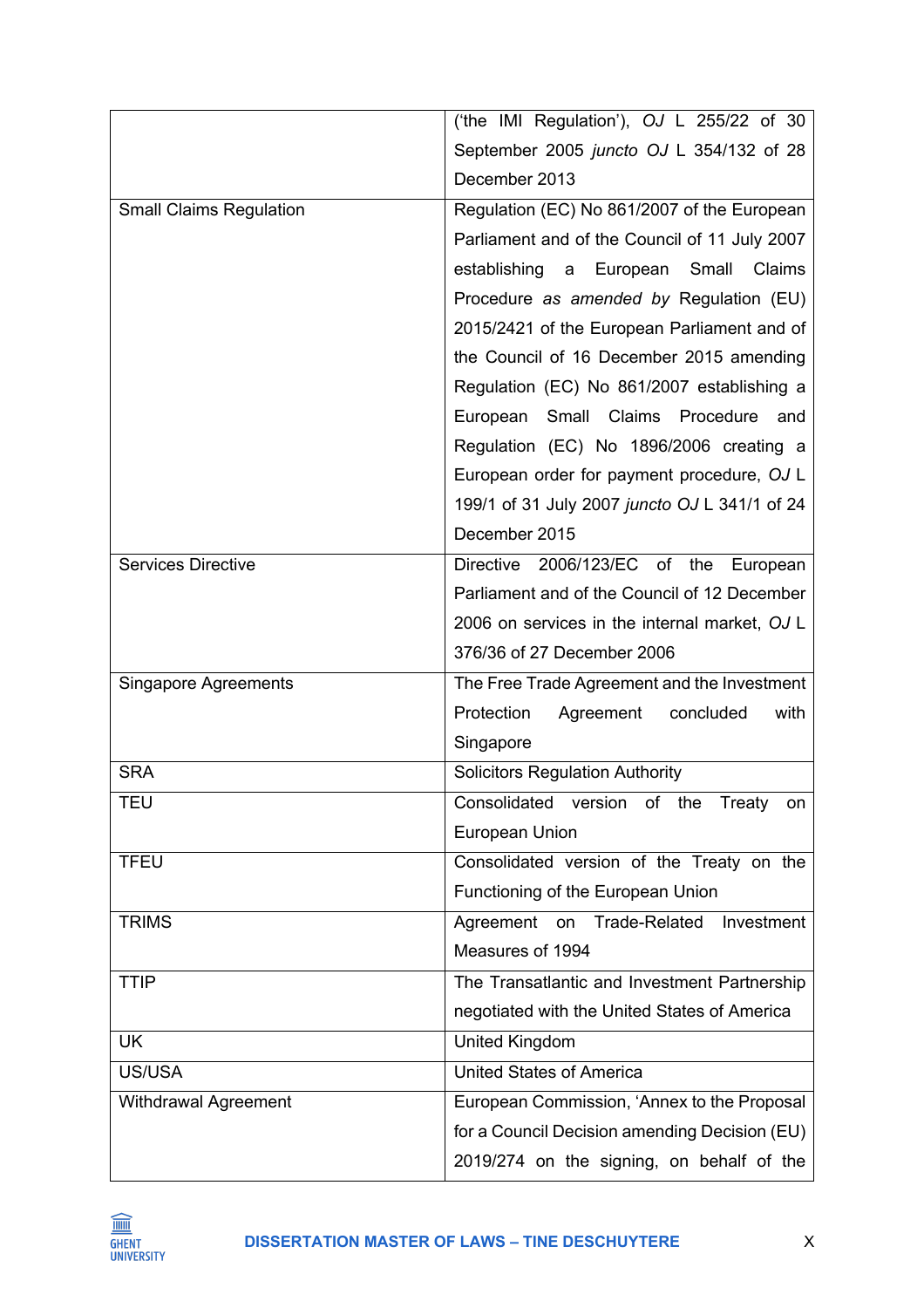|            | European Union and of the European Atomic      |  |
|------------|------------------------------------------------|--|
|            | Energy Community, of the Agreement on the      |  |
|            | withdrawal of the United Kingdom of Great      |  |
|            | Britain and Northern Ireland from the European |  |
|            | Union and the European Atomic Energy           |  |
|            | Community' of 11 April 2019 COM(2019) 194      |  |
|            | final                                          |  |
| <b>WTO</b> | World Trade Organisation                       |  |

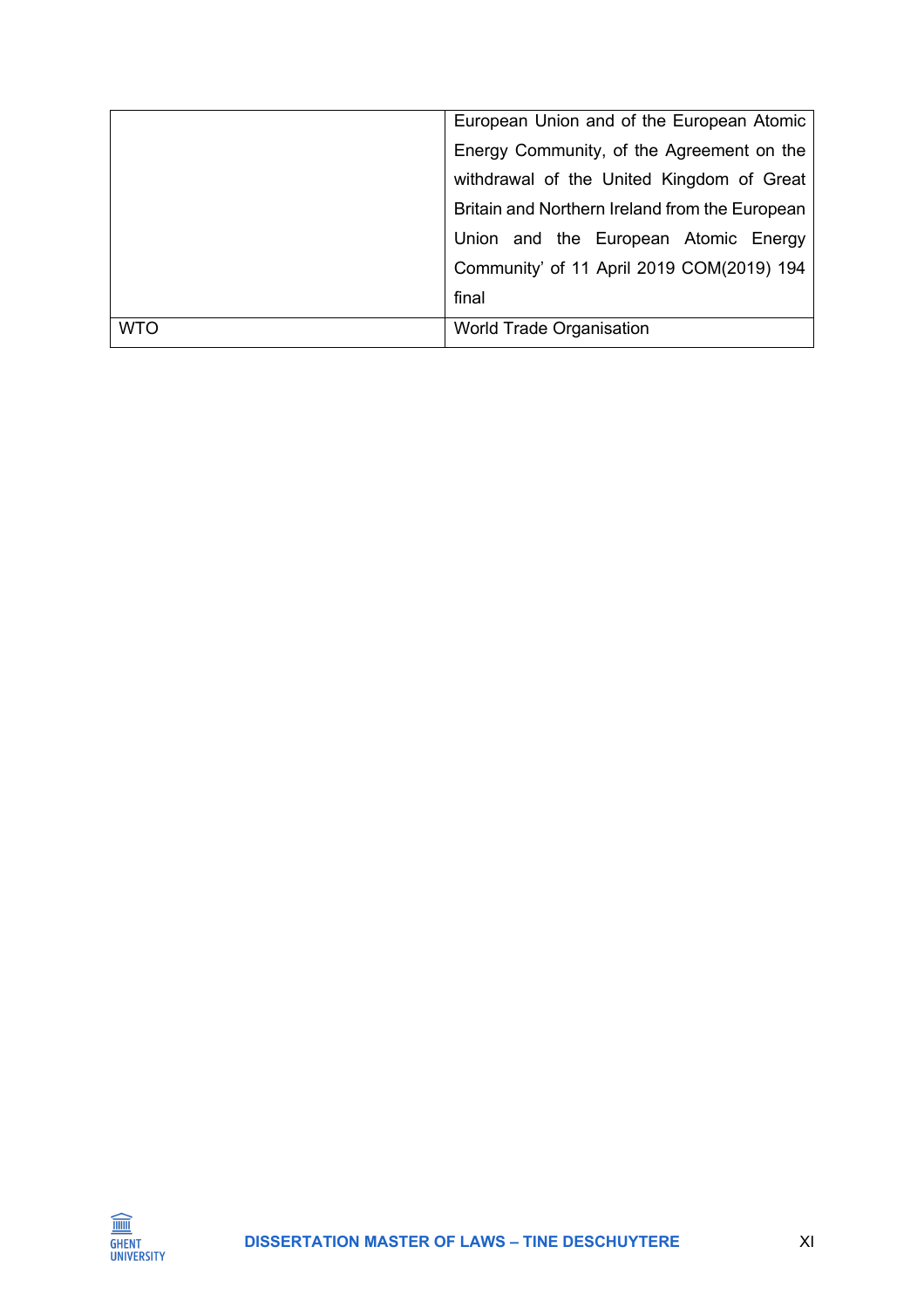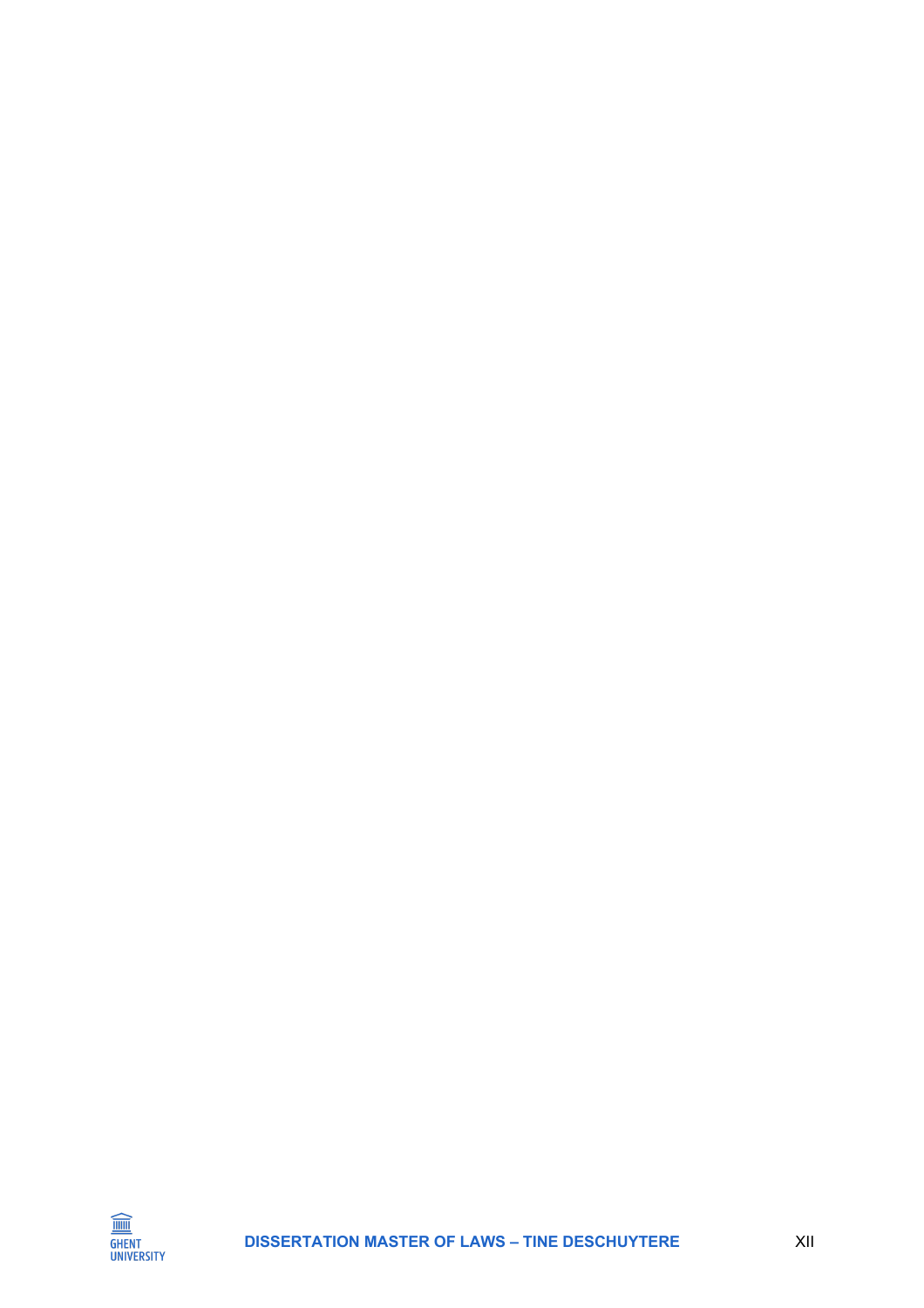## **Table of contents**

|              | <b>CHAPTER 1.</b> | THE SITUATION PRE-BREXIT: FREE MOVEMENT OF LEGAL SERVICES? 7                  |  |
|--------------|-------------------|-------------------------------------------------------------------------------|--|
| $\mathbf{L}$ |                   |                                                                               |  |
| H.           |                   |                                                                               |  |
|              |                   |                                                                               |  |
|              | 2.1.1.            |                                                                               |  |
|              | 212               |                                                                               |  |
|              | 2.1.3.            |                                                                               |  |
|              |                   |                                                                               |  |
|              | 2.2.1.            |                                                                               |  |
|              | 2.2.2.            |                                                                               |  |
|              | 2.2.3.            | Directive 2005/36/EC as amended by Directive 2013/55/EU: The Recognition of   |  |
|              | 2.2.4.            |                                                                               |  |
|              |                   |                                                                               |  |
|              | 2.3.1             |                                                                               |  |
|              | 2.3.2             |                                                                               |  |
|              | 2.3.3             |                                                                               |  |
|              | 2.3.4             |                                                                               |  |
|              |                   |                                                                               |  |
|              |                   |                                                                               |  |
| Ш.           |                   |                                                                               |  |
|              | 3.1.              |                                                                               |  |
|              | 3.2.              |                                                                               |  |
|              |                   | 3.3. Does the EU have a free movement of legal documents nowadays?31          |  |
| IV.          |                   | Other countries enjoying the free movement of legal services and documents 31 |  |
| V.           |                   |                                                                               |  |
|              | <b>CHAPTER 2.</b> | NO DEAL SCENARIO: WHAT ARE THE MAIN OBSTACLES A POTENTIAL                     |  |
|              |                   |                                                                               |  |
| Ι.           |                   |                                                                               |  |
| Ш.           |                   |                                                                               |  |

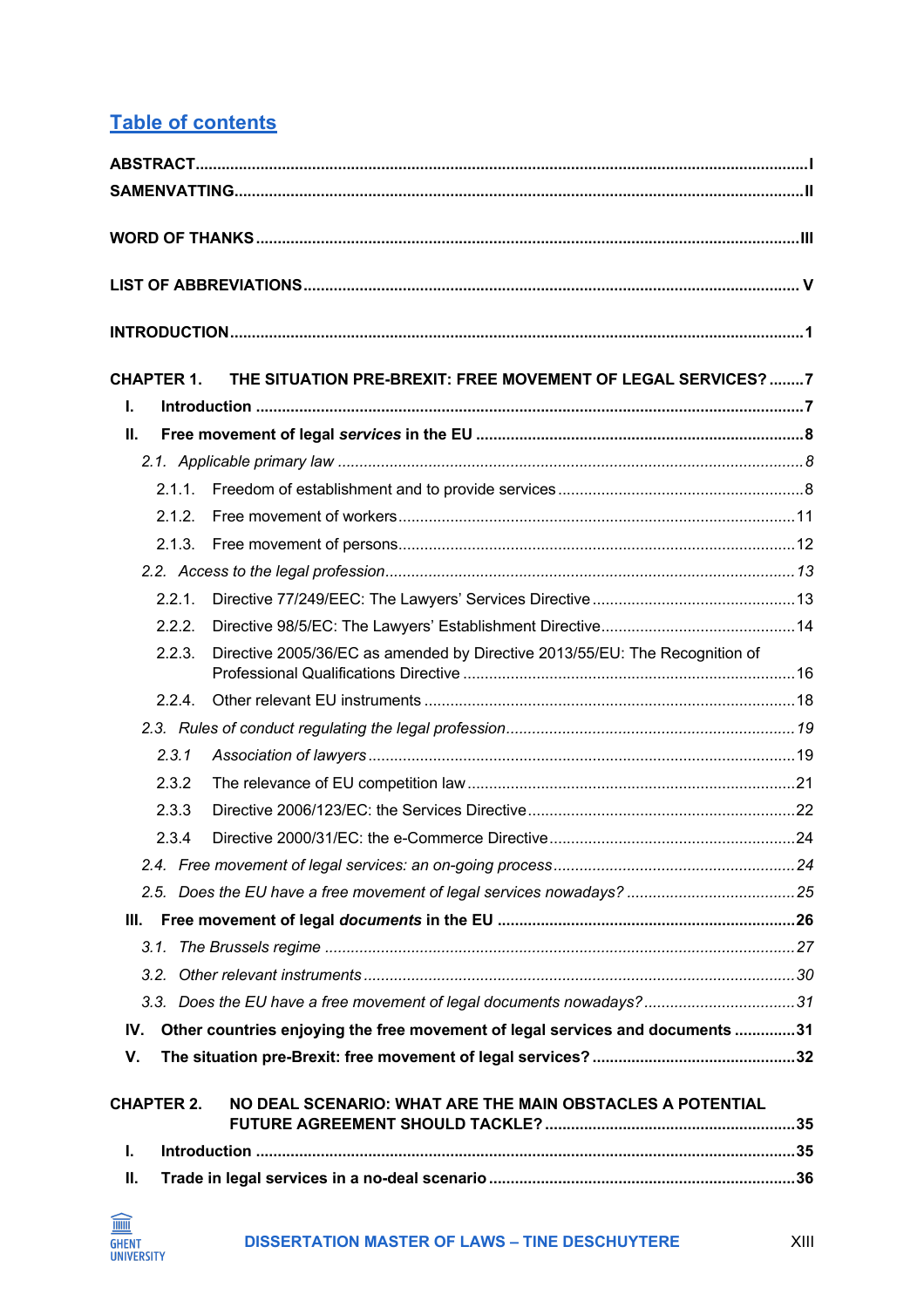| 2.1.1.                                                                                         |  |
|------------------------------------------------------------------------------------------------|--|
| 2.1.2.                                                                                         |  |
| 2.1.3.                                                                                         |  |
|                                                                                                |  |
| 2.2.1                                                                                          |  |
| $2.2.1.1$ .                                                                                    |  |
| 2.2.1.2.                                                                                       |  |
|                                                                                                |  |
| $2.2.2.1$ .                                                                                    |  |
| 2.2.2.2.                                                                                       |  |
| 2.2.2.3.                                                                                       |  |
| 2.2.2.4.                                                                                       |  |
| 2.3. What are the main issues concerning trade in legal services a future EU-UK agreement      |  |
|                                                                                                |  |
| Ш.                                                                                             |  |
| 3.1. International agreements on the enforcement and recognition of foreign legal documents56  |  |
| 3.2. National legislation on the recognition and enforcement of foreign legal documents 59     |  |
| 3.2.1.                                                                                         |  |
| 3.2.2.                                                                                         |  |
| 3.3. What are the main PIL issues a future EU-UK agreement should address?  63                 |  |
| What are the main obstacles a potential future agreement should tackle? 64<br>IV.              |  |
| TO WHAT EXTENT HAS THE EU ENABLED TRADE IN LEGAL SERVICES IN<br><b>CHAPTER 3.</b>              |  |
|                                                                                                |  |
| L.                                                                                             |  |
| П.                                                                                             |  |
| 2.1. The Comprehensive Economic and Trade Agreement concluded with Canada 68                   |  |
| 2.1.1.                                                                                         |  |
| 2.1.2.                                                                                         |  |
| 2.1.3.                                                                                         |  |
| CETA's suitability as a model for trade in legal services after Brexit 76<br>2.1.4.            |  |
| 2.2. The Transatlantic and Investment Partnership negotiated with the United States of America |  |
|                                                                                                |  |
|                                                                                                |  |
| 2.2.1.                                                                                         |  |
| 2.2.2.                                                                                         |  |
| 2.2.3.                                                                                         |  |
| 2.2.4.                                                                                         |  |
| 2.3. The Free Trade Agreement and Investment Protection Agreement concluded with Singapore     |  |

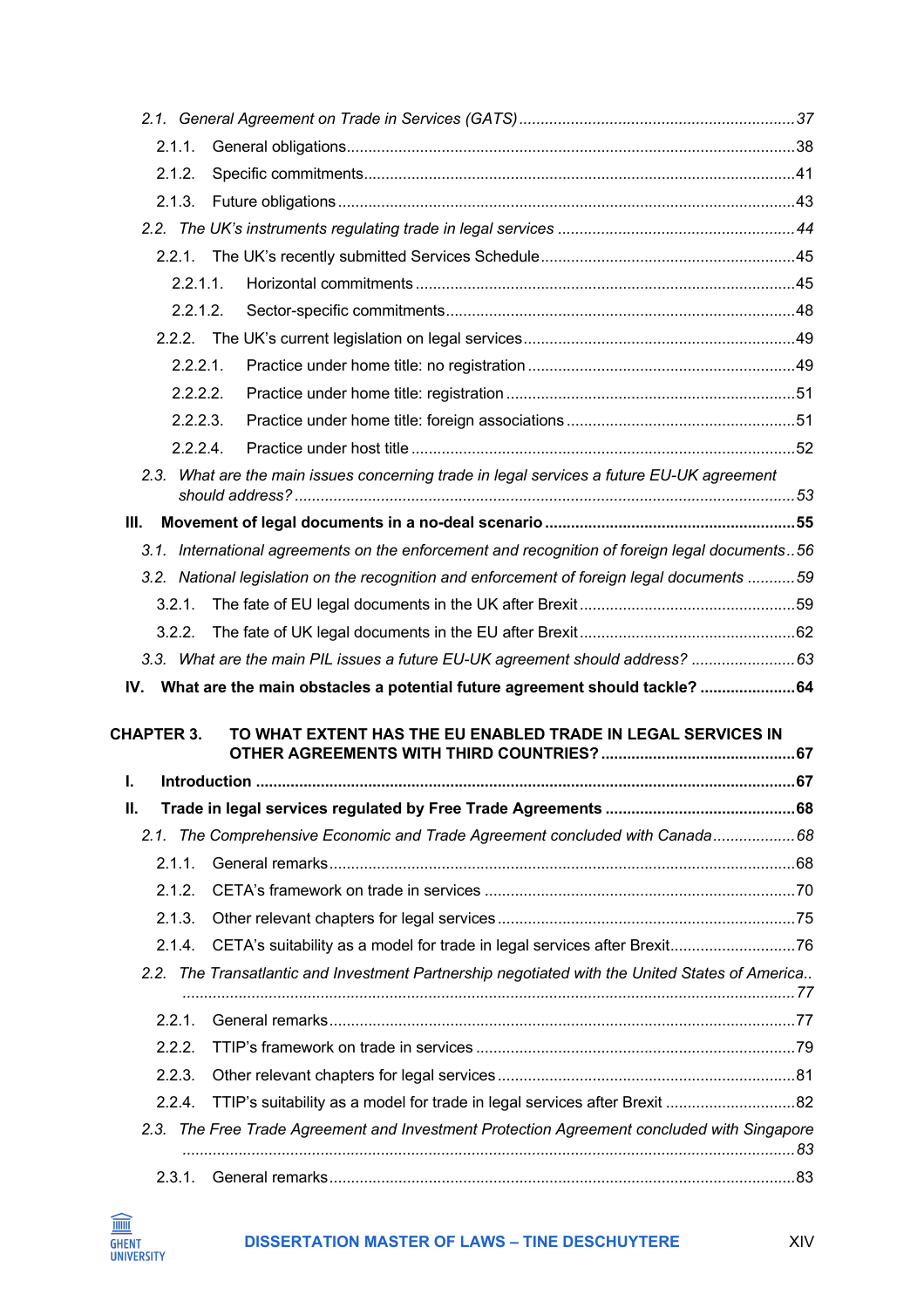|                   |      | 2.3.2.                                                                                              |  |
|-------------------|------|-----------------------------------------------------------------------------------------------------|--|
|                   |      | 2.3.3.                                                                                              |  |
|                   |      | The Singapore Agreements' suitability as models for trade in legal services after Brexit.<br>2.3.4. |  |
|                   |      |                                                                                                     |  |
| Ш.                |      | Extending mutual recognition of legal documents to third countries  89                              |  |
|                   |      |                                                                                                     |  |
|                   | 3.2. |                                                                                                     |  |
|                   |      |                                                                                                     |  |
| IV.               |      | Can the European legal service providers retain their access to the British legal market            |  |
| <b>CHAPTER 4.</b> |      | TO WHAT EXTENT HAVE THE BREXIT NEGOTIATIONS ACCOMODATED                                             |  |
| L.                |      |                                                                                                     |  |
| Ш.                |      |                                                                                                     |  |
| III.              |      |                                                                                                     |  |
| IV.               |      |                                                                                                     |  |
| V.                |      |                                                                                                     |  |
| VI.               |      | To what extent have the Brexit negotiations accommodated trade in legal services?104                |  |
|                   |      | CONCLUSION. BREXIT: THE EU'S EXPORT OF LEGAL SERVICES TO THE UK IN JEOPARDY?                        |  |
| I.                |      |                                                                                                     |  |
|                   |      |                                                                                                     |  |
|                   |      |                                                                                                     |  |
|                   |      |                                                                                                     |  |
|                   |      |                                                                                                     |  |
|                   |      |                                                                                                     |  |
|                   |      |                                                                                                     |  |
|                   |      |                                                                                                     |  |
|                   |      |                                                                                                     |  |
| II.               |      |                                                                                                     |  |
|                   |      |                                                                                                     |  |
|                   |      |                                                                                                     |  |
|                   |      |                                                                                                     |  |
| Ш.                |      |                                                                                                     |  |
|                   |      |                                                                                                     |  |
|                   |      |                                                                                                     |  |
|                   |      |                                                                                                     |  |

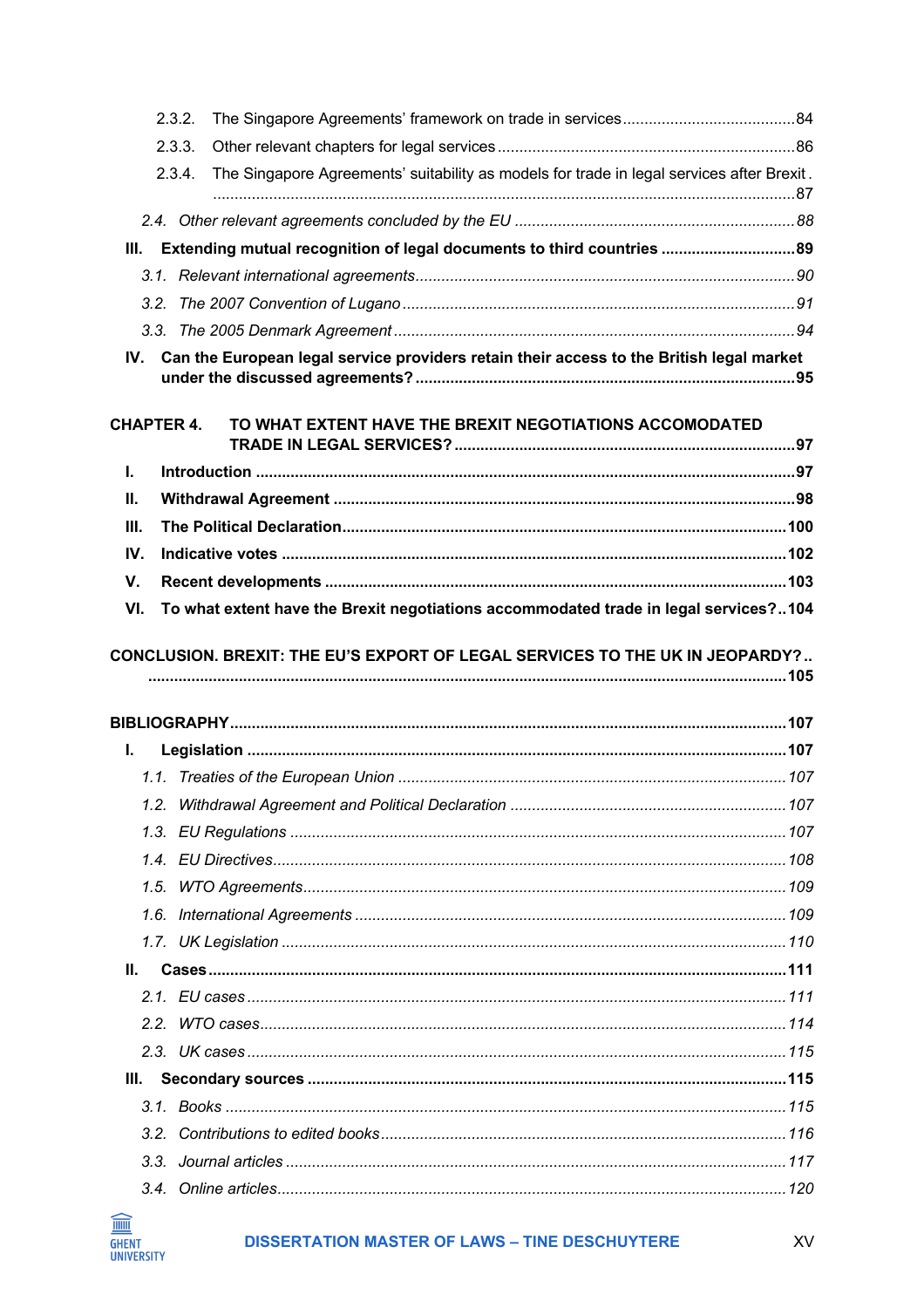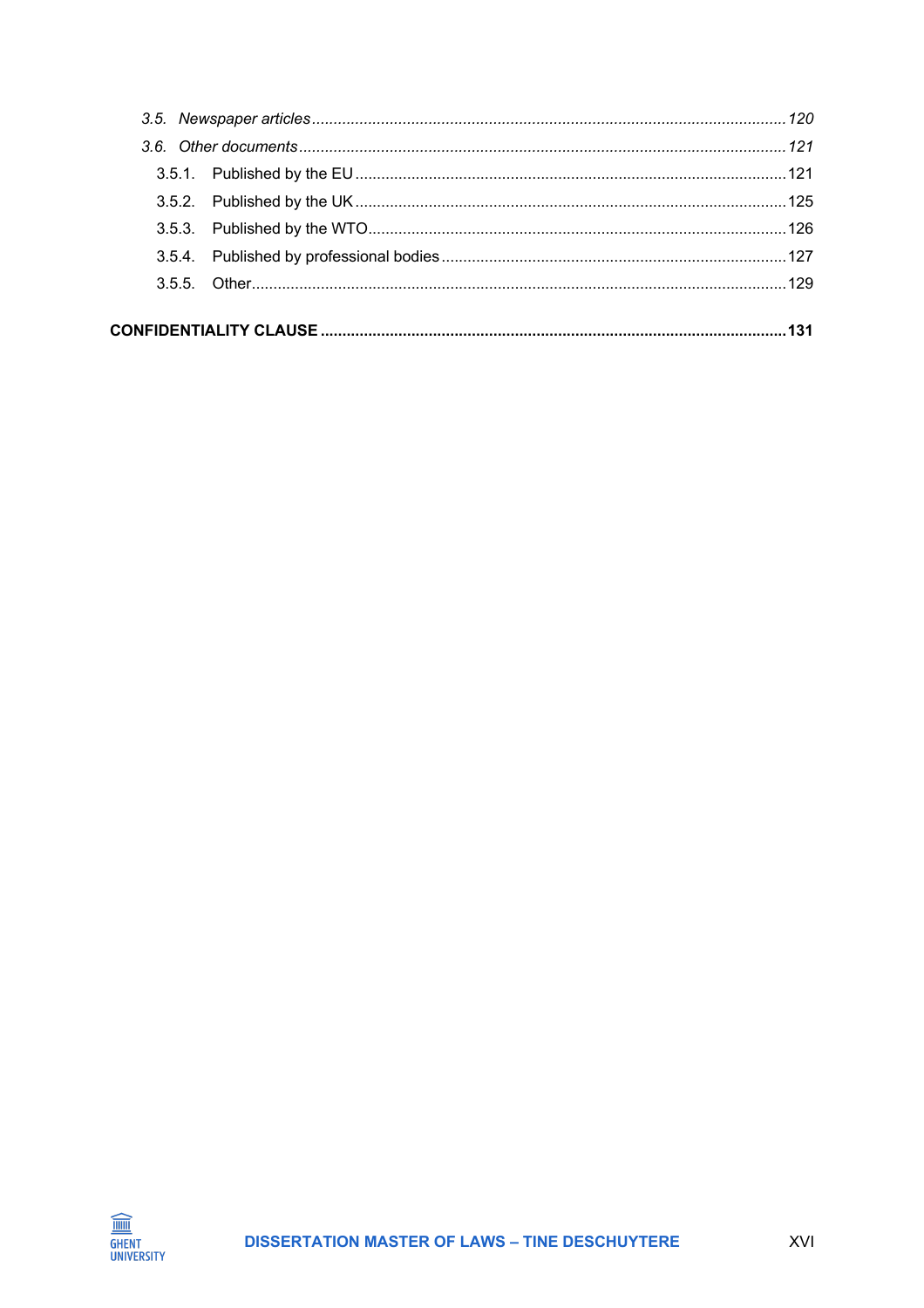### **INTRODUCTION**

**1.** As a result of the referendum held on the 23 June 2016, the United Kingdom (UK) triggered article 50 TEU on Wednesday 29 March 2017 which means the UK will most likely leave the European Union (EU/Union).<sup>1</sup> This article allows for an extendable two-year period in which both parties will negotiate the terms on which the UK is to leave the EU.<sup>2</sup> At the time of writing, the UK has been granted an extension to allow for the ratification of the Withdrawal Agreement until 31 October 2019. $3$  As no Member State of the EU has ever invoked article 50 TEU, the 'Brexit' creates a unique opportunity for ground-breaking research on this article. Moreover, the UK's looming exit has sparked multiple questions concerning the future (trading) relationship between the UK and the EU. While there are many agreements that can be used as a model for these future EU-UK relations, negotiations are still on-going, and it is unclear what the outcome will be. 4

**2.** This, in turn, creates an unprecedented uncertainty for British and European businesses alike. One of the biggest concerns for the UK is the impact of Brexit on the services sector, as this accounts for 80% of its national GDP.<sup>5</sup> Right now, most studies tend to mention financial services, due to the UK's position as a key player in the financial market which is hugely dependent on its access to the Single Market.<sup>6</sup> Yet, there are also other service sectors that will be affected in an equally adverse manner to financial services. For instance, the UK houses the second largest legal services market in the world and the largest legal market within the EU, making up 20% of all European legal services fee revenue.<sup>7</sup> The UK was undoubtedly able to secure such a central position due to several favourable instruments enacted by the EU. The EU has namely implemented an extensive framework regulating the cross-border provision of legal services in both primary and secondary law. $8$  The appeal of the UK legal market as an international hub for legal services was further accommodated by the EU's framework on the recognition and enforcement of foreign judgments, authentic instruments and court settlements.<sup>9</sup> In other words, the UK's courts became an interesting destination in choice of court agreements

<sup>1</sup> Theresa May, 'Article 50 Notification Letter from the United Kingdom' (*UK Government*, 29 March 2017) <https://assets.publishing.service.gov.uk/government/uploads/system/uploads/attachment\_data/file/604079/Pri me\_Ministers\_letter\_to\_European\_Council\_President\_Donald\_Tusk.pdf>\_accessed 23 April 2018; Panos Koutrakos, 'Negotiating international trade treaties after Brexit' (2017) 41 EL Rev 475, 475.

<sup>2</sup> Article 50 TEU.

<sup>&</sup>lt;sup>3</sup> Special meeting of the European Council (Art. 50) Conclusions of 10 April 2019, EUCO XT 20015/19, para. 2.<br><sup>4</sup> See infra 3.

<sup>&</sup>lt;sup>5</sup> Richard Tauwhare, 'Brexit: achieving near-frictionless trade' (2017) Int TLR 89, 89.

<sup>6</sup> Maziar Peihani, 'Brexit and financial services: a tentative analysis of possible exit scenarios' (2017) 5 JBL 357, 357-358; see also see Kern Alexander and others (eds), *Brexit and Financial Services: Law and Policy* (Hart Publishing 2018).

<sup>7</sup> Hans-Jürgen Hellwig, 'The effects of Brexit on the law of companies and financial and legal services in Europe: a summary overview' (2017) 2 ECFR 252, 261.

<sup>8</sup> See *infra* CHAPTER 1.

<sup>9</sup> See *infra* CHAPTER 1.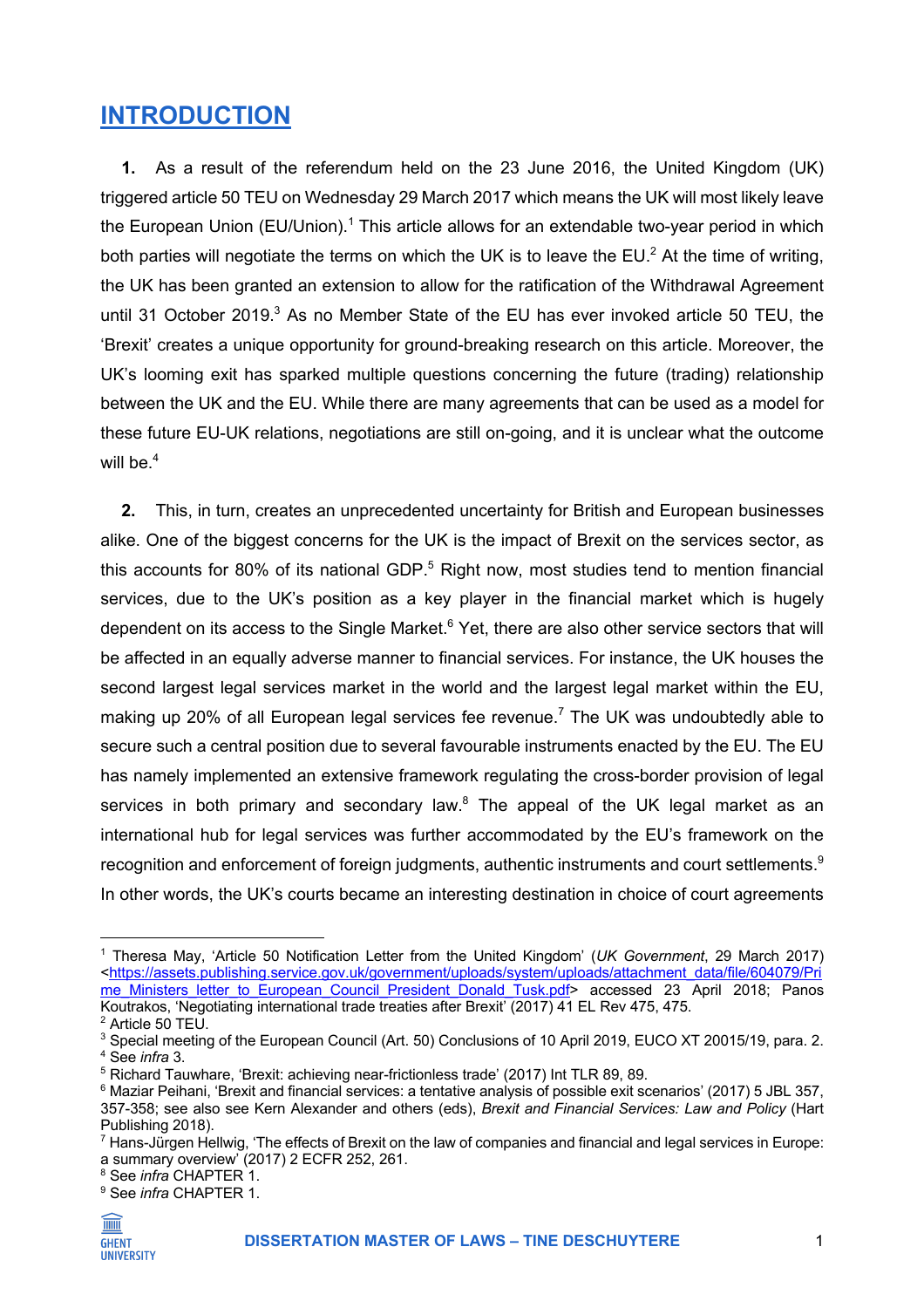for cross-border disputes as UK judgments enjoy a 'free movement' throughout the EU.<sup>10</sup> Similarly, legal documents originating from other EU Member States also enjoy such a favourable treatment within the UK. $11$ 

Still, this is and should continue to be a very big concern for the EU as well, due to the significance of the services sector to the EU itself. To be more specific, the services sector makes up no less than 70% of the EU's GDP.<sup>12</sup> Legal services form part of the EU's business services sector, which is coincidentally one of its biggest service sectors, accounting for 11% of its GDP.<sup>13</sup> Furthermore, the number of European legal professionals in the UK continues to rise.<sup>14</sup> While there are no exact numbers for every type of legal service provider, there are some numbers to be found with regard to lawyers in the jurisdiction of England and Wales. Most European lawyers appear to register with the Solicitors Regulation Authority (SRA) as their work is often "*more closely aligned*  to the work of solicitors".<sup>15</sup> In March 2019, the SRA reported that out of the 144.845 practising solicitors, 4.115 were EU lawyers registered on the basis of the various EU directives or other relevant UK legislation. This is almost twice as much as foreign lawyers registered in the UK from other jurisdictions not covered by the EU framework.<sup>16</sup> Furthermore, in 2015, the Council of Bars and Law Societies of Europe (CCBE) reported that there were 450 European lawyers registered with the Law Society and the Bar Council under their home state Title as well as 442 who had requalified to the profession of UK solicitor using the Lawyers' Establishment Directive in England and Wales alone.<sup>17</sup> Hence, it is clear that there are high stakes involved on both sides of the Channel when the effect of Brexit on legal services is discussed.

**3.** The negotiations of Brexit were split into two phases, with one phase focusing on the actual withdrawal of the UK from the EU and the other fixed on the future relationship between the EU and the UK.<sup>18</sup> At the moment of writing this dissertation, the EU and UK have only

<sup>&</sup>lt;sup>10</sup> Mukarrum Ahmed, 'Brexit and English jurisdiction agreements: the post-referendum legal landscape' (2016) 27 EBLR 989, 990.

<sup>11</sup> See *infra* CHAPTER 1.

<sup>&</sup>lt;sup>12</sup> European Commission, 'Growth: Single Market for Services' <https://ec.europa.eu/growth/singlemarket/services\_en> accessed 30 April 2018.

<sup>&</sup>lt;sup>13</sup> European Commission, 'Growth: Single Market for Services - Business Services' <https://ec.europa.eu/growth/single-market/services/business-services\_en> accessed 30 April 2018.

<sup>&</sup>lt;sup>14</sup> See e.g. Solicitors Regulation Authority, 'Regulated population statistics' <https://www.sra.org.uk/solicitorpopulation/˃ accessed 24 April 2019.

 $15$  Bar Council of England and Wales, 'What is the financial value that EU lawyers bring to this country, in particular to the City of London?' (*House of Commons*, 20 July 2016) ˂https://www.parliament.uk/documents/commons-committees/Justice/Further-evidence-from-Bar-Council-of-England-and-Wales-on-legal-services-regulation.pdf> accessed 24 April 2019, 1.

<sup>&</sup>lt;sup>16</sup> Solicitors Regulation Authority, 'Regulated population statistics' (n 14).<br><sup>17</sup> 'CCBE Lawyers' statistics 2015' (*CCBE*, 1 May 2015) ˂https://www.ccbe.eu/fileadmin/speciality\_distribution/public/documents/Statistics/EN\_STAT\_2015\_Number\_of \_lawyers\_in\_European\_countries.pdf˃ accessed 27 April 2019, 9-10.

<sup>18</sup> EU Select Committee, 'Brexit Negotiations' (*House of Lords*, 2017) ˂https://www.parliament.uk/business/committees/committees-a-z/lords-select/eu-select-committee- /inquiries/parliament-2017/scrutiny-of-brexit-negotiations/brexit-negotiations/˃ accessed 24 April 2019.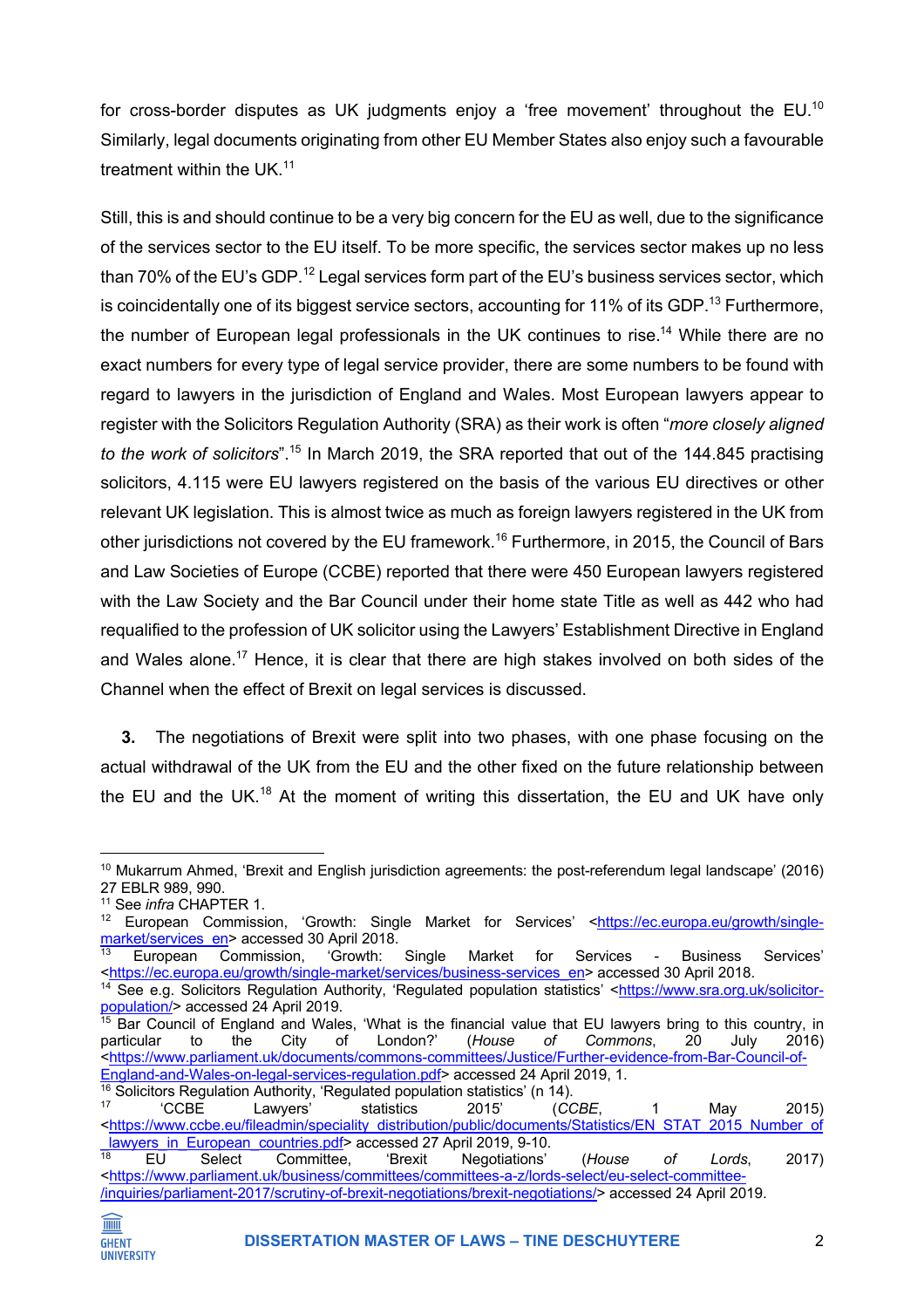managed to conclude a provisional Withdrawal Agreement and Political Declaration which were subsequently firmly rejected by the UK House of Commons.<sup>19</sup> Thus, it remains unclear what direction Brexit will take next. Still, since the referendum, Brexit has become a hot topic in academic literature. Both academic authors and parliamentary enquiries continue to consider several options for the future relations between the EU and the UK. Here, the EU's existing agreements with third countries are considered as a potential model for future trading relations. These models range from a no-deal scenario with World Trading Organisation (WTO)-rules to an accession to the European Economic Area (EEA) as an independent Party.<sup>20</sup> Other models which are being assessed include a Free Trade Agreement (FTA) in the likes of CETA, the Swiss Agreements and a Customs Union.<sup>21</sup> Besides these options, the UK has also discussed a socalled 'bespoke arrangement'.22 This would entail the conclusion of a *sui generis* agreement that attempts to integrate most of the benefits from the other models and then tries to reconcile this result with the UK's demands.<sup>23</sup> As both the European Parliament and European Council have rejected the idea of 'cherry picking' in the EU Membership rights, it seems unlikely that such an agreement will ever see the light of day.<sup>24</sup> These doubts can also be reiterated with regard to the feasibility of the Swiss Agreements as a model for Brexit.<sup>25</sup>

**4.** Nonetheless, it should be noted that the majority of this research only considers the UK's stake in Brexit. As pointed out above, the EU has an equally high interest in the outcome of

<sup>&</sup>lt;sup>19</sup> European Commission, 'Annex to the Proposal for a Council Decision amending Decision (EU) 2019/274 on the signing, on behalf of the European Union and of the European Atomic Energy Community, of the Agreement on the withdrawal of the United Kingdom of Great Britain and Northern Ireland from the European Union and the European Atomic Energy Community' of 11 April 2019 COM(2019) 194 final (Withdrawal Agreement); Political declaration setting out the framework for the future relationship between the European Union and the United Kingdom, *OJ* C 66 I/185 of 19 February 2019 (Political Declaration); Brian Wheeler and Paul Seddon, 'Brexit: All you need to know about the UK leaving the EU' *BBC News* (*s.l.*, 2 May 2019) ˂https://www.bbc.com/news/ukpolitics-32810887> accessed 7 May 2019.

<sup>20</sup> Joint letter from the EU and UK permanent representatives to the WTO (*European Commission*, 11 October 2017)

<sup>&</sup>lt;https://ec.europa.eu/commission/sites/betapolitical/files/letter\_from\_eu\_and\_uk\_permanent\_representatives. pdf> accessed 2 May 2018; Peihani (n 6) 374; Tauwhare (n 5) 91; Paolo R Vergano and Tobias Dolle, 'The Trade Law Consequences of "Brexit"' (2016) 7 Eur J Risk Reg 795, 797-798.

<sup>&</sup>lt;sup>21</sup> Vergano and Dolle (n 20) 797; Martin Rees and Aline Doussin, 'Taking stock on Brexit: what is on the table?' (2016) Int TLR 47, 47; European Union Committee, 'Brexit: the options for trade' (*House of Lords*, 13 December 2016) <https://publications.parliament.uk/pa/ld201617/ldselect/ldeucom/72/72.pdf> accessed 24 April 2019, 28- 35; Christoph Schewe and Davids Lipsens, 'From EFTA to EC/EU and Back to EFTA? The European Economic Area (EEA) As a Possible Scenario for the UK-EU Relations After Brexit' in David Ramiro Troitiño, Tanel Kerikmäe and Archil Chochia (eds), *Brexit: History, Reasoning and Perspectives* (Springer 2018) (215) 216-217; Michael Emerson, 'Theresa May's Deep and Comprehensive Free Trade Agreement' (*CEPS*, 6 March 2018) <https://www.ceps.eu/publications/theresa-mays-deep-and-comprehensive-free-trade-agreement> accessed 18 March 2018; Piet Eeckhout, 'Future trade relations between the EU and the UK: options after Brexit'<br>(Directorate-General for External Policies – Policy Department, 22 March 2018) (*Directorate-General for External Policies – Policy Department*, 22 March 2018) <http://www.europarl.europa.eu/RegData/etudes/STUD/2018/603866/EXPO\_STU(2018)603866\_EN.pdf> accessed 31 March 2018, 20.

<sup>&</sup>lt;sup>22</sup> European Union Committee (n 21) 69; Peihani (n 6) 369-370.<br><sup>23</sup> Ibid

<sup>&</sup>lt;sup>24</sup> European Parliament Resolution of 14 March 2018 on the framework of the future EU-UK relationship, 2018/2573(RSP), para. 12; European Council Guidelines (Art. 50) of 23 March 2018, EUCO XT 20001/18, 3. <sup>25</sup> *Ibid*.; Schewe and Lipsens (n 21) 217.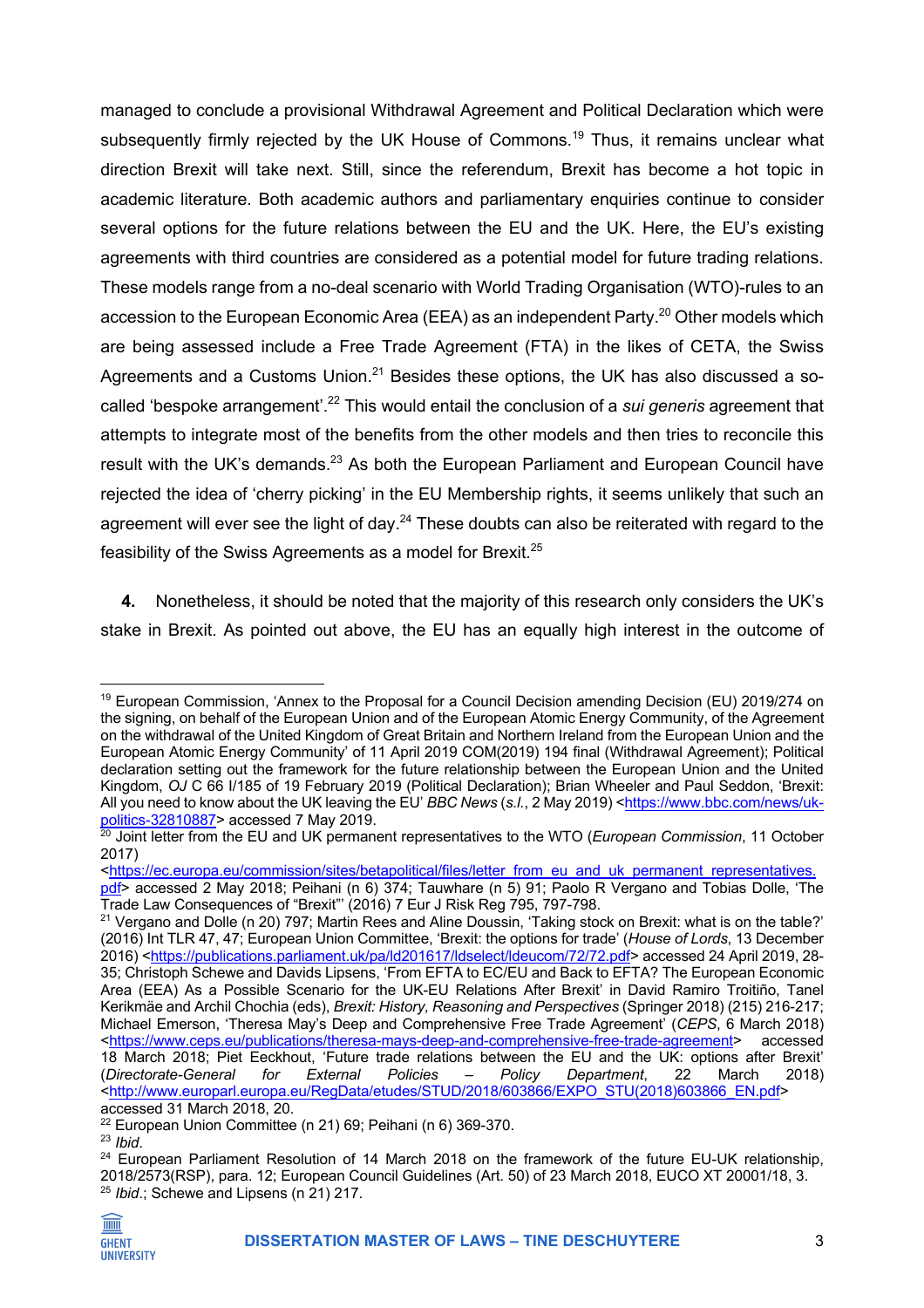Brexit.<sup>26</sup> Furthermore, there is little substantive research being published by independent authors on the effect of Brexit for legal services.<sup>27</sup> Hence, the fate of European legal services providers in the UK after Brexit will be examined here. In other words, this research will assess whether Brexit will jeopardise the EU's export of legal services to the UK.

Before going into a substantive analysis on what happens after Brexit for legal services, the existing EU framework on legal services must be examined. This will allow for a detailed appraisal of the rights European lawyers currently enjoy in the UK and which they risk losing due to the UK's exit from the EU.<sup>28</sup> Further, the implications of a no-deal scenario for the EU's export of legal services to the UK will be extensively assessed. This way, the obstacles that should be tackled by a future EU-UK trading arrangement can be thoroughly considered.<sup>29</sup> Next, the extent to which the EU has granted a somewhat favourable treatment of legal services of third countries through FTAs will be analysed. Here, CETA, TTIP and EUSFTA and other relevant FTAs concluded by the EU will be discussed.<sup>30</sup> The Swiss Agreements will not be discussed hitherto, as it is doubtful that the EU will allow the UK to negotiate similar 'cherry picking' agreements. The same can be said for the omission of an appraisal of the 'bespoke arrangement'.<sup>31</sup> Moreover, in the spirit of 'taking back control' neither the EEA or a Customs Union will be extensively assessed here as these do not seem to be realistic options for the UK.<sup>32</sup> Moreover, the Ukraine agreement will not be discussed as a model here either. Ukraine is seeking rapprochement to the EU, while the UK is trying to distance itself from the  $EU^{33}$  Hence, the idea behind the Ukraine-agreement is a fundamentally different one than the one behind a possible EU-UK agreement. Additionally, the results of the Brexit negotiations will be evaluated in comparison to the previously analysed agreements. More specifically, the progress of the negotiations will be scrutinised to review to what extent they accommodate trade in legal services.<sup>34</sup> Finally, the results of these four different appraisals should allow for a careful examination of Brexit and to what extent it could jeopardise the EU's export of legal services to the UK.<sup>35</sup>

<sup>34</sup> See *infra* CHAPTER 4.

<sup>35</sup> See *infra* 0.



<sup>&</sup>lt;sup>26</sup> See *supra* 2.<br><sup>27</sup> See e.g. Hellwig (n 7).<br><sup>28</sup> See *infra* CHAPTER 1.

<sup>29</sup> See *infra* CHAPTER 2.

<sup>30</sup> See *infra* CHAPTER 3.

<sup>31</sup> See *supra* 3.

<sup>&</sup>lt;sup>32</sup> This was recently confirmed in some indicative votes conducted by the UK House of Commons, albeit with some very small majorities. See 'House of Commons holds second round of indicative votes' (*UK Parliament*, 1 April 2019) <https://www.parliament.uk/business/news/2019/april/house-of-commons-holds-second-round-ofindicative-votes/˃ accessed 8 May 2019. Tauwhare (n 5) 89.

<sup>33</sup> European Union External Action Service, 'Factsheet: EU-Ukraine relations' (*European Union External Action Service*, 6 March 2018) <https://eeas.europa.eu/headquarters/headquarters-Homepage/4081/eu-ukrainerelations-factsheet\_en> accessed 2 May 2018.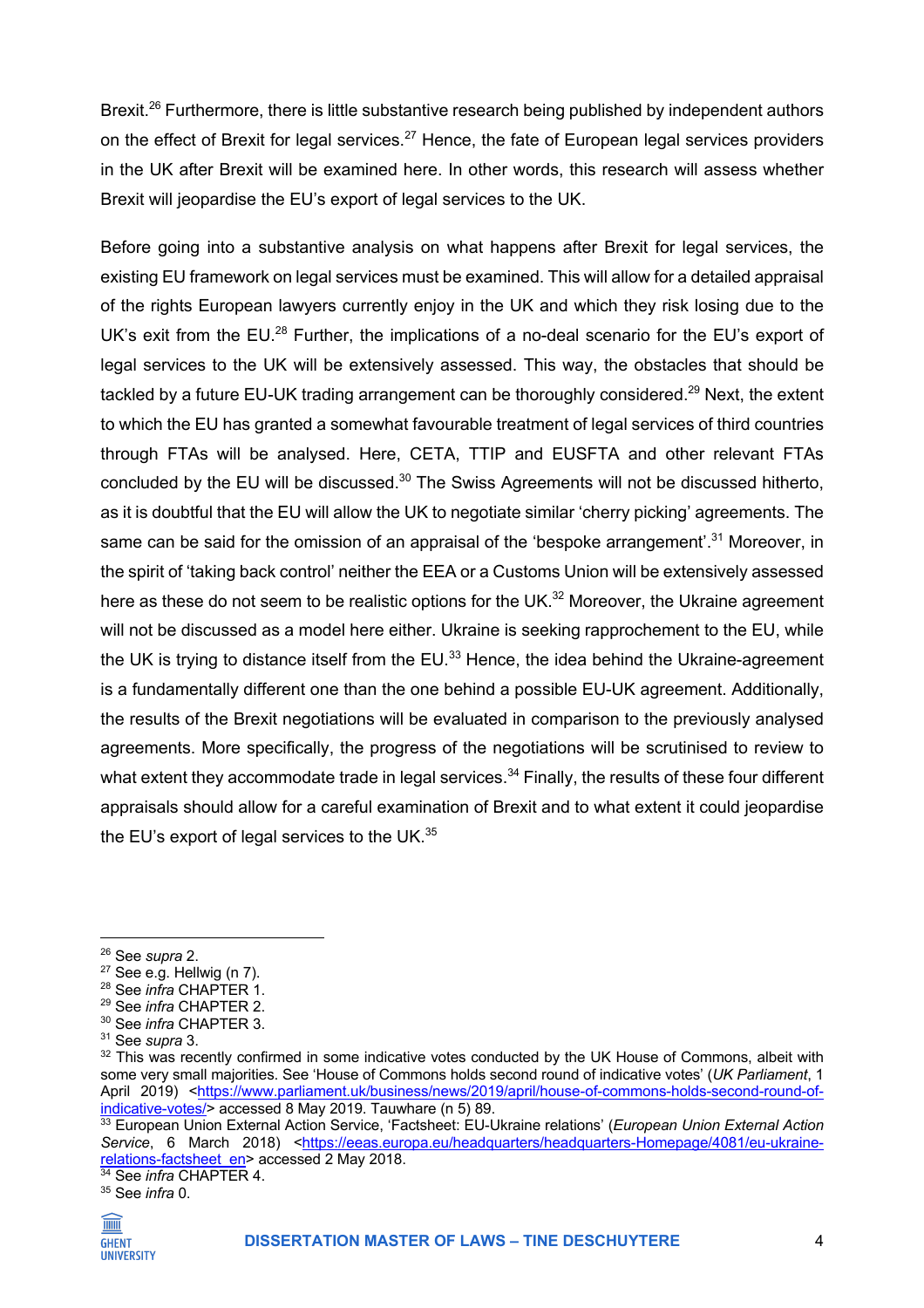This research will be predominantly based on primary sources. Still, secondary resources will be examined and used as well, but only to the extent that they are relevant. Furthermore, as this is a master's dissertation, this study is bound to be limited. As mentioned above, this analysis will mainly focus on the EU's perspective of Brexit. Additionally, this examination will avoid going into an in-depth discussion on the public-sector exception which has surrounded legal professions such as notaries.<sup>36</sup> Finally, this dissertation will limit itself to the discussion on the potential EU-UK agreement and their future relationships. It will therefore not go into the analysis on the impact of Brexit for trade relations with third countries, as this will hugely depend on the potential EU-UK agreement.<sup>37</sup>

 $37$  Silvia Merler in International Trade Committee, 'Oral evidence: Continuing application of EU trade agreements after Brexit' (*House of Commons*, 24 January 2018) <http://data.parliament.uk/writtenevidence/committeeevidence.svc/evidencedocument/international-tradecommittee/continuing-application-of-eu-trade-agreements/oral/77638.pdf> accessed 9 February 2018, 5, Q211.



<sup>36</sup> Articles 51 and 62 TFEU; see also A van den Brink and HMM Zelen, 'Nee tegen nationaliteitseisen notarissen' (2011) 10 NtEr 329.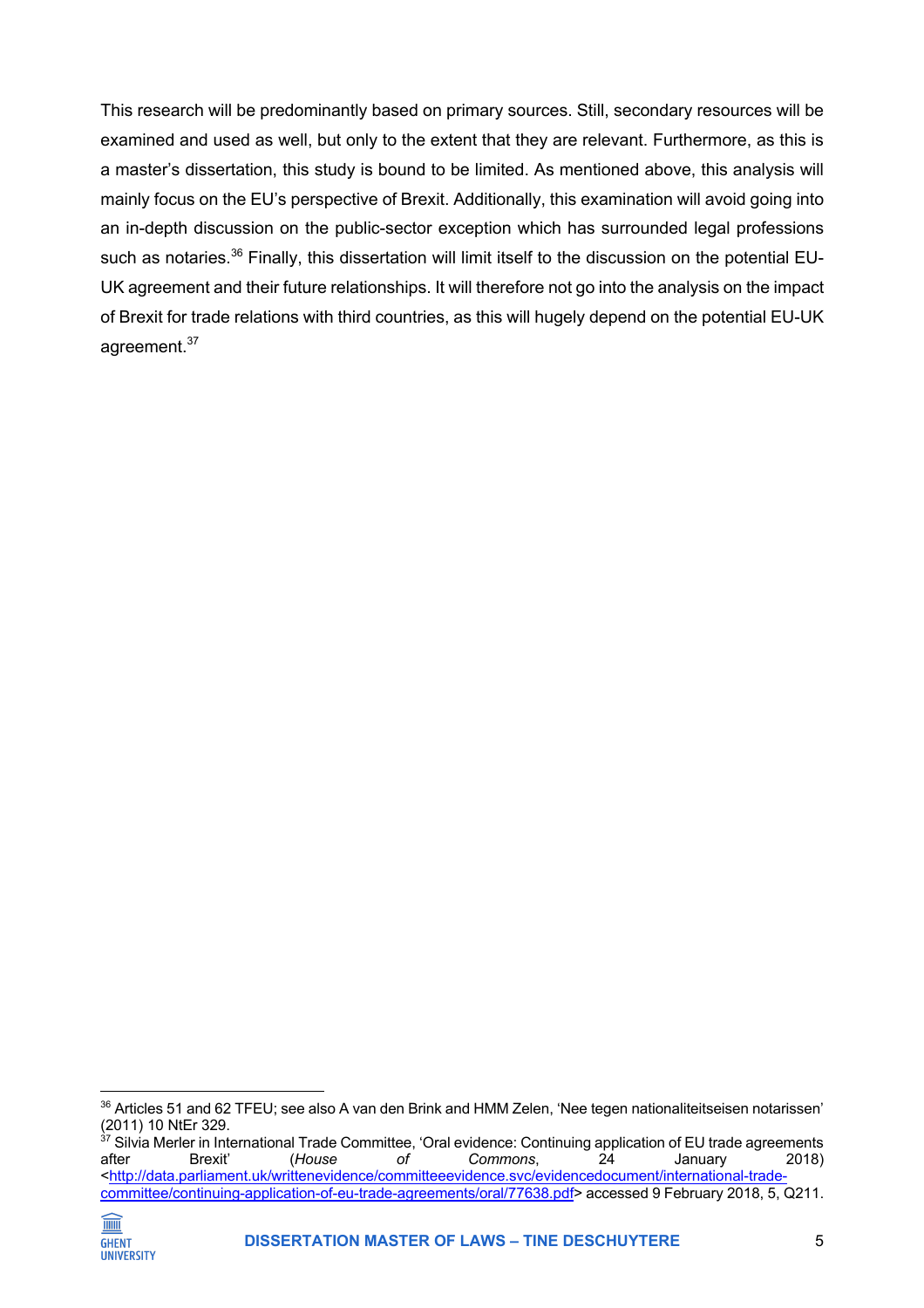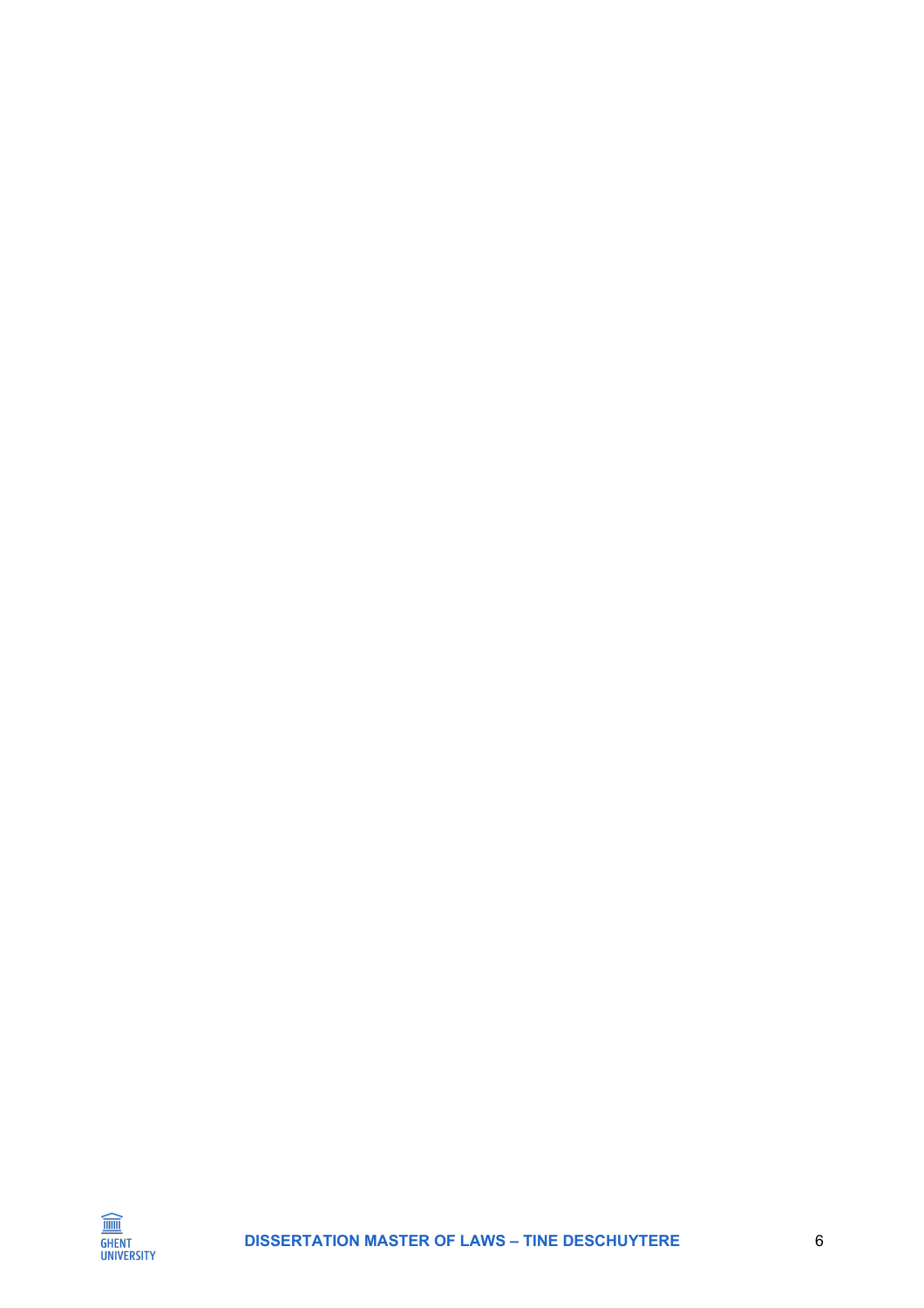# **CHAPTER 1. THE SITUATION PRE-BREXIT: FREE MOVEMENT OF LEGAL SERVICES?**

#### **I. Introduction**

**5.** In a continuously globalising world, the law has transformed into an internationalised phenomenon.<sup>38</sup> Moreover, the number of transnational mergers of lawyers, correlating with an increase in demand for cross-border legal services, is ever-growing in the European Union.<sup>39</sup> Still, substantial differences in the strict regulation of the legal profession throughout the Member States of the EU lead to significant obstacles to the free movement of legal services.<sup>40</sup> To address this upcoming demand in cross-border services and to enable the European legal profession to withstand the competition of global firms, the EU has opted to liberalise the legal market.<sup>41</sup> While the implementation of EU law on trade in legal services has not been without its controversies, the EU Members still maintain a considerable amount of restrictions on the legal profession.<sup>42</sup> After all, for reasons of consumer protection, fair and proper administration of justice and rule of law, some degree of regulation of the legal profession is considered to be necessary.<sup>43</sup>

**6.** Closely related to the free movement of legal services, is the free movement of judicial decisions and acts (also known as 'the fifth freedom'). In other words, not only does cross-border litigation cause the need for the provision of cross-border legal services, the allure of the British legal market as a global hub for legal services is highly dependent on the ability to enforce UK judgments in the other EU Member States and *vice versa*. 44

**7.** In this chapter, the acts enabling the free movement of legal services and documents will be assessed in relation to the export of legal services to the United Kingdom as a Member State of the EU.

<sup>44</sup> See *supra* 2; Ahmed (n 10) 990.



<sup>38</sup> Christopher Toms, 'Associations of lawyers in the European Union' (2005) 16 EBLR 113, 114; Julian Lonbay, 'Assessing the European market for legal services: developments in the free movement of lawyers in the European Union' (2010) 33 Fordham Int'l L J 1629, 1629; Gilles Muller, 'Free movement of lawyers within the EU internal market: achievements and remaining challenges' (2015) 26 EBLR 355, 355-356.

<sup>39</sup> Irini Katsirea and Anne Ruff, 'Free movement of law students and lawyers in the EU: a comparison of English, German and Greek legislation' (2005) 12 IJTLP 367, 367; Gilles Muller, 'The liberalization of legal services within the EU internal market' (2014) 9 GTCJ 123, 124.

<sup>40</sup> Muller (n 39) 123; Elisabetta Bergamini, 'Lawyers and their freedom of establishment and access to the profession – new perspectives and still existing restrictions: the case of Italy' (2017) 8 Rom J Comp L 100, 120. <sup>41</sup> Bruno Nascimbene, *The Legal Profession in the European Union* (Kluwer 2009) 7.

 $42$  Katsirea and Ruff (n 39) 387-393; Hana Horak, Nada Bodiroga-Vukobrat and Kosjenka Dumančic, 'Professional qualification and diploma recognition in EU law' (2014) 1 InterEuLawEast 87, 92-93; Laura Bugatti, 'Towards a new era for the legal profession' (2019) 1 ERPL 83, 108.

<sup>43</sup> Mislav Mataija, *Private Regulation and the Internal Market: Sports, Legal Services, and Standard Setting in EU Economic Law* (1st edition, OUP 2016) 190-195; Bergamini (n 40) 103.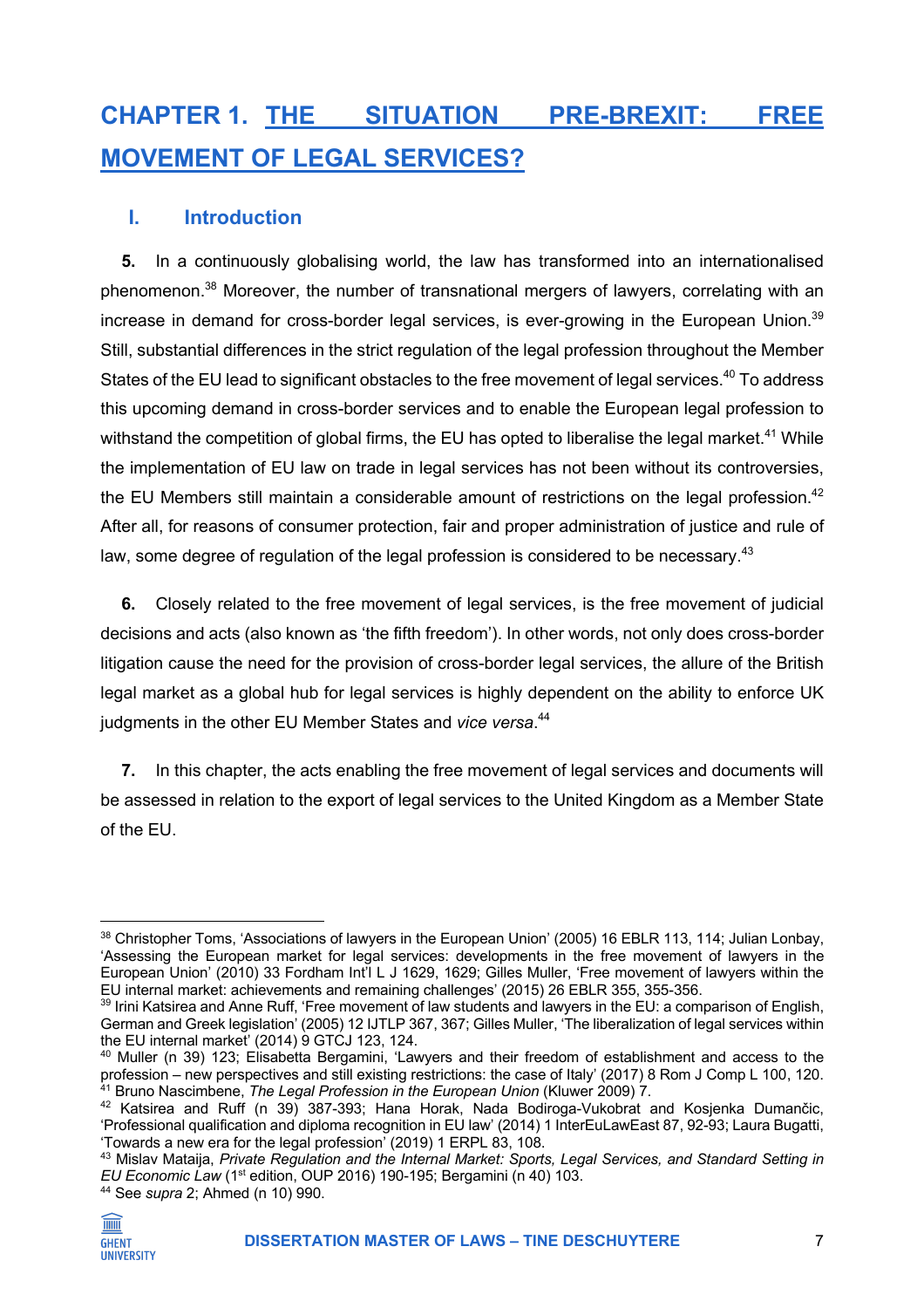#### **II. Free movement of legal** *services* **in the EU**

**8.** Due to the marked difference between on the one hand the legislation governing the free movement of legal services and on the other hand the legislation governing the free movement of judgments and legal acts, these will be discussed separately. In this section, a critical assessment of the EU's infrastructure for the free movement of legal services will be made.

#### **2.1. Applicable primary law**

**9.** Over the years, the EU was able to create the notion of free movement of legal services through its primary law, captured in the treaties and the case law of the Court of Justice of the European Union (CJEU).<sup>45</sup> Although there are several directives that take precedence over primary law, the primary law concerning legal services still serves as a safety net. Namely, when the directives are not applicable to the case, the legal services provider or receiver can still invoke the applicable articles from the Treaties and the comprehensive case law of the CJEU.<sup>46</sup> Hence, this will be discussed first.

#### *2.1.1. Freedom of establishment and to provide services*

**10.** The first freedoms that come to mind when discussing the free movement of legal services, are the freedom of establishment (Article 49 and following TFEU) and the freedom to provide services (Article 56 and following TFEU). Generally, it is accepted that there are four modes of supply of services, *i.e.* cross-border supply of services, consumption abroad, temporary movement abroad and establishment. The first three modes are covered by the chapter on the freedom to provide services, while the fourth mode is covered by the chapter on the freedom of establishment.<sup>47</sup> The distinction between the two chapters is of the utmost importance, as the conditions imposed on establishments are not only much stricter than those imposed on the provision of services, but the provisions are also mutually exclusive.<sup>48</sup> Still, this distinction has not been easy to define, as can be deduced from cases such as *Gebhard* and *Schnitzer*. <sup>49</sup> In *Gebhard*, the Court of Justice held that the provisions of services concern the pursuit of activities on a temporary basis, which must be "*determined in light of not only the duration of the service, but also of its regularity, periodicity or continuity*". <sup>50</sup> The provisions on establishment, however, allow EU citizens "*to participate, on a stable and continuous basis, in the economic life of a Member State other than his state of origin and to profit therefrom*". <sup>51</sup> Still, the CJEU specified

<sup>45</sup> See *supra* 5. 46 Muller (n 38) 364.

<sup>47</sup> See Article I:2 GATS; Muller (n 39) 126-127; Muller (n 38) 359-360.

<sup>48</sup> Muller (n 39) 127.

<sup>49</sup> Judgment of 11 December 2003, *Schnitzer*, C-215/01, ECLI:EU:C:2003:662; Judgment of 30 November 1995, *Gebhard*, C-55/94, ECLI:EU:C:1995:411.

<sup>50</sup> *Gebhard* case (n 49), para. 26-27.

<sup>51</sup> *Ibid*. para. 25.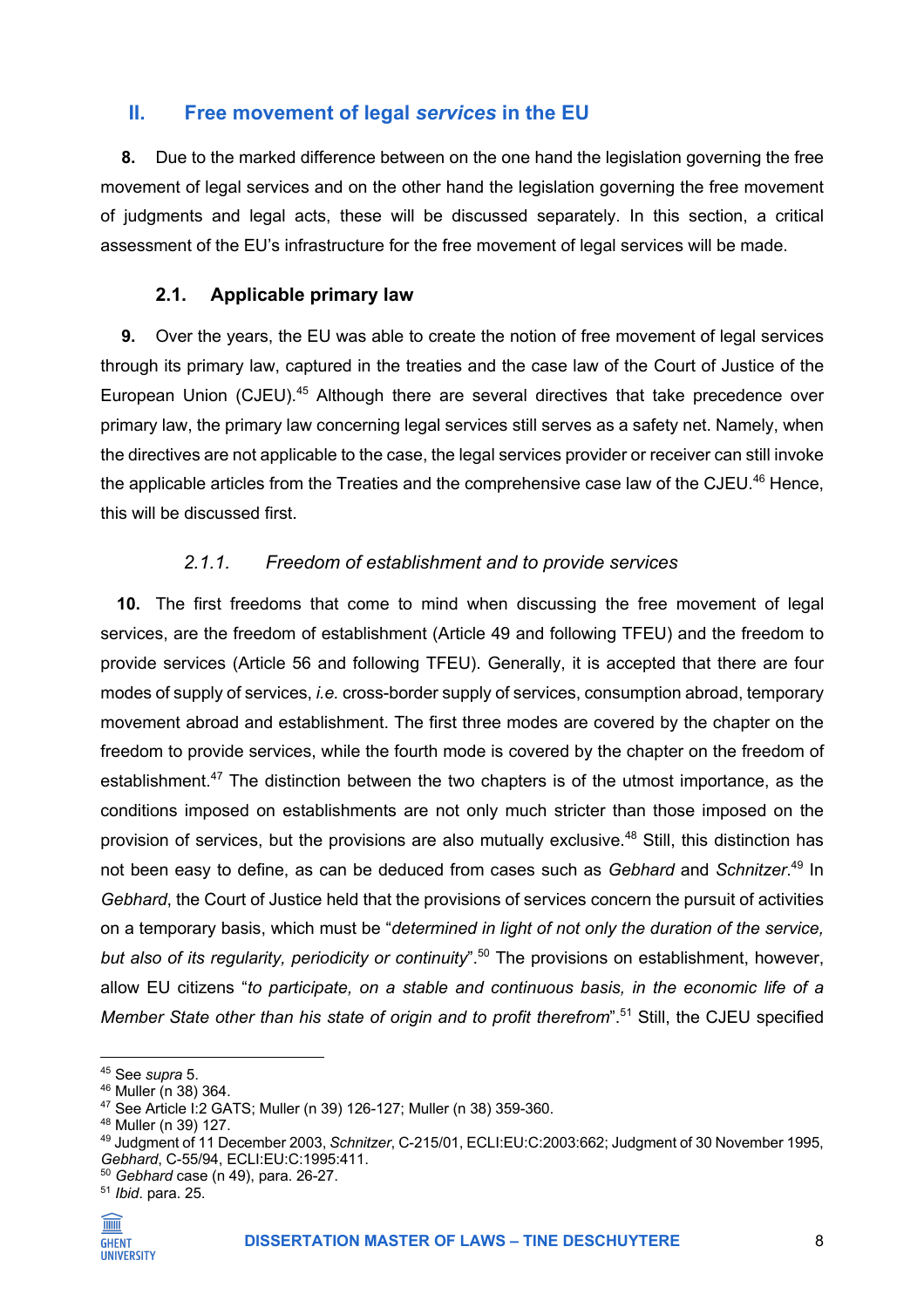that a provision of services remains temporary when the provider equips himself with some form of infrastructure "*necessary for the purposes of performing the services in question*". 52

**11.** Legal services fall under the scope of the EU provisions relevant to trade in services.<sup>53</sup> Furthermore, the CJEU has established that legal services, including those of lawyers and notaries, do not fall under the 'official authority' exception laid down in Article 51 *juncto* 62 TFEU.<sup>54</sup> Thus, States and/or any private institution regulating the legal profession, will have to abide by the provisions of the TFEU relevant for the free movement of legal services.

**12.** On the one hand, the freedom of establishment, incorporated in Article 49 TFEU and following, prohibits restrictions on the freedom of primary and secondary establishment and stipulates a right to pursue self-employed activities under the same conditions as the nationals of the Member State of establishment.<sup>55</sup> These Articles have been granted direct effect and can thus be invoked in front of British courts by private persons.<sup>56</sup> Additionally, for this chapter, companies can invoke the same rights as natural persons.<sup>57</sup> This right also includes the right to secondary establishment in the context of legal services.<sup>58</sup> Still, this freedom is not unlimited as Article 52 TFEU foresees exceptions for discriminatory measures, *i.e.* on grounds of public policy, public security or public health.<sup>59</sup> Differently put, directly discriminatory measures can be maintained, but only when these measures are justified on the basis of Article 52 TFEU. Indirectly discriminatory measures can be justified by either Article 52 TFEU or 'overriding reasons in the public interest<sup>'.60</sup> The CJEU's case law has evolved from a focus on (directly or indirectly) discriminatory measures to "*national measures liable to hinder or make less attractive the exercise of fundamental freedoms*". <sup>61</sup> To be more specific, the latter measures can also infringe the freedom of establishment, unless they fulfil four conditions.62 These conditions are: "*they must* 

<sup>52</sup> *Ibid*. para. 27.

<sup>&</sup>lt;sup>53</sup> They are, for example, 'normally provided for numeration'. Article 57 TFEU; see also Judgment of 18<br>December 2007, Jundt, C-281/06, ECLI:EU:C:2007:816.

<sup>&</sup>lt;sup>54</sup> Judgment of 21 June 1974, *Reyners*, C-2/74, ECLI:EU:C:1974:68 (hereafter: *Reyners* case); Judgment of 24 May 2011, *Commission v Belgium*, C-47/08, ECLI:EU:C:2011:334; Judgment of 24 May 2011, *Commission v France*, C-50/08, ECLI:EU:C:2011:335; Judgment of 24 May 2011, *Commission v Luxembourg*, C-51/08, ECLI:EU:C:2011:336; Judgment of 24 May 2011, *Commission v Portugal*, C-52/08, ECLI:EU:C:2011:337; Judgment of 24 May 2011, *Commission v Austria*, C-53/08, ECLI:EU:C:2011:338; Judgment of 24 May 2011, *Commission v Germany*, C-54/08, ECLI:EU:C:2011:339; Judgment of 24 May 2011*, Commission v Greece*, C-61/08, ECLI:EU:C:2011:340; Judgment of 1 December 2011, *Commission v The Netherlands*, C-157/09, ECLI:EU:C:2011:794; Judgment of 10 September 2015, *Commission v Latvia*, C-151/14, ECLI:EU:C:2015:577 (hereafter: *Notary* cases).

<sup>&</sup>lt;sup>55</sup> Article 49 TFEU; Paul Craig and Gráinne de Búrca, *EU Law: Text, Cases, and Materials* (6<sup>th</sup> edition, OUP 2015) 801.

<sup>56</sup> *Reyners* case (n 54); *Notary* cases (n 54).

<sup>57</sup> See *infra* 29-31; Article 54 TFEU; Craig and de Búrca (n 55) 802.

<sup>58</sup> Judgment of 12 July 1984, *Klopp*, C-107/83, ECLI:EU:C:1984:270.

<sup>60</sup> Muller (n 38) 363.

<sup>&</sup>lt;sup>61</sup> Gebhard case (n 49), para. 37; Catherine Barnard, *The Substantive Law of the EU: The Four Freedoms* (4<sup>th</sup> edition, OUP 2013) 308-309.

<sup>62</sup> *Ibid*.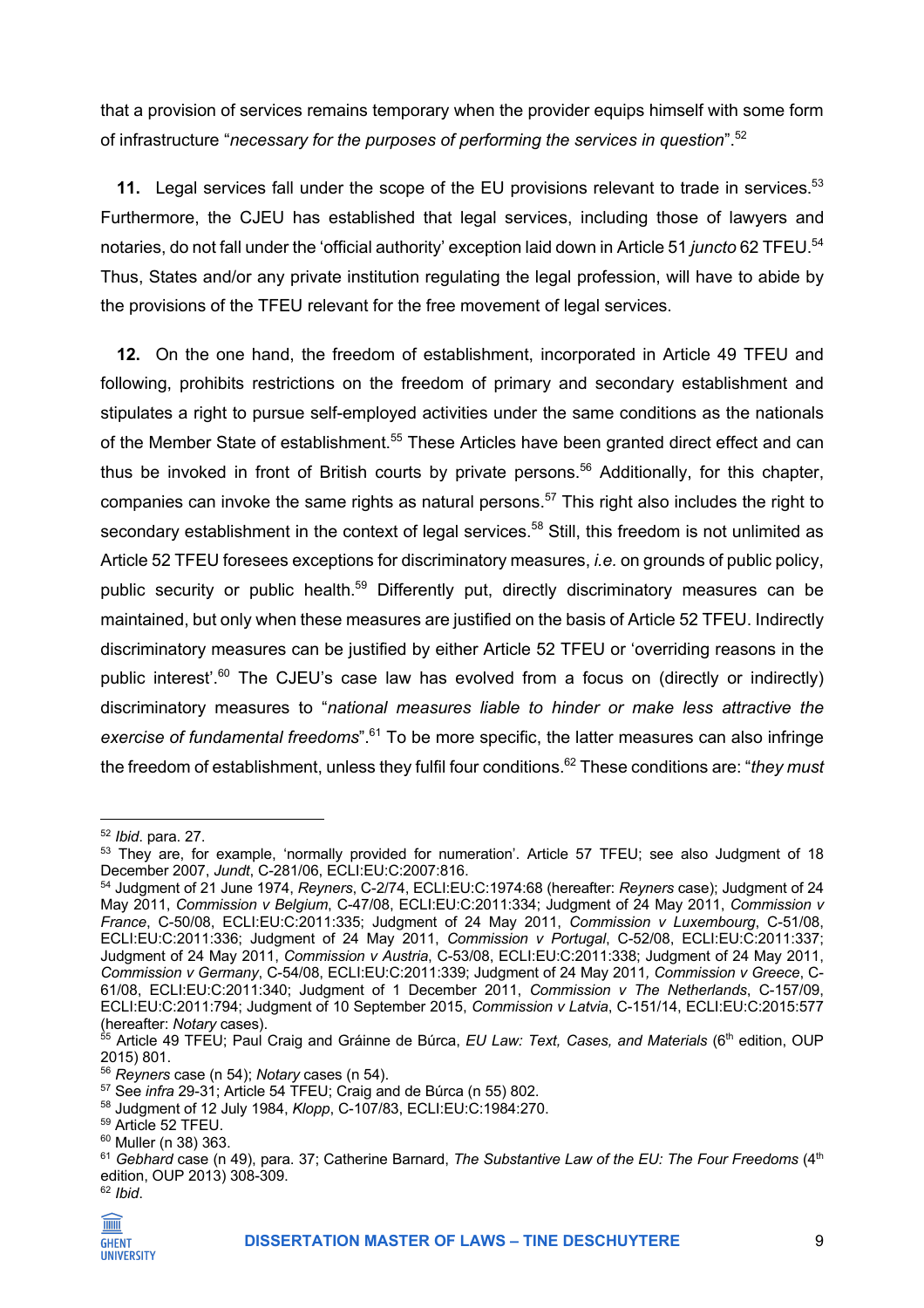*be applied in a non-discriminatory manner; they must be justified by imperative requirements in the general interest; they must be suitable for securing the attainment of the objective which they pursue; and they must not go beyond what is necessary in order to attain it*". <sup>63</sup> This test applies to measures concerning the access to the legal profession as well as the conduct of legal services.<sup>64</sup> This is an extension of the rule of reason-doctrine, which was first developed in *Cassis*  de Dijon, to the right of establishment.<sup>65</sup>

**13.** On the other hand, the freedom to provide services, as described by Article 56 TFEU and following, prohibits restrictions on said freedom in respect of EU citizens who are already established in a Member State which is different than that of the (intended) service receiver(s).<sup>66</sup> These Articles were granted also direct effect.<sup>67</sup> Besides the general exception of the freedom of establishment which is made applicable by Article 62 TFEU, transport, banking and insurance services connected with capital movements are also excluded from this chapter.<sup>68</sup> The exceptions for directly and indirectly discriminatory measures concerning establishments can be reiterated for the freedom to provide legal services.<sup>69</sup> The case law of the CJEU concerning the freedom to provide legal services also largely reflects the discussed evolution in the case law on the freedom of establishment.70 In *Reisebüro*, the CJEU held that professional rules applicable to lawyers could be justified by the protection of "*the ultimate consumers of legal services*" and by "*the need for necessary guarantees for the sound administration of justice*". <sup>71</sup> The conditions of *Gebhard* equally apply here.<sup>72</sup> Yet, in case of the freedom to provide services, derogations can only be valid, when they are justified by public interest requirements or express derogations from Article 52 TFEU *and* the interest is not protected by the home state.<sup>73</sup>

**14.** The case law discussed above mostly concerns measures implementing nationalityrequirements, a required residence in the state concerned, licence requirements, restrictions on business forms, et cetera.<sup>74</sup> Still, a significant obstacle for a single market for legal services, is

<sup>63</sup> *Ibid*.

<sup>64</sup> Judgment of 31 March 1993, *Kraus v Land Baden-Württemberg*, C-19/92, ECLI:EU:C:1993:125, para. 23.

<sup>65</sup> Judgment of 20 February 1979, *Rewe v Bundesmonopolverwaltung für Branntwein*, C-120/78, ECLI:EU:C:1979:42; Muller (n 38) 362-363. See also *Kraus* case (n 64); Judgment of 19 February 2002, *Wouters e.a.*, C-309/99, ECLI:EU:C:2002:98; Judgment of 5 December 2006, *Cipolla e.a*., Joined cases C-94/04 and C-202/04, ECLI:EU:C:2006:758.

<sup>66</sup> Article 56 TFEU; Craig and de Búrca (n 55) 821-822.

<sup>67</sup> Judgment of 3 December 1974, *Van Binsbergen v Bedrijfsvereniging voor de Metaalnijverheid*, C-33/74, ECLI:EU:C:1974:131

<sup>68</sup> Articles 62 *juncto* 52 TFEU; 58 TFEU; 59 TFEU; Craig and de Búrca (n 55) 822.

<sup>69</sup> See *supra* 12; Judgment of 25 July 1991, *Säger v Dennemeyer*, C-76/90, ECLI:EU:C:1991:331; Barnard (n 61) 382-386; Muller (n 38) 361-362.

<sup>70</sup> *Ibid*.

<sup>71</sup> Judgment of 12 December 1996, *Reisebüro Broede v Sandker*, C-3/95, ECLI:EU:C:1996:487, para. 38.

<sup>72</sup> *Gebhard* case (n 49), para. 37; Damian Chalmers, Gareth Davies and Giorgio Monti, *European Union Law*  $(2<sup>nd</sup>$  edition, CUP 2010) 803.

<sup>73</sup> Judgment of 25 July 1991, *Stichting Collectieve Antennevoorziening Gouda v Commissariaat voor de Media*, C-288/89, ECLI:EU:C:1991:323, para. 13; Chalmers and others (n 72) 803; Barnard (n 61) 387. <sup>74</sup> See *supra* 12-13.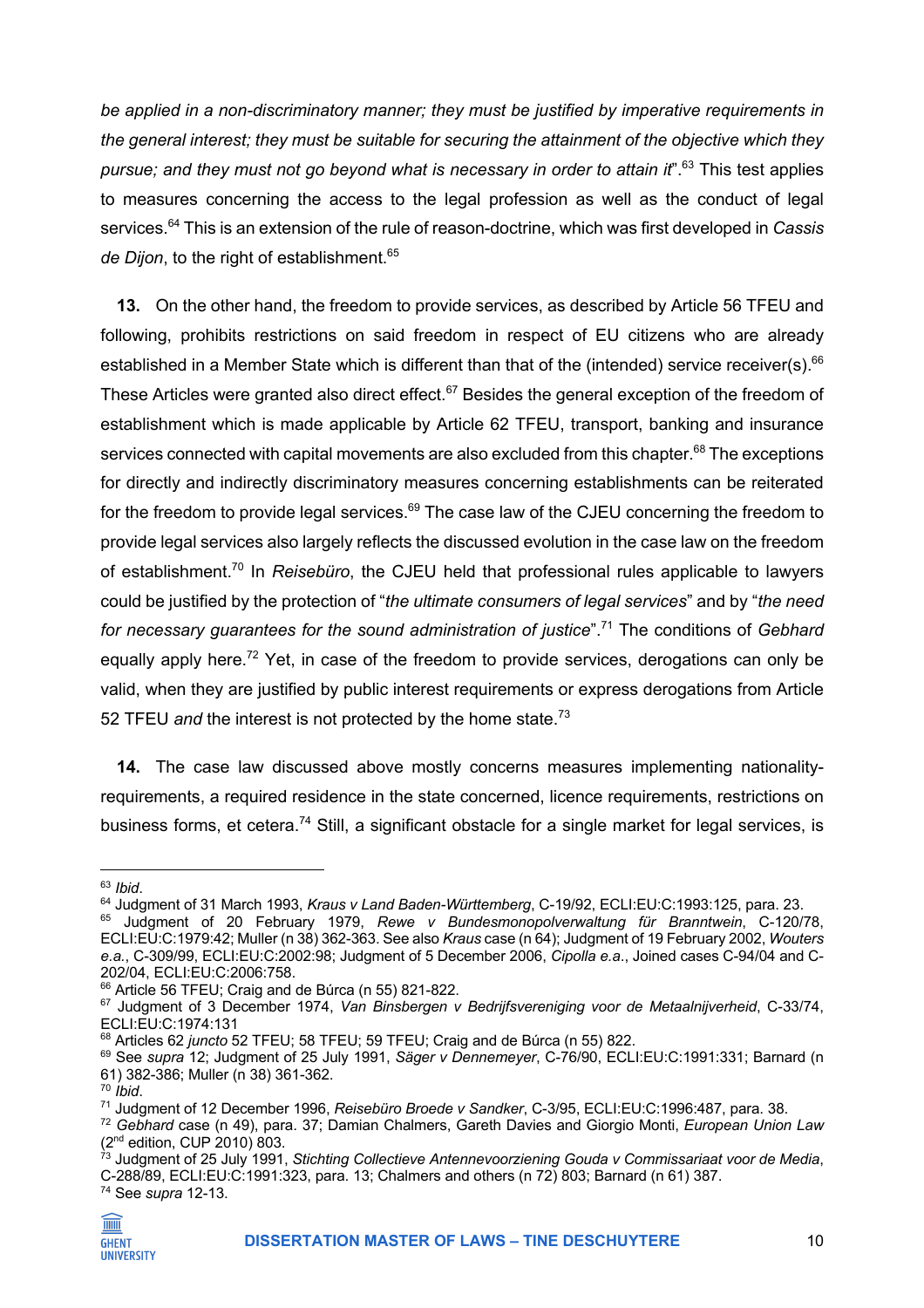the requirement to have adequate (national) professional qualifications. If the CJEU would continue to use its strict approach concerning non-discrimination, it would require foreign lawyers, legal consultants, notaries, and so on, to obtain the same diploma as the nationals from the Member State where they intend to practise. This would amount to a considerable obstruction to the free movement of legal services as it entails an extra education of 4-5 years.<sup>75</sup> So, the CJEU changed its approach from non-discrimination to the now essential principle of *mutual recognition* and likewise addressed the problem of obtaining sufficient professional qualifications.<sup>76</sup> The CJEU further clarified the principle of mutual recognition in the *Vlassopoulou* case. Here, the CJEU stated that Member States have to assess all "*the diplomas, certificates and other evidence of qualifications which the person concerned has acquired in another Member State*". <sup>77</sup> When this is compared to the qualifications required by the national rules and it is shown that the knowledge held by the person concerned is equivalent to the knowledge nationally required, Member States are under an obligation to recognise these qualifications.<sup>78</sup> Accordingly, the CJEU definitively prescribed the principle of mutual recognition. This principle has subsequently been harmonised through multiple directives. Still, when these directives do not apply, EU citizens can invoke the principles laid down by this case law.<sup>79</sup> Thus, the refusal to allow lawyers to the bar, despite their degrees being equivalent and their passing of the state exams, is considered to be an uniustifiable infringement on the freedom of establishment of the lawyers in question. $80$ 

#### *2.1.2. Free movement of workers*

**15.** As mentioned above, the free movement of workers is also relevant for the free movement of legal services. That is to say, it is possible that legal services could be rendered in a salaried position.<sup>81</sup> The free movement of workers is laid down in Article 45 TFEU and following and enables EU citizens to apply for jobs in other EU Member States and effectively work there without needing a licence to do so. These articles were also granted horizontal direct effect, similar to the Articles mentioned above.<sup>82</sup> Moreover, Article 45 TFEU gives these 'foreign workers' the right to be treated equally to national workers in terms of "*employment, remuneration and* 

<sup>75</sup> Barnard (n 61) 316.

<sup>76</sup> Judgment of 28 April 1977, *Thieffry v Conseil d l'ordre des avocats de la Cour de Paris*, C-71/76, ECLI:EU:C:1977:65; Nascimbene (n 41) 10; Muller (n 38) 365.

<sup>77</sup> Judgment of 7 May 1991, *Vlassopoulou v Ministerium für Justiz, Bundes- u. Europeaangelegenheiten Baden-Württemberg*, C-340/89, ECLI:EU:C:1991:193, paras. 5, 16; Lavinia Kortese, 'Exploring professional recognition in the EU: a legal perspective' (2016) 4 J Int Mobil 43, 47.

<sup>78</sup> *Vlassopoulou* case (n 77), para. 17; Kortese (n 77) 47.

<sup>79</sup> Muller (n 38) 365.

<sup>80</sup> See *Thieffry* case (n 76).

<sup>81</sup> Merijn Chamon and Valerie Demedts, 'Een sectorale doorsnede van de internemarktregels: vrij verkeer van juristen, advocaten en notarissen' in Inge Govaere (ed), *Europees recht: moderne interne markt voor de praktijkjurist* (Kluwer 2012) (315) 319-321.

<sup>82</sup> Judgment of 15 December 1995, *Union royale belge des sociétés de football association and Others v Bosman and Others*, C-415/93, ECLI:EU:C:1995:463, paras. 86, 93, 129; Judgment of 6 June 2000, *Angonese*, C-281/98, ECLI:EU:C:2000:296, paras. 34-36.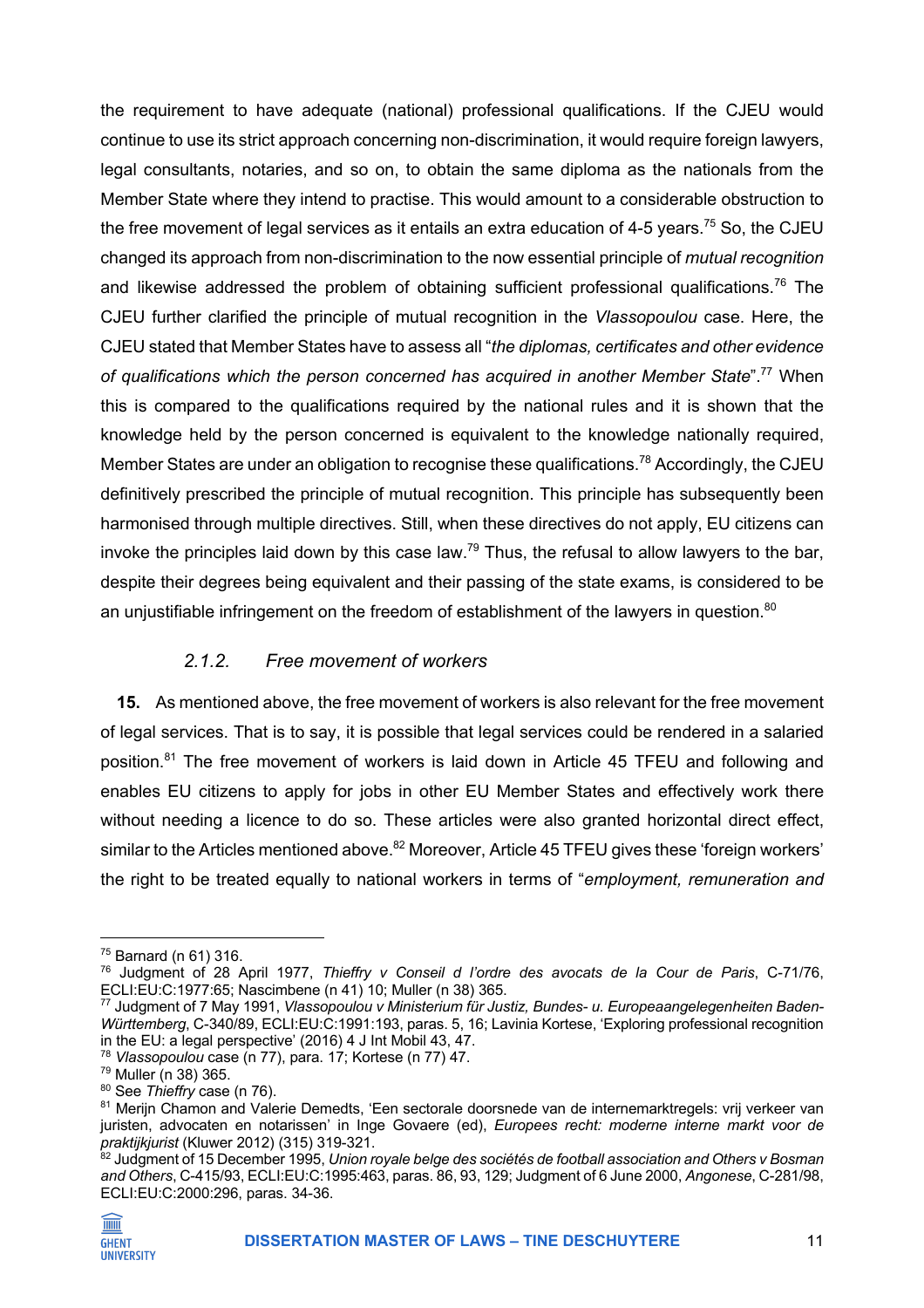*other conditions of work and employment*". <sup>83</sup> A 'worker' has been construed as someone who performs a task, for and under the direction of someone else, for a certain duration against remuneration.<sup>84</sup>

**16.** The development in the case law of the CJEU is quite parallel to the evolution described above. More specifically, in the *Kraus* case on the use of the LLM-title, it was confirmed that not only discriminatory (direct and indirect) measures can infringe upon Article 45 TFEU, but also measures that are "*liable to hinder or make less attractive the exercise of fundamental freedoms*". <sup>85</sup> Furthermore, derogations from the non-discrimination obligation are also possible. In the absence of harmonisation, derogations on the basis of public policy, public security or public health are permitted in the cases summed up in Article 45(3) TFEU.<sup>86</sup> Besides this express derogation, the rule of reason-doctrine has also been declared applicable by the CJEU, in case of non-discriminatory or indirectly discriminatory measures regarding foreign employees, in the absence of harmonisation. Still, these restrictive measures must be proportionate. $87$  The free movement also has a specific exception in relation to employment in the public services. However, the CJEU interpreted this exception rather restrictively in the *NMBS* case.<sup>88</sup> To invoke this exception, the employee in question must be involved with the core issues of the state, he/she must have a role in the exercise of the powers of state.<sup>89</sup> In line with the case law on legal services in light of the freedom of services and establishment, it is unlikely that legal services will be caught by this provision.<sup>90</sup>

#### *2.1.3. Free movement of persons*

**17.** Finally, the EU's primary law on the free movement of persons should also be mentioned here. While an in-depth discussion is outside the scope of this thesis, this freedom of the EU remains highly relevant to the free movement of legal services. After all, legal professionals all over the EU are also able to move swiftly throughout the EU under this regime. To be more specific, (eventual) legal service providers could have used the free movement of persons when they first exercised their free movement rights not as a worker or a self-employed person, but just based on their EU citizenship, for example for studies abroad, and only later decided to offer their legal services using one of the Articles discussed above.<sup>91</sup> Additionally, under this regime, they do not have to comply with rigorous immigration requirements, such as obtaining a visa, due to

<sup>83</sup> Article 45 TFEU; Chamon and Demedts (n 81) 319; Craig and de Búrca (n 55) 758.

<sup>84</sup> Judgment of 5 October 1988, *Steymann v Staatssecretaris van Justitie*, C-196/87, ECLI:EU:C:1988:475; Judgment of 8 June 1999, *Meeusen*, C-337/97, ECLI:EU:C:1999:284.

<sup>85</sup> *Kraus* case (n 64), para. 32.

<sup>86</sup> Article 45(3) TFEU.

<sup>87</sup> *Bosman* case (n 82) paras. 107-110.

<sup>88</sup> Judgment of 17 December 1980, *Commission v Belgium*, C-149/79, ECLI:EU:C:1980:297.

<sup>89</sup> *Ibid*. para. 10.

<sup>90</sup> See *supra* 11.

<sup>&</sup>lt;sup>91</sup> Articles 20-21 TFEU.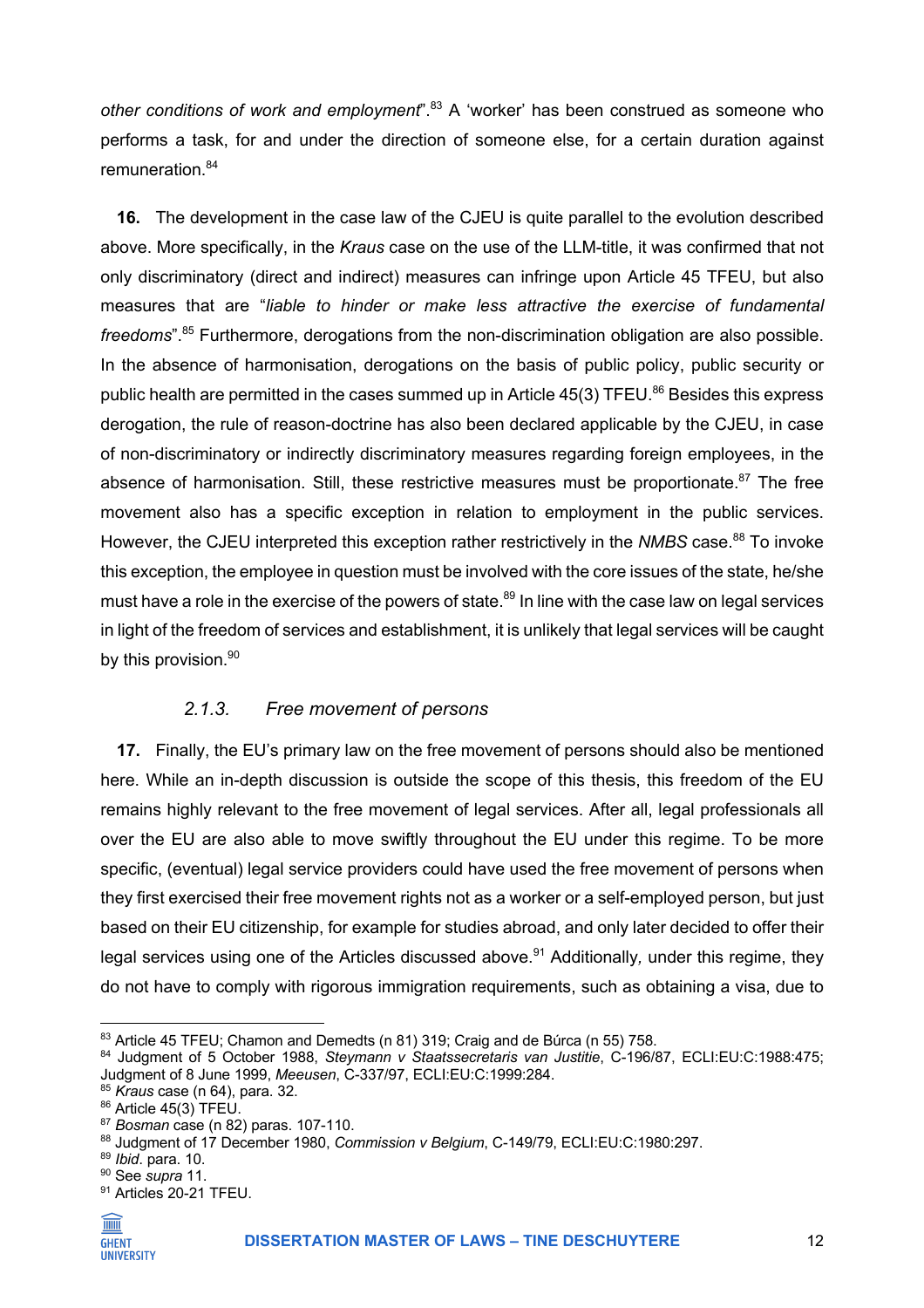the abolition of these requirements for EU citizens laid down in Articles 20 and 21 TFEU and further specified by the Citizenship Directive.<sup>92</sup> Moreover, in the CJEU's case law it is clear that these provisions are interpreted widely and can certainly be used for the provision of legal services in the UK while they are still a Member State of the EU.<sup>93</sup>

#### **2.2. Access to the legal profession**

**18.** Besides, the EU has also enacted several directives to enable the European legal market to adapt to the challenges of internationalisation of the law, the increase in demand for crossborder legal services and intra- as well as extra-EU competition.<sup>94</sup> The following sections will assess whether these directives attained their objective.

#### *2.2.1. Directive 77/249/EEC: The Lawyers' Services Directive*

**19.** The first directive that was passed concerning trade in legal services, was Lawyers' Services Directive. This Directive has been implemented rather well in the UK through the European Communities (Services of Lawyers) Order 1978 and appears to be used quite often.<sup>95</sup> Notwithstanding, the Lawyer's Services Directive only concerns the temporary provision of services pursued by lawyers *sensu stricto*, as defined by Article 1(2). <sup>96</sup> Subject to some formalities and exceptions, the Lawyers' Services Directive essentially allows European lawyers to advise and represent clients on any law (besides those excluded aspects of inheritance and property law) and thus provide legal services on a temporary basis within the UK.<sup>97</sup> This includes activities which are normally reserved to UK lawyers.<sup>98</sup> Nonetheless, Article 6 allows the host State to exclude lawyers in a salaried employment<sup>99</sup> in private or public organisations from representing clients in legal proceedings, when this is not allowed by the laws in place in the host State for lawyers established in said State.<sup>100</sup>

<sup>92</sup> *Ibid*.; see *infra* 28.

<sup>93</sup> Judgment of 13 September 2016, *Rendón Marín*, C-165/14, ECLI:EU:C:2016:675; Judgment of 14 November 2017, *Lounes*, C-165/16, ECLI:EU:C:2017:862; Judgment of 5 June 2018, *Coman and Others*, C-673/16, ECLI:EU:C:2018:385.

<sup>94</sup> See *supra* 5.

<sup>95</sup> The European Communities (Services of Lawyers) Order 1978, SI 1978/1910; Sjoerd Claessens and others, *Evaluation of the Legal Framework for the Free Movement of Lawyers: Final Report* (Panteia and the University of Maastricht 2012) 75-117, 119.

<sup>96</sup> See *supra* 10-14; Article 1(2) Council Directive 77/249/EEC of 22 March 1977 to facilitate the effective exercise by lawyers of freedom to provide services, *OJ* L 78/18 of 26 March 1977 (Lawyers' Services Directive).

<sup>97</sup> Articles 1(1) *juncto* 5 Lawyers' Services Directive; Judgment of 25 February 1988, *Commission v Germany*, C-427/85, ECLI:EU:C:1988:98, paras. 6–18; Judgment of 10 July 1991, *Commission v France*, C-294/89, ECLI:EU:C:1991:302, para. 19.

<sup>98</sup> 'Ethics guidance – European Lawyers practising in the UK' (*Solicitors Regulation Authority*, 22 April 2016) <https://www.sra.org.uk/solicitors/code-of-conduct/guidance/guidance/European-Lawyers-practising-in-the-

UK.page> accessed 28 April 2019.

 $99$  E.g. in-house counsel.

<sup>&</sup>lt;sup>100</sup> Article 6 Lawyers' Services Directive.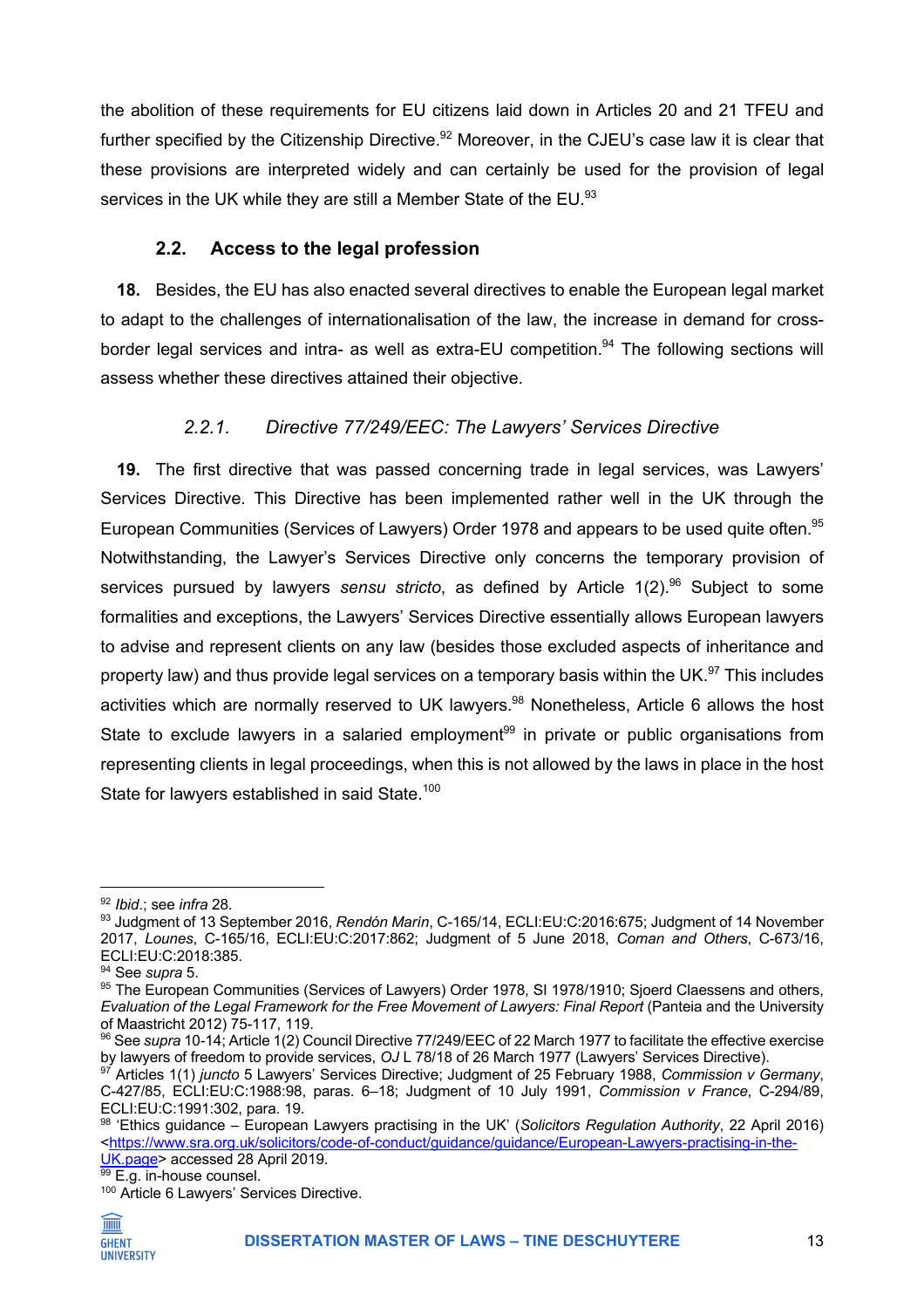**20.** Still, in accordance with Article 5, the UK requires European lawyers to work in conjunction with a lawyer who practises before the judicial authority when representing clients in court.<sup>101</sup> Additionally, the Lawyers' Service Directive maintains a rigorous double deontology system (excluding residence or registration requirements) for those European lawyers wishing to represent clients in court.<sup>102</sup> This essentially means that European lawyers must work under the same conditions, abiding by the same rules of conduct, as national lawyers in representation activities.<sup>103</sup> In the territory of the UK, the 'professional rules of conduct' that the European lawyer has to abide by, are those of a solicitor, unless the foreign lawyer practises those activities that are reserved to barristers and advocates. In this case, the rules of conduct of the latter apply.<sup>104</sup> In any other activity concerning legal services, however, the lawyer only falls under the rules of conduct from his home State, provided that these rules are able to ensure "*the proper exercise of a lawyer's activities*" as well as respect for the reputation of the profession and incompatibility rules.<sup>105</sup> Further, Article 3 requires the foreign lawyer to use his/her home State Title, in the language of that State, along with a reference to the organisation or the court of law by/before which he/she is authorised to practise.<sup>106</sup> In any case, the host State is entitled to ask the foreign lawyer to prove his/her qualifications as a lawyer and determine the consequences of noncompliance with its rules of conduct.<sup>107</sup>

**21.** Besides the rules established in the Lawyers' Services Directive concerning professional conduct, the Member States remain free to adopt measures of their own choosing. Thus, except for the obligation to work under the home State Title, the rules on salaried practice and the double deontology, Member States can still apply *any* rule of conduct to the foreign lawyer to their liking which could still seriously obstruct the free movement of legal services as the States remain entitled to implement demanding codes of conduct for European lawyers from other Member States, provided that these abide by EU competition law.<sup>108</sup>

#### *2.2.2. Directive 98/5/EC: The Lawyers' Establishment Directive*

**22.** The Lawyers' Establishment Directive concerns the *establishment* of European lawyers *sensu stricto*, as opposed to the temporary provision of services regulated by the Lawyers'

<sup>&</sup>lt;sup>101</sup> Article 5 Lawyers' Services Directive; Solicitors Regulation Authority, 'Ethics guidance – European Lawyers practising in the UK' (n 98).

<sup>102</sup> Article 4 Lawyers' Services Directive; Judgment of 11 December 2003, *AMOK*, C-289/02, ECLI:EU:C:2003:669, para. 29-30; Julian Lonbay, 'Legal ethics and professional responsibility in a global context' (2005) 4 Wash U Global Stud L Rev 609, 611; Muller (n 38) 371. See also the *Van Binsbergen* case (n 67).

<sup>&</sup>lt;sup>103</sup> Article 4(1) Lawyers' Services Directive.

<sup>&</sup>lt;sup>104</sup> Article 4(3) Lawyers' Services Directive.

<sup>&</sup>lt;sup>105</sup> Article 4(4) Lawyers' Services Directive.

<sup>&</sup>lt;sup>106</sup> Article 3 Lawyers' Services Directive.<br><sup>107</sup> Article 7(1)-(2) Lawyers' Services Directive.

<sup>108</sup> See *infra* 32-33; AMOK case (n 102), paras. 29-30; Muller (n 38) 372.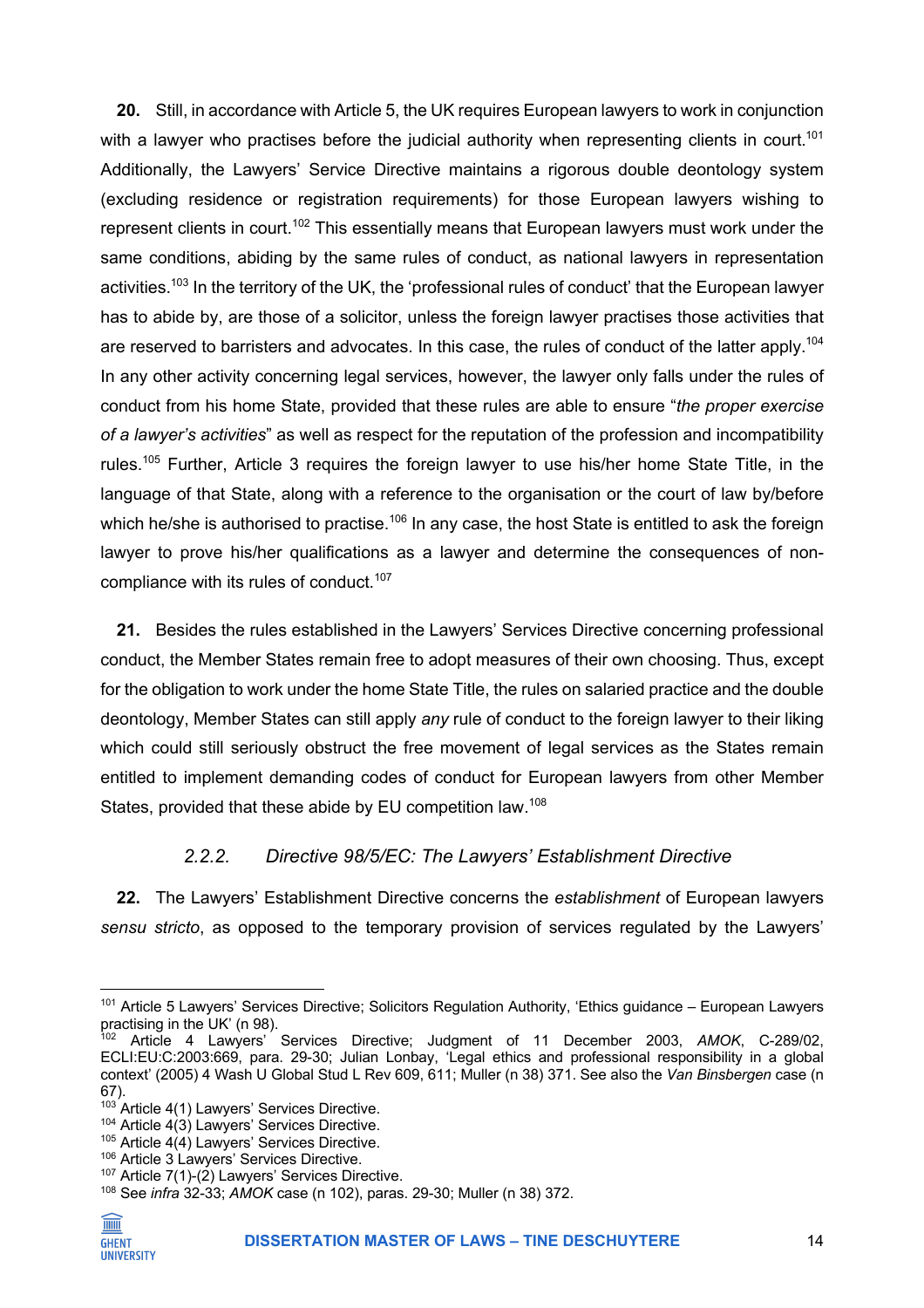Services Directive.<sup>109</sup> This Directive was implemented in the UK through the European Communities (Lawyer's Practice) Regulations of 2000.<sup>110</sup> Studies show that the Lawyers' Establishment Directive was also implemented rather well.<sup>111</sup> The Lawyers' Establishment Directive harmonises the rules on access to the profession meaning that the migrant European lawyers are now only obliged to register with the competent authority and present a certificate showing his/her registration with the competent authority in the home Member State.<sup>112</sup> The rules on professional conduct are, however, not fully harmonised. Yet, the CCBE has enacted a code of conduct for European Lawyers. Still, these mostly focus on cross-border supply of legal services and do not take into account the changes in rules on professional conduct in the Member States due to competition law.<sup>113</sup> Thus, while the access to the profession is significantly simplified by this Directive, Member States, again, retain the possibility to obstruct free movement of legal services by enacting burdensome codes of conduct (although these must still abide by EU competition law).114

**23.** The Lawyers' Establishment Directive foresees two different regimes to facilitate the practice of legal services. The first regime, where the foreign lawyer uses his/her home professional title, allows a lawyer to advise and represent clients, as a legal consultant, on their home State law, EU law, international law and the host State law.<sup>115</sup> Here, again, the migrant law falls under a system of double deontology and some extra requirements regarding insurance and provided that the rules of conduct from the home and host State do not conflict.<sup>116</sup> Moreover, the migrant lawyer can provide legal advice in a salaried position, as long as the host Member State has permitted this for its own lawyers, the measures are proportionate in their objective of preventing a conflict of interest and apply equally to *every* lawyer.<sup>117</sup>

The second regime concerns the situation where an already qualified legal professional in their respective home State is admitted to the legal profession in the host State.<sup>118</sup> This process is also covered by the Directive 2005/36/EC, as amended by the Directive 2013/55/EU, which will be

ECLI:EU:C:2010:729, para. 61.

<sup>109</sup> Article 1 Directive 98/5/EC of the European Parliament and of the Council of 16 February 1998 to facilitate practice of the profession of lawyer on a permanent basis in a Member State other than that in which the qualification was obtained, *OJ* L 77/36 of 14 March 1998 (Lawyers' Establishment Directive).

<sup>110</sup> The European Communities (Lawyer's Practice) Regulations 2000, SI 2000/1119; The European Communities (Lawyer's Practice) (Scotland) Regulations 2000, SI 2000/121.

<sup>111</sup> Claessens and others (n 95) 75-117; see also Solicitors Regulation Authority, 'Regulated population statistics' (n 14); 'CCBE Lawyers' statistics 2015' (n 17).

<sup>112</sup> Article 3 Lawyers' Establishment Directive; Judgment of 19 September 2006, *Wilson*, C-506/04, ECLI:EU:C:2006:587, paras. 66-67; Judgment of 19 September 2006, *Commission v Luxembourg*, C-193/05, ECLI:EU:C:2006:588, para. 36. See also Article 9 Lawyers' Establishment Directive.

<sup>113</sup> Muller (n 38) 368.

<sup>114</sup> See *supra* 21; see *infra* 32-33.

<sup>115</sup> Articles 4-5 Lawyers' Establishment Directive. <sup>116</sup> Articles  $6(1)$ ,  $6(3)$  Lawyers' Establishment Directive.

<sup>117</sup> Article 8 Lawyers' Establishment Directive; Judgment of 2 December 2010, *Jakubowska*, C-225/09,

<sup>118</sup> Lonbay (n 103) 610; Chamon and Demedts (n 81) 338; Muller (n 38) 370.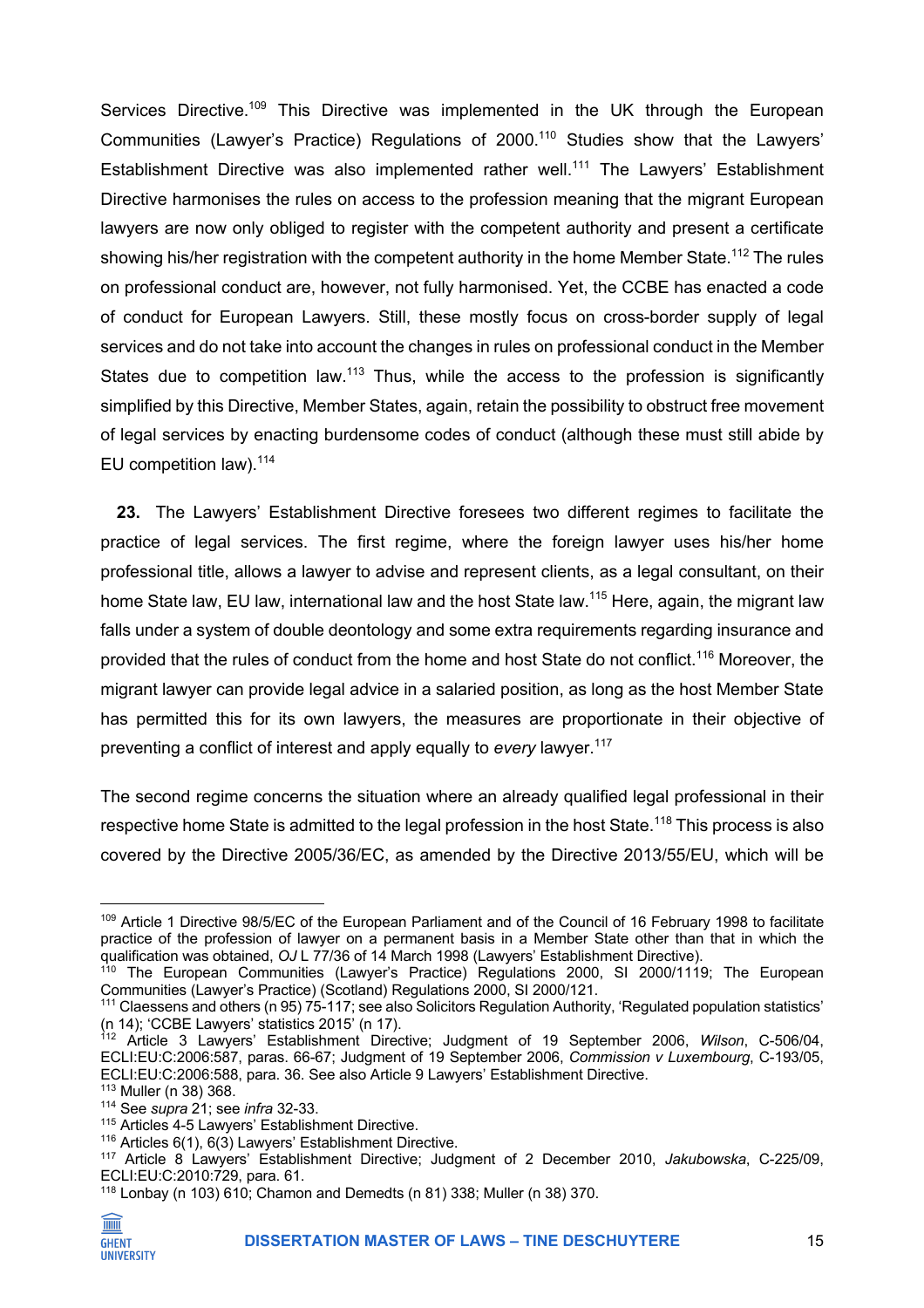discussed later. <sup>119</sup> The Lawyers' Establishment Directive envisages a "*gradual assimilation of knowledge*". <sup>120</sup> That is to say, a migrant lawyer who has practised law of the host State, including EU Law, for three years, is entitled to be admitted to the legal profession of the host state and thus receive a host state title. This admission via practice of three years takes place *without* the foreign lawyer having to take an aptitude test, as defined by the Professional Qualifications Directive.121 A lawyer who has "*effectively and regularly pursued*" the legal profession in the host State for at least three years but practised the host State law for less than three years, can also be admitted to the host State legal profession on the basis of Article  $10(3)$ .<sup>122</sup>

**24.** Lastly, the Directive also contains rules on the joint practice of migrant lawyers practising under their home State title, possibly with a host State national. These lawyers may open branch offices or form a joint practice, provided that the host State authorises it.<sup>123</sup> The host State can refuse this joint practice when this is contrary to their fundamental rules on the grouping of lawyers or when it prohibits the merging with non-members of the legal profession for its own lawyers.<sup>124</sup>

### *2.2.3. Directive 2005/36/EC as amended by Directive 2013/55/EU: The Recognition of Professional Qualifications Directive*

**25.** The Recognition of Professional Qualifications Directive covers the recognition of lawyers' qualifications as well as the requalification of a migrant European lawyer to a lawyer of the host State. This Directive was implemented in the UK by the European Union (Recognition of Professional Qualifications) Regulations of 2015.<sup>125</sup> Additionally, when considering the establishment of lawyers in the last decade (2010-2017) through the Recognition of Professional Qualifications Directive, the UK has adopted the most positive decisions out of all the Member States regarding lawyers, barristers and solicitors.126 The CJEU stated in the *Ebert* case that this manner of requalification is an alternative, yet complementary option to the assimilation of knowledge through the Lawyers' Establishment Directive.<sup>127</sup> This means that European lawyers looking to establish themselves in another Member State can obtain the host State title through *either* the required three years of practice under the Lawyers' Establishment Directive *or* by following the provisions of the Recognition of Professional Qualifications Directive discussed in

<sup>119</sup> See *supra* 25-27.

<sup>120</sup> Judgment of 7 November 2000, *Luxembourg v Parliament and Council*, C-168/98, ECLI:EU:C:2000:598, para. 43.

 $121$  Article 10(1) Lawyers' Establishment Directive.

 $122$  Article 10(3) Lawyers' Establishment Directive.

<sup>&</sup>lt;sup>123</sup> Article 11 Lawyers' Establishment Directive. For more on the association of lawyers: see *infra* 29-31.<br><sup>124</sup> Article 11 (5) Lawyers' Establishment Directive.

<sup>&</sup>lt;sup>125</sup> The European Union (Recognition of Professional Qualifications) Regulations 2015, SI 2015/2059.<br><sup>126</sup> European Commission, 'Regulated professions database' <http://ec.europa.eu/grov

<sup>126</sup> European Commission, 'Regulated professions database' <http://ec.europa.eu/growth/toolsdatabases/regprof/index.cfm> accessed 11 March 2018.

<sup>127</sup> Judgment of 3 February 2011, *Ebert*, C-359/09, ECLI:EU:C:2011:44, para. 35.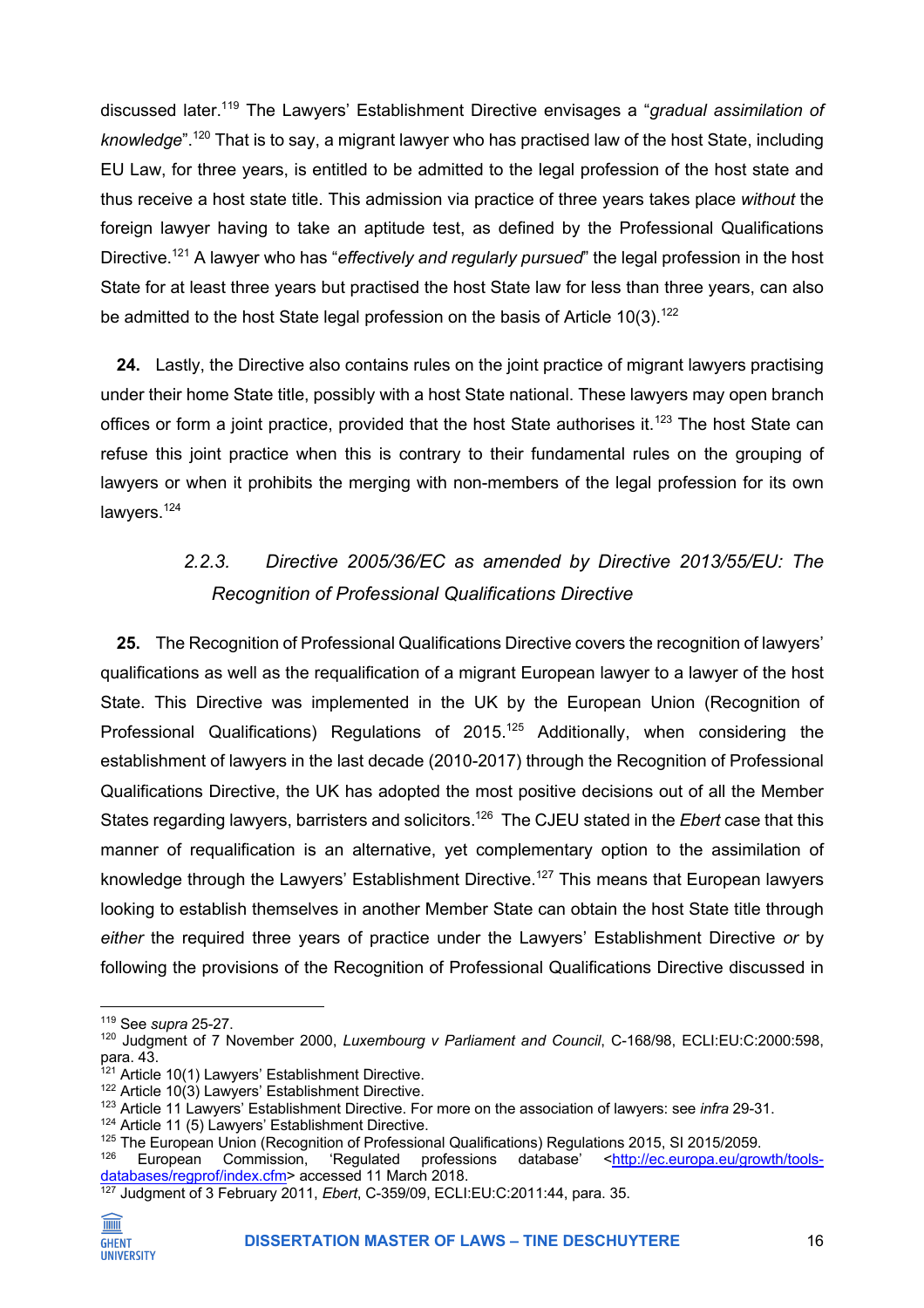this section.<sup>128</sup> It should also be noted that this directive can also be used for host State nationals that received their training abroad.<sup>129</sup>

**26.** Generally, the Recognition of Professional Qualifications Directive codifies the principle of mutual recognition as developed by the CJEU in the *Vlassopoulou* case for multiple professional services, including legal services.<sup>130</sup> The most relevant provisions for the legal profession, however, are Articles 13 and 14(3) of the Directive. Otherwise put, Article 13 lays down the conditions for the recognition of the professional qualifications while Article 14(3) states that Member States are entitled to require applicants to take an adaptation test or follow an adaptation period when the profession requires the knowledge of the national law and advice on this law is an essential part of that profession.<sup>131</sup> Hence the UK has, like most Member States, instated an aptitude test for lawyers when they apply for recognition of their professional qualifications.<sup>132</sup> This test has been perceived as fairly easy in the UK, which, in turn, only fosters the possibility of European lawyers to settle in the UK. While the Member States are free to regulate these aptitude tests, they must publish the essential elements of the profession along with the rules of conduct for the aptitude tests.<sup>133</sup>

**27.** The amendment of Directive 2013/55/EU codifies some of the more recent case law of the CJEU and addresses some of the problems that were raised in the subsequent years after the original Recognition of Professional Qualifications Directive. Following the controversial *Notary* cases, the Recognition of Professional Qualifications Directive now explicitly excludes notaries appointed by an official authority from the simplified recognition of professional qualifications.<sup>134</sup> However, the Commission stated in its impact assessment that any regulation regarding notaries must still abide by the primary law of the treaties and case law of the CJEU.<sup>135</sup> The Recognition of Professional Qualifications Directive now also covers persons wishing to pursue a remunerated traineeship in another Member State than the one where they received

<sup>131</sup> Articles 13 *juncto* 14(3) Recognition of Professional Qualifications Directive.

<sup>128</sup> Chamon and Demedts (n 81) 338; Muller (n 39) 137.

<sup>129</sup> Judgment of 13 November 2003, *Morgenbesser*, C-313/01, ECLI:EU:C:2003:612; Lonbay (n 38) 1661-1665. <sup>130</sup> See *supra* 14; Article 2 Directive 2005/36/EC of the European Parliament and of the Council of 7 September 2005 on the recognition of professional qualifications *as amended by* Directive 2013/55/EU of the European Parliament and of the Council of 20 November 2013 amending Directive 2005/36/EC on the recognition of professional qualifications and Regulation (EU) No 1024/2012 on administrative cooperation through the Internal Market Information System ('the IMI Regulation'), *OJ* L 255/22 of 30 September 2005 *juncto OJ* L 354/132 of 28 December 2013 (Recognition of Professional Qualifications Directive).

<sup>132</sup> Schedule 3 The European Union (Recognition of Professional Qualifications) Regulations 2015, SI 2015/2059; Sjoerd Claessens, *Free Movement of Lawyers in the European Union* (Wolf Legal Publishers 2008) 31-32.

<sup>133</sup> Judgment of 7 March 2002, *Commission v Italy*, C-145/99, ECLI:EU:C:2002:142, para. 53.

<sup>134</sup> Article 2(4) Recognition of Professional Qualifications Directive; *Notary* cases (n 54).

<sup>135</sup> See *supra* 10-14; *Notary* cases (n 54); European Commission, 'Impact assessment accompanying the document Proposal for a Directive of the European Parliament and of the Council on a proportionality test before adoption of new regulation of professions' of 10 January 2017 SWD(2016) 463 final, 7.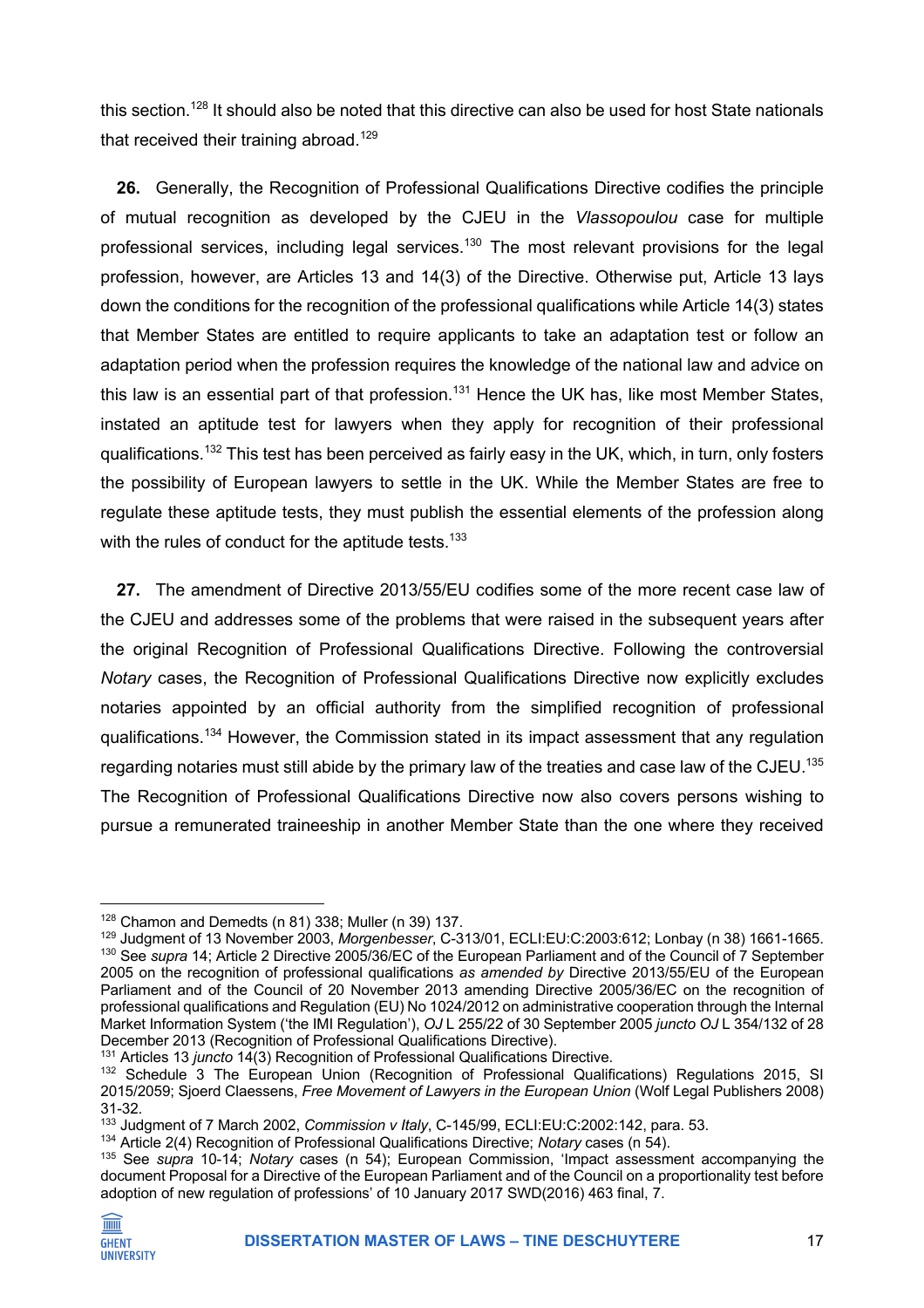their professional qualifications, on a self-employed as well as an employed basis.<sup>136</sup> Due to the CJEU's case law, the partial recognition of professional qualifications (*i.e.* partial practice) has become possible now, subject to certain conditions.<sup>137</sup> The Recognition of Professional Qualifications Directive also creates common training frameworks that allows groups of Member States to streamline their 'curricula' in certain educations.<sup>138</sup> Probably the most important innovation of the Directive, however, is the European Professional Card which can be issued upon request but this has not yet been created for the legal profession.<sup>139</sup> As a last point, Directive 2013/55/EU also provides significant administrative simplification and further develops the existing transparency-requirements of Directive 2005/36/EC.<sup>140</sup>

#### *2.2.4. Other relevant EU instruments*

**28.** Finally, the free movement of legal services is also accommodated through several other secondary EU instruments. First, the Citizenship Directive regulates the movement of *all* EU citizens and their family members to another Member State, including the conditions under which economically active persons are to move to and reside in another State.<sup>141</sup> As mentioned above, the CJEU has shown itself to be very willing to interpret this right to free movement as extensively as possible, under either the primary law of the Union or the Directive.<sup>142</sup> Second, the free movement of workers is further concretised through the Regulation (EU) No 492/2011 on the freedom of movement for workers within the Union and the Regulation (EC) No 883/2004 on the coordination of social security systems.<sup>143</sup> In 2014, two Directives were adopted not only improving certain supplementary pension rights, but also facilitating the exercise of rights conferred on workers through the provisions on free movement of workers.<sup>144</sup>

<sup>136</sup> Articles 2(1) and 3(1)(j) Recognition of Professional Qualifications Directive; *Morgenbesser* case (n 129); Judgment of 10 December 2009, *Peśla*, C-345/08, ECLI:EU:C:2009:771.

<sup>137</sup> Article 4(f) Recognition of Professional Qualifications Directive; Judgment of 19 January 2006, *Colegio*, C-330/03, ECLI:EU:C:2006:45.

<sup>138</sup> Article 49a Recognition of Professional Qualifications Directive; Horak and others (n 42) 107.

<sup>&</sup>lt;sup>139</sup> Article 4a-e Recognition of Professional Qualifications Directive; Horak and others (n 42) 108; 'European<br>Professional Card – EPC' (Your Europe. 24 January 2019) Professional Card – EPC' (*Your Europe*, 24 January 2019) <https://europa.eu/youreurope/citizens/work/professional-qualifications/european-professionalcard/index\_en.htm> accessed 8 March 2019

<sup>140</sup> Articles 56-61 Recognition of Professional Qualifications Directive.

<sup>141</sup> Implemented in the UK through The Immigration (European Economic Area) Regulations 2006, SI 2006/1003. Article 1 Directive 2004/38/EC of the European Parliament and of the Council of 29 April 2004 on the right of citizens of the Union and their family members to move and reside freely within the territory of the Member States amending Regulation (EEC) No 1612/68 and repealing Directives 64/221/EEC, 68/360/EEC, 72/194/EEC, 73/148/EEC, 75/34/EEC, 75/35/EEC, 90/364/EEC, 90/365/EEC and 93/96/EEC, *OJ* L 158/77 of 30 April 2004 (Citizenship Directive). 142 See e.g. *Rendón Marín* case (n 93); *Lounes* case (n 93); *Coman and Others* case (n 93).

<sup>143</sup> Regulation (EC) No 883/2004 on the coordination of social security systems, *OJ* L 166/1 of 30 April 2004; Regulation (EU) No 492/2011 on freedom of movement for workers within the Union, *OJ* L 141/1 of 27 May 2011; Susanna Kraatz, 'Fact Sheets on the European Union: Free movement of workers' (*European Parliament*, October 2018) < http://www.europarl.europa.eu/factsheets/en/sheet/41/free-movement-of-workers> accessed 1 May 2019.

<sup>&</sup>lt;sup>144</sup> Directive 2014/50/EU of the European Parliament and of the Council of 16 April 2014 on minimum requirements for enhancing worker mobility between Member States by improving the acquisition and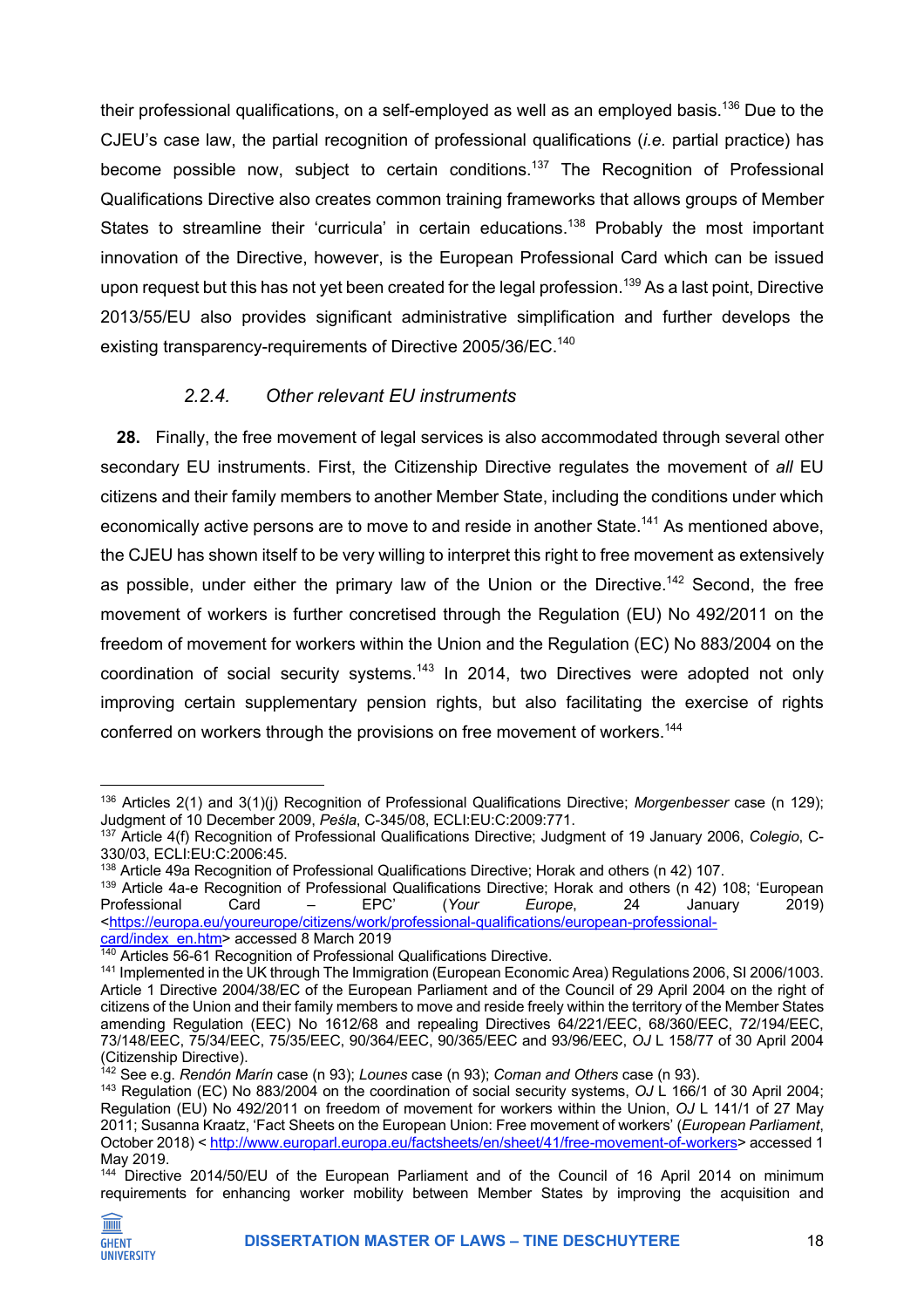# **2.3. Rules of conduct regulating the legal profession**

#### *2.3.1 Association of lawyers*

**29.** The above-mentioned framework focused mostly on the free movement of individual providers of legal services, but the cross-border legal demand has also led to an increase in transnational mergers and groupings of lawyers, legal consultants, et cetera.<sup>145</sup> While an in-depth discussion of the free movement of companies in the EU lies outside the scope of this dissertation, it nevertheless remains highly relevant for the free movement of legal services. As a preliminary remark, it must be noted that although the rules on joint practice and the formation of companies concerning legal services is a regulation on the content of codes of conduct, it also impacts the access to the legal profession, as shown in the Lawyers' Establishment Directive.<sup>146</sup> Generally speaking, legal services can be organised into different types of companies, some of which have been regulated by the EU but overall this type of joint practice is mostly regulated by the Member States.<sup>147</sup>

**30.** It must be kept in mind that the general framework on the free movement of services and freedom of establishment, discussed above, is also applicable to the associations discussed here.<sup>148</sup> So, these undertakings enjoy a right to free movement of legal services. Moreover, these companies also fall under the freedom of (primary and secondary) establishment and free movement of companies, as defined by the CJEU in cases such as *Überseering*, *Centros*, *Daily*  Mail and Inspire Art.<sup>149</sup> Still, when setting up a joint practice in the form of an undertaking or setting up branches in another Member State, lawyers must take into account the requirements of the law of the State of establishment.<sup>150</sup>

With regard to the possibility for the legal profession to organise its activities, British legislation has recently undergone a process of simplification. In general, the UK differentiates between two types of lawyers, namely barristers (or advocates in Scotland) and solicitors.<sup>151</sup> Solicitors, on the one hand, offer a wide range of legal services, in and out of court, and are usually allowed to associate in partnerships with no legal personality and corporate bodies (company or limited

preservation of supplementary pension rights, *OJ* L 128/1 of 30 April 2014; Directive 2014/54/EU of the European Parliament and of the Council of 16 April 2014 on measures facilitating the exercise of rights conferred on workers in the context of freedom of movement for workers, *OJ* L 128/8 of 30 April 2014.

<sup>145</sup> See *supra* 5.

<sup>146</sup> See *supra* 24; Nascimbene (n 41) 3-5.

 $147$  Article 54 TFEU; Toms (n 38) 114-115; Craig and de Búrca (n 55) 810.

<sup>148</sup> Article 54 TFEU; Craig and de Búrca (n 55) 802.

<sup>149</sup> Judgment of 27 September 1988, *The Queen v Treasury and Commissioners of Inland Revenue, ex parte Daily Mail and General Trust PLC*, C-81/87, ECLI:EU:C:1988:456; Judgment of 9 March 1999, *Centros*, C-212/97, ECLI:EU:C:1999:126; Judgment of 5 November 2002, *Überseering*, C-208/00, ECLI:EU:C:2002:632; Judgment of 30 September 2003, *Inspire Art*, C-167/01, ECLI:EU:C:2003:512.

<sup>150</sup> *Daily Mail* case (n 149) para. 19; Toms (n 38) 126.

<sup>151</sup> Nascimbene (n 41) 210-233.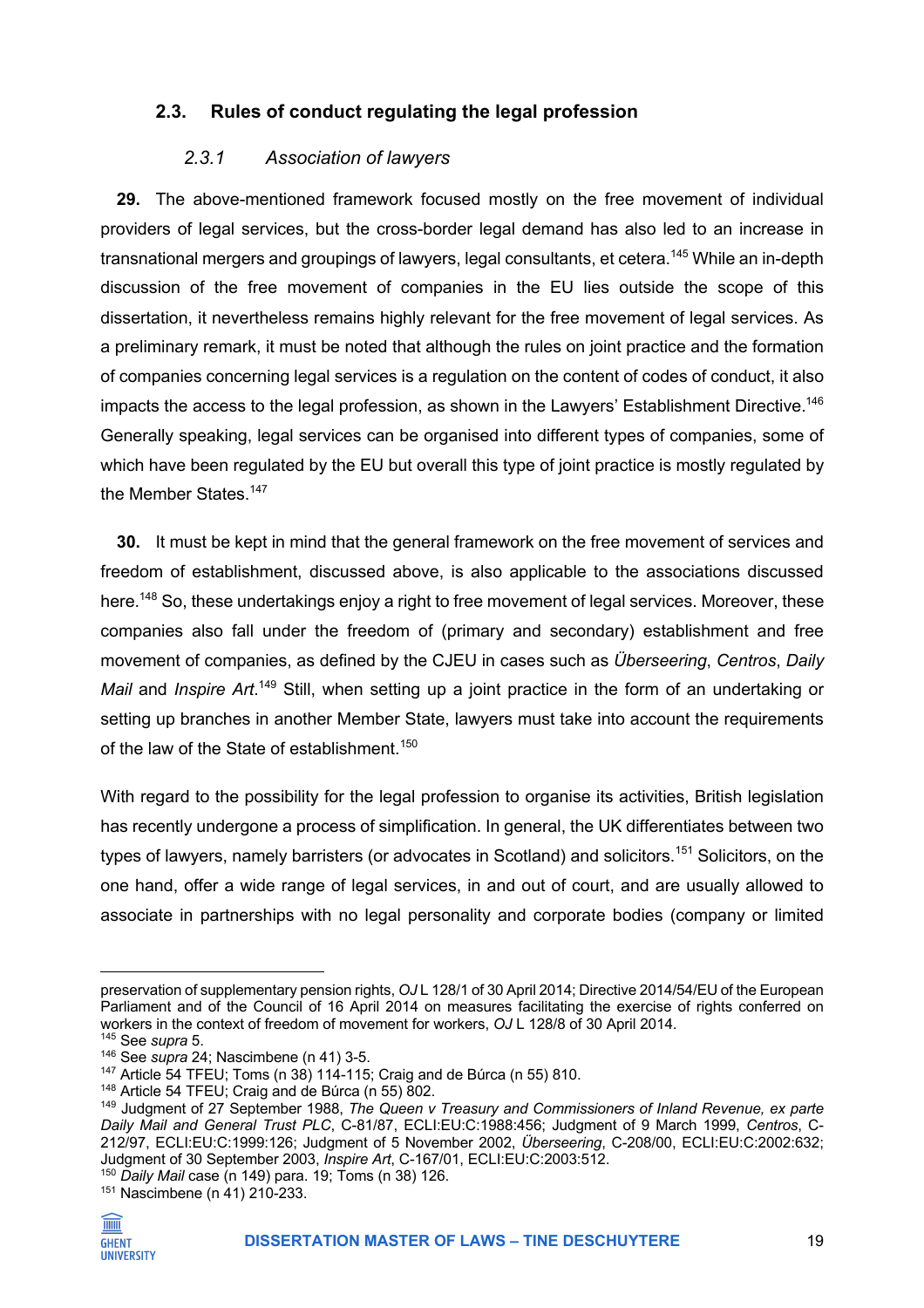liability partnership) as long as this is a recognised body.<sup>152</sup> Additionally, solicitors are also allowed to associate with migrant lawyers through multinational partnerships.<sup>153</sup> Barristers, on the other hand, are a select group of specialist advisers and court advocates with as their main task litigation.<sup>154</sup> There used to be very strict rules on the association of barristers, but nowadays, as a consequence of the overall deregulation in the UK due to global competition, barristers and solicitors are allowed to associate with one another and form firms.<sup>155</sup> Moreover, the Alternative Business Structure (licensed legal service providers in Scotland) law firms now allow solicitors and barristers to partner up with non-lawyer directors and investors.<sup>156</sup> Besides, the SRA has also foreseen in the status of 'Exempt European Lawyer' which allows European lawyers established entirely outside the UK to be a manager of a recognised body without being an 'authorised' person in England and Wales.<sup>157</sup> Furthermore, the SRA has also created 'Exempt European Practices' which allows Registered European Lawyers to practise within the UK through legal entities established in other EU Member States, after being registered and individually authorised by the SRA to practise that is.<sup>158</sup>

Besides, lawyers all over Europe can also choose to create cross-border associations through unregistered forms of collaboration, such as alliances, clubs or just work together on a case-bycase basis.<sup>159</sup>

**31.** Furthermore, European lawyers can also choose to structure their activities in the UK using one of the company forms created by the EU through Regulations (which have direct effect in the UK).<sup>160</sup> A first instrument useful for lawyers is the European Economic Interest Grouping (EEIG) which essentially boils down to a business structure established by a contract that can be

<sup>152</sup> See Solicitors Regulation Authority Board, 'SRA Practice Framework Rules 2011 – Version 21' (*Solicitors Regulation Authority*, 6 December 2018) ˂https://www.sra.org.uk/solicitors/handbook/practising/content.page˃ accessed 12 May 2019.

<sup>153</sup> Rules 2-3 *juncto* 11 SRA Practice Framework Rules 2011 (n 152).

<sup>154</sup> Judith A McMorrow, 'UK Alternative Business Structures for legal practice: emerging models and lessons for the US' (2016) 47 Geo J Int'l L 665, 677.

<sup>155</sup> See Bar Council, 'The old Code of Conduct' (Bar Standards Board, 18 September 2004) <https://www.barstandardsboard.org.uk/regulatory-requirements/the-old-code-of-conduct/the-old-code-of-

conduct/> accessed 15 March 2019; 'BSB handbook' (*Bar Standards Board*, April 2019) ˂https://www.barstandardsboard.org.uk/media/1983861/bsb\_handbook\_april\_2019.pdf˃ accessed 12 May 2019; McMorrow (n 154) 677.

<sup>156</sup> Part 5 Legal Services Act 2007; Part 2 Legal Services (Scotland) Act 2010; McMorrow (n 154) 690.

<sup>157</sup> SRA Renewals, 'Registered European Lawyers (REL) Guide' (*Solicitors Regulation Authority*, October 2018) < https://sra.org.uk/documents/mySRA/registered-european-lawyers-guide.pdf> accessed 28 April 2019, 3; 'Ethics guidance – guidance note on the impact on exempt European lawyers of the Government's Statutory Instrument on the basis of a 'no deal' EU exit scenario' (*Solicitors Regulation Authority*, 10 December 2018) <https://www.sra.org.uk/solicitors/guidance/ethics-guidance/Guidance-on-the-impact-on-exempt-Europeanlawyers-of-the-Government%E2%80%99s-Statutory-Instrument-on-the-basis-of-a-%E2%80%98nodeal%E2%80%99-EU-exit-scenario.page> accessed 28 April 2019.

<sup>158</sup> 'Registered European lawyers and registered foreign lawyers' (*Solicitors Regulation Authority*, December 2016) <https://www.sra.org.uk/solicitors/resources/registered-european-foreign-lawyers.page> accessed 28 April 2019.

 $159$  Toms (n 38) 140-141.

<sup>160</sup> Article 288 TFEU; Nascimbene (n 41) 41-45; Toms (n 38) 142-148.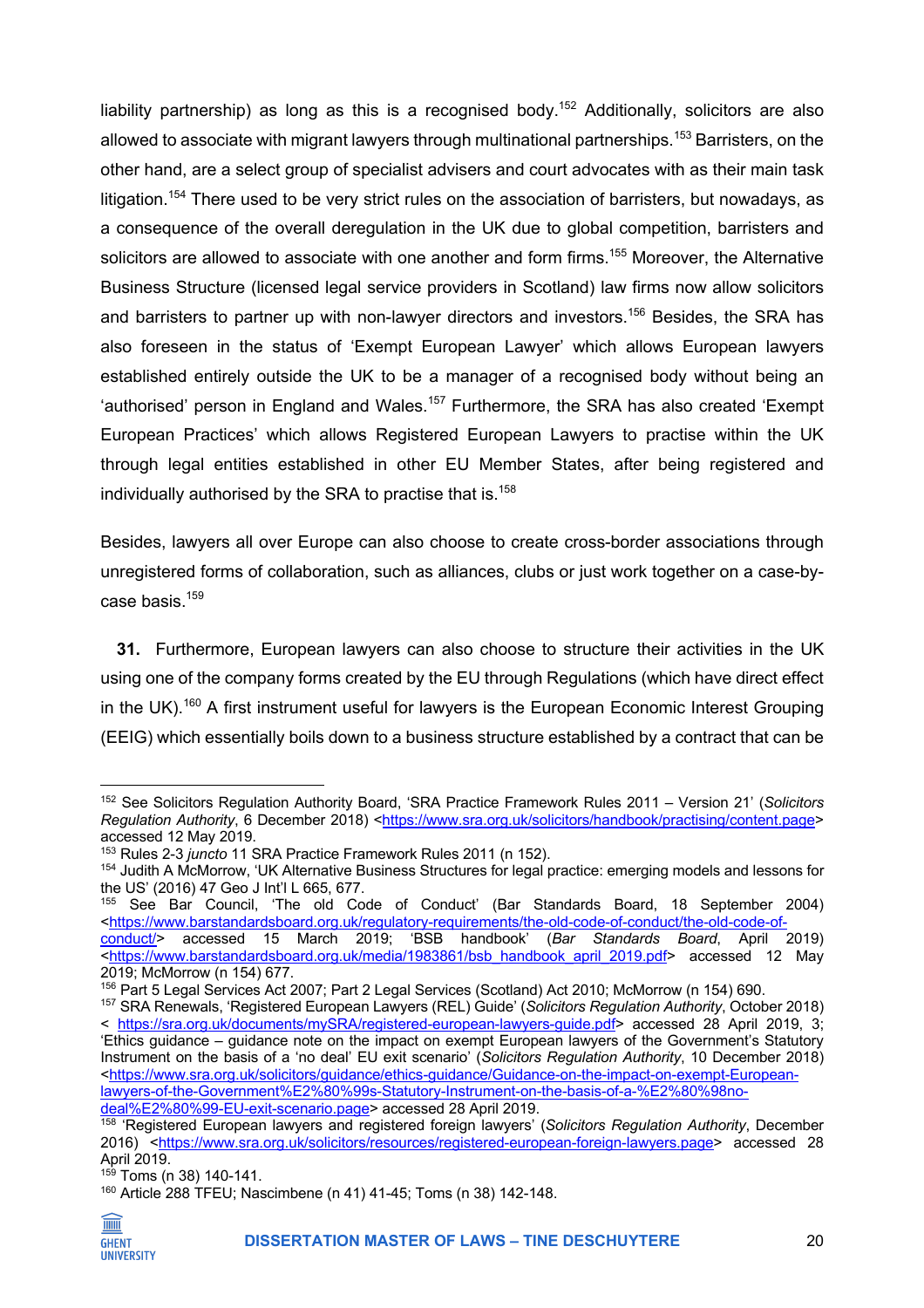registered with either the European Commission or Member States.<sup>161</sup> This can be established between legal services providers (individuals or companies) originating from different Member states.<sup>162</sup> However, this business structure is purely ancillary to the economic activities of its members and may not pursue any principal activities itself.<sup>163</sup> Yet, the European Company is a company in its own right.<sup>164</sup> This can thus be used as a 'vehicle' for the legal profession depending on the possibility of lawyers to practise in a public limited liability company pursuant to conditions laid down by the Member State of establishment of the company or the Lawyers' Establishment Directive.<sup>165</sup> The members of the European Company, however, can only be companies from at least two different Member States.<sup>166</sup> This business form can be established in four different ways; through a merger, the incorporation of a holding company, the incorporation of a joint subsidiary or the conversion of a public limited company established in a Member State.<sup>167</sup> Besides, the EU has foreseen in a similar association for cooperatives, called the European Cooperative Society.<sup>168</sup> Furthermore, the EU has also facilitated cross-border merger within the EU through the EU Company Law Directive which amended the previous Merger Directives.<sup>169</sup> A substantive discussion of European company law is outside the scope of this dissertation, but it is nevertheless interesting to keep in mind that this process has been simplified within the EU.

# *2.3.2 The relevance of EU competition law*

**32.** As can be deduced from the assessment made above, the discussed instruments primarily regulate the access to the legal profession, while only incidentally touching upon the structure and organisation of the profession.<sup>170</sup> Yet, it is exactly these rules that remain the biggest possible source for obstacles to intra-EU trade in legal services. This development did not go by unnoticed, though. This situation has been addressed not only through the adoption of

<sup>170</sup> See *supra* 19-28.

<sup>161</sup> Article 2 Council Regulation (EEC) No 2137/85 of 25 July 1985 on the European Economic Interest Grouping (EEIG), *OJ* L 199/1 of 31 July 1985 (EEIG Regulation).

<sup>&</sup>lt;sup>162</sup> Article 4 EEIG Regulation.

<sup>163</sup> Article 3(1) EEIG Regulation.

<sup>&</sup>lt;sup>164</sup> Article 1 Council Regulation (EC) No 2157/2001 of 8 October 2001 on the Statute for a European company (SE), *OJ* L 294/1 of 10 November 2001 (European Company Regulation).

<sup>165</sup> See *supra* 24, 29-30; Toms (n 38) 147.

<sup>&</sup>lt;sup>166</sup> Articles 2(1)-(4) European Company Regulation.

<sup>&</sup>lt;sup>167</sup> Merger: Articles 17 and following European Company Regulation; holding company: Articles 32 and following European Company Regulation; subsidiary: Article 35 European Company Regulation; Article 37 European Company Regulation.

<sup>168</sup> See Council Regulation (EC) No 1435/2003 of 22 July 2003 on the Statute for a European Cooperative Society (SCE), *OJ* L 207/1 of 18 August 2003; European Commission, 'Internal Market, Industry, Entrepreneurship and SMEs: Sectors – The European Cooperative Society (SCE)' <http://ec.europa.eu/growth/sectors/social-economy/cooperatives/european-cooperative-society\_en> accessed 28 March 2018.

<sup>169</sup> Directive (EU) 2017/1132 of the European Parliament and of the Council of 14 June 2017 relating to certain aspects of company law, *OJ* L 169/46 of 30 June 2017 (EU Company Law Directive). See also: Directive 2005/56/EC of the European Parliament and of the Council of 26 October 2005 on cross-border mergers of limited liability companies, *OJ* L 310/1 of 25 November 2005 and Directive 2011/35/EU of the European Parliament and of the Council of 5 April 2011 concerning mergers of public limited liability companies, *OJ* L 110/1 of 29 April 2011 (Merger Directives).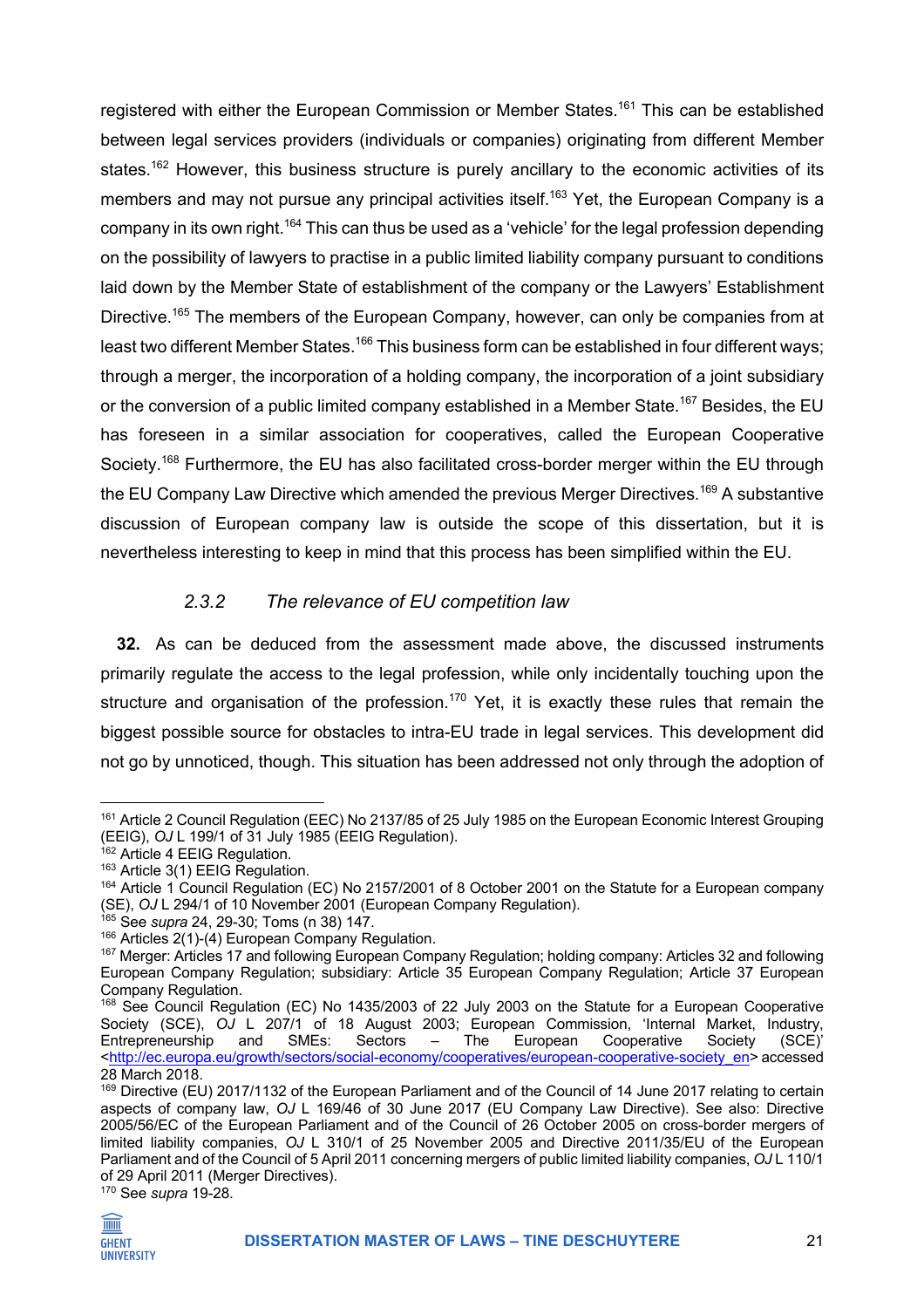the CCBE's code of conduct, the regulations on the EEIG and European Company, but also through the application of competition law. More specifically, by applying the rules of competition law on regulations of the legal profession enacted by either Member States or professional bodies, the EU has further continued its quest to streamline the Member States' regulation.<sup>171</sup>

**33.** In essence, competition law prohibits "*agreements between undertakings, decisions by associations of undertakings and concerted practices*" that could possible affect intra-EU trade and "*which have as their object or effect the prevention, restriction or distortion of competition*  within the internal market".<sup>172</sup> Furthermore, the EU competition rules also prohibit the abuse of a dominant position by an undertaking that could affect intra-EU trade.<sup>173</sup>

Rules adopted by professional bodies and Member states regulating the legal profession can, following the *Arduino* and *Wouters* cases, be caught by article 101 TFEU as decisions taken by associations of undertakings. Rules of conduct concerning price fixing schemes, minimum feerequirements and multidisciplinary partnerships of lawyers can therefore be found anticompetitive.<sup>174</sup> Moreover, even the rules of the CCBE could be subject to EU competition rules.<sup>175</sup> In any case, since the adoption of Regulation 1/2003, the enforcement of competition law has been brought down to the national level. Still, except for a few national cases and reforms, this tool for creating a single market in legal services has largely dropped off the EU radar.<sup>176</sup> Nevertheless, competition rules still hold great potential for any further European integration concerning the legal market. To be more specific, as long as there is no binding legislation in place that regulates the content of rules of conduct, competition rules can fulfil the role of a safety net to tackle the most extreme anti-competitive cases when regulating the legal profession.

#### *2.3.3 Directive 2006/123/EC: the Services Directive177*

**34.** As a study made on the request of the Commissions suggested, European rules on the legal profession<sup>178</sup> are also affected by the provisions of the Services Directive.<sup>179</sup> In other words, the activities of the legal profession, along with the several Lawyers' Directives, have not been

<sup>179</sup> Claessens and others (n 95) 64-66; for more info see Catherine Barnard, 'Unravelling the Services Directive', (2008) 45 CMLRev 323.



<sup>171</sup> Lonbay (n 38) 1634-1636; Mataija (n 43) 208.

<sup>172</sup> Article 101 TFEU.

<sup>173</sup> Article 102 TFEU.

<sup>174</sup> Judgment of 19 February 2002, *Arduino*, C-35/99, ECLI:EU:C:2002:97; *Wouters* case (n 65); Judgment of 23 November 2017, *CHEZ Elektro Bulgaria*, C-427/16, ECLI:EU:C:2017:890, para. 58.

<sup>175</sup> Judgment of 28 March 2001, *Institut des mandataires agréés v Commission*, T-144/99, ECLI:EU:T:2001:105; Mataija (n 43) 212.

<sup>176</sup> Mataija (n 43) 215-218.

<sup>&</sup>lt;sup>177</sup> Implemented in the UK through The Provision of Services Regulation 2009, SI 2009/2999.

<sup>178</sup> Excluding activities of bailiffs and notaries. Article 2 Directive 2006/123/EC of the European Parliament and of the Council of 12 December 2006 on services in the internal market, *OJ* L 376/36 of 27 December 2006 (Services Directive).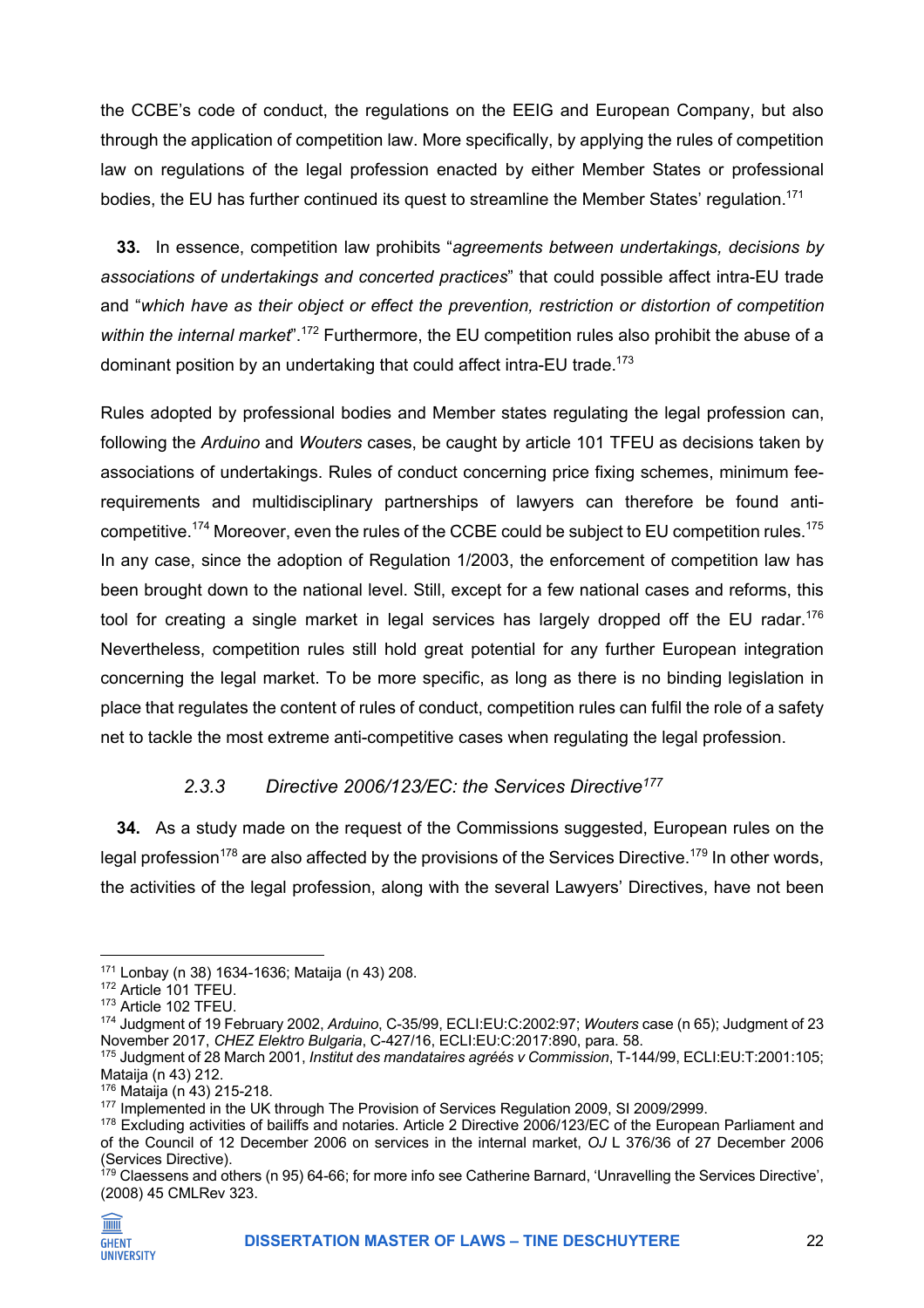excluded from the general scope of the Services Directive.<sup>180</sup> As the Lawyers' Directives only regulate the access to the profession and the applicability of the professional rules of conduct, the content of said rules of conduct falls under the scope of the Directive.<sup>181</sup> So, pursuant to article 16 of the Services Directive, a considerable amount of rules of conduct could be declared invalid when these obstruct the freedom of provision of legal services that is.<sup>182</sup> Other rules, such as those on commercial communications, are also applicable to legal services. This is why a total ban on advertising by lawyers is now prohibited.<sup>183</sup> In short, this all shows that the content of professional rules of conduct with regard to the legal profession, as well as the regulation of the legal profession itself, can be affected and possibly streamlined through the Services Directive. This could, in turn, benefit the free movement of legal services due to a greater similarity in rules on the legal profession, of which current differences remain a significant obstacle to a single market in legal services.<sup>184</sup>

**35.** Furthermore, it must be mentioned here that the Services Directive also regulates the access to as well as the regulation of the profession for those legal service providers not covered by either one of the Lawyers' Directives. The Services Directive enables businesses to establish themselves more easily by prohibiting unproportionate authorisation schemes and discriminatory, restrictive or burdensome requirements which are not justified.<sup>185</sup> In general, this codifies the CJEU's case law on the matter and while it does give EU citizens a right of access to the profession, certain burdensome regulations, such as ethical codes, are still allowed regarding legal services.<sup>186</sup> The Services Directive also codifies the Court's case law on the freedom to provide services, but it does stress that certain requirements can still be imposed under the conditions prescribed by the relevant articles of the Services Directive.<sup>187</sup> Moreover, some derogations are covered by the Lawyers' Services Directive and the Recognition of Professional Qualifications Directive, discussed above.<sup>188</sup> The Services Directive also foresees in significant administrative simplification, for instance by creating points of single contact where businesses can request all information on the requirements and laws applicable to them.<sup>189</sup>

<sup>180</sup> Article 2-3 Services Directive; Claessens and others (n 95) 65; Louise Lark Hill, 'Alternative Business Structure for lawyers and law firms: a view from the global legal services market' (2017) 18 Or Rev Int'l L 135, 141. However, see Articles 16-17 Services Directive.

<sup>181</sup> See *supra* 19-24; Claessens and others (n 95) 65.

<sup>&</sup>lt;sup>182</sup> Article 16 Services Directive; Claessens and others (n 95) 65-66; Hill (n 180) 141.

<sup>183</sup> Article 24 Services Directive.

<sup>184</sup> Claessens and others (n 95) 66; Hill (n 180) 141.

<sup>&</sup>lt;sup>185</sup> Article 9-15 Services Directive.

<sup>186</sup> See *supra* 10-14; Article 15 Services Directive.

<sup>&</sup>lt;sup>187</sup> Articles 16-18 Services Directive.

<sup>&</sup>lt;sup>188</sup> Articles 17 (4) and (6) Services Directive.

<sup>189</sup> See Chapter II and more specifically Article 6 Services Directive.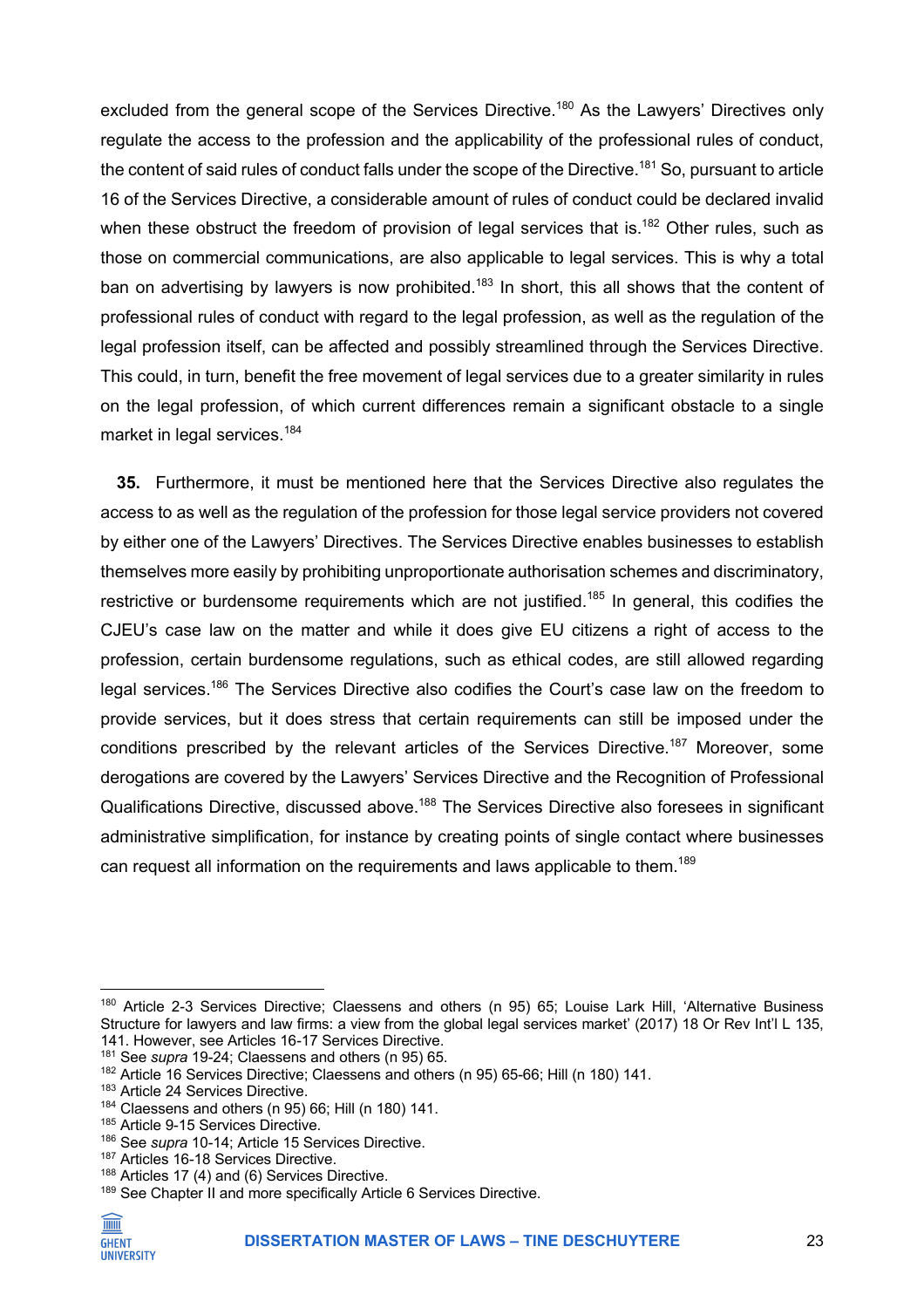# *2.3.4 Directive 2000/31/EC: the e-Commerce Directive190*

**36.** Lastly, the e-Commerce Directive also influences the legal profession. To be more specific, nowadays, the internet has become the main platform through which (cross-border) legal advice is given, that is through emails, conference calls, Skype, et cetera.<sup>191</sup> It is exactly this type of trade in services that is regulated by the e-Commerce Directive.<sup>192</sup> As an in-depth analysis of the e-Commerce Directive lies beyond the scope of this thesis, only those provisions which are relevant for the legal profession will be discussed. This Directive applies a country of originprinciple, so when a lawyer or a legal consultant gives legal advice via email to a client in another Member State, the rules governing this transaction will be those of where the practitioner of the legal profession is established.<sup>193</sup> Moreover, the e-Commerce Directive aims to create a single market for information society services.<sup>194</sup> Refusal of these services can therefore only be justified on grounds of public policy, public health, public security and consumer protection, but the chance is small that these can be applied to cross-border legal services. <sup>195</sup> Furthermore, the Directive recommends the adoption of codes of conduct governing the provision of services as regulated by the e-Commerce Directive.<sup>196</sup> The CCBE has enacted several rules of conduct for the legal profession which also deal with e-commerce.<sup>197</sup>

#### **2.4. Free movement of legal services: an on-going process**

**37.** Furthermore, recent case law shows that there are still uncertainties concerning the implementation of the directives and the Member States therefore still ask for clarifications on the legal framework outlined above. For instance, the CJEU still has to give certain clarifications on the scope of the Lawyers' Services Directive. In a recent Bulgarian case, the CJEU namely clarified that provisions on reimbursements ordered by courts do not fall within the scope of the Lawyers' Services Directive.<sup>198</sup> The CJEU further stated in another case that the refusal to allow a lawyer access to a virtual private network for lawyers solely because he/she is not registered in the Member State of practice, while being registered in his/her home State, could constitute a restriction contrary to Article 4 Lawyers' Services Directive. This case applies in situations where the lawyer is not obliged to work in conjunction with a national lawyer and there are no

<sup>&</sup>lt;sup>190</sup> Implemented in the UK through The Electronic Commerce (EC Directive) Regulations 2002, SI 2002/2013.  $191$  Claessens and others (n 95) 66-67; Muller (n 39) 127.

<sup>&</sup>lt;sup>192</sup> Article 1 Directive 2000/31/EC of the European Parliament and of the Council of 8 June 2000 on certain legal aspects of information society services, in particular electronic commerce, in the Internal Market, *OJ* L 178/1 of 17 July 2000 (e-Commerce Directive).

<sup>193</sup> Article 3(1) e-Commerce Directive.

<sup>194</sup> Article 3(2) e-Commerce Directive.

 $195$  Article  $3(4)$  e-Commerce Directive; Claessens and others (n 95) 67.

 $196$  Article 8 e-Commerce Directive.

<sup>197</sup> 'Electronic communication and the internet' (*CCBE*, 24 October 2008) <https://www.ccbe.eu/fileadmin/speciality\_distribution/public/documents/IT\_LAW/ITL\_Position\_papers/EN\_ITL \_20081024\_CCBE\_Guidance\_electronic\_communication-internet.pdf> accessed 9 March 2019. <sup>198</sup> *CHEZ Elektro Bulgaria* case (n 174) para. 62.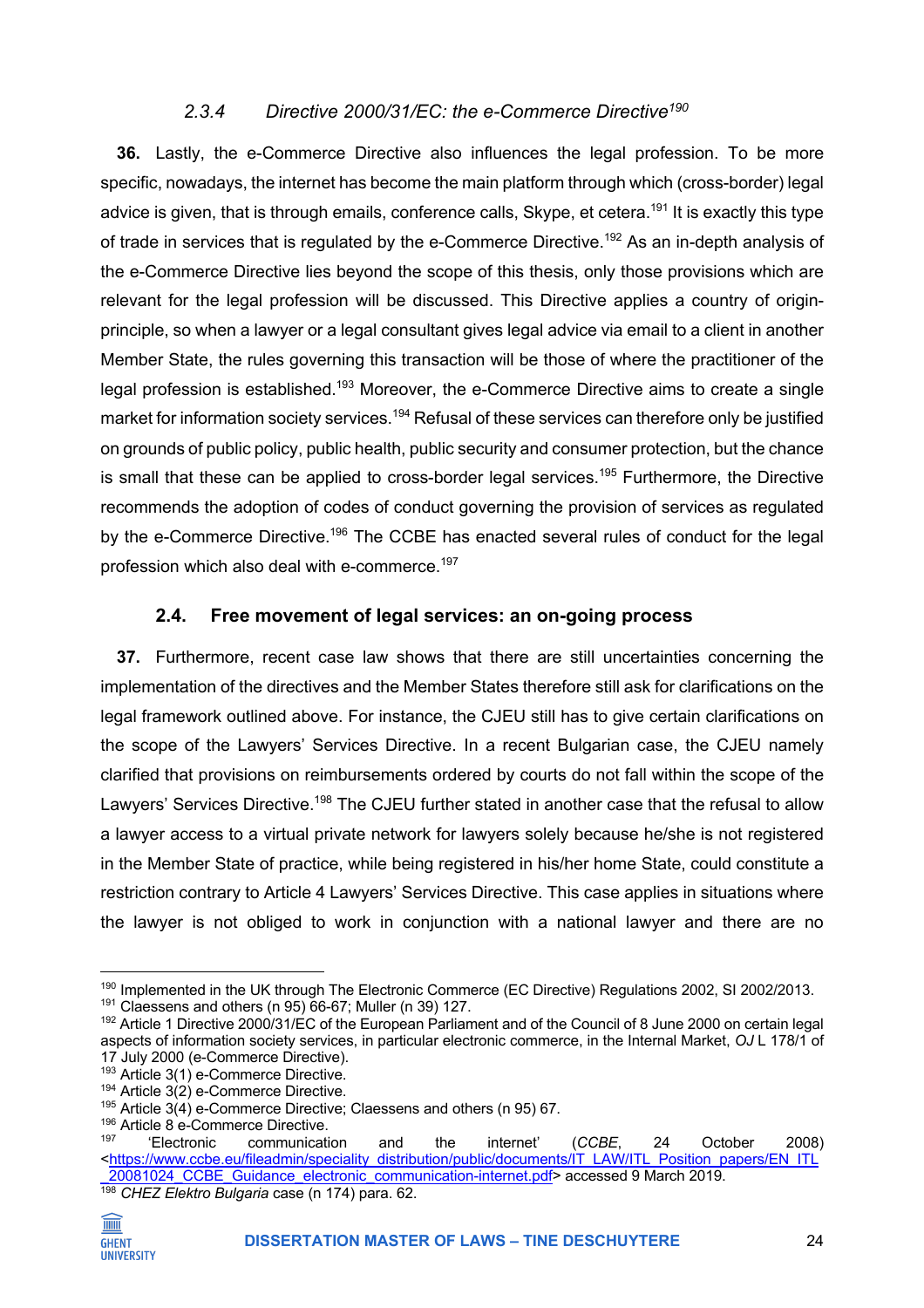(proportional) justifications of consumer protection or proper administration of justice.<sup>199</sup> Also on the Lawyers' Services Directive, the CJEU clarified that it does not apply to the activity of authentication of signatures by notaries on instruments concerning rights to property. Moreover, Article 56 TFEU does not preclude legislation which reserves such activities to notaries.<sup>200</sup>

**38.** Even with regard to the Lawyers' Establishment Directive, the CJEU still has to rule on preliminary requests. For example, the CJEU recently stated that there is no abuse when someone obtains a university degree in their own Member State, travels to another Member State to obtain the professional qualification of lawyer only to return to their own Member State to practise the profession of lawyer under the Lawyers' Establishment Directive. Still, this lawyer will have to practise under the title received in the Member State where the professional qualification originated from.<sup>201</sup>

**39.** The Belgian case of *Brouillard* is another recent example of the CJEU ruling on the scope of the free movement of legal services.<sup>202</sup> Here, the CJEU declared Article 45 TFEU to be applicable on an application of a national of a Member State, holding a diploma obtained in another Member State, for the position of legal secretary at the *Cour de Cassation* of that first Member State. Moreover, this position did not fall under the public services-exception.<sup>203</sup> Still, while not being covered by Recognition of Professional Qualifications Directive, the Member State still had to apply the principle of mutual recognition to the application.<sup>204</sup> Regarding the Recognition of Professional Qualifications Directive, the CJEU has stated that Articles 21, 22 and 24 Recognition of Professional Qualifications Directive can oblige a Member State to recognise the completion of part-time training in another Member State, under similar conditions as full-time training. 205

#### **2.5. Does the EU have a free movement of legal** *services* **nowadays?**

**40.** Considering all of the discussed elements together, it is clear that the EU has implemented a quite comprehensive framework for the access to the legal profession. That is to say, both the primary and secondary law allow the providers of legal services to move around in the EU and temporarily or permanently provide legal services in other Member States.<sup>206</sup> Furthermore, with regard to export of legal services to the UK, it is clear that conditions of the British legal market are not unfavourable to lawyers, legal consultants and in-house counsels from all over the EU.

**GHENT UNIVERSITY** 

<sup>199</sup> Judgment of 18 May 2017, *Lahorgue*, C-99/16, ECLI:EU:C:2017:391, para. 42.

<sup>200</sup> Judgment of 9 March 2017, *Piringer*, C-342/15, ECLI:EU:C:2017:196, paras. 47 and 71.

<sup>201</sup> Judgment of 17 July 2014, *Torresi*, C-58/13, ECLI:EU:C:2014:2088, para. 52.

<sup>202</sup> Judgment of 6 October 2015, *Brouillard*, C-298/14, ECLI:EU:C:2015:652.

<sup>203</sup> *Ibid*. para. 34.

<sup>204</sup> *Ibid*. para. 42, 67.

<sup>205</sup> Judgment of 6 December 2018, *Preindl*, C-675/17, ECLI:EU:C:2018:990, paras. 32 and 41. <sup>206</sup> See *supra* 9-39.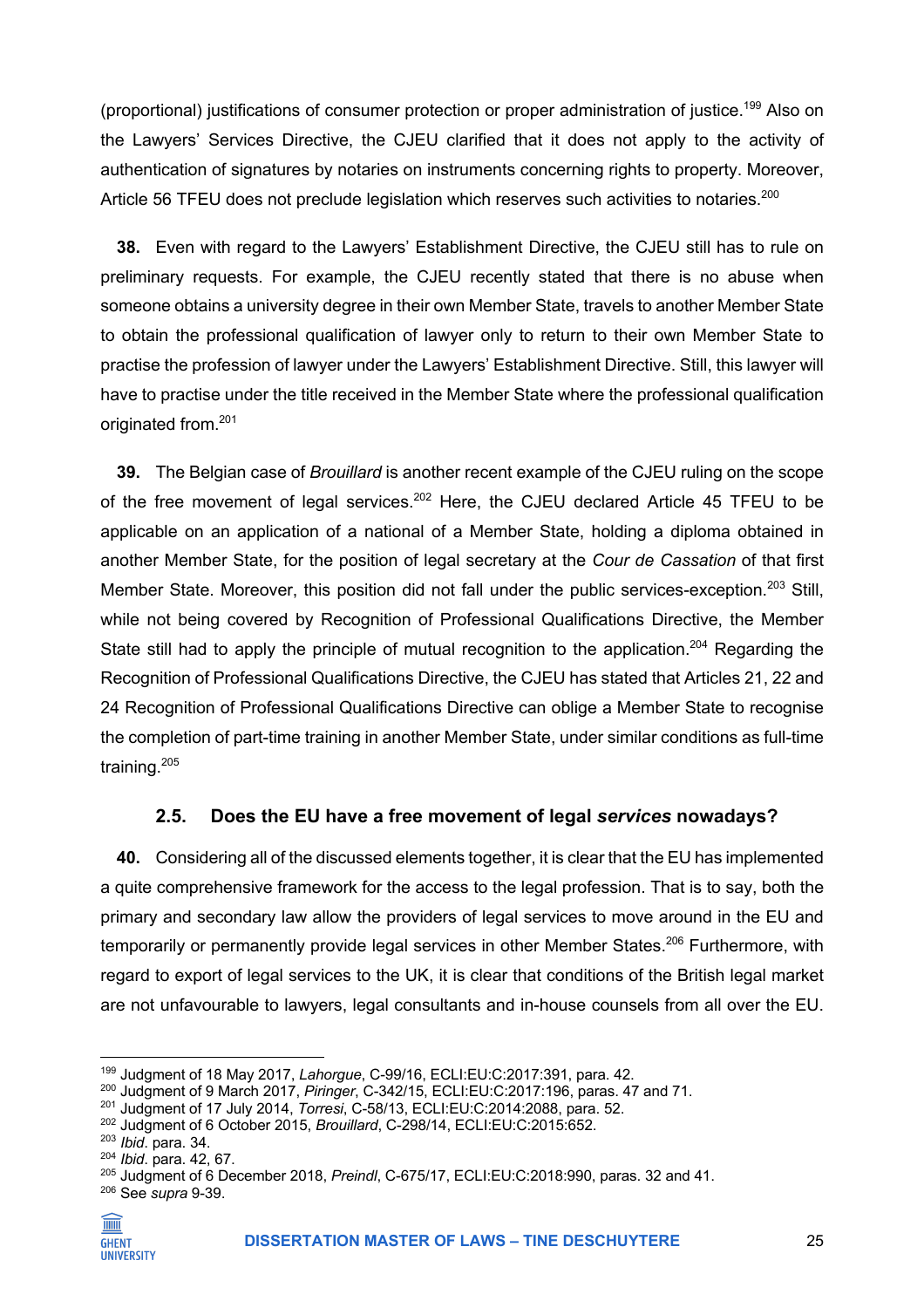To be more specific, the UK has been shown to have a quite open and flexible framework for European lawyers as it has implemented the applicable EU law quite well.<sup>207</sup>

**41.** However, this does not mean that the single market for the provision of legal services, either temporary of permanently, is achieved. While there is an impressive framework for the access to the legal profession, the remainder of the rules on legal services are still developed at a national level. This leads to significant discrepancies between the different States. Furthermore, lawyers have been found to have most problems with "*professional indemnity insurance, requirements of the bar in the home Member State, and double deontology*". <sup>208</sup> Interestingly, these problems do not all stem from national legislation, as some burdensome rules such as double deontology and certain requirements of indemnity insurance were introduced by EU instruments themselves.<sup>209</sup> Admittedly, the EU and the CCBE have enacted several instruments that aim to tackle several of these issues, but the cross-border provision of legal services remains a burdensome activity.<sup>210</sup> In other words, while these instruments, such as EU competition law, show great potential of tackling restrictions to the free movement of legal services, they are obviously not used as such, due to the still-existing restrictive regulations on the legal profession.

**42.** Finally, it should be noted here that a certain level of regulation is considered necessary for the protection of consumers, proper administration of justice and the rule of law of the EU.<sup>211</sup> As long as the EU has not found a way to safeguard these on a harmonised level, the Member States retain the competence to regulate these and thus to uphold some restrictive measures. Additionally, national requirements do not infringe upon the free movement of legal services just because other Member states apply "*less strict or economically more favourable*" rules to the legal profession.<sup>212</sup> To conclude, while the EU has made significant progress in creating a single market for legal services, this still remains an on-going process and this story is far from over.

#### **III. Free movement of legal** *documents* **in the EU**

**43.** As mentioned above, the free movement of legal documents is closely related to the free movement of legal services.<sup>213</sup> This free movement is covered by the private international law (PIL) harmonised by the European Union. Private international law is the sector of the law specialised in cross-border litigation, which has become more important in recent years due to

<sup>213</sup> See *supra* 6.



<sup>&</sup>lt;sup>207</sup> Claessens and others (n 95) 75-117.

<sup>208</sup> *Ibid*. 119.

<sup>209</sup> See *supra* 20,23.

<sup>210</sup> See *supra* 29-36.

<sup>211</sup> See *supra* 5; Mataija (n 43) 190-195; Kortese (n 77) 56; Elisabetta Bergamini (n 40) 101-106.

<sup>212</sup> Judgment of 29 March 2011, *Commission v Italy*, C-565/08, ECLI:EU:C:2011:188, para. 49.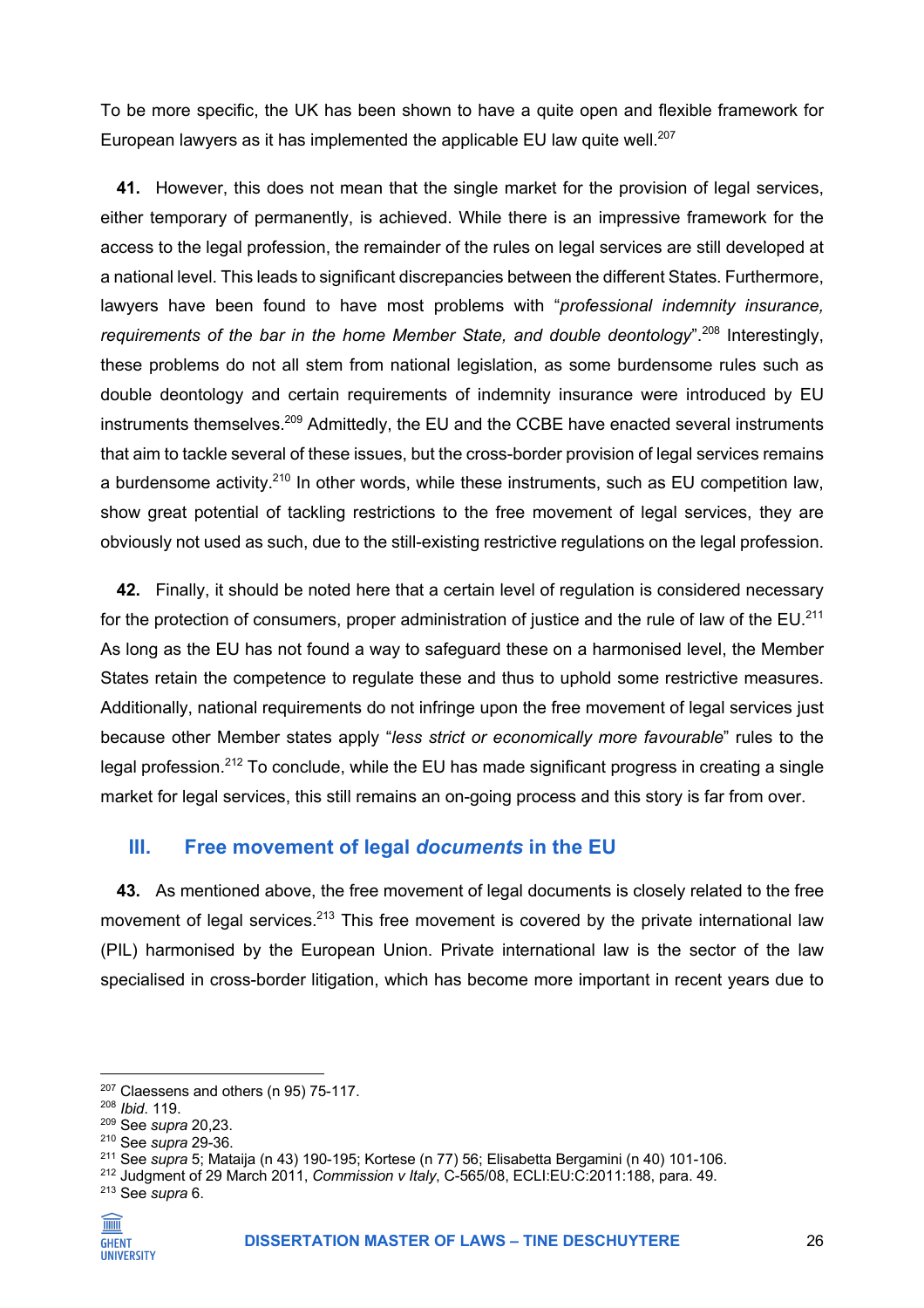globalisation and the improvement of the EU framework for the recognition and enforcement of judgments, authentic instruments and court settlements.<sup>214</sup>

First, it is important to note that the essential principle here is the objective of the EU to create the free movement of judicial decisions and authentic acts. $215$  This free movement is, just as the free movement of legal services is, primarily based on mutual recognition and thus mutual trust in the judicial systems of the other Member States.<sup>216</sup> Secondly, it must be remarked that this assessment of the 'fifth freedom' will limit itself to the regulations on civil and commercial matters, as most cross-border legal services were rendered in these areas.<sup>217</sup> However, it must be kept in mind that this principle has been incorporated into nearly all of the most recent EU instruments on private international law. Moreover, the most recent regulations try to combine all of the different aspects of private international law and have as their objective the simplification of procedural rules.<sup>218</sup> Lastly, only instruments regarding civil and commercial matters applicable in the UK will be mentioned. So, the European Account Preservation Order Regulation will not be discussed here.<sup>219</sup>

#### **3.1. The Brussels regime**

**44.** The first, and most important, instrument concerning the free movement of judicial decisions and acts in civil and commercial matters is the Brussels Ibis Regulation. This Regulation stems from the Brussels Convention, signed in 1968. Even then, the CJEU had already shaped the notion of free movement of judgments through its extensive case law on the Convention.<sup>220</sup> This Convention was then transposed into the Brussels I Regulation, which was

<sup>217</sup> See *infra* 44-47; Claessens and others (n 95) 127.

<sup>&</sup>lt;sup>220</sup> Brussels Convention on Jurisdiction and the Enforcement of Judgments in Civil and Commercial Matters 1968, *OJ* L 299/32 of 31 December 1972 (Brussels Convention); Judgment of 4 February 1988, *Hoffman v Krieg*, C-145/86, ECLI:EU:C:1988:61, para. 10; Judgment of 29 April 1999, *Coursier*, C-267/97, ECLI:EU:C:1999:213,



<sup>&</sup>lt;sup>214</sup> Burkhard Hess, 'The Brussels I Regulation: recent case law of the Court of Justice and the Commission's proposed recast' (2012) 49 CMLR 1075, 1075 and 1111.

<sup>215</sup> Jannet A Pontier and Edwige Burg, *EU Principles on Jurisdiction and Recognition and Enforcement of Judgments in Civil and Commercial Matters according to the case law of the European Court of Justice* (Asser press 2004) 27.

<sup>&</sup>lt;sup>216</sup> Xandra Kramer, 'Cross-border enforcement in the EU: mutual trust versus fair trial: towards principles of European civil procedure' (2011) 1 IJPL 202, 208-209, 217-218; Vesna Lazić and Steven Stuij, 'Brussels Ibis in relation to other instruments on the global level' in Vesna Lazić and Steven Stuij (eds), *Brussels Ibis Regulation: Changes and Challenges of the Renewed Procedural Scheme* (Springer 2017) (119) 124.

<sup>&</sup>lt;sup>218</sup> See e.g. Regulation (EU) No 650/2012 of the European Parliament and of the Council of 4 July 2012 on jurisdiction, applicable law, recognition and enforcement of decisions and acceptance and enforcement of authentic instruments in matters of succession and on the creation of a European Certificate of Succession, *OJ*  L 201/107 of 27 July 2012; Council Regulation (EU) 2016/1103 of 24 June 2016 implementing enhanced cooperation in the area of jurisdiction, applicable law and the recognition and enforcement of decisions in matters of matrimonial property regimes, *OJ* L 183/1 of 8 July 2016.

<sup>219</sup> Recital 50 Regulation (EU) No 655/2014 of the European Parliament and of the Council of 15 May 2014 establishing a European Account Preservation Order procedure to facilitate cross-border debt recovery in civil and commercial matters, *OJ* L 189/59 27 June 2014 (European Account Preservation Order Regulation); Laura Deschuyteneer and Jinske Verhellen, 'Brexit en de erkenning en tenuitvoerlegging van rechterlijke beslissingen in burgerlijke en handelszaken' (2018) 11 SEW 428, 430.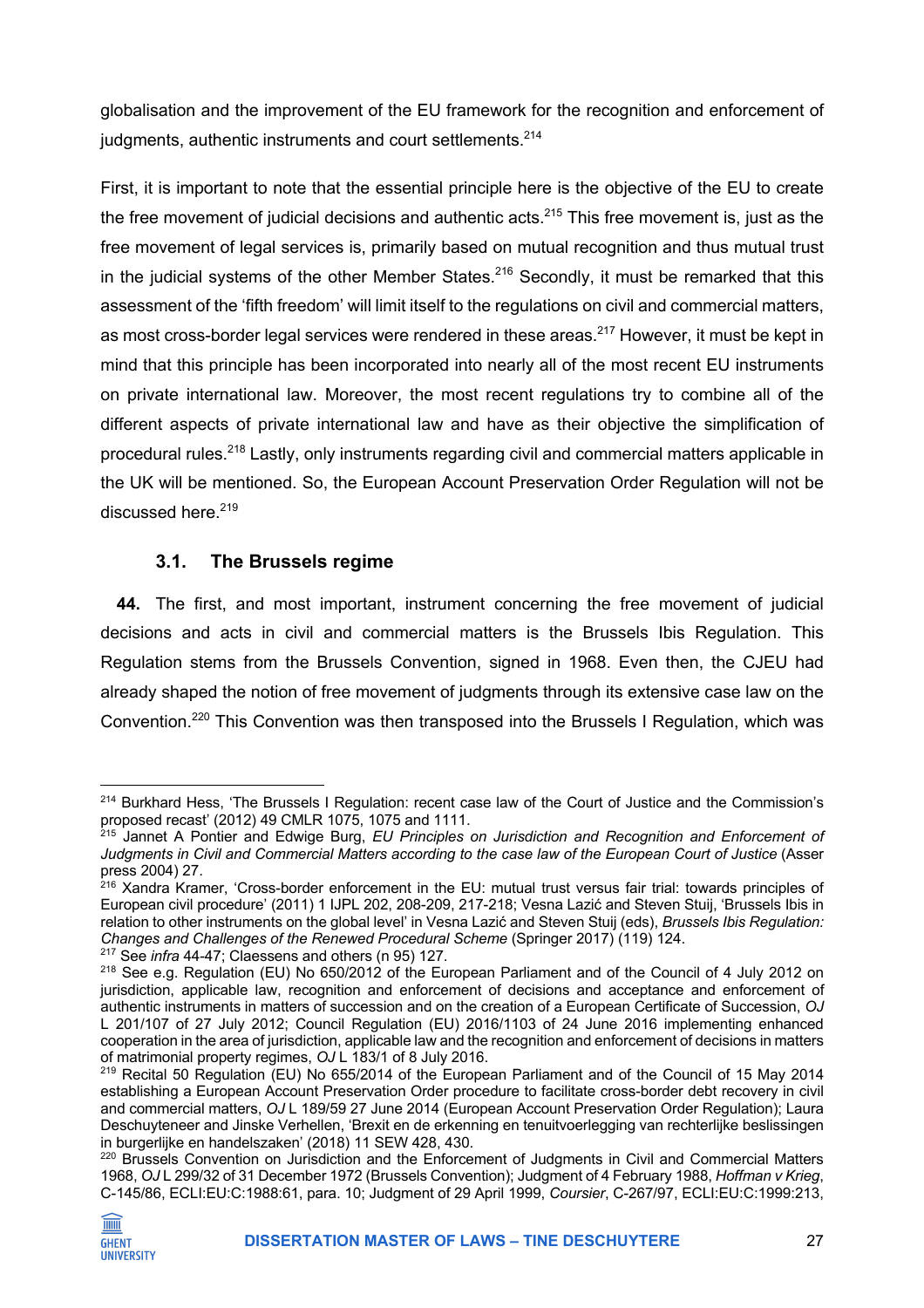recently recast itself and thus became the Brussels Ibis Regulation.<sup>221</sup> Yet, the provisions of Brussels I Regulation still remain relevant to this day, as this regulation was not only transposed to most of the EEA countries and Switzerland through the Lugano Convention, but it also remains applicable to legal proceeding instituted, authentic instruments and court settlements made before 10 January 2015.<sup>222</sup> As for insolvency-cases, these fall under the Brussels Regulations as long as the procedures are opened before 26 June 2017. Any procedure initiated after this date, falls under the new Insolvency Regulation.<sup>223</sup> Here, the recognition and enforcement of judgments can only be refused based upon the violation of the international public order. $^{224}$ 

**45.** In principle, the recognition of judgments under the Brussels I and Ibis Regulations happens without a procedure, *i.e. de plano*, but in case of a refusal, recognition can be asked in front of a judge.<sup>225</sup> This gives the parties involved more certainty as to the recognition of their decision/act, as a judicial recognition has erga omnes force.<sup>226</sup> To get a decision or authentic instrument recognised, the parties shall procure evidence that the document is authentic and provide the relevant authorities with the certificate from Annex I of the Regulation, which is attached to the document.<sup>227</sup> Still, the biggest amendment of the Brussels Ibis Regulation, is the elimination of the *exequatur* procedure. This procedure, which was still required under the Brussels I Regulation, obliged people to first go through a procedure in front of a judge to receive a declaration of enforceability of the legal document.<sup>228</sup> To make the free movement of judgments a reality, this procedure was deleted from the Regulation. Nowadays, any European judgment will be enforced under the same conditions as a national judgment, provided that its authenticity is established and the certificate of Annex I is attached to an extract of the judgment regarding costs and interests.<sup>229</sup> A judgment must be enforceable in its State of origin before it can be enforceable in other Member States of the EU.<sup>230</sup> Authentic instruments and court settlements will also be enforceable without an *exequatur* procedure, provided that they are authentic and

<sup>224</sup> Article 43 and 47 Insolvency Regulation.

<sup>227</sup> Article 37 *juncto* 53 Brussels Ibis Regulation.

 $230$  Article 42(2) Brussels Ibis Regulation.



para. 25; Judgment of 17 June 1999, *Unibank*, C-260/97, ECLI:EU:C:1999:312, para. 14; Judgment of 28 March 2000, *Krombach*, C-7/98, ECLI:EU:C:2000:164, para. 19; Pontier and Burg (n 215) 27.

<sup>221</sup> Hélène Gaudemet-Tallon, *Compétence et execution des jugements en Europe: Règlement 44/2001, Conventions de Bruxelles (1968) et de Lugano (1988 et 2007)* (4th edition, LGDJ 2010) 19.

<sup>&</sup>lt;sup>222</sup> See *infra* 50-51; Article 66(2) Brussels Ibis Regulation; Andrew Dickinson, 'Transitional provisions' in Andrew Dickinson and Eva Lein (eds.), *The Brussels I Regulation Recast* (1st edition, OUP 2015) (557) 558.

<sup>&</sup>lt;sup>223</sup> Article 84(1) Regulation (EU) 2015/848 of the European Parliament and of the Council of 20 May 2015 on insolvency proceedings, *OJ* L 141/19 of 5 June 2015 (Insolvency Regulation).

<sup>&</sup>lt;sup>225</sup> Article 33 Council Regulation (EC) No 44/2001 of 22 December 2000 on jurisdiction and the recognition and enforcement of judgments in civil and commercial matters, *OJ* L 12/1 of 16 January 2001 (Brussels I Regulation); Article 36 Regulation (EU) No 1215/2012 of the European Parliament and of the Council of 12 December 2012 on jurisdiction and the recognition and enforcement of judgments in civil and commercial matters, *OJ* L 351/1 of 20 December 2012 (Brussels Ibis Regulation.

<sup>226</sup> Thalia Kruger and Jinske Verhellen, *Internationaal privaatrecht. De essentie* (die Keure 2016) 164.

<sup>228</sup> Article 39 Brussels Ibis Regulation; Deschuyteneer and Verhellen (n 219) 429.

<sup>229</sup> Article 42(1)-(2) *juncto* 53 Brussels Ibis Regulation.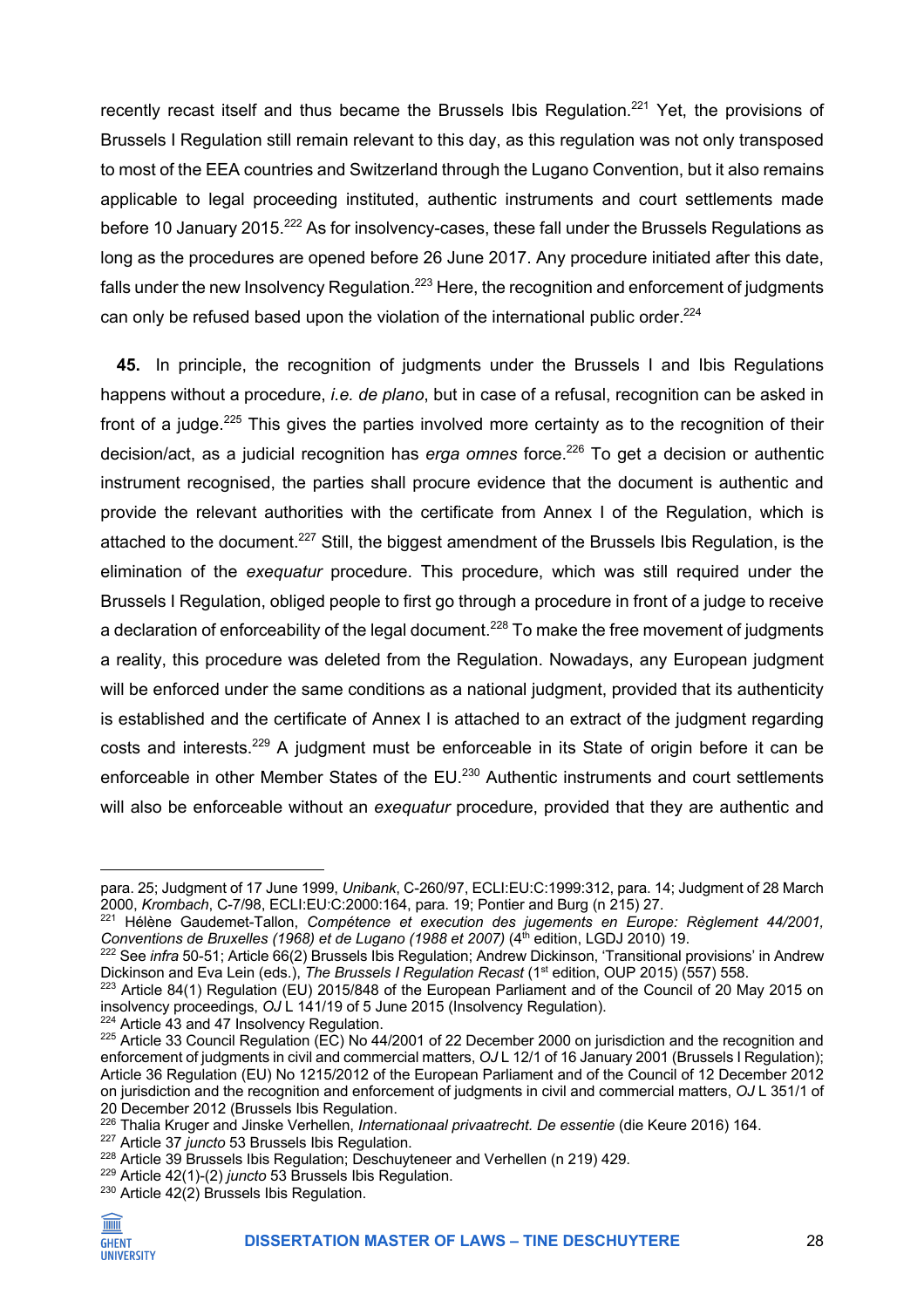enforceable in their State of origin.<sup>231</sup> The conditions that apply to judgments also apply to these instruments.<sup>232</sup>

It must be noted, however, that the possibility of enforcing judgments and authentic instruments is not unlimited. More specifically, the recognition and enforcement of such documents can be refused on the basis of the grounds listed in Article 45 Brussels Ibis Regulation. These grounds are largely the same as those listed in the Articles 34 and 35 Brussels I Regulation.<sup>233</sup> Thus, the case law from the CJEU concerning the Brussels Convention and the Brussels I Regulation remains relevant, even now.<sup>234</sup> Here, the Court always interpreted these grounds for refusal very restrictively as to ensure the free movement of legal documents. For instance, the Court will only view the most flagrant violations of public order as falling under Article 45(1)(a) Brussels Ibis Regulation.<sup>235</sup> In any case, there may not be any reviews of the substance of the judgments and instruments, nor may there be any examinations of the jurisdictions of the court of origin, excepts for the grounds listed in Article  $45(1)(e)$  Brussel Ibis Regulation.<sup>236</sup>

**46.** As a last remark, for the judgments and acts covered by Brussels I Regulation there is also free movement, even though the *exequatur* procedure is applicable.<sup>237</sup> To be more specific. even under the Brussels Convention, the CJEU was prone to enforce not only full respect for judgments of other Member States, but also a restrictive interpretation of the grounds for refusal.238 Furthermore, while the *exequatur* procedure was an extra administrative hurdle with extra costs, overall it was found that the procedures in the different Member States ran quite smoothly.<sup>239</sup> To conclude, while there are grounds for possible obstacles to this free movement, these are generally interpreted restrictively.<sup>240</sup> Thus, the free movement of legal documents is essentially unobstructed, and it seems that the EU has largely succeeded in its quest to creating a framework enabling free movement of such documents.

<sup>240</sup> See *supra* 45.



<sup>&</sup>lt;sup>231</sup> Article 58-59 Brussels Ibis Regulation.

<sup>&</sup>lt;sup>232</sup> Article 58(1) Brussels Ibis Regulation.

<sup>&</sup>lt;sup>233</sup> Article 34-35 Brussels I Regulation; Article 45 Brussels Ibis Regulation; Peter Arnt Nielsen, 'The new Brussels I Regulation' (2013) 50 CMLR 503, 526-528; Pietro Franzina, Xandra Kramer and Jonathan Fitchen, 'The recognition and enforcement of Member State judgments' in Andrew Dickinson and Eva Lein (eds), *The Brussels I Regulation Recast* (1st edition, OUP 2015) (373) 436; Jonathan Fitchen and Xandra Kramer, 'Authentic instruments and court settlements' in Andrew Dickinson and Eva Lein (eds), *The Brussels I Regulation Recast* (1st edition, OUP 2015) (521) 529, 532-533, 536-538.

<sup>&</sup>lt;sup>234</sup> Kruger and Verhellen (n 226) 169-170.

<sup>235</sup> See e.g. Judgment of 2 April 2009, *Gambazzi*, C-394/07, ECLI:EU:C:2009:219; Judgment of 23 October 2014, *flyLAL-Lithuanian Airlines*, C-302/13, ECLI:EU:C:2014:2319; Judgment of 16 July 2015, *Diageo Brands*, C-681/13, ECLI:EU:C:2015:471.

 $236$  Article 45(3), 52 Brussel Ibis Regulation.<br> $237$  Pontier (n 215) 27; Hess (n 214) 1094.

 $238$  Pontier (n 215) 27-44; Hess (n 214) 1094-1097.

 $239$  Hess (n 214) 1094.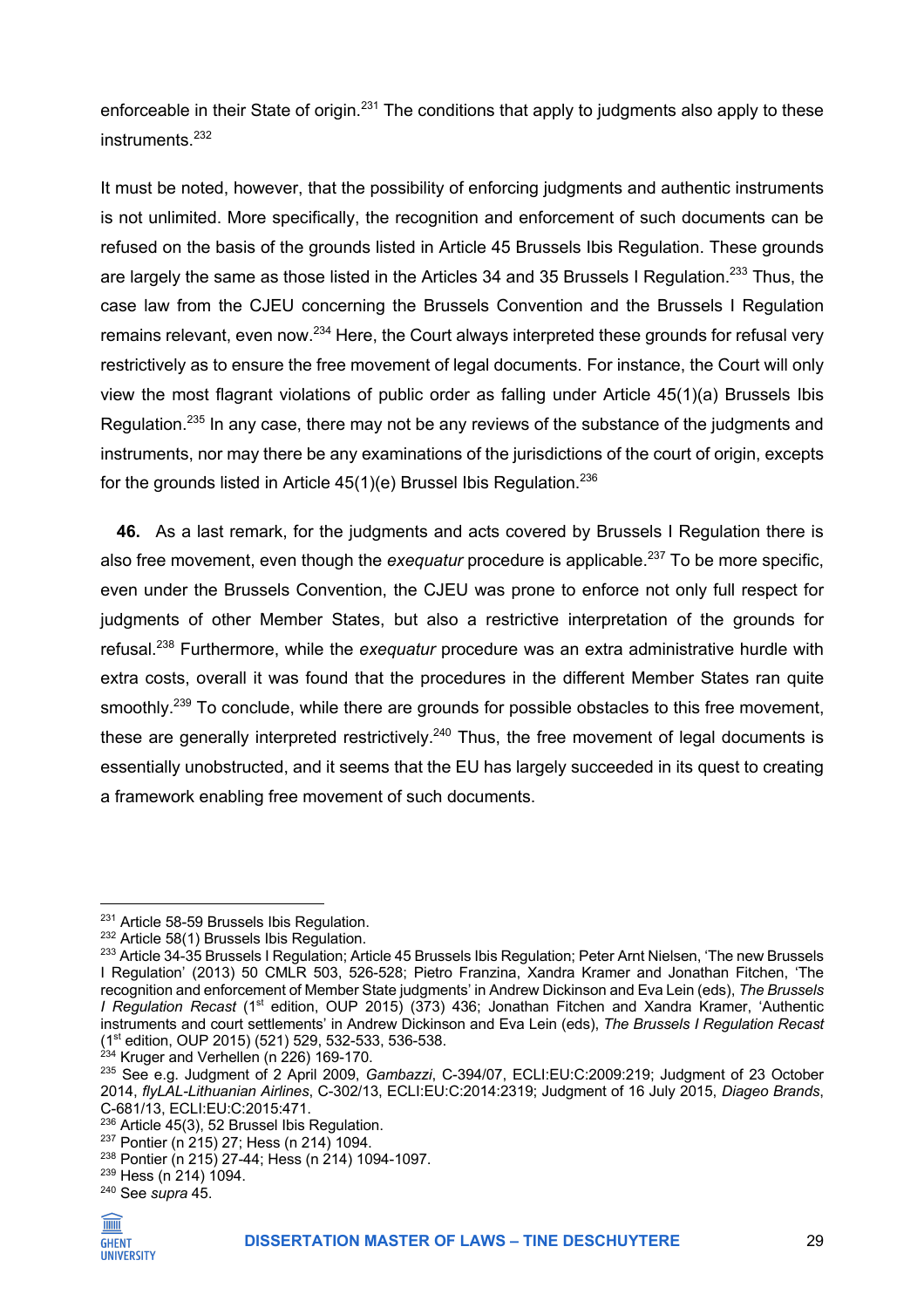#### **3.2. Other relevant instruments**

**47.** Next to the Brussels Regulations, the EU has also harmonised certain aspects of procedural law to further enable the free movement of legal documents. To be more specific, both the Small Claims Regulation and the Payment Order Regulation create a European instrument which is enforceable throughout the entire EU. Every Member State has to recognise and enforce instruments made on the basis of these regulations, without going through an exequatur procedure.<sup>241</sup> The EU also enacted a Regulation that creates a European Enforcement Order for uncontested claims. This Regulation also regulates civil and commercial matters as described by the Brussels I Regulation and eliminates the *exequatur* procedure for undisputed claims provided with an European Enforcement Order-certificate prescribed by article  $6.^{242}$ 

**48.** Besides these EU instruments, most of the EU Member States, including the UK, have also become Signatories to the Convention of New York on the Recognition and Enforcement of Foreign Arbitral Awards, signed on 10 June 1958. Admittedly, this agreement is rather old, but it nevertheless remains relevant with regard to international arbitration as it is the only Convention regulating the matter. Otherwise put, most EU instruments explicitly exclude arbitral awards from their scope and thus do not apply to the execution of arbitral awards originating from the EU within the UK and *vice versa.*<sup>243</sup> In essence, the agreement requires the signatories to not only recognise written agreements on the use of arbitration originating from another Party, but also to recognise and enforce the arbitral awards stemming from such agreements as if they were a domestic award.<sup>244</sup> Furthermore, the New York Convention prohibits more strenuous conditions or costs to be imposed upon the recognition or enforcement of such foreign arbitral awards in comparison to those for domestic ones.<sup>245</sup> Yet, such recognition or enforcement is not unlimited and can be refused in the enumerated cases of the Convention. These include, similar to the



<sup>&</sup>lt;sup>241</sup> Articles 20-23 Regulation (EC) No 861/2007 of the European Parliament and of the Council of 11 July 2007 establishing a European Small Claims Procedure *as amended by* Regulation (EU) 2015/2421 of the European Parliament and of the Council of 16 December 2015 amending Regulation (EC) No 861/2007 establishing a European Small Claims Procedure and Regulation (EC) No 1896/2006 creating a European order for payment procedure, *OJ* L 199/1 of 31 July 2007 *juncto OJ* L 341/1 of 24 December 2015 (Small Claims Regulation); Articles 18-23 Regulation (EC) No 1896/2006 of the European Parliament and of the Council of 12 December 2006 creating a European order for payment procedure *as amended by* Regulation (EU) 2015/2421 of the European Parliament and of the Council of 16 December 2015 amending Regulation (EC) No 861/2007 establishing a European Small Claims Procedure and Regulation (EC) No 1896/2006 creating a European order for payment procedure, *OJ* L 399/1 of 30 December 2006 *juncto OJ* L 341/1 of 24 December 2015 (Payment Order Regulation).

<sup>&</sup>lt;sup>242</sup> Articles 2, 5 and 6 Regulation (EC) No 805/2004 of the European Parliament and of the Council of 21 April 2004 creating a European Enforcement Order for uncontested claims, *OJ* L 143/15 of 30 April 2004 (European Enforcement Order Regulation).

<sup>&</sup>lt;sup>243</sup> Article 1(2)(d) Brussels Ibis Regulation; Article 1(2) Convention on jurisdiction and the recognition and enforcement of judgments in civil and commercial matters, *OJ* L 339/3 of 21 December 2007 (2007 Convention of Lugano/Lugano Convention); Domenico Acocella, 'Anwendungsbereich' in Anton K Schnyder (ed), *Lugano-Übereinkommen zum internationalen Zilververfahrensrecht: Kommentar* (Dike 2011) (23) 47-48, 72-77.

<sup>&</sup>lt;sup>244</sup> Article 2-3 United Nations Convention on the Recognition and Enforcement of Foreign Arbitral Awards (New York, 10 June 1958) (New York Convention on Arbitration).<br><sup>245</sup> Article 3 New York Convention on Arbitration.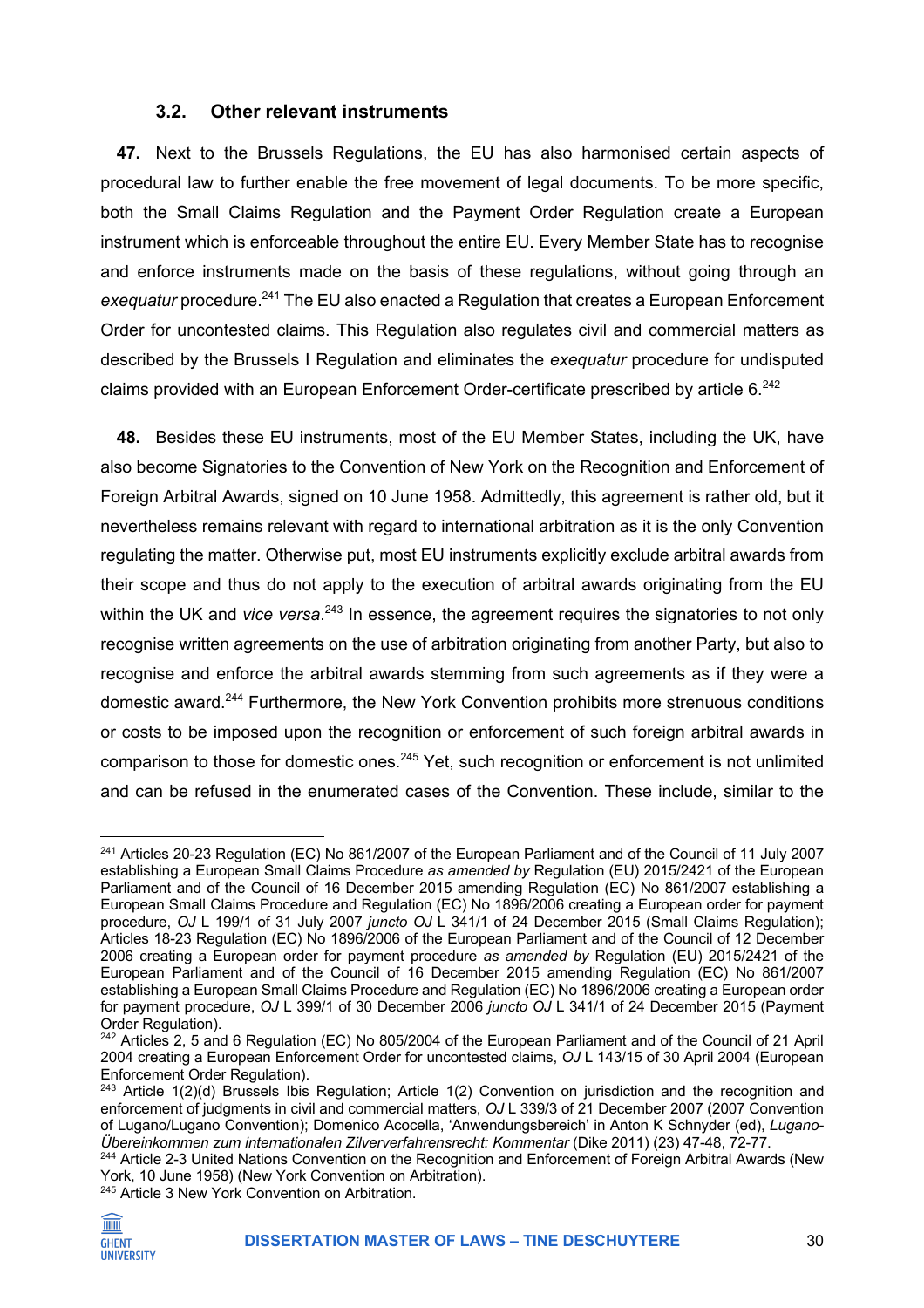grounds listed in the Brussels regulations, procedural unfairness, public policy and unenforceability.<sup>246</sup> Thus, the New York Convention on Arbitration aims for a free movement of arbitral awards on a worldwide level, if these are based on agreement to conduct litigation in this manner that is.

#### **3.3. Does the EU have a free movement of legal** *documents* **nowadays?**

**49.** It is clear from the discussed Regulations and Conventions that the recognition and enforcement of European legal documents into other Member States than the State of origin is significantly simplified by the EU framework, CJEU case law and New York Convention on Arbitration. Hence, it appears that the EU has succeeded in creating a free movement of legal documents, as there is only a limited number of possibilities to justify a restriction of this free movement.<sup>247</sup> Furthermore, as all of these instruments have direct effect into the UK, it is safe to say that there is an ample legal framework in place to exploit European judicial decisions and acts into the UK and *vice versa*. 248

# **IV. Other countries enjoying the free movement of legal services and documents**

**50.** Still, the European integration of the legal market is not limited to the EU. That is to say, over the years, the EU has extended its prosperous legal market to a number of non-EU members. First, the legal framework on the free movement of legal *services* was extended through the EEA to Norway, Iceland and Liechtenstein. These non-EU Member States enjoy equal rights under 'EEA Primary Law' that reflect the right of establishment and freedom to provide and receive services as discussed above, including the CJEU case law on the matter.<sup>249</sup> Moreover, the provisions in the EEA Agreement already reflect the Court's case law on the principle of mutual recognition with regard to professional qualifications.<sup>250</sup> The above-discussed framework has been transposed into EEA law.<sup>251</sup> Switzerland has also gained access to the European legal framework as laid down in the Lawyers' Directives and the Recognition and Professional Qualifications Directive. 252

<sup>250</sup> Articles 35 *juncto* 30 and 39 EEA Agreement.

<sup>&</sup>lt;sup>252</sup> Annex III Agreement between the European Community and its Member States, of the one part, and the Swiss Confederation, of the other, on the free movement of persons, *OJ* L 114/6 of 30 April 2002; Chamon and Demedts (n 81) 344.



<sup>&</sup>lt;sup>246</sup> Article 5 New York Convention on Arbitration.

<sup>247</sup> See *supra* 43-47.

<sup>248</sup> See *supra* 46; Article 288 TFEU; see also Sections 100-104 Arbitration Act 1996; Sections 18-22 Arbitration (Scotland) Act 2010; The Civil and Jurisdiction and Judgments (Amendment) Regulations 2014, SI 2014/2947. 249 Articles 6, 31-39 Agreement on the European Economic Area, *OJ* L 1/3 of 3 January 1994 (EEA Agreement); Philipp Speitler, 'Right of Establishment and Freedom to Provide and Receive Services' in Carl Baudenbacher (ed), *The Handbook of EEA Law* (Springer 2016) (437) 443, 452.

<sup>251</sup> Articles 53-64, Annex V-VIII, X, XIV-XV, XXII EEA Agreement; Speitler (n 249) 449.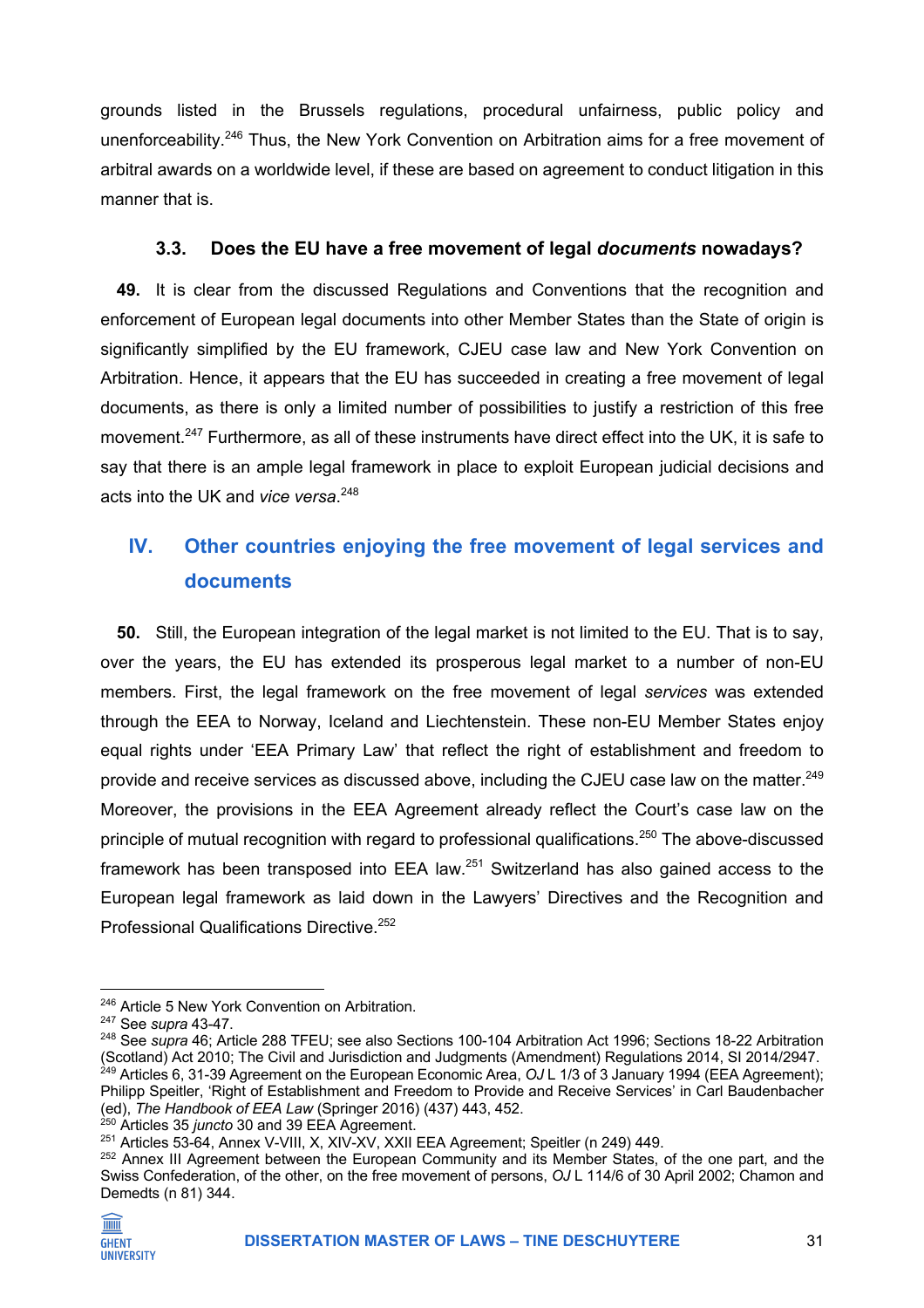**51.** Concerning the framework on the free movement of legal *documents* in civil and commercial matters, the Convention of Lugano extended the territorial scope of the 'fifth freedom' to Norway, Switzerland and Iceland. This convention was first concluded in 1988 with the Member States of European Free Trade Association (EFTA) at that moment. The 1988 Convention of Lugano largely mirrored the Brussels Convention of 1968.<sup>253</sup> The Convention of Lugano was later amended in 2007 and this version largely corresponds with the Brussels I Regulation. The recognition of judgments and authentic acts mirrors the provisions of the Brussels I and Brussels Ibis Regulations.254 While this version still has an *exequatur* procedure in place for the enforcement of judgments stemming from the EU and going to the EFTA or *vice versa*, the 2007 Convention of Lugano already aims for a 'free movement of judgments'.<sup>255</sup> To be more specific, these procedures can be handled swiftly and the grounds for refusal are interpreted restrictively.<sup>256</sup> Yet, in the UK, judgments must also be registered before being enforceable within its territory.<sup>257</sup>

# **V. The situation pre-Brexit: free movement of legal services?**

**52.** It is clear from the assessment made above that there are a lot of instruments to consider when assessing the free movement of legal services within the EU, with some achieving their goal better than others. For instance, the Brussels Ibis regime has definitively accommodated the free movement of legal documents by abolishing the *exequatur* procedure.<sup>258</sup> This while migrant European lawyers still find their free movement obstructed by onerous rules such as double deontology and insurance requirements, albeit that their access to the profession has been significantly simplified.<sup>259</sup> Nevertheless, while there is no such thing as a completely unobstructed free movement of legal services in the EU, the efficiency of the significant procedural simplification implemented by the EU cannot be denied. For the free movement of legal documents this has certainly become a reality since the enactment of the Brussels Ibis Regulation which eliminates further procedural obstructions.<sup>260</sup> Even for the free movement of legal services this statement holds some truth, as both primary and secondary law have significantly simplified the access to the profession. In other words, this procedural simplification has enabled

<sup>260</sup> See *supra* 45-46; Hess (n 214) 1094; Xandra Kramer and Erlis Themeli, 'The party autonomy paradigm: European and global developments on choice of forum' in Vesna Lazić and Steven Stuij (eds), *Brussels Ibis Regulation: Changes and Challenges of the Renewed Procedural Scheme* (Springer 2017) (27) 28.



<sup>&</sup>lt;sup>253</sup> 88/592/EEC: Convention on jurisdiction and the enforcement of judgments in civil and commercial matters -Done at Lugano on 16 September 1988, *OJ* L 319/9 of 25 November 1988 (1988 Convention of Lugano); Gaudemet-Tallon (n 221) 507.<br><sup>254</sup> See *supra* 45; Article 33-37 2007 Convention of Lugano.

<sup>&</sup>lt;sup>255</sup> See *supra* 44; Articles 38-52, 57-58 2007 Convention of Lugano; Tanja Domej and Paul Oberhammer, 'Anerkennung und Vollstreckung' in Anton K Schnyder (ed), *Lugano-Übereinkommen zum internationalen Zivilverfahrensrecht: Kommentar* (Dike 2011) (739) 743.

<sup>256</sup> See *supra* 46.

<sup>&</sup>lt;sup>257</sup> Article 38(2) 2007 Convention of Lugano.

<sup>258</sup> See *supra* 44-46.

<sup>259</sup> See *supra* 9-42.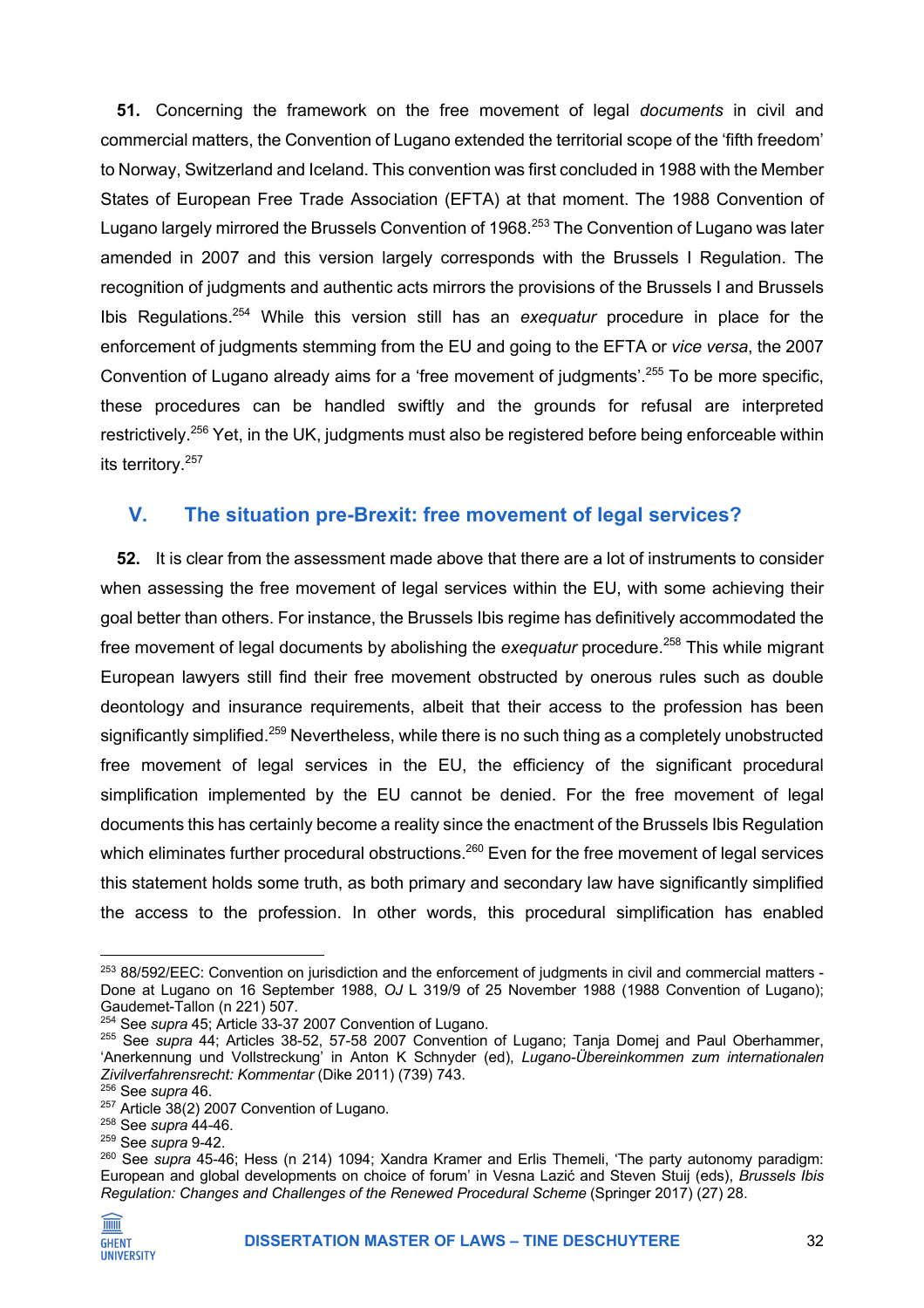practitioners of law from all over the European Union to move to the UK and offer their services, regardless of their nationality or the origin of their qualifications.<sup>261</sup>

**53.** The one constant in this exposé appears to be the emphasis of the EU on the importance of mutual recognition. Both the free movement of legal services *sensu stricto* and the free movement of legal documents are the result of the profound trust that the Member States have put in each other's legal systems.<sup>262</sup> After all, the Member States must trust that legal professionals educated in other Member states can provide a satisfactory provision of legal services that upholds Union values such as the rule of law and the proper administration of justice.<sup>263</sup> Additionally, they must trust that other Member States provide for sufficient safeguard for similar Union values when enforcing judicial documents originating from other Member States.<sup>264</sup> Furthermore, they must trust that legal services/documents originating from their own territory will receive the same treatment in other Member States.<sup>265</sup> Still, it should be noted here that this mutual recognition, although it involves some harmonisation of procedural rules, is mainly a type of mutual trust that is imposed by the EU upon its Member States and involves only little convergence of substantive rules.<sup>266</sup> The UK has utilised this mutual trust to create a legal market that is truly international and competitive with flexible regulations for foreign practitioners.<sup>267</sup> The question remains how Brexit will impact the fate of European lawyers wishing to practise in the UK as well as the recognition and enforcement of European judgments in the UK and *vice versa*, when there is no longer such an imposed mutual recognition.

<sup>267</sup> See *supra* 40, 43, 49.



<sup>261</sup> See *supra* 9-42.

<sup>&</sup>lt;sup>262</sup> Ioannis Lianos and Johannes Le Blanc, 'Trust, distrust and economic integration' in Ioannis Lianos and Okeoghene Odudu (eds), *Regulating Trade in Services in the EU and the WTO: Trust, Distrust and Economic Integration* (CUP 2012) (17) 52.

<sup>263</sup> See *supra* 5, 9-42.

<sup>264</sup> See *supra* 43-49.

<sup>265</sup> See *supra* 9-42, 43-49.

<sup>266</sup> Hellwig (n 7) 261.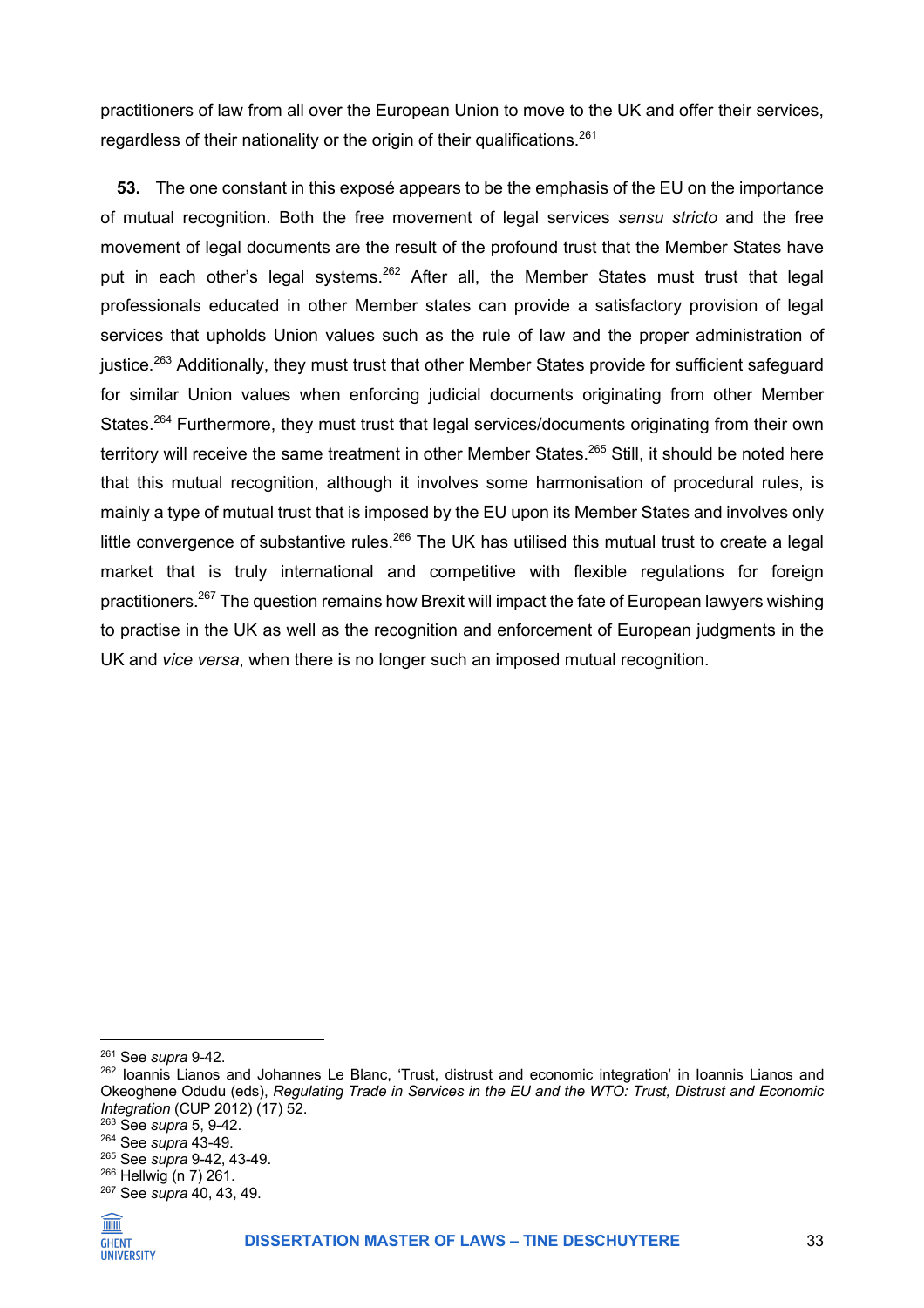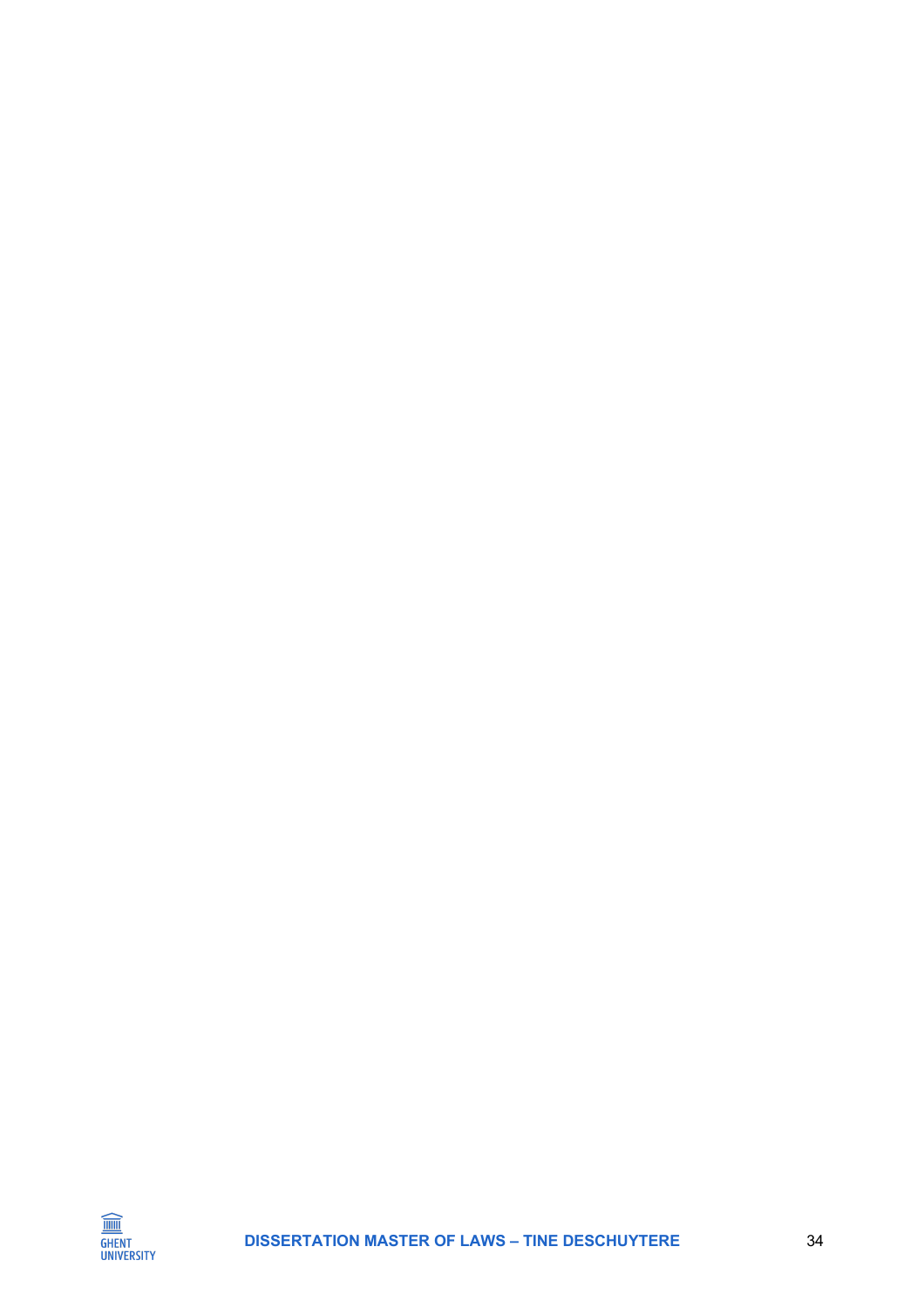# **CHAPTER 2. NO DEAL SCENARIO: WHAT ARE THE MAIN OBSTACLES A POTENTIAL FUTURE AGREEMENT SHOULD TACKLE?**

# **I. Introduction**

**54.** In case of a no-deal Brexit, the UK will have to conduct its international trading relations under the rules of the WTO.<sup>268</sup> This means that the General Agreement on Trade in Services will be the main instrument regulating the export of trade in legal services from the EU to the UK.<sup>269</sup> Hereunder, the UK is required to submit its own Schedule of Commitments which sets out the scope of the specific commitments the UK is willing to grant to services originating from other WTO Members, including the EU Member States.<sup>270</sup> In December 2018, the UK submitted its own Schedule of Commitments for services to the WTO which largely copies the current EU Schedules.<sup>271</sup> Thus, these instruments as well as relevant national legislation will be examined to outline the most likely regulations of the legal profession in the UK in case of a no-deal Brexit.<sup>272</sup> This, in turn, should enable an examination of the main issues any future trade agreement between the EU and UK should tackle with regard to legal services. $273$ 

**55.** The export of legal documents, however, has not been extensively dealt with by international agreements. To be more specific, the legal framework on the recognition and enforcement of legal documents originating from other countries is quite fragmented. For example, the Convention on the Recognition and Enforcement of Foreign Arbitral Awards of 1958 only deals with arbitration, while the Hague Convention on Choice of Court Agreements only deals with cross-border litigation regulated by such an agreement.<sup>274</sup> Hence, the free movement of legal documents will most likely cease to exist if the UK does not manage to conclude a deal with the EU on the matter. Otherwise put, the movement of legal documents will probably be

<sup>268</sup> See *supra* 3; Gregory Messenger, 'Membership of the World Trade Organization' in Michael Dougan (ed), *The UK after Brexit: Legal and Policy Challenges* (Intersentia 2017) (225) 225-226.

<sup>269</sup> Jonathan Goldsmith, 'Global legal practice and GATS: a Bar viewpoint' (2004) 22 Penn St Int'l L Rev 625, 625; Ryan W Hopkins, 'Liberalizing trade in legal services: the GATS, the accountancy disciplines and the language of core values' (2005) 15 Ind Int'l & Comp L Rev 427, 428. <sup>270</sup> Article XX GATS.

<sup>&</sup>lt;sup>271</sup> Department for International Trade and Liam Fox, 'Press Release - Liam Fox submits services schedule to WTO' (*UK Government*, 3 December 2018) <https://www.gov.uk/government/news/liam-fox-submits-servicesschedule-to-wto> accessed 20 March 2019; Department for International Trade, 'UK services schedule' (*UK Government*, 7 December 2018) <https://assets.publishing.service.gov.uk/government/uploads/system/uploads/attachment\_data/file/762808/S

CW380 - UK\_GATS\_Schedule-FINAL\_03\_12\_2018.pdf> accessed 23 March 2019, 2; Tauwhare (n 5) 90; Messenger (n 268) 229-230.

<sup>&</sup>lt;sup>272</sup> See e.g. Legal Services Act 2007.

<sup>273</sup> See *supra* 4.

<sup>&</sup>lt;sup>274</sup> New York Convention on Arbitration; The Hague Convention of 30 June 2005 on Choice of Court Agreements, *OJ* L 133/1 of 29 May 2009 (Choice of Court Convention).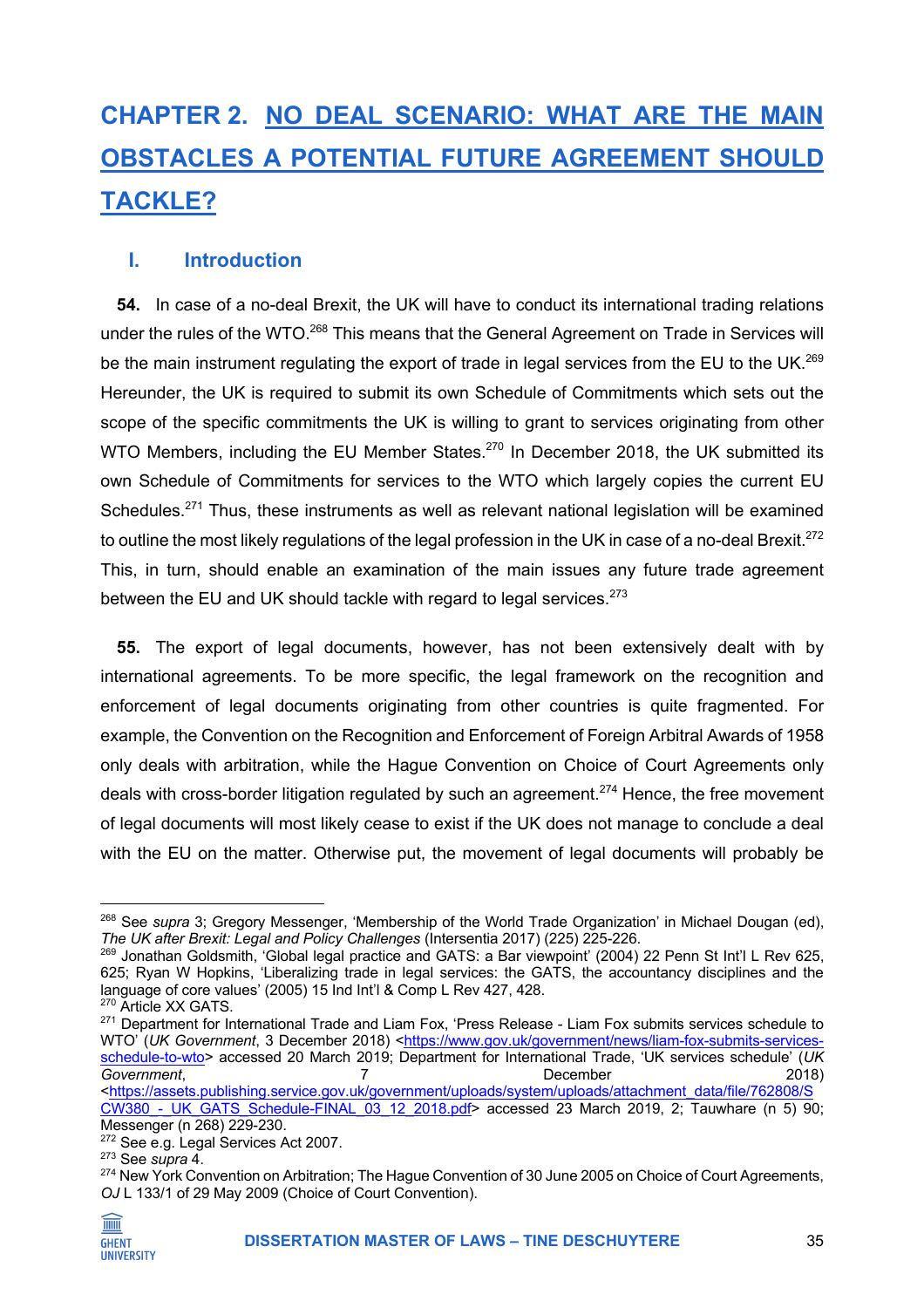regulated at national level when the UK leaves the EU without a deal and subsequently repeals all of the Brussels Regulations.<sup>275</sup> Overall, national regulation does not guarantee the same flexible free movement of legal documents for foreign judgments and/or acts.<sup>276</sup> This chapter aims to pin-point the exact issues arising from a no-deal scenario for legal documents which should be addressed in any future agreement between the EU and the UK.

# **II. Trade in legal services in a no-deal scenario**

**56.** Before delving into the UK framework on legal services under international law, the general framework of the GATS and other relevant international trade law for legal services will be assessed. Only then can the most pressing problems that need to be addressed in a future (trade) agreement between the EU and the UK be identified.

It can be noted here that the European Commission, on the one hand, has stated that Brexit does not affect the decisions already taken upon the recognition of professional qualifications.<sup>277</sup> Still. as of the withdrawal date, such decisions will fall under national regulations.<sup>278</sup> The UK government, on the other hand, has provided more extensive information for qualified professionals.<sup>279</sup> More specifically, with regard to the recognition of professional qualifications, the UK parliament has approved legislation that would continue the basic equivalence requirements laid down in EU instruments and the respect for decisions already made with regard to the recognition of professional qualifications.<sup>280</sup> Still, this remains a rather restrictive regulation. This proposal will therefore not be further discussed here. With regard to the several Lawyers' Directives and the Services Directive, the UK government has confirmed that the implementing legislations on the matter will be revoked.<sup>281</sup> Hence, the regulation on legal professionals from third countries currently existing in the UK will become applicable to EU lawyers. $282$ 

<sup>&</sup>lt;sup>275</sup> The Civil Jurisdiction and Judgments (Amendment) (EU Exit) Regulations 2019, SI 2019/479; Deschuyteneer and Verhellen (n 219) 436.

<sup>276</sup> See *infra* 88-91.

<sup>&</sup>lt;sup>277</sup> Directorate-General for Internal Market, Industry, Entrepreneurship and SMEs, 'Notice to stakeholders: Withdrawal of the United Kingdom and EU rules in the field of Regulated professions and the Recognition of<br>Professional Qualifications' (European Commission. 21 June 2018) Professional Qualifications' (*European Commission*, 21 June 2018) ˂https://ec.europa.eu/info/sites/info/files/file\_import/professional\_qualifications\_en.pdf˃ accessed 9 May 2019, 3.

<sup>278</sup> *Ibid*. 3-4.

<sup>&</sup>lt;sup>279</sup> Department for Business, Energy & Industrial Strategy, 'Guidance: Providing services including those of a qualified professional if there's no Brexit deal' (UK Government, 12 October 2018) qualified professional if there's no Brexit deal' (*UK Government*, 12 October 2018) ˂https://www.gov.uk/government/publications/providing-services-including-those-of-a-qualified-professional-iftheres-no-brexit-deal/providing-services-including-those-of-a-qualified-professional-if-theres-no-brexit-deal> accessed 9 May 2019.

<sup>&</sup>lt;sup>280</sup> Ibid.; The Recognition of Professional Qualifications (Amendment etc.) (EU Exit) Regulations 2019, SI 2019/312.

<sup>&</sup>lt;sup>281</sup> The Provision of Services (Amendment etc.) (EU Exit) Regulations 2018, SI 2018/1329; The Services of Lawyers and Lawyer's Practice (Revocation etc.) (EU Exit) Regulations 2019, SI 2019/375; The Services of Lawyers and Lawyer's Practice (EU Exit) (Scotland) (Amendment etc.) Regulations 2019, SI 2019/127; Department for Business, Energy & Industrial Strategy (n 279). <sup>282</sup> *Ibid*.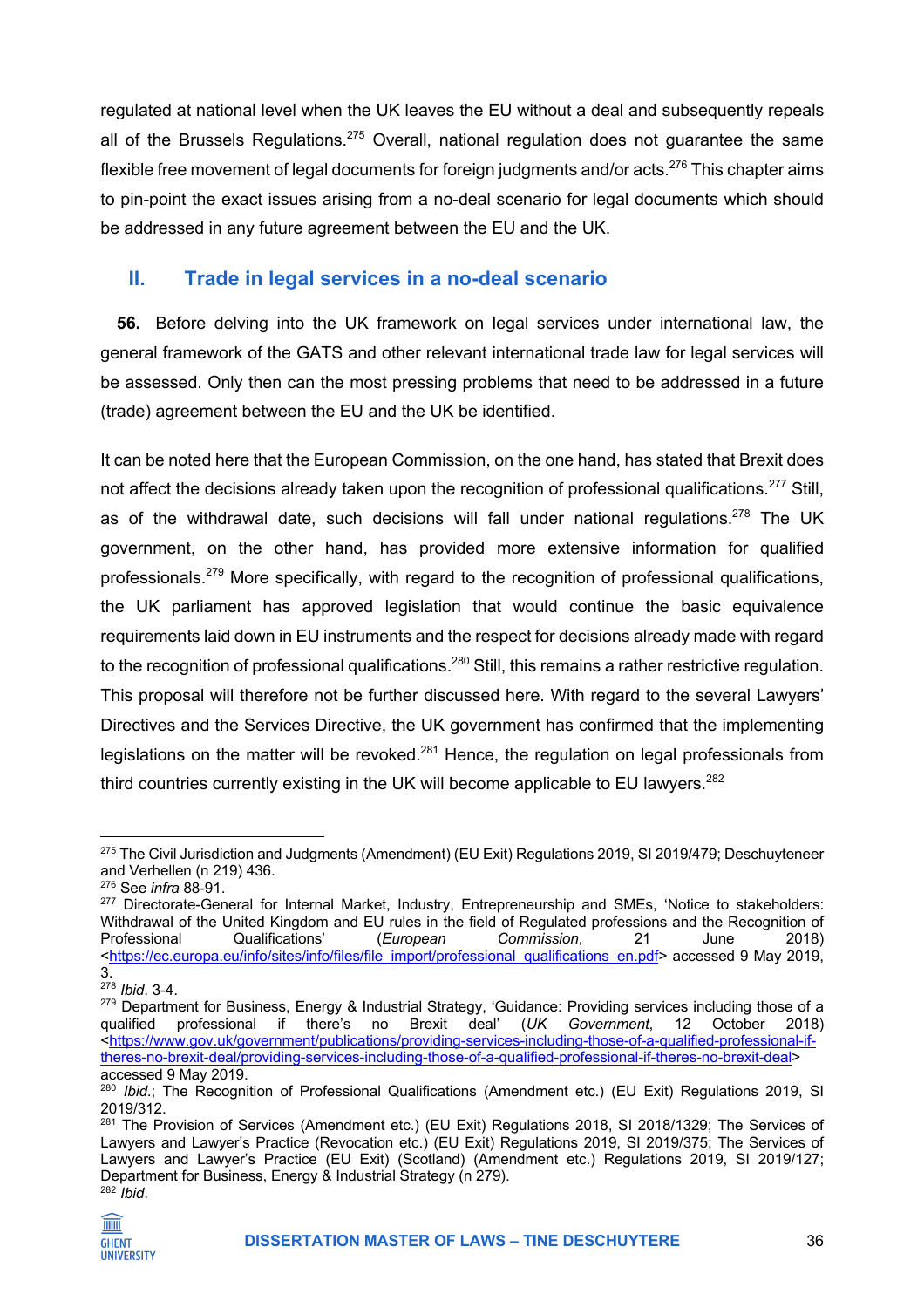# **2.1. General Agreement on Trade in Services (GATS)**

**57.** The GATS is an annex to the Marrakesh Agreement establishing the WTO concluded in 1994 which lists two types of obligations with regard to trade in services.<sup>283</sup> Firstly, there are general obligations laid down in the GATS which are applicable to all Member States of the WTO.<sup>284</sup> Secondly, there are specific obligations which Member States only have to comply with on the basis of the commitments taken up in their Services Schedules.<sup>285</sup> Besides these Services Schedules, each Member of the GATS also has a list with certain exceptions regarding the Most-Favoured-Nation (MFN) obligation.<sup>286</sup> Furthermore, the GATS also foresees in the "*progressive liberalisation*" of trade in services.<sup>287</sup> This requires the Members of the WTO to negotiate further on (free) trade in services on a global basis and to develop 'disciplines' for certain sectors. Thus, some extra obligations could be added to this list in the future.<sup>288</sup>

**58.** The GATS has a similar scope to the EU treaties and thus equally applies to the four modes of services supply discussed above.<sup>289</sup> Furthermore, this agreement also excludes public services, *i.e.* services not supplied on a commercial nor in competition with other suppliers, from its scope.<sup>290</sup> Besides, the GATS equally focuses on services suppliers and defines them as "*any natural or juridical person that supplies a service*", including the situation where a legal person supplies services "*through other forms of commercial presence such as a branch or*  representative office".<sup>291</sup> This brings us to the issue of 'investment'. To be more specific, in international trade in services, issues normally dealt with by establishment rules in the EU, are regulated by investment treaties.<sup>292</sup> Still, investment also concerns trade in goods. At WTO-level, investment regarding trade in goods is regulated by TRIMS while investment issues relating to

<sup>&</sup>lt;sup>283</sup> Paul D Patton, 'Legal services and the GATS: norms as barriers to trade' (2003) 9 New Eng J Int'l & Comp L 361, 365; Laurel S Terry, 'From GATS to APEC: the impact of trade agreements on legal services' (2010) 43 Akron L Rev 875, 901; Matthias Herdegen, *Principles of International Economic Law* (2<sup>nd</sup> edition, OUP 2016)<br>266. See also 'GATS Handbook' (International Bar Association, May 2002) 266. See also 'GATS Handbook' (*International Bar Association*, May 2002) <https://www.ibanet.org/Document/Default.aspx?DocumentUid=4F39B8D5-2110-4A8A-BDAF-<br>7CB1D7083236> accessed 20 March 2019.

 $284$  Articles II-XV GATS; Terry (n 283) 901; Herdegen (n 283) 266.

<sup>285</sup> Articles XVI-XVIII GATS; Terry (n 283) 901; Peter Van den Bossche and Denise Prévost, *Essentials of WTO Law* (CUP 2016) 41-42.

<sup>286</sup> Article II:2 GATS.

<sup>287</sup> Part IV GATS.

<sup>&</sup>lt;sup>288</sup> Article XIX GATS; Hopkins (n 269) 428; Laurel S Terry and others, 'Transnational Legal Practice' (2009) 43 Int'l Law 943, 947-948; Terry (n 283) 901.

<sup>289</sup> See *supra* 10; Article I:2 GATS.

<sup>290</sup> See *supra* 11; Article I:3 (c) GATS. See also Rolf Adlung, *Public services and the GATS* (WTO Working Paper, July 2005) ERSD-2005-03.

<sup>291</sup> Articles XXVIII (g) *juncto* (j), Note *ad* Article XVIII GATS.

<sup>&</sup>lt;sup>292</sup> Rudolf Adlung, 'Trade in services in the WTO: from Marrakesh (1994), to Doha (2001), to... (?)' in Amrita Narlikar, Martin Daunton and Robert M Stern (eds), *The Oxford Handbook on The World Trade Organization* (OUP 2012) (370) 382-383; Amaly Giødesen Thystrup and Güneş Ünüvar, 'A Waiver for Europe? CETA's trade in services, and investment protection provisions and their legal-political implications on regulatory competence' in Giovanna Adinolfi and others (eds), *International Economic Law: Contemporary Issues* (Springer 2017) (41) 46.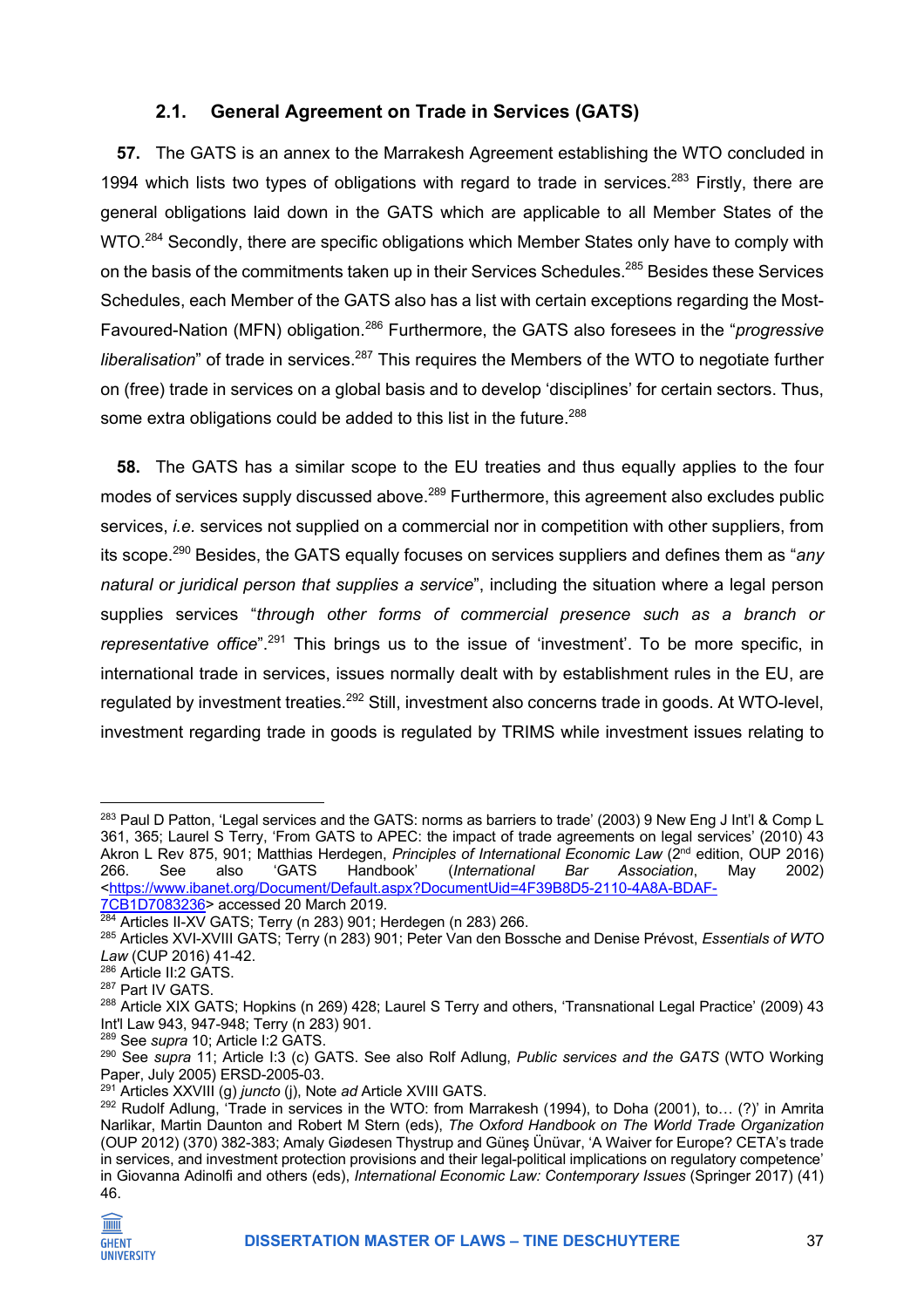trade in services are also included in GATS.<sup>293</sup> As a last general remark, it should be kept in mind here that the GATS is a government-to-government agreement which is generally not given direct effect and can thus not be invoked by individuals in court.<sup>294</sup>

# *2.1.1. General obligations*

**59.** The general obligations of the GATS can be found in Articles II through XV. A first obligation, the MFN Treatment, concerns the relationship between the WTO Members.<sup>295</sup> That is to say, this provision prohibits both *de jure* and *de facto* discrimination between the Members of the WTO.<sup>296</sup> Whether a measure is caught by this obligation, is assessed through a threefold test as established in *Canada – Autos (2000)* by the Appellate Body of the WTO.<sup>297</sup>

Firstly, it must concern a measure by a Member State, affecting trade in services.<sup>298</sup> This includes not only official measures enacted by the governmental bodies of a Member State, but also measures taken by associations regulating the legal professions such as the Bar.<sup>299</sup> Further, the measures must impact "*the conditions of competition in supply of a service*". This is generally given a rather broad interpretation.<sup>300</sup> Thus, measures concerning legal services normally fall within the 'trade in services' as defined by article I:2 GATS and the relevant case law of the Appellate Body.<sup>301</sup> However, Member States are allowed to exempt certain measures from this obligation, but the UK has not done so with regard to legal services.<sup>302</sup>

<sup>&</sup>lt;sup>293</sup> Article 1 Agreement on Trade-Related Investment Measures of 1994 (TRIMS); Mitsuo Matsushita and others, *The World Trade Organization: Law, Practice, and Policy* (3rd edition, OUP 2015) 774-776, 780-783; World Trade Organization, 'Agreement on Trade Related Investment Measures' <https://www.wto.org/english/tratop\_e/invest\_e/invest\_info\_e.htm> accessed 12 May 2019.

<sup>294</sup> See e.g. Judgment of 12 December 1972, *International Fruit Company and Others v Produktschap voor Groenten en Fruit*, C-21/71, ECLI:EU:C:1972:115, paras. 21-27; Judgment of 5 October 1994, *Germany v Council*, C-280/93, ECLI:EU:C:1994:367, para. 110; Judgment of 23 November 1999, *Portugal v Council*, C-194/96, ECLI:EU:C:1999:574, paras. 45-46; Judgment of 9 September 2008, *FIAMM and Others v Council and Commission*, C-120/06 P, ELCI:EU:C:2008:476, paras. 128-129; UK Services Schedule (n 271) 9.

<sup>&</sup>lt;sup>295</sup> Terry (n 283) 901; Peter Van den Bossche and Werner Zdouc, *The Law and Policy of the World Trade* Organization (4<sup>th</sup> edition, CUP 2017) 325.

<sup>&</sup>lt;sup>296</sup> Article II:1 GATS; WTO, *Communities – Regime for the Importation, Sale and Distribution of Bananas – Report of the Appellate Body* (9 September 1997) WT/DS27/AB/R para. 233; Van den Bossche and Zdouc (n 295) 326.

<sup>297</sup> WTO, *Canada – Certain Measures Affecting the Automotive Industry – Report of the Appellate Body* (31 May 2000) WT/DS139/AB/R and WT/DS142/AB/R paras. 170-171.

<sup>&</sup>lt;sup>298</sup> Article I:1 GATS.

<sup>299</sup> Articles I:3(a) *juncto* XXVIII(a) GATS; Van den Bossche and Zdouc (n 295) 328.

<sup>300</sup> WTO, *European Communities – Regime for the Importation, Sale and Distribution of Bananas – Complaint by the United States – Report of the Panel* (22 May 1997) WT/DS27/R/USA para 7.281; *EC – Bananas III (1997)*  Appellate Body Report (n 296) para. 220; Van den Bossche and Zdouc (n 295) 331.

<sup>301</sup> See e.g. WTO, *Mexico – Measures Affecting Telecommunications Services – Report of the Panel* (2 April 2004) WT/DS204/R paras. 7.30 and 7.375.

<sup>&</sup>lt;sup>302</sup> See *supra* 57; Department for International Trade, 'UK services schedule list of most favoured nation (MFN) exemptions' (UK 60vernment, 2018) exemptions' (*UK Government*, 7 December 2018) <https://assets.publishing.service.gov.uk/government/uploads/system/uploads/attachment\_data/file/762809/S CW381 - UK\_MFN\_list\_FINAL\_03\_12\_2018.pdf> accessed 20 March 2019.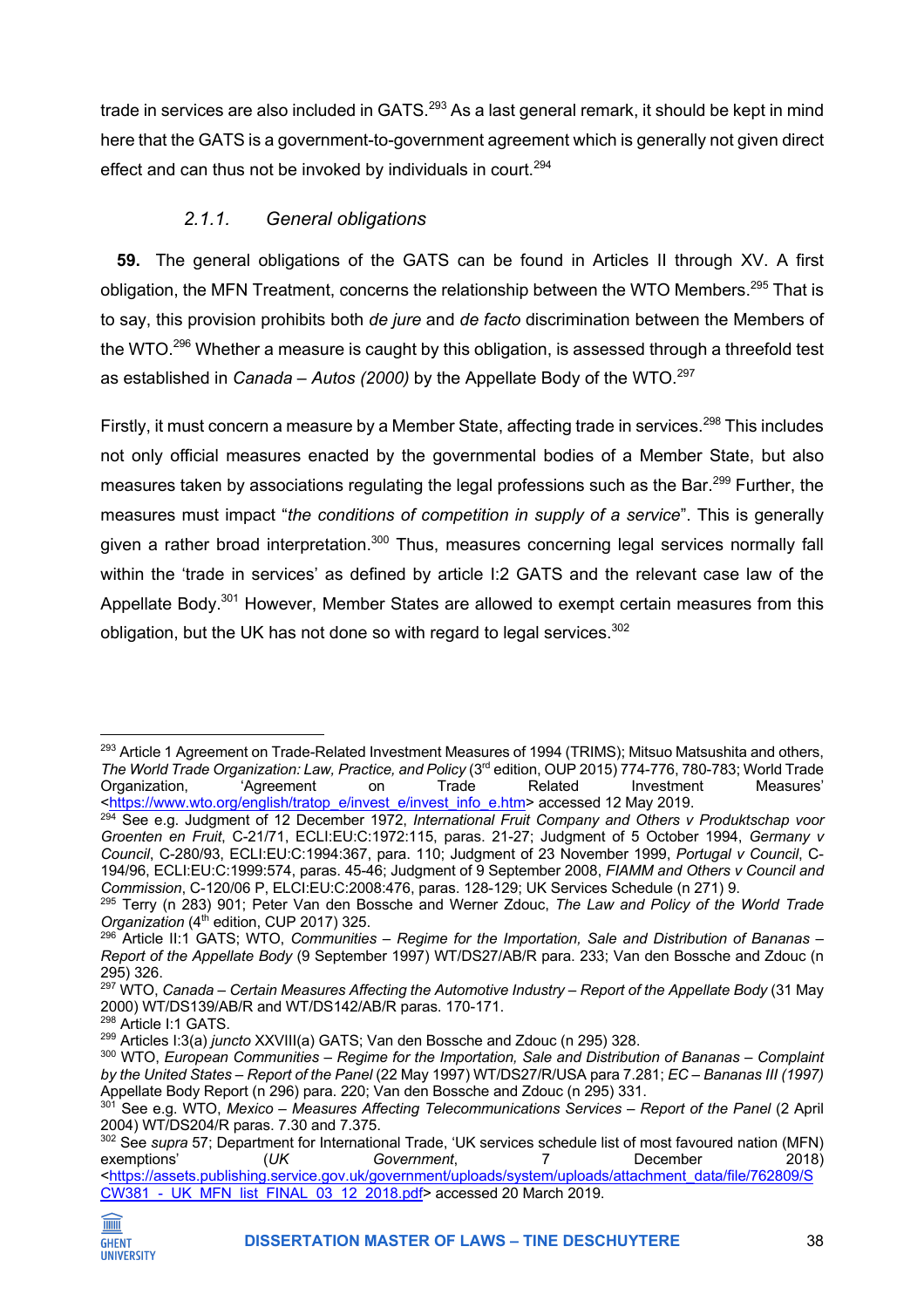Secondly, there may be no discrimination between '*like* services and service suppliers' originating from different Member States.<sup>303</sup> This contentious concept of 'likeness' has been the subject of numerous cases of the Appellate Body. In short, this is assessed on a case-by-case basis and generally focuses on the "*competitive relationship between the services and service suppliers*" by using criteria such as the characteristics of the services and suppliers, consumers' preferences, tariff classification and description. <sup>304</sup> The Appellate Body has clarified that 'likeness' under GATS should be examined for both services and service providers together.<sup>305</sup> For example, 'like' service providers generally provide "*like services*". <sup>306</sup> Thus, there is no clear yes or no answer as to whether services are like or not. At any rate, when a country discriminates purely based on the origin of the services/service suppliers, then the 'likeness' between the services/suppliers is presumed.<sup>307</sup>

As a last point, there must be a treatment that is less favourable compared to the services/suppliers originating from other WTO Members.<sup>308</sup> This, again, has not been clearly defined by Article II GATS on the MFN-obligation and for a long time, there was no clear test in the WTO's case law.<sup>309</sup> Recently, the Appellate Body clarified that, while drawing inspiration from the definition of 'treatment no less favourable' in article XVII GATS, it should be considered whether the measure at issues "*modifies the conditions of competition in favour of the services or service suppliers of any other Member*". 310

**60.** It should be noted that the MFN-obligation as laid down in Article II GATS is not construed as an absolute obligation. More specifically, the Member States of the WTO allow for exemptions with regard to MFN-treatment besides those listed on the basis of Article II:2 GATS, similar to those from the free movement of legal services in the  $EU.^{311}$  Exceptions under GATS can only be justified when they can be legitimatised under one of the paragraphs of Article XIV *and* when they meet the requirements of the "*chapeau*" of the article.<sup>312</sup> In other words, measures have to pursue one of the public policy interests listed in the paragraphs and must be proportionate.<sup>313</sup>

<sup>&</sup>lt;sup>303</sup> Canada – Autos (2000) Appellate Body Report (n 297), para. 171; Van den Bossche and Zdouc (n 295) 332.<br><sup>304</sup> WTO, Argentina – Measures Relating to Trade in Goods and Services – Report of the Appellate Body (14 April 2016) WT/DS453/AB/R para. 6.24, 6.32; Van den Bossche and Zdouc (n 295) 333.

<sup>305</sup> *Argentina – Financial Services (2016)* Appellate Body Report (n 304) para. 6.29.

<sup>306</sup> *EC – Bananas III (USA) (1997)* Report of the Panel (n 300) para. 7.233; WTO, *Canada – Certain Measures Affecting the Automotive Industry – Report of the Panel* (11 February 2000) WT/DS139/R and WT/DS142/R para. 10.248.

<sup>307</sup> *Argentina – Financial Services (2016)* Appellate Body Report (n 304) paras. 6.60-6.61, 6.70.

<sup>308</sup> *Canada – Autos (2000)* Appellate Body Report (n 297) para. 171.

<sup>309</sup> See e.g. WTO, *European Communities – Regime for the Importation, Sale and Distribution of Bananas – Recourse to Article 21.5 by Ecuador – Report of the Panel* (12 April 1999) WT/DS27/RW/ECU and *EC – Bananas III (1997)* Appellate Body Report (n 296).

<sup>310</sup> *Argentina – Financial Services (2016)* Appellate Body Report (n 304) para. 6.111.

<sup>311</sup> Articles XIV-XIVbis GATS; Van den Bossche and Prévost (n 285) 83-84, 104-105.

<sup>312</sup> WTO, *United States – Measures Affecting the Cross-Border Supply of Gambling and Betting Services – Report of the Appellate Body* (7 April 2005) WT/DS285/AB/R para. 292; Van den Bossche and Prévost (n 285) 105; Van den Bossche and Zdouc (n 295) 606-607.  $313$  Van den Bossche and Zdouc (n 295) 607-608.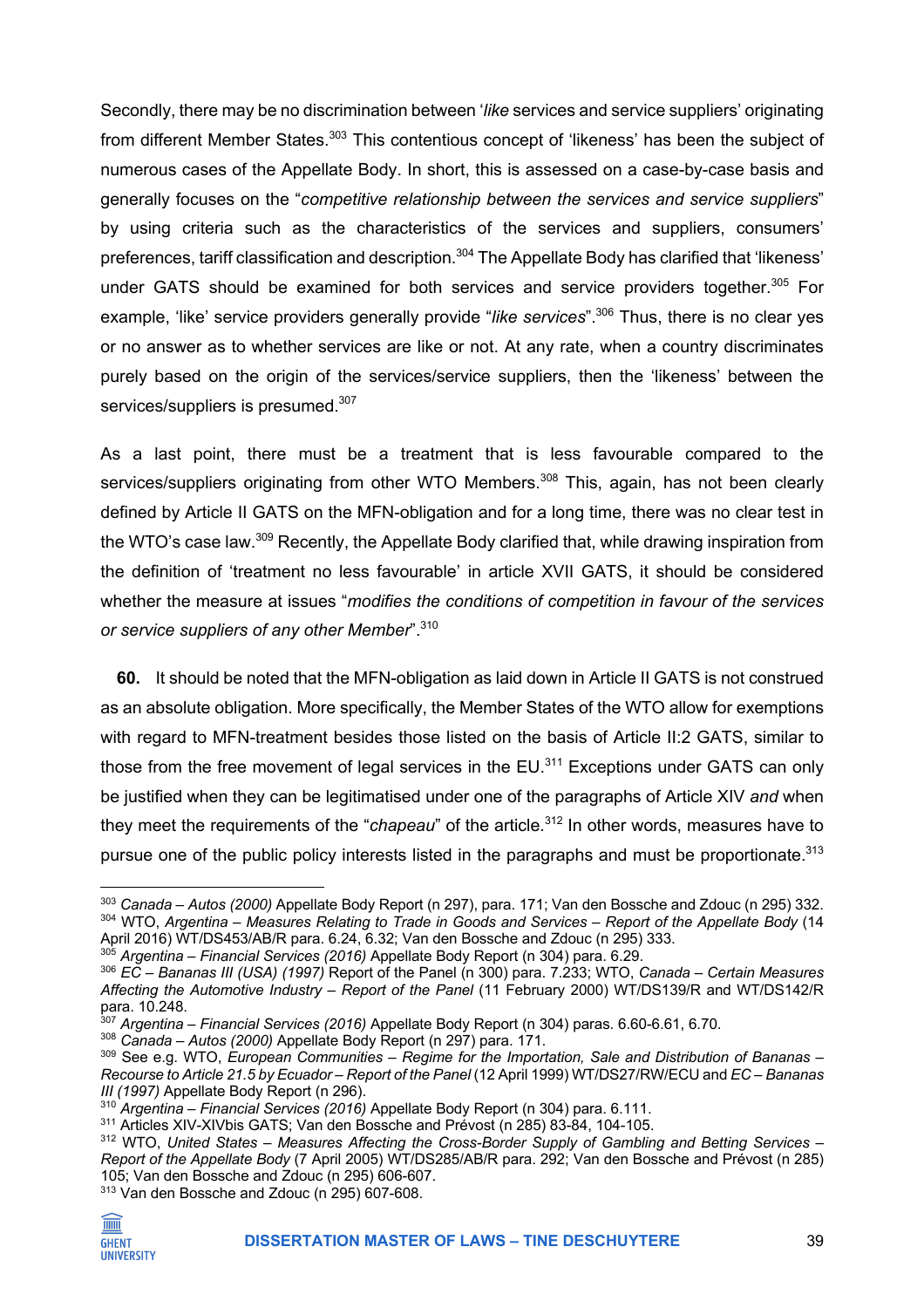These overriding interests are generally given a quite restrictive interpretation, but can be a useful tool to adopt restrictive legislation on sensitive issues. <sup>314</sup> Furthermore, the *application* of the measures may not institute arbitrary or unjustifiable discrimination between Member States "where like conditions prevail" nor may they be a disquised restriction on trade in services.<sup>315</sup> Additionally, on the basis of Article XIVbis GATS, may adopt measures inconsistent with GATS to safeguard national or international security.<sup>316</sup> Still, it must be remarked that this Article has, to date, never been invoked to justify a measure restricting trade in services contrary to the GATS provisions.317

**61.** Pursuant to Article III GATS, Member States have to publish all regulation of "*general application*", answer to requests for information of any other Member State and create "*enquiry*  points" where this information can be requested by other Member States.<sup>318</sup> Additionally, the GATS stipulates that the Members of the WTO can recognise diplomas or professional qualifications obtained in other Member States, either on the basis of an agreement or autonomously, but they are not obliged to do so. $319$  Still, when doing so, other Members should be given the opportunity to receive the same recognition-privileges.<sup>320</sup> In any case, this may not be applied in a manner constituting discrimination between the Member States of the WTO. $321$ Furthermore, the Member States are encouraged to adopt multilateral standards for the recognition of professional qualifications.<sup>322</sup> It should also be noted here that where Member States take up specific commitments regarding professional services in their Schedules, they must accommodate procedures for verifying the competence of professionals from other WTO Members.<sup>323</sup> That same Article on Domestic Regulation also requires the Members to instate appeal procedures against administrative decisions affecting trade in services.<sup>324</sup> Furthermore, the Member States must foresee swift authorisation procedures which give decisions within a reasonable amount of time. $325$ 

**62.** While the GATS does not create international competition law equivalent to EU competition law, it does address the situation of monopolies and exclusive service suppliers.  $326$ To be more specific, Member States must ensure that monopoly or exclusive service providers

<sup>314</sup> Note *ad* Article XIV GATS; Herdegen (n 283) 267-268.

 $315$  Chapeau Article XIV GATS; Van den Bossche and Zdouc (n 295) 616.<br> $316$  Article XIVbis GATS.

 $317$  Van den Bossche and Zdouc (n 295) 623.

<sup>318</sup> Article III GATS; Terry (n 283) 901-902; Matsushita and others (n 293) 577.

<sup>&</sup>lt;sup>319</sup> Article VII:1 GATS; Matsushita and others (n 293) 576.

<sup>320</sup> Article VII:2 GATS; Terry (n 283) 902; Matsushita and others (n 293) 576.

<sup>321</sup> Article VII:3 GATS; Matsushita and others (n 293) 576.

<sup>&</sup>lt;sup>322</sup> Article VII:5 GATS; Matsushita and others (n 293) 576-577.

<sup>323</sup> Article VI:6 GATS; Matsushita and others (n 293) 578.

<sup>324</sup> Article VI:2 GATS.

<sup>325</sup> Article VI:3 GATS; Matsushita (n 293) 578.

<sup>326</sup> See *supra* 32-33; Article VIII GATS.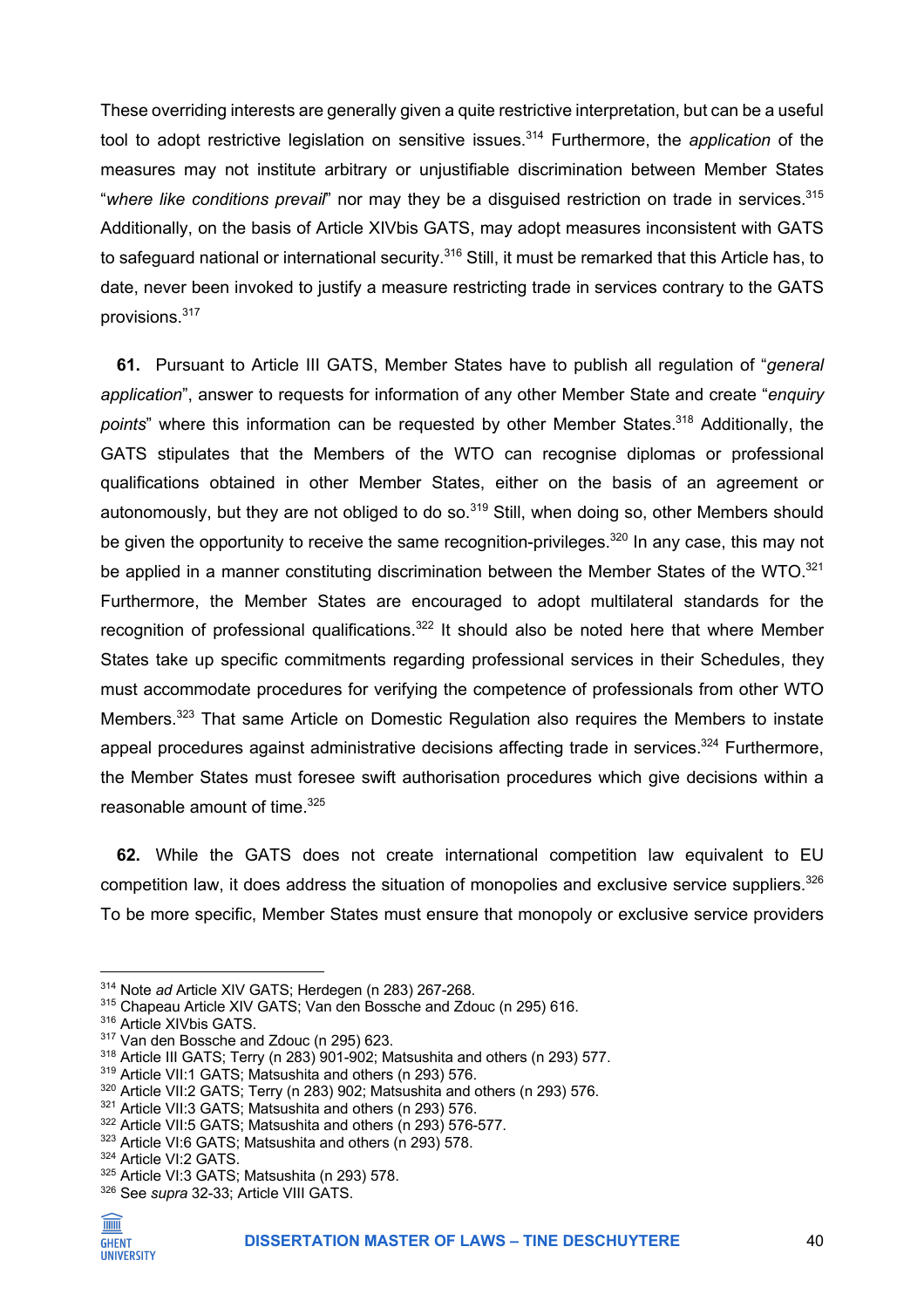do not act in manners inconsistent with the obligations under the GATS and their respective Schedules.<sup>327</sup> Additionally, when granting such exclusive rights to suppliers, Members must notify the Council for Trade in Services of this development.<sup>328</sup> Finally, while the agreement does not regulate the international movement of labour forces, it does allow Member States to conclude agreements aiming for the full integration of labour markets between the parties to such an agreement.<sup>329</sup>

# *2.1.2. Specific commitments*

**63.** Besides these general obligations, legal services are also regulated by specific commitments laid down in the Schedules of the Member States. In other words, these obligations only bind the Members of the WTO to the extent they have opted to take them on.<sup>330</sup>

The first specific commitment concerns the market access of services and/or service providers.<sup>331</sup> In essence, the Agreement does not require full de-regulation of services but aims for the liberalisation of services and thus allows Member States to maintain some degree of legislation in accordance with this objective.<sup>332</sup> Still, Article XVI on Market Access prohibits both discriminatory and non-discriminatory barriers to trade regarding the access of foreign services/suppliers to the market.<sup>333</sup> These barriers can be either the quantitative restrictions or restrictions that limit the supply of services to specific forms of legal entity of joint venture listed in article XVI:2.<sup>334</sup> These quantitative restrictions all concern maximum limitations and thus still allows certain minimum requirements.<sup>335</sup> For example, a prohibition on the supply of services constitutes a quantitive restriction with the limitation of zero. $336$  Still, none of these barriers concerns the limitation on the supply of a service in time. Thus, 'temporal limitations' can never be a market access barrier as defined by Article XVI:2 GATS.<sup>337</sup> Nevertheless, this obligation only binds the Members to the extent they committed themselves to do so in their schedules.<sup>338</sup> Hence, to assess whether and to what extent market access barriers remain in the UK for legal services originating from the EU, a close examination of the UK's future Services Schedule must

<sup>327</sup> Articles VIII:1-2 and 5 GATS.

<sup>328</sup> Article VIII: 4 GATS.

<sup>329</sup> Article Vbis GATS.

<sup>330</sup> Terry and others (n 288) 946; Terry (n 283) 903.

<sup>331</sup> Terry (n 283) 906.

<sup>332</sup> Van den Bossche and Zdouc (n 295) 517-518.

<sup>&</sup>lt;sup>333</sup> Van den Bossche and Prévost (n 285) 73; Van den Bossche and Zdouc (n 295) 518.

<sup>334</sup> Article XVI:2 GATS; Van den Bossche and Prévost (n 285) 72.

<sup>335</sup> Van den Bossche and Zdouc (n 295) 519.

<sup>336</sup> WTO, *United States – Measures Affecting the Cross-Border Supply of Gambling and Betting Services – Report of the Panel* (10 November 2004) WT/DS285/R paras. 6.330 and 6.347; *US – Gambling (2005)* Appellate Body Report (n 312) paras. 238 and 251.

<sup>337</sup> *Mexico - Telecoms (2004)* Panel Report (n 301) para. 7.358.

<sup>338</sup> Article XVI:1 GATS; Van den Bossche and Zdouc (n 295) 520.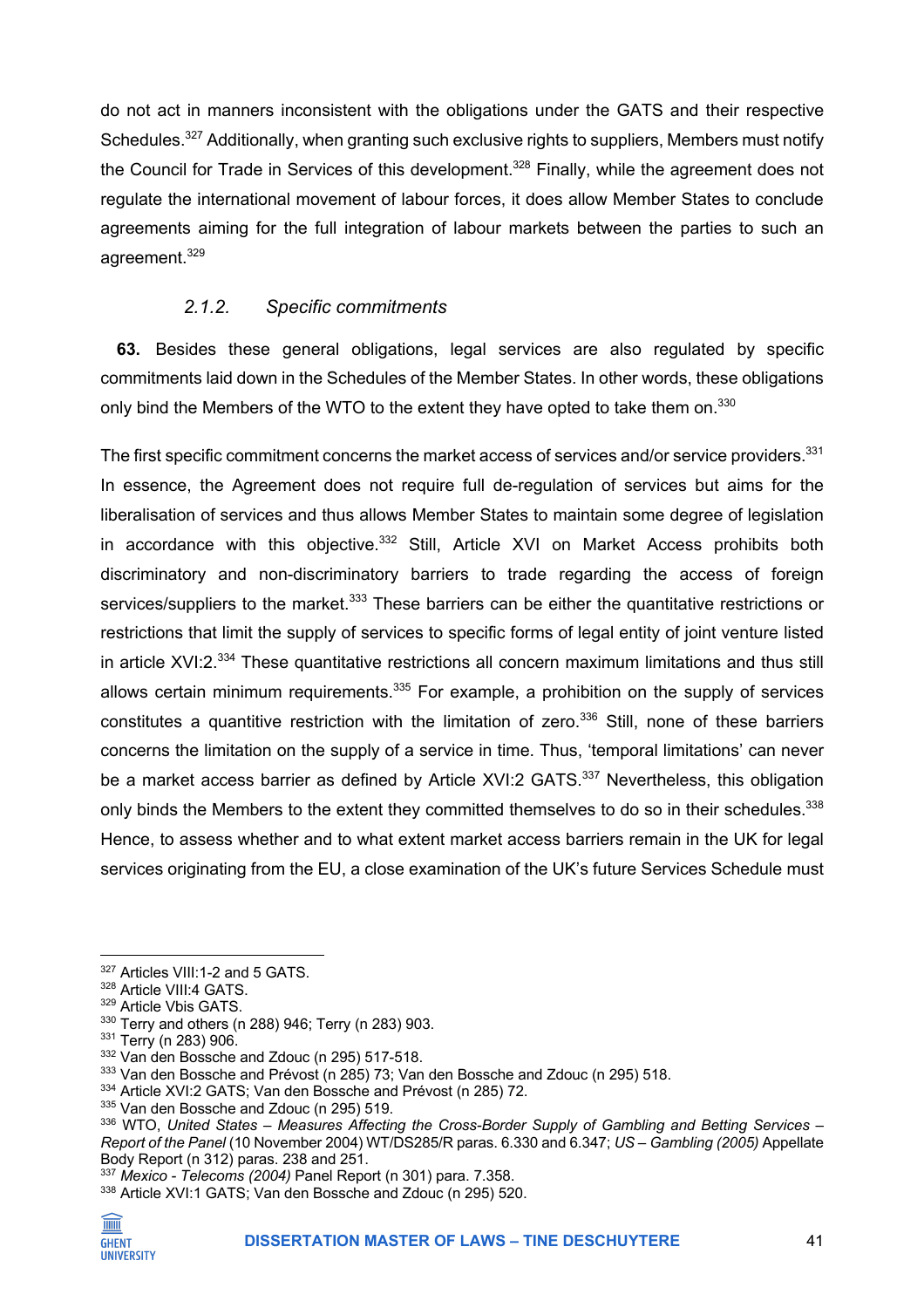be made.<sup>339</sup> Additionally, these commitments in the UK's Services Schedule imply a standstill obligation not to impose any further barriers than the level laid down in the Schedules.<sup>340</sup>

**64.** Another equally important specific obligation is what is called 'National Treatment' in the various WTO agreements.<sup>341</sup> This obligation, again, only applies to the extent the Members have taken up commitments regarding the national treatment of (legal) services in their respective Services Schedules. This provision essentially aims to guarantee *de jure* and *de facto* "*equal competitive opportunities*" for like services and service providers originating from other Member States.<sup>342</sup> For a measure to fall under this provision, it must comply with four conditions. Firstly, as mentioned, the Member must have made a commitment in their respective Schedules.<sup>343</sup> With regard to legal services in the UK, this will be discussed later on.<sup>344</sup> Secondly, it concerns measures taken by Member States affecting trade in services which includes the regulation of the legal profession adopted by either the Member State or the competent professional body.<sup>345</sup>

Thirdly, the discrimination must concern 'like' services and/or service providers.<sup>346</sup> The concept of 'likeness' has not been defined under National Treatment either and remains an equally controversial and vague concept as under the MFN-obligation.<sup>347</sup> This means that the 'likeness' of services and suppliers is based on a case-by-case assessment with the same non-exhaustive criteria for both services and service suppliers and that there is no absolute certainty whether two services and suppliers will be presumed 'like' by the WTO Dispute Settlement Body.<sup>348</sup> Anyhow, the 'likeness' of services and suppliers essentially requires an assessment of the competitive relationship between the two services and/or suppliers concerned.<sup>349</sup> If they are "*essentially or generally the same in competitive terms*", they will be presumed to be 'like'.<sup>350</sup> It can also be noted

<sup>339</sup> See *infra* 69-74. 340 *US – Gambling (2005)* Panel Report (n 336) paras. 6.267-6.279; *US – Gambling (2005)* Appellate Body Report (n 312) paras. 214-215; see also WTO, *China – Measures Affecting Trading Rights and Distribution Services for Certain Publications and Audiovisual Entertainment Products – Report of the Panel* (12 August 2009) WT/DS363/R para. 7.1353.

<sup>&</sup>lt;sup>341</sup> Article XVII GATS.

<sup>342</sup> Articles II, XVII:3 GATS; Marcus Klamert, *Services Liberalization in the EU and the WTO: Concepts, Standards and Regulatory Approaches* (CUP 2015) 31; Van den Bossche and Prévost (n 285) 42.

 $344$  See infra 69-74.<br> $345$  See supra 59; EC – Bananas III (USA) (1997) Panel Report (n 300) para. 7.281; China – Publications and *Audiovisual Products (2010)* Panel Report (n 396) para. 7.971.

<sup>346</sup> Article XVII:1 GATS; *EC – Bananas III (USA) (1997)* Panel Report (n 300) para. 7.314.

<sup>347</sup> See *supra* 59; Mireille Cossy, *Determining 'likeness' under the GATS: Squaring the circle?* (WTO Staff Working Paper, September 2006) ERSD-2006-08 2; Nicolas F Diebold, *Non-discrimination in International Trade in Services: 'Likeness' in WTO/GATS* (CUP 2010) 1-2.

<sup>348</sup> See *supra* 59; WTO, *China – Certain Measures Affecting Electronic Payment Services – Report of the Panel* (16 July 2012) WT/DS413/R para. 7.700; *Argentina – Financial Services (2016)* Appellate Body Report (n 304) para. 6.29, 6.32.

<sup>349</sup> *China – Electronic Payment Services (2012)* Panel Report (n 348) para 7.700.

<sup>350</sup> *China – Electronic Payment Services (2012)* Panel Report (n 348) para. 7.702.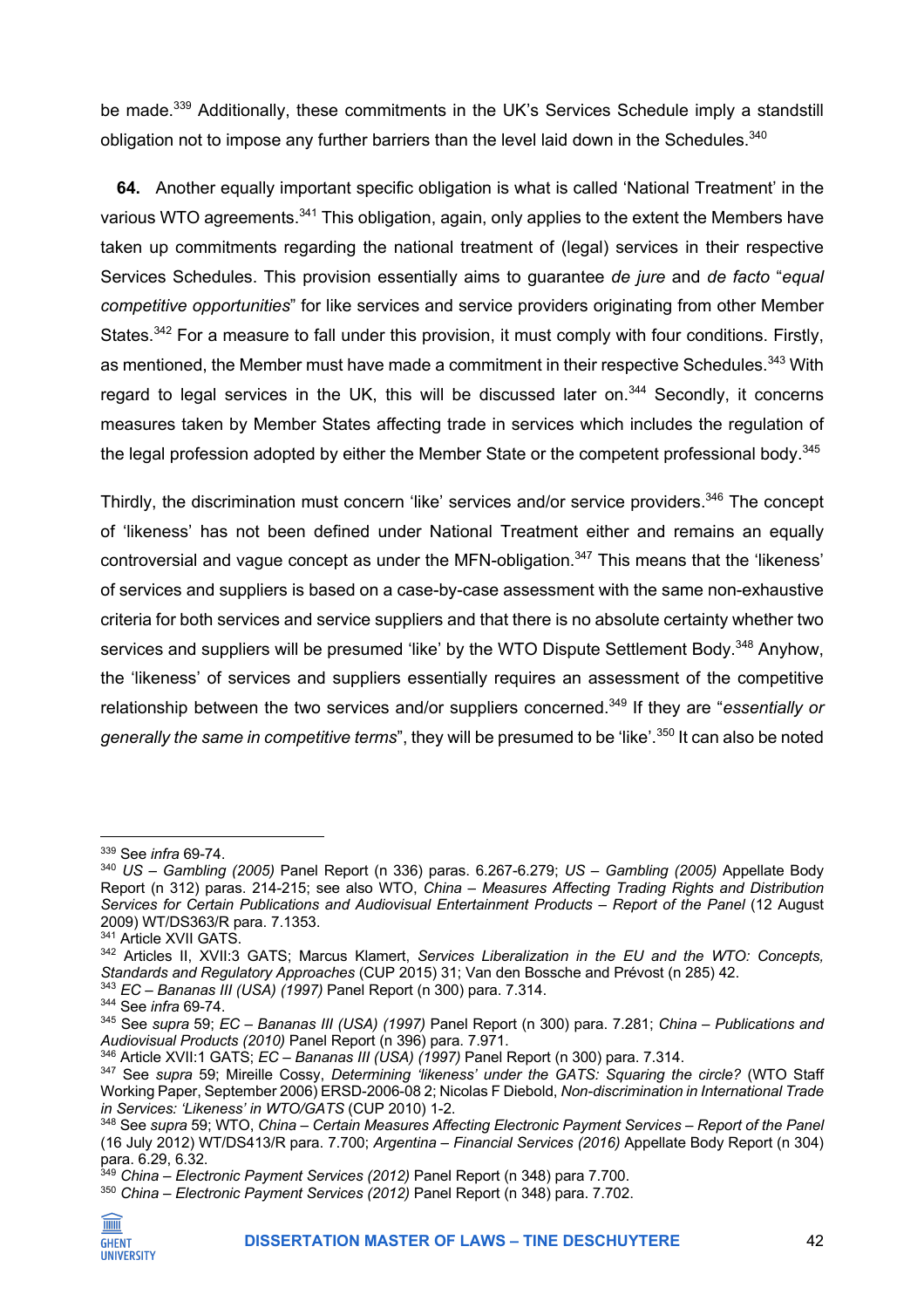here that an origin-based presumption of 'likeness' can be used as well in case of discrimination solely based on nationality.<sup>351</sup>

Fourthly, Members may not give these like services and suppliers "*less favourable*" treatment. This can be described as the modification of conditions of competition "*in favour of domestic*  services and suppliers" which is "to the detriment" of identical foreign services and suppliers.<sup>352</sup> These less favourable conditions of competition must be the consequence of *de jure* or *de facto* different treatment of the services/suppliers at issue.<sup>353</sup> Furthermore, the intention of the legislator is not contemplated when assessing whether the measure at issue is "*treatment less favourable*", unless this concerns the conditions of competition.<sup>354</sup> Still, it must be remarked that the Member States are not required to address inherent competitive disadvantages for foreign services/suppliers.<sup>355</sup> In practice, however, this article is interpreted rather restrictively.<sup>356</sup>

**65.** Members can also take up additional commitments which do not fall under either of the previously discussed articles. Alternatively put, Article XVIII GATS specifies that the Member States are allowed to negotiate other commitments on, for example, "*qualifications, standards or licensing matters*". <sup>357</sup> Yet, it must be kept in mind that these commitments are completely voluntary, and the Members are not required to adopt these additional commitments.<sup>358</sup> If a Member has taken up such commitments, these can be found on their Services Schedule. Furthermore, it should also be remarked that any commitments on a State's Services Schedule must be applied in a "*reasonable, objective and impartial manner*". <sup>359</sup> Finally, the derogations discussed above from these obligations also apply here, except for those for taxation objectives.<sup>360</sup> Thus, Member States can, even where they have taken up commitments concerning National Treatment or Market Access, enact restrictive measures contrary to GATS in pursuit of the objectives described above.<sup>361</sup>

#### *2.1.3. Future obligations*

**66.** As mentioned above, the GATS also requires the Members to enter into negotiations to realise more progressive liberalisation. On the basis of Article XIX GATS, the Members have

<sup>351</sup> *Argentina – Financial Services (2016)* Appellate Body Report (n 304) para. 6.38.

<sup>352</sup> Article XVII:2-3 GATS; *China – Electronic Payment Services (2012)* Panel Report (n 348) para. 7.687.

<sup>353</sup> Article XVII:3 GATS; see also *EC – Bananas III (Ecuador – Article 21.5) (1999)* (n 309) para. 6.126.

<sup>354</sup> *China – Electronic Payment Services (2012)* Panel Report (n 348) para. 6.106 and 6.127.

<sup>355</sup> Note *ad* Article XVII GATS.

<sup>356</sup> See *Canada – Autos (2000)* Panel Report (n 353) para. 10.300; *China – Electronic Payment Services (2012)* Panel Report (n 348) para. 6.146.

<sup>357</sup> Article XVIII GATS.

<sup>358</sup> *Ibid*.; Matsushita and others (n 293) 611-612.

<sup>359</sup> Article VI GATS.

<sup>360</sup> See *supra* 60; Articles XIV-XIVbis GATS; Matsushita and others (n 293) 615.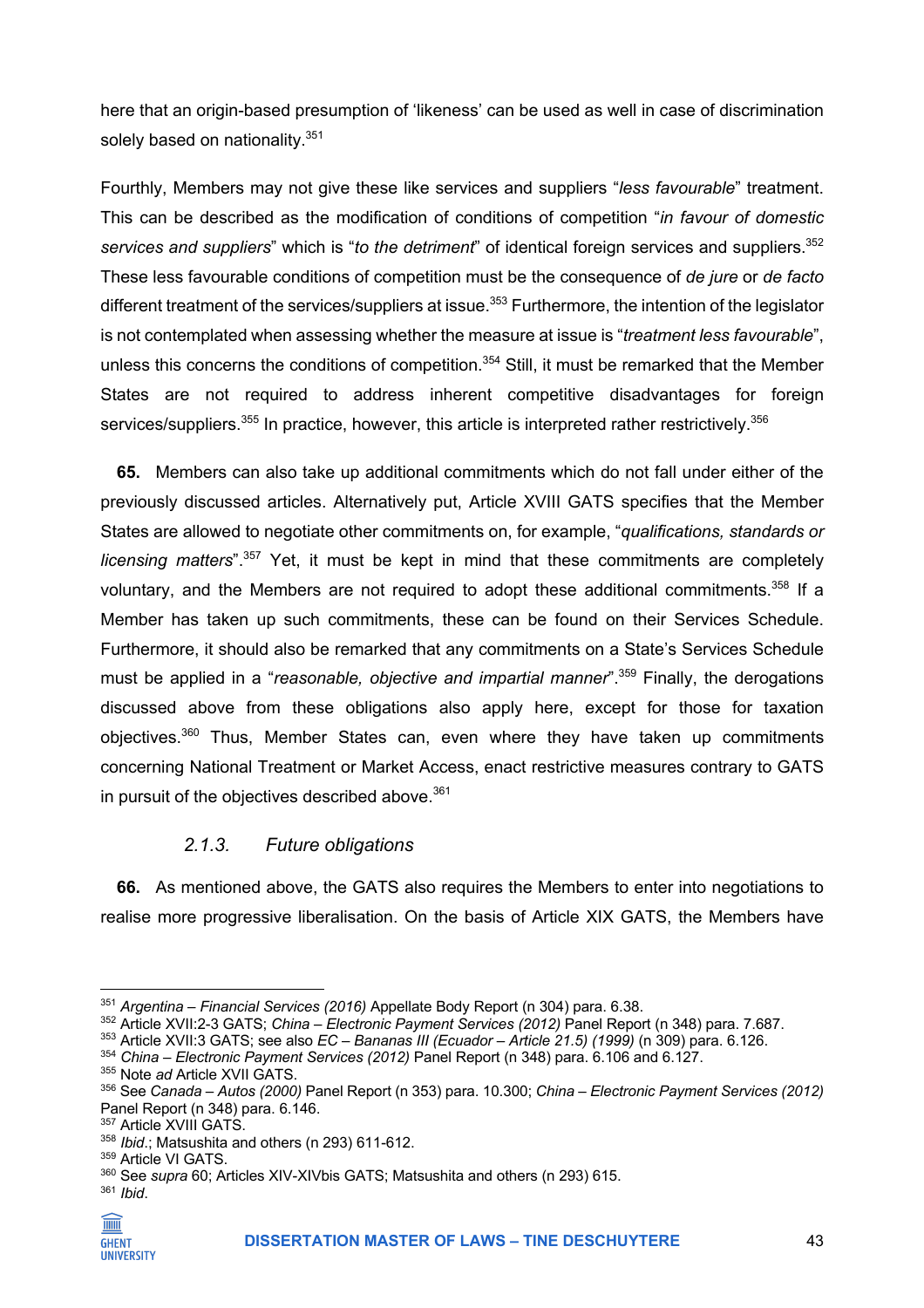started negotiations which were eventually taken up in the Doha Round of negotiations.<sup>362</sup> These negotiations, also called 'GATS Track #1', aim towards an overall improvement of the existing commitments in the respective Services Schedules of the Member States.<sup>363</sup> In other words, they try to create commitments which achieve a more far-reaching liberalisation of trade in services than currently exists in the GATS framework. Thus far, these negotiations have not been very successful to say the least.<sup>364</sup>

**67.** Additionally, the GATS also created a so-called 'GATS Track #2' where the Member States have to create certain disciplines.<sup>365</sup> Under this framework, the WTO Members created the Working Party on Domestic Regulation which was later transformed into the Working Party on Professional Services.<sup>366</sup> Herein, the Members created the Accountancy Disciplines which were supposed to be inserted into the GATS after the conclusion of the Doha Round negotiations. While these disciplines contain powerful obligations, these disciplines have not been able to enter into force due to on-going issues in the Doha Round.<sup>367</sup> At the moment, the Members are negotiating horizontal principles within the Doha Round Negotiations. The most 'recent' Progress Report dates back to 2011.<sup>368</sup> These disciplines concern licensing and qualifications procedures and requirements as well as technical standards in sectors where the Members have undertaken specific commitments.<sup>369</sup> The proposals foresee a significant simplification in administrative procedures, a somewhat watered down obligations of mutual recognition and the application of procedures on the basis of objective and transparent criteria.<sup>370</sup> Although these could be very significant principles for the international liberalisation of trade in services, these are still just proposals and have no legal implications for the Members at the moment.<sup>371</sup>

#### **2.2. The UK's instruments regulating trade in legal services**

**68.** While the general framework of GATS seems extensive, it is clear that this has no substantive bearing for trade in legal services as long as the UK's Services Schedule and/or national legislation is not examined.<sup>372</sup> Overall, the UK is praised as one of the most open markets

 $364$  Adlung (n 292) 370; Thystrup and Ünüvar (n 292) 44.

<sup>372</sup> See *supra* 63-65.



<sup>&</sup>lt;sup>362</sup> Article XIX GATS; World Trade Organization, 'Services negotiations' <https://www.wto.org/english/tratop\_e/serv\_e/s\_negs\_e.htm> accessed 23 March 2019.

<sup>363</sup> Laurel S Terry, 'But what will the WTO disciplines apply to - distinguishing among Market Access, National Treatment and Article VI:4 Measures when applying the GATS to legal services' (2003) Prof Law Symp Issues 83, 87; World Trade Organization, 'Services negotiations' (n 352).

<sup>&</sup>lt;sup>365</sup> Article VI:4 GATS; Terry (n 363) 89.

<sup>366</sup> World Trade Organization, 'WTO negotiations on domestic regulation disciplines' <https://www.wto.org/english/tratop\_e/serv\_e/dom\_reg\_negs\_e.htm> accessed 23 March 2019. 367 Terry (n 283) 953; Klamert (n 342) 42.

<sup>368</sup> See Chairman of the Working Party on Domestic Regulation, *Progress Report on the Disciplines on Domestic Regulation Pursuant to GATS Article VI:4* (14 April 2011) S/WPDR/W/45. <sup>369</sup> *Ibid*. 56.

<sup>370</sup> Klamert (n 342) 42-43; Progress Report (n 368) 55-60.

<sup>371</sup> Klamert (n 342) 260.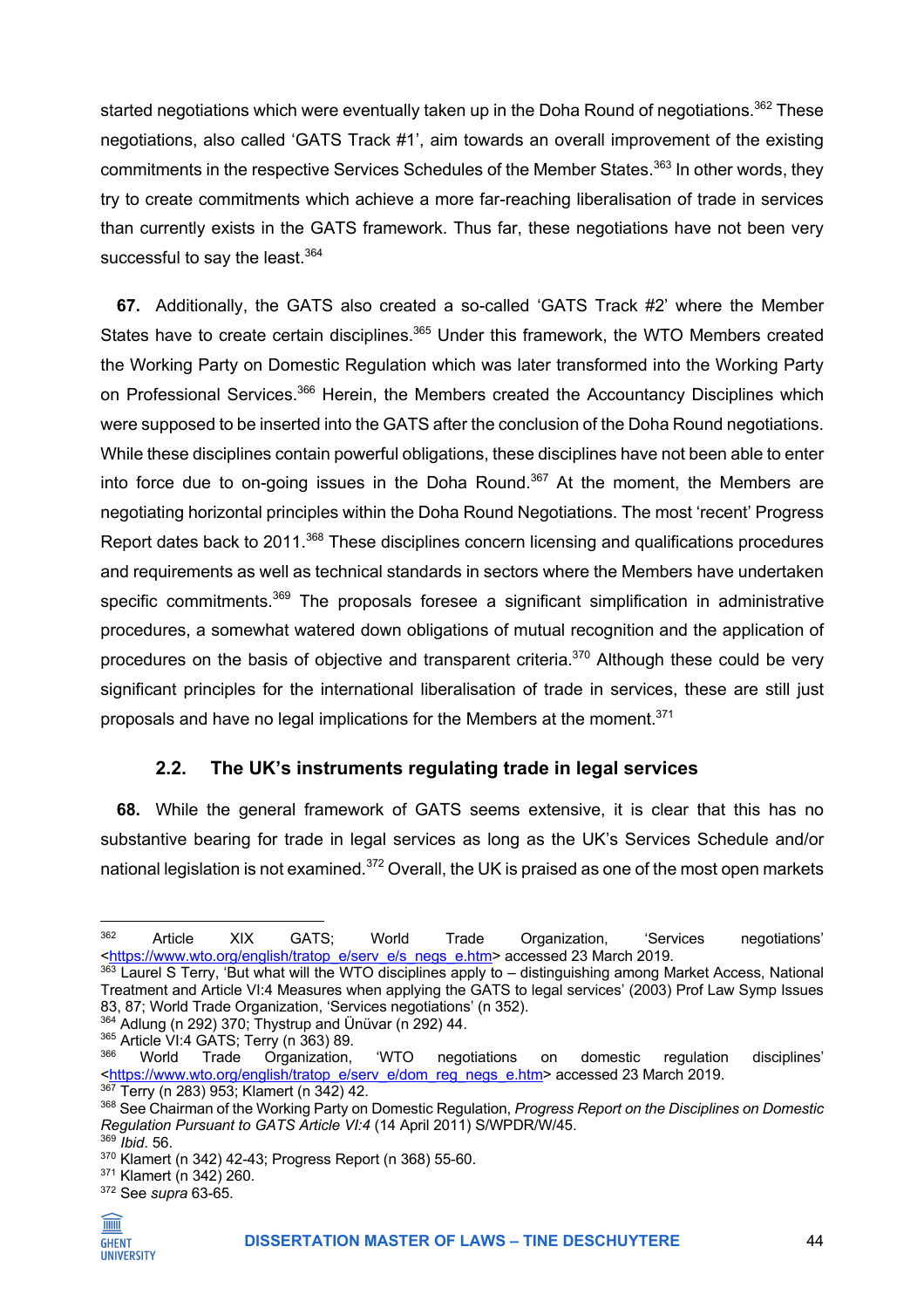for foreign lawyers.<sup>373</sup> This open attitude was adopted when the Services Schedules were still a competence of the EU and further realised by the reforms enacted by the Legal Services Act of  $2007.<sup>374</sup>$  The Services Schedule recently laid down by the UK is intended to copy the commitments made in the EU Services Schedule to a large extent. <sup>375</sup> Thus, an assessment of the recently submitted Schedules by the UK as well as the current national legislation on the topic must be made.

# *2.2.1. The UK's recently submitted Services Schedule*

**69.** Just as the EU's Schedule, the UK Services Schedule is split up in horizontal and sectorspecific commitments. Moreover, the Schedule first shows which changes are made in the EU's Schedule.<sup>376</sup> Furthermore, the Schedule is preceded with two notes, one initiating the certification procedure and explaining the background to the Schedules and another one explaining some technical terms.<sup>377</sup> Thus, Member States of the WTO and the EU Member States in case of a nodeal Brexit, know exactly what changes to expect to their current export of legal services into the EU. Hereunder, the Services Schedules will be considered in light of the EU's export of legal services in case of a no-deal Brexit.

#### 2.2.1.1. Horizontal commitments

**70.** The UK's horizontal commitments must first be examined as these contain commitments for every service sector, including legal services.<sup>378</sup> With regard to the commitments relevant for legal services the following observations can be made. The UK maintains the EU's existing limitations on Market Access on public services for service providers wishing to establish themselves in the UK.<sup>379</sup> Thus, this concerns the situation where someone from the EU wishes to establish him/herself in the UK after the no-deal Brexit and provide a service which is considered to be a "*public utility*". They might find that, in this case, their access to the market is restricted as the UK preserves its right to let these services be provided by monopolies or exclusive services operators. Note here, however, that in this case, the UK is obliged to ensure that these providers act in a manner consistent with the GATS and the UK's commitments.<sup>380</sup> Yet, this restriction will not apply to telecommunications and to computer and related services.<sup>381</sup>

<sup>373</sup> Sydney M Cone, 'Legal services and the Doha Round dilemma' (2007) 41 JWT 245, 263.

<sup>374</sup> Terry and others (n 288) 960-961; Laurel S. Terry, Carole Silver and Ellyn S. Rosen, 'Transnational Legal Practice 2009' (2010) 44 Int'l Law 563, 565-567.

<sup>375</sup> See *supra* 54; UK Services Schedule (n 271) 2. 376 UK Services Schedule (n 271) 9-53.

<sup>377</sup> *Ibid*. 2-8.

<sup>378</sup> *Ibid*. 9.

<sup>&</sup>lt;sup>379</sup> *Ibid*.; Adlung (n 290) 19.<br><sup>380</sup> Article VIII GATS.

<sup>381</sup> UK Services Schedule (n 271) 9 *juncto* footnote 1.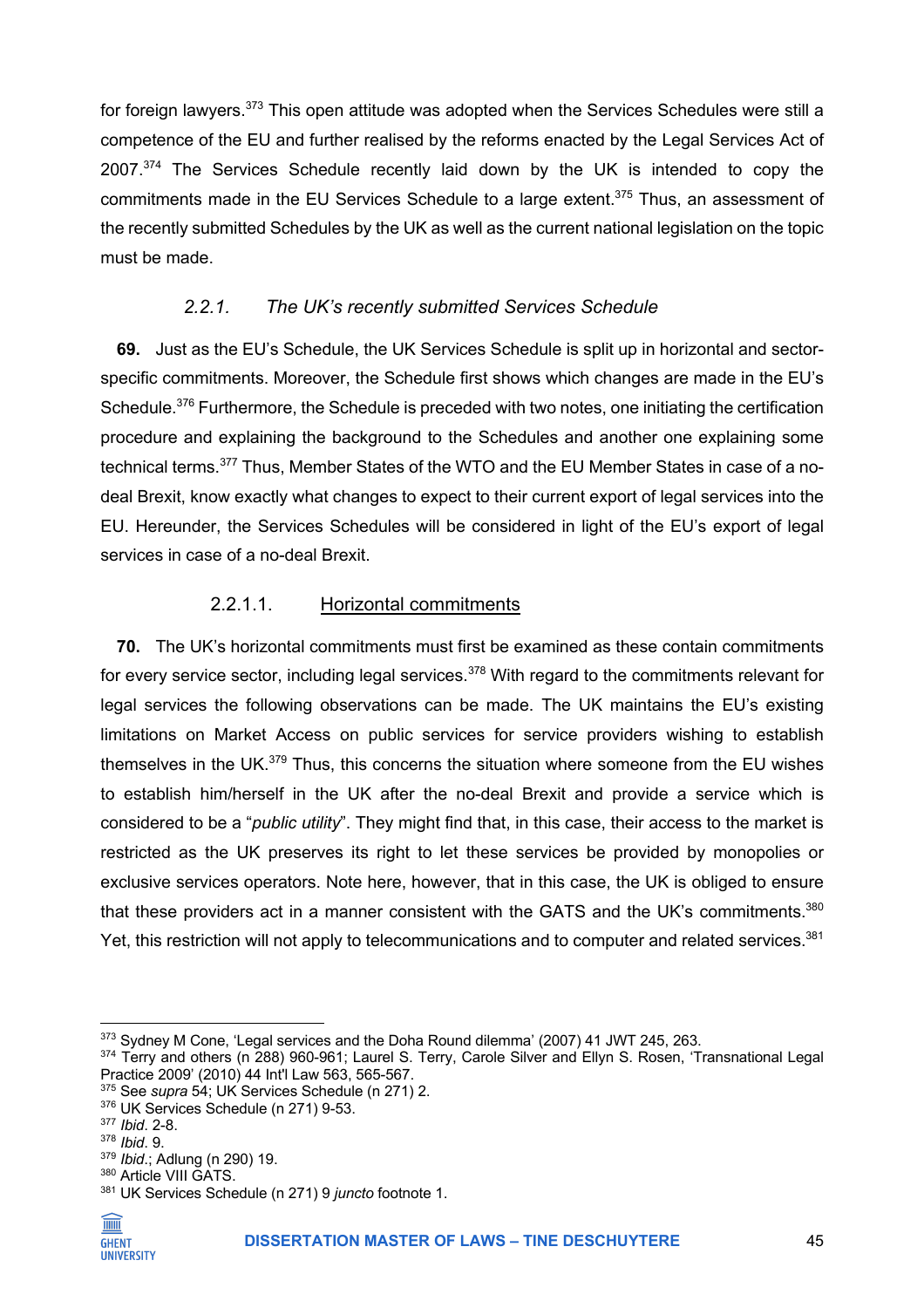**71.** The EU's policy on companies is slightly updated to reflect the consequences of Brexit. To be more specific, there are no quantitative restrictions nor limitations on the form of the corporate body for people from the EU to establish companies in the UK after a no-deal Brexit.<sup>382</sup> There will remain, however, some limitations on National Treatment for companies coming from the EU wishing to establish themselves in some form in the UK after Brexit. Otherwise put, when an EU company wishes to establish branches or agencies in the UK, they cannot expect to be treated the same as subsidiaries of EU companies established under UK law. However, it must be noted that this regards the treatment granted to subsidiaries *with* a registered office, central administration or principal place of business in the UK.<sup>383</sup> Likewise, subsidiaries of EU companies established under UK law may be discriminated against in comparison to UK companies' subsidiaries when they only have their registered office in the UK. Still, when these subsidiaries can prove that they have an "*effective and continuous link*" with the British economy, they cannot receive less favourable treatment.<sup>384</sup> Further, investments in the form of commercial presence (*i.e.* professional establishments) are not subject to limitations.<sup>385</sup> Thus, the UK must follow the rules of Market Access and National Treatment as laid down in the GATS. Furthermore, no limitations whatsoever are placed on real estate purchases in the UK by EU citizens.<sup>386</sup> Hence, these will be treated the same as purchases by UK citizens.

**72.** The UK has implemented an extensive regime with regard to the temporary provision of services coming from the EU in case of a no-deal Brexit. Additionally, the UK's commitments are divided into three categories, namely the intra-corporate transfers, the business visitors and the contractual service suppliers.<sup>387</sup> It must be noted here that an economic needs test is not needed for the entry and temporary stay in the UK, except for when a specific commitment requires this for contractual service suppliers.<sup>388</sup> Generally, it can also be noted here that the UK has not taken up any other National Treatment obligations than those listed here for Market Access. Thus, the UK can discriminate against this type of temporary service providers when it concerns a commitment not explained here.<sup>389</sup> Moreover, the UK's legislation on entry, stay, work and social security remains applicable to this temporary provision of services in its territory. Hence, legal practitioners making use of these provisions will have to comply with, for example, immigration and minimum wage requirements.<sup>390</sup>

- <sup>382</sup> *Ibid*. 9.
- 
- <sup>383</sup> *Ibid*. 384 *Ibid*. 10.
- <sup>385</sup> *Ibid*.
- <sup>386</sup> *Ibid*.
- <sup>387</sup> *Ibid*. 11-17.
- <sup>388</sup> *Ibid*. 13, 15.
- <sup>389</sup> *Ibid*. 11, 13, 14. <sup>390</sup> *Ibid*. 11, footnote 2.
- **TITTIT GHENT UNIVERSITY**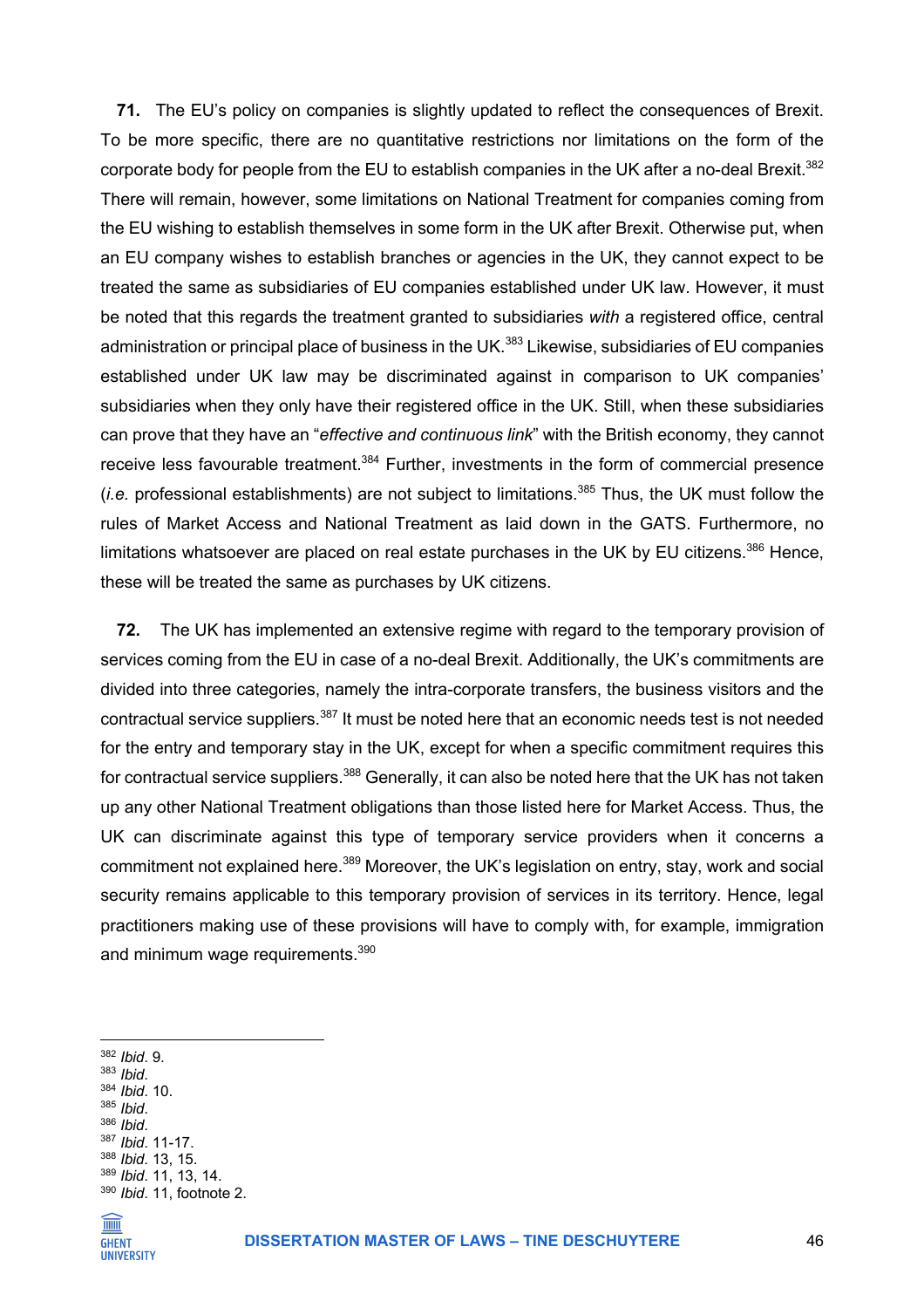Firstly, regarding the intra-corporate transfers, natural persons can temporarily provide services through a transfer to a *secondary* establishment in the UK of a company primarily established outside of the UK.<sup>391</sup> This person must have worked in the company for at least a year and must either hold a senior position involved with the management of the corporation or must be an expert in some form of knowledge essential to the company.<sup>392</sup> So, after Brexit, temporary intracompany movements of persons are possible, provided that they follow these conditions.

Secondly, the UK has also foreseen a framework for so-called 'business visitors'. Here, the entry and temporary stay is permitted for service sellers and for the establishment of commercial presence.<sup>393</sup> Service sellers concerns representatives of a supplier who do not live in the UK and ask permission for entry only for the negotiating of a sale of services or enter into agreements hereto. These representatives may not be involved in direct sales to the general public or in supplying services themselves.<sup>394</sup> As for the establishment of commercial presence, persons in the same senior position as described above within a legal entity can set up secondary establishments of companies incorporated in another WTO Member State. However, these senior representatives may not be involved in the direct sale or supply of services either, nor may the company have its principal place of business or any other establishment within the UK.<sup>395</sup>

Lastly, the UK made the access to its market for contractual service suppliers subject to several conditions, *i.e.* only employees working for over a year in a company with no commercial presence in the UK can enjoy this regime.<sup>396</sup> The period of stay is the duration prescribed by the contract and maximum three months per year.<sup>397</sup> Furthermore, the person providing the services must possess the necessary qualifications pursuant to UK law.<sup>398</sup> These commitments only allow the person in question to supply the services defined in the contract and not the provision of other services nor the entitlement to a professional title of the UK.<sup>399</sup> Also, the number of persons sent over on the basis of the contract must be kept to an absolute minimum in accordance with UK legislation.<sup>400</sup> Finally, the service contract can only enjoy the privileges granted by the UK when it is concluded in the listed subjects, which includes legal services, accounting services and taxation advisory services. This last provision is, however, subject to specific commitments made in the sector specific section of the Schedule.<sup>401</sup>

- <sup>391</sup> *Ibid*. 11.
- <sup>392</sup> *Ibid*. 11-13.
- <sup>393</sup> *Ibid*. 13-14.
- <sup>394</sup> *Ibid*. 13. <sup>395</sup> *Ibid*. 14.
- <sup>396</sup> *Ibid*. 15.
- <sup>397</sup> *Ibid*.
- <sup>398</sup> *Ibid*.
- <sup>399</sup> *Ibid*. 16. <sup>400</sup> *Ibid*.
- <sup>401</sup> *Ibid*.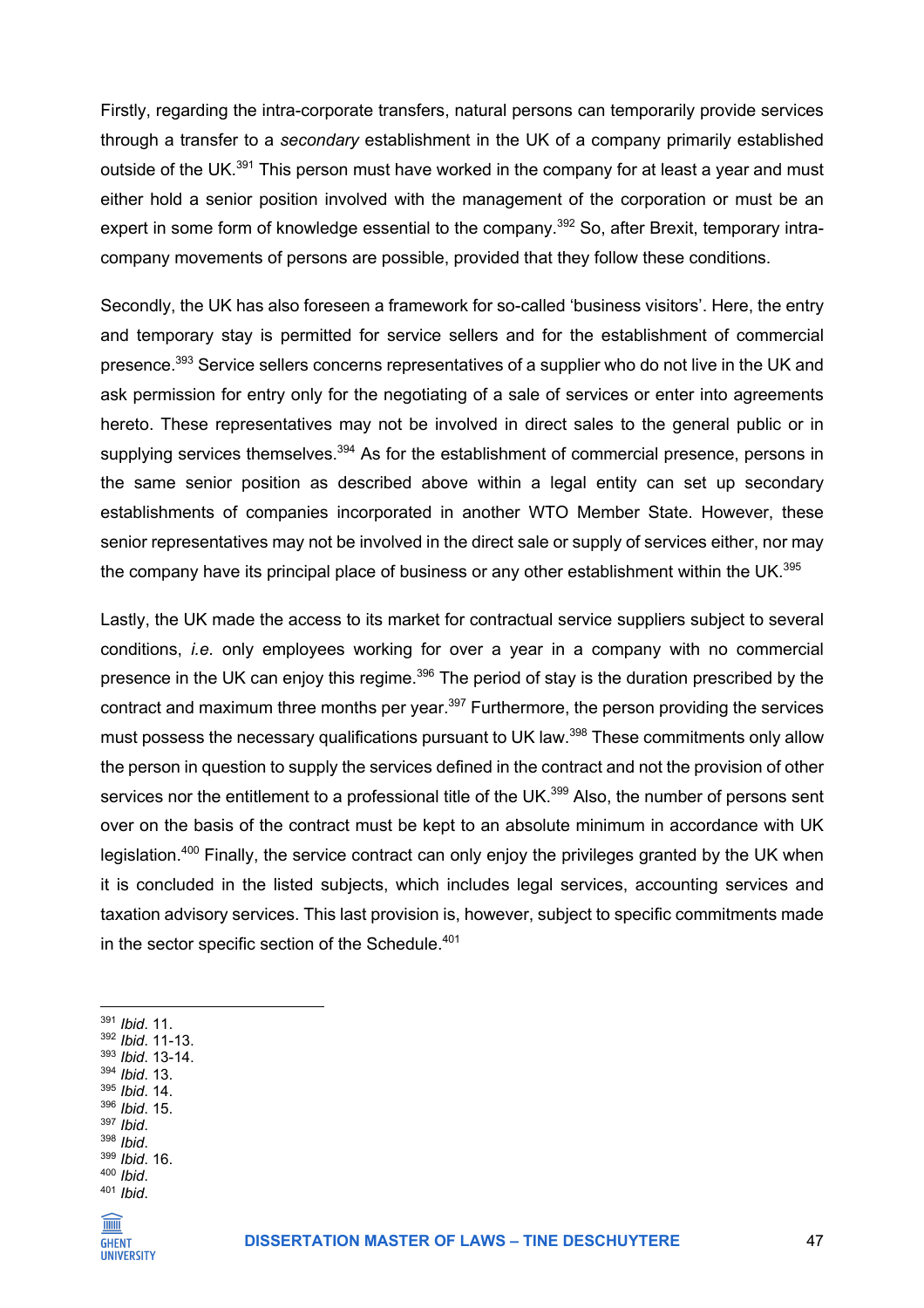#### 2.2.1.2. Sector-specific commitments

**73.** Besides these general commitments, the UK also specified some more concrete commitments with regard to different services sectors. With regard to legal services, the UK has enabled EU legal practitioners give legal advice not only on their home country law and public international law, but also on issues relating to EU law in case of a no-deal Brexit.<sup>402</sup> Furthermore, for the cross-border provision of legal services where both the service receiver and provider remain in their own home State and only the service moves, the UK has taken up the obligation to abide by Article XVI on Market Access and Article XVII on National Treatment completely. This means that there are no quantitative restrictions or limitations on the form of structuring such a legal service whatsoever. Moreover, the UK is forbidden from discriminating against this crossborder provision of legal services in comparison to its own legal services. Besides, the UK has taken up the same commitments where a service receiver (temporarily) moves to the UK to receive legal services. These receivers will be subject to no restrictions when entering the UK market and will be treated the same as UK citizens receiving legal advice.<sup>403</sup> Additionally, legal service providers wishing to establish themselves in the UK are not subject to any quantitative restrictions either, nor are they subject to limitations with regard to the form of legal entity they can structure their services in. Likewise, EU legal service providers will be treated at least the same as UK legal service providers when they want to establish themselves in the UK and provide legal services to the British public.<sup>404</sup>

**74.** However, the UK has not adopted such a flexible policy with regard to the situation where the service supplier temporarily moves to the UK to provide legal services. In other words, the UK has stated that it will not undertake any commitments with regard to the temporary provision of legal services except those listed in the horizontal section.<sup>405</sup> Meaning, the rules on Market Access and National Treatment of intra-corporate transfers and business visitors stated above apply equally to the legal profession.<sup>406</sup> The same can be said for contractual service suppliers, although the UK has added an extra limitation to the Market Access of these suppliers. To be more specific, on top of the rules stated above, the temporary providers of legal services must also obtain a university degree, professional qualifications and have "*three years' professional*  experience in the sector".<sup>407</sup> Almost all of the professional services are subject to these commitments, including taxation advisory services.<sup>408</sup> This policy is, however, not such a big

<sup>402</sup> *Ibid*. 17.

<sup>403</sup> *Ibid*. <sup>404</sup> *Ibid*.

<sup>405</sup> *Ibid*.

<sup>406</sup> *Ibid*.

<sup>407</sup> *Ibid*. <sup>408</sup> *Ibid*. 17-22.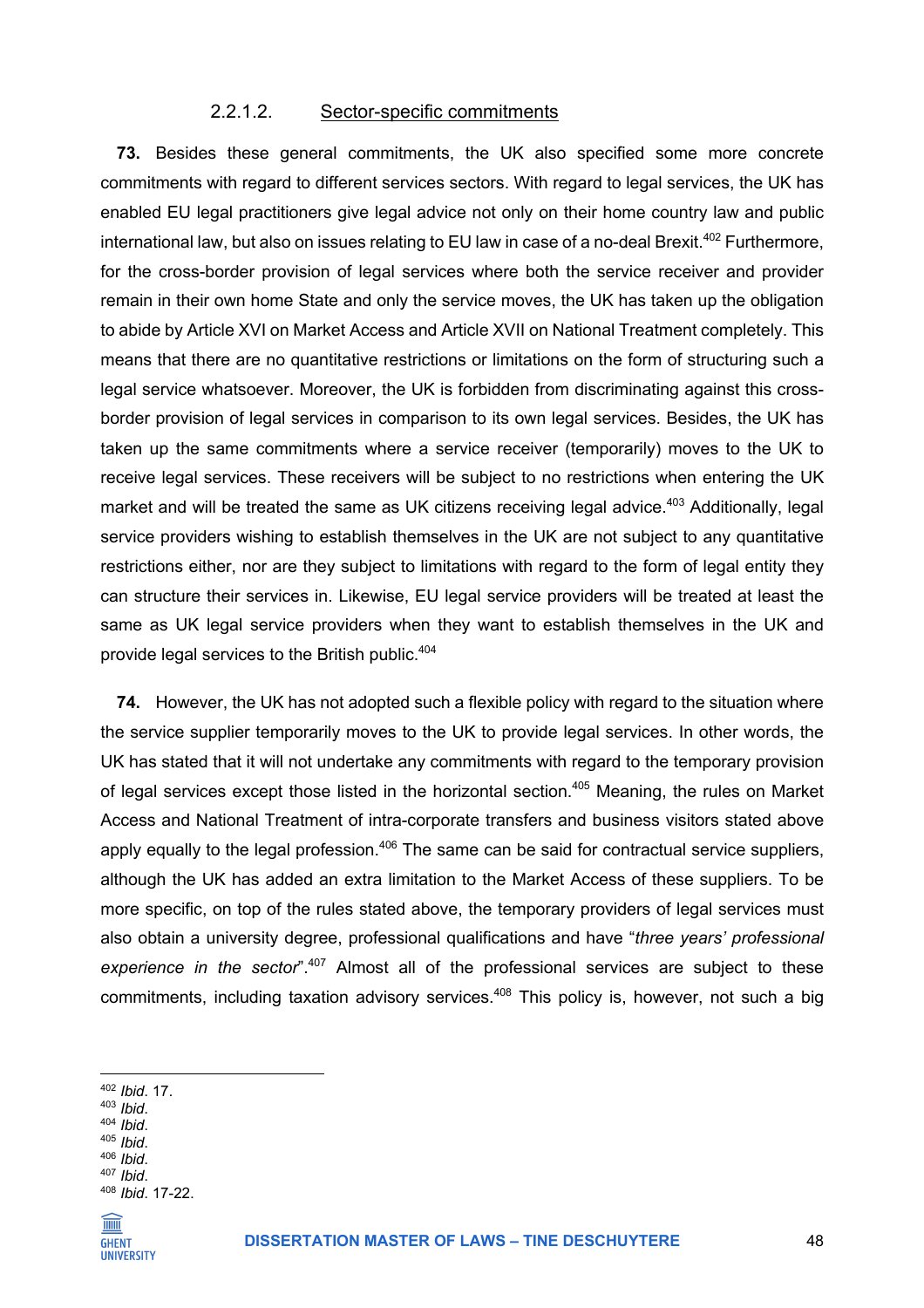change to the EU's current Schedule, except for the division of temporary provision of services into intra-corporation transfers, business visitors and contractual service suppliers.<sup>409</sup>

# *2.2.2. The UK's current legislation on legal services*

**75.** The UK has developed an extensive framework regulating the legal profession throughout the years while working under the EU's Schedule. While the horizontal section of this Schedule has been changed and further clarified in the UK's Schedule, the commitments with regard to legal services remain very similar.<sup>410</sup> The existing legislation can, therefore, still be indicative of how European lawyers will be treated in case of a no-deal Brexit. Moreover, in case no withdrawal agreement can be concluded before the UK leaves the EU on 31 October 2019, these regulations will be immediately applicable to European legal practitioners as the UK intends to repeal the current legislation on European legal services.<sup>411</sup>

The British legal landscape concerning the legal profession is rather complicated and is regulated by no less than six legal professional bodies, besides the competent governmental legislators.<sup>412</sup> It should be pointed out that the regulation of the legal profession is not uniform throughout the UK as there are three different jurisdictions with each their own regulations on foreign legal practitioners. These jurisdictions are England and Wales, Scotland and Northern Ireland.<sup>413</sup> Each of these jurisdictions has solicitors and barristers (or advocates in Scotland) which are regulated differently with regard to foreign legal services providers.<sup>414</sup> At the moment, there are several regimes in the UK with regard to foreign lawyers. To be more specific, you can either make use of the several Directives discussed above, register as a foreign lawyer, choose to re-qualify into either one of the British legal professions or to practise without any form of registration.<sup>415</sup>

# 2.2.2.1. Practice under home title: no registration

**76.** In principle, foreign lawyers are allowed to continue practising under their home state title in the UK without having to register themselves with the competent body.<sup>416</sup> Furthermore, in case of a no-deal Brexit and under the revised UK Services Schedule, EU lawyers will be able to advise

<sup>409</sup> *Ibid*. 17; European Communities and their Member States, 'Schedule of Specific Commitments' of 15 April 1994, GATS/SC/31, 7-11.

<sup>410</sup> See *supra* 69-74; UK Services Schedule (n 271) 17.

<sup>411</sup> 'Brexit no deal – legal services' (*The Law Society*, October 2018) ˂https://www.lawsociety.org.uk/supportservices/documents/no-deal-brexit-providing-legal-services-in-eu-2019/> accessed 2 May 2019, 1; Special meeting of the European Council (Art. 50) Conclusions of 10 April 2019 (n 3) para. 2.

<sup>412</sup> UK Delegation to the CCBE, 'Paper: EU lawyers in the UK – Practice rights under the draft Withdrawal Agreement and Q&A' (*Bar Council*, 16 November 2018) <https://www.barcouncil.org.uk/media/695906/eulawyers-in-the-uk-practice-rights-q-a\_revised\_nov\_2018.pdf> accessed 12 May 2019, 1.

<sup>&</sup>lt;sup>413</sup> UK Delegation to the CCBE (n 412) 1.

<sup>414</sup> See Nascimbene (n 41) 210-233.

<sup>415</sup> See *supra* CHAPTER 1; see *infra* 76-80.

<sup>&</sup>lt;sup>416</sup> UK Delegation to the CCBE (n 412) 7-8.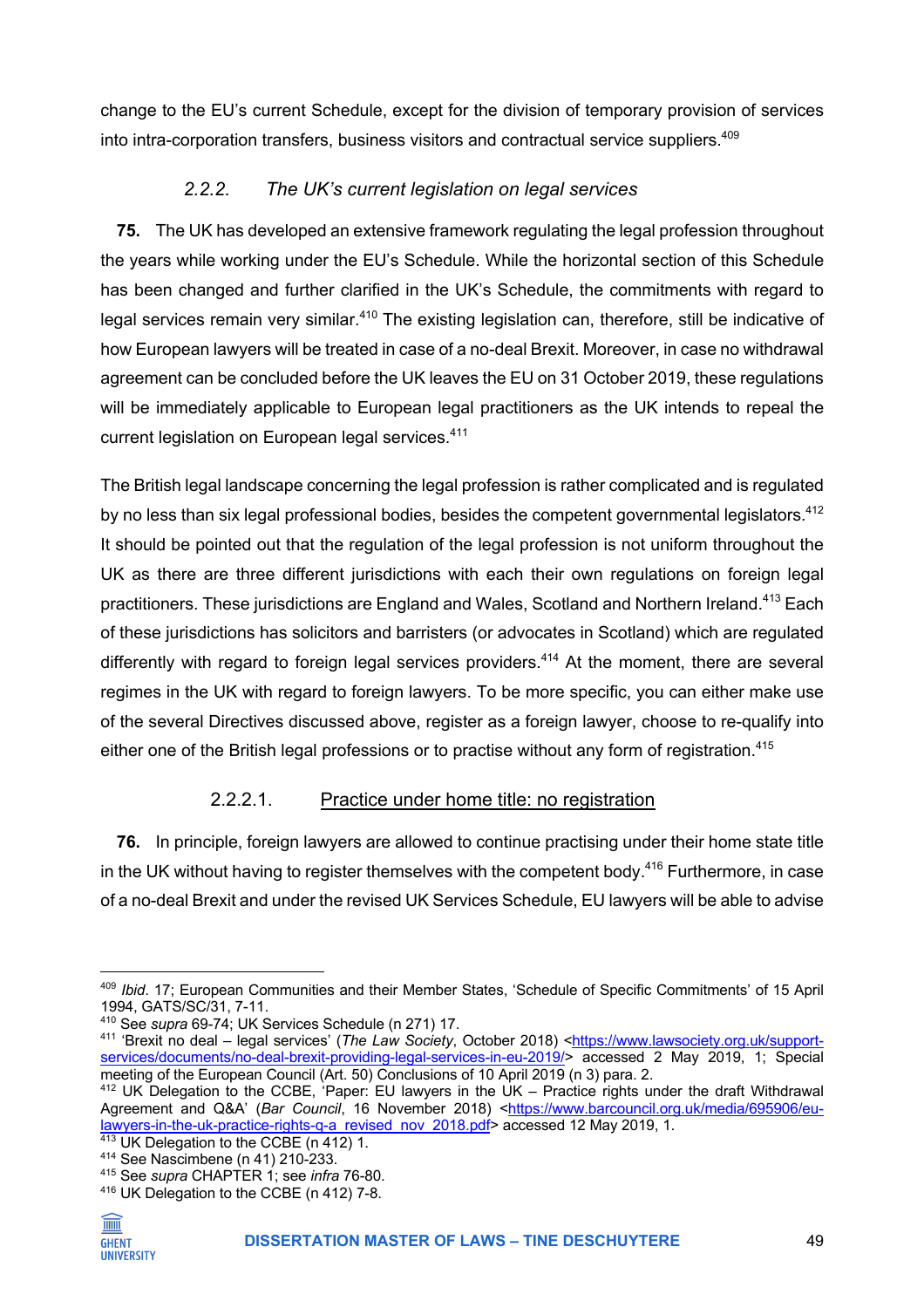on EU law as well as their home state law and public international law.<sup>417</sup> Still, this legal practice is limited to the so-called 'unreserved' legal activities.<sup>418</sup> To clarify, each of the jurisdictions has listed certain activities which are defined as 'reserved'. These acts include the conduct of litigation, the exercise of a right of audience and the preparation of documents concerning the transfer of estate.<sup>419</sup> All of these reserved actions can only be performed by recognised or authorised regulated professionals and these do not include foreign lawyers.<sup>420</sup> Thus, when EU lawyers wish to practise as 'foreign legal consultants' (FLCs) under this regime after a no-deal Brexit, they can give advice on home state law, EU law and public international law, but cannot perform these reserved acts. This allows EU lawyers to temporarily or permanently provide unreserved legal services under their home title.<sup>421</sup> European lawyers wishing to practise inhouse are believed not to find any restrictions, if they do not wish to perform one of the reserved activities that is.422

**77.** It should also be noted here that while FLCs normally do not have right to pursue litigation for their clients, they can ask permission to appear in front of English courts on an *ad hoc* basis through the procedure of 'temporary call'.<sup>423</sup> This mechanism is, however, limited to England and Wales and to lawyers with experience in common law similar to the common law of England and Wales.<sup>424</sup> Thus, it appears that only EU lawyers practising permanently in the UK for at least three years at the moment the UK leaves the EU without an agreement can fall under this regime. Furthermore, most specialist tribunals have no restriction on rights of audience for foreign lawyers, but this is limited to all tribunals not at appellate level.<sup>425</sup> Additionally, it should be noted that there is no restriction on the right to represent clients at arbitration or any other form of Alternative Dispute Resolution.<sup>426</sup> By not registering themselves, these legal practitioners are not subject to the deontology rules in the UK.<sup>427</sup>

<sup>417</sup> See *supra* 73; UK Services Schedule (n 324) 17.

<sup>418</sup> UK Delegation to the CCBE (n 412) 5-6, 7-8.

<sup>419</sup> Section 12 Legal Services Act 2007; Section 32 Solicitors (Scotland) Act 1980; Sections 19 *juncto* 23 Solicitors (Northern Ireland) Order 1976, SI 1976/582; 'Regulation Paper – The case for change: revisited' (*Law*  Society of Scotland, January 2018) <https://www.lawscot.org.uk/media/359509/case-for-change-revisited-lawsociety-of-scotland.pdf> accessed 27 March 2019, 47; Law Council of Australia, 'Factsheet: practice of foreign law – United Kingdom' ˂http://lca.lawcouncil.asn.au/lawcouncil/images/LCA-PDF/Country\_Fact\_Sheets/Europe/PFL%20United%20Kingdom\_map.pdf> accessed 27 March 2019, 3.

<sup>420</sup> *Ibid*.; Department for Business, Energy & Industrial Strategy (n 279); UK Delegation to the CCBE (n 412) 5- 6; Law Council of Australia (n 419) 2-3.

 $421$  UK Delegation to the CCBE (n 412) 7-8; UK Services Schedule (n 324) 17; Law Council of Australia (n 419) 3.

 $422$  UK Delegation to the CCBE (n 412) 8.

<sup>423</sup> *Ibid*. 7. <sup>424</sup> See 'BSB handbook' (*Bar Standards Board*, April 2019) ˂https://www.barstandardsboard.org.uk/media/1983861/bsb\_handbook\_april\_2019.pdf˃ accessed 12 May 2019, Rq24(2) *juncto* 25-28.

<sup>425</sup> UK Delegation to the CCBE (n 412) 7.

<sup>426</sup> *Ibid*.

<sup>427</sup> UK Delegation to the CCBE (n 412) 8.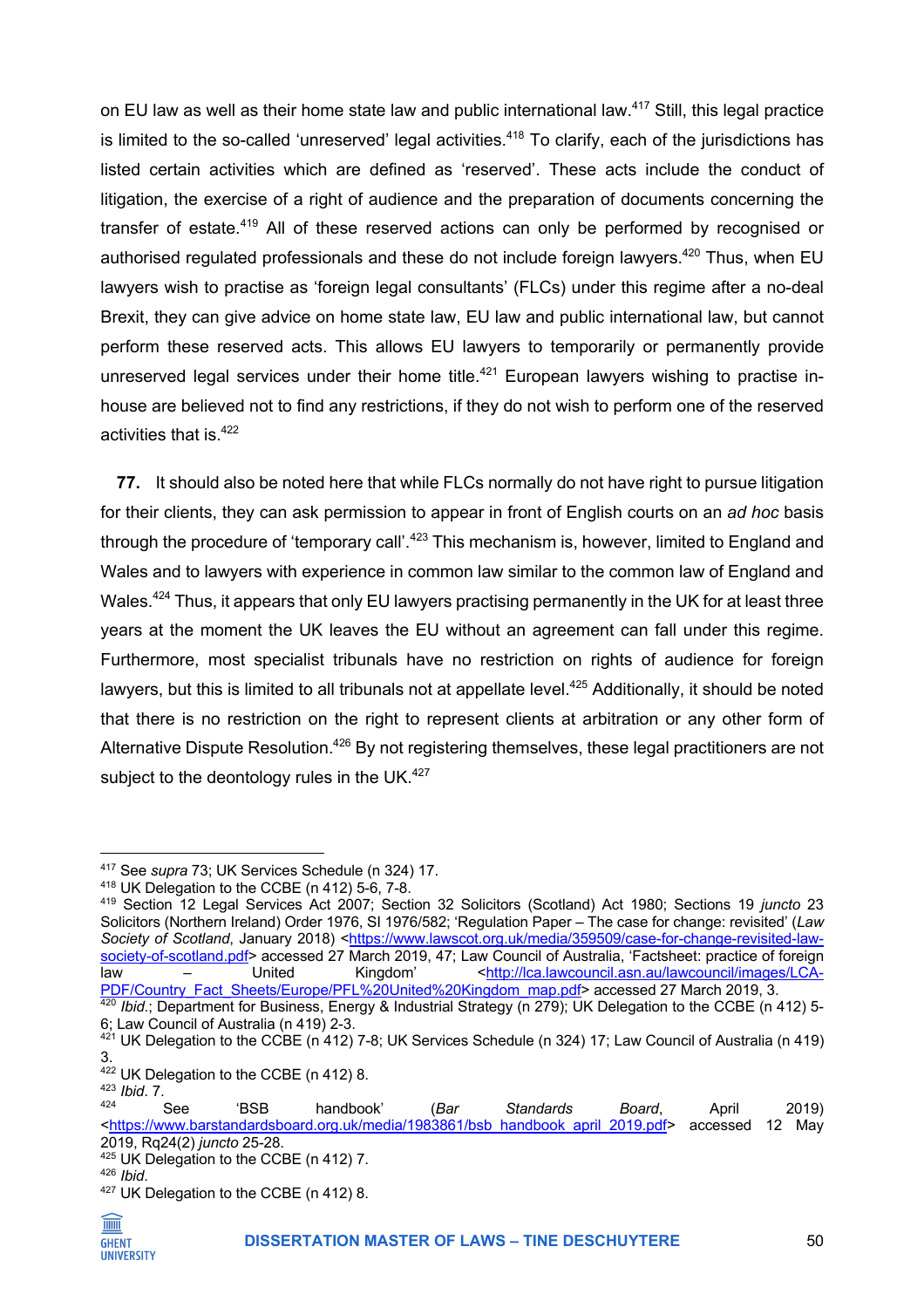# 2.2.2.2. Practice under home title: registration

**78.** Foreign lawyers can also choose to register with the competent body to be able to practise in a (multinational) partnership with solicitors, become manager or owner of a law firm which is not an Alternative Business Structure as described above in England or Wales.<sup>428</sup> Furthermore, in England and Wales, these Registered Foreign Lawyers (RFLs) will be able to give legal advice on English and Welsh law, besides home state, EU and public international law, and perform some limited reserved actions either on their own or under the supervision and at the discretion of a person qualified to do so.<sup>429</sup> They can also still perform reserved acts in their home state or supervise such work, if their home state allows them to do so from the UK.<sup>430</sup> Moreover, it must be noted that RFLs can practise in any type of law firm but cannot become sole practitioners.<sup>431</sup> This registration makes these legal service providers subject to the rules of conduct enacted by the SRA.<sup>432</sup> With regard to solicitors in Scotland, there is a similar registration obligation to be able to practise in partnerships with Scottish solicitors, called licensed legal service providers. This registration, however, does not allow them to perform reserved legal services.<sup>433</sup> Yet. in Northern Ireland, there are no rules whatsoever on the registration of foreign lawyers.<sup>434</sup> Furthermore, there appear to be no similar registration rules to work together with barristers or advocates.

#### 2.2.2.3. Practice under home title: foreign associations

**79.** Still, as mentioned above, by implementing the Alternative Business Structure in the Legal Services Act 2007, the UK allowed for more cooperation with non-lawyer professionals and even foreign lawyers. In other words, foreign lawyers can associate with solicitors and barristers/advocates alike in the UK within Alternative Business Structures without even having to register themselves.<sup>435</sup> Additionally, the rules described above on the association of lawyers generally apply here as well.<sup>436</sup> In England and Wales, foreign law firms do not have to register

<sup>&</sup>lt;sup>428</sup> 'Ethics guidance: Government's Technical Notice on the impact of a 'no deal' EU exit scenario on EU lawyers<br>practicing in the UK' (Solicitors Regulation Authority, 10 April 2019) practicing in the UK' (*Solicitors Regulation Authority*, 10 April 2019) ˂http://www.sra.org.uk/solicitors/guidance/ethics-guidance/Government%E2%80%99s-Technical-Notice-onthe-impact-of-a-%E2%80%98no-deal%E2%80%99-EU-exit-scenario-on-EU-lawyers-practising-in-the-UK.page

<sup>˃</sup> accessed 12 May 2019.

<sup>429</sup> *Ibid*.; see *supra* 73; Rule 8.4 SRA Practice Framework Rules 2011 (n 152).

<sup>430 &#</sup>x27;Ethics guidance: Government's Technical Notice on the impact of a 'no deal' EU exit scenario on EU lawyers practicing in the UK' (n 428).

<sup>431</sup> *Ibid*.

<sup>432</sup> *Ibid*.

<sup>&</sup>lt;sup>433</sup> Part 2 Legal Services (Scotland) Act 2010; Law Society of Scotland, 'D7/D8: Registration of foreign lawyers and multi-national practices' <https://www.lawscot.org.uk/members/rules-and-quidance/rules-andand multi-national practices' <https://www.lawscot.org.uk/members/rules-and-guidance/rules-andand multi-national practices<br>guidance/section-d/rule-d7/guidance/d7-d8-registration-of-foreign-lawyers-and-multi-national-practices/> accessed 2 May 2019.

<sup>434</sup> Law Council of Australia (n 419) 4.

<sup>435</sup> See *supra* 30; Part 5 Legal Services Act 2007; Part 2 Legal Services (Scotland) Act 2010; McMorrow (n 154) 690

<sup>436</sup> See *supra* 30; UK Delegation to the CCBE (n 412) 8.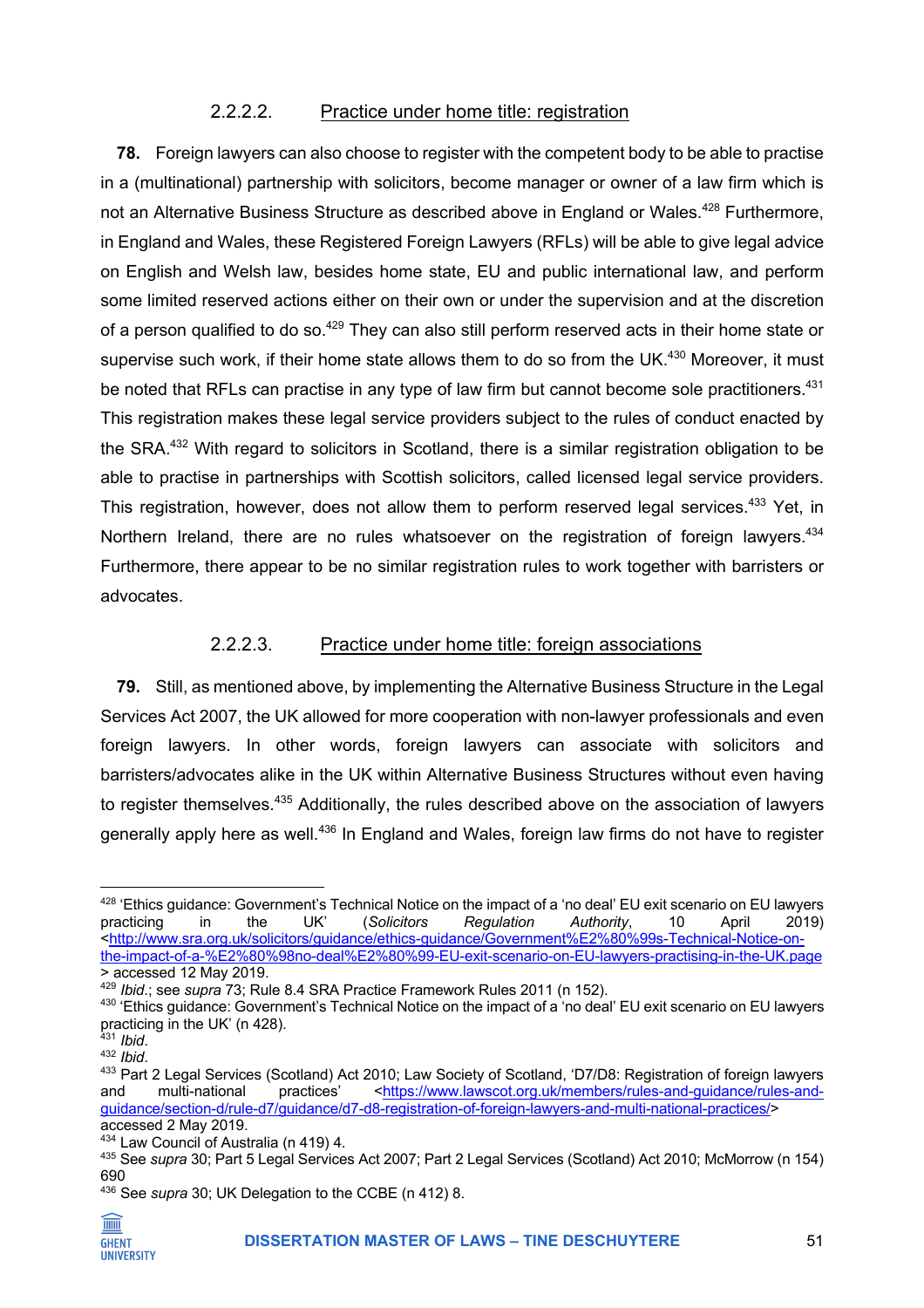themselves when they do not wish to partner up with English solicitors nor practise in the reserved areas. When they do, they have to obtain a licence as a recognised body from the SRA.<sup>437</sup> In Scotland, such law firms wishing to partner up with Scottish solicitors or to practise in reserved areas, must require authorisation from the Law Society of Scotland as a Multi-National Partnership.<sup>438</sup> Northern Ireland's rules are rather strict and generally do not allow the association of foreign law firms with Northern Irish solicitors. Still, foreign law firms are allowed to only employ foreign lawyers and perform unreserved legal activities or to establish a firm with only Northern Irish lawyers who may practise in local law.<sup>439</sup>

# 2.2.2.4. Practice under host title

**80.** Lastly, if foreign lawyers want to practise law under a host state title, they can requalify into either one of the British legal professions.<sup>440</sup> In England and Wales, the professional bodies for both solicitors and barristers have enacted special procedures for foreign lawyers wishing to requalify into one of the regulated legal professions in the UK. To be more specific, qualified foreign lawyers can transfer to the Bar Council, provided they give certain documents and evidence in support of their application. Furthermore, the Bar Standards Board will grant foreign lawyers with experience in common law systems certain exemptions.<sup>441</sup> Hence, only EU lawyers practising permanently for three years prior to a no-deal Brexit will be able to enjoy this exemption. With regard to solicitors, the SRA has created the so-called 'Qualified Lawyer Transfer Scheme' (QLTS). This is for fully qualified lawyers with the character and suitability to be admitted as a solicitor. Here, the lawyers have to pass the QLTS assessments, but can receive exemptions in agreeance with the SRA. When they fulfil all of these conditions, they can be admitted to the Law Society of England and Wales as a solicitor.<sup>442</sup>

In Scotland, foreign lawyers now have to take a different test than the EU aptitude test. New standardised processes will be introduced soon for all lawyers wishing to requalify into Scotland and candidates will then be able to apply for exemptions on the basis of their previously received professional qualifications.<sup>443</sup> In Northern Ireland, only holders of the degree Barrister at Law may

<sup>&</sup>lt;sup>437</sup> UK Delegation to the CCBE (n 412) 7-8; Law Council of Australia (n 419) 4.

<sup>438</sup> Law Council of Australia (n 419) 5.

<sup>439</sup> *Ibid*. 4.

<sup>&</sup>lt;sup>440</sup> UK Delegation to the CCBE (n 412) 2-3; Law Council of Australia (n 419) 4.<br><sup>441</sup> Per Standarda Board (Ber training requirements)

<sup>441</sup> Bar Standards Board, 'Bar training requirements: Qualified foreign lawyers' ˂https://www.barstandardsboard.org.uk/qualifying-as-a-barrister/bar-training-requirements/transferring-

lawyers/qualified-foreign-lawyers/> accessed 12 May 2019; BSB handbook (n 424) rQ 7-24. <sup>442</sup> Solicitors Regulation Authority Board, 'SRA Qualified Lawyers Transfer Scheme Regulations 2011 – Version

<sup>21&#</sup>x27; (*Solicitors Regulation Authority*, 6 December 2018) ˂https://www.sra.org.uk/solicitors/handbook/qlts/content.page˃ accessed 12 May 2019.

<sup>443</sup> UK Delegation to the CCBE (n 412) 3; The Faculty of Advocates, 'Becoming an advocate – Information for other Lawyers' <http://www.advocates.org.uk/about-advocates/becoming-an-advocate/information-for-otherlawyers˃ accessed 12 May 2019; Law Society of Scotland, 'Requalifying into Scotland as an overseas solicitor' ˂https://www.lawscot.org.uk/qualifying-and-education/qualifying-as-a-scottish-solicitor/requalifying-intoscotland/> accessed 12 May 2019.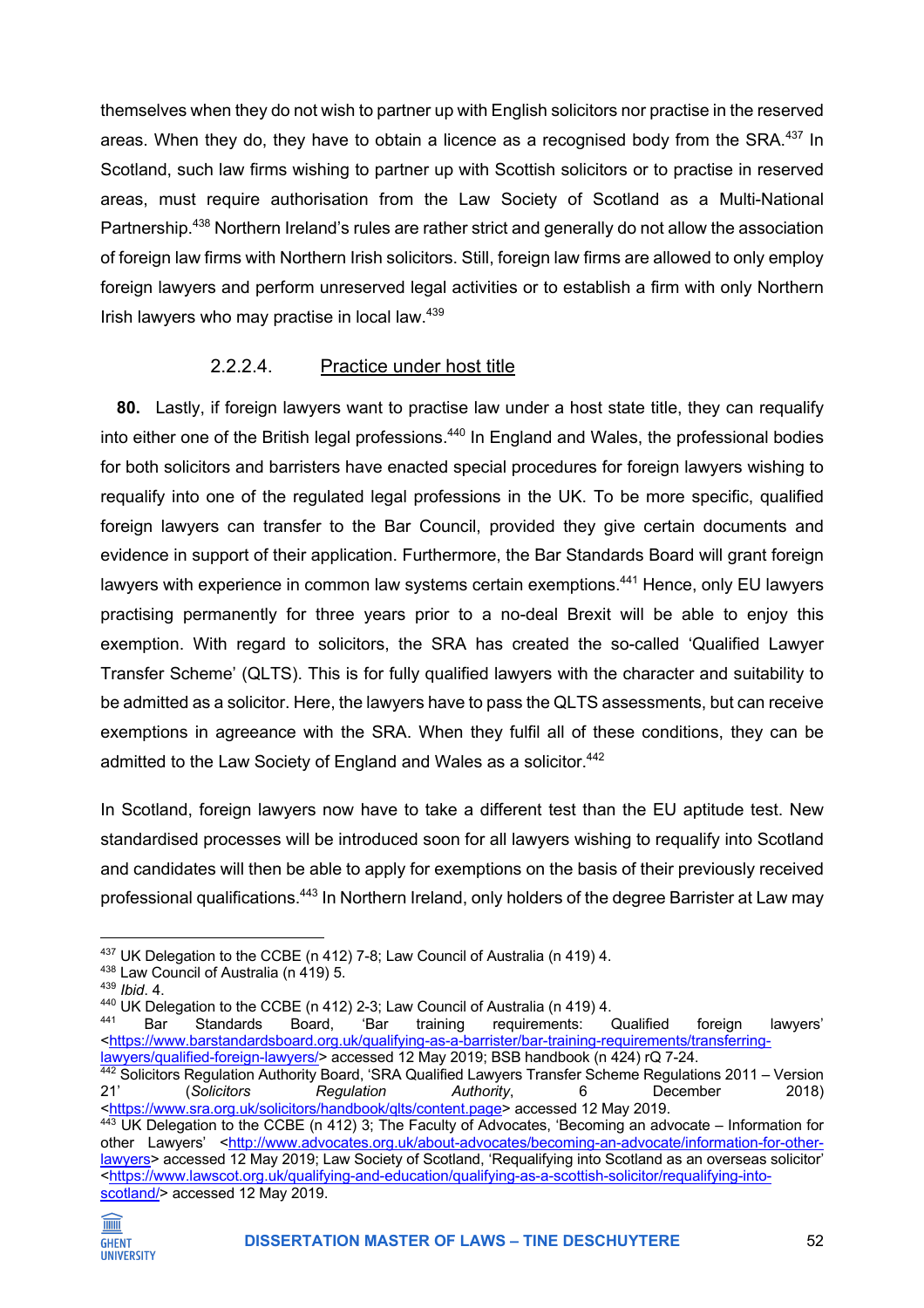be admitted to practise as members of the Bar of Northern Ireland. Furthermore, the Law Society of Northern Ireland requires foreign lawyers to complete certain core subjects and partake in the same apprenticeship as UK nationals applying to the profession of solicitor in Northern Ireland.<sup>444</sup>

# **2.3. What are the main issues concerning trade in legal services a future EU-UK agreement should address?**

**81.** The main difference between the framework on legal services created by the EU and the one created by the WTO is the principle of mutual recognition. Where the EU bases its entire Single Market on a far-reaching principle of mutual recognition, with a high level of trust in home State regulations, the WTO only makes non-binding mentions of mutual recognition.<sup>445</sup> Thus, while the principle is not completely unknown to the WTO, it has not managed to conclude any enforceable obligations with regard to mutual recognition.<sup>446</sup> This gives rise to a legal framework that is much more restrictive and is still largely fixed on non-discrimination obligations, in comparison to the EU framework.<sup>447</sup> Not only is this cornerstone principle of non-discrimination plagued by disagreements over the exact meaning of 'likeness', it also keeps certain obstructions to the free movement of legal services intact.<sup>448</sup> For instance, it can require legal practitioners to follow an entirely new education, although they are qualified to practise in their home state. This, in itself, is a significant restriction to trade in legal services.<sup>449</sup> Furthermore, all of the important non-discrimination obligations in the WTO are severely weakened by the fact that WTO Members only have to abide by these to the extent that they have taken up commitments to do so in their Services Schedule.<sup>450</sup> Thus, it is clear that the general WTO rules are not as strong as those applicable to legal services in the EU and highly dependent on the will of the WTO Members.

Further restrictions of the GATS framework include the lack of regulation on the international movement of labour. Thus, legal services provided in a salaried position are not regulated by the WTO and remain subject to national legislation that may discriminate against foreign workers.<sup>451</sup> Nevertheless, although the WTO does not create its own competition law, monopolies, exclusive service suppliers and professional bodies are subject to the rules laid down GATS. Thus, they must keep the commitments made in the UK Services Schedule in mind and not enact regulations which are in fact disquised discriminations against foreign legal services.<sup>452</sup> Additionally, the GATS also contains a transparency obligation which is reminiscent of the one contained in the

<sup>444</sup> UK Delegation to the CCBE (n 412) 3.

<sup>445</sup> Klamert (n 342) 254-256; Lianos and Le Blanc (n 262) 52.

<sup>446</sup> See *supra* 61.

<sup>447</sup> See *supra* 9-17, 57-67.

<sup>448</sup> See *supra* 57-67.

<sup>449</sup> See *supra* 14.

<sup>450</sup> See *supra* 57, 63-65.

<sup>451</sup> See *supra* 62.

<sup>452</sup> See *supra* 59, 62.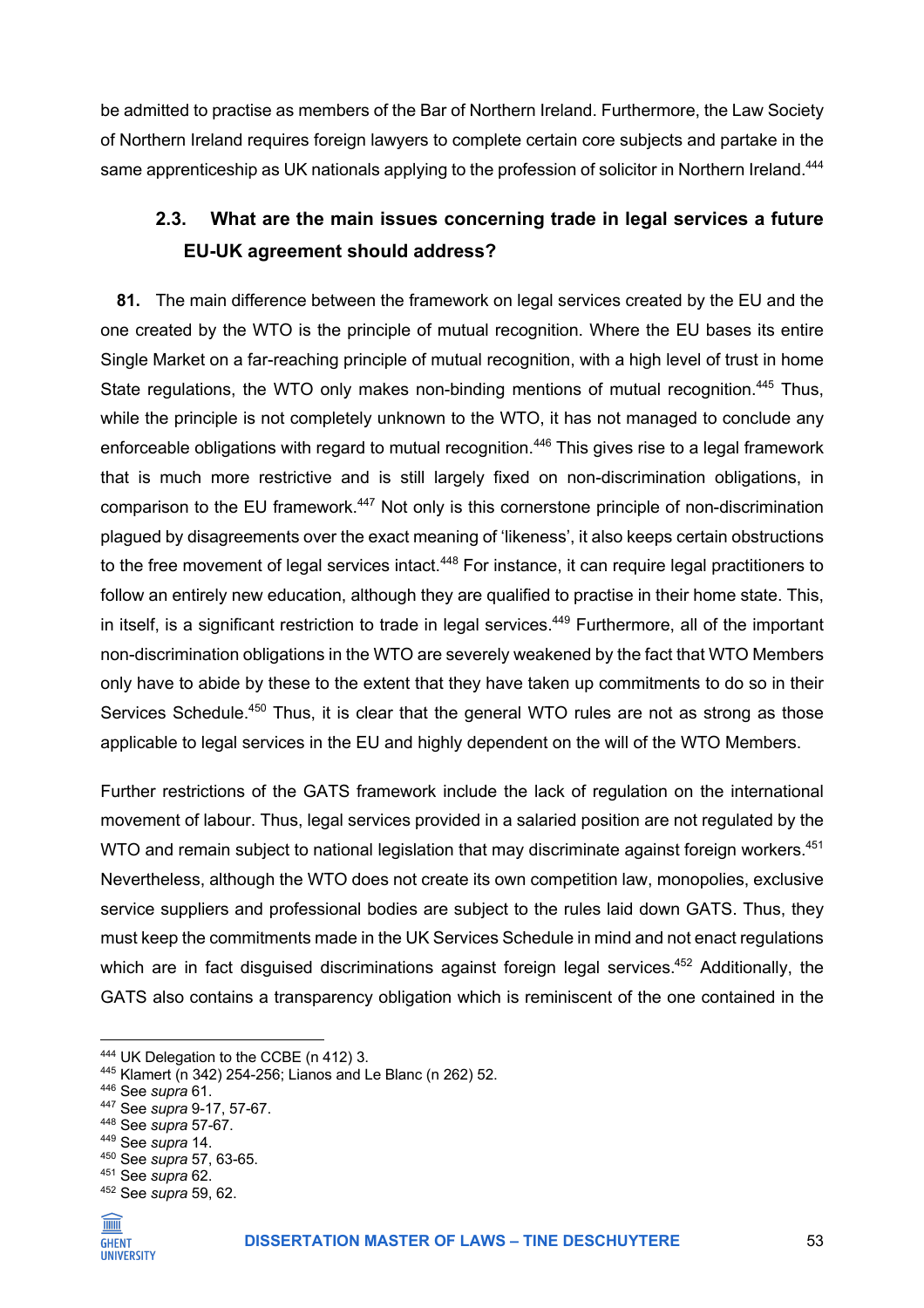Services Directive. Although the WTO's obligation seems to be a watered-down version of the Services Directive's requirements, it could potentially fill the vacuum left by Brexit.<sup>453</sup> Finally, the GATS does not foresee a simplification of immigration law applicable to service providers who wish to provide legal services under this framework, even though this is of the utmost importance for trade in legal services.<sup>454</sup>

**82.** Still, there is no reason to despair as the UK's Services Schedule and its national legislation on legal services have proven to be quite promising. To be more specific, the UK's legal market has been correctly defined as open towards foreign lawyers.<sup>455</sup> However, a significant drawback here is the splitting of the UK into three different jurisdictions with each two different types of legal practitioners.<sup>456</sup> Not only does this make the British legal profession difficult to apprehend, significant differences in the regulations make it impossible to make general observations for the entirety of the UK. In short, England and Wales seem to be the most adept to receiving foreign lawyers, while Northern Ireland seems to uphold the most restrictive regulations. As for Scotland, some regulation of the profession is missing, but efforts are being made to streamline the regulation of the legal profession with England and Wales.<sup>457</sup> Still, this legislation is not entirely in tune with the EU framework. Admittedly, foreign lawyers are still allowed to perform a lot of legal services, but unlike European lawyers at the moment, they cannot perform reserved legal services in the UK nor can they advise on UK law.<sup>458</sup> Furthermore, foreign lawyers cannot be sole practitioners, even when they register themselves. $459$  There are some limited possibilities to get temporary rights to represent clients in court, but a more permanent and probably more suitable solution seems to be the requalification into one of the legal professions of the UK.<sup>460</sup> However, it must be noted here that these requalifying schemes only provide for certain exemptions for legal practitioners with experience in common law.<sup>461</sup> Be that as it may, law firms will not be treated differently after a no-deal Brexit as EU law firms are generally treated the same as law firms originating from non-EU countries.<sup>462</sup> This statement is confirmed by the UK's Services Schedule.<sup>463</sup> Yet, EU law firms will lose the opportunity to merge and associate EU-instated corporate forms such as the European Company, the EEIG and the European Cooperative and *vice versa*. They can no longer make use of the cross-border merger

<sup>457</sup> See *supra* 75-80.

<sup>462</sup> See *supra* 79.

<sup>453</sup> See *supra* 61.

<sup>454</sup> See *supra* 17, 28, 57-67.

<sup>455</sup> See *supra* 68.

<sup>456</sup> See *supra* 75; UK Delegation to the CCBE (n 412) 1.

<sup>458</sup> See *supra* 76-80. <sup>459</sup> See *supra* 78.

<sup>460</sup> See *supra* 77, 80.

<sup>461</sup> See *supra* 80.

<sup>463</sup> See *supra* 71.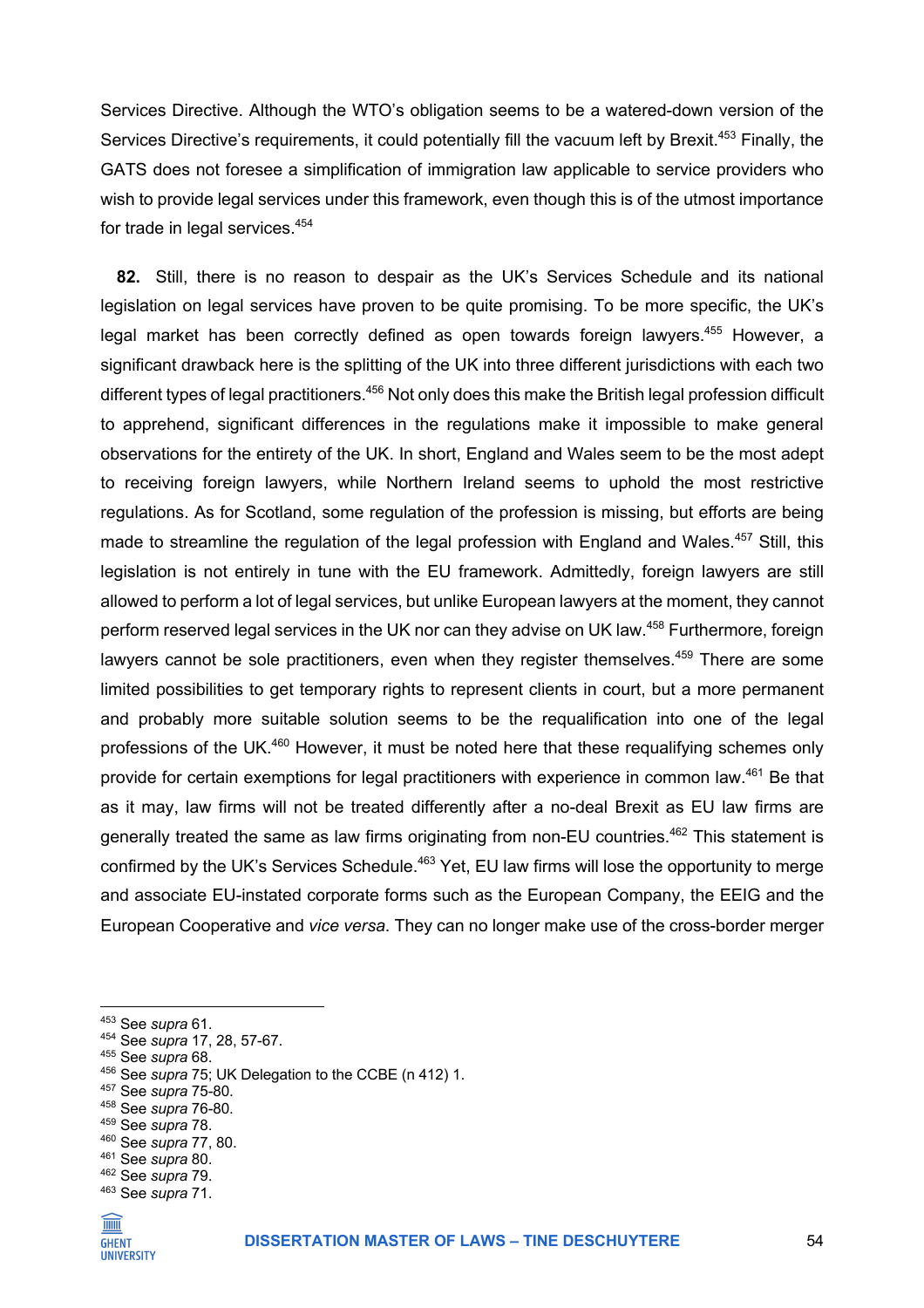Directives either.<sup>464</sup> It should also be kept in mind here that lawyers have to comply with British legislation on entry, stay, work and social security as well as the conditions stipulated in the UK's Services Schedule.<sup>465</sup>

**83.** As shown by UK legislation, the lack of mutual recognition does not necessarily have to be detrimental to European lawyers, even though other EU Member States uphold much more restrictive legislation with regard to foreign lawyers. Still, this observation has led to the suggestion that the UK could shut down its own borders for legal service providers when it does not receive more favourable treatment from the EU Member States.<sup>466</sup> Still, this would entail that the UK repeals these flexible regulations for other WTO Members as well on the basis of MFN, which is why this scenario seems rather unlikely.<sup>467</sup> At any rate, it is clear that any future EU-UK deal wishing to maintain the current *status quo* regarding legal services, should encompass some form of enforceable mutual recognition. This should allow European lawyers in the UK to practise some reserved actions as well as to advise on UK law, besides including a flexible requalification and recognition of professional qualification scheme. Such an agreement should also aim to simplify the movement of persons across borders and thus the immigration requirements as well as the movement of workers to the UK.

### **III. Movement of legal documents in a no-deal scenario**

**84.** As mentioned above, the British legal market is not only influenced by the access of legal services to that market, but also by the ability to enforce British legal documents in other EU Member States as well as to enforce European legal documents in the UK.<sup>468</sup> Still, the Brexit has led to the promotion by some of redirecting commercial litigation towards other European centres as opposed to the UK to ensure that these judgments still enjoy free movement throughout the EU. Although this part of Brexit is a hot topic in academic literature, it is still unclear how it will eventually play out.<sup>469</sup> While the many versions of the withdrawal agreement all foresaw in some kind of transitional arrangement, it now appears that there is no guarantee whatsoever that such an arrangement could become a reality. So far, no withdrawal agreement has been approved by the UK Parliament.<sup>470</sup> These versions included a transitional period where most of the EU's

<sup>470</sup> See *infra* 139.



<sup>464</sup> See *supra* 31; Directorate-General Justice and Consumers, 'Notice to stakeholders: Withdrawal of the United Kingdom and EU rules on company law' (*European Commission*, 21 November 2017) <https://ec.europa.eu/newsroom/just/item-detail.cfm?item\_id=607669 > accessed 12 May 2019.

<sup>465</sup> See *supra* 72.

<sup>466</sup> Hellwig (n 7) 262-263. <sup>467</sup> *Ibid*. 263; see *supra* 59.

<sup>468</sup> See *supra* 2.

<sup>469</sup> Ahmed (n 10) 990; Deschuyteneer and Verhellen (n 219) 428. See also Richard Aikens and Andrew Dinsmore, 'Jurisdiction, enforcement and the conflict of laws in cross-border commercial disputes: what are the legal consequences of Brexit?' (2016) 27 EBLR 903; Jonathan Fitchen, 'The PIL consequences of Brexit' (2017) 3 NIPR 411.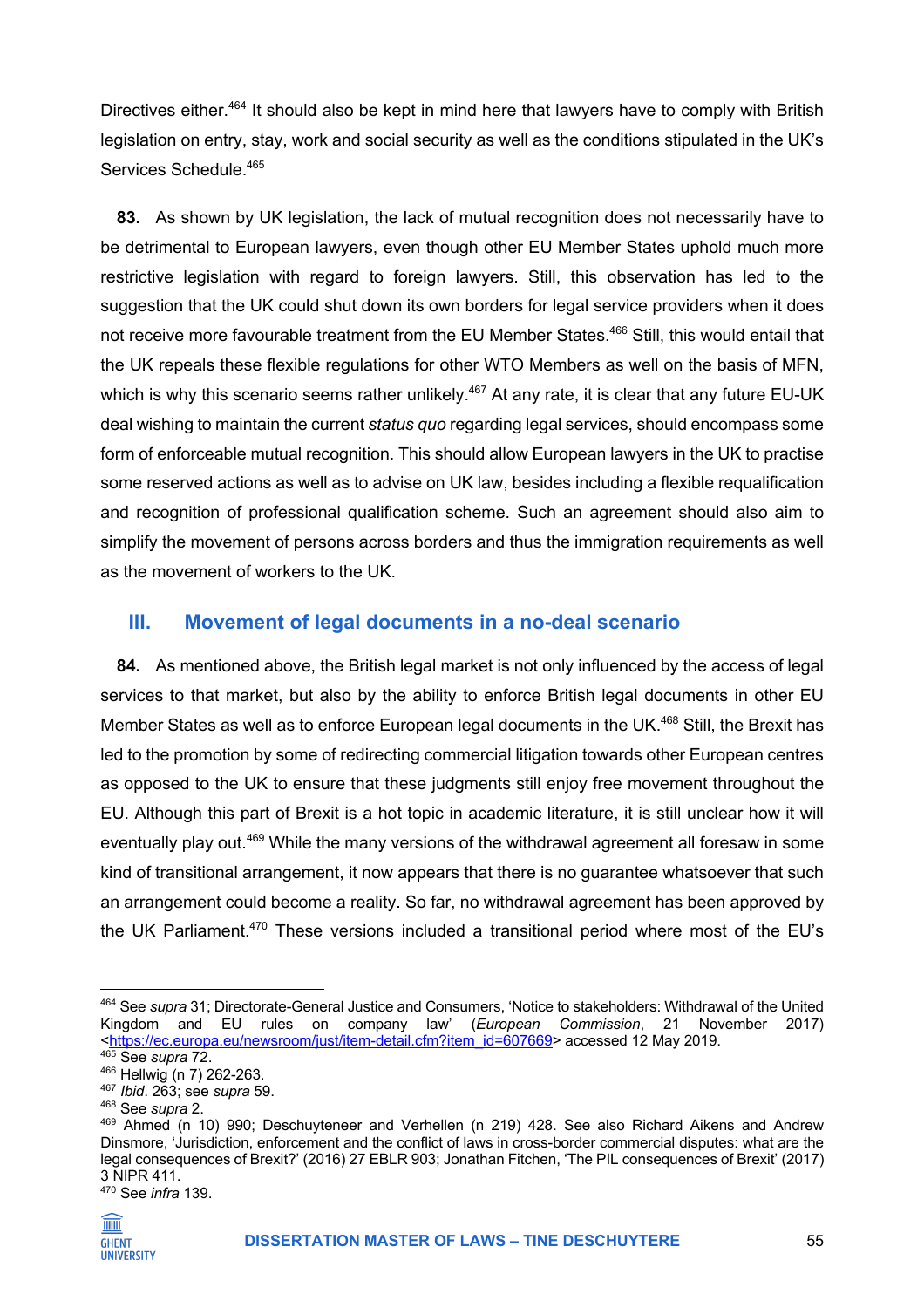instruments keep applying to procedures started before the end of this period, including those on the free movement of legal documents in the EU concerning civil and commercial matters.<sup>471</sup> Furthermore, both the EU and the UK have recently committed themselves to applying the framework discussed above after Brexit for the recognition and enforcement of judgments, authentic instruments and court settlements obtained in proceedings or registered before exit day.<sup>472</sup> It is important to note that these types of arrangements would at least provide for a somewhat smoother adaption to the post-Brexit movement of legal documents from and to the UK.<sup>473</sup> Anyhow, the transition from the free movement of legal documents to the enforcement and recognition in the UK under a no-deal scenario will certainly be a "*'cliff-edge' scenario*" which will hugely impact the British legal market and its reputation as 'European hub for legal services'.<sup>474</sup>

### **3.1. International agreements on the enforcement and recognition of foreign legal documents**

**85.** The UK has planned to repeal the private international law-instruments instated by the EU.475 In case of a no-deal scenario this would mean that no EU instrument can be recognised nor enforced in the UK as described above under the free movement of legal documents.<sup>476</sup> In academic literature, this has sparked discussion as to whether previous agreements could be revived. That is to say, several authors considered whether the Brussels Convention of 1968 could become relevant again, as the UK is a signatory to this in its own right.<sup>477</sup> There are some who see article 66 of that Convention, the continued application to some overseas territories as well as the UK's belated accession to the treatment as indicative for a positive answer to this question.<sup>478</sup> However, more recent literature seems to suggest that a revival of this agreement will most likely not happen. The main arguments used here are the continued jurisdiction of the CJEU to which the UK has clearly objected, the UK's current repeal policy along with the rationale

<sup>&</sup>lt;sup>478</sup> Aikens and Dinsmore (n 469) 906-912; Masters and McRae (n 476) 492-493; Deschuyteneer and Verhellen (n 219) 435.



<sup>471</sup> See *infra* 141.

<sup>&</sup>lt;sup>472</sup> Regulation 92 The Civil Jurisdiction and Judgments (Amendment) (EU Exit) Regulations 2019, SI 2019/479; Directorate-General Justice and Consumers, 'Notice to stakeholders: Withdrawal of the United Kingdom and EU rules in the field of civil justice and private international law' (*European Commission*, 18 January 2019) ˂https://ec.europa.eu/info/sites/info/files/notice\_to\_stakeholders\_brexit\_civil\_justice\_rev1\_final.pdf˃ accessed 9 May 2019, 2-3; Ministry of Justice, 'Guidance: Cross-border civil and commercial legal cases after Brexit: Guidance for legal professionals' (*UK Government*, 29 March 2019) ˂https://www.gov.uk/government/publications/cross-border-civil-and-commercial-legal-cases-after-brexitguidance-for-legal-professionals/cross-border-civil-and-commercial-legal-cases-after-brexit-guidance-for-legalprofessionals˃ accessed 9 May 2019.

<sup>&</sup>lt;sup>473</sup> See *infra* 137; Deschuyteneer and Verhellen (n 219) 431-432; see also Fitchen (n 469) 419-421, 426. <sup>474</sup> See *supra* 2; Fitchen (n 469) 426.

<sup>&</sup>lt;sup>475</sup> The Civil Jurisdiction and Judgments (Amendment) (EU Exit) Regulations 2019, SI 2019/479.

 $476$  Sara Masters and Belinda McRae, 'What does Brexit mean for the Brussels regime?' (2016) 33 J Intl Arb 483. 484-485.

<sup>477</sup> Matthias Lehmann and Dirk Zetzsche, 'Brexit and the consequences for commercial and financial relations between the EU and the UK' (2016) 27 EBLR 999, 1023-1024; Masters and McRae (n 476) 492-494; Deschuyteneer and Verhellen (n 219) 435.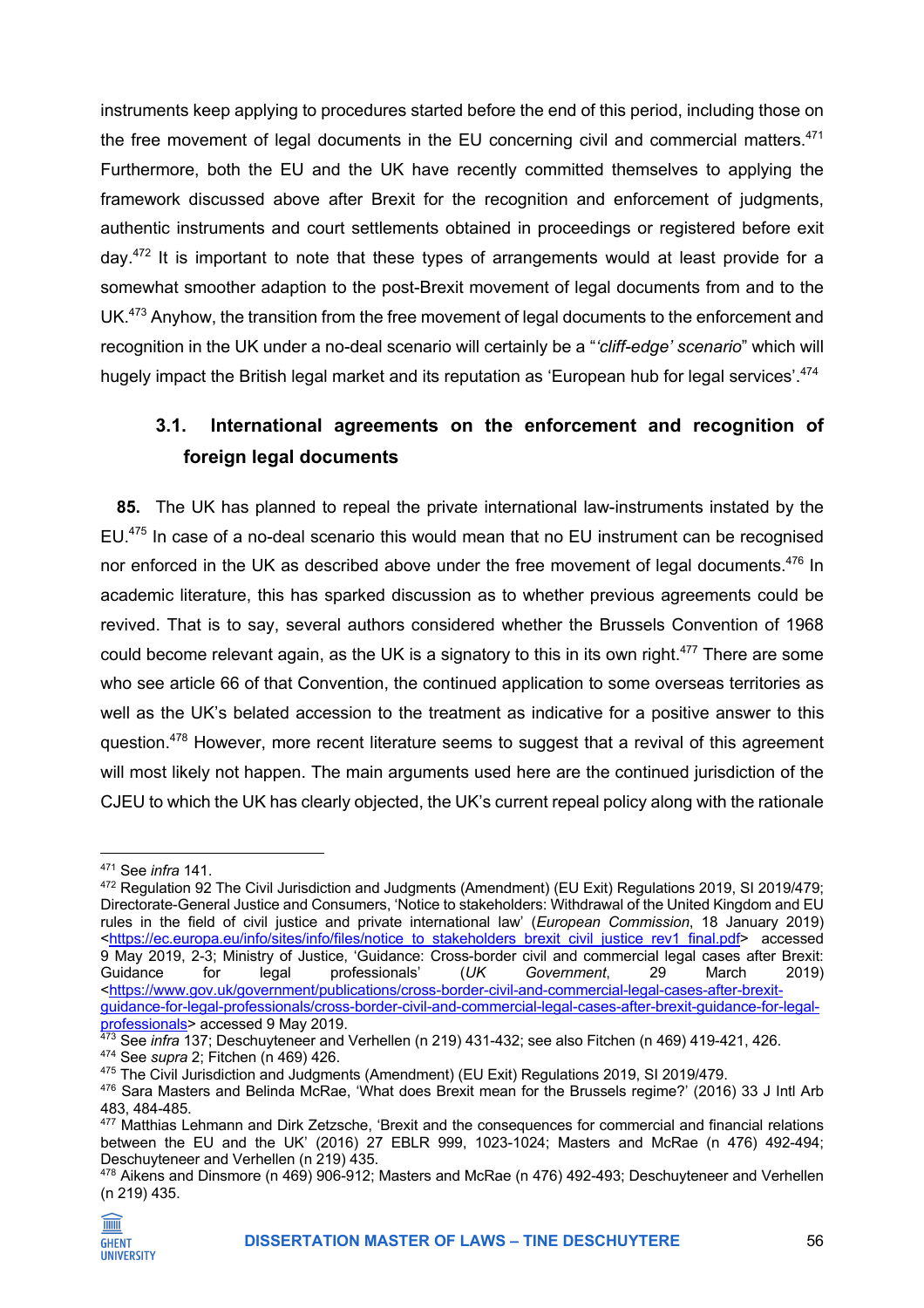of the UK's accession to the Brussels Convention, *i.e.* its Membership of the European Economic Community.<sup>479</sup> To accurately point out the issues of a no-deal Brexit for the (free) movement of legal documents, this dissertation will use the latter view as a starting point and assume that the Brussels Convention is no longer applicable either. The UK has become a party in its own right to certain interesting agreements on private international law which will be directly applicable in case of a no-deal scenario. Hence, these arrangements will be discussed here first before turning to the more restrictive national regulations.<sup>480</sup>

**86.** A first agreement that will remain applicable, even in a no-deal scenario, is the New York Convention on Arbitration of 1958. As mentioned above, most EU instruments have excluded arbitration from their scope and a similar exclusion can be found in the Hague Convention on Choice of Court Agreements.<sup>481</sup> Furthermore, these provisions will remain untouched by Brexit due to the UK's status as independent Signatory to the New York Convention.<sup>482</sup> Thus, even under a no-deal scenario, the free movement of arbitral awards created by the New York Convention on Arbitration must be kept in mind as applying between the EU and the UK.<sup>483</sup> Still, a discussion recently erupted on whether the Hague Convention on Choice of Court Agreements would make arbitration as regulated by the New York Convention less popular in comparison to litigation under the Hague Convention. The discussion was sparked by the EU's accession to the Hague Convention on 1 October 2015 which allowed the treaty to finally enter into force.<sup>484</sup> The discussion gives interesting insights to assess the Choice of Court Convention's suitability for the recognition and enforcement of legal documents after Brexit. More specifically, the UK has recently ratified the Choice of Court Convention to ascend to the Convention as an independent signatory after 31 October 2019.<sup>485</sup> Thus, the treaty is another international instrument that will

<sup>484</sup> Mathew Rea and Marcela Calife Marotti, 'What is all the fuss? The potential impact of the Hague Convention on the Choice of Court Agreement on international arbitration' (*Kluwer Arbitration Blog*, 16 June 2017) ˂http://arbitrationblog.kluwerarbitration.com/2017/06/16/fuss-potential-impact-hague-convention-choice-courtagreement-international-arbitration/> accessed 12 May 2019; Alastair Campbell, 'On the rise or on the rack? The potential impact of the Hague Convention on Choice of Court Agreements on the use of international arbitration' (*Practical Law Arbitration Blog*, 28 June 2016) ˂http://arbitrationblog.practicallaw.com/on-the-rise-oron-the-rack-the-potential-impact-of-the-hague-convention-on-choice-of-court-agreements-on-the-use-of-

international-arbitration/> accessed 12 May 2019; Sapna Jhangiani and Rosehana Amin, 'The Hague Convention on Choice of Court Agreements: a rival to the New York Convention and a 'game-changer' for<br>
international disputes?' (Kluwer Arbitration Blog, 23 September 2016) international disputes?' (*Kluwer Arbitration Blog*, 23 September 2016) ˂http://arbitrationblog.kluwerarbitration.com/2016/09/23/the-hague-convention-on-choice-of-court-agreementsa-rival-to-the-new-york-convention-and-a-game-changer-for-international-

disputes/?\_ga=2.169329377.1300040517.1555173247-1294638954.1554132548> accessed 7 May 2019.

<sup>479</sup> Ahmed (n 10) 990-991; Fitchen (n 469) 422-424; Deschuyteneer and Verhellen (n 219) 435.

<sup>480</sup> Ahmed (n 10) 990-991; Aikens and Dinsmore (n 469) 905; Lehmann and Zetzsche (n 477) 1025; Deschuyteneer and Verhellen (n 219) 434-435.

<sup>481</sup> See *supra* 48; Article 2(4) Choice of Court Convention.

<sup>482</sup> See *supra* 48; Sections 100-104 Arbitration Act 1996; Sections 18-22 Arbitration (Scotland) Act 2010. <sup>483</sup> See *supra* 48.

<sup>485</sup> 'Notification pursuant to Article 34 of the Convention – United Kingdom' (*Ministry of Foreign Affairs of the Kingdom of the Netherlands*, 28 December 2018) ˂https://verdragenbank.overheid.nl/nl/Verdrag/Details//011343/011343\_Notificaties\_13.pdf˃ accessed 12 May 2019; 'Declarations – Depositary communications' (*HCCH*, 12 April 2019) ˂https://www.hcch.net/en/instruments/conventions/status-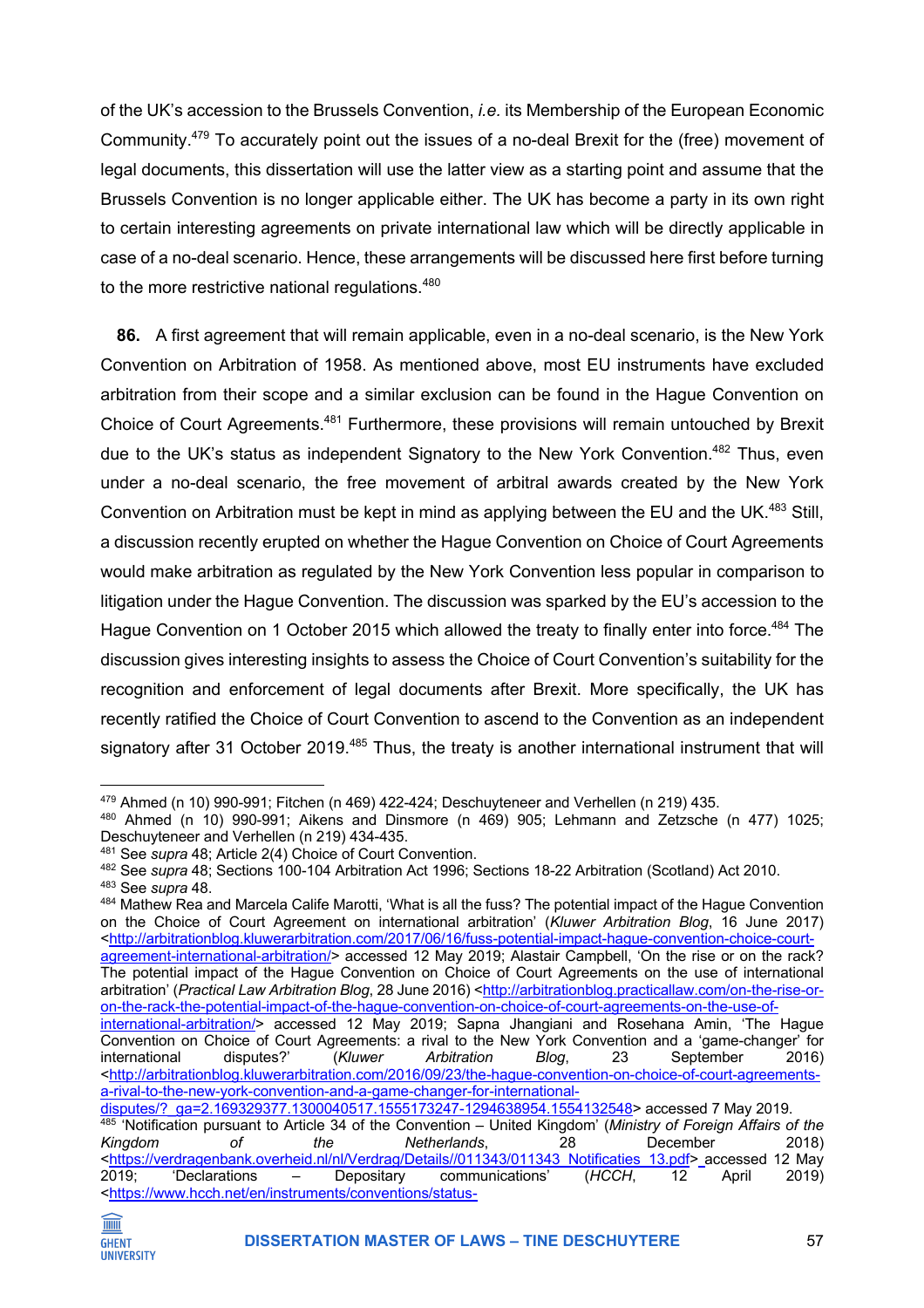continue to apply in covered matters between the EU Member States and the UK after Brexit, with or without a deal, subject to the reservations made regarding insurance contracts.<sup>486</sup>

**87.** While there are some concerns with regard to the limited number of signatories to the Choice of Court Convention, it should be an acceptable instrument to regulate the mutual recognition of judgments within the EU as all of the EU Member States have become signatories to the Agreement.<sup>487</sup> Still, it must be noted that the scope of the Choice of Court Convention is much more limited in comparison to other agreements such as the New York Convention on Arbitration.<sup>488</sup> To be more specific, the Choice of Court Convention lists a lot more subjects excluded from the scope of the agreement, besides the reservations made by the UK on insurance contracts, and essentially only covers exclusive business-to-business choice of courts agreements.<sup>489</sup> Thus, in comparison to both the New York Convention and the current Brussels regime, the Choice of Court Convention leaves a big gap to fill for consumers, employees and the excluded subjects for the mutual recognition of judgments after Brexit.

The Choice of Court Convention gives the court chosen by the parties following Article 3, an exclusive competence to decide on the case covered by the agreement between the parties.<sup>490</sup> A decision taken pursuant to an exclusive choice of court agreement should be recognised and/or enforced in every Party to the Choice of Court Convention if national law of the State where the judgment was given declares it to have legal effect and is enforceable.<sup>491</sup> In any case, the substantive correctness of the judgments may not be checked nor may the factual grounds for the finding of competence by the presiding court.<sup>492</sup> Yet, the recognition or enforcement of the judgment can be refused when it is still open for appeal.<sup>493</sup> Besides these grounds, the Choice of Court Convention has listed a limited amount of grounds for refusal greatly resembling those of the New York Convention and the Brussels regime, *i.e.* nullity, procedural fairness and public policy.<sup>494</sup> The Choice of Court Convention also adds two grounds to that list which concern previous decisions between the same parties taken in either the requested state or any other state when it concerns the same subject and cause and as long as the latter is available for recognition.<sup>495</sup> Furthermore, the Convention stipulates that decisions on the excluded subjects

<sup>495</sup> Articles 9(f)-(g) Choice of Court Convention.



table/notifications/?csid=1318&disp=resdn&fbclid=IwAR0ZuvF-3-Mx6R-

OcK5aHAzBgwSoKcFntk\_XnwCAPnQNtfCECPABGXHZLV8>accessed 12 May 2019.

<sup>486</sup> 'Notification pursuant to Article 34 of the Convention – United Kingdom' (n 485) 2-4.

<sup>487</sup> Masters and McRae (n 476) 495; Ahmed (n 10) 998; Deschuyteneer and Verhellen (n 219) 435.

<sup>488</sup> *Ibid*.

<sup>489</sup> Articles 1-2, 19-22 Choice of Court Convention; Faye Fangei Wang, *Internet Jurisdiction and Choice of Law: Legal Practices in the EU, US and China* (CUP 2010) 21; Rea and Marotti (n 484); 'Notification pursuant to Article 34 of the Convention – United Kingdom' (n 485) 2-4.

<sup>490</sup> Articles 3 *juncto* 5 Choice of Court Convention.

<sup>491</sup> Articles 8(1) *juncto* (3) Choice of Court Convention.

<sup>492</sup> Article 8(2) Choice of Court Convention.

 $493$  Article  $8(4)$  Choice of Court Convention.

<sup>494</sup> See *supra* 44-48; Article 9 Choice of Court Convention; Rea and Marotti (n 484).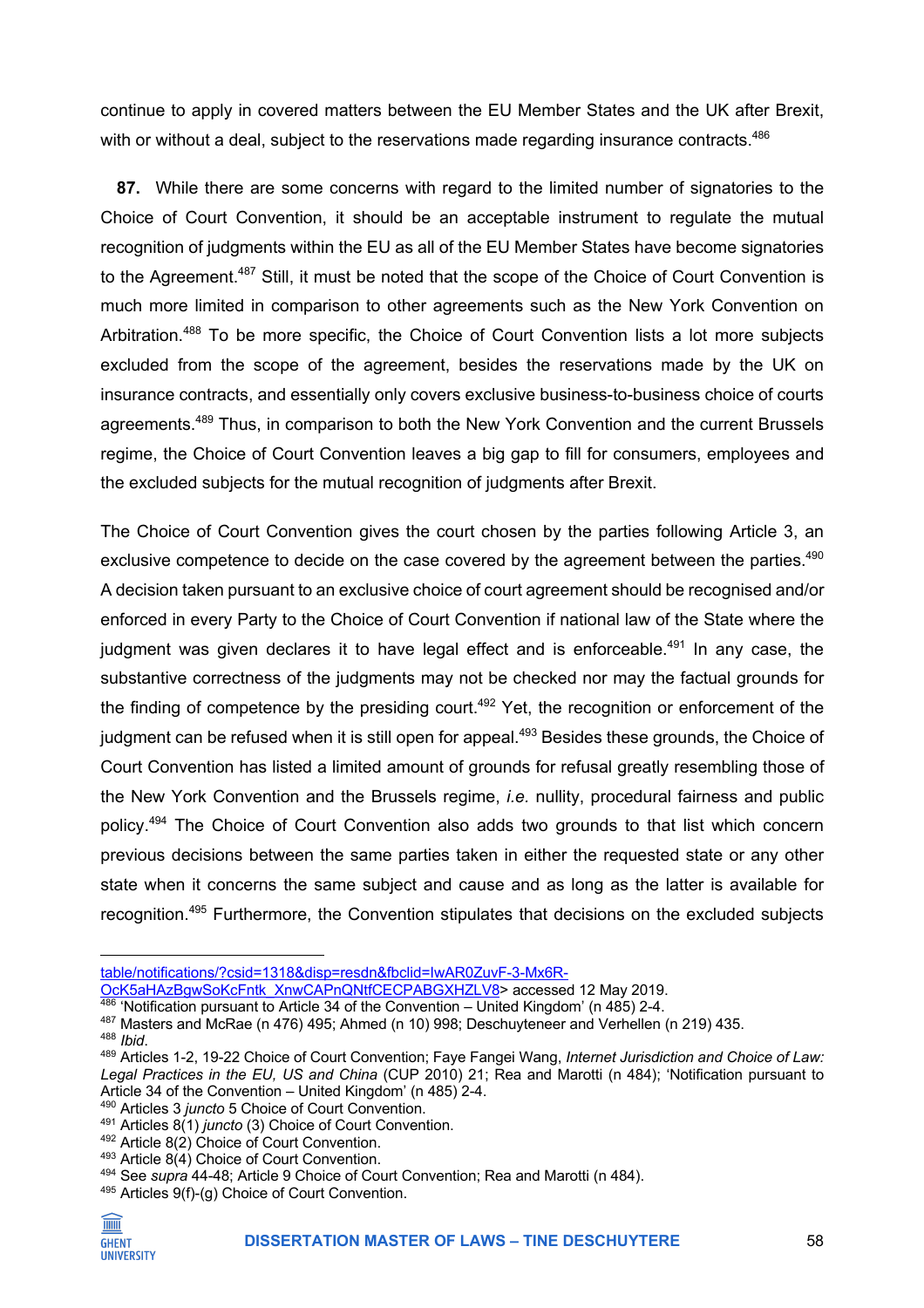will not be recognised nor enforced.<sup>496</sup> Procedure wise, the Hague Convention explicitly states that there is no legalisation nor *apostille* required, but it does allow for *exequatur* or other national requirements such as registration.<sup>497</sup> Moreover, the Convention requires certain documents to be handed over before a decision can be recognised or enforced.<sup>498</sup> Finally, court settlements are to be treated the same as judgments given by the appointed court.<sup>499</sup>

Somewhat regrettably, the Choice of Court Convention thus only manages to partially deal with the mutual recognition of legal documents between the EU and UK after Brexit, but it still puts a great trust in the judicial systems of the signatories.<sup>500</sup> Hence, it certainly has potential as a partial or interim solution for the matter, even with the procedural hurdles that are kept intact by this agreement.<sup>501</sup> After all, the EU has shown itself willing to allow European judgments to be recognised and enforced fairly easily, even with procedures such as *exequatur* in place.<sup>502</sup> The question remains whether the EU would still treat British judgments so favourably in *exequatur* procedures after the UK has left the Union and *vice versa*.

## **3.2. National legislation on the recognition and enforcement of foreign legal documents**

### *3.2.1. The fate of EU legal documents in the UK after Brexit*

**88.** In case the EU and the UK do not manage to conclude an agreement addressing the consequences of Brexit for private international law, the recognition and enforcement of EU judgments not covered by international conventions will be primarily dealt with by British Private International Law.<sup>503</sup> As a first point, it should be mentioned that for procedural law, the UK can be split up into three different jurisdictions; England and Wales, Scotland and Northern Ireland. The British private international law is rather fragmentary and can be split up into two regimes, namely the matters within the scope of the Foreign Judgments (Reciprocal Enforcement) Act 1933 (1933 Act) and all other matters falling under common law.<sup>504</sup>

**89.** The 1933 Act applies equally in England and Wales, Scotland and Northern Ireland and concerns the enforcement of judgments originating from Austria, Belgium, France, Germany, Italy, The Netherlands, Norway, Guernsey, Jersey, Isle of Man, Australia, Canada, Israel, India

<sup>504</sup> Adrian Briggs, Private International Law in English Courts (OUP 2014) 406-407.



<sup>496</sup> Article 10 Choice of Court Convention. 497 Articles <sup>14</sup>*juncto* 18 Choice of Court Convention; Masters and McRae (n 476) 496.

<sup>498</sup> Article 13 Choice of Court Convention. 499 Article 12 Choice of Court Convention.

<sup>&</sup>lt;sup>500</sup> Neil Newing and Lucy Webster, 'Could the Hague Convention bring greater certainty for cross-border disputed post-Brexit? And what would this mean for international arbitration?' (2016) 10 Disp Resol Int'l 105, 115.

 $501$  Article 14 Choice of Court Convention; Masters and McRae (n 476) 496; Newing and Webster (n 500) 115. <sup>502</sup> See *supra* 46.<br><sup>502</sup> See *supra* 46.<br><sup>503</sup> Masters and McRae (n 476) 496-498; Deschuyteneer and Verhellen (n 219) 436.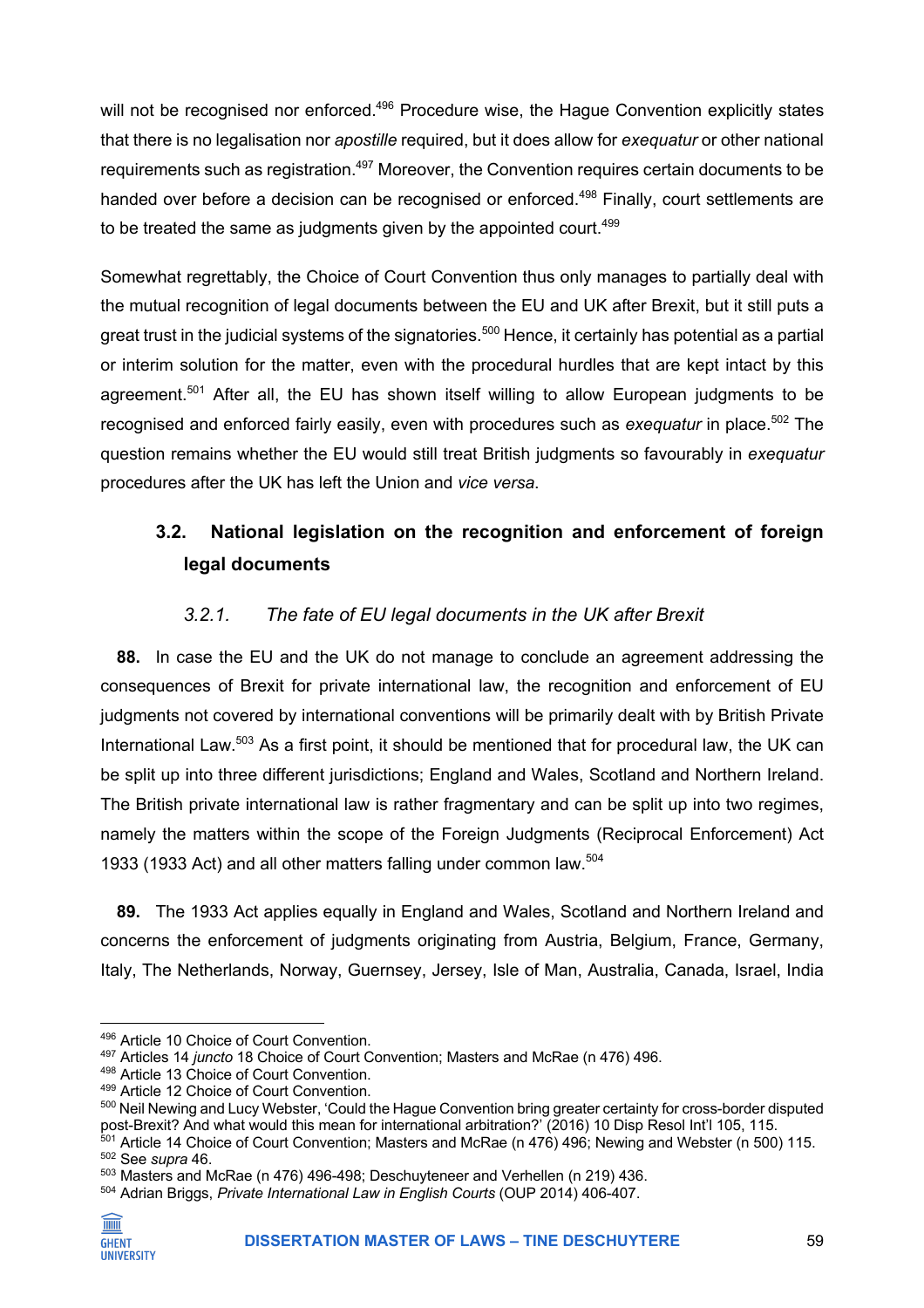and Pakistan.<sup>505</sup> In other words, the Act was aimed at the enforcement of judgments of foreign countries that gave British judgments a reciprocal treatment on the basis of concluded treaties with the UK.<sup>506</sup> It is unclear whether this Act could be revived after Brexit for matters previously regulated by the EU.<sup>507</sup> After all, the Convention of Brussels stated that it 'superseded' the previously concluded Conventions between the Member States regarding civil and commercial matters.<sup>508</sup> It is not entirely clear whether this statement actually terminated these agreements for good as some seem to suggest.<sup>509</sup> That is to say, BRIGGS states that this Act is still applicable to matters outside of the scope of the Brussels regime.<sup>510</sup> Thus, the agreements were not made entirely obsolete and this could be viewed as an argument in favour of the revival of such arrangements. This view was recently confirmed by a guidance published by the UK Government. 511

In any case, the Act itself is still rather limited. Not only does it only apply to a limited number of EU Member States, this Act only concerns monetary judgments which have become final.<sup>512</sup> The Act further includes arbitral awards in the definition of 'iudgments' which will thus become equally enforceable.<sup>513</sup> To recognise and/or enforce a foreign judgment under this Act, the judgment must be registered in the High Court, Court of Session or the High Court in Northern Ireland.<sup>514</sup> This can then be declined by an order on the basis of the grounds for refusal listed in sections 4 and 5 of the 1933 Act which largely reflect the common law at the time of the adoption and thus provide for a thorough defence.<sup>515</sup> Furthermore, these refusal grounds are generally viewed as being more extensive than those provided under the EU framework.<sup>516</sup> Still, a judgment must be registered within six years of the date of the last judgment in the proceedings for it to be recognisable or enforceable under this regime. Thus, this possibility of enforcement is not unlimited.<sup>517</sup> Lastly, it must be noted here that if a judgment is enforced under this Act, it is the foreign judgment itself which is the subject of the enforcement and not any British homologation judgment.<sup>518</sup>

<sup>518</sup> Briggs (n 504) 416, 456.



<sup>505</sup> Foreign Judgments (Reciprocal Enforcement) Act 1933; Briggs (n 504) 407-408.

<sup>506</sup> Section 9 1933 Act.

<sup>507</sup> Aikens and Dinsmore (n 469) 908; Deschuyteneer and Verhellen (n 219) 435-436.

<sup>508</sup> Article 55 Brussels Convention; 69 Brussels I Regulation; 69 Brussels Ibis Regulation.

<sup>509</sup> Masters and McRae (n 476) 497-498; Deschuyteneer and Verhellen (n 219) 436.

<sup>510</sup> See *supra* 43-49; Briggs (n 504) 407, 459.

<sup>511</sup> Ministry of Justice (n 472).

<sup>512</sup> Section 11 1933 Act; Masters and McRae (n 476) 498

<sup>513</sup> Section 10A 1933 Act; Adrian Briggs, *Civil Jurisdiction and Judgments* (6<sup>th</sup> edition, Informa 2015) 762.

<sup>514</sup> Sections 6 *juncto* 12 and 13 1933 Act; Judgment of the Supreme Court, *Rubin v. Eurofinance SA, New Cap Reinsurance Corp v. Grant* (joined cases) [2012] UKSC 46 [2013] 1 AC 236, paras. 170-176.

<sup>515</sup> Briggs (n 504) 456; Briggs (n 513) 762; Masters and McRae (n 476) 498.

<sup>516</sup> Sections 4-5 1933 Act; Article 34-35 Brussels I Regulation; Article 45 Brussels Ibis Regulation; Masters and McRae (n 476) 498.

 $517$  Section 2 1933 Act.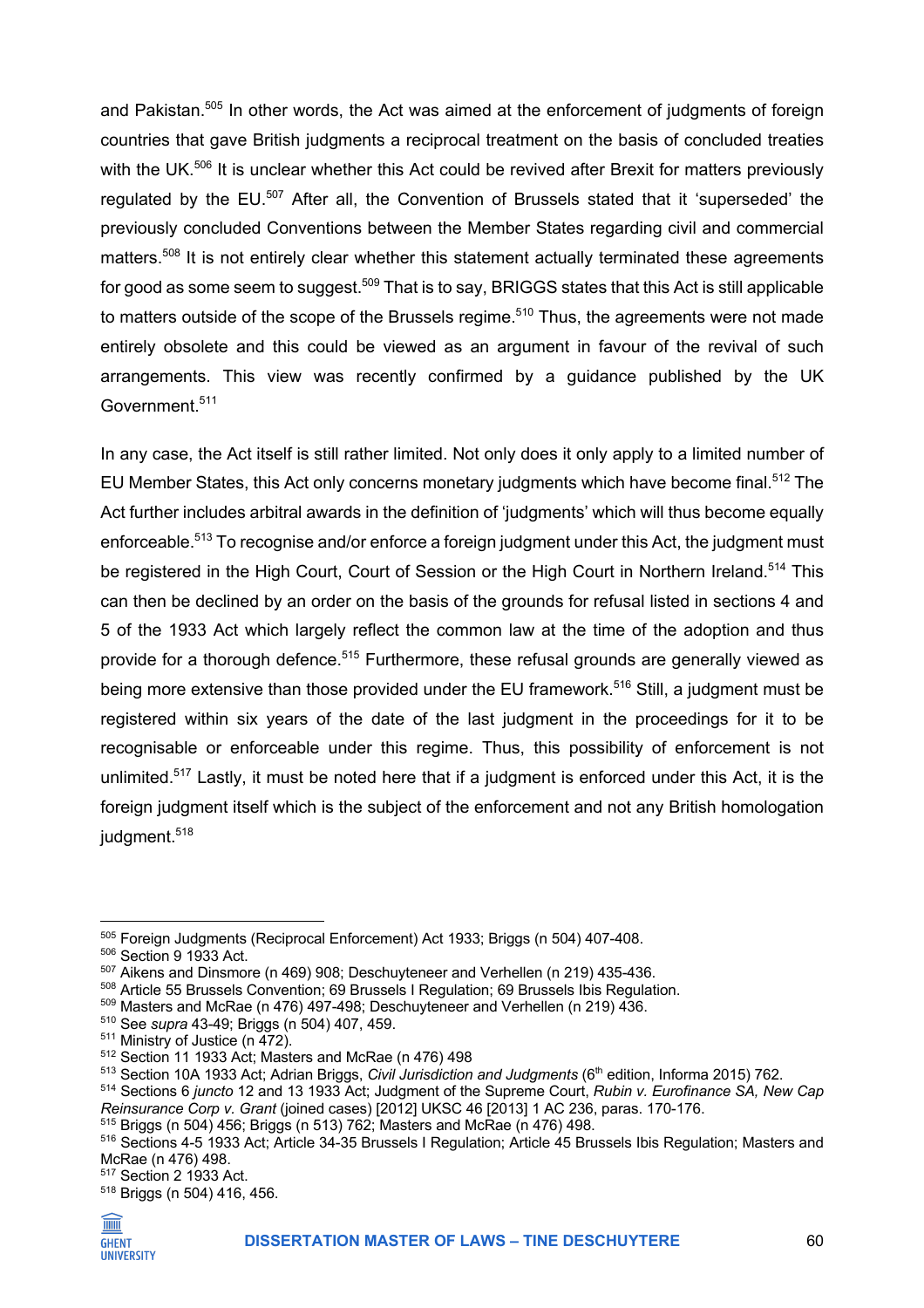**90.** When this Act and the Agreements hereunder concluded do not revive after Brexit, and for the Member States not covered by this regime, the British common law on the recognition and enforcement of foreign judgments will become applicable in case of a no-deal Brexit. While a substantive consideration of British private international law is outside the scope of this dissertation, the basic principles underlying this regime will be pointed out to understand the effect of a no-deal Brexit on the recognition and enforcement of judgments in the UK. The three jurisdictions have each developed their own common law with regard to foreign judgments and these will thus be examined separately.

In England and Wales, the following principles can be found. When the defendant was present within the territorial jurisdiction of the foreign court at the moment the proceedings were started, a judgment from that court can be recognised. This judgment must be final, and the recognition will oblige a defendant to accept the foreign judgment.<sup>519</sup> If the defendant was, however, not within the territorial jurisdiction of the adjudicating court, the jurisdiction may be recognised as binding, and even be granted the force of *res judicata*<sup>520</sup>, when the parties agreed between themselves to recognise and enforce the foreign judgment. The basis for this recognition will then be the agreement to accept the foreign judgment. Furthermore, English courts occasionally accept arbitral awards on the same basis.<sup>521</sup> These grounds for recognition can, however, be rejected by a defence in name of the defendant that could be raised by the English court itself. Nevertheless, if there is no such defence, the judgment can be given *res judicata* and no reconsideration in England will be possible anymore.<sup>522</sup> Then, the party who 'won' the judgment has two options. Firstly, he/she can opt to just have the judgment recognised in the UK and prevent further litigation and can thus influence ongoing legal proceedings in England and Wales.<sup>523</sup> Secondly, this party can also choose to have the judgement enforced against the losing party. This means that the defendant would have to do what he was ordered to do by this judgment, as he has not done so yet. However, this procedure requires an *English* judgment and thus requires the party in whose favour the judgment was granted to start litigation in front of a court in England or Wales. So, here it is actually the English judgment containing the obligation laid down in the foreign judgment, that is being enforced.<sup>524</sup> Even more, as the parties have to go through an entirely new procedure, the defendant gets the chance to have a more thorough

<sup>522</sup> Briggs (n 504) 464.

<sup>524</sup> *Ibid*. 416, 464.



<sup>519</sup> Judgment of the Court of Appeal (Civil Division), *Adams v Cape Industries plc* [1990] Ch 433; Briggs (n 504) 462.

<sup>520</sup> *Res judicata* is the doctrine that indicates that a judgment is final and can no longer be appealed. The term is also used to prohibit further litigation between the parties on the same subject. Briggs (n 504) 464. See also Frits Gorlé and others, *Rechtsvergelijking* (Kluwer 2007) 239.

<sup>521</sup> See also Judgment of the Court of Appeal, *Hollington v F Hewthorn & Co Ltd* [1943] KB 587 and Judmgent of the Court of Appeal, *Good Challenger Navegante SA v Metalexportimport SA* [2003] EWCA Civ. 1668 [2004] 1 Lloyd's Rep. 67; Briggs (n 504) 462-463.

<sup>523</sup> *Ibid*. 464-465.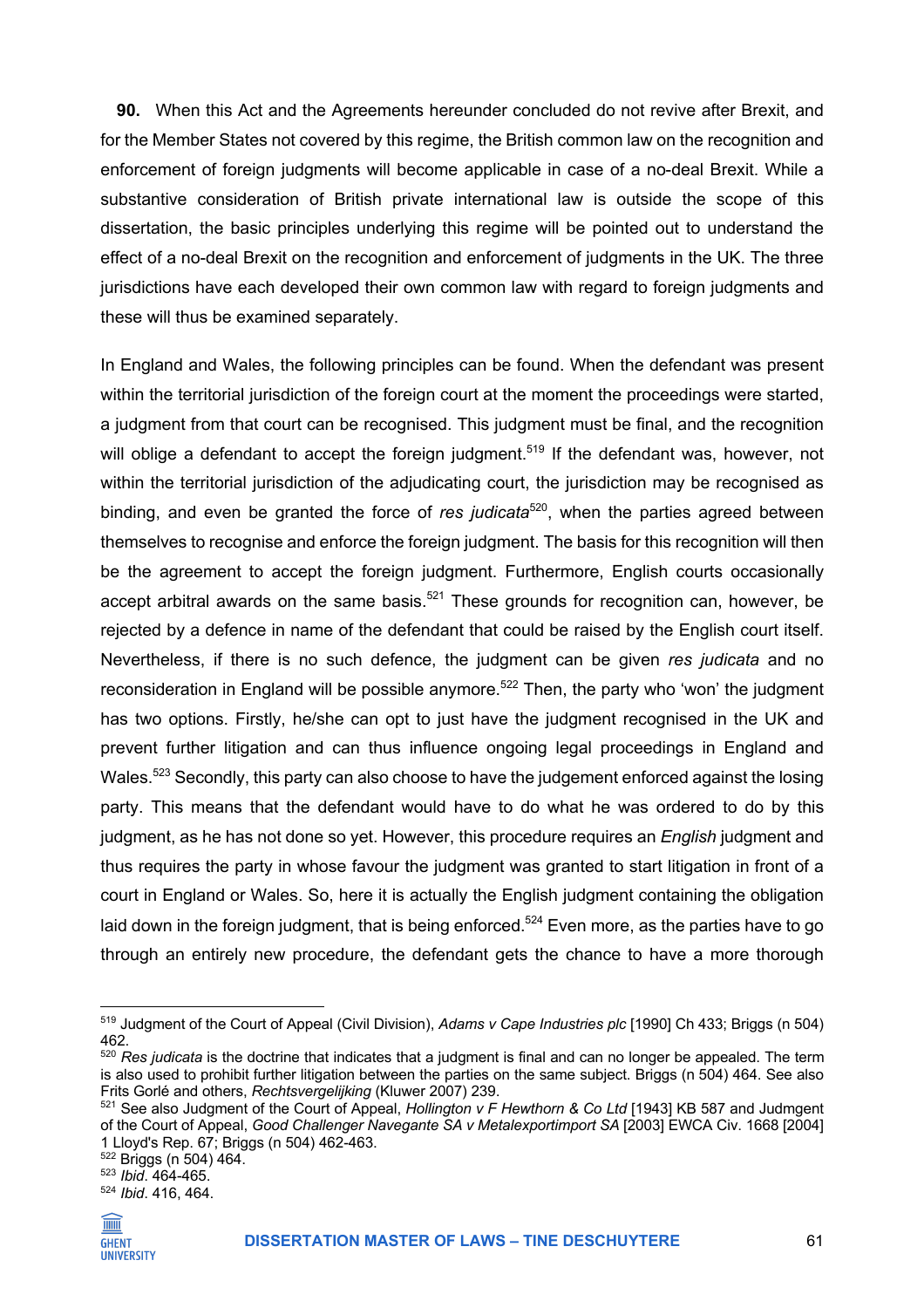defence against the enforcement of the judgment as opposed to the EU regime.<sup>525</sup> Still, the defence against the enforcement of the judgment in England and Wales is not unlimited and the available grounds for refusal of enforcement mostly concern manifest invalidities of the foreign judgments, such as breach of the UK's public policy and denial of fair trial.<sup>526</sup>

In essence, the same principles can be found in both Scotland and Northern Ireland and thus do not need an extensive assessment. In short, foreign judgments cannot be directly enforced into Scotland or Northern Ireland either and hence need to be converted into a Scottish or Northern Irish iudgment first.<sup>527</sup> In Scotland, the party wishing to request for recognition and/or enforcement of a foreign judgment must apply for a "*decree conform to the decree in the foreign court*". <sup>528</sup> The 'losing' party can, however, still raise a defence against this decree conform, by relying on, for example, the absence of jurisdiction, fraud or a breach of public policy. Other grounds for refusal include the judgment not being final and conclusive, the judgment not being for a definite amount, breach of natural justice, the denial of fair trial and the judgment being contrary to an agreement between the parties.<sup>529</sup> In Northern Ireland, the procedure is more streamlined with the 1933 Act as the judgments can be registered here under common law, provided they abide by similar conditions as in Scotland and England and Wales.<sup>530</sup> The enforcement of the judgments through new proceedings is assessed in light of equal conditions, but it must be kept in mind here that the actual substance of the foreign decision can be checked under these grounds for refusal.<sup>531</sup>

### *3.2.2. The fate of UK legal documents in the EU after Brexit*

**91.** While the assessment of the national legislation of each of the Member States is outside the scope of this dissertation, it must be clear that, in the other way around, UK judgments will be subject to even greater obstacles. To be more specific, the judgments, acts and court settlements originating from the UK will have to fulfil possibly different conditions in each Member State depending on where they want to be recognised and enforced.<sup>532</sup> As this could entail not only a lengthy preparation to such a procedure, but also include multiple *exequatur* procedures, it is obvious that this could hamper the export of UK documents to the EU as well.<sup>533</sup> Furthermore,

<sup>525</sup> Briggs (n 513) 721-740; Masters and McRae (n 476) 498.

<sup>526</sup> Richard Fentiman, *International Commercial Litigation* (2nd edition, OUP 2015) 628-637.

<sup>527</sup> Douglas Blyth, 'Scotland' in Louis Garb and Lew Julian (eds), *Enforcement of Foreign Judgments – Suppl. 36* (Kluwer Law International 2015) (3) 3; Dispute Resolution Department Cleaver Fulton Rankin Solicitors, 'Northern Ireland' in Louis Garb and Lew Julian (eds), *Enforcement of Foreign Judgments – Suppl. 43* (Kluwer Law International 2018) (3) 4.

<sup>528</sup> Blyth (n 521) 3. 529 *Ibid*. 7-8.

<sup>530</sup> Dispute Resolution Department Cleaver Fulton Rankin Solicitors (n 521) 4.

<sup>531</sup> *Ibid*.

<sup>532</sup> Deschuyteneer and Verhellen (n 219) 436.

<sup>&</sup>lt;sup>533</sup> After all, to make UK legal documents enforceable throughout the EU, the parties would have to start 27 different proceedings for enforceability in the different Member States.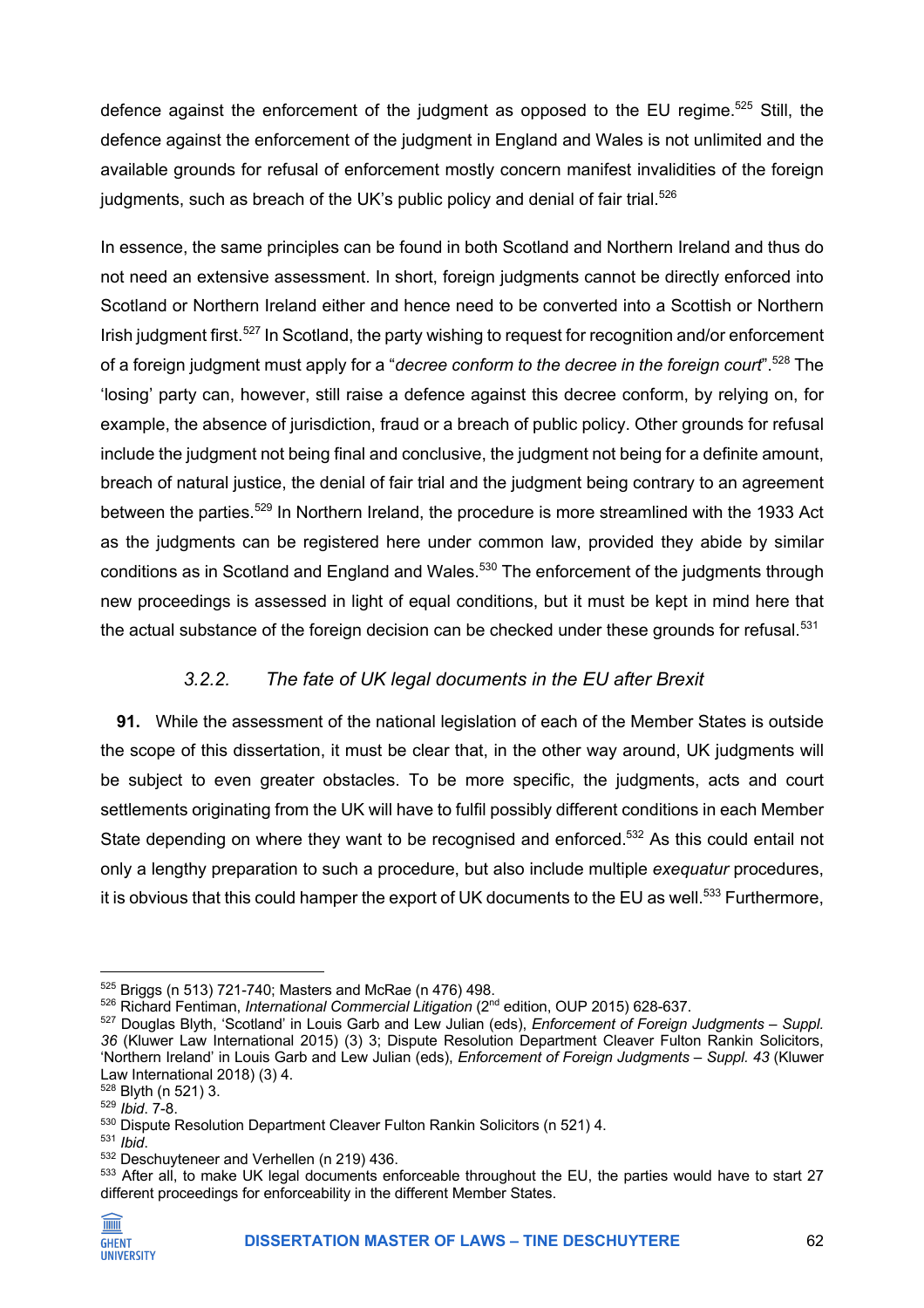as stated above, it makes the UK a less attractive choice of court in jurisdiction agreements and thus makes the UK legal market lose its allure as 'international hub for legal services'.<sup>534</sup>

### **3.3. What are the main PIL issues a future EU-UK agreement should address?**

**92.** It is clear that a return to national legislation in case of Brexit would be disastrous for the free movement of judgments and acts. That is to say, the UK's legal framework on the recognition and enforcement of foreign judgments is much more restrictive than the free movement created by the EU.<sup>535</sup> Where the EU regime abolished nearly every procedure in the process of recognising and enforcing judgments, authentic instruments as well as court settlements, the UK's regime has been shown to do quite the opposite.<sup>536</sup> To be more specific, not only does the 1933 Act require the registration of a judgment before it can be recognised/enforced, the British common law also requests the issuing of entirely new proceedings.<sup>537</sup> So, there is actually no question of an enforcement of foreign judgments under common law at all, as only the English judgment confirming the foreign judgment will be enforced.<sup>538</sup> Besides these procedural hurdles, the UK's national legislation on the recognition and enforcement of foreign judgments has a rather limited scope. More specifically, only (monetary) judgments can be recognised under the 1933 Act and common law.<sup>539</sup> Moreover, there is no similar national framework for authentic instruments nor for court settlements.<sup>540</sup> In the other way around, equally problematic obstacles to the free movement of legal documents can be noted. To be more specific, in case of a no-deal Brexit, UK judgments will now have to go through 27 different national procedures when the parties want them to be recognisable and enforceable throughout the entire EU.<sup>541</sup>

These restrictive consequences are, however, mitigated by certain international agreements which the UK has ratified (or at least intends to). Both the New York Convention on Arbitration and the Choice of Court Convention show a great mutual trust in the judicial systems of each of the signatories.<sup>542</sup> Hence, the included refusal grounds only concern the most flagrant violations of certain core values, such as the rule of law and right to a fair trial, similar to the EU while the UK's national system allowed for a substantive review of the foreign judgment.<sup>543</sup> Still, these instruments are subject to significant limitations as well. In other words, both regimes do not

- <sup>537</sup> See *supra* 88-90.
- <sup>538</sup> See *supra* 90.
- <sup>539</sup> See *supra* 88-90.

<sup>541</sup> See *supra* 91.

<sup>534</sup> See *supra* 2; Ahmed (n 10) 990; Masters and McRae (n 476) 498.

<sup>535</sup> See *supra* 88-90.

<sup>536</sup> See *supra* 43-49, 88-90.

<sup>540</sup> *Ibid*.

<sup>542</sup> See *supra* 85-87.

<sup>543</sup> See *supra* 45, 48, 86-87, 88-90.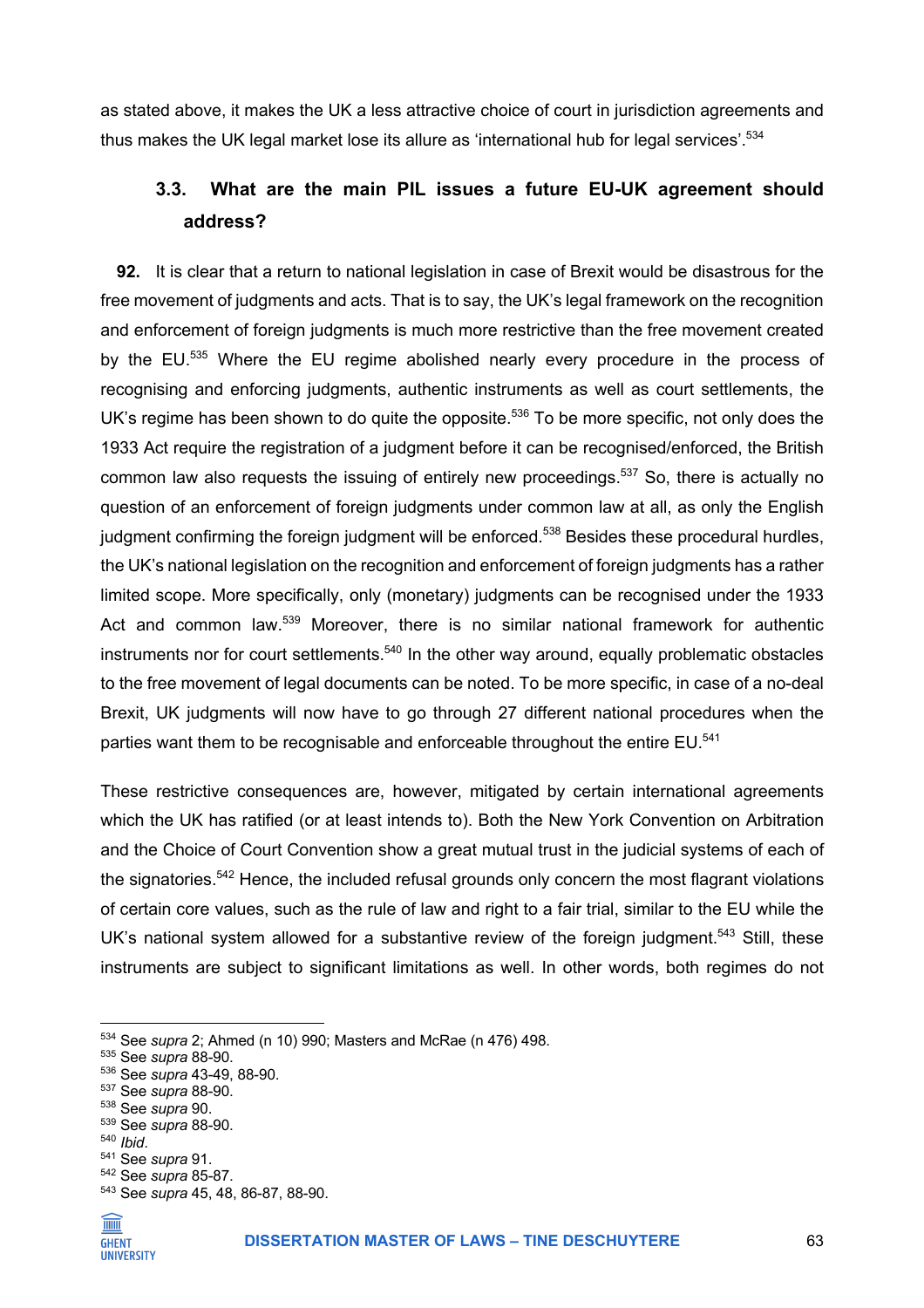mention authentic instruments and only regulate very specific parts of the free movement of legal documents.<sup>544</sup> Consequently, although these instruments already implement a far-reaching type of mutual recognition, their limited scope only allows them to be temporary or partial solutions with regard to the free movement of legal documents after Brexit.<sup>545</sup>

**93.** In line with the procedural simplification advocated above, it must be clear that the central notion here, again, is mutual recognition.<sup>546</sup> Any future agreement wishing to at least partially continue the EU regime, must install certain mutual recognition obligations for both the EU and the UK. This way, the UK can maintain its status as 'international legal market' by allowing the EU to export legal documents to the UK 'in an orderly fashion' and *vice versa*. <sup>547</sup> Moreover, this would have the added bonus of creating uniform rules throughout the UK, as the common law is now divided into three different jurisdictions with each their own divergent rules.<sup>548</sup> Still, it is folly to believe that the UK will continue to enjoy the 'fifth freedom' as the EU has repeatedly rejected the idea of 'cherry picking' by the UK.<sup>549</sup> Otherwise put, the EU will not allow the UK to retain its access to some parts of the Single Market, while discarding others. However, as can be deduced from the 2007 Lugano Convention, some watered-down version of free movement of legal documents with an *exequatur* procedure must remain possible.<sup>550</sup> If not, the backlog on the British judicial system could be so tremendous that the recognition and enforcement of EU judgments in the UK might come to a complete halt. Accordingly, the fate of UK judgments within the EU might become equally endangered as 27 different procedures with each their own procedural hurdles and delays will have to be pursued. Consequently, there are enough incentives to implement some type of mutual recognition with regard to judgments, authentic instruments and court settlements.

# **IV. What are the main obstacles a potential future agreement should tackle?**

**94.** From the assessment made above, it is clear that the UK is somewhat prepared with regard to a no-deal Brexit as there are several regulations in place that have shown to be quite favourable toward foreign legal service providers.<sup>551</sup> Furthermore, the UK has become a signatory to certain agreements that address some specific areas in the free movement of legal documents

<sup>544</sup> See *supra* 86-87.

<sup>&</sup>lt;sup>545</sup> Masters and McRae (n 476) 496; Newing and Webster (n 500) 115.

<sup>546</sup> See *supra* 53.

<sup>547</sup> See *supra* 2; Tauwhare (n 5) 90.

<sup>548</sup> See *supra* 88-90.

<sup>&</sup>lt;sup>549</sup> European Parliament Resolution of 14 March 2018 on the framework of the future EU-UK relationship. 2018/2573(RSP), n 12; European Council Guidelines (Art. 50) of 23 March 2018, EUCO XT 20001/18, 3. <sup>550</sup> See *supra* 51; *infra* 132-134.

<sup>551</sup> See *supra* 68, 75-80.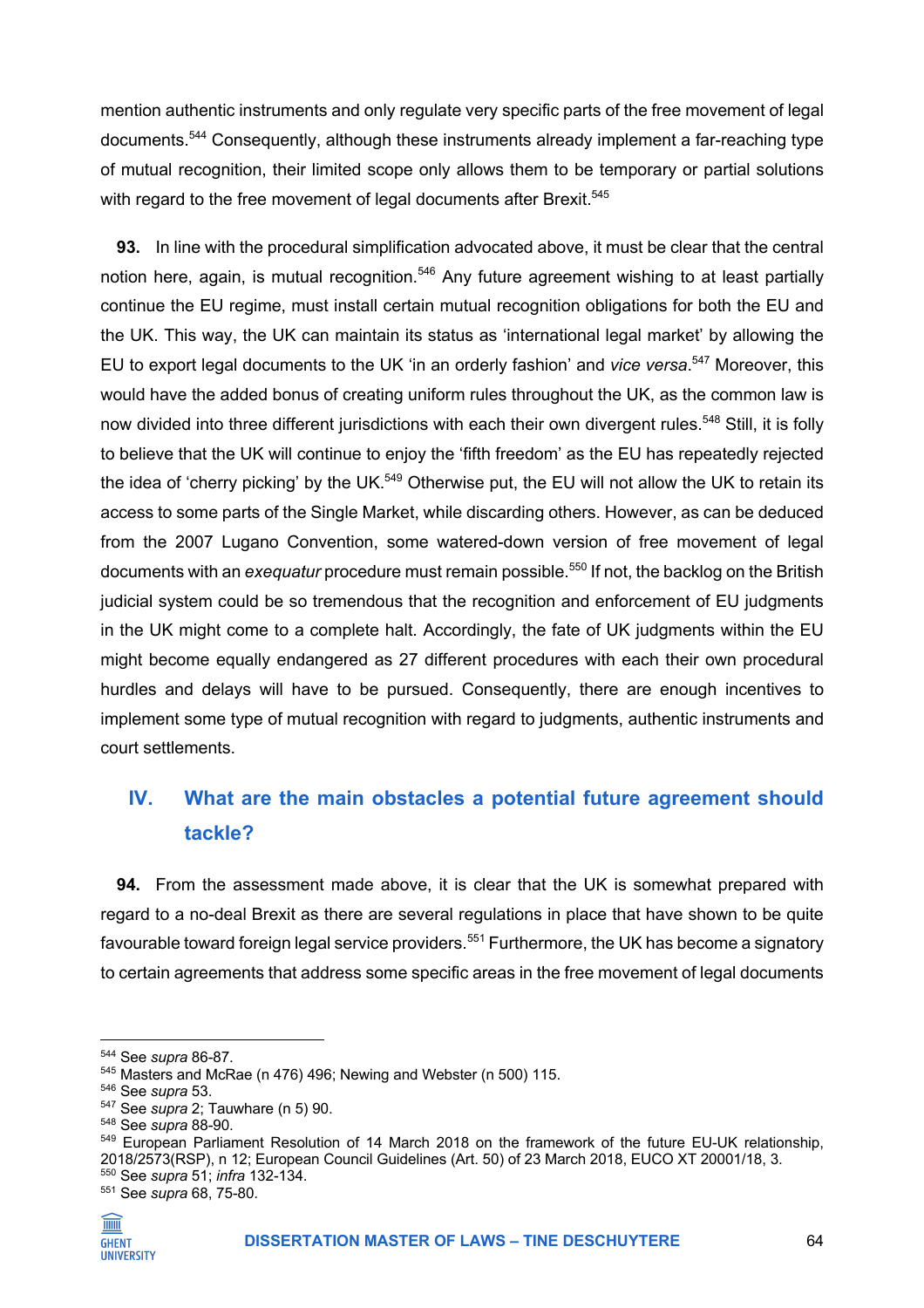through a far-reaching mutual trust between the signatories.<sup>552</sup> Nonetheless, these instruments only partially regulate the free movement of legal services *sensu lato* and are thus inadept to continuing the current 'free movement of legal services' existing in the EU.<sup>553</sup> In other words, large areas of the free movement of legal services are not covered by any instruments and remain subject to rather restrictive national regulations. As these uncovered areas concern rather significant parts of the free movement of legal services, it is of the utmost importance that these issues are addressed in a future EU-UK trading deal. Hence, this agreement should at least cover issues such as the ability to practise in reserved areas, the possibility of simplified requalification procedures, the recognition and enforcement of legal documents which are not the result of choice of court or arbitration agreements, and the free movement of persons. 554

**95.** Most of these rules were contingent upon a comprehensive system of mutual recognition, so any future agreement must include at least some type of mutual recognition that allows European legal professionals to maintain their current rights and continues the free movement of legal documents.<sup>555</sup> Still, certain issues were addressed through other rules of economic integration. To be more specific, European legal practitioners can move freely throughout the EU without anv procedural requirements under the free movement of persons created by the Union while the WTO system contains no such guarantees.<sup>556</sup> Consequently, requirements with regard to entry, stay and work will become applicable to the European legal services suppliers once again, as confirmed by the UK's recently submitted Services Schedule.<sup>557</sup> Any future EU-UK deal should, therefore, also address these issues with regard to European legal service providers currently active in the UK and those wishing to enter the UK after Brexit, besides the implementation of a far-reaching mutual recognition system with regard to legal services that is.

<sup>557</sup> See *supra* 72.



<sup>552</sup> See *supra* 85-87. <sup>553</sup> See *supra* 81-83, 92-93. <sup>554</sup> *Ibid*. <sup>555</sup> *Ibid*. <sup>556</sup> See *supra* 15-17, 28, 81.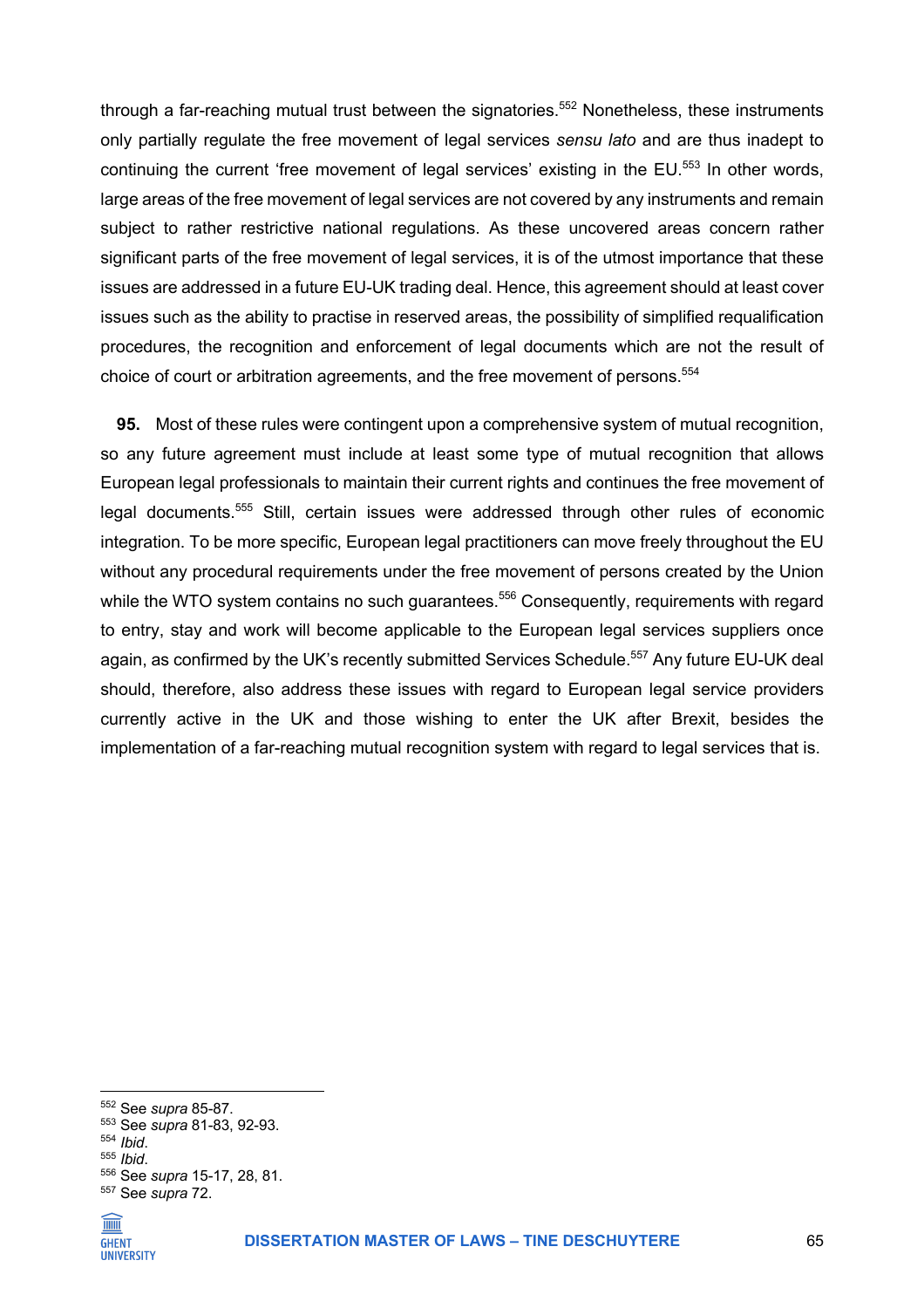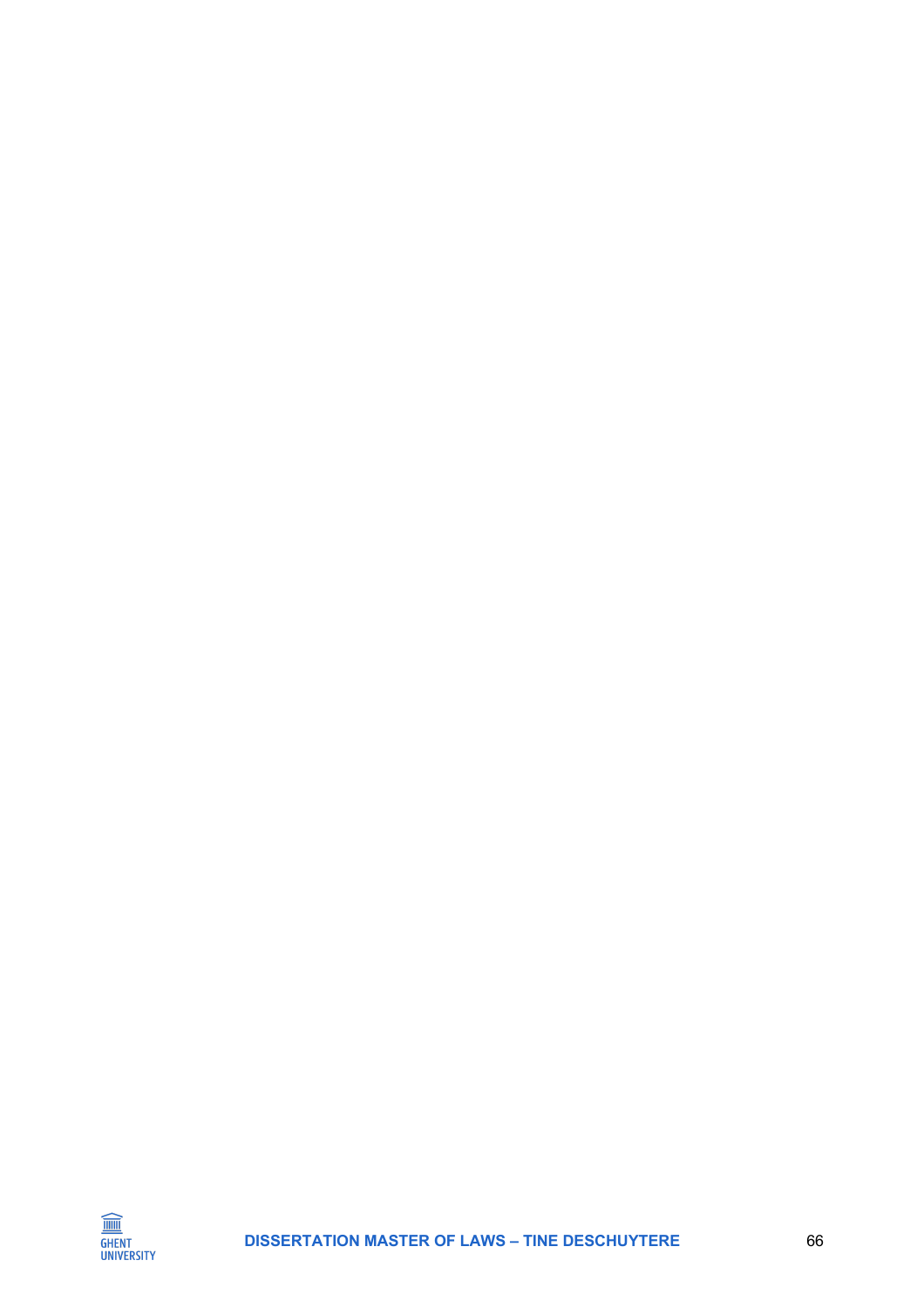# **CHAPTER 3. TO WHAT EXTENT HAS THE EU ENABLED TRADE IN LEGAL SERVICES IN OTHER AGREEMENTS WITH THIRD COUNTRIES?**

### **I. Introduction**

**96.** As mutual recognition, along with some other specific problems, has been identified as the missing link in the liberalisation of trade in legal services under the WTO regime, it must now be examined whether these issues can be addressed through an international agreement with the EU.<sup>558</sup> To assess the probability of such a solution, the EU's existing agreements with third countries must be considered in relation to trade in legal services. In other words, as the UK is leaving the Single Market, it will have to conclude an international agreement as a third country when it wants to structure its future trading relations with the EU in a more favourable environment than under the rules of the WTO.<sup>559</sup> As remarked above, the central question here must therefore be how the EU has exported its mutual recognition system to third countries and how legal services benefit from the agreement.<sup>560</sup> The EU's more recent trade agreements have undergone an interesting trend. That is to say, these trade agreements with third countries can now be described as 'deep and comprehensive Free Trade Agreements'.<sup>561</sup> It is exactly those agreements which could facilitate trade in legal services and must therefore be examined.

**97.** Finally, with regard to trade in legal documents, the EU has put great trust in the judicial systems of some countries through the Lugano Conventions, as discussed above.<sup>562</sup> There are some authors who believe that the UK could ask to be granted the same mutual recognition as those countries after Brexit.<sup>563</sup> Besides this ground-breaking agreement, the EU has also become a signatory to a number of international treaties regulating very specific parts of private international law which are believed to be solid alternatives to an EU-UK agreement. <sup>564</sup> Lastly, there are some who also mention the 2005 Denmark Agreement and its subsequent notices as a valid model for Brexit as well.<sup>565</sup> To the extent that this could help liberalising trade in legal services, including the (free) movement of legal documents, these agreements will be discussed.

<sup>558</sup> See *supra* 94-95; see also Klamert (n 342) 258-264.

<sup>559</sup> Peter Van Elsuwege, 'Tussen interne markt, douane-unie en vrijhandelszone: op zoek naar een model voor de toekomstige economische relaties tussen de EU en het Verenigd Koninkrijk' (2017) 5 SEW 182, 182.

<sup>560</sup> See *supra* 94-95.

 $561$  Thystrup and Ünüvar (n 292) 44; Van Elsuwege (n 559) 186.

<sup>562</sup> See *supra* 51.

<sup>563</sup> Masters and McRae (n 476) 488-492; Fitchen (n 469) 430-431; Deschuyteneer and Verhellen (n 219) 434- 435.

<sup>564</sup> Fitchen (n 469) 429-430; Deschuyteneer and Verhellen (n 219) 434-435, 436.

 $565$  Masters and McRae (n 476) 485-488, Aikens and Dinsmore (n 469) 914-915.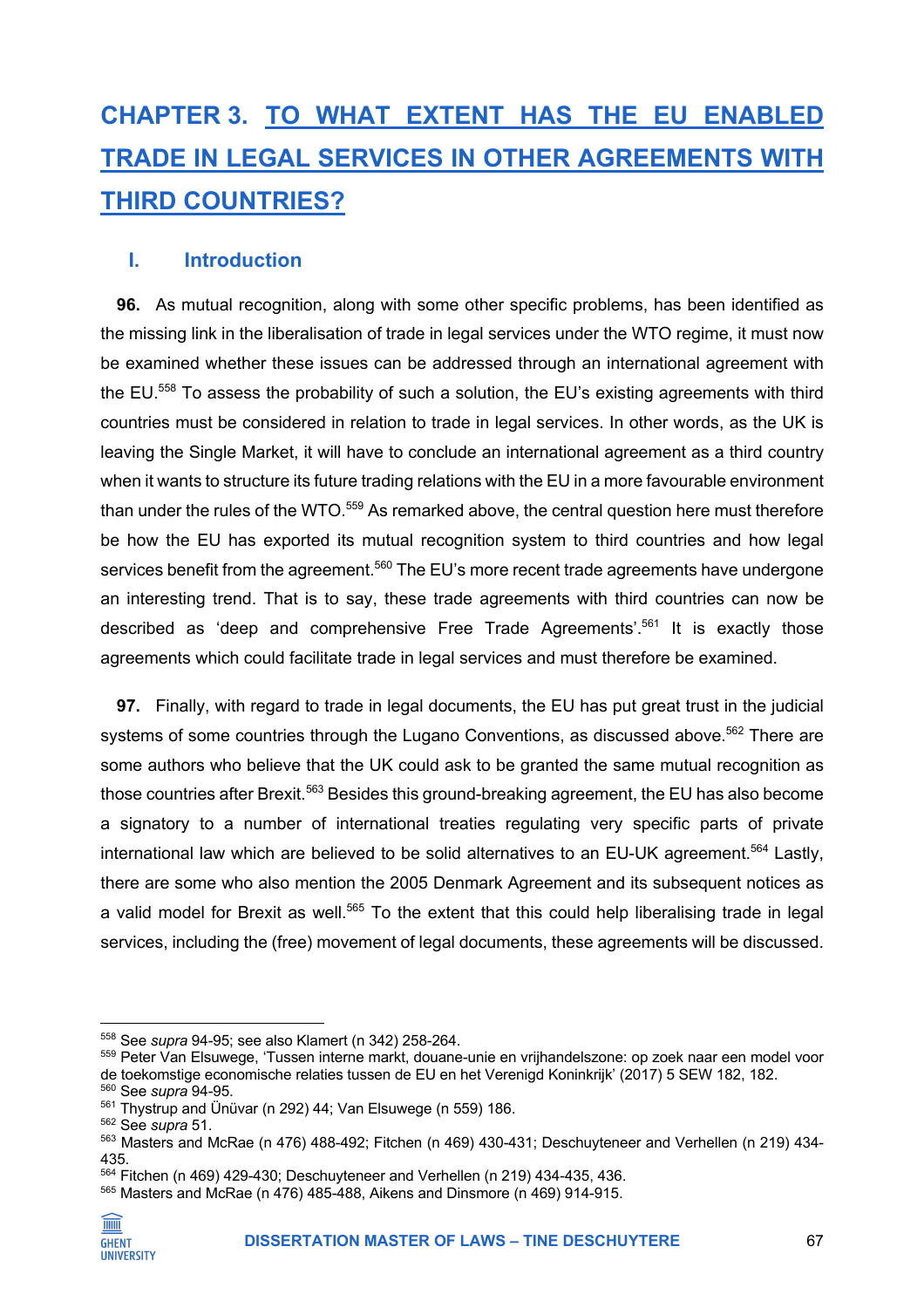### **II. Trade in legal services regulated by Free Trade Agreements**

# **2.1. The Comprehensive Economic and Trade Agreement concluded with Canada**

### *2.1.1. General remarks*

**98.** As the Comprehensive Economic and Trade Agreement concluded with Canada (CETA) is not only a perfect example of a 'deep' FTA concluded by the EU, but Canada itself is also an example of an advanced economy that applies "*comparable high regulatory standards*", this agreement could be extrapolated to the UK when organising trading relations with the EU after Brexit.<sup>566</sup> The negotiations on this agreement started back in 2009, it was then signed on 30 October 2016 and provisionally entered into force on 21 September 2017.<sup>567</sup> The adoption has, however, not been without its controversies.<sup>568</sup> For instance, this is a mixed agreement where both the European Parliament and the parliaments of each of the Member States have to ratify the instrument. While the Agreement was approved by the European Parliament and entered into force provisionally, Belgium lodged an application for an Opinion of the CJEU on the compatibility of the Investment Court System with EU law.<sup>569</sup> Still, both the Advocate General Bot and the CJEU itself stated earlier this year that this part of CETA's Investment chapter is, in fact, compatible with EU primary law.570

**99.** CETA is an enormous agreement covering most of the aspects of trading relations between the EU and Canada in thirty chapters and several protocols.<sup>571</sup> CETA has not only created an extensive framework regulating the liberalisation of trade in services between the Parties but also regulates certain flanking areas relevant to trade in legal services.<sup>572</sup> In essence,

<sup>571</sup> See Comprehensive Economic and Trade Agreement concluded with Canada, *OJ* L 11/23 of 14 January 2017 (CETA); Nanette Neuwahl, 'CETA as a potential model for (post-Brexit) UK-EU relations' (2017) 22 EFAR 279, 283; 'Blind spot: how CETA overlooks legal services' (*The Law Society of England and Wales*, 29 January 2018) <https://www.lawsociety.org.uk/news/documents/ceta-policy-document/> accessed 2 April 2019, 4. <sup>572</sup> See *supra* 29-36, *infra* 101-108; Thystrup and Ünüvar (n 292) 45.



<sup>566</sup> Michael Emerson, 'Which model for Brexit?' in Nazaré da Costa Cabral, José Renato Gonçalves and Nuno Cunha Rodrigues (eds), *After Brexit: Consequences for the European Union* (Palgrave Macmillan 2017) (167) 174; Thystrup and Ünüvar (n 292) 44.

 $567$  Thystrup and Ünüvar (n 292) 42; European Commission, 'Press release – EU-Canada trade agreement enters into force (*Press Release Database*, 20 September 2017) <http://europa.eu/rapid/press-release\_IP-17-3121\_nl.htm> accessed 2 April 2019.

 $\frac{568}{100}$  Thystrup and Ünüvar (n 292) 42-43.

<sup>569</sup> 'Minister Reynders submits request for opinion on CETA' (*Kingdom of Belgium – Foreign Affairs, Foreign*  **Trade** and Development Cooperation, 6 September <https://diplomatie.belgium.be/en/newsroom/news/2017/minister\_reynders\_submits\_request\_opinion\_ceta> accessed 2 April 2019.

<sup>570</sup> Opinion of Advocate General Yves Bot of 29 January 2019, *Accord ECG UE-Canada*, Opinion 1/17, ECLI:EU:C:2019:72, para. 272; Opinion of 30 April 2019, *Accord ECG UE-Canada*, Opinion 1/17, ECLI:EU:C:2019:341, para. 245; Court of Justice of the European Union, 'Press Release No 6/19' (*Curia*, 29 January 2019) <https://curia.europa.eu/jcms/upload/docs/application/pdf/2019-01/cp190006en.pdf> accessed 2 April 2019.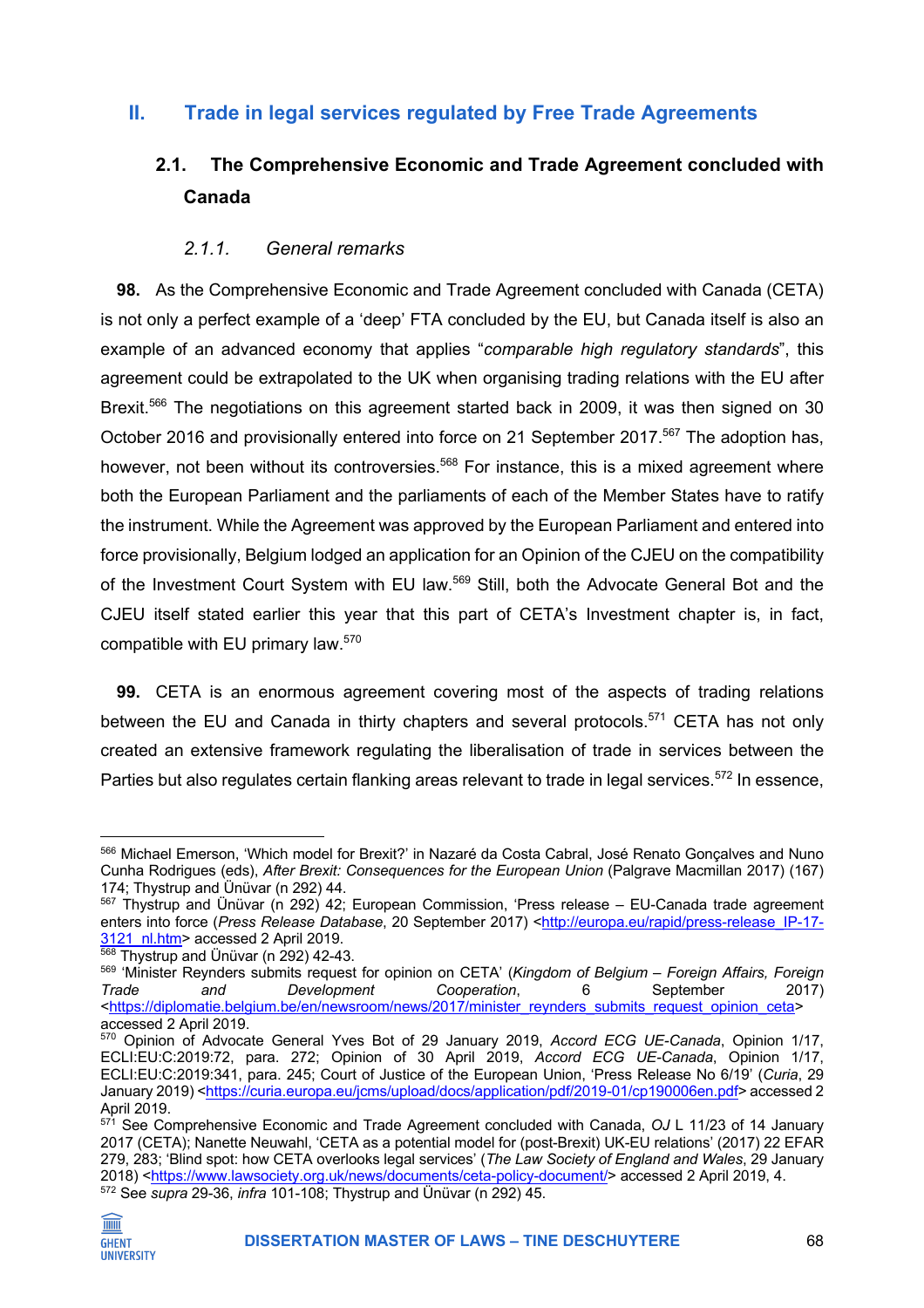the four modes of services supply discussed above<sup>573</sup> are dealt with a little differently by CETA. That is to say, CETA deals with the first two modes of Article I:2 GATS in its ninth chapter on cross-border trade in services.<sup>574</sup> So, this chapter deals with the supply of services where only the service moves or where consumers move to another country to receive services.<sup>575</sup> This while CETA creates a separate chapter for the temporary cross-border provision of services, *i.e.* Chapter Ten on Temporary Entry and Stay of Natural Persons for Business Purposes. <sup>576</sup> Issues dealing with establishment, otherwise known as the third mode of supply of services described in Article I:2 GATS, can be found in Chapter Eight on Investment.<sup>577</sup>

**100.** A general remark which can already be made here, is that the services regulation laid down in CETA already has a significant advantage in comparison to the GATS. More specifically, where most of the important obligations could only be enforced to the extent that WTO Members had taken up commitments in their respective schedules, CETA turned this system around.<sup>578</sup> In CETA, all of the obligations can be enforced between the parties, unless they have made a reservation in the Annexes to the agreement, otherwise known as the 'negative list' approach.<sup>579</sup> Thus, the obligations laid down herein should have a much stronger hold over the Parties than GATS.<sup>580</sup> However, this is all relative to how many and which reservations are laid down concerning legal services, which will be discussed with regard to each of the relevant chapters for legal services.<sup>581</sup> On the point of these reservations, it should also be noted that a difference can be made between the reservations prescribed in Annex I and Annex II. Whereas the reservations made in Annex I are subject to both a standstill and a ratchet clause, those in Annex II are only subject to a standstill clause.<sup>582</sup> This means that besides the reservations made in Annex I no other restrictive measures can be implemented *and* when the Parties do decide to

<sup>573</sup> *I.e*. cross-border supply of services, consumption abroad, commercial presence/establishment and temporary movement abroad; see *supra* 10, 58.<br><sup>574</sup> Chapter Nine CETA; Thystrup and Ünüvar (n 292) 45-46; Julia Magntorn and Alan Winters, 'Can CETA-plus

solve the UK's services problem?' (*UK Trade Policy Observatory*, March 2018) ˂http://blogs.sussex.ac.uk/uktpo/files/2018/03/BP18-10.209199781912044559.pdf˃ accessed 4 April 2019, 2. <sup>575</sup> Article I:2 GATS; 'CETA chapter by chapter' (*European Commission*, 24 August 2018) <http://ec.europa.eu/trade/policy/in-focus/ceta/ceta-chapter-by-chapter/> accessed 2 April 2019.

<sup>&</sup>lt;sup>576</sup> Chapter Ten CETA; Magntorn and Winters (n 574) 2; 'CETA chapter by chapter' (n 575).

<sup>577</sup> Article I:2 GATS; Chapter Eight CETA; Thystrup and Ünüvar (n 292) 46; Magntorn and Winters (n 574) 2; 'CETA chapter by chapter' (n 575).

<sup>578</sup> See *supra* 57, 63-65; Pascal Kerneis, 'Le commerce des services et l'AECG: une nouvelle approche pour les engagements des Parties – la liste négative' in Christian Deblock, Joël Lebullenger and Stéphane Paquin (eds), *Un Nouveau Pont sur l'Atlantique: l'Accord économique et commercial global entre l'Union européenne et le Canada* (PUQ 2015) (225) 234-235.

<sup>&</sup>lt;sup>579</sup> Kerneis (n 578) 234-239; Wilhelm Schöllmann, 'Briefing: international agreements in progress: Comprehensive Economic and Trade Agreement (CETA) with Canada' (*European Parliament*, October 2016) <http://www.europarl.europa.eu/RegData/etudes/BRIE/2016/593491/EPRS\_BRI%282016%29593491\_EN.pdf > accessed 2 April 2019, 4; Thystrup and Ünüvar (n 292) 48-49; Dominic Webb, 'CETA: the EU-Canada free

trade agreement' (*House of Commons*, 20 July 2018) <http://researchbriefings.files.parliament.uk/documents/CBP-7492/CBP-7492.pdf> accessed 2 April 2019, 11- 12.

<sup>580</sup> See *supra* 63-65.

<sup>581</sup> The Law Society (n 571) 5.

<sup>582</sup> Articles 8.15, 9.7 CETA; Schöllmann (n 579) 4-5.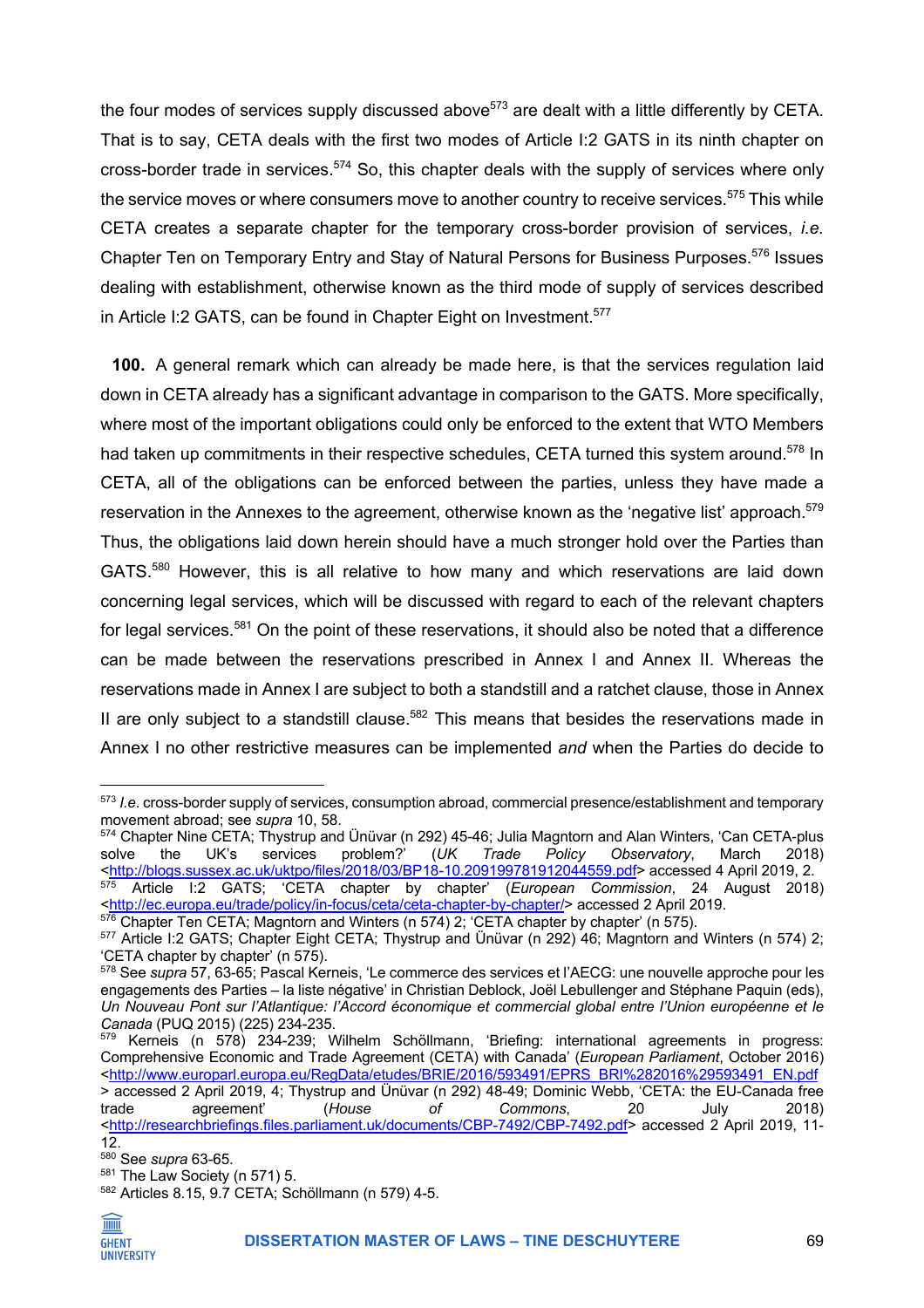liberalise certain aspects falling under the reservations of Annex I they cannot take these liberalisation measures back. Thus, the *status quo* of services liberalisation is "*locked in*". 583 However, with regard to Annex II, no other restrictions can be made besides the reservations listed herein, but the Parties are allowed to revoke certain liberalising measures and thus leaves some "*policy space*" for the Parties.<sup>584</sup> Interestingly, CETA also clarifies certain issues either in its articles of the main Agreement or in the relevant Annexes to each of the Chapters which, in turn, ensures greater legal certainty.<sup>585</sup>

### *2.1.2. CETA's framework on trade in services*

**101.** With regard to the general framework for the provision of legal services, three chapters of CETA mentioned above must be examined along with the relevant Annexes.<sup>586</sup> Thus, with regard to the establishment of European Lawyers into the UK under a CETA-like agreement concluded with the UK after Brexit, the provisions on investment must be examined.<sup>587</sup> The scope of the Chapter is prescribed in Article 8.2 and lists a few exceptions.<sup>588</sup> The most relevant exception for legal services is the one concerning public services which is rather similar to the WTO-exception and must be interpreted restrictively.<sup>589</sup>

The provision on Market access is also quite similar to the one discussed above under the WTO rules, with the difference that here, these obligations can be enforced in any situation, except those where exceptions were made in the Annexes to the Agreement.<sup>590</sup> As mentioned above, the EU and Canada also provide some clarifications on which measures are viewed consistent with these provisions.<sup>591</sup> CETA further includes a prohibition on performance requirements that hinder the establishment of investments within the territory of the Parties which includes requirements concerning the result that a commercial presence may achieve with regard to exports or the "*level of domestic content*" and some behavioural requirements.<sup>592</sup> With regard to the National treatment between the Parties in Investment, the provision is, again, structured quite similar to Article XVII of the GATS, besides some clarifications.<sup>593</sup> One significant difference here, is the different wording to express 'likeness'. Where GATS uses a general notion of "*like services and service suppliers*", CETA mentions treatment in "*like situations*" concerning "*its own investors and to their investments*" with regard to certain listed investment subjects. <sup>594</sup> Still, it is not clear

<sup>583</sup> Kerneis (n 578) 237-238; Schöllmann (n 579) 4-5; Thystrup and Ünüvar (n 292) 49.

<sup>584</sup> Schöllmann (n 579) 4-5; Thystrup and Ünüvar (n 292) 49.

<sup>585</sup> See *e.g.* on Chapter 9 Article 9.3(2) CETA; Annexes 9-A through C CETA; Thystrup and Ünüvar (n 292) 48. <sup>586</sup> See *supra* 99-99.

<sup>587</sup> Article I:2 GATS; Chapter Eight CETA; Thystrup and Ünüvar (n 292) 46; 'CETA chapter by chapter' (n 575). <sup>588</sup> Article 8.2 CETA.

<sup>589</sup> See *supra* 11, 58; Article 8.1 CETA; Schöllmann (n 579) 5.

<sup>590</sup> See *supra* 100; Article 8.4(1) CETA; Kerneis (n 578) 234-239.

 $591$  Article 8.4(2) CETA; Thystrup and Unüvar (n 292)  $48$ .

<sup>592</sup> Article 8.5(1)-(2) CETA.

<sup>593</sup> See *supra* 64; Article XVII GATS; Article 8.6 CETA.

<sup>594</sup> Article XVII GATS; Article 8.6(1) CETA; Thystrup and Ünüvar (n 292) 46-47.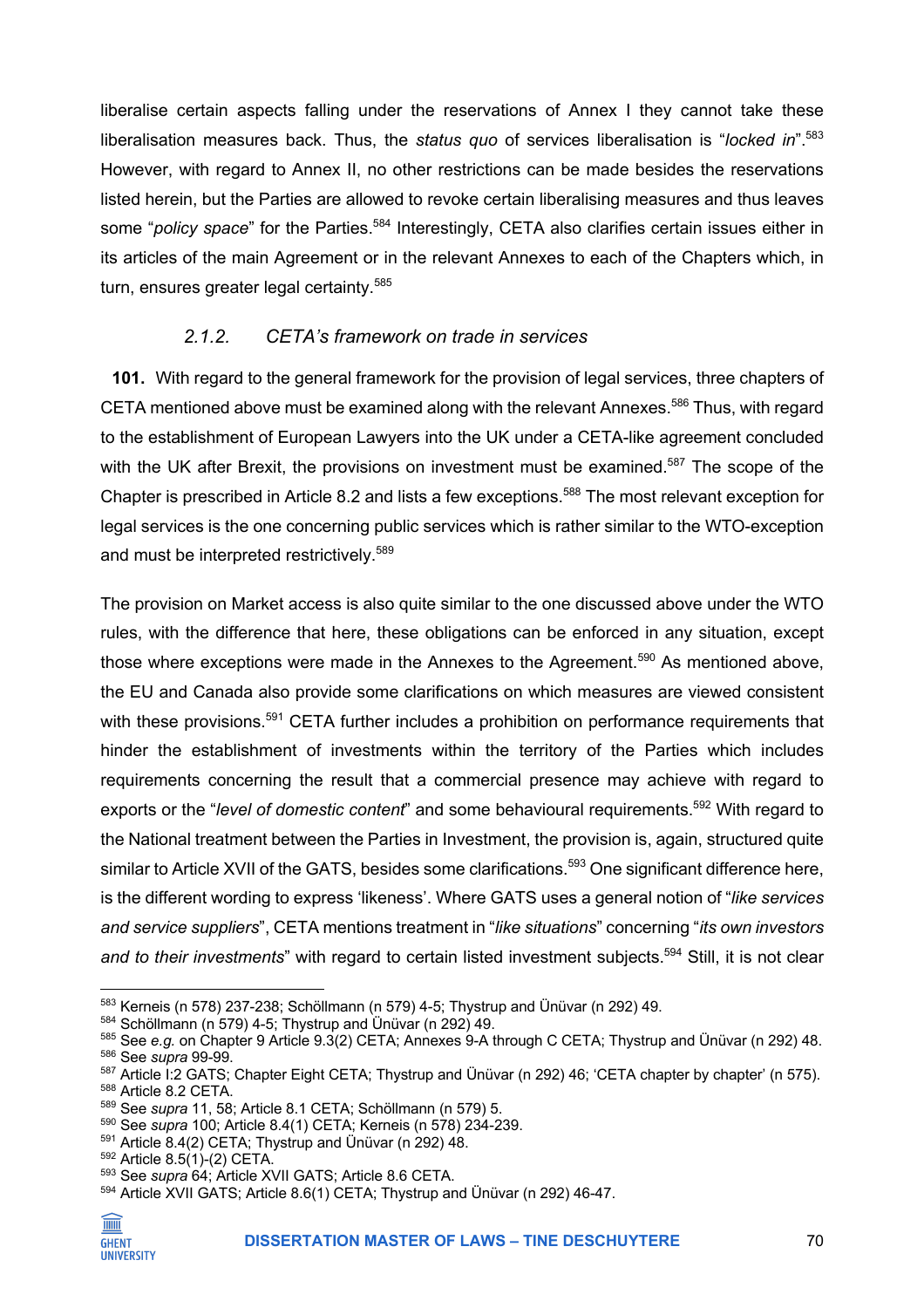whether this wording will give a different connotation to the obligation laid down herein nor whether this will give more clarity with regard to the 'likeness' of services and service suppliers.<sup>595</sup> The same can be said for the MFN treatment laid down in Article 8.7 CETA which ensures that undertakings from the EU or Canada get "*the best available treatment in the partner area*". 596 Furthermore, both obligations are now a sector-wide obligations, except for the reservations made in the annexes and exceptions listed in Articles 8.15 through 8.17. $597$  Moreover, the parties are forbidden from requiring undertakings of a Party to appoint a natural person with a prescribed nationality to senior management or as a director on the board of directors.<sup>598</sup>

Chapter Eight also ensures that foreign investors are treated "*fair and equitable*" as well as protects them from unjustified expropriation and allows unobstructed transfers by the covered investors.599 Additionally, the Chapter on Investment foresees an extensive framework for the resolution of investment disputes between investors and states.<sup>600</sup> An in-depth discussion of Section F of the eighth Chapter of CETA is outside the scope of this dissertation, but is should be noted that the controversy stirred by the Wallonia Parliament concerns exactly this part of the investment chapter.<sup>601</sup> Nevertheless, it should be reminded here that both the Advocate General Bot and the CJEU believe this chapter to be compatible with EU law.<sup>602</sup>

**102.** In any case, it is clear that the reservations are of the utmost importance for the regulation of services under CETA as these determine the exact scope of the obligations taken up by the Parties, especially with regard to legal services.<sup>603</sup> As this dissertation deals with the export of legal services to the UK, the UK's reservations with regard to CETA will be examined more closely. It must also be noted that besides the reservations made in the Annexes, certain benefits may be denied when the undertaking investing into one of the parties is mainly controlled by a Third Country National or to uphold certain measures with regard to third countries maintaining international peace and security.604

When assessing Annex I of CETA, there are first some reservations for all Member States of the EU.<sup>605</sup> Relevant for legal services is the remark that companies formed in accordance with the law of a Member State of the EU and having their registered office, central administration or

<sup>595</sup> Thystrup and Ünüvar (n 292) 47.

<sup>596</sup> Article 8.7 CETA; Thystrup and Ünüvar (n 292) 47; Schöllmann (n 579) 4.

<sup>597</sup> Kerneis (n 578) 234-239; Schöllmann (n 579) 4.

<sup>598</sup> Article 8.8 CETA.

<sup>599</sup> See Articles 8.9-8.14 CETA.

<sup>600</sup> See Articles 8.18-8.45 CETA.

<sup>601</sup> See *supra* 98.

<sup>602</sup> Opinion of Advocate General Yves Bot, *Accord ECG UE-Canada* (n 570) para. 272; Opinion 1/17 of the CJEU, *Accord ECG UE-Canada* (n 570) para. 245.

 $603$  The Law Society (n 571) 5.<br> $604$  Articles 8.16-8.17 CETA.

<sup>605</sup> Annex I CETA, *OJ* L 11/722-728 of 14 January 2017.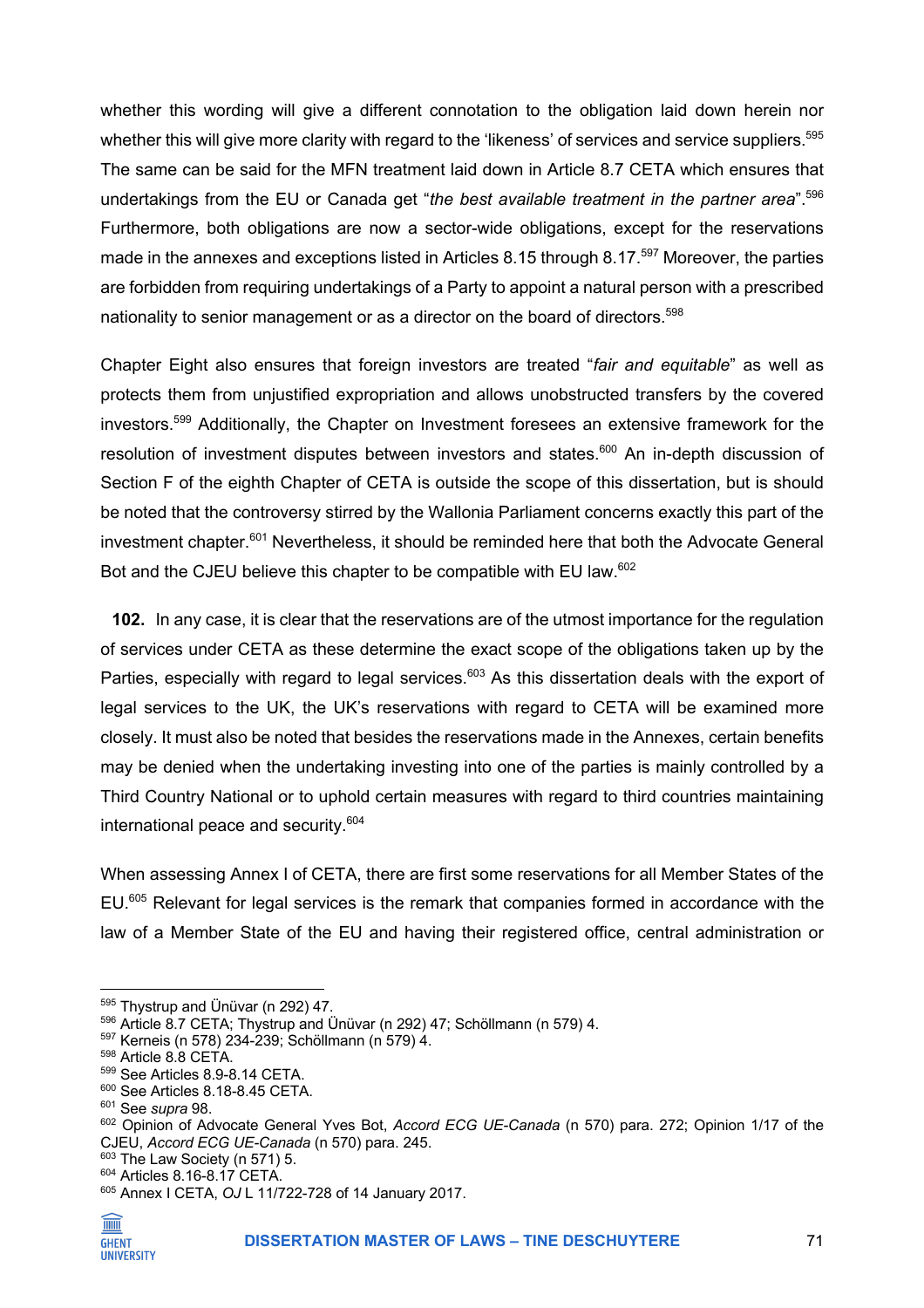principal place in the EU can enjoy the freedom of establishment while no such treatment is granted to branches/agencies of undertakings established outside the EU. Still, these companies enjoying the freedom of establishment still have to abide by the provisions of Chapter Eight on Investment.<sup>606</sup> Further, the UK has also stated that it wishes to preserve the above-discussed legislation on legal services, as well as the requirements set by professional and regulatory bodies.<sup>607</sup> Moreover, with regard to investment and cross-border trade in services, the UK specifies that commercial presence may be required to practise some UK domestic legal services. Furthermore, when service providers want to offer legal services concerning EU law or the law of the Member States of the EU, they might have to structure their commercial presence into one of the legal forms permitted by national law on a non-discriminatory basis for legal service providers. Additionally, the organisation of the permitted legal forms may be regulated by national law on a non-discriminatory basis as well.<sup>608</sup> It should also be remembered here that these reservations are subject to both a standstill and a ratchet clause.<sup>609</sup> The federal and regional reservations made by Canada remain equally restrictive and often include nationality or residence requirements.<sup>610</sup>

While the UK has made no specific reservations relevant for legal services within Annex II, the EU did.<sup>611</sup> The EU has implemented the same public services exception for investment as discussed under the UK's Services Schedules.<sup>612</sup> Thus, public services can still be subject to public monopolies or to exclusive rights granted to private operators.<sup>613</sup> Besides this exception, the EU also preserves its right to grant more favourable treatment in investment and cross-border trade in services to countries which are a part of the EU internal market or are granted a right of establishment or that have approximated their legislation in economic sectors to the EU's legislation and *vice versa*.<sup>614</sup> To be more specific, the EU preserves this right with regard to the EEA, its Stabilisation Agreements and the EU-Swiss Confederation bilateral agreements.<sup>615</sup> Furthermore, the EU preserves the same right regarding the right of establishment granted to certain microstates through existing or future bilateral agreements with some Member States, including the UK. $616$  With regard to legal services provided by notaries or bailiffs, the EU has made a reservation for investment and cross-border trade in services. That is to say, the EU "*reserves the right to adopt or maintain any measure*" with regard to the supply of legal advice,

<sup>606</sup> *Ibid*. *OJ* L 11/722 of 14 January 2017.

<sup>607</sup> See *supra* 68-80; Annex I CETA, *OJ* L 11/864 of 14 January 2017. 608 *Ibid*. 609 See *supra* 100; Kerneis (n 578) 237-238; Schöllmann (n 579) 4-5; Thystrup and Ünüvar (n 292) 49.

<sup>610</sup> Annex I CETA, *OJ* L 11/594-722 of 14 January 2017.

<sup>611</sup> Annex II CETA, *OJ* L 11/920-936 of 14 January 2017. 612 See *supra* 70. 613 Annex II CETA, *OJ* L 11/920 of 14 January 2017.

<sup>614</sup> *Ibid*. *OJ* L 11/921 of 14 January 2017.

<sup>615</sup> *Ibid*.

<sup>616</sup> *Ibid.*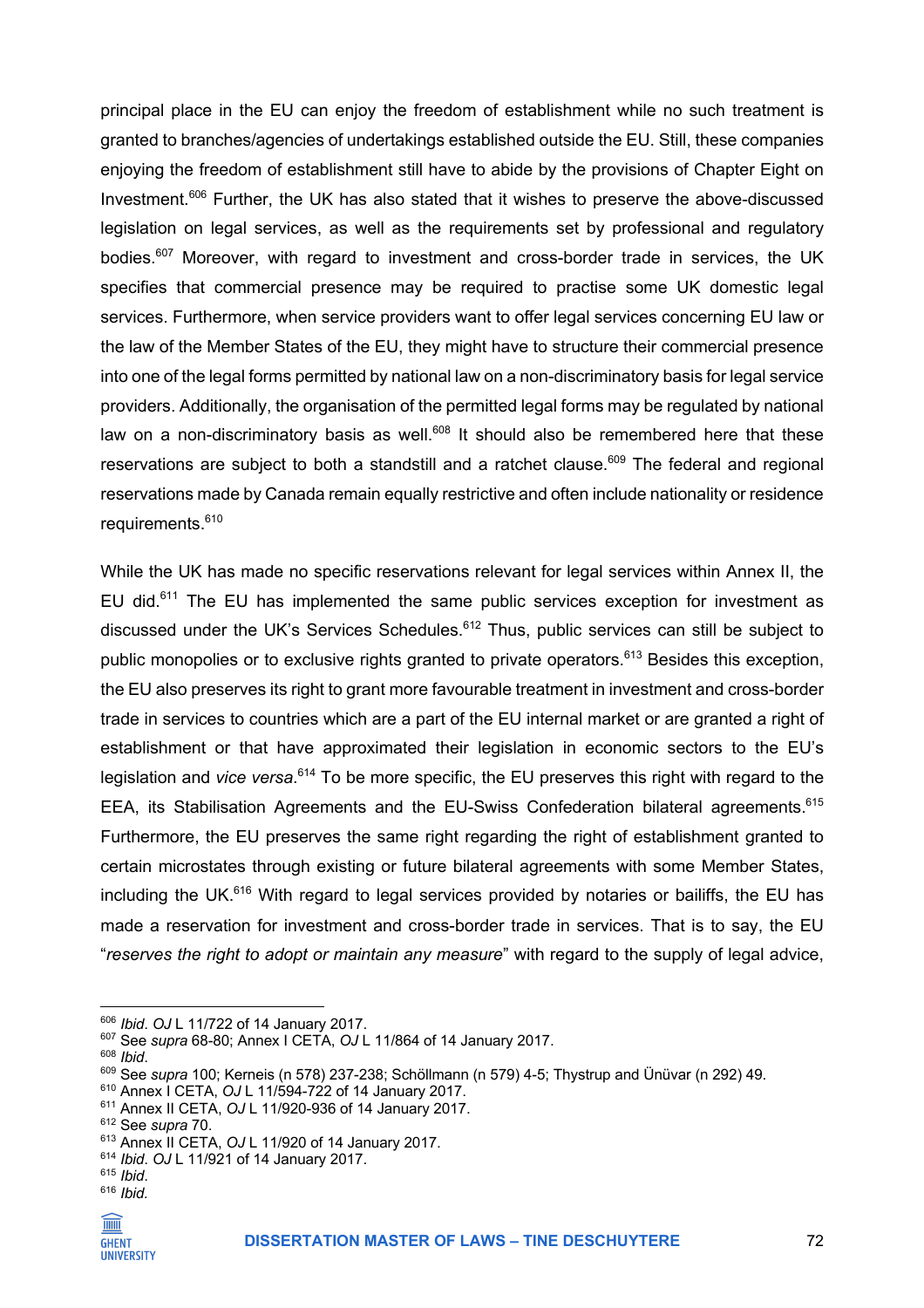legal "*authorisation and certification services provided by legal practitioners entrusted with public functions*", including notaries and bailiffs appointed by the government.<sup>617</sup> Here, again, it must be kept in mind that these reservations are only subiect to a standstill clause.<sup>618</sup>

**103.** Chapter Nine of the Agreement covers trade in services where only the service itself crosses borders and where consumers travel abroad to receive such services.<sup>619</sup> In this Chapter, there is a similar exception concerning public services as under Chapter Eight on Investment. Hence, the same remarks as under Chapter Eight can be made here.<sup>620</sup> Furthermore, this Chapter is explicitly excludes the movement of workers between the two parties from its scope.<sup>621</sup> The National treatment and MFN obligations are worded quite similar to the ones discussed under the Investment Chapter, so reference can be made to the remarks on that Chapter.<sup>622</sup> Article 9.6 on Market Access looks similar to the ones discussed under GATS and Chapter Eight but is slightly less extensive as it only contains those quantitative restrictions which are relevant to the market access of cross-border services and consumption abroad.<sup>623</sup> This Chapter does have, however, a more substantive Article on formal requirements. To be more specific, Article 9.4 allows for certain requirements including those requiring a licence, a local agent or address, a driver's license or to speak the national language and certain financial guarantees.<sup>624</sup> Except for the reservation made by the EU concerning the freedom of establishment of EU companies established by Canadians, all of the exemptions in Annex I discussed above also apply to the cross-border trade in legal services.<sup>625</sup> The same can be said for the reservations made by the EU in Annex II, except for those concerning public services and the rights of establishment for certain microstates.<sup>626</sup> Thus, the UK pretty much maintains its existing legislation applicable to legal services covered by this Chapter developed under GATS.

**104.** Chapter Ten of CETA regulates the temporary provision of services. A first observation that can be made here, is that this chapter largely incorporates the division between the different temporary service providers as foreseen in the EU's and UK's Services Schedules, with some alterations such as the use of the term 'key personnel' and independent professionals.<sup>627</sup> In short, the chapter aims for the facilitation of trade by not refusing or otherwise unreasonably restricting

<sup>617</sup> *Ibid*. *OJ* L 11/922-923 of 14 January 2017.

<sup>618</sup> See *supra* 100; Schöllmann (n 579) 4-5; Thystrup and Ünüvar (n 292) 49.

<sup>619</sup> See *supra* 99; Article I:2 GATS; Article 9.2(1) CETA; Thystrup and Ünüvar (n 292) 45-46; 'CETA chapter by chapter' (n 575).

<sup>620</sup> See *supra* 101.

 $621$  Article  $9.2(4)$  CETA.

<sup>622</sup> See *supra* 101.

<sup>623</sup> See *supra* 63, 101; Article 9.6 CETA.

 $624$  Article 9.4 CETA; Panagiotis Delimatsis, 'The evolution of the EU external trade policy in services – CETA, TTIP and TiSA after Brexit' (2017) 20 JIEL 583, 596-597.

<sup>625</sup> See *supra* 102.

<sup>626</sup> *Ibid*.

<sup>627</sup> See *supra* 72; Articles 10.1-10.10 CETA.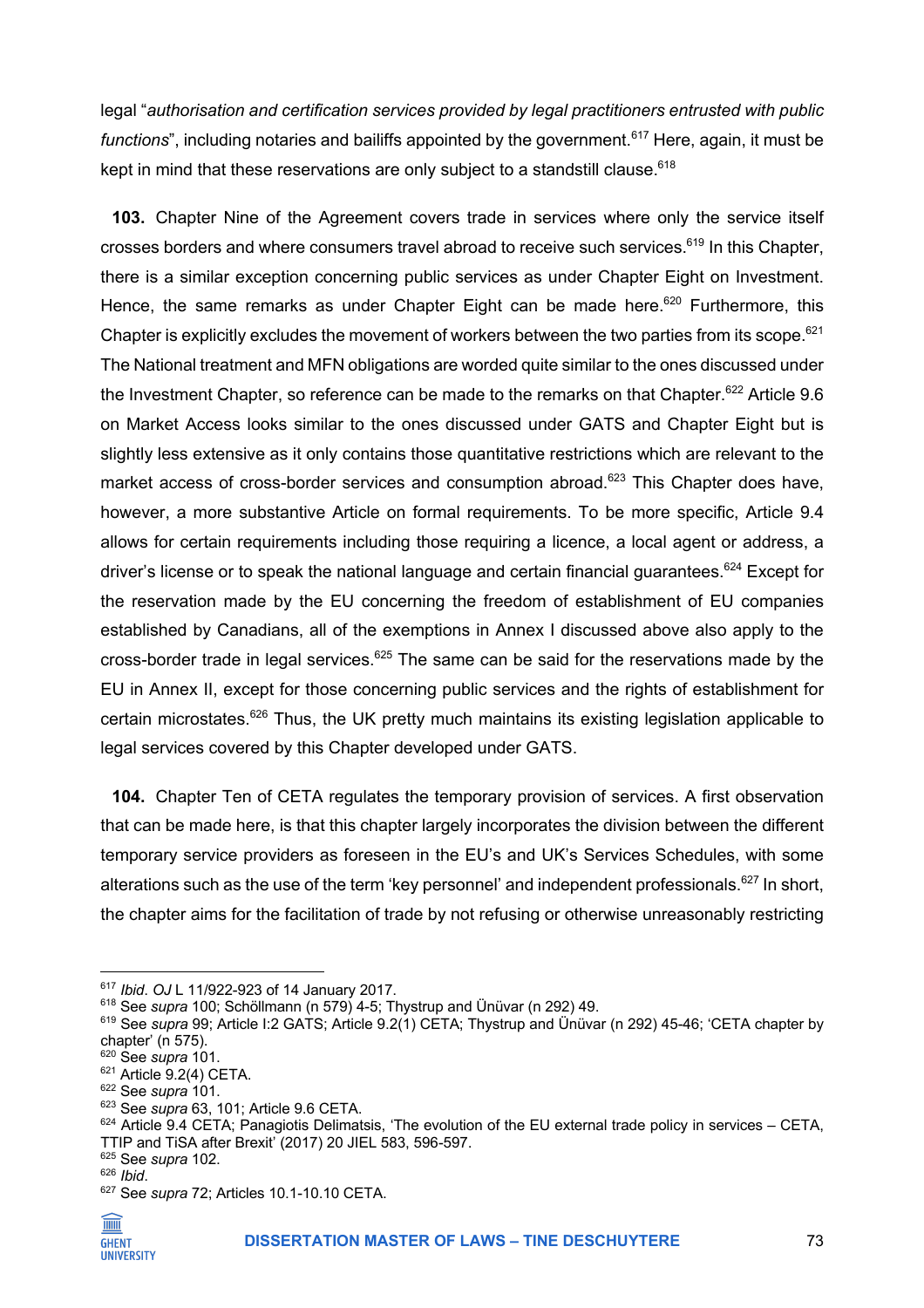the entry of natural persons for business purposes who comply with the relevant immigration requirements.<sup>628</sup> It must be noted here that this Chapter also explicitly excludes the movement of workers between the Parties.<sup>629</sup> Contiguous hereto, the Parties have to provide transparent information on relevant legislation for temporary service providers as well as create clear contact points.<sup>630</sup> It should also be noted that Article 10.6 declares certain reservations from the three annexes as well as some market access, national treatment, MFN and formal requirements obligations to be applicable to this Chapter.<sup>631</sup> Here, a reference can be made to the statements made above on those obligations.  $632$  In short, subject to certain reservations and other conditions, such as holding the necessary qualifications, laid down in Chapter Ten, the Parties are prohibited from obstructing the temporary entry and stay of the listed professionals.<sup>633</sup> Additionally, the Parties cannot prohibit the temporary employment of intra-corporate transferees and investors of the other Party.634 Furthermore, no numerical restrictions or economic needs tests are allowed with for key personnel, contractual service suppliers and independent professionals, nor are certain permits for business visitors for investment purposes and short-time business visitors. 635 Moreover, this chapter also significantly prolongs the allowed period of stay for temporary providers of services.<sup>636</sup>

**105.** Accordingly, these obligations are subject to reservations made in the Annexes to Chapter Ten, which will be reviewed 5 years after the entry into force of the agreement.<sup>637</sup> In short, Articles 10.7 and 10.9 CETA essentially confirm the EU's and UK's Services Schedules as discussed above. In other words, for these Articles to be applicable to business visitors for investment purposes, they must be employed by an organisation which is not a non-profit and can only stay for 90 days within a twelve-month period.<sup>638</sup> Further, the categories of investors and short-term business visitors are not recognised and thus the UK takes up no commitments regarding these temporary service providers.<sup>639</sup> Concerning intra-corporate transferees, including specialists. senior personnel and graduate trainees, these need to be employed by an undertaking which is not a non-profit organisation for the obligations laid down in Articles 10.7 and 10.9 CETA to be applicable.<sup>640</sup> As for Article 10.8 CETA, Annex 10-E expressly allows certain qualification requirements with regard to contractual service suppliers or independent professionals, as long

<sup>640</sup> *Ibid*. *OJ* L 11/285-286 of 14 January 2017.



<sup>628</sup> Articles 10.2-10.3 CETA.

<sup>629</sup> Article 10.2(2) CETA.

<sup>630</sup> Articles 10.4-10.5 CETA.

<sup>631</sup> Article 10.6 CETA.

<sup>632</sup> See *supra* 101-103.

 $633$  Articles 10.7(1), 10.8(1)-(2), 10.9(1) CETA.<br> $634$  Article 10.7(4) CETA.<br> $635$  Articles 10.7(2)-(3), 10.8(3), 10.9(2) CETA.

<sup>&</sup>lt;sup>635</sup> Articles 10.7(2)-(3), 10.8(3), 10.9(2) CETA.<br><sup>636</sup> See *supra* 72; Articles 10.7(5), 10.8(4), 10.9(3) CETA.

<sup>637</sup> Articles 10.7(1), 10.8(1), 10.9(1), 10.10 CETA.

<sup>638</sup> Annex 10-B CETA, *OJ* L 11/285 of 14 January 2017.

<sup>639</sup> *Ibid*. *OJ* L 11/285, 286 of 14 January 2017.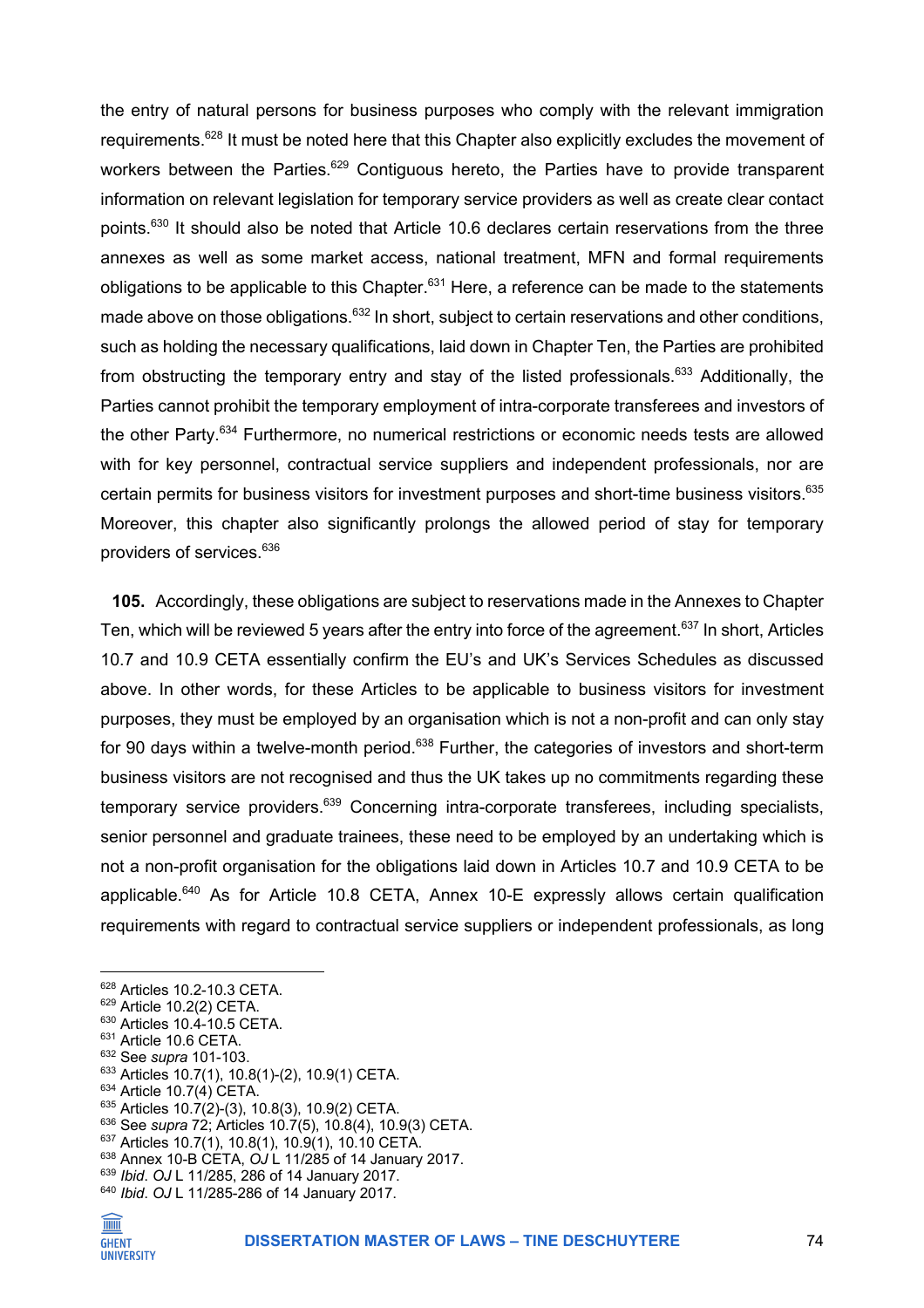as these are not a restriction as defined by said Article.<sup>641</sup> Annex 10-E also states that Article 10.8 only applies to legal advisory services "*in respect of public international law and foreign law*" and not EU nor domestic law.<sup>642</sup> When the UK leaves the EU and opts for a CETA-like agreement with the EU for future trading relations, it could be that the reservation for EU law disappears, just as it did in its Services Schedule. $643$  In any case, the UK has limited the period of stay for contractual service suppliers and independent professionals to maximum six months per year, unless the contract stipulates a shorter period. $644$  With regard to legal services provided by contractual service suppliers or independent professionals under Article 10.8 CETA, the UK adds no extra limitations 645

#### *2.1.3. Other relevant chapters for legal services*

**106.** Another relevant chapter for legal services, is Chapter Eleven on the Mutual Recognition of Professional Qualifications. However, this is a quite limited chapter as it does not make the mutual recognition of professional qualifications obligatory. In fact, it only provides for a framework under which eventual Mutual Recognition Agreements (MRAs) must be concluded.<sup>646</sup> This could lead to further delays and less than optimal access to the UK legal market.<sup>647</sup> Furthermore, these MRAs are negotiated at the level of the relevant professional bodies and thus large portions of regulations relevant to legal services will not be addressed due to the government's sole competence on matters such as immigration and company law.<sup>648</sup> Hence, this framework for future MRAs is not a very viable alternative to the EU's current framework on the mutual recognition of professional qualifications.

**107.** Chapter Twelve on Domestic Regulation ensures that all of the domestic regulations of the parties are "*available, easily understandable and reasonable*". <sup>649</sup> Where the Parties enact licensing or qualification requirements and procedures, they must comply with certain conditions such as transparency and objectiveness.<sup>650</sup> Furthermore, there must be appeal possible where an administrative decision hinders the supply of a service.<sup>651</sup> This is quite similar to the GATS provision on domestic regulations, although the Parties are not obliged to create certain principles.652 Further, Chapter Sixteen on Electronic Commerce aims to ensure swift e-commerce flows, that is no custom duties or other charges on online services. However, it also pursues a

<sup>641</sup> Annex 10-E CETA, *OJ* L 11/290 of 14 January 2017.

<sup>642</sup> *Ibid*. *OJ* L 11/291, 292 of 14 January 2017.

<sup>643</sup> See *supra* 73. 644 Annex 10-E CETA, *OJ* L 11/293 of 14 January 2017.

<sup>645</sup> *Ibid*.

<sup>&</sup>lt;sup>646</sup> Articles 11.1-11.7 CETA; 'CETA chapter by chapter' (n 575).

<sup>647</sup> Neuwahl (n 571) 287; The Law Society (n 571) 6.

<sup>&</sup>lt;sup>648</sup> The Law Society (n 571) 6.

<sup>&</sup>lt;sup>649</sup> 'CETA chapter by chapter' (n 575).

 $650$  Article 12.3(1) CETA.

 $651$  Article 12.3(6) CETA.

<sup>652</sup> See *supra* 67.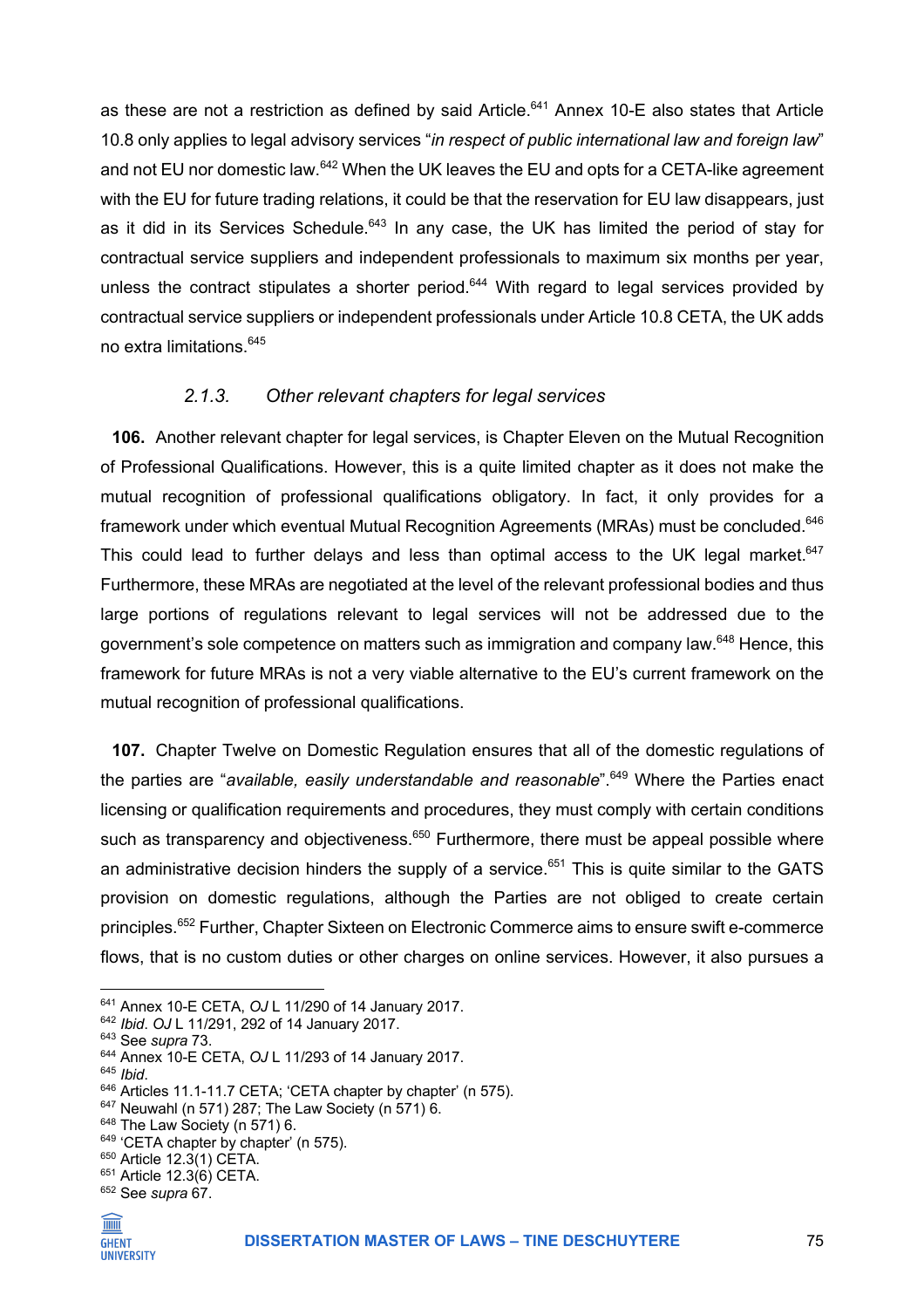safe online environment, including some guarantees for data protection rights.<sup>653</sup> Also. while CETA does have a Chapter on Competition Policy, this does not seem to include decisions taken bv association bodies.<sup>654</sup> Hence, it is unlikely that this will affect codes of conduct regarding legal services in a way that it could streamline these.<sup>655</sup> On the topic of state aid, CETA states that the Parties will ensure that state enterprises, monopolies and enterprises with special rights will not affect competition with private parties negatively nor discriminate against private parties.<sup>656</sup>

**108.** Furthermore, the Agreement also foresees in regulatory cooperation and consultations with private entities.<sup>657</sup> Here, the legal services sector could try to appeal to both regulators in the EU and UK to create a trade flow across the Channel simulating the free movement of legal services discussed in Chapter 1.<sup>658</sup> The Agreement also ensures that the Parties will promptly publish and provide information on all relevant regulations concerning matters that are covered by CETA.<sup>659</sup> Some transparency obligations are also laid down with regard to administrative proceedings and to possibility to appeal certain decisions.<sup>660</sup> Additionally, the EU and Canada will cooperate to promote transparency in international trade and investment.<sup>661</sup> Finally, CETA also allows the Parties maintain certain measures contrary to CETA when this is necessary for certain public interests which largely correspond with those foreseen under WTO rules.<sup>662</sup>

#### *2.1.4. CETA's suitability as a model for trade in legal services after Brexit*

**109.** While CETA is a clear step forward in comparison with WTO-rules and the respective Schedules of both parties with regard to trade in goods and some services, it just does not manage to live up to the hype for trade in legal services.<sup>663</sup> Although CETA tries to come off as a significantly stronger international agreement than GATS because of its 'negative' list approach, the extensive reservations made to the Agreement invalidate this impression.<sup>664</sup> Especially with regard to legal services, the Agreement does nothing more than to set the current *status quo* in stone.<sup>665</sup> While the reservations made by the UK specifically are subject to a ratchet clause, meaning that any subsequent liberalisation cannot be taken back, it is unclear whether the UK will further liberalise its legal market.<sup>666</sup> Moreover, the EU keeps a tight lid on legal services

<sup>&</sup>lt;sup>653</sup> The General Agreement on Tariffs and Trade concluded in 1994 in Marrakesh containing the provisions of the General Agreement on Tariffs and Trade of 1947 (GATT); Articles 16.1-16.7 CETA.

<sup>&</sup>lt;sup>654</sup> Article 17.1 CETA.

<sup>&</sup>lt;sup>655</sup> Chapter Seventeen CETA.

<sup>&</sup>lt;sup>656</sup> Articles 18.1-18.5 CETA; 'CETA chapter by chapter' (n 575).

<sup>&</sup>lt;sup>657</sup> Article 21.8 CETA.<br><sup>658</sup> See supra 5-53.

<sup>&</sup>lt;sup>659</sup> Articles 27.1-27.2 CETA.

<sup>660</sup> Articles 27.3-27.4 CETA.

<sup>&</sup>lt;sup>661</sup> Article 27.5 CETA.

<sup>&</sup>lt;sup>662</sup> Article 28.3 CETA; Delimatsis (n 624) 598.

 $663$  Neuwahl (n 571) 290-292; Magntorn and Winters (n 574) 1, 7, 10.

<sup>664</sup> See *supra* 100-105.

<sup>665</sup> See *supra* 102, 105.

<sup>666</sup> See *supra* 100, 102, 105.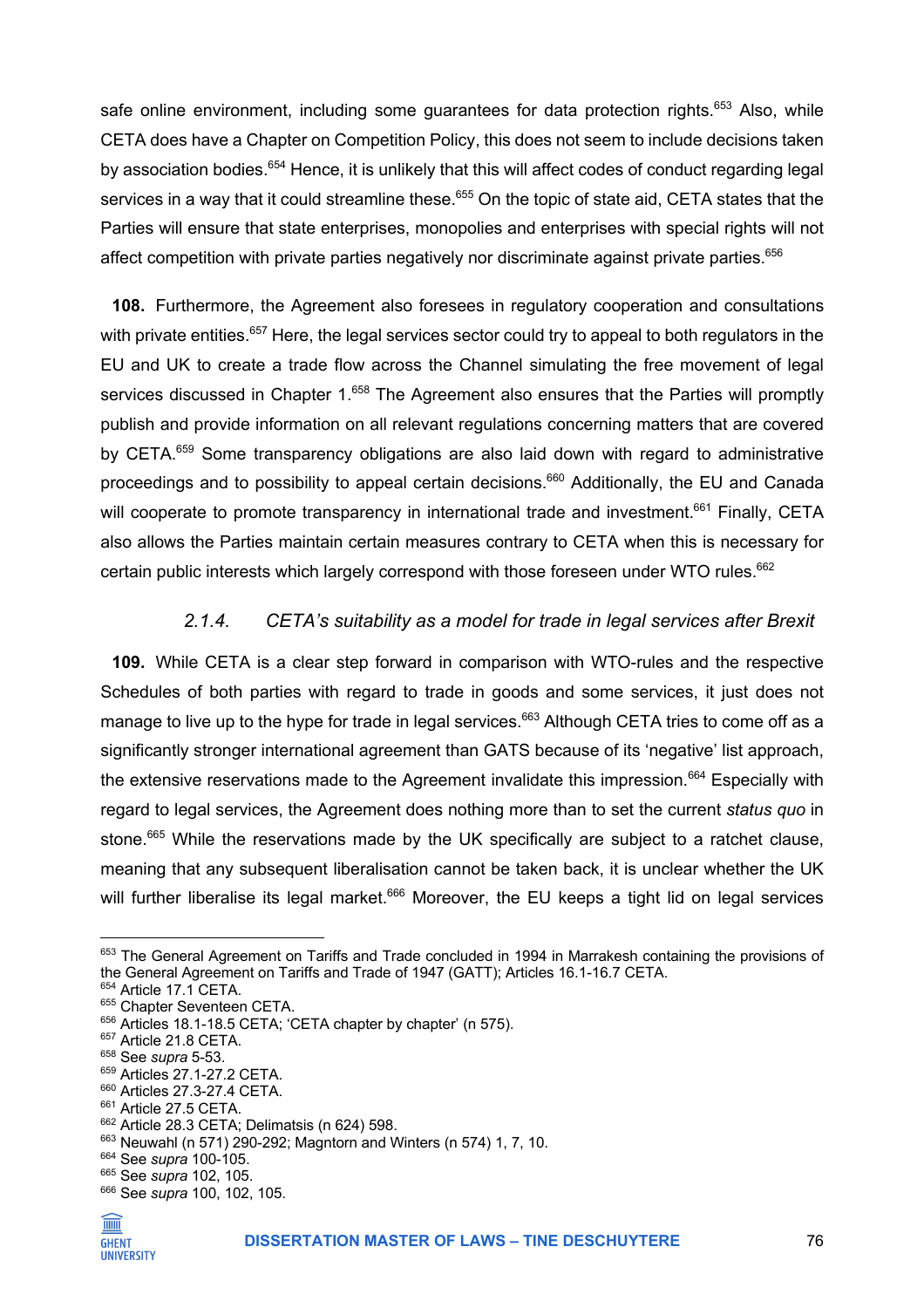provided by notaries or bailiffs by taking this up in its reservations in Annex II which are not subject to a ratchet clause.<sup>667</sup> Other Chapters do not impact legal services any more than GATS already did.<sup>668</sup> More importantly, the Chapter on mutual recognition, while essential for legal service suppliers, holds no hard obligations and only constructs a framework to negotiate future MRAs in. As mentioned above, these types of obligations will only further delay the Brexit process and will most likely hamper access to the UK legal market for European legal professionals.<sup>669</sup> Furthermore, the Agreement does not cover the international movement of labour nor does it simplify any immigration procedures for services providers coming from the EU to Canada or *vice versa*, except for certain limited exceptions in Chapter Ten. <sup>670</sup> Thus, all service providers wishing to provide services on a temporary or permanent basis within the territory of the UK when a CETA-like deal is struck, will still have to comply with extensive immigration requirements.

**110.** In any case, it is clear that a CETA-like agreement would not add much to the WTOframework on legal services and might thus not be the most suitable model for a future trade deal between the EU and UK with regard to legal services. Still, it must be kept in mind that the UK legal market is already considered one of the most 'open' markets in the world, so, while there is no free movement of legal services, European legal practitioners are not completely prohibited from providing legal advice within the UK, even in case of a no deal scenario.<sup>671</sup> Furthermore, as the reservations made by the UK retaining the *status quo* are subject to ratchet clause, any decision on account of the UK to further liberalise the English legal market cannot be taken back.<sup>672</sup> Thus, while CETA is overall not suited for legal services after Brexit, the ratchet clause is an interesting instrument to hold the English professional bodies to their promises of liberalisation that they made after the announcement of Brexit. $673$ 

### **2.2. The Transatlantic and Investment Partnership negotiated with the United States of America**

#### *2.2.1. General remarks*

**111.** Further, the Transatlantic Trade and Investment Partnership (TTIP) with the United States of America (US/USA) must also be examined as it was intended to have the same characteristics as CETA.<sup>674</sup> Still, the negotiations on TTIP have been troublesome to say the least. That is to say, the negotiations started in 2013, but were halted until further notice in 2016 after the fifteenth

<sup>667</sup> See *supra* 102.

<sup>668</sup> See *supra* 106-108.

<sup>669</sup> See *supra* 106; Neuwahl (n 571) 287; The Law Society (n 571) 6.

<sup>670</sup> See *supra* 103-104.

<sup>671</sup> See *supra* 68-80.

<sup>672</sup> See *supra* 100, 102.

 $673$  See e.g. The Law Society (n 411) 4.

 $674$  Thystrup and Ünüvar (n 292) 44.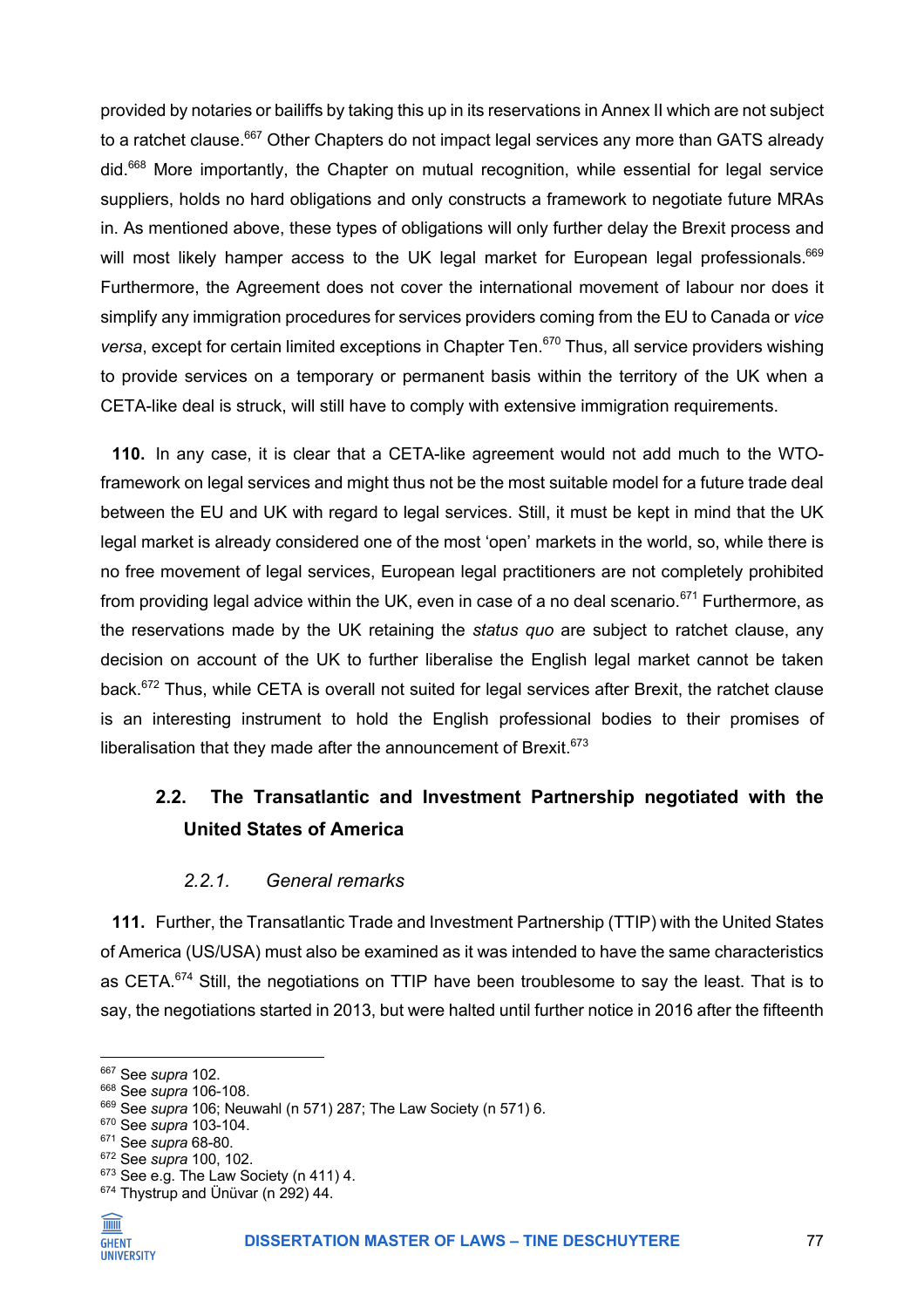and subsequently last round of negotiations took place in New York. <sup>675</sup> The agreement received further criticism over certain environmental and public health issues, which has been the topic of severe disagreement between the two Parties.<sup>676</sup> All controversies aside, the US still houses the largest market for legal services in the world, so it is interesting to see how this Agreement would have potentially dealt with legal services and if it shows any significant differences compared to CETA, which was discussed above.<sup>677</sup> The Agreement was intended to institutionalise the trading relationship between the EU and US as well as to dramatically liberalise world-wide trade and was eventually split into four sections, *i.e.* Sections on Market Access, Regulatory Cooperation and Rules and a final Institutional Section. <sup>678</sup>

**112.** Most of the general remarks made regarding CETA can be repeated here as well.<sup>679</sup> More specifically, TTIP is also supposed to contain at least two different Annexes containing reservations made by the Parties where Annex I is subject to a ratchet clause and Annex II is not.<sup>680</sup> However, whereas these Annexes are the consequence of a 'negative list' approach, the EU seems to be more in favour of a 'hybrid' approach to trade in services with the US.<sup>681</sup> Under this approach, the Parties would combine both positive and negative lists.<sup>682</sup> Hence, the EU is proposing a 'negative list' approach for all obligations other than market access and thus creating Annex I and II.<sup>683</sup> Here, the obligations will be enforceable in all cases, except those where

<sup>683</sup> EU Reading Guide TTIP (n 680) 3-4.



<sup>675</sup> 'Negotiations and agreements' (*European Commission*, 15 February 2019) <http://ec.europa.eu/trade/policy/countries-and-regions/negotiations-and-agreements/#\_being-negotiated> accessed 8 April 2019; Ignacio Garcia Bercero, 'Final press conference of the TTIP 15<sup>th</sup> round of negotiations' (*European Commission*, 7 October 2016) <http://trade.ec.europa.eu/doclib/press/index.cfm?id=1553> accessed 8 April 2019; see also 'Report of the 15<sup>th</sup> round of negotiations for the Transatlantic Trade and Investment<br>Partnership' (European Commission, 21 October 2016) Partnership' (*European Commission*, 21 October 2016) <http://trade.ec.europa.eu/doclib/docs/2016/october/tradoc\_155027.pdf> accessed 8 April 2019.

<sup>676</sup> See 'TTIP leaks' (Greenpeace, May 2016) <https://trade-leaks.org/ttip/> accessed 8 April 2019; Arthur Neslen, 'Leaked TTIP documents cast doubt on EU-US trade deal' *The Guardian* (Brussels, 1 May 2016) <https://www.theguardian.com/business/2016/may/01/leaked-ttip-documents-cast-doubt-on-eu-us-trade-deal> accessed 8 April 2019; 'Greenpeace leaks secret TTIP documents as US-EU trade talks spark protest' *Euronews* (*s.l.*, 2 May 2016) <https://www.euronews.com/2016/05/02/greenpeace-leaks-secret-ttip-documents-as-us-eutrade-talks-spark-protest> accessed 8 April 2019. <sup>677</sup> See *supra* 2.

<sup>&</sup>lt;sup>678</sup> Marija Bartl and Elaine Fahey, 'A postnational marketplace: negotiating the Transatlantic Trade and Investment Partnership (TTIP)' in Elaine Fahey and Deirdre Curtin (eds), *A Transatlantic Community of Law: Legal Perspectives on the Relationship between the EU and US Legal Orders* (CUP 2014) (210) 210-211. See 'EU negotiating texts in TTIP' (*European Commission*, 14 July 2016) <http://trade.ec.europa.eu/doclib/press/index.cfm?id=1230> accessed 7 April 2019. <sup>679</sup> See *supra* 99-100.

<sup>680 &#</sup>x27;Reading guide: publication of the EU proposal on services, investment and e-commerce for the Transatlantic Trade and Investment Partnership' (*European Commission*, 31 July 2015) <http://trade.ec.europa.eu/doclib/docs/2015/july/tradoc\_153668.pdf> accessed 8 April 2019, 3-4 (EU Reading Guide TTIP).

<sup>681</sup> Articles 2.2, 3.2, 4.2-4.4 'EU's proposal for a text on trade in services, investment and e-commerce' (*European Commission*, 31 July 2015) <http://trade.ec.europa.eu/doclib/docs/2015/july/tradoc\_153669.pdf> accessed 5 May 2019 (EU Services Proposal TTIP); EU Reading Guide TTIP (n 680) 2-4; 'Services and investment in EU trade deals: using 'positive' and 'negative' lists' (*European Commission*, April 2016) <http://trade.ec.europa.eu/doclib/docs/2016/april/tradoc\_154427.pdf> accessed 8 April 2019, 6.

<sup>682</sup> Kerneis (n 578) 238-239; 'Services and investment in EU trade deals: using 'positive' and 'negative' lists' (n 681) 6.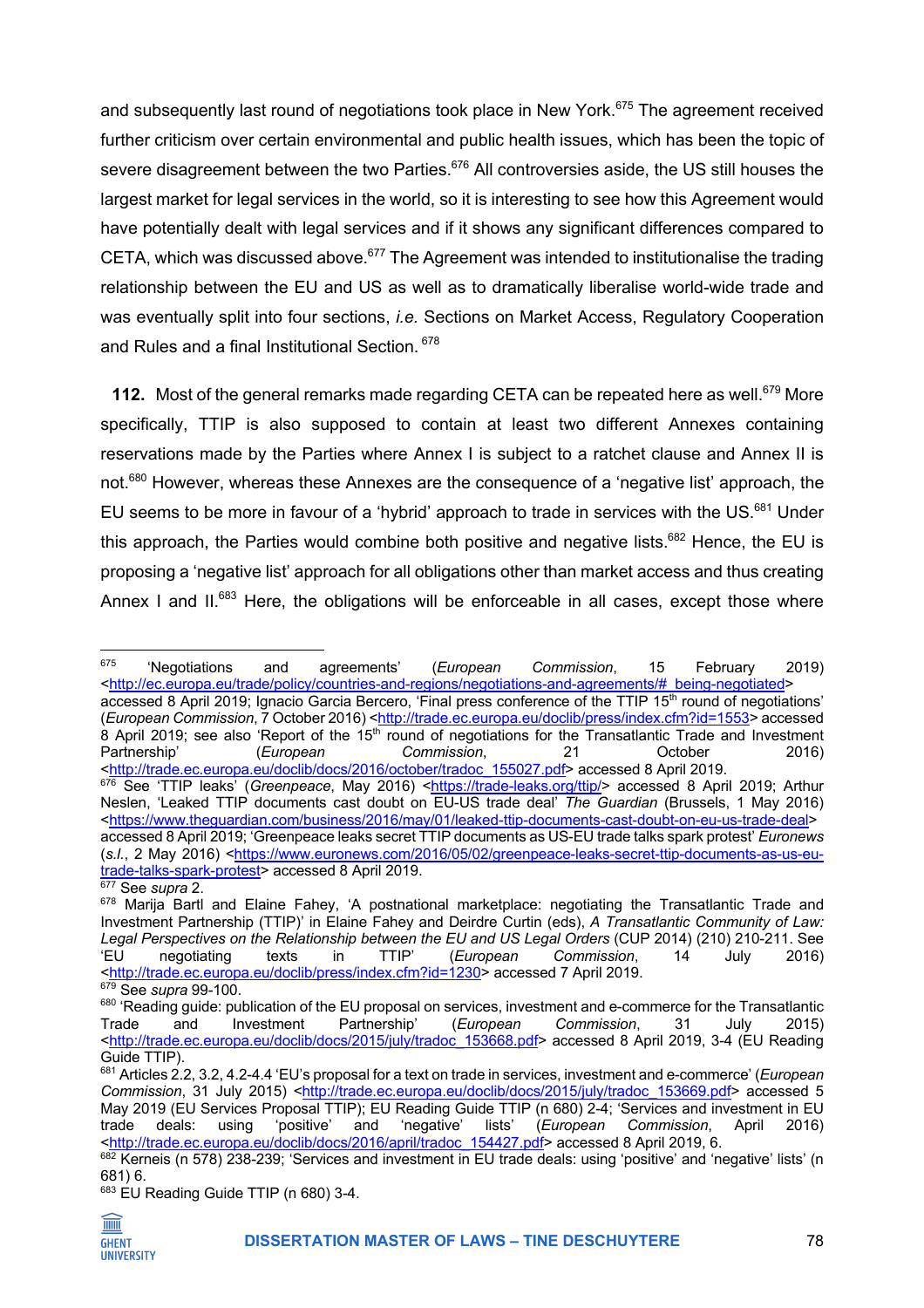reservations were made by the parties.<sup>684</sup> Yet, with regard to market access, the EU seems to prefer a positive list just as established under GATS.<sup>685</sup> This would mean that only when the EU and the US have taken up commitments concerning market access of services, this obligation would be enforceable for trade in services between the two Parties.<sup>686</sup> These commitments would then be taken up in Annex III to the Agreement.<sup>687</sup> Still, it should be remarked here that the US does not agree with this approach. In the leaked TTIP documents concerning cross-border trade in services, it is clear that the US wants a 'negative list' approach across the board and does not want to include a positive list for market access.<sup>688</sup>

### *2.2.2. TTIP's framework on trade in services*

**113.** When the proposed provisions are examined more closely with regard to legal services, it is clear that these do not differ that much from what is laid down in CETA. To be more specific, the general chapter of TTIP regarding definition and scope also explicitly states that the Agreement does not cover the movement of workers or persons and the simplification thereof.<sup>689</sup> With regard to investment little differences can be observed in the EU's proposal besides the 'positive list' approach in the Market Access provision.<sup>690</sup> In other words, not only does the EU propose the same wording in the National Treatment and MFN obligations as under CETA, these obligations essentially have the same scope under TTIP as under CETA, even though the provisions show a slightly different structure.<sup>691</sup> The EU has also proposed several rules on investment protection and a dispute settlement systems for investors in a separate document similar to CETA.<sup>692</sup> In any case, it is clear that, just as under CETA, the actual relevance of these obligations for legal services will be determined by the relevant positive and/or negative lists on the matter.<sup>693</sup> The reservations for investment relevant to legal services in Annex I and II greatly resemble those adopted under CETA and thus also the EU's Services Schedules.<sup>694</sup> In essence. this means that with regard to legal services the *status quo* as established under GATS is maintained by the UK.<sup>695</sup> With regard to the positive list submitted by the EU regarding market

 $689$  Chapter 1; Article 1.1(2) EU Services Proposal TTIP (n 681).

<sup>684</sup> Kerneis (n 578) 234-239; Thystrup and Ünüvar (n 292) 48-49.

<sup>685</sup> EU Reading Guide TTIP (n 680) 3.

<sup>&</sup>lt;sup>686</sup> *Ibid.*; 'Services and investment in EU trade deals; using 'positive' and 'negative' lists' (n 681) 3.

<sup>&</sup>lt;sup>687</sup> EU Reading Guide TTIP (n 680) 3.

<sup>688 &#</sup>x27;Transatlantic Trade and Investment Partnership Cross-Border Trade in Services Test Consolidation' (*Greenpeace*, May 2016) ˂https://trade-leaks.org/ttip/ttip-leak-3/˃ accessed 5 May 2019, 6.

 $690$  Which the US did not agree to in the 12<sup>th</sup> round of negotiations, as mentioned above. Chapter Eight; Article 8.4 CETA; Chapter II, Article 2.2 EU Services Proposal TTIP (n 681); 'Transatlantic Trade and Investment Partnership Cross-Border Trade in Services Test Consolidation' (n 688) 6.<br><sup>691</sup> See *supra* 101; Articles 8.6-8.7 CETA; Articles 2.3-2.4 EU Services Proposal TTIP (n 681).

<sup>&</sup>lt;sup>692</sup> See Article 8.9-8.45 CETA; 'EU's proposal on investment protection and investment court system' (*European* Commission, 12 November 2015) <http://trade.ec.europa.eu/doclib/docs/2015/november/tradoc\_153955.pdf> accessed 7 May 2019.

<sup>693</sup> See *supra* 100, 102, 105.

<sup>694</sup> See *supra* 102; 'Services and investment offer of the EU' (*European Commission*, 31 July 2015) ˂http://trade.ec.europa.eu/doclib/docs/2015/july/tradoc\_153670.pdf˃ accessed 7 May 2019, 3-116. <sup>695</sup> See *supra* 68-80; 'Services and investment offer of the EU' (n 694) 7-8, 13, 23, 60, 65, 114-115.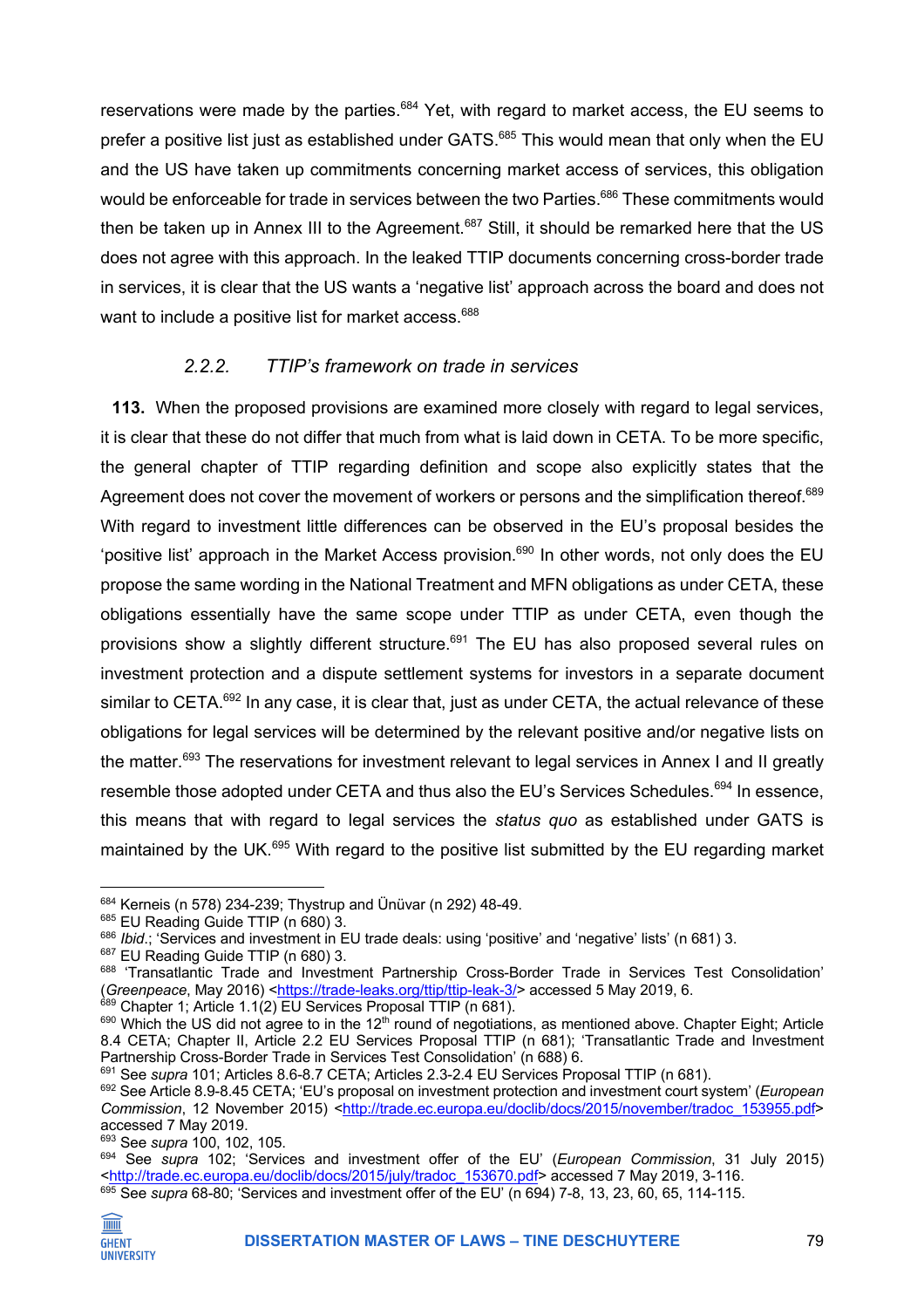access, these seem to copy the EU's Services Schedule *verbatim* with regard to the commitments and reservations relevant for legal services.<sup>696</sup> Thus, even with this hybrid list, TTIP seems to aim for no more liberalisation in the legal market than was already achieved under GATS.

**114.** As for cross-border trade in services, the EU's proposal on TTIP does not differ much from CETA either, besides its 'hybrid' approach with regard to market access of course.<sup>697</sup> Still, it should also be noted here that, whereas the EU proposes the same wording as under CETA regarding National Treatment and MFN, the US would like to see the wording "*in like situations*" changed to "*in like circumstances*". <sup>698</sup> As these will most likely have the same meaning, this change does not seem all that significant.<sup>699</sup> This chapter does not, however, contain a provision on formal requirements but the issue of licensing and qualifications requirements is dealt with later on in TTIP.<sup>700</sup> The reservations and commitments for market access, again, take a central role and do not seem to differ much than those adopted under CETA.<sup>701</sup> Similarly, the reservations on cross-border trade in services are near-exact copies of those adopted under CETA and the commitments for market access are the same as those adopted by the EU in its Services Schedules under GATS.<sup>702</sup> Hence, these do not manage to liberalise the legal markets of the Parties any further than the GATS either.

**115.** The chapter on the temporary provision of services is, however, much more limited at this stage.<sup>703</sup> The EU has reserved its right to add more proposals on the matter, so the scope of this chapter is not set in stone (yet).<sup>704</sup> Still, this Chapter greatly resembles the provisions as stipulated in CETA, as it incorporates the same divisions with regard to these service professionals.<sup>705</sup> Nevertheless, it must be noted that the entry and employment of these professionals is subject to the Market Access commitments made for investments and cross-border trade in services.<sup>706</sup> Similar to CETA, this chapter contains prohibitions on numerical quotas and economic needs tests.<sup>707</sup> Furthermore, the Parties reaffirm their commitments under GATS with regard to contractual service suppliers, fashion models and speciality occupations for the US.<sup>708</sup> It is clear that the scope of these obligations are dependent on the commitments and reservations made in

<sup>696</sup> See *supra* 73-74; EU Services Schedule (n 409) 2-13; 'Services and investment offer of the EU' (n 694) 119- 122, 126-128.

<sup>697</sup> Article 9.1-9.7 CETA; Articles 3.1-3.6 EU Services Proposal TTIP (n 681).

<sup>698</sup> 'Transatlantic Trade and Investment Partnership Cross-Border Trade in Services Test Consolidation' (n 688) 7.

<sup>&</sup>lt;sup>699</sup> Thystrup and Ünüvar (n 292) 47.

<sup>700</sup> Article 9.4 CETA; Chapter V EU Services Proposal TTIP (n 681).

<sup>701</sup> See *supra* 102-103; Article 3.5 EU Services Proposal TTIP (n 681).

<sup>702</sup> See *supra* 102; 'Services and investment offer of the EU' (n 694) 7, 13, 23, 60, 65, 114-115, 119-122, 126- 128.

<sup>703</sup> Articles 10.1-10.10 CETA; Chapter IV EU Services Proposal TTIP (n 681).

 $704$  EU Services Proposal TTIP (n 681)14.<br> $705$  See supra 104.

<sup>&</sup>lt;sup>706</sup> Articles 4.2(1)(a)-(b), 4.3(1)(a) EU Services Proposal TTIP (n 681).<br><sup>707</sup> See *supra* 104; Articles 4.2(1)(c)-4.2(2), 4.3(1)(b) EU Services Proposal TTIP (n 681).<br><sup>708</sup> Article 4.4 EU Services Proposal TTIP (n 681)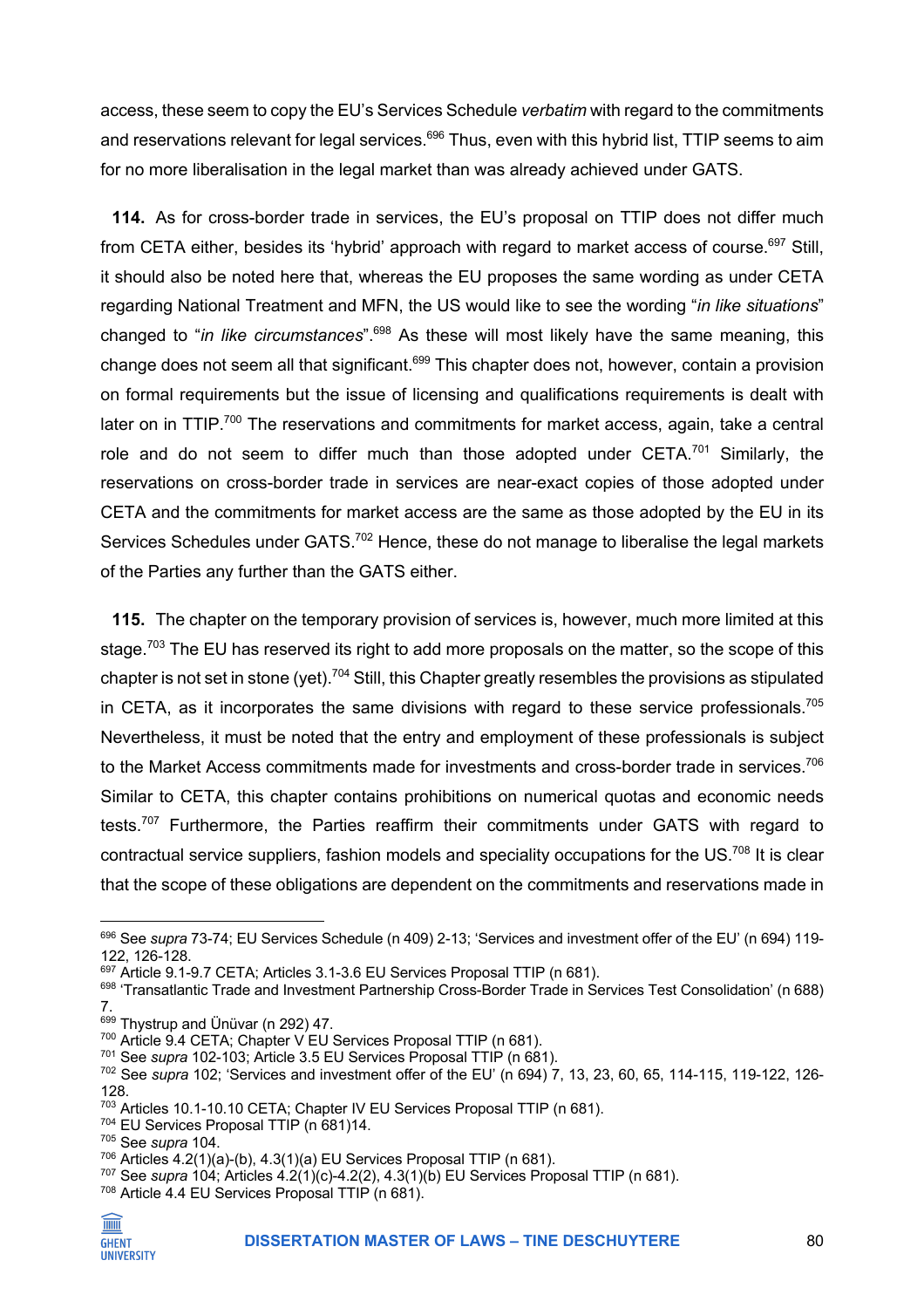Annex III.<sup>709</sup> Here, reference can be made to the remarks made on the previous chapters of the EU's proposal for TTIP.<sup>710</sup> To be more specific, Annex III seems to be a copy of the obligations under both CETA and GATS.<sup>711</sup> Thus, TTIP does not seem to be able to liberalise the market for temporary legal services providers any more than GATS and CETA do.

### *2.2.3. Other relevant chapters for legal services*

**116.** Furthermore, TTIP contains a separate chapter on regulatory framework.<sup>712</sup> Herein, certain disciplines concerning licensing and qualification requirements and procedures that affect trade in services are instated.<sup>713</sup> These only apply, however, when the Party has undertaken specific commitments.<sup>714</sup> These requirements and procedures must abide by certain conditions which are reminiscent of those that can be found in CETA.<sup>715</sup> At any rate, these conditions ensure greater transparency with regard to licensing and qualification requirements as well as guarantee the possibility of appeal.<sup>716</sup> This chapter also foresees a framework under which a future MRA can be concluded.<sup>717</sup> As this would still need to be concluded, it gives cause for delays and hampered access to the legal market similar to those for legal services under CETA.<sup>718</sup>

117. Chapter VI on Electronic Commerce differs from CETA quite a bit.<sup>719</sup> While CETA also does not allow for custom duties on electronic transmissions, the EU's proposal for TTIP introduces a number of new rules.<sup>720</sup> For instance, it establishes the principle of no prior authorisation which should allow for a swifter electronic commerce between the two Parties.<sup>721</sup> Moreover, the proposal allows for contracts to be concluded via electronic means and ensures legal effect to electronic trust and authentication services.<sup>722</sup> Additionally, the EU also proposes a ban on unsolicited direct marketing communications as well as closer dialogue regarding regulatory issues in e-commerce.<sup>723</sup> Finally, the EU's proposal also foresees in general exceptions to the Chapters discussed above which resemble the exceptions permitted by the GATS and CETA.<sup>724</sup>

<sup>709</sup> See *supra* 112; Articles 4.2(1), 4.3(1) EU Services Proposal TTIP (n 681).

<sup>710</sup> See *supra* 69-74, 102, 105. 711 See *supra* 70-74, 104-105; 'Services and investment offer of the EU' (n 694) 119-122, 126-128.

<sup>712</sup> Chapter V EU Services Proposal TTIP (n 681). 713 Article 5.1(1) EU Services Proposal TTIP (n 681).

 $714$  Article 5.1(2) EU Services Proposal TTIP (n 681).

<sup>715</sup> Article 12.3 CETA; Articles 5.2-5.3 EU Services Proposal TTIP (n 681).

<sup>716</sup> Articles 5.2-5.3 EU Services Proposal TTIP (n 681).

<sup>717</sup> Articles 5.5-5.12 *juncto* Annex X-A (Guidelines for MRAs) and X-B (Concluded MRAs) EU Services Proposal TTIP (n 681).

<sup>718</sup> See *supra* 106.

<sup>719</sup> Chapter Sixteen CETA; Chapter VI EU Services Proposal TTIP (n 681).

<sup>720</sup> Article 16.3 CETA; Article 6.3 EU Services Proposal TTIP (n 681).

<sup>721</sup> Article 6.4 EU Services Proposal TTIP (n 681).

 $722$  Articles 6.5-6.6 EU Services Proposal TTIP ( $n$  681).

 $723$  Articles 6.7-6.8 EU Services Proposal TTIP (n 681).

<sup>724</sup> See *supra* 60, 108; Chapter VI EU Services Proposal TTIP (n 681).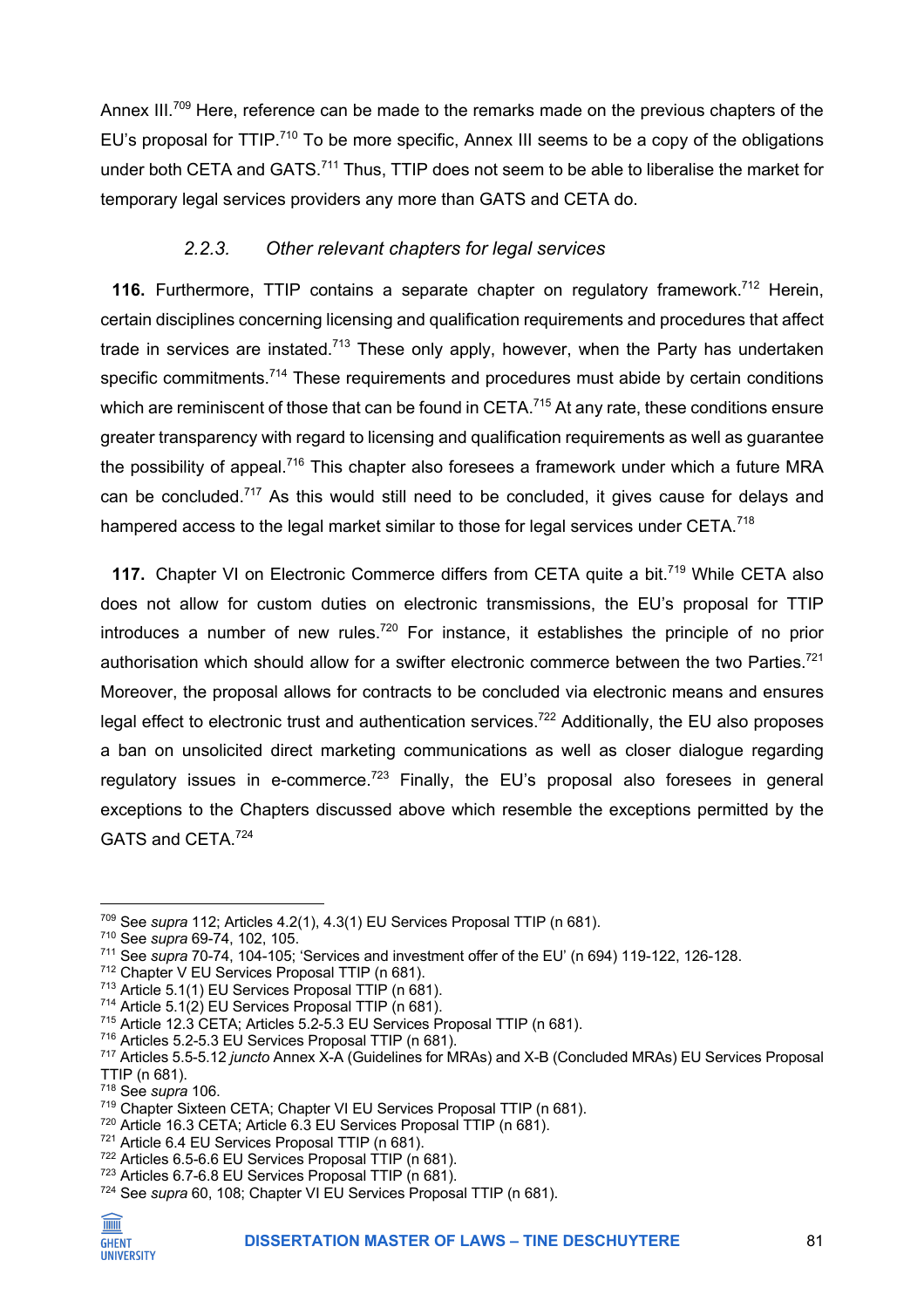**118.** Equally, the EU has also made several proposals with regard to regulatory cooperation which could potentially become relevant to legal services in the future.<sup>725</sup> Otherwise put, this could potentially get rid of unnecessary regulatory differences between the two Parties as well as ensure high levels of protection of public policy goals.<sup>726</sup> Besides regulatory cooperation, the EU also proposes certain Good Regulatory Practices which involve the publication of information on the regulatory agenda, consultations of private parties, assessing the impact of a regulation before implementing it and evaluating already issued regulations.<sup>727</sup> This should allow for a better understanding of the Parties' respective regulations and a more effective cooperation.<sup>728</sup>

**119.** The EU has also made numerous suggestions with regard to competition law.<sup>729</sup> Interestingly, these proposals include the notion of 'decisions by associations of enterprises' which could mean that the rules of conduct adopted by the several professional bodies regulating the legal profession could be caught by these provisions.<sup>730</sup> While this addresses anticompetitive regulations by such bodies, the EU does not propose to harmonise competition law in both Parties' territories.<sup>731</sup> Hence, the provisions could still be given effect differently in either Party and thus not necessarily have the same streamlining effect as described in Chapter  $1.^{732}$  In any case, these rules as well as the rules on State-Owned Enterprises and subsidies in essence aim toward an open and effective competition in the markets of both Parties to avoid adverse effects on trade and investment relationships.<sup>733</sup>

#### *2.2.4. TTIP's suitability as a model for trade in legal services after Brexit*

**120.** It is clear from the assessment made above that CETA and TTIP are quite similar, especially with regard to legal services.<sup>734</sup> Thus, the remarks made above on CETA can be repeated here.<sup>735</sup> In other words, TTIP does nothing more than maintain the *status quo* of GATS

<sup>726</sup> 'Regulatory cooperation in TTIP: The benefits' (*European Commission*, 21 March 2016) ˂http://trade.ec.europa.eu/doclib/docs/2016/march/tradoc\_154379.pdf˃ accessed 7 May 2019, 2.

<sup>735</sup> See *supra* 109-110.



<sup>725</sup> 'EU's proposal on regulatory cooperation' (*European Commission*, 21 March 2016) ˂http://trade.ec.europa.eu/doclib/docs/2016/march/tradoc\_154377.pdf˃ accessed 7 May 2019.

<sup>727</sup> 'EU's proposal on good regulatory practices' (*European Commission*, 21 March 2016) ˂http://trade.ec.europa.eu/doclib/docs/2016/march/tradoc\_154380.pdf˃ accessed 7 May 2019; 'Good regulatory practices (GRPs) in TTIP: An introduction to the EU's revised proposal' (*European Commission*, 21 March 2016) <http://trade.ec.europa.eu/doclib/docs/2016/march/tradoc\_154381.pdf> accessed 7 May 2019, 2.

<sup>&</sup>lt;sup>728</sup> 'Good regulatory practices (GRPs) in TTIP: An introduction to the EU's revised proposal' (n 727) 2.<br><sup>729</sup> See 'EU's proposal on competition' (*European Commission*, 7 January <sup>729</sup> See 'EU's proposal on competition' (*European Commission*, 7 January 2015) <http://trade.ec.europa.eu/doclib/docs/2015/january/tradoc\_153029.pdf> accessed 7 May 2019; 'EU's proposal on state enterprises and enterprises granted special or exclusive rights or privileges' (*European Commission*, 7 January 2015) <http://trade.ec.europa.eu/doclib/docs/2015/january/tradoc\_153030.pdf> accessed 7 May 2019;<br>
'EU's proposal on subsidies' (European Commission, 7 January 2015) 'EU's proposal on subsidies' (*European Commission*, 7 January 2015) ˂http://trade.ec.europa.eu/doclib/docs/2015/january/tradoc\_153031.pdf˃ accessed 7 May 2019.

<sup>730</sup> See *supra* 32-33; Article X.2(1)(a) 'EU's proposal on competition' (n 729).

 $731$  Article X.5 'EU's proposal on competition' (n 729).<br> $732$  See supra 32-33.

<sup>&</sup>lt;sup>733</sup> Article X.1 'EU's proposal on competition' (n 729); 'EU's proposal on state enterprises' (n 729) 1; 'EU's proposal on subsidies' (n 729) 1.

<sup>734</sup> See *supra* 98-110.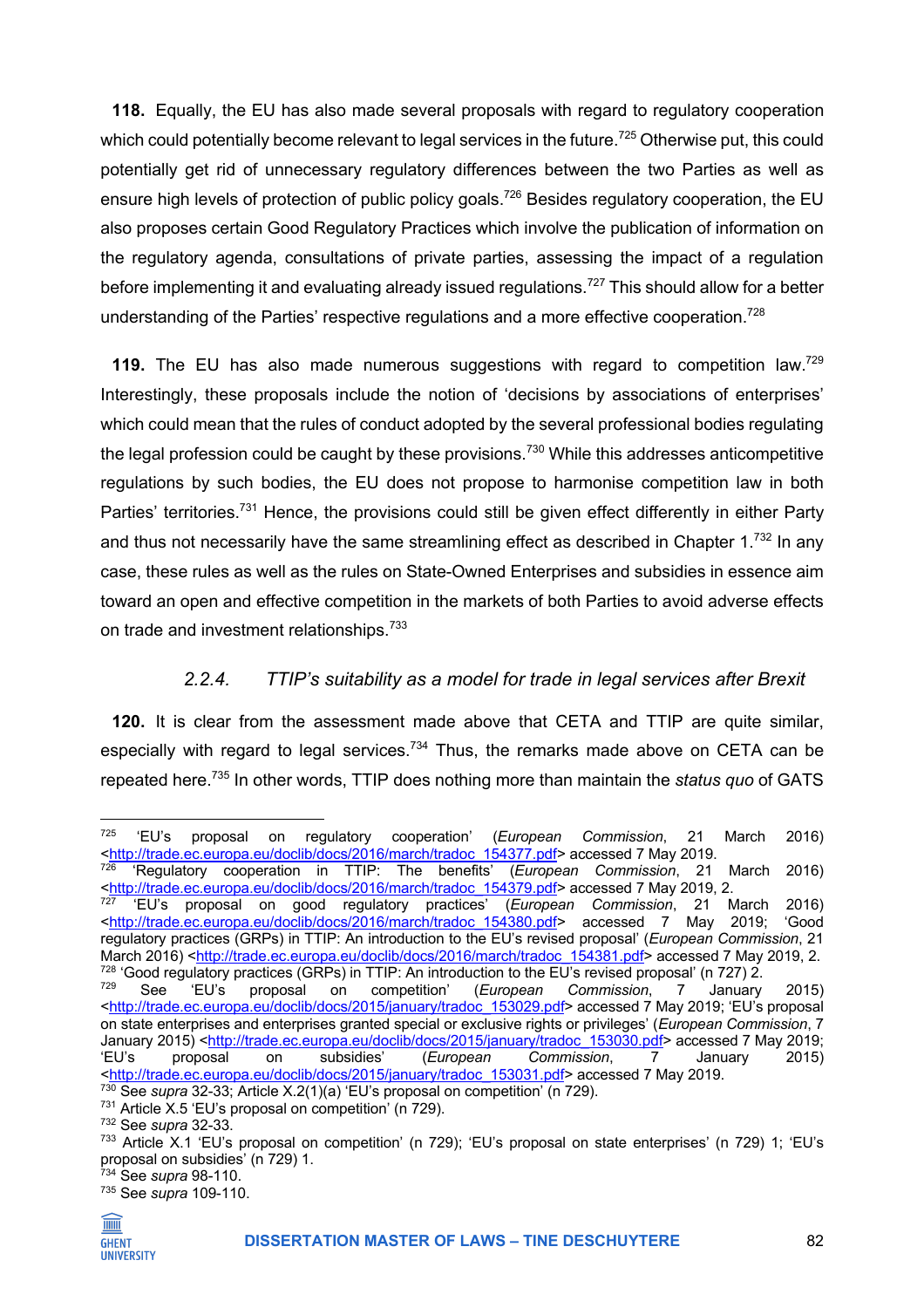and will thus not be a very viable model for any potential deal concerning trade in legal services between the EU and UK after Brexit. Furthermore, the existing trade in legal services does not have the time to wait for the EU and UK to negotiate a new MRA from scratch. Still, the UK legal market is a very flexible one and the applicable ratchet clause could be a possible temporary solution for European legal professionals in the UK after Brexit wanting to act upon the promises made by the relevant professional bodies.<sup>736</sup>

## **2.3. The Free Trade Agreement and Investment Protection Agreement concluded with Singapore**

#### *2.3.1. General remarks*

**121.** While many have discussed the appeal of a trade agreement with Singapore, it is clear that a deep and comprehensive trade deal with Singapore will have significant economic benefits for both Parties.<sup>737</sup> Still, the adoption of the trade and investment agreements with Singapore was not without controversy.738 Due to the CJEU's findings in *Opinion 2/15* the original Agreement was split into two agreements, namely a Free Trade Agreement and an Investment Protection Agreement (Singapore Agreements).<sup>739</sup> That is to say, the CJEU stated that the EU did not possess exclusive competence with regard to some investment issues.<sup>740</sup> This 'mixed' nature gives rise to the need for ratification by the parliaments of each of the Member States and not just the European Parliament.<sup>741</sup> Accordingly, the European Parliament has ratified both Agreements on 13 February 2019 and the necessary ratifications from the Member States are underway. This allows the FTA to enter into force once Singapore has concluded all necessary formalities.<sup>742</sup> The Investment Protection Agreement will enter into force when all EU Member

<sup>736</sup> EU Reading Guide TTIP (n 680) 3-4.

<sup>737</sup> Deborah Elms, 'Understanding the EU-Singapore Free Trade Agreement' in Annmarie Elijah and others (eds), Australia, *The European Union and The New Trade Agenda* (ANU Press 2017) (35) 40-42; 'Guide to the EU-Singapore Free Trade Agreement and Investment Protection Agreement' (*European Commission*, April 2018) <http://trade.ec.europa.eu/doclib/docs/2018/april/tradoc\_156711.pdf> accessed 10 April 2019, 4-5; 'Strategic<br>benefits: building bridges. shaping globalisation' (*European Commission*. April 2018) benefits: building bridges, shaping globalisation' (*European Commission*, April 2018) <http://trade.ec.europa.eu/doclib/docs/2018/april/tradoc\_156713.pdf> accessed 10 April 2019.

<sup>&</sup>lt;sup>738</sup> Council Decision (EU) 2018/1599 of 15 October 2018 on the signing, on behalf of the European Union, of the Free Trade Agreement between the European Union and the Republic of Singapore, *OJ* L 267/1 of 25 October 2018.

<sup>&</sup>lt;sup>739</sup> Directorate-General for External Policies – Policy Department, 'Free Trade Agreement between the EU and the Republic of Singapore – Analysis' (*European Parliament*, 16 March 2018) <http://www.europarl.europa.eu/RegData/etudes/STUD/2018/603864/EXPO\_STU(2018)603864\_EN.pdf>

accessed 13 May 2019, 71; Krisztina Binder, 'Briefing: International Agreements in Progress: EU-Singapore trade and investment agreements closer to conclusion' (*European Parliament*, October 2018) <http://www.europarl.europa.eu/RegData/etudes/BRIE/2018/628256/EPRS\_BRI(2018)628256\_EN.pdf> accessed 10 April 2019, 1.

<sup>740</sup> Opinion of 16 May 2017, *Accord de libre-échange avec Singapour*, Opinion 2/15, ECLI:EU:C:2017:376. <sup>741</sup> DG for External Policies – Policy Department (n 739) 71.

<sup>742</sup> 'EU-Singapore Agreement' (*European Commission*, 25 February 2019) <http://ec.europa.eu/trade/policy/infocus/eu-singapore-agreement/> accessed 10 April 2019.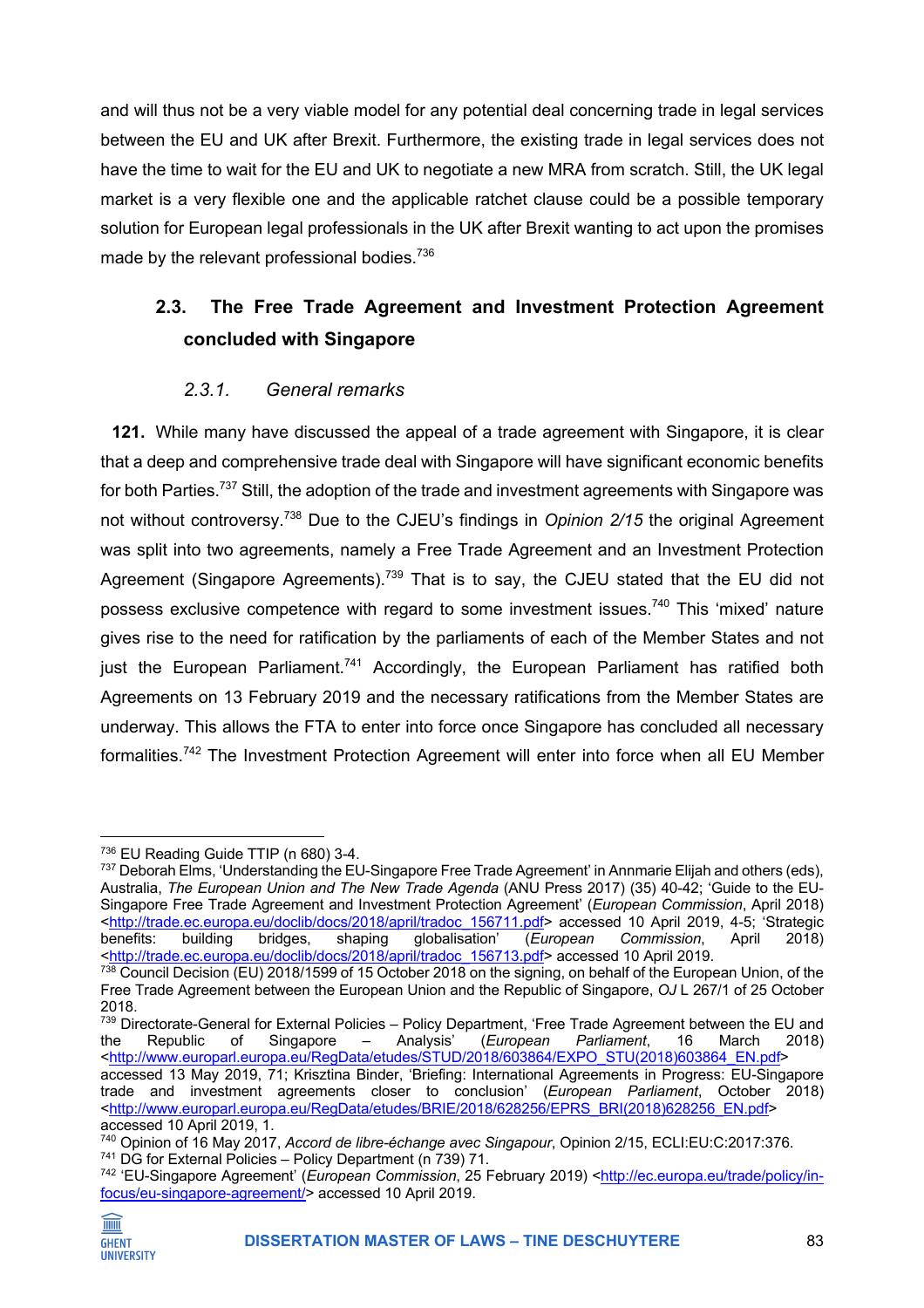States have consented to the Agreement following their own national procedures of ratification.<sup>743</sup> In any case, the EU-Singapore agreements is an interesting topic to discuss as model FTA for future trading EU-UK trading relations after Brexit. To clarify, while it is a similar deep and comprehensive trade agreement to TTIP and CETA, it differs just enough from those agreements to be treated as a separate issue in this dissertation.<sup>744</sup>

**122.** The most significant difference to be noted relevant to trade in legal services is the 'positive list' approach the EU utilises in this Agreement.<sup>745</sup> Where CETA uses a 'negative list' approach and TTIP a 'hybrid' one, the EUSFTA opted for the same approach as GATS to structure trading relations between the EU and Singapore.<sup>746</sup> In other words, the obligations regarding trade in services will only be enforceable to the extent that the Parties have taken up commitments to uphold these obligations with regard to certain services sectors.<sup>747</sup> Consequently, whether this agreement includes more liberalisation for trade in legal services than GATS will hugely depend on the commitments laid down in those positive lists. Another remarkable difference is the lack of a MFN obligation. Thus, when the EU gives more favourable treatment to another country, this does not need to be extended to Singapore.<sup>748</sup>

#### *2.3.2. The Singapore Agreements' framework on trade in services*

**123.** Firstly, it should be remarked that the Chapter on services, again, excludes the movement of workers and persons from its scope.<sup>749</sup> Secondly, with regard to the first two modes of supply of services as defined by Article I:2 GATS the provisions largely reflect those under GATS and CETA.<sup>750</sup> To be more specific, its scope is rather similar to CETA and TTIP.<sup>751</sup> Further, the Market Access provision, aside from the 'positive list' approach, appears to be a *verbatim* copy of the one laid down in CETA which also largely drew inspiration from GATS.<sup>752</sup> Interestingly, the EU did not change the language of the National Treatment provision as laid down in Article XVII GATS.<sup>753</sup> In other words, where CETA and TTIP used the wording 'treatment in like situations/circumstances', the EUSFTA still refers to like services and service suppliers.<sup>754</sup> This

<sup>754</sup> See *supra* 101, 114; Article 8.6 EUSFTA (n 749).



<sup>743</sup> 'Press release – Agreement with Singapore set to give a boost to EU-Asia trade' (*European Commission*, 13 February 2019) <http://trade.ec.europa.eu/doclib/press/index.cfm?id=1980> accessed 10 April 2019. <sup>744</sup> See *supra* 96, *infra* 122.

<sup>745</sup> DG for External Policies – Policy Department (n 739) 7, 25.

<sup>746</sup> See *supra* 57, 100, 112; 'Services and investment in EU trade deals: using 'positive' and 'negative' lists' (n 681) 3, 5; Elms (n 737) 47.

<sup>747</sup> Kerneis (n 578) 234-239; Thystrup and Ünüvar (n 292) 48-49; 'Services and investment in EU trade deals: using 'positive' and 'negative' lists' (n 681) 3, 5.

<sup>748</sup> DG for External Policies – Policy Department (n 739) 13-14.

<sup>749</sup> Article 8.1(4) European Commission, 'Annex 1 to the Proposal for a Council Decision on the conclusion of the Free Trade Agreement between the European Union and the Republic of Singapore' of 18 April 2018 COM(2018) 196 final (EUSFTA).

<sup>750</sup> See *supra* 57-67, 103.

<sup>751</sup> See *supra* 103, 114; Article 8.3 EUSFTA (n 749).

<sup>752</sup> Article XVI GATS; Article 9.6 CETA; Article 8.5 EUSFTA (n 749).

<sup>753</sup> Article XVII GATS; Article 8.6 EUSFTA (n 749).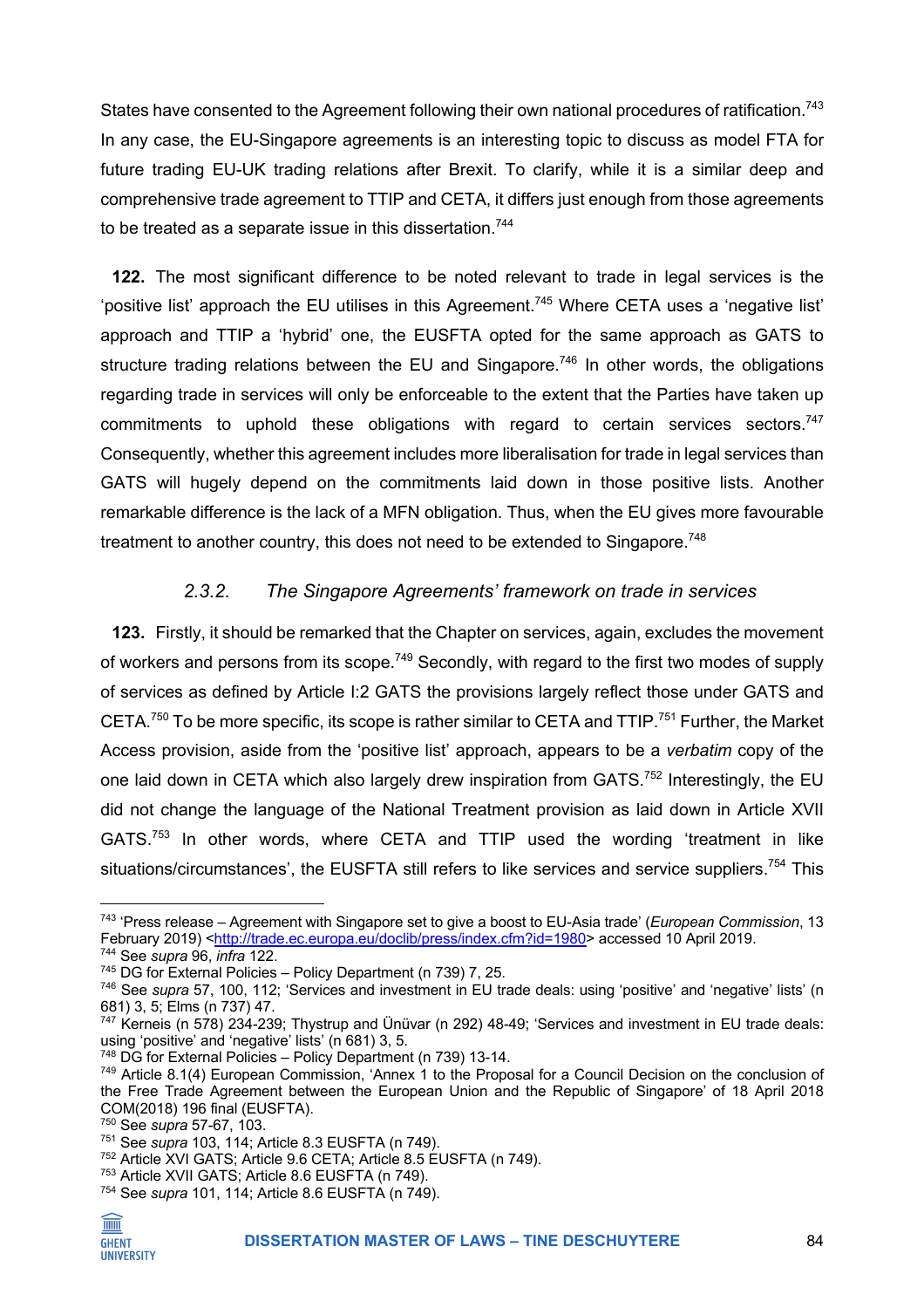will most likely result in the same issues as to the vagueness concerning 'likeness' as under GATS. <sup>755</sup> Further, the Article includes both *de jure* and *de facto* discrimination and describes 'treatment less favourable' as the modification of conditions of competition in favour of the Party's own services and suppliers.<sup>756</sup> The section on cross-border supply of services concludes with a remark on the Schedule of Specific Commitments of the respective Parties.<sup>757</sup> This Article also subjects the Schedules to a stand-still obligation, but not a ratchet clause.<sup>758</sup> This means that the liberalisation of trade in services is 'locked-in', but future liberalisations can be taken back by the Parties.759

Thirdly, the same remarks can be made regarding establishment, albeit that the list of prohibited measures for market access is considerably longer. Furthermore, this list seems to be a nearexact copy of the one laid down in Article XVI GATS. Where CETA and TTIP also included certain investment issues in the chapter regulating the third mode of supply from Article I:2 GATS, these issues can be found in the Investment Protection Agreement concluded with Singapore.<sup>760</sup> This Agreement should allow EU investors to establish themselves more easily in Singapore and *vice versa*. 761

Finally, the general framework on trade in services also includes the temporary provision of services by nationals of one Party in the territory of the other Party.<sup>762</sup> This section reflects those discussed under CETA and TTIP and thus largely incorporates the division of temporary service providers as laid down in the EU's Services Schedule.<sup>763</sup> In short, when the Parties have undertaken commitments with regard to establishment, the investors of the other Party must be allowed to employ certain key personnel and graduate trainees. These employees are allowed to provide services for the period established in Article 8.14.<sup>764</sup> Further, the Parties are prohibited from establishing numerical quotas or economic needs tests by way of discriminating against these temporary services providers.<sup>765</sup> Subject to the commitments and reservations made concerning cross-border provision of services and the establishment of service providers, must

 $765$  Article 8.14(2) EUSFTA (n 749).



<sup>755</sup> See *supra* 59, 64.

<sup>756</sup> Articles 8.6(2)-(3) EUSFTA (n 749).

 $757$  Article 8.7 EUSFTA (n 749).

 $758$  Article 8.7(2) EUSFTA (n 749).

<sup>759</sup> See *supra* 100.

<sup>&</sup>lt;sup>760</sup> European Commission, 'Annex to the Proposal for a Council Decision on the conclusion of the Investment Protection Agreement between the European Union and its Member States of the one part, and the Republic of Singapore, of the other part' of 18 April 2018 COM(2018) 194 final (EUSIPA).

<sup>&</sup>lt;sup>761</sup> 'Guide to the EU-Singapore Free Trade Agreement and Investment Protection Agreement' (n 737) 13-14.

<sup>762</sup> See Articles 8.13-8.15 EUSFTA (n 749).

<sup>763</sup> See *supra* 104-105, 115; Articles 8.14-8.15 EUSFTA (n 749).

<sup>764</sup> Article 8.14 EUSFTA (n 749).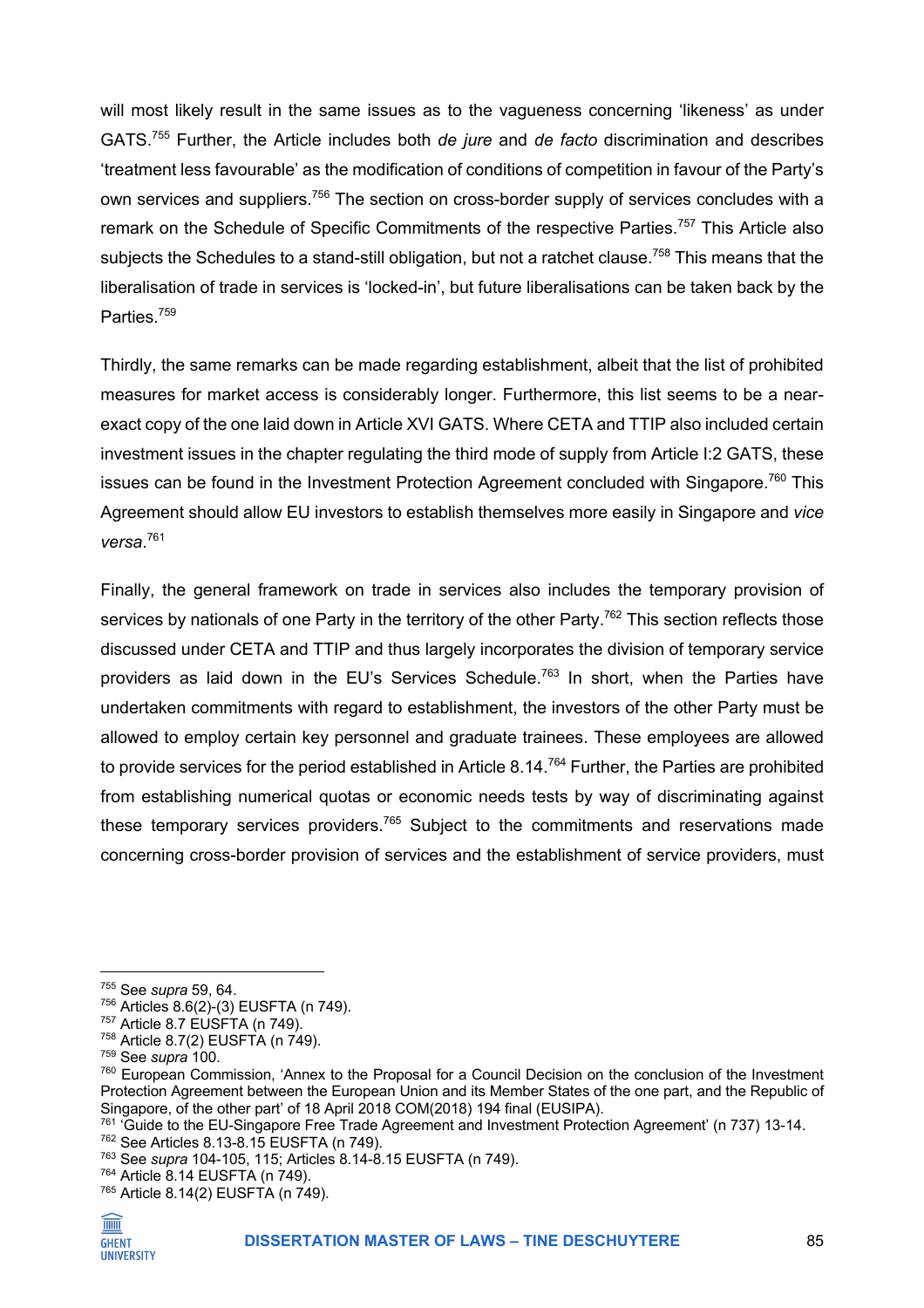the Parties allow the temporary entrance and stay of business services sellers for a period of maximum ninety days per year.<sup>766</sup>

**124.** Still, it is clear that once again the Schedules of Specific Commitments are of the utmost importance to determine the exact scope of the obligations under the EUSFTA.<sup>767</sup> When comparing the three different annexes (cross-border supply, establishment and temporary provision of services) with the EU's and UK's existing Schedules under GATS, the text of the Agreement should be taken into account as well. From this assessment, it is clear that the framework for legal services as established by the EUSFTA does not differ that much from what was established under GATS. More specifically, the horizontal section largely locks in the current *status quo* of services liberalisation under GATS as foreseen by the EU's Services Schedule.768 Focusing more on legal services across all of the modes of supply, the UK's commitments are largely kept intact as well, aside from the slightly different layout regarding temporary provision of services that is.<sup>769</sup> Yet, it must be noted that while there are no qualification requirements stipulated regarding legal services, these nonetheless apply.<sup>770</sup> As for the commitments made by Singapore, significant concessions were made with regard to legal services, but the existing UK rules under GATS are still more flexible than Singapore's commitments.<sup>771</sup> Thus, the rather restrictive rules discussed above will most likely remain applicable, even when a EUSFTA-like agreement is concluded after Brexit.<sup>772</sup>

#### *2.3.3. Other relevant chapters for legal services*

**125.** Additionally, the EUSFTA also provides for a framework on the recognition of qualifications that allows the Parties to require certain qualifications, but the relevant professional bodies are encouraged to negotiate recommendations on the mutual recognition of professional qualifications.<sup>773</sup> These recommendations could then be transformed into an MRA concluded between the Parties.<sup>774</sup> In any case, the Parties engage themselves to provide any information on this Chapter upon request as well as to create certain enquiry points to do so.<sup>775</sup> Just as under CETA and TTIP, it takes time to negotiate such MRAs and thus could possibly cause extra delays and less favourable access to the UK legal market after Brexit.<sup>776</sup> Similarly, the EUSFTA also has

<sup>766</sup> Article 8.15 EUSFTA (n 749). 767 See *supra* 57, 63-65, 68.

<sup>768</sup> EU Services Schedule (n 409) 2-11; European Commission, 'Annex 5 to the Proposal for a Council Decision on the conclusion of the Free Trade Agreement between the European Union and the Republic of Singapore' of 18 April 2018 COM(2018) 196 final, 6-9, 74-85, 158-160 (EUSFTA Annex).

<sup>769</sup> See *supra* 73-74; EUSFTA Annex (n 768) 10-11, 95-97, 161-163.

<sup>770</sup> EUSFTA Annex (n 768) 3.

<sup>771</sup> See *supra* 68-80; EUSFTA Annex (n 768) 196-203.

<sup>772</sup> See supra

<sup>773</sup> Article 8.16 EUSFTA (n 749).

 $774$  Article 8.16(4) EUSFTA (n 749).

 $775$  Article 8.17  $E$ USFTA (n  $749$ ).

<sup>776</sup> See *supra* 106, 106, 116.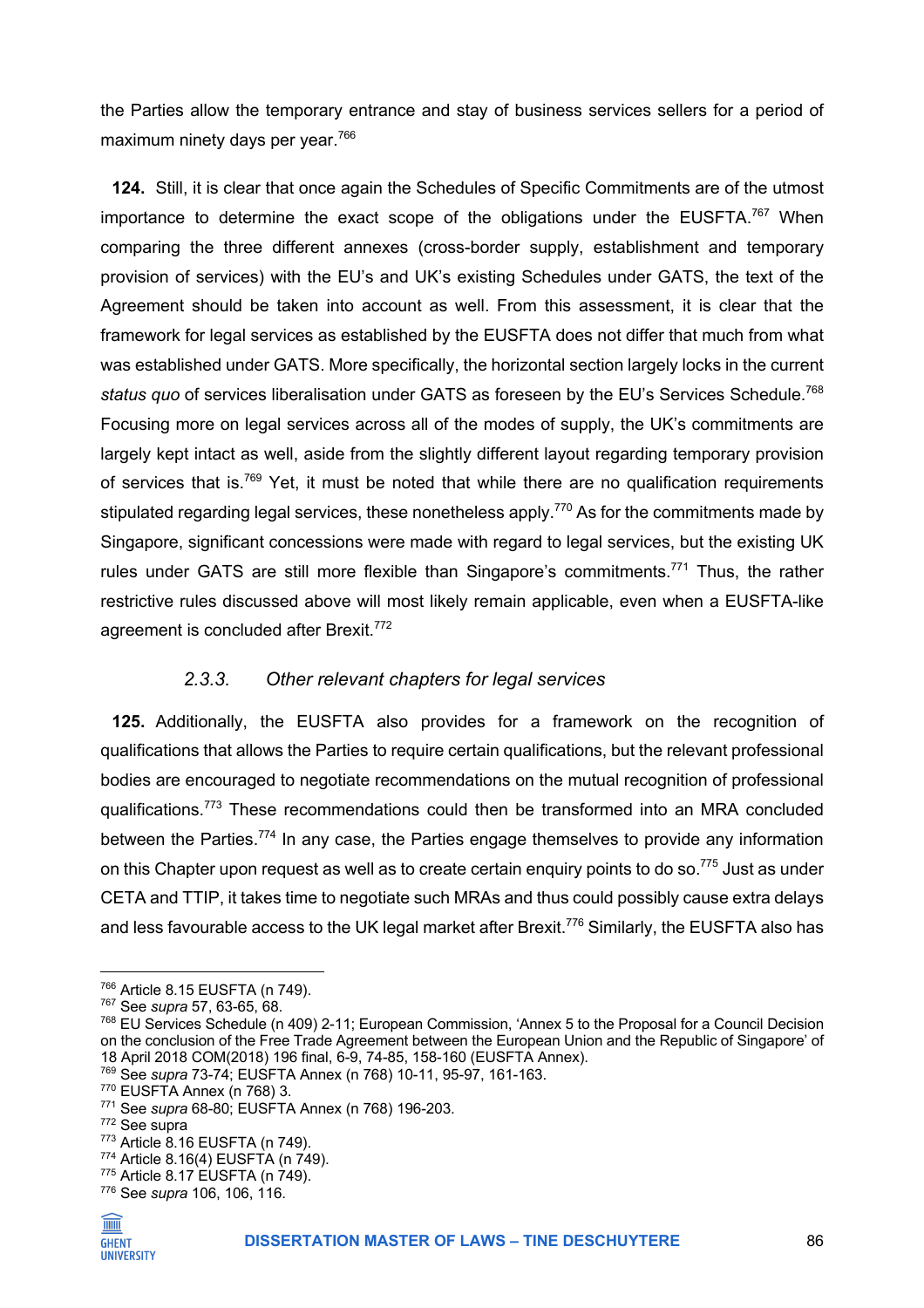a separate chapter on domestic regulation ensuring that licensing and qualification requirements and/or procedures do not constitute barriers to trade by subjecting them to certain disciplines and conditions.<sup>777</sup> Further, the section on Electronic Commerce in EUSFTA is a little bit more limited than those of CETA and TTIP but essentially aims for a swift e-commerce and more cooperation on the matter between the two parties.<sup>778</sup> In other words, this does not affect trade in legal services as the e-Commerce Directive does.<sup>779</sup> Finally, the EUSFTA foresees in similar exceptions based on certain overriding interests to the rules on services as GATS, CETA and TTIP.<sup>780</sup> The Agreement also includes a chapter on competition and related matters. Here, the EUSFTA lays down certain principles on antitrust (including decisions taken by associations of undertakings), mergers and undertakings granted exclusive rights or public monopolies.<sup>781</sup> As the WTO does not regulate competition law, this could be seen as an improvement.<sup>782</sup> Furthermore. the Chapter also tackles certain trade-related issues of subsidies.<sup>783</sup> Still, it must be noted that this chapter is not as strong as it seems, because it is not enforceable. To be more specific, it is excluded from dispute settlement and mediation mechanism and can thus not be forcibly imposed upon either of the Parties.<sup>784</sup> Finally, it can be noted here that the Parties have also included transparency obligations similar to the previously discussed agreements.<sup>785</sup>

### *2.3.4. The Singapore Agreements' suitability as models for trade in legal services after Brexit*

**126.** Regrettably, it seems that the EUSFTA is not able to accommodate the UK's need for a swift transition and seemingly "*frictionless*" trade in legal services with the EU and *vice versa* after Brexit either.<sup>786</sup> While the EUSFTA does foresee in a possibility to negotiate mutual recognition between the relevant professional bodies and subsequently the Parties, it remains highly focused on discriminatory measures.<sup>787</sup> As shown above, this approach still allows a lot of restrictions with regard to trade in legal services, even if such requirements abide by the rules laid down in the EUSFTA.<sup>788</sup> Additionally, as the timetable of Brexit is rather limited, there might not be enough time for the relevant professional bodies regulating the legal profession within the EU and UK to negotiate a satisfactory recommendation and have it converted into a MRA. This can further

<sup>788</sup> See *supra* 14.



<sup>777</sup> Articles 8.18-8.20 EUSFTA (n 749); DG for External Policies – Policy Department (n 739) 13.

<sup>778</sup> See *supra* 107, 117; Articles 8.57-8.61 EUSFTA (n 749).

<sup>779</sup> See *supra* 36.

<sup>780</sup> Article 8.62 EUSFTA (n 749).

<sup>781</sup> Articles 11.1-11.4 EUSFTA (n 749).

 $782$  DG for External Policies - Policy Department (n 739) 15.

<sup>783</sup> Articles 11.5-11.10 EUSFTA (n 749).

<sup>&</sup>lt;sup>784</sup> Article 11.14 EUSFTA (n 749); DG for External Policies – Policy Department (n 739) 15.

<sup>785</sup> Articles 13.1-13.8 EUSFTA (n 749).

<sup>786</sup> See *supra* 109-110, 120, 123-125; Tauwhare (n 5) 89.

<sup>787</sup> See supra 123-125.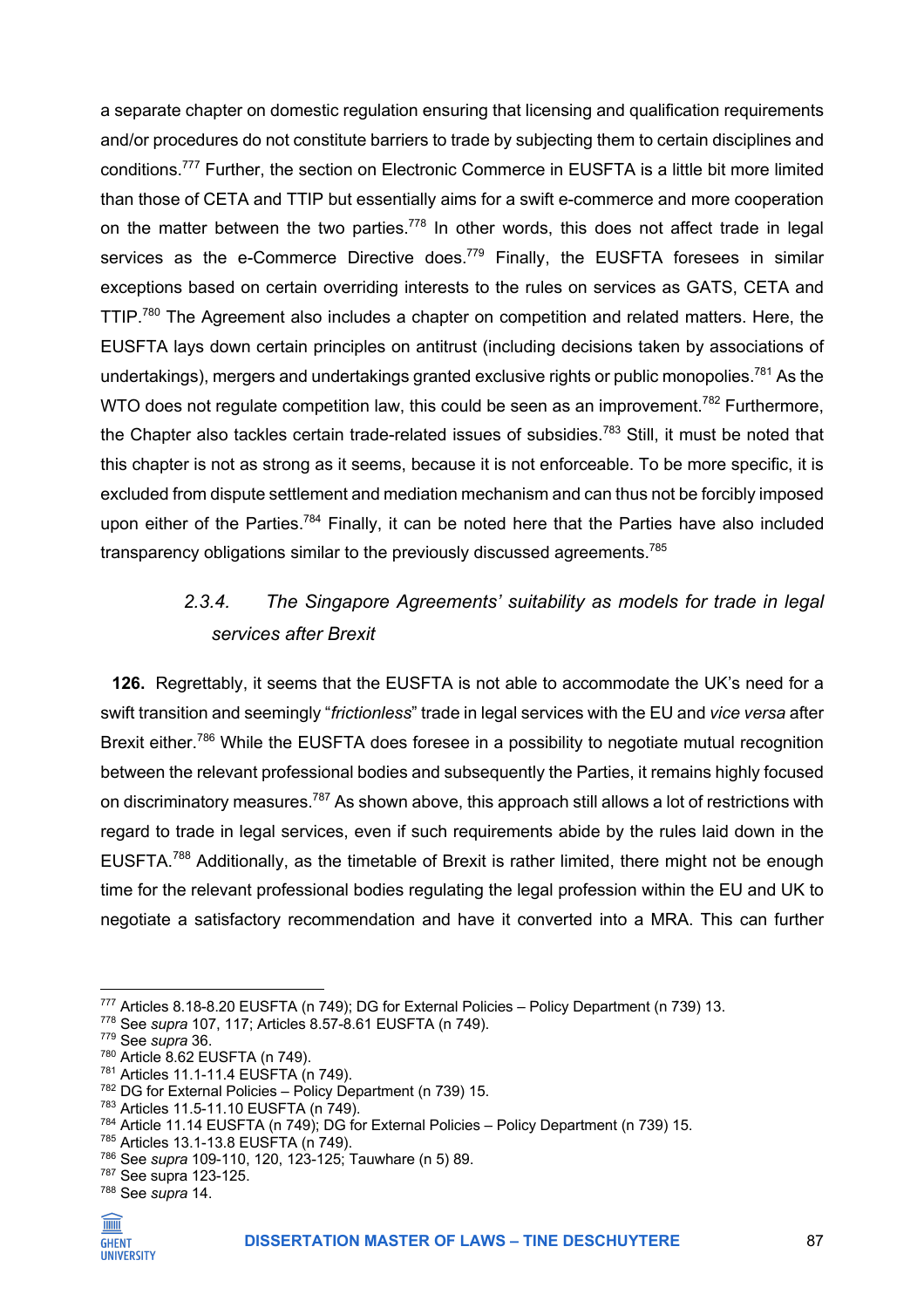impede access to the UK legal market for European legal service providers.<sup>789</sup> Moreover, the Agreement explicitly excludes the movement of workers and persons between the Parties from its scope and thus does not provide for simplified immigration rules.<sup>790</sup> Hence, a EUSFTA-like agreement would come nowhere near the desired continuation of mutual recognition.<sup>791</sup>

### **2.4. Other relevant agreements concluded by the EU**

**127.** The Law Society of England and Wales also mentions the FTA the EU concluded with South Korea as the "*only example of an EU FTA that pushed for further opening of the legal services markets*". <sup>792</sup> While it is true that the EUKFTA foresees in additional commitments regarding legal services from South Korea, the UK's regulation of the legal profession remains more open to FLC's.<sup>793</sup> Accordingly, the Law Society also mentions the regulatory changes in several EU Member States due to the Agreement.<sup>794</sup> Admittedly, the regulatory changes regarding FLC's in, for example, France are interesting for UK lawyers wishing to emigrate to the EU after Brexit, but it implies little change for the European legal service suppliers wishing to enter the British legal market.

Another agreement that could be relevant after Brexit is the Trade in Services Agreement which is currently being negotiated by no less than 23 WTO Members, including the EU.<sup>795</sup> This copies GATS to a large extent but aims to improve the liberalisation of trade in services.<sup>796</sup> In essence. the Agreement would contain key provisions such as a standstill obligation and a ratchet clause and it would adopt a 'hybrid' approach where a positive list is used for market access and a negative list for national treatment.<sup>797</sup> The documents which have been published so far largely resemble those in CETA and TTIP.<sup>798</sup> Nonetheless, the future of this Agreement is still uncertain as the negotiations were put on hold after 21 negotiation rounds in November 2016.<sup>799</sup> Moreover, while the outline of the Agreement has been established, the level of services liberalisation has so far not been settled upon by the Parties.<sup>800</sup> With regard to legal services, it is clear that the EU

<sup>789</sup> See *supra* 106.

<sup>790</sup> Article 8.1(4) EUSFTA (n 749).

<sup>791</sup> See *supra* 94-95.

<sup>792</sup> The Law Society (n 571) 5.

<sup>&</sup>lt;sup>793</sup> Korea's Schedule of Specific Commitments, Free trade Agreement between the European Union and its Member States, of the one part, and the Republic of Korea, of the other part, *OJ* L 127/6 of 14 May 2011, 1254- 1256 (EUKFTA).

<sup>794</sup> The Law Society (n 571) 5.

<sup>795</sup> Delimatsis (n 624) 620.

<sup>796</sup> 'In focus: Trade in Services Agreement (TiSA)' (*European Commission*, 14 July 2017) <http://ec.europa.eu/trade/policy/in-focus/tisa/> accessed 11 April 2019.

 $797$  Delimatsis (n 624) 621. <sup>798</sup> 'The EU publishes TiSA position papers' (*European Commission*, 22 July 2014) <http://trade.ec.europa.eu/doclib/press/index.cfm?id=1133> accessed 11 April 2019; 'TiSA leaks' (*Greenpeace*, September 2016/November 2016) <https://trade-leaks.org/tisa/> accessed 11 April 2019; Delimatsis (n 624) 621.

<sup>799</sup> 'In focus: Trade in Services Agreement (TiSA)' (n 796); Eeckhout (n 21) 14.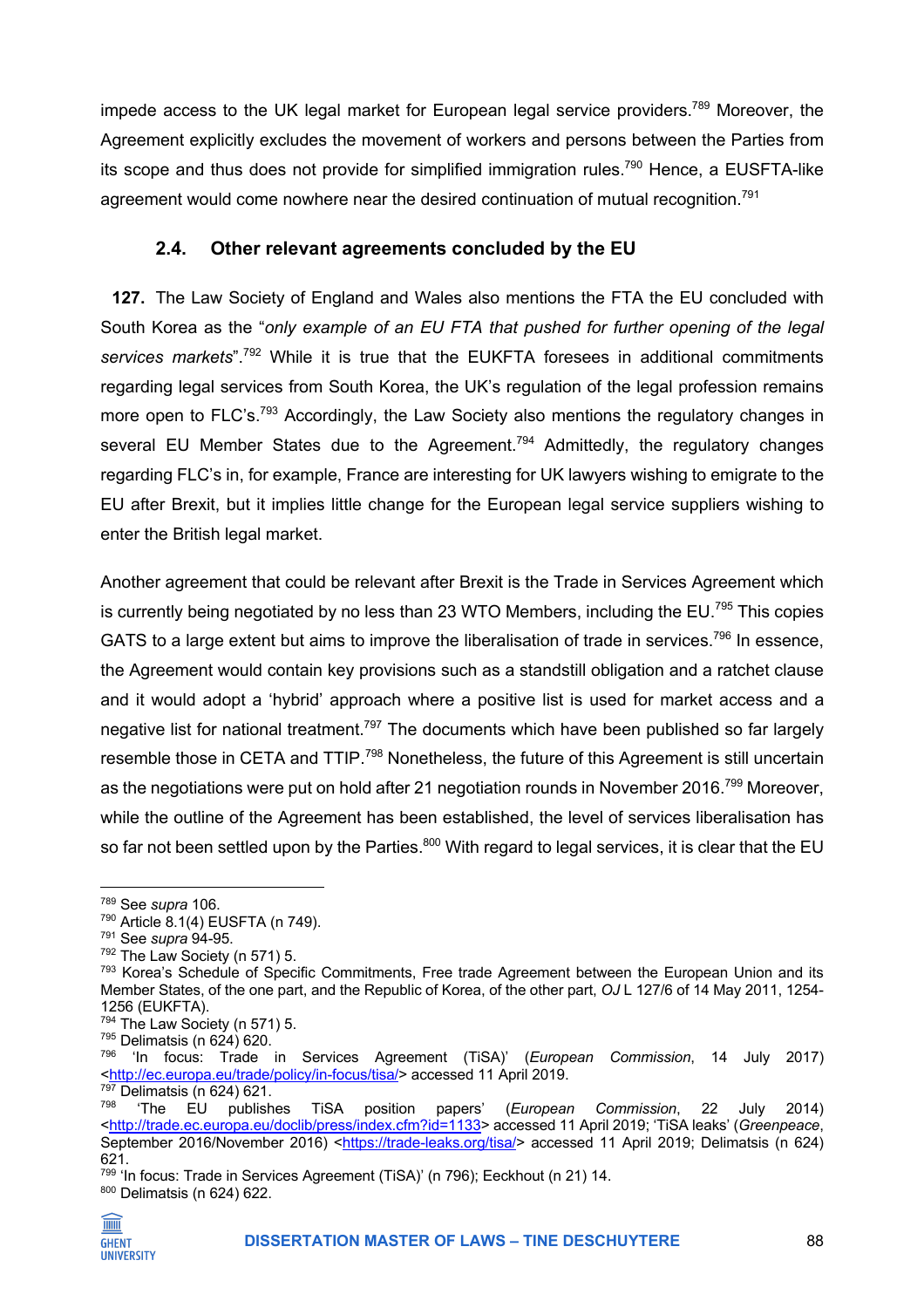at least wants to keep a tight lid on legal services intertwined with public functions such as those provided by notaries and bailiffs. 801

**128.** Still, the EU has not kept its favourable regulation of legal services limited to its own Member States. As shown above, there are some states that enjoy the same legal regime as the EU Member States. These states all participate in the EU Single Market and thus show a large level of convergence with EU legislation.<sup>802</sup> This framework is successful as it tackles procedural divergence regarding the regulation of trade in services *and* utilises mutual recognition to make movement across borders to provide services as easy as possible. Furthermore, it includes the much-contested free movement of persons as well as flanking policies such as competition law. To date, these are the only countries which enjoy this regime. As the EU previously indicated, it will not allow cherry picking in the internal market, so it seems unlikely that the UK will be able to conclude an FTA as discussed above while combining it with the same access to the internal market for legal services as the EEA-countries and Switzerland.<sup>803</sup> If the Parties wish to continue their current trade in legal services, they must either choose one of the current options available, *i.e.* EEA or the Swiss agreements, or make a *sui generis* agreement that includes a ready-made recognition/convergence component which none of the above discussed agreements contain.<sup>804</sup>

### **III. Extending mutual recognition of legal documents to third countries**

**129.** An area where mutual trust is, however, indispensable to facilitate trade in legal services, is the recognition and enforcement of judgments, authentic acts and court settlements in civil and commercial matters. Over the years, the EU has aimed to create a 'free movement of judicial acts' between its Member States which, in turn, boosted the UK's legal market attractiveness as an international hub for legal services.<sup>805</sup> That is to say, as mentioned above, the British legal market is an interesting choice for Choice of Court Agreements, as UK judgments, due to the UK's membership of the EU, enjoy a 'free movement' within the EU.<sup>806</sup> Furthermore, the EU legislation on this type of mutual recognition also allows citizens to pursue legal proceedings in their own Member States and have those EU judgments executed against persons established within the UK, without any form of additional proceedings.<sup>807</sup>

<sup>806</sup> *Ibid*. 807 See *supra* 43-49.



<sup>801</sup> 'TiSA - Schedule of specific commitments and list of MFN exceptions' (*European Commission*, 21 October 2016) <http://trade.ec.europa.eu/doclib/docs/2016/november/tradoc\_155096.pdf> accessed 11 April 2019, 6. <sup>802</sup> See *supra* 50.

<sup>803</sup> European Parliament Resolution of 14 March 2018 on the framework of the future EU-UK relationship, 2018/2573(RSP), para. 12; European Council Guidelines (Art. 50) of 23 March 2018, EUCO XT 20001/18, 3. <sup>804</sup> For EUSFTA this was confirmed in *Opinion 2/15.*<br><sup>805</sup> See *supra* 2; Ahmed (n 10) 990.<br><sup>806</sup> Ibid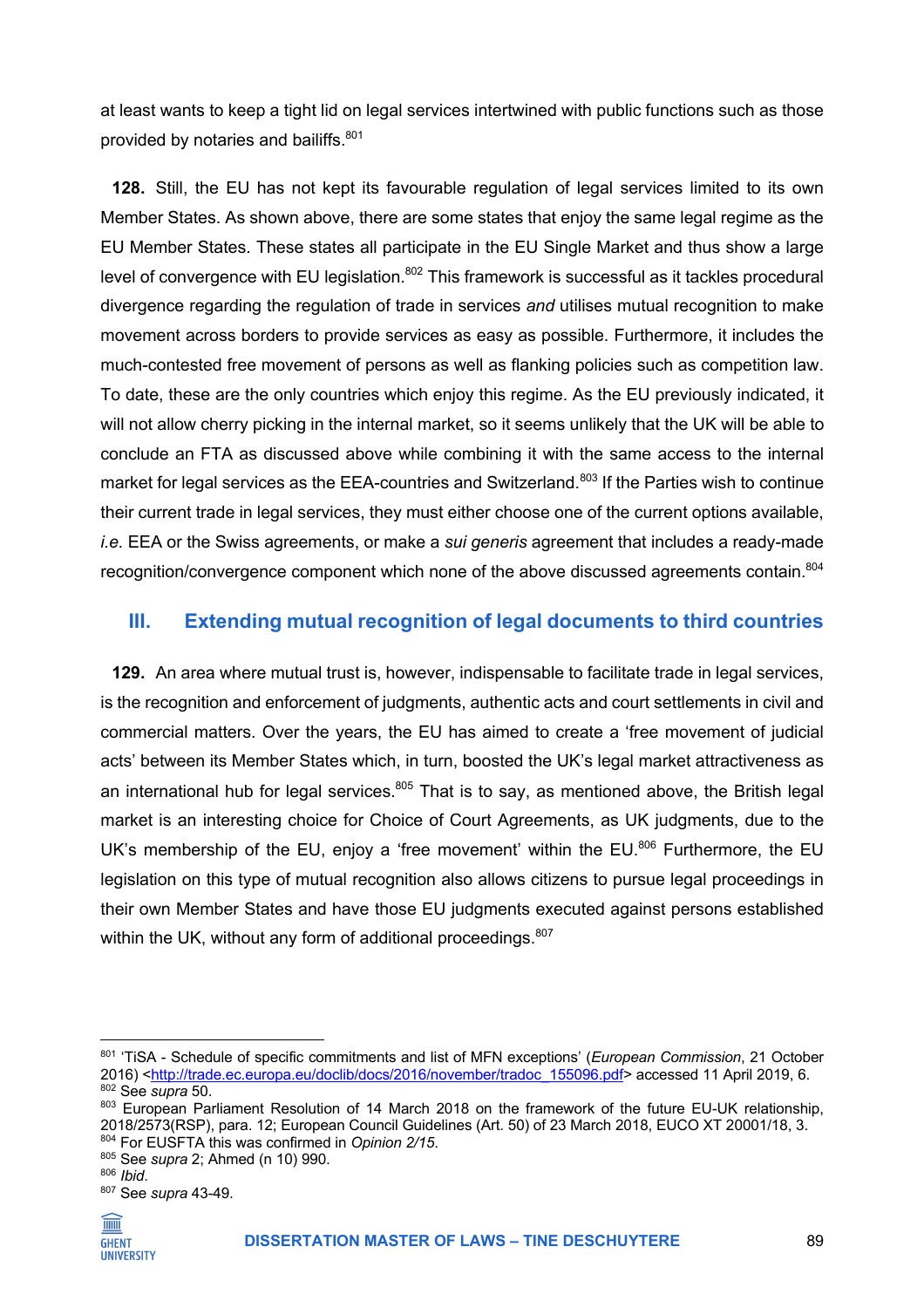The EU has exported some form of this mutual recognition to a limited number of third countries through some international agreements, widening the scope of legal services that can be offered within the UK.<sup>808</sup> The two foremost examples on this matter are the 2007 Lugano Convention and the Hague Convention on Choice of Court Agreements. Both are concluded by the EU with third countries and extend some type of mutual recognition of judgments to these countries. These are interesting to discuss as potential models, but they both have an interesting advantage over the FTAs discussed above. To be more specific, the UK can choose to become an independent signatory to both treaties where it could not do so with CETA, TTIP and EUSFTA.<sup>809</sup> Besides these agreements, there are some other agreements that the different EU Member States have concluded themselves. A prominent and relevant example here is the (already discussed) Convention of New York on the Recognition and Enforcement of Foreign Arbitral Awards, signed on 10 June 1958.

#### **3.1. Relevant international agreements**

**130.** Both the New York Convention on Arbitration and the Choice of Court Convention have been discussed above, so reference can be made to the remarks made there.<sup>810</sup> Now that the UK has, on the one hand, ratified the Choice of Court Convention and will implement it as an independent Party from 1 November 2019 on, it is absolutely certain that the provisions herein will apply between the EU and UK, even if they are not able to conclude a deal by 31 October 2019.<sup>811</sup> The New York Convention on Arbitration, on the other hand, already applies between the EU Member States besides the EU instruments, as most of these exclude arbitration from their scope.<sup>812</sup> Still, both of these instruments only partially address the issue of 'free movement of legal documents' and can thus be no more than partial or interim solutions. $813$ 

**131.** It should be remarked here that a new international agreement is being negotiated on the recognition and enforcement of judgments in civil and commercial matters within the auspices of the Hague Conference on Private International Law (HCCH).<sup>814</sup> The draft convention currently has a wider scope than the Choice of Court Convention as it does not exclude proceedings with consumers or employees and it is not limited to choice of court agreements.<sup>815</sup> The current draft of said agreement provides for recognition and enforcement of judgments of one Party in all other

<sup>808</sup> See *supra* 2; Ahmed (n 10) 990.

<sup>809</sup> Aikens and Dinsmore (n 469) 915; Fitchen (n 469) 429

<sup>810</sup> See *supra* 48, 86-87.

<sup>811</sup> See *supra* 86.

<sup>812</sup> See *supra* 48.

<sup>813</sup> See *supra* 92.

<sup>814</sup> Jhangiani and Amin (n 478); Deschuyteneer and Verhellen (n 219) 436.

<sup>815</sup> Article 2 'Draft Convention on the recognition and enforcement of foreign judgments in civil or commercial matters' (HCCH, May 2018) <https://assets.hcch.net/docs/9faf15e1-9c36-4e57-8d56-12a7d895faac.pdf> accessed 7 May 2019 (Draft Judgments Convention).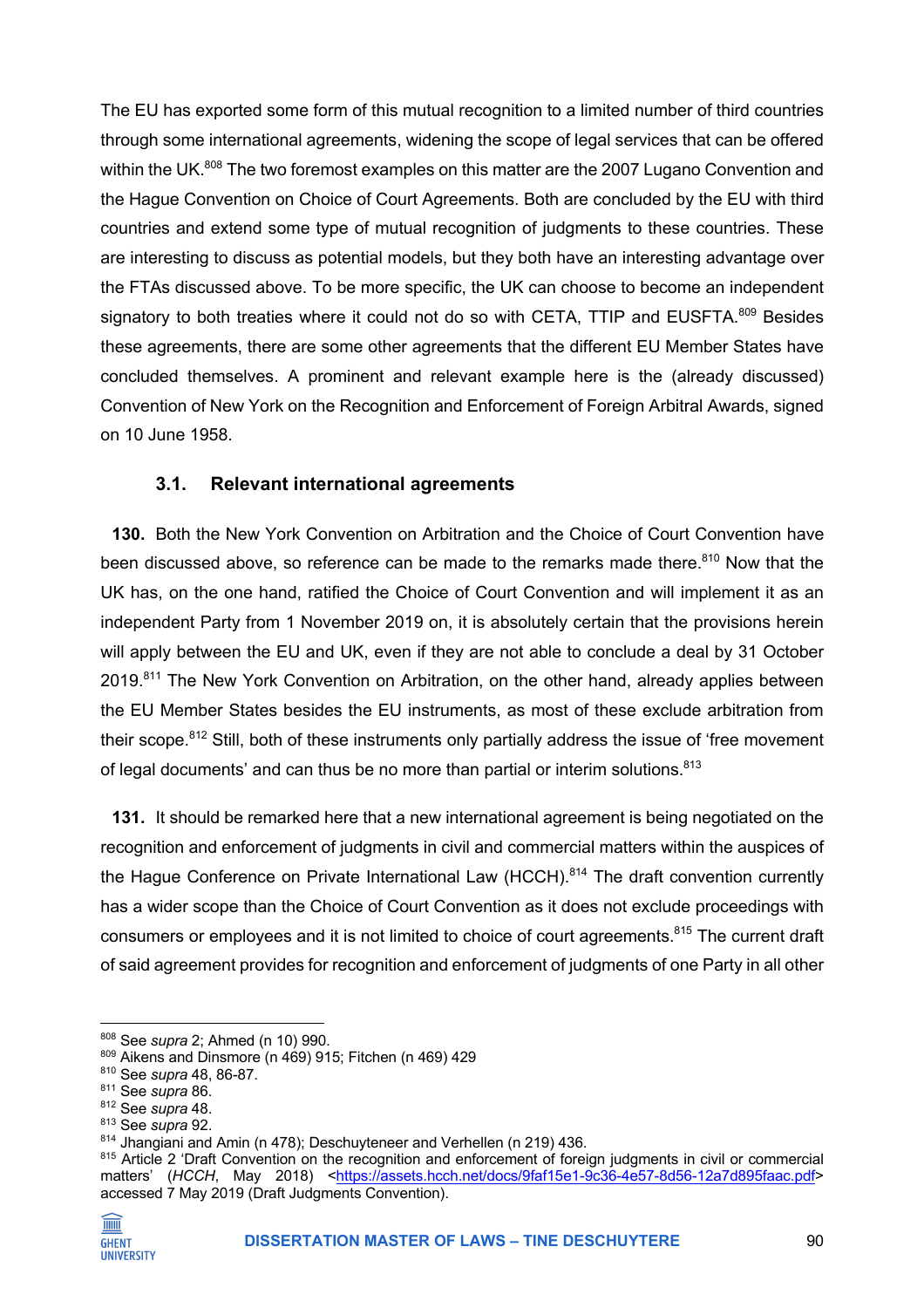Parties to the convention on the basis of the grounds listed in Article 5.<sup>816</sup> Furthermore, the recognition and/or enforcement of a judgment can only be refused on the basis of the grounds which greatly resemble the overriding interests from the Choice of Court Convention and Brussels regime.<sup>817</sup> Similarly, court settlements should fall under the same regime as judgments.<sup>818</sup> Procedurally, the draft agreement seems to copy the provisions of the Choice of Court Convention.<sup>819</sup> In any case, it is clear that when the UK and EU do not manage to implement an agreement continuing the current Brussels regime between them after Brexit, this Convention could potentially create an acceptable fall-back position for both parties, provided that it is concluded in the near future.

#### **3.2. The 2007 Convention of Lugano**

**132.** Besides these agreements, the EU has concluded another, much more far-reaching agreement providing for a similar mutual recognition of legal documents to the Brussels regime. To be more specific, by concluding the 2007 Lugano Convention, the EU has extended the Brussels I Regulation to all of the EFTA states, except for Liechtenstein.<sup>820</sup> It is believed that this Convention would cease to apply to the UK after Brexit because it was concluded by the EU and not the Member States.<sup>821</sup> Still, it is suggested that, in principle, the UK could ascend to the agreement as an independent signatory after Brexit.<sup>822</sup>

**133.** While the 2007 Lugano Convention is not as flexible as the Brussels Ibis Regulation, it still aims to achieve a 'free movement' of judgments and authentic instruments, where the previously discussed agreements only concern a partial mutual recognition of judgments.<sup>823</sup> Furthermore, its scope is much wider than both of the discussed Hague Conventions.<sup>824</sup> Not only does the 2007 Lugano Convention have an extensive framework on jurisdiction in PIL cases, it provides for an extensive mutual recognition system with regard to judgments as well as authentic instruments.<sup>825</sup> The recognition of legal documents happens, in principle, *de plano* under the Lugano Convention and can only be refused in the situations where one of the listed grounds of refusal apply.<sup>826</sup> These grounds include, similar to the Hague Conventions, public policy, procedural fairness and reconcilability with previous judicial decisions between the same

<sup>826</sup> Article 33(1), 34 2007 Convention of Lugano.



<sup>816</sup> Article 5 Draft Judgments Convention (n 815).

<sup>817</sup> See *supra* 45, 87; Article 7 Draft Judgments Convention (n 815).

<sup>818</sup> Article 12 Draft Judgments Convention (n 815).

<sup>819</sup> See *supra* 87; Articles 13-15 Draft Judgments Convention (n 815).

<sup>820</sup> Lehmann and Zetzsche (n 477) 1025.

<sup>821</sup> Aikens and Dinsmore (n 469) 905.

<sup>822</sup> Articles 70(1)(c) *juncto* 72(3) 2007 Convention of Lugano; Aikens and Dinsmore (n 469) 912; Fitchen (n 469)

<sup>431;</sup> Deschuyteneer and Verhellen (n 219) 434-435.

<sup>823</sup> See *supra* 130-131; Domej and Oberhammer (n 255) 743.

<sup>824</sup> See *supra* 86-87, 130-131; Article 1 2007 Convention of Lugano.<br><sup>825</sup> Title II-III 2007 Convention of Lugano.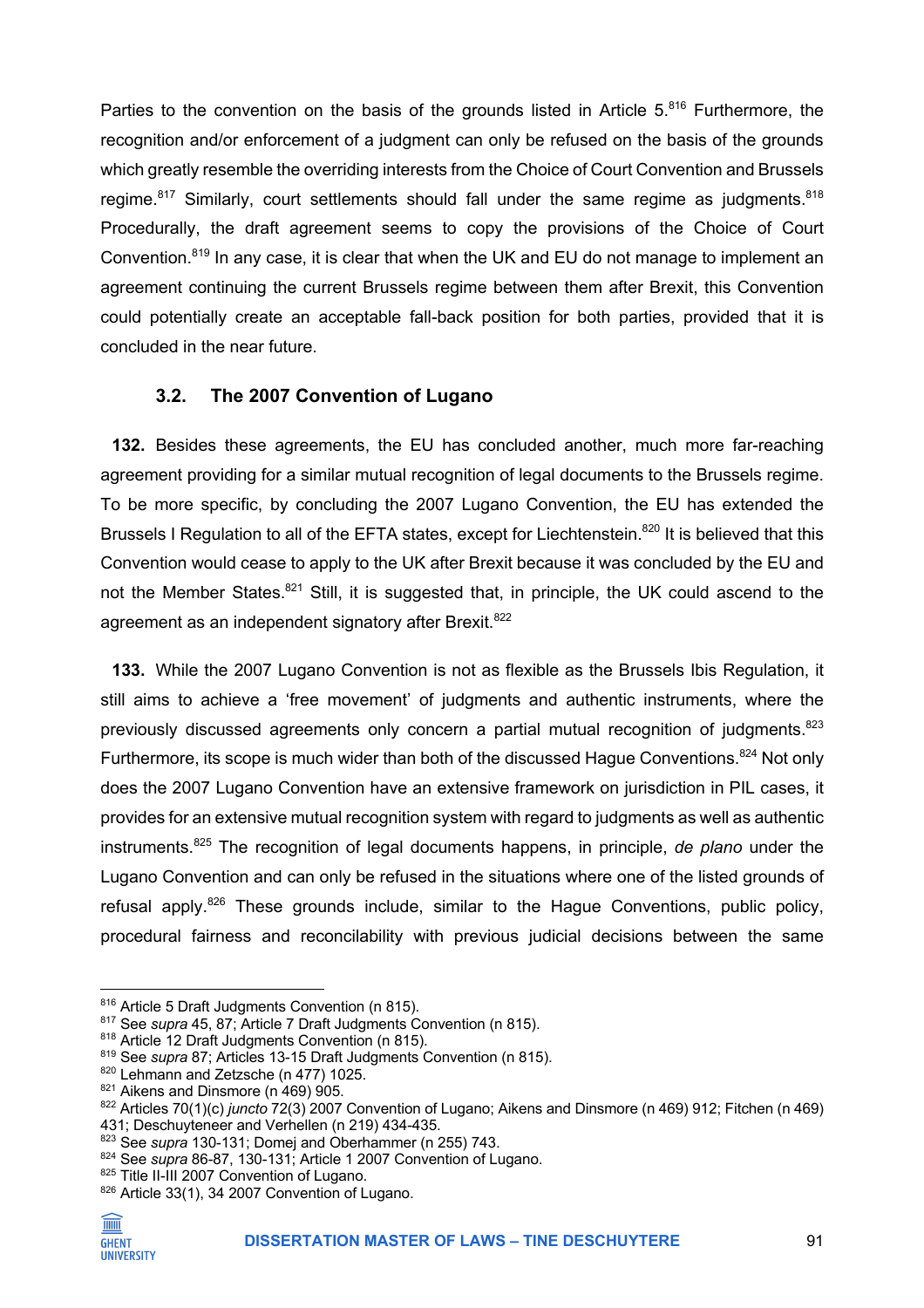parties.<sup>827</sup> Furthermore, when a decision is based on a jurisdiction found contrary to certain articles of the Convention, the Parties to the Lugano Convention are not obliged to recognise the iudament.<sup>828</sup> Unlike the Brussels regime, the Lugano Convention adds several more grounds to base the refusal of recognition of judgments upon.<sup>829</sup> In other words, the recognition or enforcement may be refused when the jurisdiction leading to the decision was based upon a ground that differs from those in the Convention.<sup>830</sup> Moreover, the recognition can also be refused when the State is not bound by the Convention on a particular matter and the defendant is domiciled in that non-EU State or an EU Member State, unless national law foresees in the recognition (or enforcement) for such legal documents.<sup>831</sup> Additionally, the Convention of Lugano prohibits the review of substance of the judgments just as the Hague Convention and Brussels regime do.<sup>832</sup> Finally, it also allows the staving of proceedings for recognition when a judgment is still open for appeal.<sup>833</sup> These grounds for refusal were generally interpreted quite restrictively by the CJEU under the Brussels regime. $834$  Pursuant to Article 1(1) of Protocol 2 on the Uniform Interpretation of the Lugano Convention, the Parties must "*pay due account*" to the jurisprudence of the CJEU on the Brussels regime.<sup>835</sup> Thus, while there is no absolute obligation for non-EU Members to adhere to CJEU jurisprudence, it can still exert a significant influence on the application of the refusal grounds within the UK. $^{836}$  Furthermore, to preserve the free movement as established by the Brussels regime both the EU and UK would do well to continue a similar interpretation under the Lugano Convention as under the Brussels Regulations after Brexit, if the UK were to become an independent Party that is.

As for the enforcement of judgments under the Lugano Convention, the Parties must enforce enforceable judgments when these have been declared enforceable through *exequatur*. <sup>837</sup> Still, judgments must also be registered to be able to be enforced within the UK.<sup>838</sup> As found under the Brussels I Regulation stipulated above, the *exequatur* procedure is an extra procedural hurdle, but it runs quite smoothly in all EU Member States and is found not to completely obstruct the free movement of legal documents.<sup>839</sup> Moreover, the CJEU has tried to interpret the Brussels I

<sup>839</sup> See *supra* 46.



<sup>827</sup> Article 34 2007 Convention of Lugano.

<sup>828</sup> Article 35 2007 Convention of Lugano.

<sup>829</sup> Gaudemet-Tallon (n 221) 541-542.

<sup>830</sup> Article 64(3) 2007 Convention of Lugano.

 $831$  Article 67(4) 2007 Convention of Lugano.

<sup>832</sup> See *supra* 45, 87; Article 36 2007 Convention of Lugano.

<sup>833</sup> Article 37 2007 Convention of Lugano.

<sup>834</sup> See *supra* 45.

<sup>835</sup> Article 1(1) Protocol 2 2007 Convention of Lugano; Aikens and Dinsmore (n 469) 911; Ahmed (n 10) 990-991; Ahmed Al-Nuemat and Abdullah Nawafleh, 'Brexit, Arbitration and Private International Law' (2017) 10 J Pol & L 116, 117-118; Deschuyteneer and Verhellen (n 219) 434.

<sup>836</sup> Pascal Grolimund and Eva Bachofner, 'Protokoll 2' in Anton K Schnyder (ed), *Lugano-Übereinkommen zum internationalen Zivilverfahrensrecht: Kommentar* (Dike 2011) (1142) 1167-1168; Ahmed (n 10) 990-991; Deschuyteneer and Verhellen (n 219) 434-435

<sup>&</sup>lt;sup>837</sup> Article 38(1) 2007 Convention of Lugano.

<sup>&</sup>lt;sup>838</sup> Article 38(2) 2007 Convention of Lugano.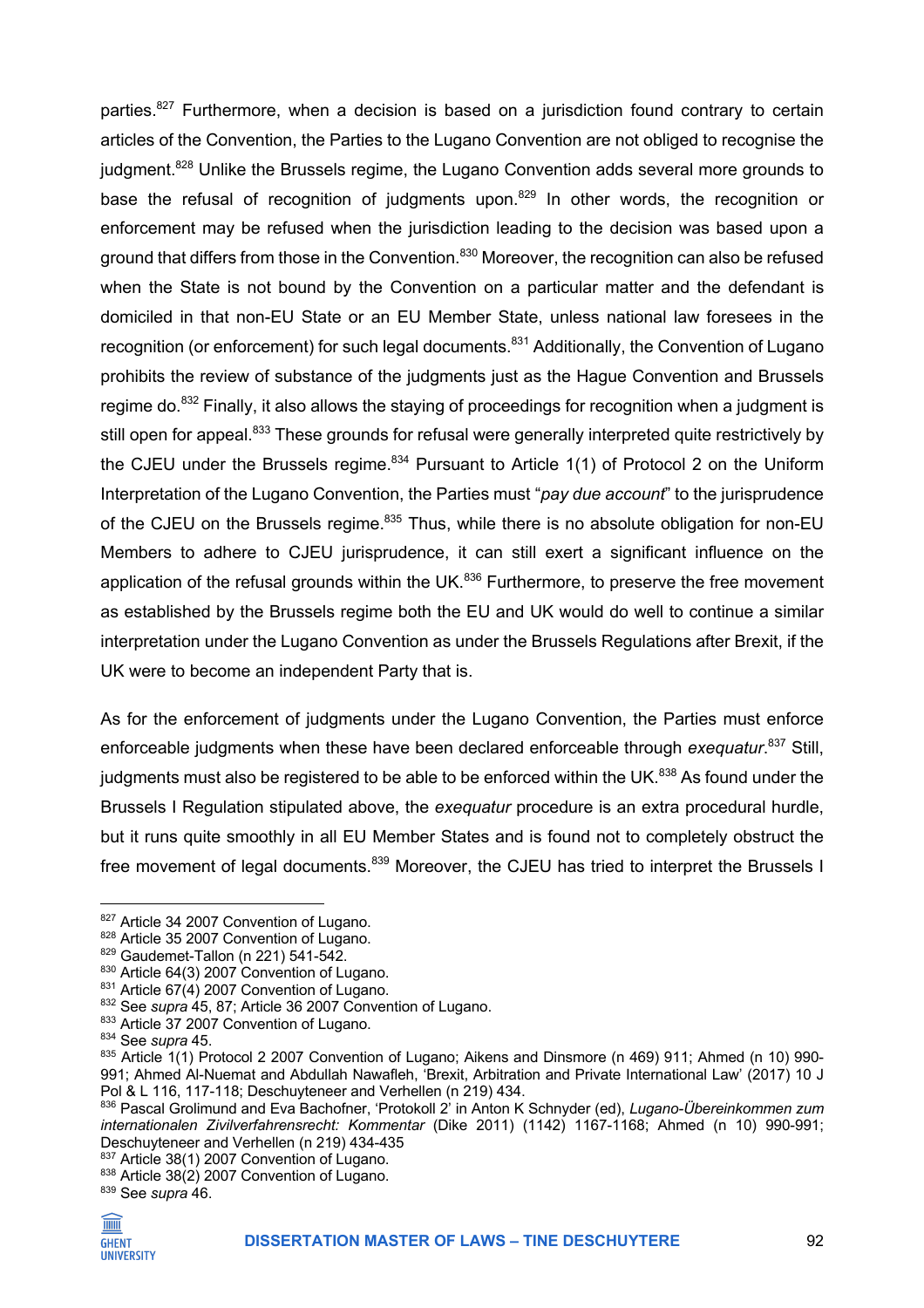Regulation and the 2007 Lugano Convention as implementing a free movement of such documents.<sup>840</sup> The enforcement of such documents can only be refused based upon the same grounds (and interpretation thereof) as those for recognition.<sup>841</sup> In essence, authentic instruments and court settlements are to be treated the same.<sup>842</sup>

**134.** Anyhow, it should be clear that the Lugano Convention has more potential for continuing the mutual recognition forged by the Brussels regime than the other agreements. In other words, as it is based on the Brussels I Regulation, that already aimed for a free movement of legal documents, it creates a much more far-reaching and flexible framework than either one of the discussed Hague Conventions or the New York Convention on Arbitration.<sup>843</sup> Yet, it should be noted here that all of the Parties to the Lugano Convention are participants of the Single Market.<sup>844</sup> Thus, it is unclear whether the EU would extend such an agreement to the UK after it leaves the Union. Still, as soon to be ex-Member State, the UK is in a special position which could potentially allow them to join in on the agreement, even though they might not necessarily be a participant in the EU Internal Market. Another possible disadvantage for the UK's accession to the agreement is the continued influence by the CJEU.<sup>845</sup> While it is true that the UK is not exactly obliged to adhere to such jurisprudence, the CJEU's influence is undeniable.<sup>846</sup> Because the UK seems to be so desperate to get rid of the power of the CJEU, it is unclear whether they would be willing to consider an accession to the Lugano Convention. Furthermore, the UK has, as a common law country, some divergent instruments in its judicial system which can cause some issues with rights of defence that are taken in high regard within the Brussels and Lugano regime.<sup>847</sup> Accordingly, in absence of a uniform interpretation by the CJEU or an obligation to recognise English judgments, there is still a real risk of a consistent refusal to recognise or enforce certain English judgments.<sup>848</sup> A last hurdle the UK will have to face when deciding to ascend to the agreement, is the required unanimity between the current Parties to the Lugano Convention on the UK's accession. As stated above, the UK will have to make a convincing case

<sup>840</sup> See *supra* 45-46.

<sup>841</sup> Article 45 2007 Convention of Lugano.

<sup>842</sup> Articles 57-58 2007 Convention of Lugano.

<sup>843</sup> See *supra* 48, 86-87, 130-131.

<sup>844</sup> See *supra* 50-51.

 $845$  Masters and McRae (n 476) 491-492.

<sup>846</sup> See *supra* 133.

<sup>847</sup> *Gambazzi* case (n 235) para. 35; Opinion of Advocate General Juliane Kokott of 7 August 2018, *C.E. and N.E.*, Joined Cases C-325/18 PPU and C-375/18 PPU, ECLI:EU:C:2018:654, paras. 143-151; Judgment of 19 September 2018, *C.E. and N.E.*, Joined Cases C-325/18 PPU and C-375/18 PPU, ECLI:EU:C:2018:739, para. 90; David Ndolo and Margaret Liu, 'Revisiting anti-suit injunctions post Brexit: some lessons from the US' (*Kluwer Arbitration Blog*, 23 March 2018) ˂http://arbitrationblog.kluwerarbitration.com/2018/03/23/revisiting-anti-suitinjunctions-post-brexit-lessons-us/> accessed 7 May 2019; Margaret Liu and David Mwoni Ndolo, 'A departure from West Tankers after Brexit? Anti-suit injunctions in the UK directed to parties in EU national courts' (2018) 21(1) IJEL 55, 56-57.

<sup>848</sup> Deschuyteneer and Verhellen (n 219) 434.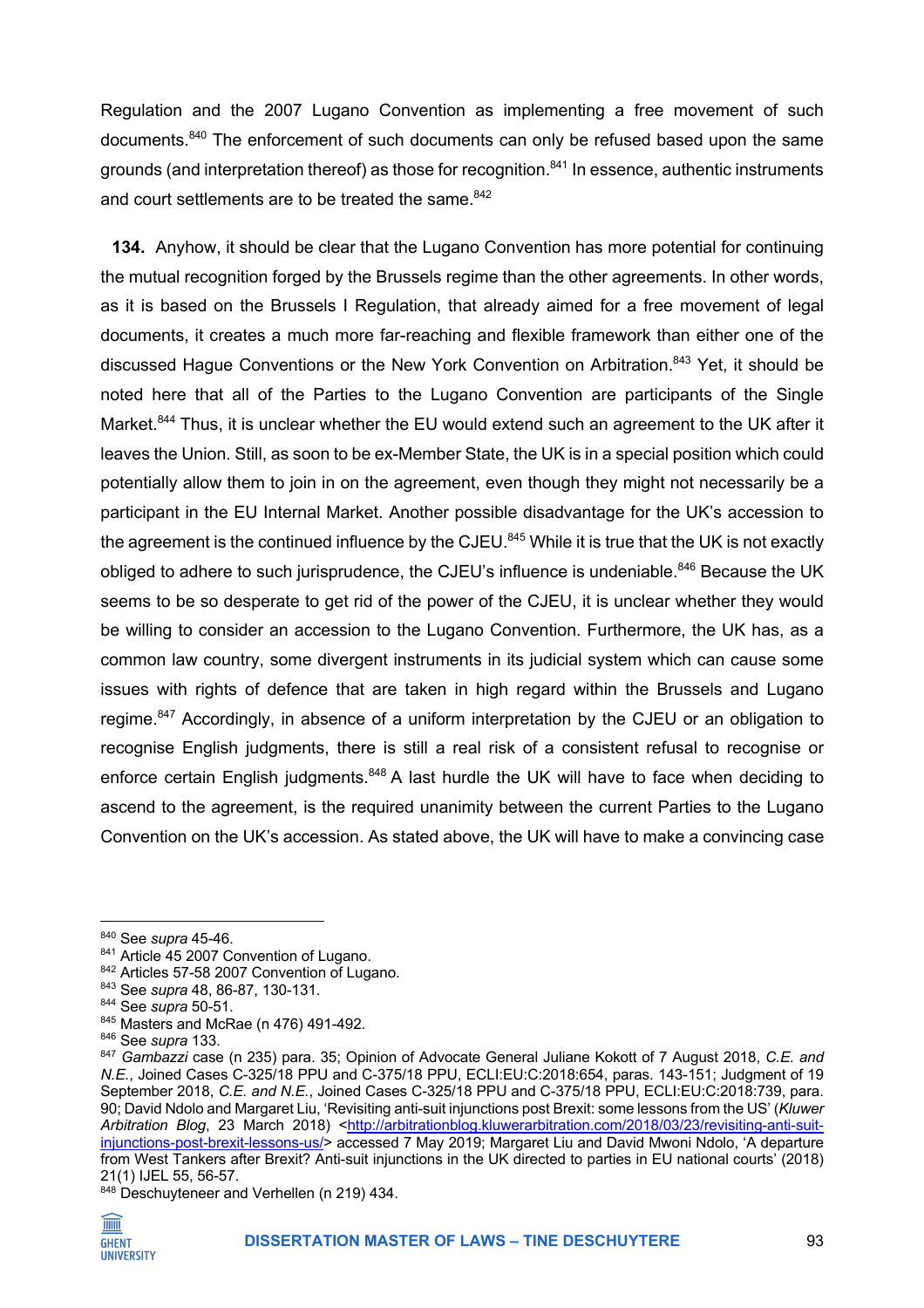for the existing Parties as to why it deserves to be granted such an extensive mutual recognition of legal documents.<sup>849</sup>

#### **3.3. The 2005 Denmark Agreement**

**135.** Finally, this assessment cannot be concluded without mentioning the 2005 Denmark Agreement. As Denmark has opted out from the home affair and justice pillar of the EU, the Brussels regime was made applicable in its territory through an international agreement, namely the 2005 Denmark Agreement.<sup>850</sup> The changes made by the Brussels Ibis Regulation were subsequently implemented on the basis of a notice given by Denmark to the EU in 2012.<sup>851</sup> For the continuation of the free movement of legal documents after Brexit, this seems to be the most favourable option. More accurately phrased, not only does it ensure great legal certainty as to the continuation of the EU PIL regime, but it also incorporates the significant changes made by the Brussels Ibis Regulation which the 2007 Lugano Convention does not contain.<sup>852</sup> Furthermore, the existing Denmark arrangements could be used as a model to create an equally flexible arrangement for the UK.<sup>853</sup> Still, this kind of far-reaching mutual recognition also has some significant drawbacks. In other words, not only would this also require a continuation of the CJEU's influence over PIL matters in the UK, it would also prohibit the UK from concluding international agreements which may alter the Brussels Ibis Regulation without the EU's approval.<sup>854</sup> Moreover, the UK might not get access immediately to subsequent alterations of the EU regime on the free movement of legal documents, nor can it take part in the legislative process.<sup>855</sup> Lastly, there are some political disadvantages to this regime as well, as this agreement could be used to force the UK to agree to other concessions.<sup>856</sup> Thus, while this is clearly the best option for the UK when it wishes to retain its access to the free movement of legal documents after Brexit, the significant disadvantages to this regime make it uncertain whether this can even become a realistic option for the UK. Similar to the Lugano Convention, this Agreement concerns a participating Member of the EU Single Market, thus it is unclear whether the EU would even be willing to grant the UK such favourable treatment. 857

<sup>857</sup> See *supra* 134.



<sup>849</sup> Article 72(1)(c) 2007 Convention of Lugano; Masters and McRae (n 476) 489.

<sup>850</sup> Agreement between the European Community and the Kingdom of Denmark on jurisdiction and the recognition and enforcement of judgments in civil and commercial matters, *OJ* L 299/62 of 16 November 2005 (2005 Denmark Agreement); Masters and McRae (n 476) 485-486.

<sup>&</sup>lt;sup>851</sup> Agreement between the European Community and the Kingdom of Denmark on jurisdiction and the recognition and enforcement of judgments in civil and commercial matters, *OJ* L 79/4 of 21 March 2013. <sup>852</sup> See *supra* 44-46; Masters and McRae (n 476) 486.

<sup>853</sup> *Ibid*.

<sup>854</sup> Aikens and Dinsmore (n 469) 914-915; Masters and McRae (n 476) 487-488.

<sup>855</sup> *Ibid*.

<sup>856</sup> Masters and McRae (n 476) 487.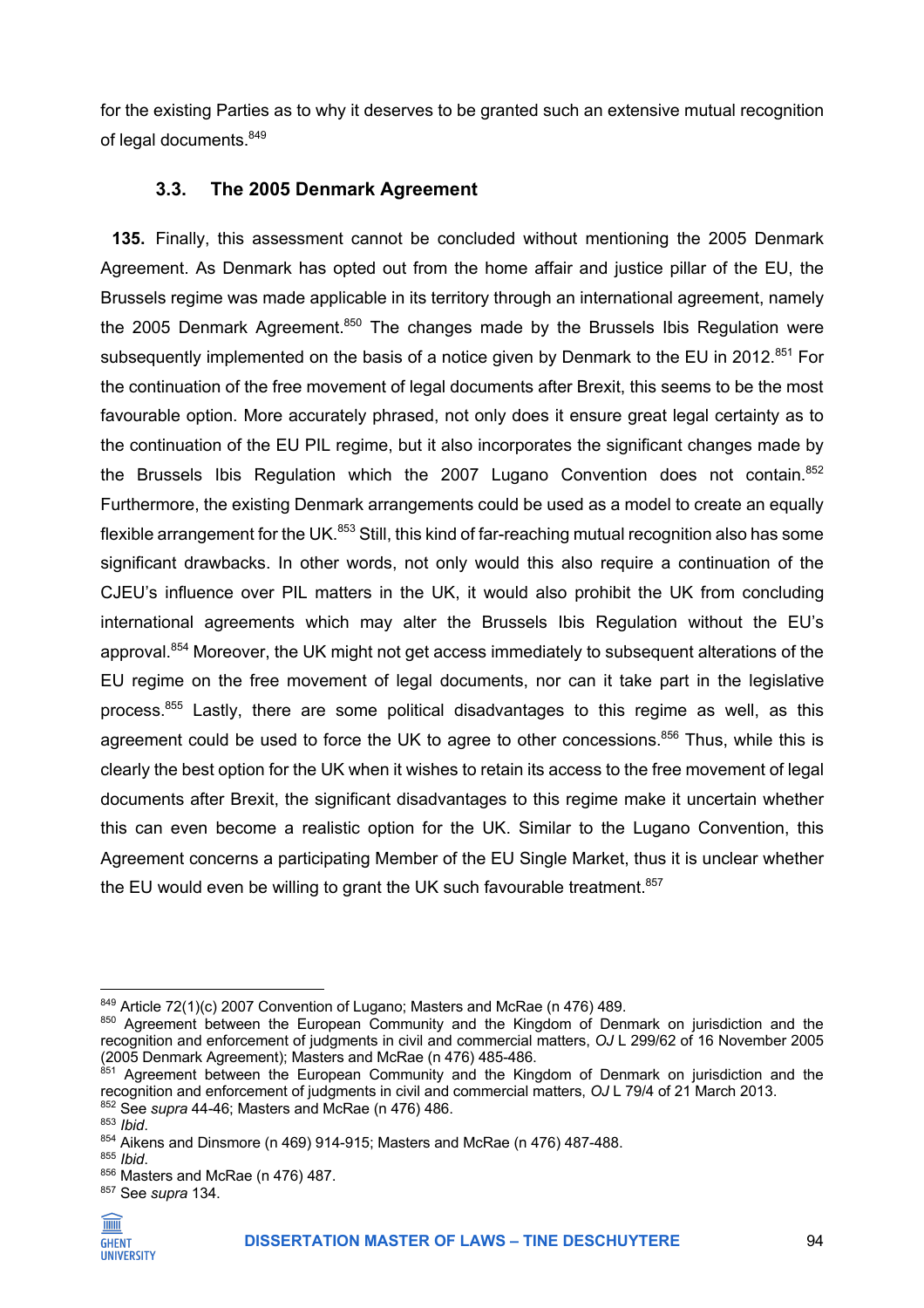# **IV. Can the European legal service providers retain their access to the British legal market under the discussed agreements?**

**136.** A short answer to this question would be no, they cannot as the EU (including the UK) seems to be unwilling to extend mutual recognition with regard to legal services to these third countries any more than under GATS. Still, if the EU and UK manage to conclude an MRA under such a framework for legal services, the assessment of such agreements could become more favourable.<sup>858</sup> Brexit's timeframe is therefore of the absolute essence to discuss whether such an agreement could be feasible at all. $859$  Furthermore, it must be kept in mind that the UK legal market is already quite flexible and open.<sup>860</sup> Still, even with a Mutual Recognition Agreement, none of the discussed FTAs even comes remotely close to the free movement of legal services created by the EU. That is to say, none of the agreements regulate the international movement of labour beyond guarantees for labour standards nor do they regulate more flexible immigration procedures for services providers.<sup>861</sup> As stated above, the only agreements to come close to the EU's framework on legal services are those concluded with third-country-participants of the Single Market. These agreements, *i.e.* the EEA and the numerous bilateral agreements concluded with Switzerland, do have the significant advantage that they give the exact same access to the EU's legal market to citizens originating from these countries as EU citizens.<sup>862</sup>

**137.** The same cannot be said with regard to the mutual recognition of legal documents. While it is clear that the EU has been more generous with extending mutual trust to third countries here, the most favourable options also concern participants of the Single Market and thus the EU never truly extends the Brussels Ibis Regulation to actual third countries.<sup>863</sup> Furthermore, where the UK has made the definitive decision to ascend to the Hague Convention, a British accession to the 2007 Lugano Convention or the conclusion of a Denmark-like agreement are not certain at all.<sup>864</sup> After all, both agreements are accompanied by significant drawbacks such as the CJEU's farreaching influence, the risk of having British judgments refused more easily by EU Member States and continued political influence from the EU.<sup>865</sup> Finally, it should be noted that none of the agreements include the other instruments, such as the European Enforcement Order.<sup>866</sup> Thus, even for the recognition and enforcement of legal documents, nothing is certain yet and it seems to be impossible for the current EU regime to be continued without EU membership.

- <sup>860</sup> See *supra* 68-80.
- <sup>861</sup> See *supra* 98-128.
- <sup>862</sup> See *supra* 128. <sup>863</sup> See *supra* 129-135.
- <sup>864</sup> See *supra* 86, 132-135.
- 
- <sup>865</sup> See *supra* 134-135. 866 See *supra* 47.



<sup>858</sup> See *supra* 98-128.

<sup>859</sup> See *infra* 147.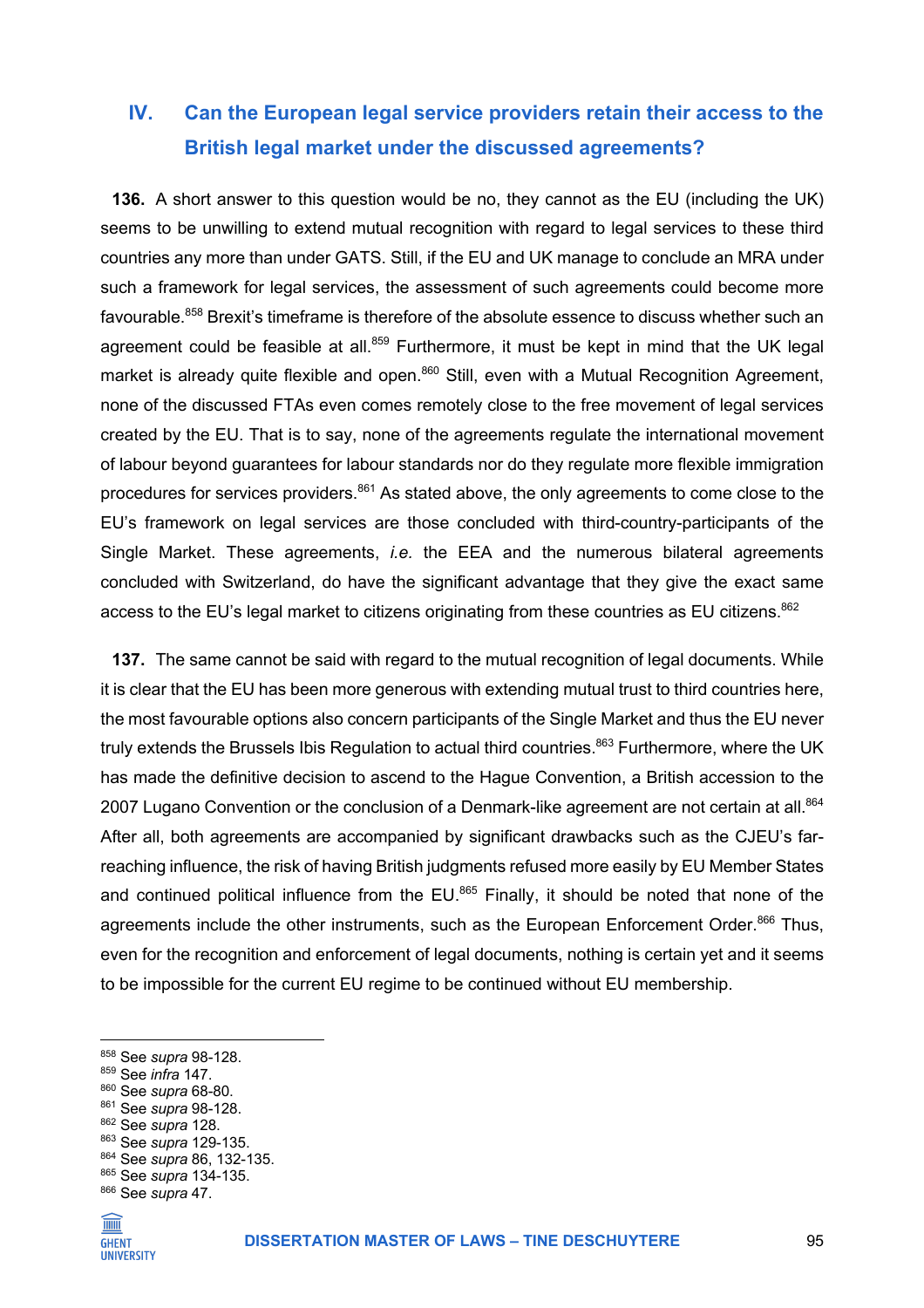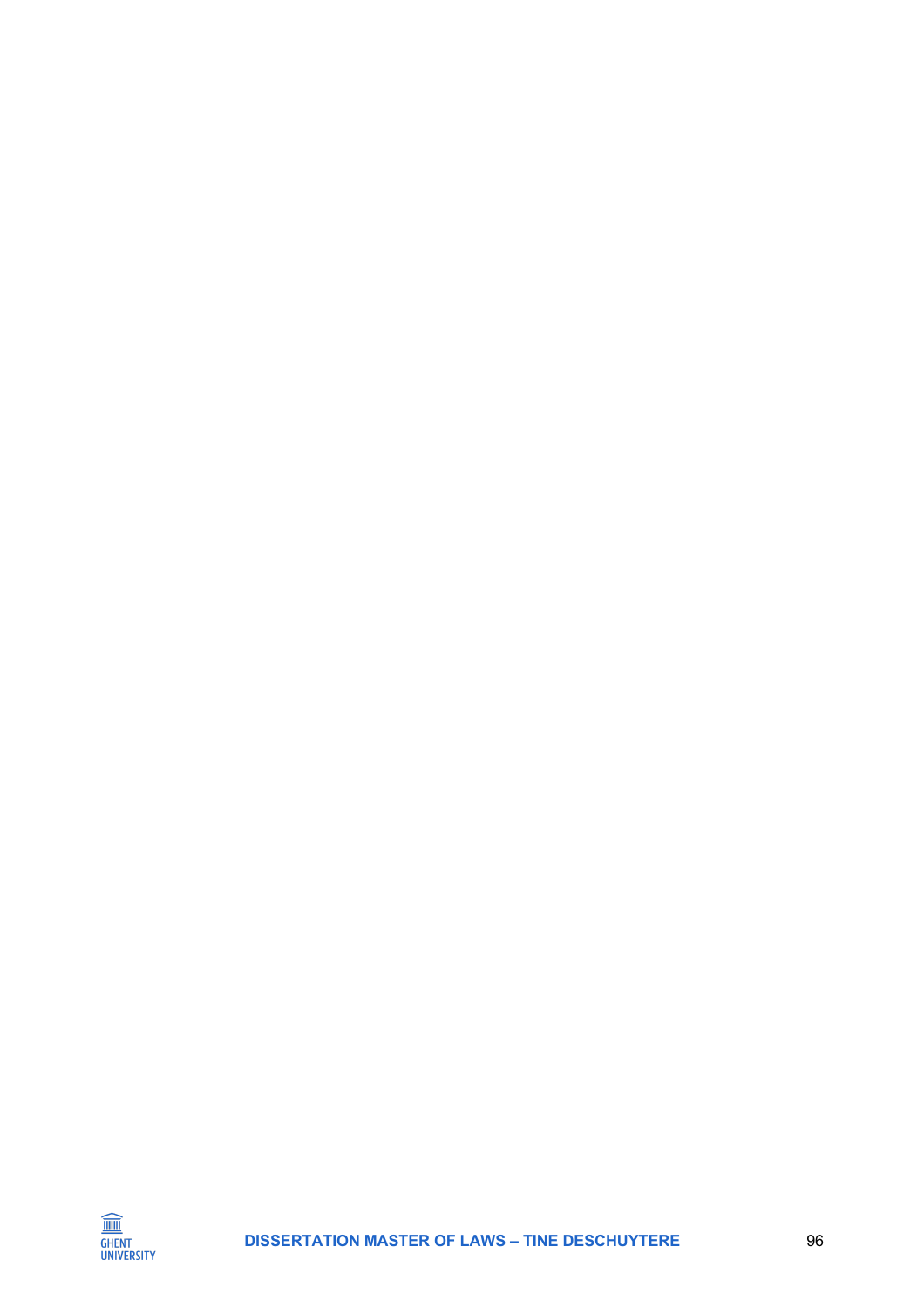# **CHAPTER 4. TO WHAT EXTENT HAVE THE BREXIT NEGOTIATIONS ACCOMODATED TRADE IN LEGAL SERVICES?**

# **I. Introduction**

**138.** Pursuant to Article 50 TEU, the UK notified the EU of its intention to withdraw from the Union on 29 March 2017, meaning that the UK was to leave the Union with or without a deal on 29 March 2019.<sup>867</sup> At the time of writing this dissertation, that plan has been put to bed as the UK has been granted an extension until 31 October 2019.<sup>868</sup> The negotiations are still on-going and were split into two different agreements, *i.e.* the actual withdrawal agreement and an agreement on the future relationship between the EU and the UK.<sup>869</sup> So far, the EU and UK have only managed to provisionally conclude a withdrawal agreement and a fourteen-page long political declaration on the future relations.<sup>870</sup>

**139.** It must be noted here, however, that the Withdrawal Agreement and political declaration have been rejected twice by meaningful votes in the British House of Commons and the Withdrawal Agreement alone was dismissed a third time by the British Parliament at the end of March.<sup>871</sup> To solve this deadlock, the British Parliament has held two rounds of indicative votes on the future relationship they wished to pursue with the EU. Here, all of the proposals were, once again, defeated by the Member of Parliaments, making it unclear what kind of an agreement Britain wishes to pursue with the EU.<sup>872</sup> Yet, most of the majorities in the second round had only very small margins, showing the division between the Members of Parliament on what is best for the country.<sup>873</sup> As these might still receive enough support in subsequent votes, the options with the closest margins will be assessed to the extent of their relevance. Additionally, while there is still considerable uncertainty on Brexit's future, the European Union seems adamant to keep the deal as is.<sup>874</sup> It is therefore still relevant to look at the Withdrawal Agreement and Political

<sup>867</sup> May (n 1); Koutrakos (n 1) 475; DG Justice and Consumers (n 472) 1.

<sup>868</sup> Special meeting of the European Council (Art. 50) Conclusions of 10 April 2019 (n 3) para. 2.

<sup>869</sup> EU Select Committee (n 8).

<sup>870</sup> See the Withdrawal Agreement (n 19); Political Declaration (n 19).

<sup>871</sup> 'Brexit: MPs reject May's EU withdrawal agreement' *BBC News* (*s.l.*, 30 March 2019) <https://www.bbc.com/news/uk-politics-47752017> accessed 7 May 2019; Wheeler and Seddon (n 19). <sup>872</sup> 'What's next for Brexit? No Commons majority in indicative votes' (*UK Parliament*, 27 March 2019) ˂https://www.parliament.uk/business/news/2019/march/whats-next-for-brexit-house-of-commons-holds-

indicative-votes/> accessed 8 May 2019; 'House of Commons holds second round of indicative votes' (n 32). <sup>873</sup> *Ibid*.

<sup>874</sup> 'Brexit: new European Parliament reaffirms wholehearted position for EU position' (*European Parliament*, 18 September 2019) <http://www.europarl.europa.eu/news/en/press-room/20190912IPR60929/brexit-neweuropean-parliament-reaffirms-wholehearted-support-for-eu-position> accessed 5 October 2019.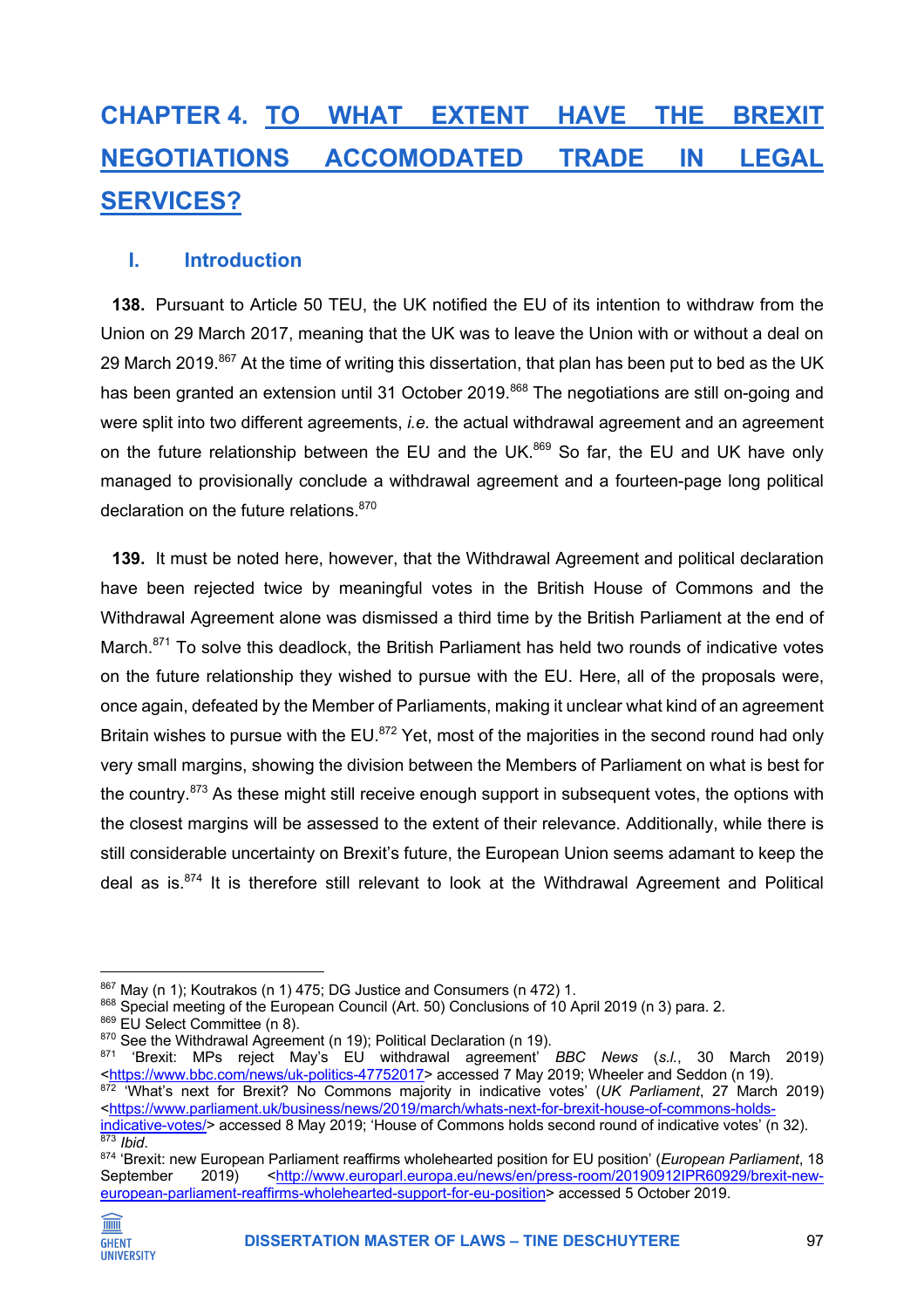Declaration. Yet, some recent (political) developments could drastically change the outcome of Brexit as well.<sup>875</sup>

# **II. Withdrawal Agreement**

**140.** It should first be noted that the Withdrawal Agreement foresees a transitional period to be implemented after the withdrawal of the UK, starting on the date of the entry into force of the Withdrawal Agreement and ending on 31 December 2020.<sup>876</sup> In this period, all EU legislation will remain applicable to the UK, except for several instruments listed in Article 127 of the Withdrawal Agreement.<sup>877</sup> Further, the Withdrawal Agreement regulates not only the actual withdrawal issues for the UK, but also some other hot topic issues such as citizen's rights, separation issues such as the free movement of goods placed on the market before the withdrawal and intellectual property issues.<sup>878</sup> Moreover, the Withdrawal Agreement also contains protocols on Northern Ireland and Gibraltar which have proven to be contentious issues in the UK.<sup>879</sup>

141. The Withdrawal Agreement also aims to regulate the rights of EU citizens within the UK and *vice versa*. <sup>880</sup> As pointed out above, the European 'free movement' of legal services is closely related to citizen's rights, especially the aspects dealt with in the Withdrawal Agreement.<sup>881</sup> Hence, a discussion of the relevant provisions herein can show how Brexit will exactly affect this free movement of legal services. This part of the Withdrawal Agreement basically extends the free movement of persons for EU citizens already residing in the UK to movements made after the withdrawal date and hence, extensively simplifies their movements between the UK and EU after Brexit.<sup>882</sup> This also includes the respective family members of EU or UK citizens wishing to continue making use of their right of residence.<sup>883</sup>

Besides the free movement of persons, the Withdrawal Agreement also preserves the freedom of establishment for self-employed persons from the UK in the territories of other Member States and *vice versa* that have established themselves in EU/UK territory before the end of the transition period.<sup>884</sup> Moreover, the EU and the UK have taken up a standstill obligation with regard to the professional qualifications. To be more specific, any recognition and ongoing procedure for recognition of such qualifications will remain valid under EU law, as long as the procedure

<sup>875</sup> See *infra* 146.

<sup>876</sup> Article 126 Withdrawal Agreement (n 19).

<sup>877</sup> Article 127 Withdrawal Agreement (n 19).

<sup>878</sup> See the Withdrawal Agreement (n 19).

<sup>879</sup> See the Withdrawal Agreement (n 19), 293-498; John Campbell, 'Brexit: What is the Irish border backstop?' *BBC News* (s.l., 5 April 2019) <https://www.bbc.com/news/uk-northern-ireland-politics-44615404> accessed 14 May 2019.

<sup>880</sup> Part 2 Withdrawal Agreement (n 19).

<sup>881</sup> See *supra* 8-42.

<sup>882</sup> Articles 10 *juncto* 13-23 Withdrawal Agreement (n 19).

<sup>883</sup> Article 10(e) Withdrawal Agreement (n 19).

<sup>884</sup> Articles 10 *juncto* 27 Withdrawal Agreement (n 19).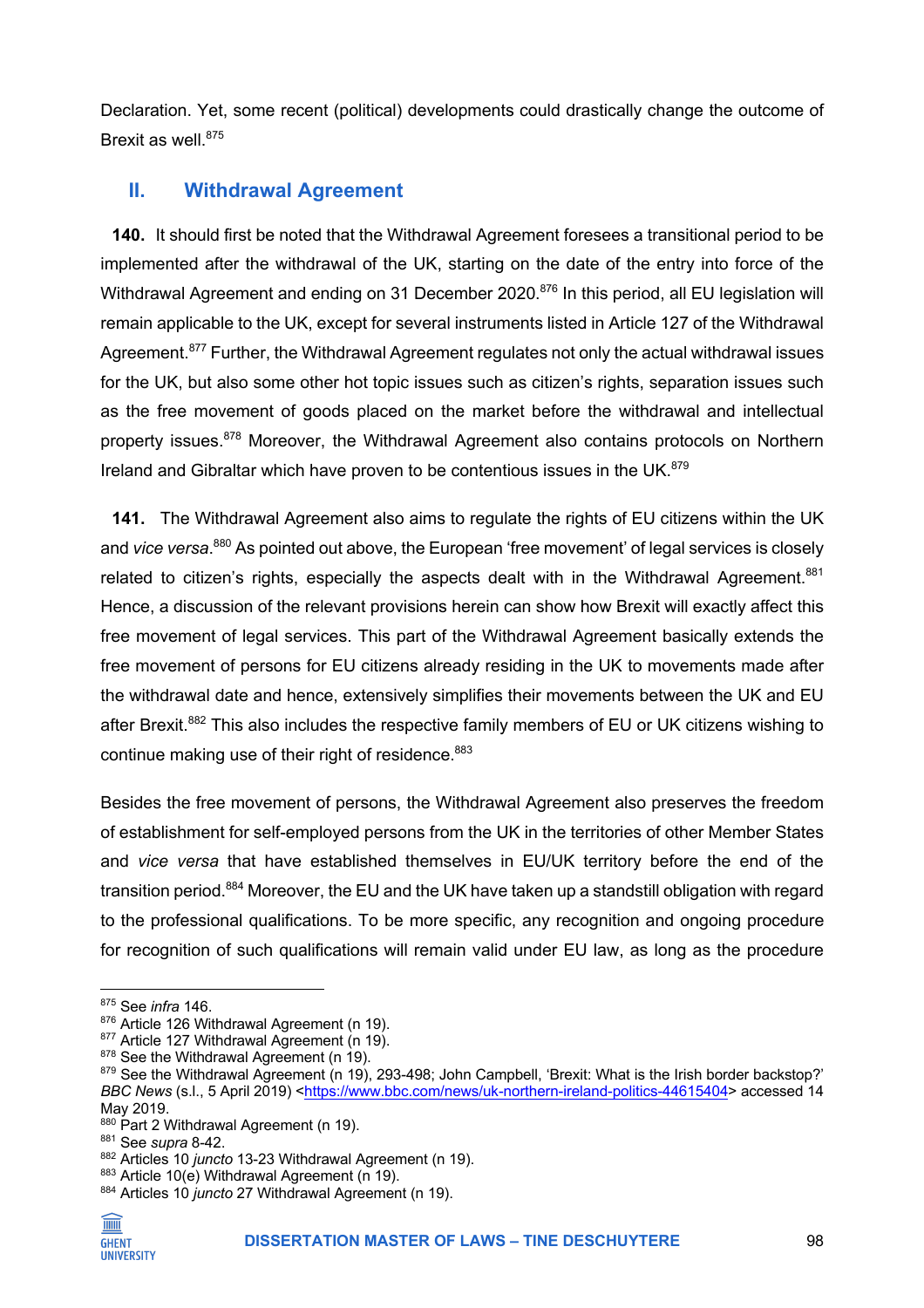was started, or recognition was given, before the end of the transition period.<sup>885</sup> With regard to legal services, this concerns any recognition of professional qualifications given in lieu of the Recognition of Professional Qualifications Directive as well as the admission to the profession of lawyers pursuant to Article 10 of the Lawyers' Establishment Directive.<sup>886</sup> Accordingly, these rights are lifelong or until the citizens involved cease to meet the conditions for said rights.<sup>887</sup> With regard to the other three modes of services supply (*i.e.* cross-border provision, consumption abroad and temporary movement abroad), the Withdrawal Agreement does not contain any transitory provisions meaning that these will no longer enjoy free movement after 31 December 2020.<sup>888</sup> Additionally, the Withdrawal Agreement equally extends the free movement of workers and the accommodating rights to certain workers after the UK's withdrawal.<sup>889</sup> Finally, the Withdrawal Agreement addresses the future coordination of social security systems for EU citizens in the UK and *vice versa* after Brexit. 890

The Withdrawal Agreement also contains certain transitory provisions concerning the free movement of certain legal documents within the EU. That is to say, as long as the judgment is given in legal proceedings initiated before the end of the transition period, or the authentic instruments or court settlements are drawn up or registered before the end of the transition period, they will continue to be recognised and enforced according to the various EU instruments. 891

**142.** What does this mean for the EU's export of legal services to the UK after Brexit? In essence, it means that certain acquired rights cannot be undone by the UK's withdrawal from the EU. Hence, already established legal practitioners will be able to maintain their establishment within the UK.<sup>892</sup> Furthermore, European legal service providers who had their qualifications recognised or started the proceedings pursuant to the Recognition of Professional Qualifications Directive before 1 January 2021, can still rely on such qualifications within the UK.<sup>893</sup> Likewise, European lawyers who have been admitted as a lawyer to one of the professional bodies within the UK pursuant to Article 10 of the Lawyers' Establishment Directive, can remain admitted as fully qualified UK lawyers.<sup>894</sup> Additionally, legal services providers who already exercised their right to free movement to the UK, can continue making use of the favourable EU provisions on the free movement of persons after 1 January 2021.<sup>895</sup> Legal practitioners who provide legal

<sup>885</sup> Articles 27-29 Withdrawal Agreement (n 19).

 $886$  Article 27(1)(a)-(b) Withdrawal Agreement (n 19).

<sup>887</sup> Article 39 Withdrawal Agreement (n 19).

<sup>888</sup> See Withdrawal Agreement (n 19); Articles 126-127 Withdrawal Agreement (n 19).

<sup>889</sup> Article 24 Withdrawal Agreement (n 19).

<sup>890</sup> Articles 30-36 Withdrawal Agreement (n 19).

 $891$  Article 67(2) Withdrawal Agreement (n 19).

<sup>892</sup> Articles 10 *juncto* 27 Withdrawal Agreement (n 19).

 $893$  Article 27(1)(a) Withdrawal Agreement (n 19).

 $894$  Article 27(1)(b) Withdrawal Agreement (n 19).

<sup>895</sup> Articles 10 *juncto* 13-23 Withdrawal Agreement (n 19).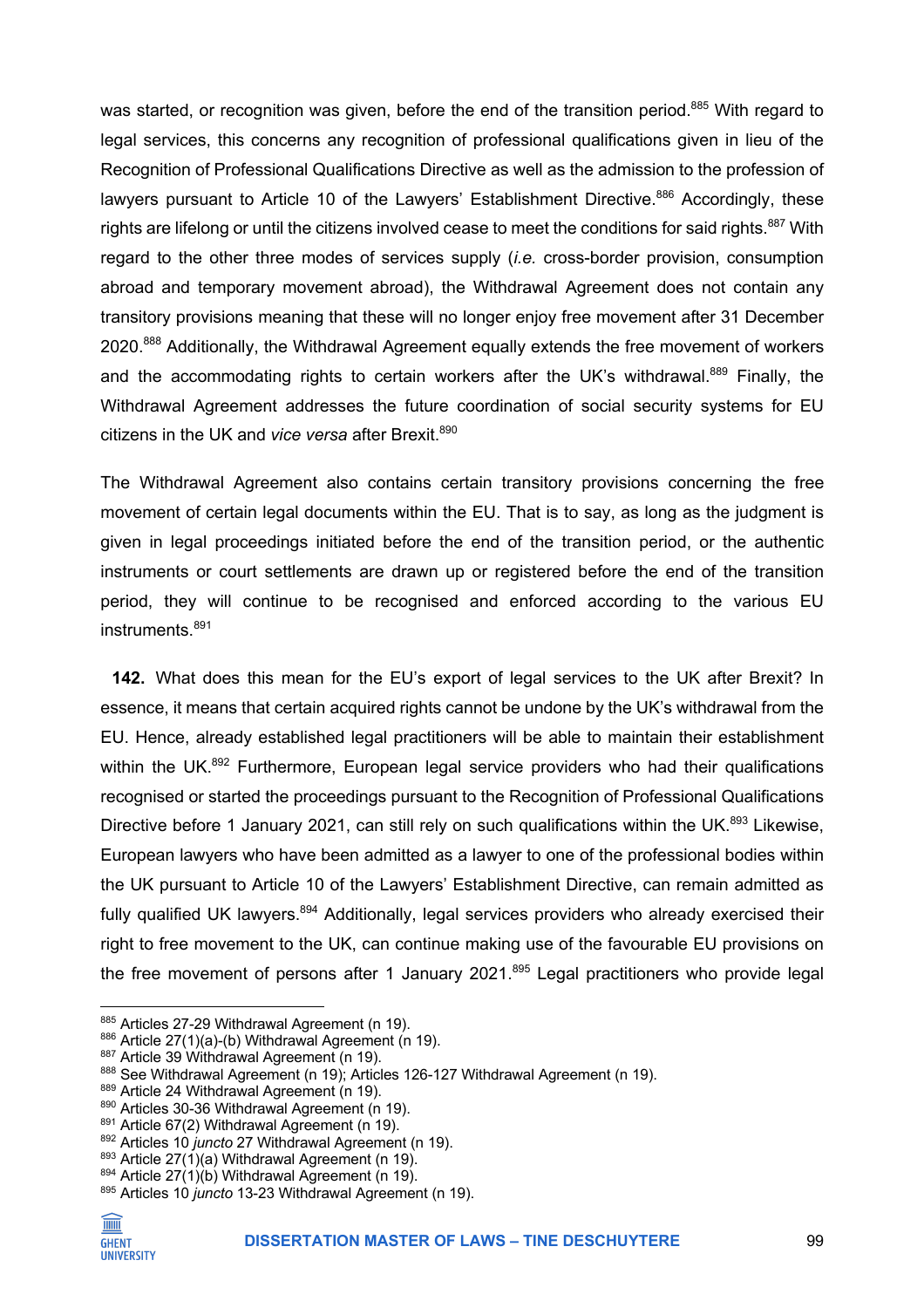services in the UK through the free movement of workers can also continue to make use of the EU provisions after Brexit.<sup>896</sup> Thus, legal services providers already providing legal services within the UK on a permanent basis either as a qualified self-employed person or as a worker can continue to do so. Also, legal documents created before the end of the transition period, or judgments from proceedings predating 1 January 2021, will still be recognised and enforced pursuant to the Brussels regime and other relevant instruments discussed in Chapter 1.<sup>897</sup> In any case, it is clear that the temporary provision of legal services, the cross-border provision of legal services or consumption abroad of legal services, will no longer be possible under the flexible EU regime after 31 December 2020.<sup>898</sup> After this date, the provision of legal services will be governed by the WTO rules or any potential deal concluded between the EU and the UK.<sup>899</sup> Moreover, the provision of reserved legal services by EU lawyers established in the UK who did not requalify as a UK lawyer will no longer be possible after the transitional period, as no transitional arrangements were foreseen with regard to these lawyers.<sup>900</sup> Still, all of these acquired rights are contingent on the ratification of the Withdrawal Agreement, which, at the moment, cannot be guaranteed.

#### **III. The Political Declaration**

**143.** Besides the Withdrawal Agreement, the EU and UK have also published a "*political*  declaration setting out the framework for the future relationship".<sup>901</sup> Herein, both Parties commit themselves to conclude an "*ambitious, broad, deep and flexible partnership*" across several listed issues in the near future.<sup>902</sup> Yet, any future agreement is not necessarily limited to the subjects discussed in the Political Declaration. More specifically, other areas of cooperation may be added, but it must at least be based on a "*balance of rights and obligations*" with respect for the principles of each of the Parties.<sup>903</sup> This means, for example, that the autonomy of the EU's decision-making process must be respected as well as its core principles, including the indivisibility of the four freedoms. Besides, any future agreement must also aim to respect the sovereignty of the UK as well as the protection of its internal market.<sup>904</sup> Further, the Political Declaration also recognises the high level of integration reached between the EU and the UK and although the UK cannot receive rights or obligations equal to those of EU membership in any future agreement, such an agreement must still remain ambitious and be open for evolution.<sup>905</sup>

<sup>896</sup> Article 24 Withdrawal Agreement (n 19).

<sup>897</sup> See *supra* 47; Article 67(2) Withdrawal Agreement (n 19).

<sup>898</sup> See *supra* CHAPTER 1, 141; Articles 126-127 Withdrawal Agreement (n 19).

<sup>899</sup> See *supra* 3, 53, 95.

<sup>900</sup> See *supra* 9-14, 23, 75-80; Withdrawal Agreement (n 19).

<sup>901</sup> See the Political Declaration (n 19).

 $902$  Point 3 Political Declaration (n 19).

 $903$  Points 3-4 Political Declaration (n 19).

 $904$  Point 4 Political Declaration (n 19).<br> $905$  Point 5 Declaration (n 19).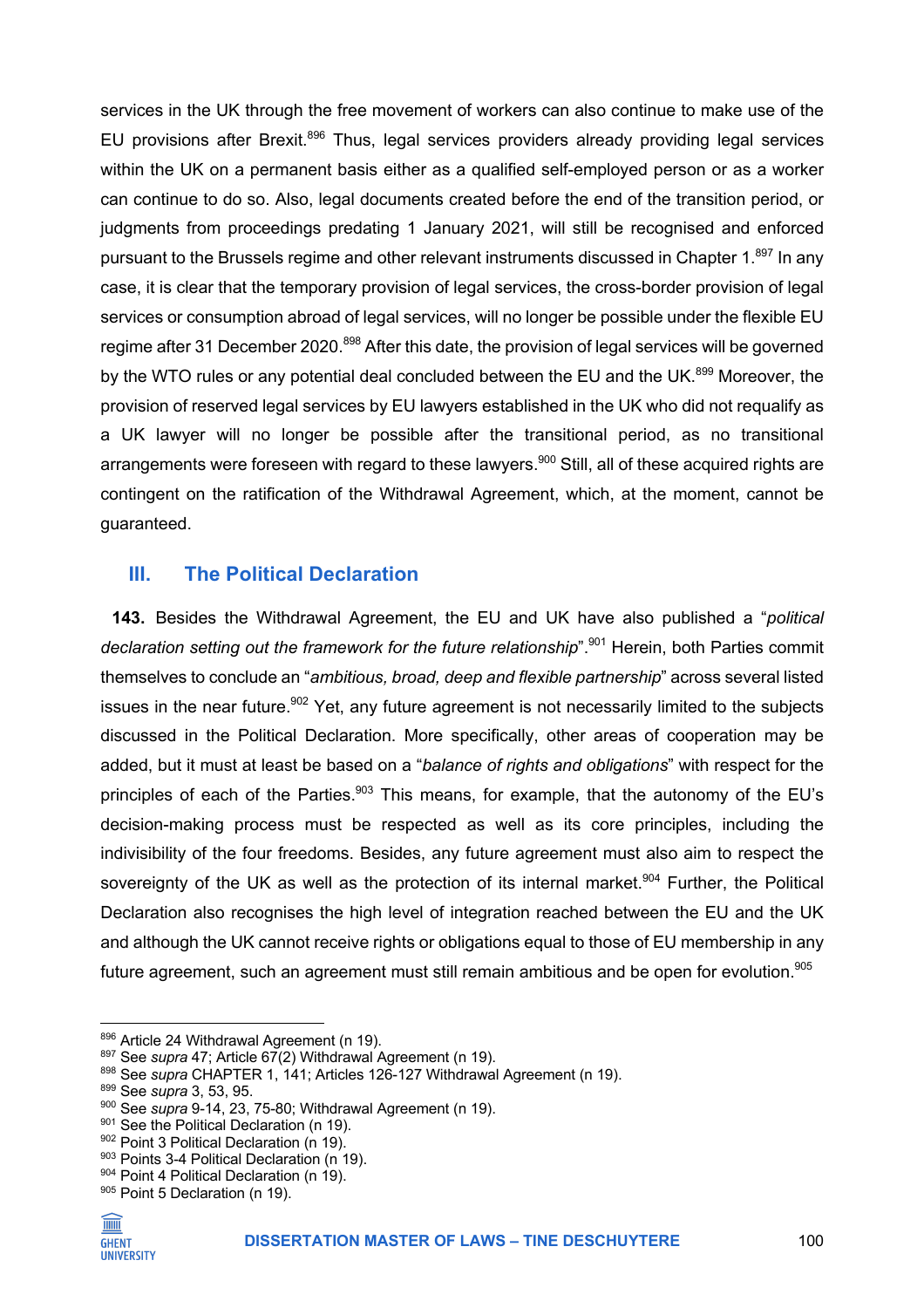**144.** Both Parties remain committed to safeguard certain core values such as the rules-based international order, the rule of law, workers' rights and consumer and environmental protection as well as to effective multilateralism.<sup>906</sup> Likewise, the Parties intend to implement a framework allowing the UK to remain a participant in certain EU programmes and to continue dialogue with the Union.<sup>907</sup> With regard to their future trading relationship, both parties confirm their devotion to conclude an ambitious, far-reaching, but balanced deal, encompassing a free trade area and cooperation in sectors of mutual interest.<sup>908</sup> Still, they also reiterate that this deal should respect the integrity of the Single Market and the UK's internal market. Furthermore, the Parties retain the competence to regulate in accordance with certain public policy objectives and thus will foresee in adequate general exceptions.<sup>909</sup>

Focusing more on trade in (legal) services, the Parties intend to build on the recently concluded EU FTAs and accordingly, reflect some of the typical provisions used therein. Thus, the commitments of the Parties for a future trade deal mostly refer to the standard provisions discussed above.<sup>910</sup> Additionally, the Parties also address other issues relevant to legal services, such as professional qualifications, but these statements remain too general to make useful observations on the matter.<sup>911</sup> It must be noted here, however, that if the Parties would actually conclude an FTA in the likes of CETA, TTIP and the Singapore Agreements, the EU's export of legal services to the EU would not be accommodated at all.<sup>912</sup> Hence, a more far-reaching agreement is required to enable an export of legal services from the EU to the UK in a manner that somewhat resembles the current EU regime on the matter. Interestingly, the Political Declaration does foresee the establishment of mobility arrangements where the previously discussed agreements did not.<sup>913</sup> Thus, the Political Declaration already has a significant advantage over the discussed FTAs for legal services, as a simplified framework for the mobility of persons (and workers) is of the utmost importance for the export of legal services from the EU to the UK.<sup>914</sup> Lastly, the future relationship must also guarantee an open and fair competition between the two. Besides this statement, the Political Declaration contains no other clarifications on the matter, so that no observations can be made on its possible impact upon legal services.<sup>915</sup>

<sup>906</sup> Points 2 *juncto* 6-7 Political Declaration (n 19).

<sup>907</sup> Points 11-15 Political Declaration (n 19).

<sup>908</sup> Point 17 Political Declaration (n 19).

<sup>909</sup> *Ibid*.; Point 18 Political Declaration (n 19).

<sup>910</sup> See *supra* CHAPTER 2, CHAPTER 3; Points 29-36 Political Declaration (n 19).

<sup>911</sup> See Points 30, 36 Political Declaration (n 19).

<sup>912</sup> See *supra* 136.

<sup>913</sup> See *supra* 98-128; Points 50-58 Political Declaration (n 19).

<sup>914</sup> See *supra* 15-17, 28.

<sup>915</sup> Point 79 Political Declaration (n 19).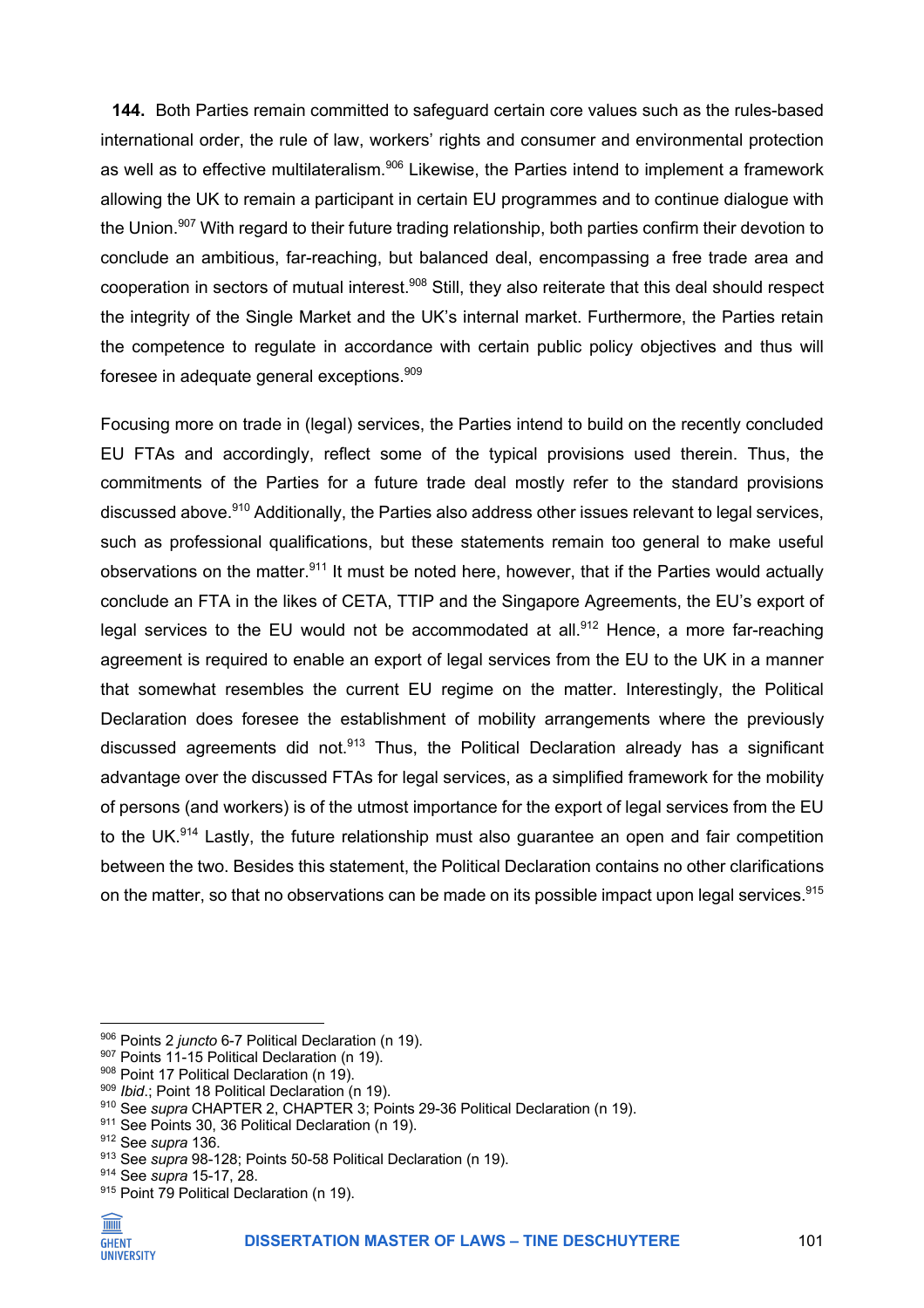# **IV. Indicative votes**

**145.** As mentioned above, the UK House of Commons has also held two indicative votes on the type of partnership they want with the EU. Although none of the options were able to gain a majority, most of the margins in the second vote were so small that some options remain pertinent for this assessment.<sup>916</sup> Hence, this leaves two options that could possibly be relevant for a short assessment in light of legal services. Otherwise put, while the vote on the possibility to put the eventual Brexit deal to a public vote only had a close margin, it does not represent a separate option for Brexit that is relevant for this assessment.<sup>917</sup> Thus, this will not be discussed here.

The first option that had a rather close margin was a Customs Union, possibly in the likes of the one concluded with Turkey.<sup>918</sup> This is, however, not a satisfactory option for the EU's export of legal services to the UK as this does not cover services nor the free movement of workers.<sup>919</sup> As shown above, the regulations on both subjects are at the core of the EU's framework for legal services.<sup>920</sup> When this would not be continued or addressed in a Customs Union-like agreement, the export of legal services (and legal documents) would have to be conducted under WTO rules, which are not all that favourable towards legal services.<sup>921</sup>

The second option has been dubbed as 'Common Market 2.0' and this option would, contrary to the Customs Union, constitute a much more favourable solution for legal services than any of the previously discussed agreements.<sup>922</sup> To be more specific, in this option, the UK would become a part of EEA through an accession to EFTA and the proposal also includes the conclusion of a Customs Union.<sup>923</sup> Some arguments used in favour of this option, are the possibility for limited restrictions to free movement rights under the EEA 'Safeguard Clause', the end of the CJEU's jurisdiction as the UK would fall under the jurisdiction of the EFTA Court and the decrease in required payments.<sup>924</sup> Although an in-depth examination of the proposal is outside the scope of this dissertation, it is clear that it is an interesting option for the EU's export of legal services to the UK. In other words, while the Customs Union is not as relevant for legal services, the continued participation in the Single Market through EEA Membership is. After all, the EEA countries are the only third countries that have gained access to both the EU framework on legal

<sup>918</sup> *Ibid*.

<sup>916</sup> See *supra* 139; 'What's next for Brexit? No Commons majority in indicative votes' (n 872); 'House of Commons holds second round of indicative votes' (n 32).

<sup>917 &#</sup>x27;House of Commons holds second round of indicative votes' (n 32).

<sup>919</sup> Emerson (n 566) 173-174; European Union Committee (n 21) 29, 32.

<sup>920</sup> See *supra* CHAPTER 1.

<sup>921</sup> See *supra* CHAPTER 2.

<sup>922 &#</sup>x27;House of Commons holds second round of indicative votes' (n 32).

<sup>923</sup> Reality Check team, 'Brexit: What is Common Market 2.0?' *BBC News* (*s.l.*, 25 March 2019) <https://www.bbc.com/news/uk-politics-47639946</u>> accessed 9 May 2019.

<sup>924</sup> Better Brexit, 'Common Market 2.0: A Brexit deal everyone can support' <http://betterbrexit.org.uk/wpcontent/uploads/2019/03/Common-Market-2.0.pdf> accessed 9 May 2019, 7-12.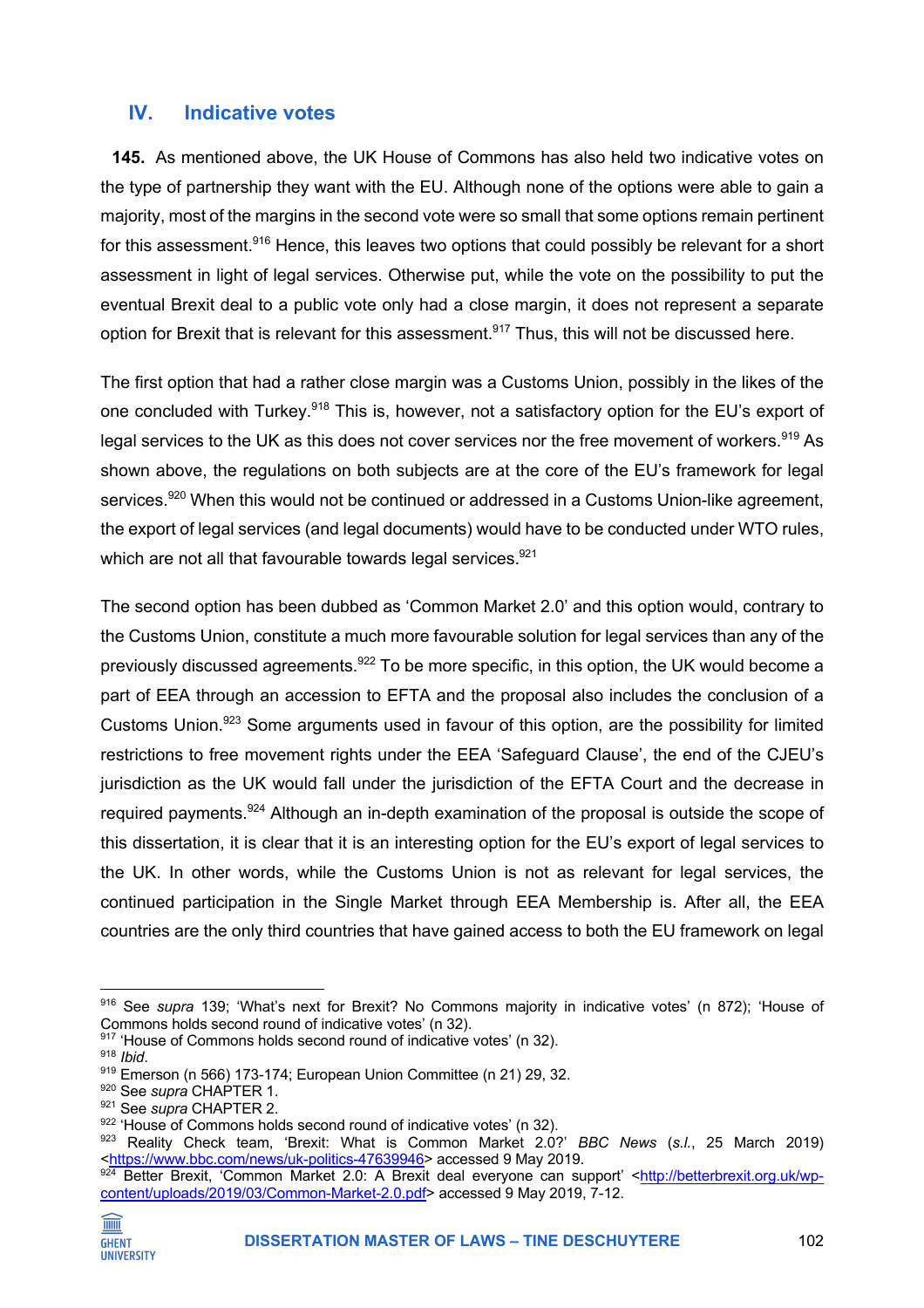services and the free movement of legal documents and are thus treated the same as EU Member States.<sup>925</sup> This option would therefore be satisfactory in ensuring that European lawyers maintain their rights and that the UK remains an interesting destination for legal services as its legal documents enjoy some form of free movement throughout the EU.

# **V. Recent developments**

**146.** However, some recent developments have the potential to greatly alter the course of Brexit for legal services. One of these is the election of Boris Johnson as the successor to Theresa May in the role of Prime Minister.<sup>926</sup> Boris Johnson's Brexit policy seems to be much more hard-line than that of Theresa May and actually views a no-deal scenario as a valid and desirable option for Brexit and the UK.<sup>927</sup> This is, as mentioned above, not at all a satisfactory option for the EU's export of legal services to the UK.<sup>928</sup> Moreover, the recent unlawful prorogation of Parliament by Boris Johnson is a cause for further worry.<sup>929</sup> After all, many believe this to be an example of Johnson's preparedness to break the law in order to achieve a no-deal Brexit, contrary to Parliament's vote to avoid this scenario.<sup>930</sup> Hence, while Boris Johnson is instructed to negotiate a deal with the EU, no certain observations as to the exclusion of a no-deal scenario can be made yet. In other words, the fate of European lawyers in the UK is still very much unclear.

Even though this is a pretty grim outlook for legal services, there are some more positive developments in the legal world as well. That is to say, the UK regulatory bodies and the Belgian bar recently signed a memorandum of understanding for post-Brexit situations in order to avoid the harsh consequences of a no-deal Brexit. $931$  These types of arrangements, on a bilateral level between the relevant regulatory bodies that is, could have the possibility of somewhat safeguarding the free movement of legal services as created by the EU. Even though this is not

<sup>925</sup> See *supra* 50-51, 128, 132-134.

<sup>926</sup> 'Boris Johnson wins race to be Tory leader and PM' *BBC News* (*s.l.*, 23 July 2019) <https://www.bbc.co.uk/news/uk-politics-49084605</u>> accessed 6 October 2019.

<sup>927</sup> 'Boris Johnson: No-deal only alternative to Brexit plan' *BBC News* (*s.l.*, 2 October 2019) <https://www.bbc.co.uk/news/uk-politics-49906702> accessed 6 October 2019.

<sup>928</sup> See *supra* 9495.

<sup>929</sup> Judgment of the Supreme Court, *R (on the application of Miller) (Appellant) v The Prime Minister (Respondent)* [2019] UKSC 41.

<sup>930</sup> Andrew Woodcock, 'Law to stop no-deal Brexit passed by Parliament' *The Independent* (*s.l.*, 6 September 2019) <https://www.independent.co.uk/news/uk/politics/brexit-no-deal-bill-vote-house-lords-boris-johnson-lawparliament-latest-a9094741.html> accessed 6 October 2019; Kate Proctor, 'Boris Johnson fuels speculation he could ignore Brexit delay law' *The Guardian* (*s.l.*, 29 September 2019) <https://www.theguardian.com/politics/2019/sep/29/boris-johnson-fuels-speculation-could-ignore-brexit-delaylaw> accessed 6 October 2019.

<sup>&</sup>lt;sup>931</sup> 'UK and Belgian bars sign up to post-Brexit cooperation' (Law Society of Scotland, 1 October 2019) <https://www.lawscot.org.uk/news-and-events/news/uk-and-belgian-bars-sign-up-to-post-brexit-cooperation/> accessed 6 October 2019; 'UK bars sign post-Brexit deal with Belgium' (*The Law Society Gazette*, 2 October 2019) <https://www.lawgazette.co.uk/practice/uk-bars-sign-post-brexit-deal-with-belgium/5101644.article> accessed 6 October 2019; 'UK and Belgian bars sign up to post-Brexit cooperation' (*The UK Law Societies' Joint Brussels Office*, 3 October 2019) <https://www.lawsocieties.eu/uk-and-belgian-bars-sign-up-to-post-brexitcooperation/6000398.article> accessed 6 October 2019.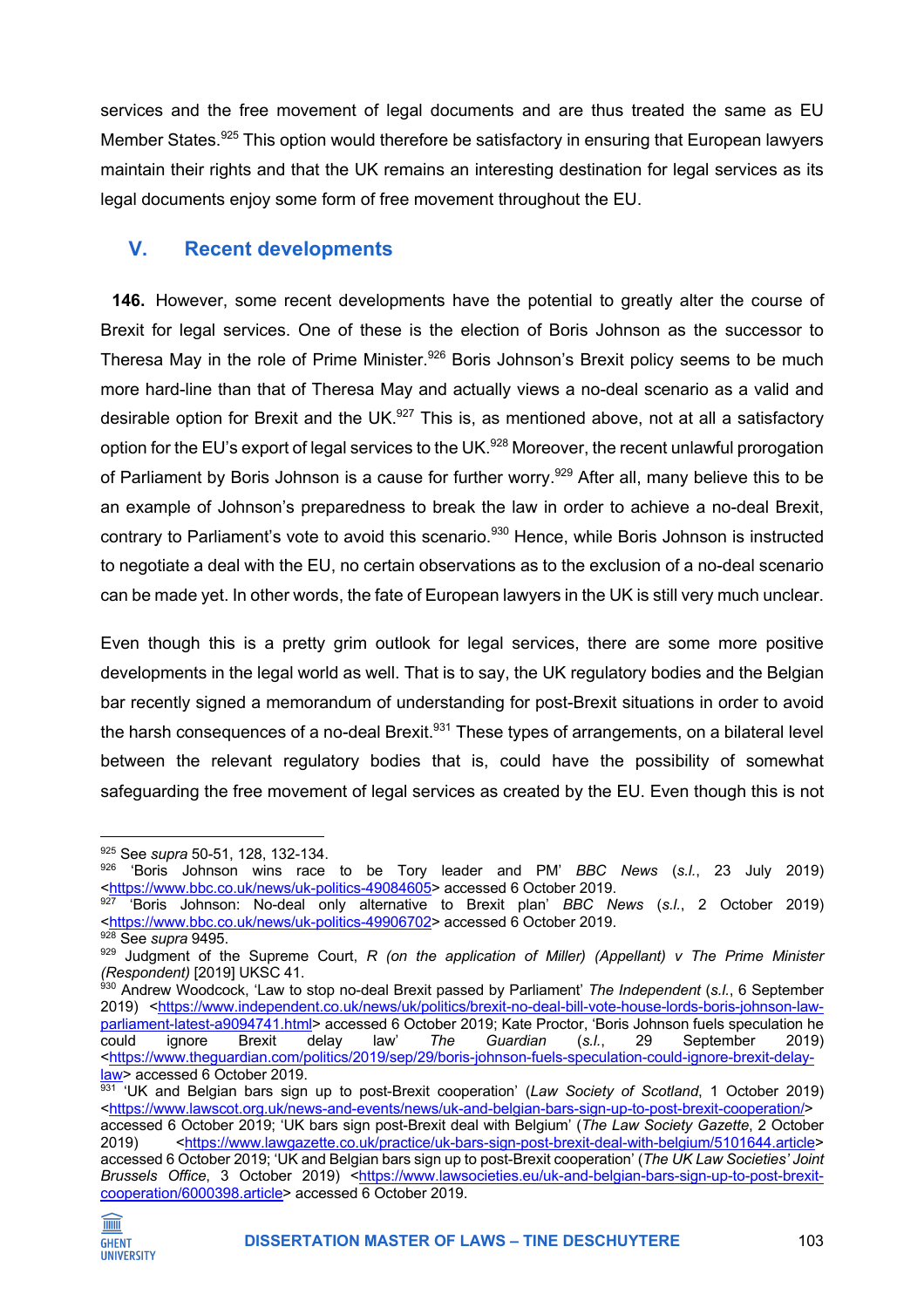a Union-wide approach, this could be the first of many steps in the process of retaining the possibility to export legal services from the EU to the UK after Brexit, albeit that nothing is certain yet.

# **VI. To what extent have the Brexit negotiations accommodated trade in legal services?**

**147.** In all honesty, the Brexit negotiations have not accommodated trade in legal services so far, as no deal has been accepted yet. Additionally, recent developments make the outcome of Brexit even more uncertain.<sup>932</sup> Still, the proposals made by the Parties do have some potential. That is to say, the Withdrawal Agreement and certain documents published by the Parties contain interesting transitional provisions which maintain the respect for certain acquired rights in both the free movement of legal services and legal documents.<sup>933</sup> This, in turn, could allow for a smoother transition from the EU regime to the third country regimes discussed above. Moreover, some of these arrangements have been taken up on a unilateral basis, meaning that this will apply regardless of whether the Brexit deal is accepted or not.<sup>934</sup> Furthermore, the transitional period provided by the Withdrawal Agreement could give the EU and UK some much-needed time to negotiate certain MRAs as foreseen by the FTAs discussed above. $935$  Regrettably, the Political Declaration remains too vague at this point to give definitive answers to this question. At any rate, it remains highly based on the FTAs concluded by the EU, which are not very accommodating for legal services, and does not mention the free movement of legal documents.<sup>936</sup> Be that as it may, there are some interesting solutions being proposed in the British Parliament which could potentially maintain the current regime on legal services and documents, but thus far, these have also not been able to garner enough support with the Members of Parliament to become a viable solution for post-Brexit trade in legal services.<sup>937</sup> Finally, the memorandum of understanding concluding between the British and Belgian bars also has the potential of guaranteeing a continued export of legal services to the UK, provided that this becomes a Union-wide approach.<sup>938</sup>

<sup>938</sup> See *supra* 146.



<sup>932</sup> See *supra* 146.

<sup>933</sup> See *supra* 140-142; Regulation 92 The Civil Jurisdiction and Judgments (Amendment) (EU Exit) Regulations 2019, SI 2019/479; DG Justice and Consumers (n 472) 2-3.

<sup>934</sup> *Ibid*.

<sup>935</sup> See *supra* 106, 116, 125, 140-142.

<sup>936</sup> See *supra* 98-128, 144.

<sup>937</sup> See *supra* 145.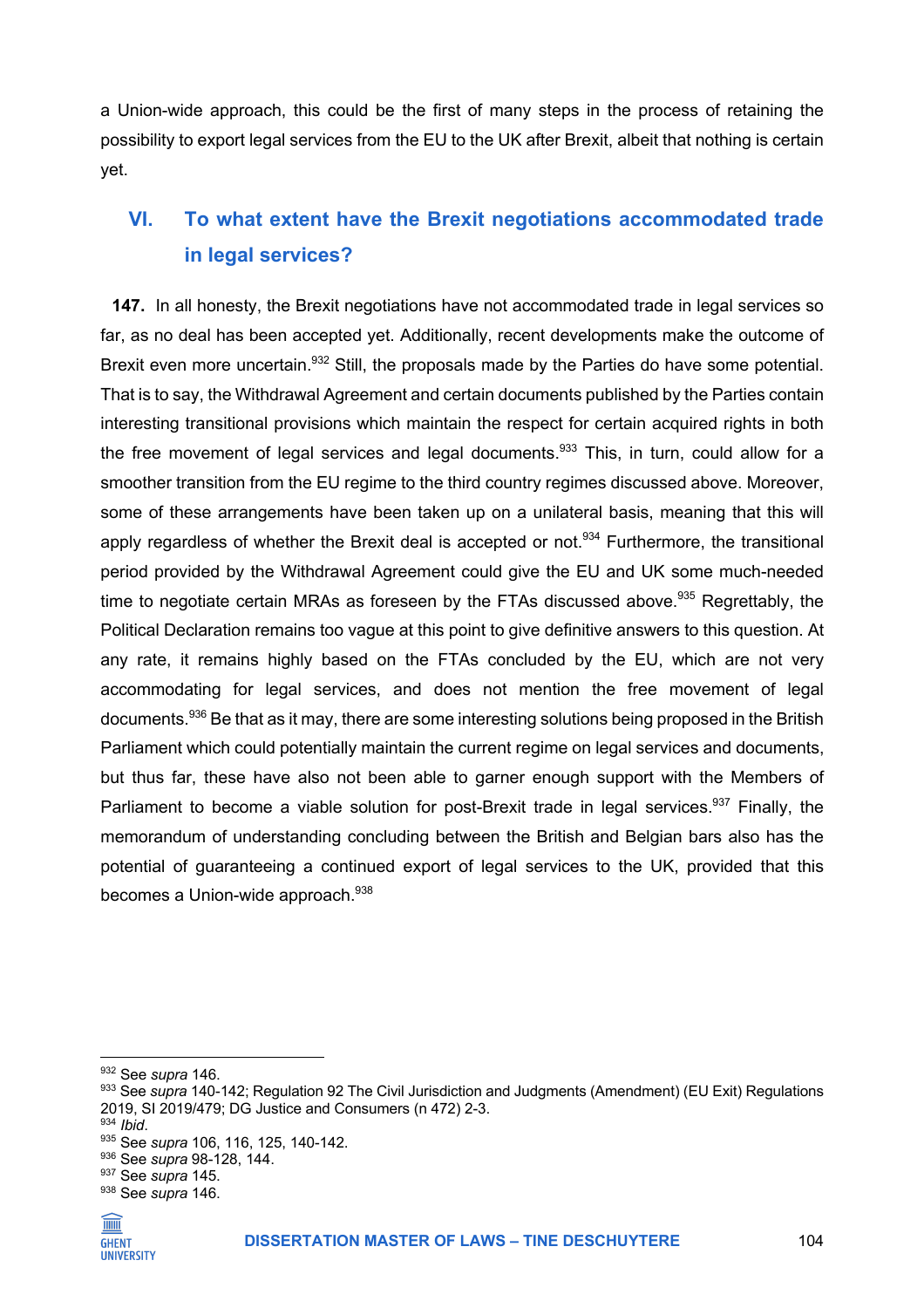# **CONCLUSION. BREXIT: THE EU'S EXPORT OF LEGAL SERVICES TO THE UK IN JEOPARDY?**

**148.** Although the EU has not managed to completely harmonise the regulation of the legal profession, it has significantly simplified the cross-border provision of legal services through the essential principle of 'mutual recognition'. After all, European legal practitioners are able to move across borders and provide legal services in any Member State of the EU with little procedural obstacles standing in their way. Moreover, cross-border litigation has been considerably facilitated as well due to the creation of the free movement of legal documents. By utilising these flexible regimes, the UK has been able to become a truly international centre for legal services and has likewise become an attractive destination for the EU's export of legal services.

**149.** Yet, by voting to leave the Union, the UK's position as the biggest European legal services market appears to be 'on the ropes'. That is to say, even though the UK somewhat mitigates the negative effects of the WTO rules by implementing a flexible framework for foreign legal services providers wishing to practise in the UK, the international rules on trade in legal services remain very weak and highly dependent on the will of the different States. Adding fuel to the flames, the national legislations applicable to the recognition and enforcement of legal documents appear to be so restrictive that cross-border litigation could come to a complete halt. Still, it should be noted here that both the EU and the UK have taken up some transitional commitments with regard to cross-border litigation, thereby preventing a cliff-edge scenario. Furthermore, the UK has started ratifying certain agreements as an independent Signatory, in addition to some already existing international agreements, which provide for partial solutions on the matter of free movement of legal documents. Nevertheless, this no-deal scenario could significantly hamper the EU's export of legal services to the UK, as most of these extenuating instruments only provide for partial solutions concerning the free trade in legal services and none of these rules incorporate an enforceable mutual recognition obligation.

**150.** Regrettably, the current Brexit negotiations do not seem that promising for the provision of legal services either. More specifically, while the transitional arrangements of the Withdrawal Agreement could give the parties some much-needed time to negotiate certain beneficial arrangements for legal services and guarantee the rights of lawyers already practising permanently in the UK, the Political Declaration remains rather restrictive. In other words, not only is the Political Declaration quite vague, it also remains highly based on the recently concluded Free Trade Agreements between the EU and certain third countries which do not accommodate trade in legal services any more than the WTO does. After all, the Free Trade Agreements which were discussed as models for a future Brexit deal do nothing more than

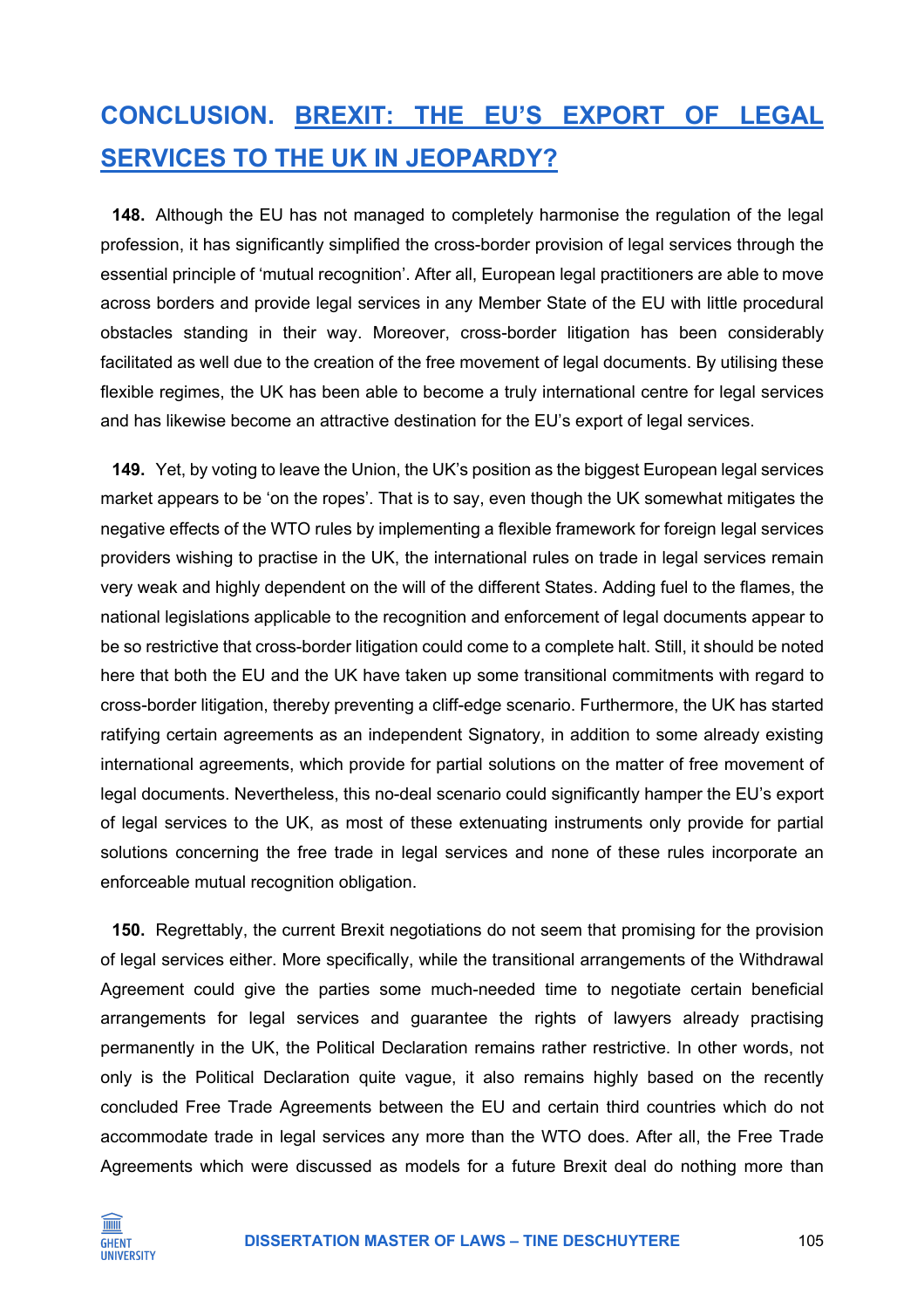maintaining the *status quo* for legal services established under GATS. Still, it would be wrong to describe the Political Declaration as 'completely useless'. In other words, the Political Declaration does foresee in mobility arrangements where none of the discussed Free Trade Agreements did, even though these are essential to trade in legal services. Additionally, there are some proposals in the British Parliament which could be instrumental in securing the continuation of the current export of legal services from the EU to the UK. However, as these have not been able to garner enough support amongst the Members of Parliaments, it is unclear whether these will ever become realistic options for the future of Brexit. Furthermore, the election of Boris Johnson as Prime Minister makes the acceptance of these agreements even more uncertain.

With regard to the recognition and enforcement of foreign legal documents, there are similar transitional provisions to be found in the Withdrawal Agreement. Additionally, the international agreements already in force as well as the models for future negotiations paint a much more optimistic picture in comparison to those on legal services. To be more specific, while some agreements already in place only provide for partial solutions, other agreements already concluded by the EU are much more comprehensive and come very close to the current EU regime for the free movement of legal documents. Still, as these agreements also have significant disadvantages for the UK and omit certain EU arrangements, it is also unclear whether these could be realistic models for a future Brexit deal.

**151.** To conclude, Brexit will most definitely jeopardise the EU's export of legal services to the UK, but this does not necessarily equate to a 'flash knockdown' resulting in an eventual knockout. In other words, while both the no-deal options and the current negotiations are not all that favourable towards legal services, they do provide for certain partial solutions with regard to exporting legal services or legal documents. Unfortunately, the discussed models for future negotiations are not that accommodating for the EU's export of legal services. Still, there are some other models which are promising for trade in legal services, *i.e.* the EEA, Swiss Agreements, 2007 Lugano Convention and 2005 Denmark Agreement, but all of these involve countries that are Members of the EU's Single Market. Thus, when the UK leaves the Single Market, it is unclear whether the UK would be granted access to such favourable agreements. Nevertheless, although the export of legal services from the EU to the UK will be affected by Brexit, some good preparation, such as the proposed transitional arrangements and the concluded arrangements between the UK and Belgian bars, can still ensure a somewhat smoother Brexit that maintains the rights of European legal service providers in the UK. Finally, it must be noted that this story is one filled with 'what if's', as the EU and UK have still not managed to conclude a deal. Hence, it must be kept in mind that this assessment is not definitive until a deal is struck on the future of Brexit.

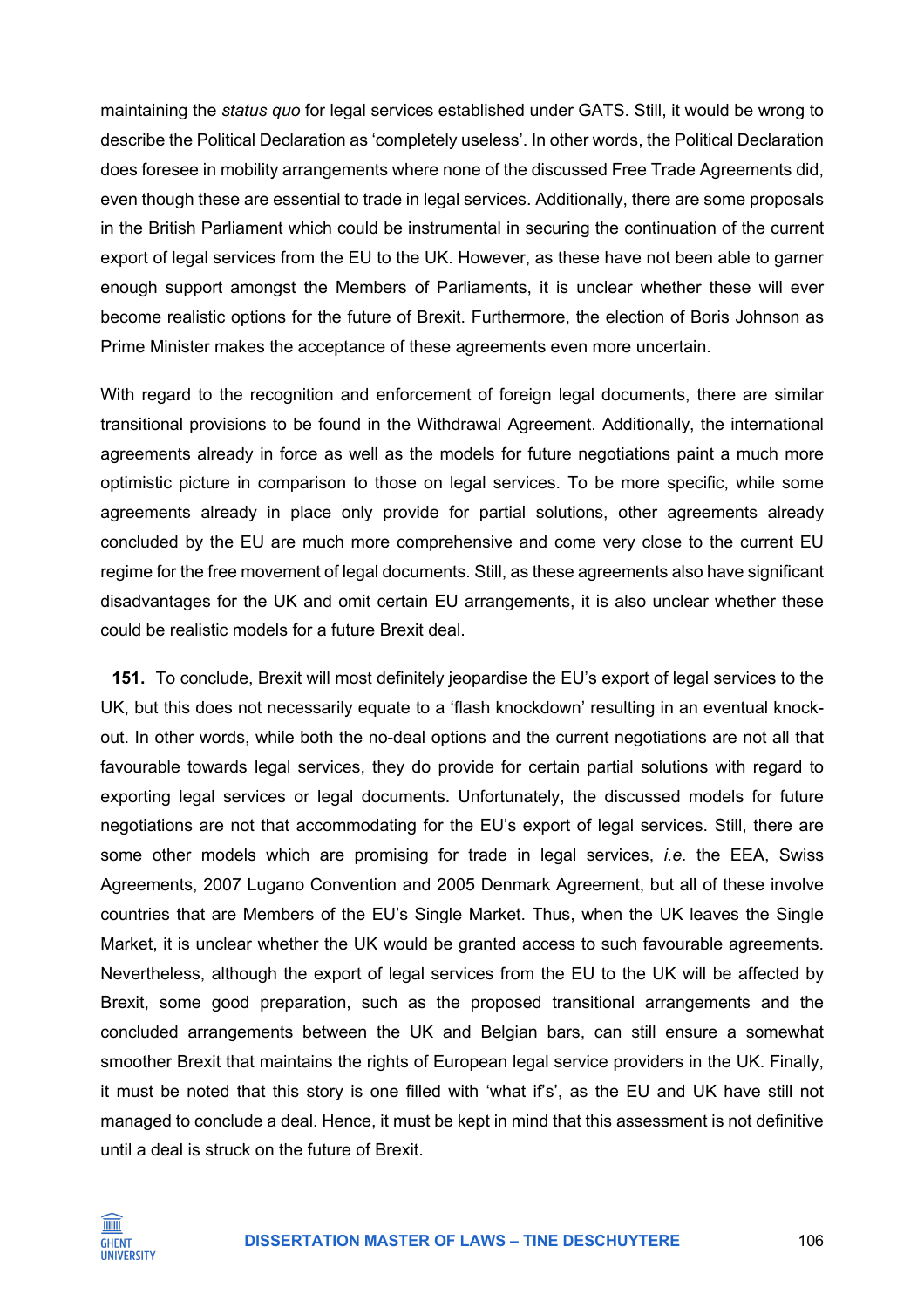# **BIBLIOGRAPHY**

# **I. Legislation**

# **1.1. Treaties of the European Union**

Article 50 TEU

Articles 20-21, 45, 49 – 62, 101 – 102, 288 TFEU

#### **1.2. Withdrawal Agreement and Political Declaration**

European Commission, 'Annex to the Proposal for a Council Decision amending Decision (EU) 2019/274 on the signing, on behalf of the European Union and of the European Atomic Energy Community, of the Agreement on the withdrawal of the United Kingdom of Great Britain and Northern Ireland from the European Union and the European Atomic Energy Community' of 11 April 2019 COM (2019) 194 final

Political declaration setting out the framework for the future relationship between the European Union and the United Kingdom, *OJ* C 66 I/185 of 19 February 2019

#### **1.3. EU Regulations**

Council Regulation (EEC) No 2137/85 of 25 July 1985 on the European Economic Interest Grouping (EEIG), *OJ* L 199/1 of 31 July 1985

Council Regulation (EC) No 44/2001 of 22 December 2000 on jurisdiction and the recognition and enforcement of judgments in civil and commercial matters, *OJ* L 12/1 of 16 January 2001

Council Regulation (EC) No 2157/2001 of 8 October 2001 on the Statute for a European company (SE), *OJ* L 294/1 of 10 November 2001

Council Regulation (EC) No 1435/2003 of 22 July 2003 on the Statute for a European Cooperative Society (SCE), *OJ* L 207/1 of 18 August 2003

Regulation (EC) No 805/2004 of the European Parliament and of the Council of 21 April 2004 creating a European Enforcement Order for uncontested claims, *OJ* L 143/15 of 30 April 2004

Regulation (EC) No 883/2004 on the coordination of social security systems, *OJ* L 166/1 of 30 April 2004

Regulation (EU) No 492/2011 on freedom of movement for workers within the Union, *OJ* L 141/1 of 27 May 2011

Regulation (EU) No 650/2012 of the European Parliament and of the Council of 4 July 2012 on jurisdiction, applicable law, recognition and enforcement of decisions and acceptance and enforcement of authentic instruments in matters of succession and on the creation of a European Certificate of Succession, *OJ* L 201/107 of 27 July 2012

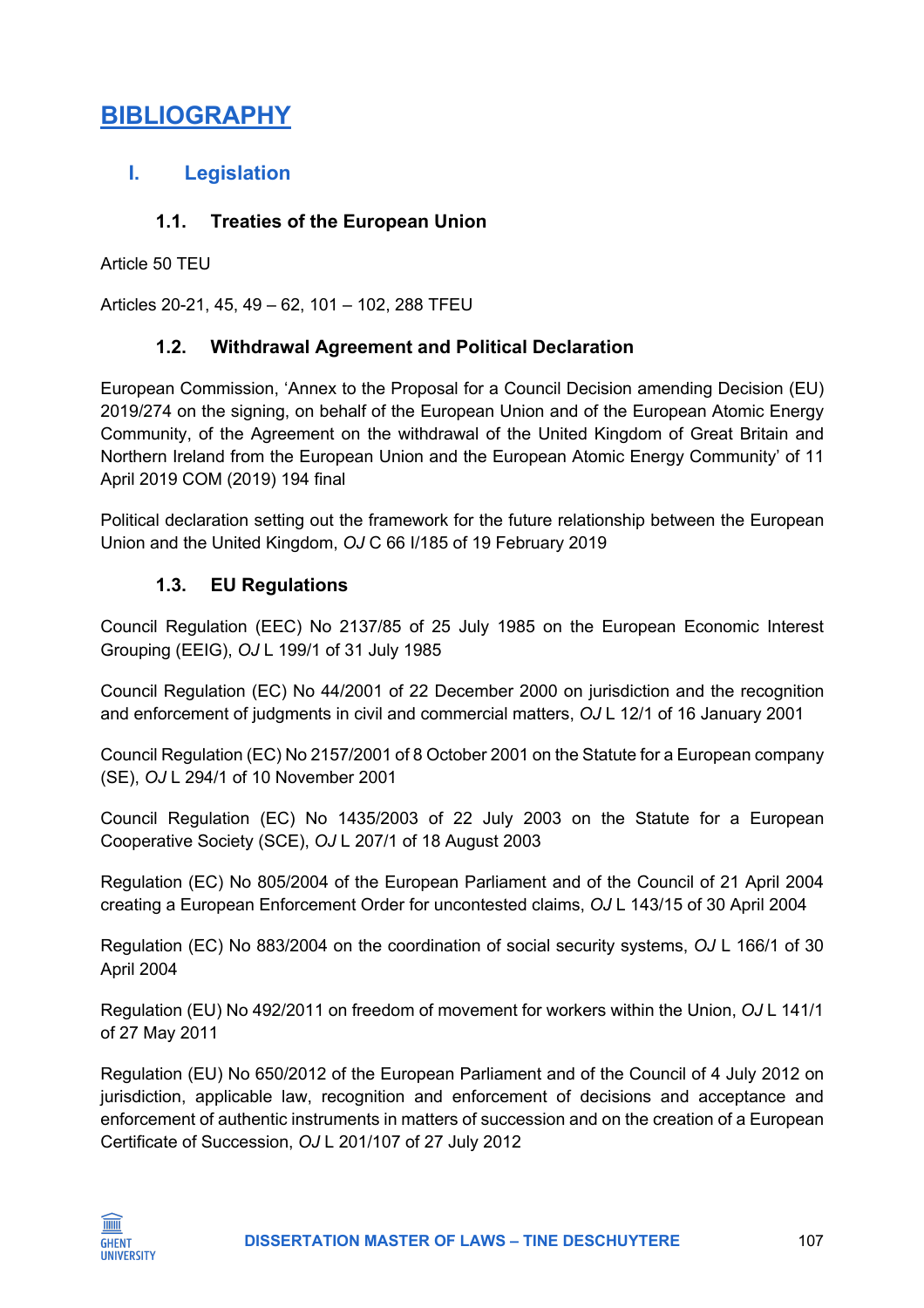Regulation (EU) No 1215/2012 of the European Parliament and of the Council of 12 December 2012 on jurisdiction and the recognition and enforcement of judgments in civil and commercial matters, *OJ* L 351/1 of 20 December 2012

Directive 2005/36/EC of the European Parliament and of the Council of 7 September 2005 on the recognition of professional qualifications *as amended by* Directive 2013/55/EU of the European Parliament and of the Council of 20 November 2013 amending Directive 2005/36/EC on the recognition of professional qualifications and Regulation (EU) No 1024/2012 on administrative cooperation through the Internal Market Information System ('the IMI Regulation'), *OJ* L 255/22 of 30 September 2005 *juncto OJ* L 354/132 of 28 December 2013

Regulation (EU) No 655/2014 of the European Parliament and of the Council of 15 May 2014 establishing a European Account Preservation Order procedure to facilitate cross-border debt recovery in civil and commercial matters, *OJ* L 189/59 27 June 2014

Regulation (EU) 2015/848 of the European Parliament and of the Council of 20 May 2015 on insolvency proceedings, *OJ* L 141/19 of 5 June 2015

Regulation (EC) No 1896/2006 of the European Parliament and of the Council of 12 December 2006 creating a European order for payment procedure *as amended by* Regulation (EU) 2015/2421 of the European Parliament and of the Council of 16 December 2015 amending Regulation (EC) No 861/2007 establishing a European Small Claims Procedure and Regulation (EC) No 1896/2006 creating a European order for payment procedure, *OJ* L 399/1 of 30 December 2006 *juncto OJ* L 341/1 of 24 December 2015

Regulation (EC) No 861/2007 of the European Parliament and of the Council of 11 July 2007 establishing a European Small Claims Procedure *as amended by* Regulation (EU) 2015/2421 of the European Parliament and of the Council of 16 December 2015 amending Regulation (EC) No 861/2007 establishing a European Small Claims Procedure and Regulation (EC) No 1896/2006 creating a European order for payment procedure, *OJ* L 199/1 of 31 July 2007 *juncto OJ* L 341/1 of 24 December 2015

Council Regulation (EU) 2016/1103 of 24 June 2016 implementing enhanced cooperation in the area of jurisdiction, applicable law and the recognition and enforcement of decisions in matters of matrimonial property regimes, *OJ* L 183/1 of 8 July 2016

# **1.4. EU Directives**

Council Directive 77/249/EEC of 22 March 1977 to facilitate the effective exercise by lawyers of freedom to provide services, *OJ* L 78/18 of 26 March 1977

Directive 98/5/EC of the European Parliament and of the Council of 16 February 1998 to facilitate practice of the profession of lawyer on a permanent basis in a Member State other than that in which the qualification was obtained, *OJ* L 77/36 of 14 March 1998

Directive 2000/31/EC of the European Parliament and of the Council of 8 June 2000 on certain legal aspects of information society services, in particular electronic commerce, in the Internal Market, *OJ* L 178/1 of 17 July 2000

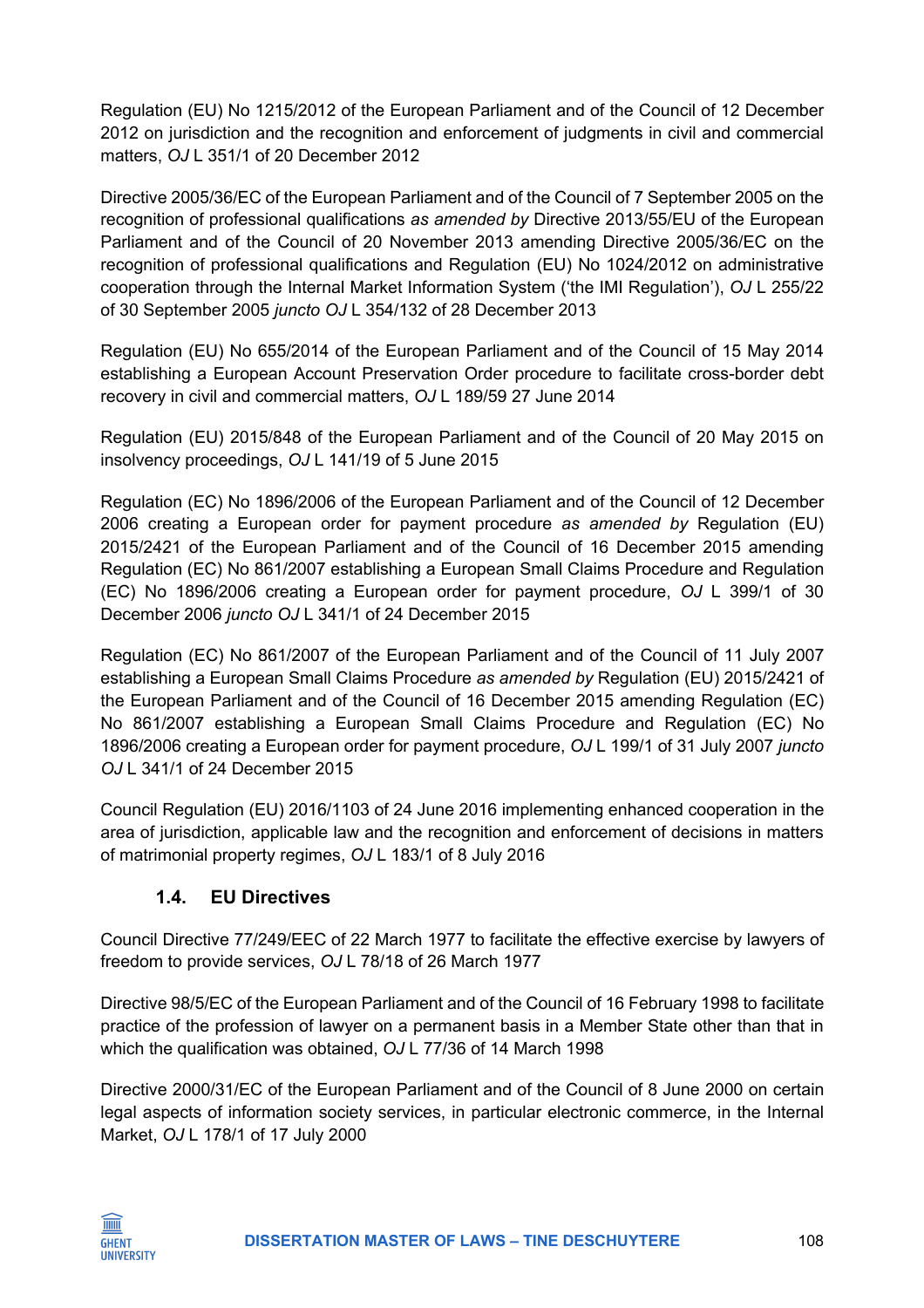Directive 2004/38/EC of the European Parliament and of the Council of 29 April 2004 on the right of citizens of the Union and their family members to move and reside freely within the territory of the Member States amending Regulation (EEC) No 1612/68 and repealing Directives 64/221/EEC, 68/360/EEC, 72/194/EEC, 73/148/EEC, 75/34/EEC, 75/35/EEC, 90/364/EEC, 90/365/EEC and 93/96/EEC, *OJ* L 158/77 of 30 April 2004

Directive 2005/56/EC of the European Parliament and of the Council of 26 October 2005 on cross-border mergers of limited liability companies, *OJ* L 310/1 of 25 November 2005

Directive 2006/123/EC of the European Parliament and of the Council of 12 December 2006 on services in the internal market, *OJ* L 376/36 of 27 December 2006

Directive 2011/35/EU of the European Parliament and of the Council of 5 April 2011 concerning mergers of public limited liability companies, *OJ* L 110/1 of 29 April 2011

Directive 2014/50/EU of the European Parliament and of the Council of 16 April 2014 on minimum requirements for enhancing worker mobility between Member States by improving the acquisition and preservation of supplementary pension rights, *OJ* L 128/1 of 30 April 2014

Directive 2014/54/EU of the European Parliament and of the Council of 16 April 2014 on measures facilitating the exercise of rights conferred on workers in the context of freedom of movement for workers, *OJ* L 128/8 of 30 April 2014

Directive (EU) 2017/1132 of the European Parliament and of the Council of 14 June 2017 relating to certain aspects of company law, *OJ* L 169/46 of 30 June 2017

# **1.5. WTO Agreements**

Agreement on Trade-Related Investment Measures of 1994

General Agreement on Trade in Services of 1995

#### **1.6. International Agreements**

United Nations Convention on the Recognition and Enforcement of Foreign Arbitral Awards (New York, 10 June 1958)

Brussels Convention on Jurisdiction and the Enforcement of Judgments in Civil and Commercial Matters 1968, *OJ* L 299/32 of 31 December 1972

Agreement on the European Economic Area, *OJ* L 1/3 of 3 January 1994

Agreement between the European Community and its Member States, of the one part, and the Swiss Confederation, of the other, on the free movement of persons, *OJ* L 114/6 of 30 April 2002

Agreement between the European Community and the Kingdom of Denmark on jurisdiction and the recognition and enforcement of judgments in civil and commercial matters, *OJ* L 299/62 of 16 November 2005

The Hague Convention of 30 June 2005 on Choice of Court Agreements, *OJ* L 133/1 of 29 May 2009

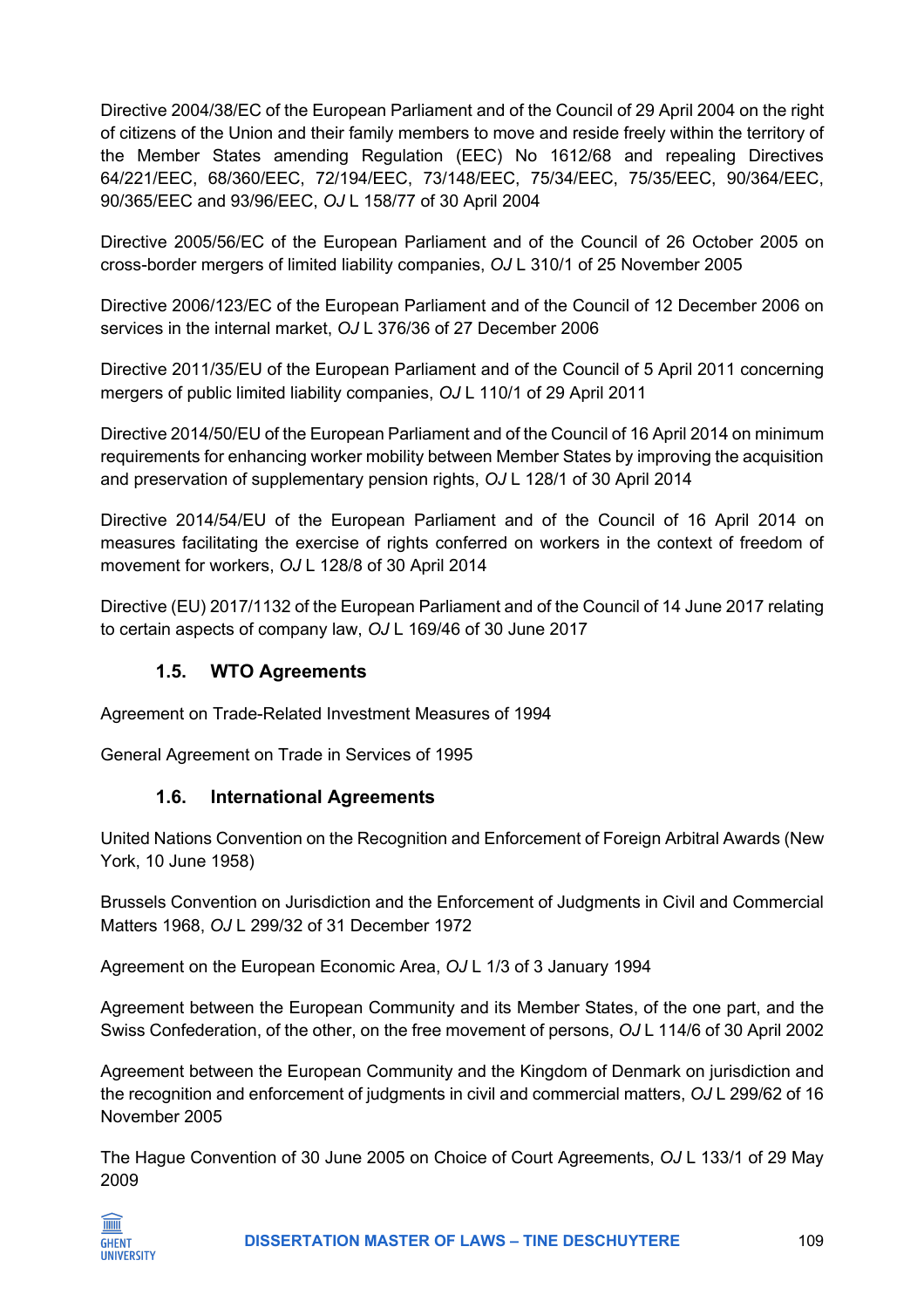Convention on jurisdiction and the recognition and enforcement of judgments in civil and commercial matters, *OJ* L 339/3 of 21 December 2007

Free trade Agreement between the European Union and its Member States, of the one part, and the Republic of Korea, of the other part, *OJ* L 127/6 of 14 May 2011

Agreement between the European Community and the Kingdom of Denmark on jurisdiction and the recognition and enforcement of judgments in civil and commercial matters, *OJ* L 79/4 of 21 March 2013

Comprehensive Economic and Trade Agreement concluded with Canada, *OJ* L 11/23 of 14 January 2017

#### **1.7. UK Legislation**

Foreign Judgments (Reciprocal Enforcement) Act 1933

Solicitors (Northern Ireland) Order 1976, SI 1976/582

The European Communities (Services of Lawyers) Order 1978, SI 1978/1910

Solicitors (Scotland) Act 1980

Arbitration Act 1996

The European Communities (Lawyer's Practice) Regulations 2000, SI 2000/1119

The European Communities (Lawyer's Practice) (Scotland) Regulations 2000, SI 2000/121

The Electronic Commerce (EC Directive) Regulations 2002, SI 2002/2013

The Immigration (European Economic Area) Regulations 2006, SI 2006/1003

Legal Services Act 2007

The Provision of Services Regulation 2009, SI 2009/2999

Arbitration (Scotland) Act 2010

Legal Services (Scotland) Act 2010

The Civil and Jurisdiction and Judgments (Amendment) Regulations 2014, SI 2014/2947

The European Union (Recognition of Professional Qualifications) Regulations 2015, SI 2015/2059

The Provision of Services (Amendment etc.) (EU Exit) Regulations 2018, SI 2018/1329

The Recognition of Professional Qualifications (Amendment etc.) (EU Exit) Regulations 2019, SI 2019/312

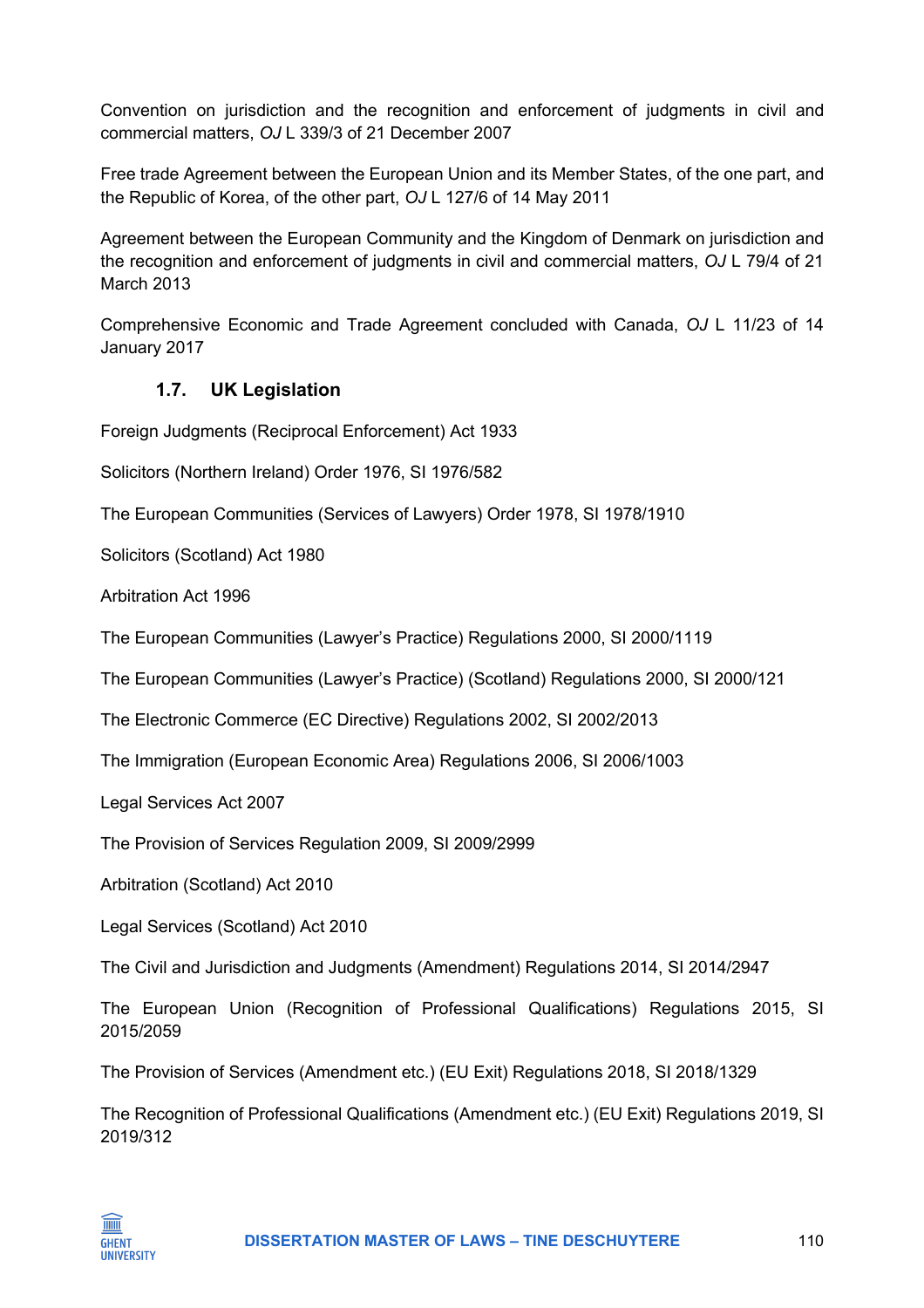The Services of Lawyers and Lawyer's Practice (Revocation etc.) (EU Exit) Regulations 2019, SI 2019/375

The Services of Lawyers and Lawyer's Practice (EU Exit) (Scotland) (Amendment etc.) Regulations 2019, SI 2019/127

The Civil Jurisdiction and Judgments (Amendment) (EU Exit) Regulations 2019, SI 2019/479

#### **II. Cases**

#### **2.1. EU cases**

Judgment of 12 December 1972, *International Fruit Company and Others v Produktschap voor Groenten en Fruit*, C-21/71, ECLI:EU:C:1972:115

Judgment of 21 June 1974, *Reyners*, C-2/74, ECLI:EU:C:1974:68

Judgment of 3 December 1974, *Van Binsbergen v Bedrijfsvereniging voor de Metaalnijverheid*, C-33/74, ECLI:EU:C:1974:131

Judgment of 20 February 1979, *Rewe v Bundesmonopolverwaltung für Branntwein*, C-120/78, ECLI:EU:C:1979:42

Judgment of 28 April 1977, *Thieffry v Conseil d l'ordre des avocats de la Cour de Paris*, C-71/76, ECLI:EU:C:1977:65

Judgment of 17 December 1980, *Commission v Belgium*, C-149/79, ECLI:EU:C:1980:297

Judgment of 12 July 1984, *Klopp*, C-107/83, ECLI:EU:C:1984:270

Judgment of 4 February 1988, *Hoffman v Krieg*, C-145/86, ECLI:EU:C:1988:61

Judgment of 25 February 1988, *Commission v Germany*, C-427/85, ECLI:EU:C:1988:98

Judgment of 27 September 1988, *The Queen v Treasury and Commissioners of Inland Revenue, ex parte Daily Mail and General Trust PLC*, C-81/87, ECLI:EU:C:1988:456

Judgment of 5 October 1988, *Steymann v Staatssecretaris van Justitie*, C-196/87, ECLI:EU:C:1988:475

Judgment of 7 May 1991, *Vlassopoulou v Ministerium für Justiz, Bundes- u. Europeaangelegenheiten Baden-Württemberg*, C-340/89, ECLI:EU:C:1991:193

Judgment of 10 July 1991, *Commission v France*, C-294/89, ECLI:EU:C:1991:302

Judgment of 25 July 1991, *Stichting Collectieve Antennevoorziening Gauda v Commissariaat voor de Media*, C-288/89, ECLI:EU:C:1991:323

Judgment of 25 July 1991, *Säger v Dennemeyer*, C-76/90, ECLI:EU:C:1991:331

Judgment of 31 March 1993, *Kraus v Land Baden-Württemberg*, C-19/92, ECLI:EU:C:1993:125

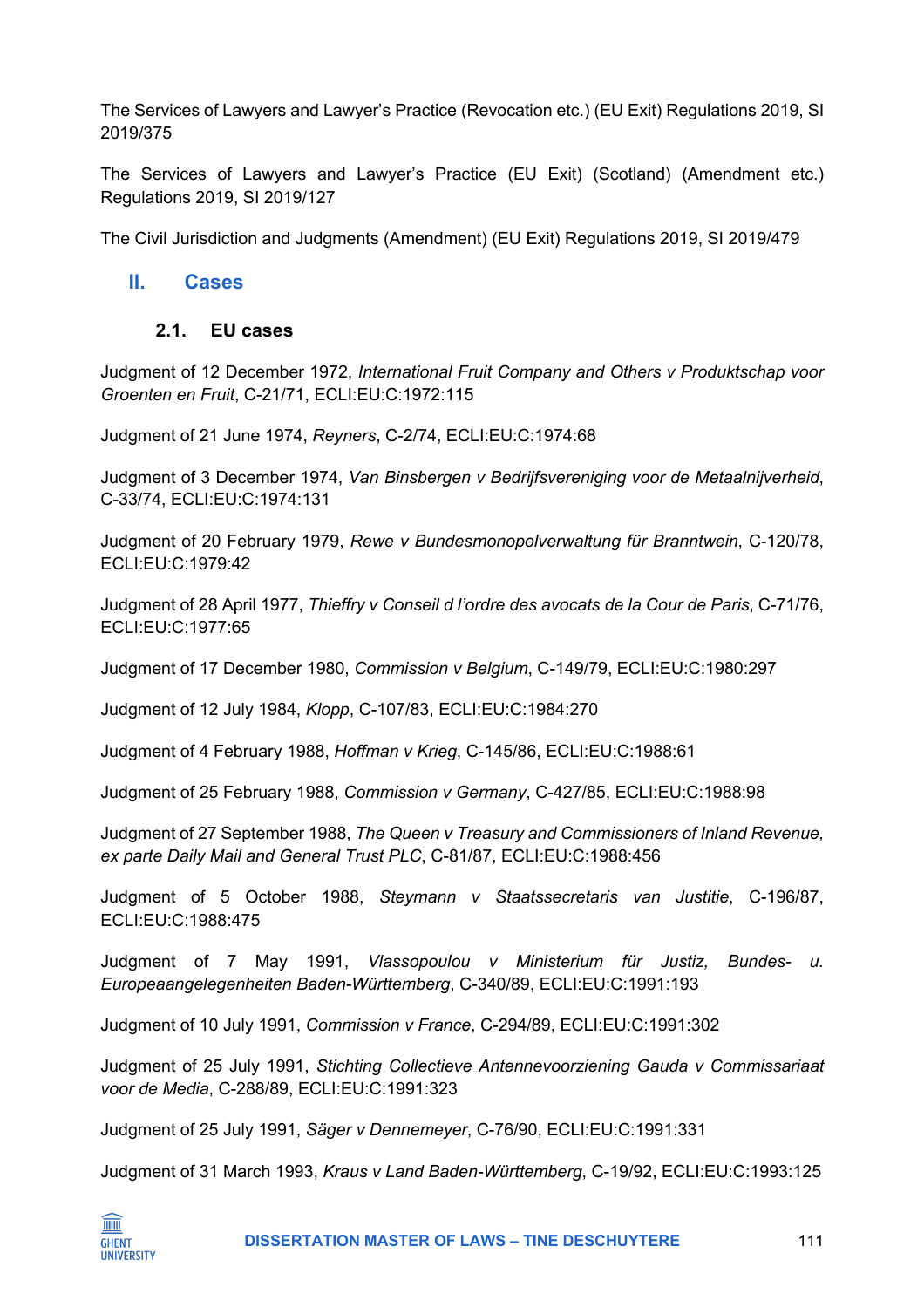Judgment of 5 October 1994, *Germany v Council*, C-280/93, ECLI:EU:C:1994:367

Judgment of 30 November 1995, *Gebhard*, C-55/94, ECLI:EU:C:1995:411

Judgment of 15 December 1995, *Union royale belge des sociétés de football association and Others v Bosman and Others*, C-415/93, ECLI:EU:C:1995:463

Judgment of 12 December 1996, *Reisebüro Broede v Sandker*, C-3/95, ECLI:EU:C:1996:487

Judgment of 9 March 1999, *Centros*, C-212/97, ECLI:EU:C:1999:126

Judgment of 29 April 1999, *Coursier*, C-267/97, ECLI:EU:C:1999:213

Judgment of 8 June 1999, *Meeusen*, C-337/97, ECLI:EU:C:1999:284

Judgment of 17 June 1999, *Unibank*, C-260/97, ECLI:EU:C:1999:312

Judgment of 23 November 1999, *Portugal v Council*, C-194/96, ECLI:EU:C:1999:574

Judgment of 28 March 2000, *Krombach*, C-7/98, ECLI:EU:C:2000:164

Judgment of 6 June 2000, *Angonese*, C-281/98, ECLI:EU:C:2000:296

Judgment of 7 November 2000, *Luxembourg v Parliament and Council*, C-168/98, ECLI:EU:C:2000:598

Judgment of 28 March 2001, *Institut des mandataires agréés v Commission*, T-144/99, ECLI:EU:T:2001:105

Judgment of 19 February 2002, *Arduino*, C-35/99, ECLI:EU:C:2002:97

Judgment of 19 February 2002, *Wouters e.a.*, C-309/99, ECLI:EU:C:2002:98

Judgment of 7 March 2002, *Commission v Italy*, C-145/99, ECLI:EU:C:2002:142

Judgment of 5 November 2002, *Überseering*, C-208/00, ECLI:EU:C:2002:632

Judgment of 30 September 2003, *Inspire Art*, C-167/01, ECLI:EU:C:2003:512

Judgment of 13 November 2003, *Morgenbesser*, C-313/01, ECLI:EU:C:2003:612

Judgment of 11 December 2003, *Schnitzer*, C-215/01, ECLI:EU:C:2003:662

Judgment of 11 December 2003, *AMOK*, C-289/02, ECLI:EU:C:2003:669

Judgment of 19 January 2006, *Colegio*, C-330/03, ECLI:EU:C:2006:45

Judgment of 19 September 2006, *Wilson*, C-506/04, ECLI:EU:C:2006:587

Judgment of 19 September 2006, *Commission v Luxembourg*, C-193/05, ECLI:EU:C:2006:588

Judgment of 5 December 2006, *Cipolla e.a*., Joined cases C-94/04 and C-202/04, ECLI:EU:C:2006:758

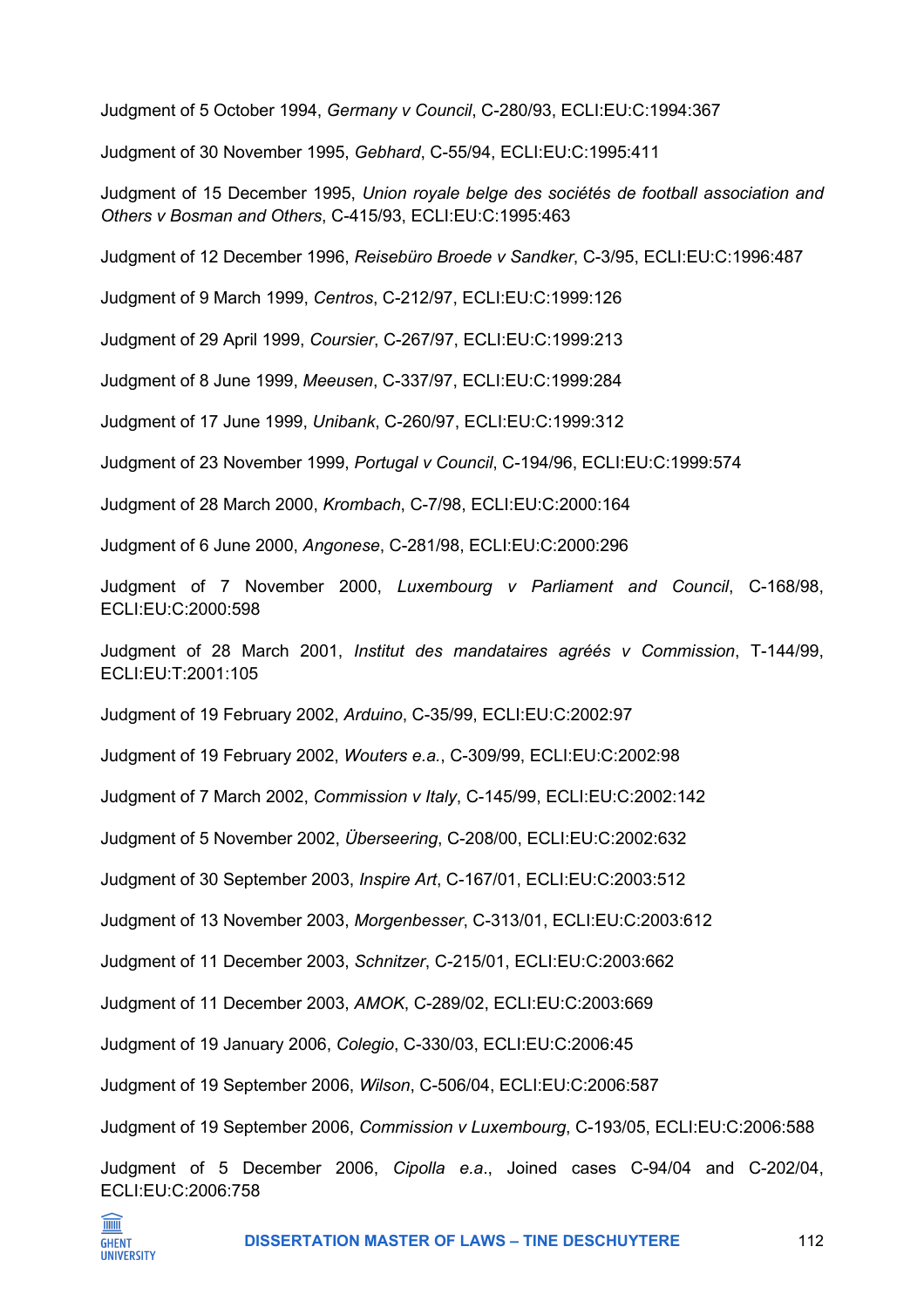Judgment of 18 December 2007, *Jundt*, C-281/06, ECLI:EU:C:2007:816

Judgment of 9 September 2008, *FIAMM and Others v Council and Commission*, C-120/06 P, ELCI:EU:C:2008:476

Judgment of 2 April 2009, *Gambazzi*, C-394/07, ECLI:EU:C:2009:219 Judgment of 10 December 2009, *Peśla*, C-345/08, ECLI:EU:C:2009:771 Judgment of 2 December 2010, *Jakubowska*, C-225/09, ECLI:EU:C:2010:729 Judgment of 3 February 2011, *Ebert*, C-359/09, ECLI:EU:C:2011:44 Judgment of 29 March 2011, *Commission v Italy*, C-565/08, ECLI:EU:C:2011:188 Judgment of 24 May 2011, *Commission v Belgium*, C-47/08, ECLI:EU:C:2011:334 Judgment of 24 May 2011, *Commission v France*, C-50/08, ECLI:EU:C:2011:335 Judgment of 24 May 2011, *Commission v Luxembourg*, C-51/08, ECLI:EU:C:2011:336 Judgment of 24 May 2011, *Commission v Portugal*, C-52/08, ECLI:EU:C:2011:337 Judgment of 24 May 2011, *Commission v Austria*, C-53/08, ECLI:EU:C:2011:338 Judgment of 24 May 2011, *Commission v Germany*, C-54/08, ECLI:EU:C:2011:339 Judgment of 24 May 2011*, Commission v Greece*, C-61/08, ECLI:EU:C:2011:340 Judgment of 1 December 2011, *Commission v The Netherlands*, C-157/09, ECLI:EU:C:2011:794 Judgment of 17 July 2014, *Torresi*, C-58/13, ECLI:EU:C:2014:2088 Judgment of 23 October 2014, *flyLAL-Lithuanian Airlines*, C-302/13, ECLI:EU:C:2014:2319 Judgment of 16 July 2015, *Diageo Brands*, C-681/13, ECLI:EU:C:2015:471 Judgment of 10 September 2015, *Commission v Latvia*, C-151/14, ECLI:EU:C:2015:577 Judgment of 6 October 2015, *Brouillard*, C-298/14, ECLI:EU:C:2015:652 Judgment of 13 September 2016, *Rendón Marín*, C-165/14, ECLI:EU:C:2016:675 Judgment of 9 March 2017, *Piringer*, C-342/15, ECLI:EU:C:2017:196 Opinion of 16 May 2017, *Accord de libre-échange avec Singapour*, Opinion 2/15, ECLI:EU:C:2017:376 Judgment of 18 May 2017, *Lahorgue*, C-99/16, ECLI:EU:C:2017:391 Judgment of 14 November 2017, *Lounes*, C-165/16, ECLI:EU:C:2017:862 Judgment of 23 November 2017, *CHEZ Elektro Bulgaria*, C-427/16, ECLI:EU:C:2017:890

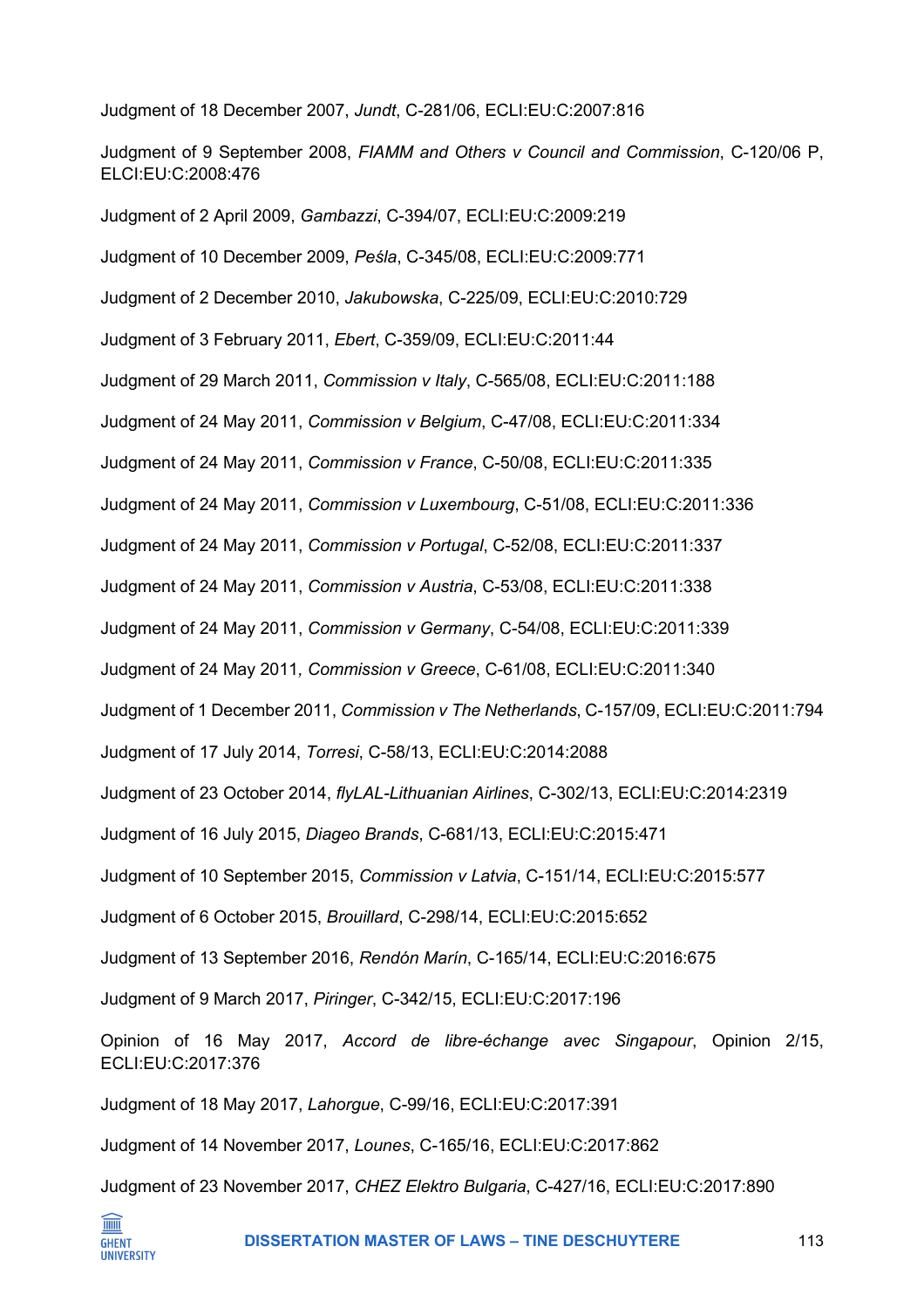Judgment of 5 June 2018, *Coman and Others*, C-673/16, ECLI:EU:C:2018:385

Opinion of Advocate General Juliane Kokott of 7 August 2018, *C.E. and N.E.*, Joined Cases C-325/18 PPU and C-375/18 PPU, ECLI:EU:C:2018:654

Judgment of 19 September 2018, *C.E. and N.E.*, Joined Cases C-325/18 PPU and C-375/18 PPU, ECLI:EU:C:2018:739

Judgment of 6 December 2018, *Preindl*, C-675/17, ECLI:EU:C:2018:990

Opinion of Advocate General Yves Bot of 29 January 2019, *Accord ECG UE-Canada*, Opinion 1/17, ECLI:EU:C:2019:72

Opinion of 30 April 2019, *Accord ECG UE-Canada*, Opinion 1/17, ECLI:EU:C:2019:341

#### **2.2. WTO cases**

WTO, *European Communities – Regime for the Importation, Sale and Distribution of Bananas – Complaint by the United States – Report of the Panel* (22 May 1997) WT/DS27/R/USA

WTO, *Communities – Regime for the Importation, Sale and Distribution of Bananas – Report of the Appellate Body* (9 September 1997) WT/DS27/AB/R

WTO, *European Communities – Regime for the Importation, Sale and Distribution of Bananas – Recourse to Article 21.5 by Ecuador – Report of the Panel* (12 April 1999) WT/DS27/RW/ECU

WTO, *Canada – Certain Measures Affecting the Automotive Industry – Report of the Panel* (11 February 2000) WT/DS139/R and WT/DS142/R

WTO, *Canada – Certain Measures Affecting the Automotive Industry – Report of the Appellate Body* (31 May 2000) WT/DS139/AB/R and WT/DS142/AB/R

WTO, *United States – Measures Affecting the Cross-Border Supply of Gambling and Betting Services – Report of the Panel* (10 November 2004) WT/DS285/R

WTO, *Mexico – Measures Affecting Telecommunications Services – Report of the Panel* (2 April 2004) WT/DS204/R

WTO, *United States – Measures Affecting the Cross-Border Supply of Gambling and Betting Services – Report of the Appellate Body* (7 April 2005) WT/DS285/AB/R

WTO, *China – Measures Affecting Trading Rights and Distribution Services for Certain Publications and Audiovisual Entertainment Products – Report of the Panel* (12 August 2009) WT/DS363/R

WTO, *China – Certain Measures Affecting Electronic Payment Services – Report of the Panel* (16 July 2012) WT/DS413/R

WTO, *Argentina – Measures Relating to Trade in Goods and Services – Report of the Appellate Body* (14 April 2016) WT/DS453/AB/R

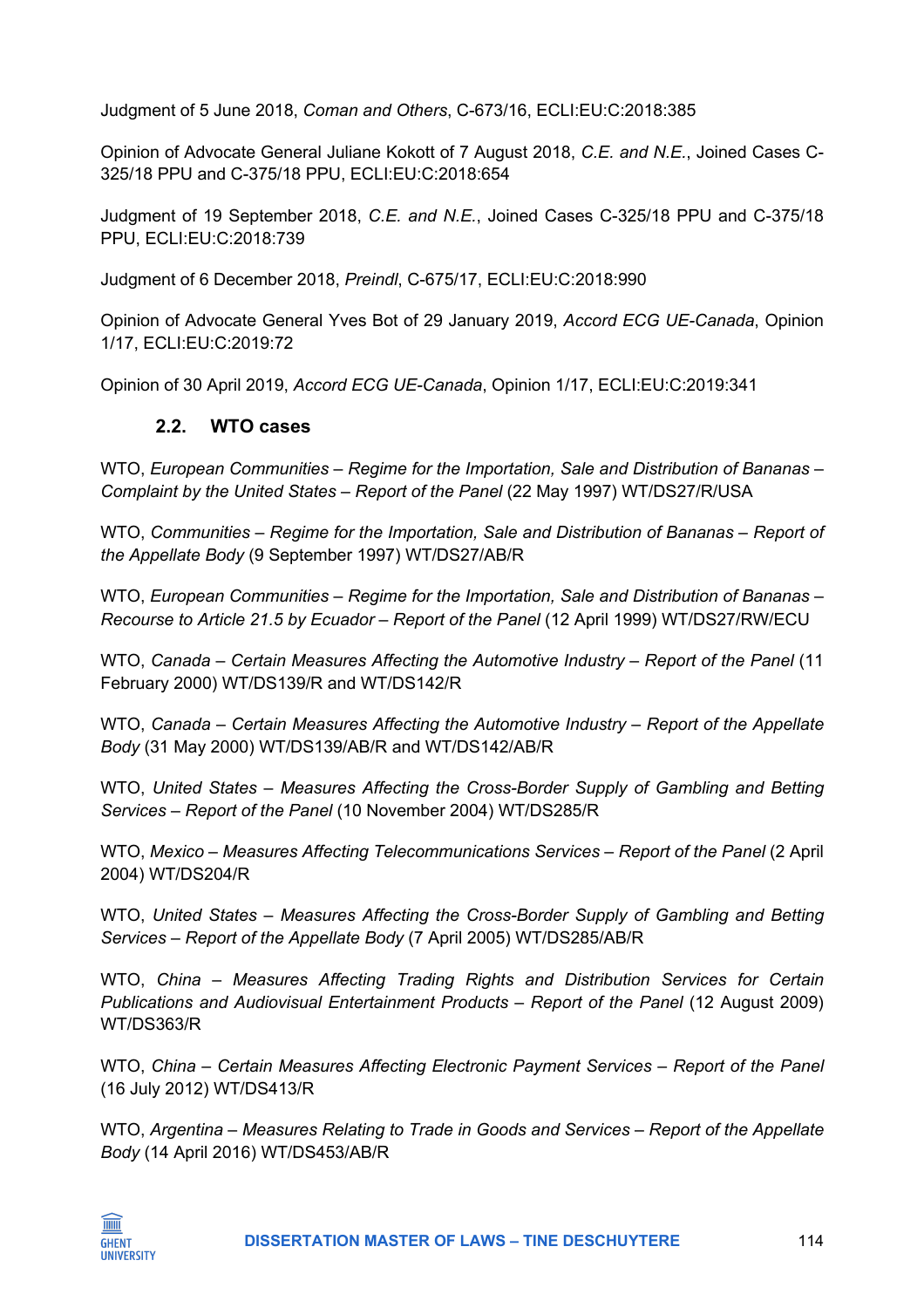# **2.3. UK cases**

Judgment of the Court of Appeal, *Hollington v F Hewthorn & Co Ltd* [1943] KB 587

Judgment of the Court of Appeal (Civil Division), *Adams v Cape Industries plc* [1990] Ch 433

Judmgent of the Court of Appeal, *Good Challenger Navegante SA v Metalexportimport SA* [2003] EWCA Civ. 1668 [2004] 1 Lloyd's Rep. 67

Judgment of the Supreme Court, *Rubin v. Eurofinance SA, New Cap Reinsurance Corp v. Grant* (joined cases) [2012] UKSC 46 [2013] 1 AC 236

Judgment of the Supreme Court, *R (on the application of Miller) (Appellant) v The Prime Minister (Respondent)* [2019] UKSC 41

# **III. Secondary sources**

#### **3.1. Books**

Alexander K and others (eds), *Brexit and Financial Services: Law and Policy* (Hart Publishing 2018)

Barnard C, *The Substantive Law of the EU: The Four Freedoms* (4<sup>th</sup> edition, OUP 2013)

Briggs A, *Private International Law in English Courts* (OUP 2014)

Briggs A, *Civil Jurisdiction and Judgments* (6<sup>th</sup> edition, Informa 2015)

Chalmers D, Davies G and Monti G, *European Union Law* (2<sup>nd</sup> edition, CUP 2010)

Claessens S, *Free Movement of Lawyers in the European Union* (Wolf Legal Publishers 2008)

Craig P and de Búrca G, *EU Law: Text, Cases, and Materials* (6<sup>th</sup> edition, OUP 2015)

Diebold NF, *Non-discrimination in International Trade in Services: 'Likeness' in WTO/GATS* (CUP 2010)

Fentiman R, *International Commercial Litigation* (2nd edition, OUP 2015)

Gaudemet-Tallon H, *Compétence et execution des jugements en Europe: Règlement 44/2001, Conventions de Bruxelles (1968) et de Lugano (1988 et 2007)* (4<sup>th</sup> edition, LGDJ 2010)

Gorlé F and others, *Rechtsvergelijking* (Kluwer 2007)

Herdegen M, *Principles of International Economic Law* (2<sup>nd</sup> edition, OUP 2016)

Klamert M, *Services Liberalization in the EU and the WTO: Concepts, Standards and Regulatory Approaches* (CUP 2015)

Kruger T and Verhellen J, *Internationaal privaatrecht. De essentie* (die Keure 2016)

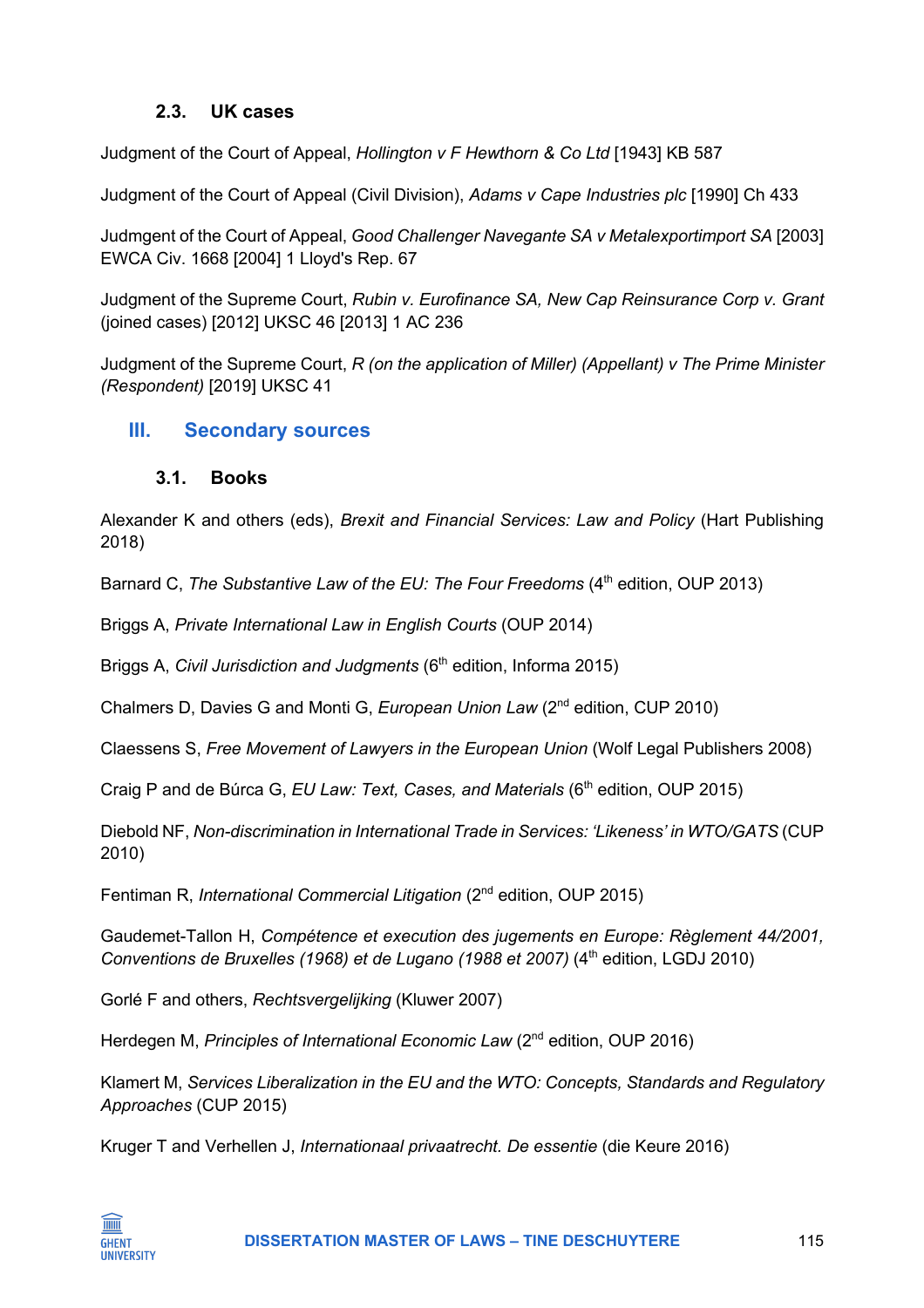Mataija M, *Private Regulation and the Internal Market: Sports, Legal Services, and Standard Setting in EU Economic Law* (1<sup>st</sup> edition, OUP 2016)

Matsushita M and others, *The World Trade Organization: Law, Practice, and Policy* (3<sup>rd</sup> edition, OUP 2015)

Nascimbene B, *The Legal Profession in the European Union* (Kluwer 2009)

Pontier JA and Burg E, *EU Principles on Jurisdiction and Recognition and Enforcement of Judgments in Civil and Commercial Matters according to the case law of the European Court of Justice* (Asser press 2004)

Van den Bossche P and Prévost D, *Essentials of WTO Law* (CUP 2016)

Van den Bossche P and Zdouc W, *The Law and Policy of the World Trade Organization* (4<sup>th</sup>) edition, CUP 2017)

Wang FF, *Internet Jurisdiction and Choice of Law: Legal Practices in the EU, US and China* (CUP 2010)

# **3.2. Contributions to edited books**

Acocella D, 'Anwendungsbereich' in Anton K Schnyder (ed), *Lugano-Übereinkommen zum internationalen Zilververfahrensrecht: Kommentar* (Dike 2011) (23)

Adlung R, 'Trade in services in the WTO: from Marrakesh (1994), to Doha (2001), to… (?)' in Narlikar A, Daunton M and Stern RM (eds), *The Oxford Handbook on The World Trade Organization* (OUP 2012) (370)

Bartl M and Fahey E, 'A postnational marketplace: negotiating the Transatlantic Trade and Investment Partnership (TTIP)' in Fahey E and Curtin D (eds), *A Transatlantic Community of Law: Legal Perspectives on the Relationship between the EU and US Legal Orders* (CUP 2014) (210)

Blyth D, 'Scotland' in Garb L and Julian L (eds), *Enforcement of Foreign Judgments – Suppl. 36* (Kluwer Law International 2015) (3)

Chamon M and Demedts V, 'Een sectorale doorsnede van de internemarktregels: vrij verkeer van juristen, advocaten en notarissen' in Govaere I (ed), *Europees recht: moderne interne markt voor de praktijkjurist* (Kluwer 2012) (315)

Dickinson A, 'Transitional provisions' in Dickinson A and Lein E (eds), *The Brussels I Regulation Recast* (1<sup>st</sup> edition, OUP 2015) (557)

Dispute Resolution Department Cleaver Fulton Rankin Solicitors, 'Northern Ireland' in Garb L and Julian L (eds), *Enforcement of Foreign Judgments – Suppl. 43* (Kluwer Law International 2018) (3)

Domej T and Oberhammer P, 'Anerkennung und Vollstreckung' in Schnyder AK (ed), *Lugano-Übereinkommen zum internationalen Zivilverfahrensrecht: Kommentar* (Dike 2011) (739)

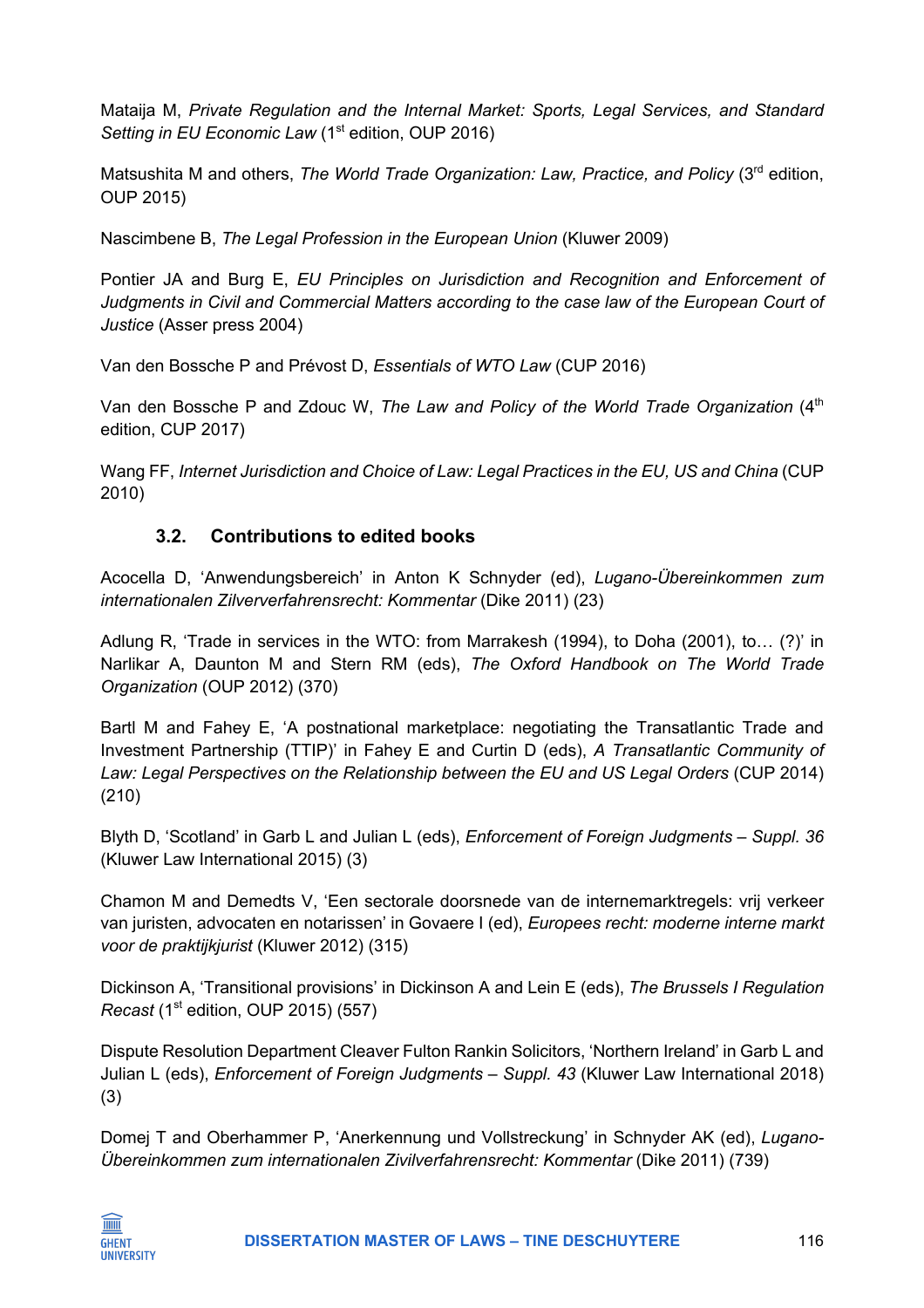Elms D, 'Understanding the EU-Singapore Free Trade Agreement' in Elijah A and others (eds), Australia, *The European Union and The New Trade Agenda* (ANU Press 2017) (35)

Emerson M, 'Which model for Brexit?' in da Costa Cabral N, Gonçalves JR and Rodrigues NC (eds), *After Brexit: Consequences for the European Union* (Palgrave Macmillan 2017) (167)

Fitchen J and Kramer X, 'Authentic instruments and court settlements' in Dickinson A and Lein E (eds), *The Brussels I Regulation Recast* (1<sup>st</sup> edition, OUP 2015) (521)

Franzina P, Kramer X and Fitchen J, 'The recognition and enforcement of Member State judgments' in Dickinson A and Lein E (eds), *The Brussels I Regulation Recast* (1<sup>st</sup> edition, OUP 2015) (373)

Grolimund P and Bachofner E, 'Protokoll 2' in Schnyder AK (ed), *Lugano-Übereinkommen zum internationalen Zivilverfahrensrecht: Kommentar* (Dike 2011) (1142)

Kerneis P, 'Le commerce des services et l'AECG: une nouvelle approche pour les engagements des Parties – la liste négative' in Deblock C, Lebullenger J and Paquin S (eds), *Un Nouveau Pont sur l'Atlantique: l'Accord économique et commercial global entre l'Union européenne et le Canada* (PUQ 2015) (225)

Kramer X and Themeli E, 'The party autonomy paradigm: European and global developments on choice of forum' in Lazić V and Stuij S (eds), *Brussels Ibis Regulation: Changes and Challenges of the Renewed Procedural Scheme* (Springer 2017) (27)

Lazić V and Stuij S, 'Brussels Ibis in relation to other instruments on the global level' in Lazić V and Stuij S (eds), *Brussels Ibis Regulation: Changes and Challenges of the Renewed Procedural Scheme* (Springer 2017) (119)

Lianos I and Le Blanc J, 'Trust, distrust and economic integration' in Lianos I and Odudu O (eds), *Regulating Trade in Services in the EU and the WTO: Trust, Distrust and Economic Integration* (CUP 2012) (17)

Messenger G, 'Membership of the World Trade Organization' in Dougan M (ed), *The UK after Brexit: Legal and Policy Challenges* (Intersentia 2017) (225)

Schewe C and Lipsens D, 'From EFTA to EC/EU and Back to EFTA? The European Economic Area (EEA) As a Possible Scenario for the UK-EU Relations After Brexit' in Troitiño DR, Kerikmäe T and Chochia A (eds), *Brexit: History, Reasoning and Perspectives* (Springer 2018) (215)

Speitler P, 'Right of Establishment and Freedom to Provide and Receive Services' in Baudenbacher C (ed), *The Handbook of EEA Law* (Springer 2016) (437)

Thystrup AG and Ünüvar G, 'A Waiver for Europe? CETA's trade in services, and investment protection provisions and their legal-political implications on regulatory competence' in Adinolfi G and others (eds), *International Economic Law: Contemporary Issues* (Springer 2017) (41)

# **3.3. Journal articles**

Ahmed M, 'Brexit and English jurisdiction agreements: the post-referendum legal landscape' (2016) 27 EBLR 989

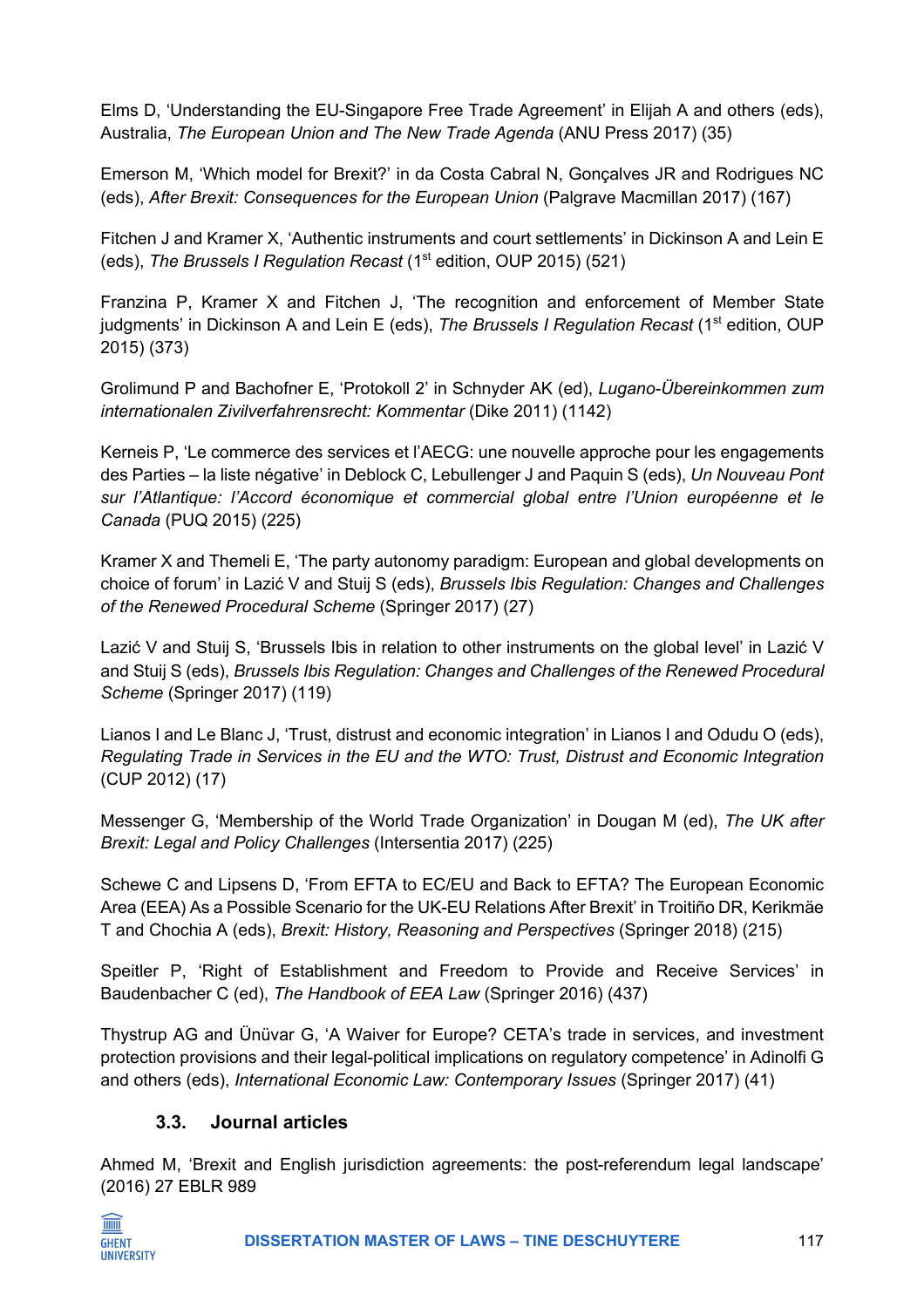Aikens R and Dinsmore A, 'Jurisdiction, enforcement and the conflict of laws in cross-border commercial disputes: what are the legal consequences of Brexit?' (2016) 27 EBLR 903

Al-Nuemat A and Nawafleh A, 'Brexit, Arbitration and Private International Law' (2017) 10 J Pol & L 116

Barnard C, 'Unravelling the Services Directive', (2008) 45 CMLRev 323.

Bergamini E, 'Lawyers and their freedom of establishment and access to the profession – new perspectives and still existing restrictions: the case of Italy' (2017) 8 Rom J Comp L 100

Bugatti L, 'Towards a new era for the legal profession' (2019) 1 ERPL 83

Cone SM, 'Legal services and the Doha Round dilemma' (2007) 41 JWT 245

Delimatsis P, 'The evolution of the EU external trade policy in services – CETA, TTIP and TiSA after Brexit' (2017) 20 JIEL 583

Deschuyteneer L and Verhellen J, 'Brexit en de erkenning en tenuitvoerlegging van rechterlijke beslissingen in burgerlijke en handelszaken' (2018) 11 SEW 428

Fitchen J, 'The PIL consequences of Brexit' (2017) 3 NIPR 411

Goldsmith J, 'Global legal practice and GATS: a Bar viewpoint' (2004) 22 Penn St Int'l L Rev 625

Hellwig HJ, 'The effects of Brexit on the law of companies and financial and legal services in Europe: a summary overview' (2017) 2 ECFR 252

Hess B, 'The Brussels I Regulation: recent case law of the Court of Justice and the Commission's proposed recast' (2012) 49 CMLR 1075

Hill LL, 'Alternative Business Structure for lawyers and law firms: a view from the global legal services market' (2017) 18 Or Rev Int'l L 135

Hopkins RW, 'Liberalizing trade in legal services: the GATS, the accountancy disciplines and the language of core values' (2005) 15 Ind Int'l & Comp L Rev 427

Horak H, Bodiroga-Vukobrat N and Dumančic K, 'Professional qualification and diploma recognition in EU law' (2014) 1 InterEuLawEast 87

Katsirea I and Ruff A, 'Free movement of law students and lawyers in the EU: a comparison of English, German and Greek legislation' (2005) 12 IJTLP 367

Kortese L, 'Exploring professional recognition in the EU: a legal perspective' (2016) 4 J Int Mobil 43

Koutrakos P, 'Negotiating international trade treaties after Brexit' (2017) 41 EL Rev 475

Kramer X, 'Cross-border enforcement in the EU: mutual trust versus fair trial: towards principles of European civil procedure' (2011) 1 IJPL 202

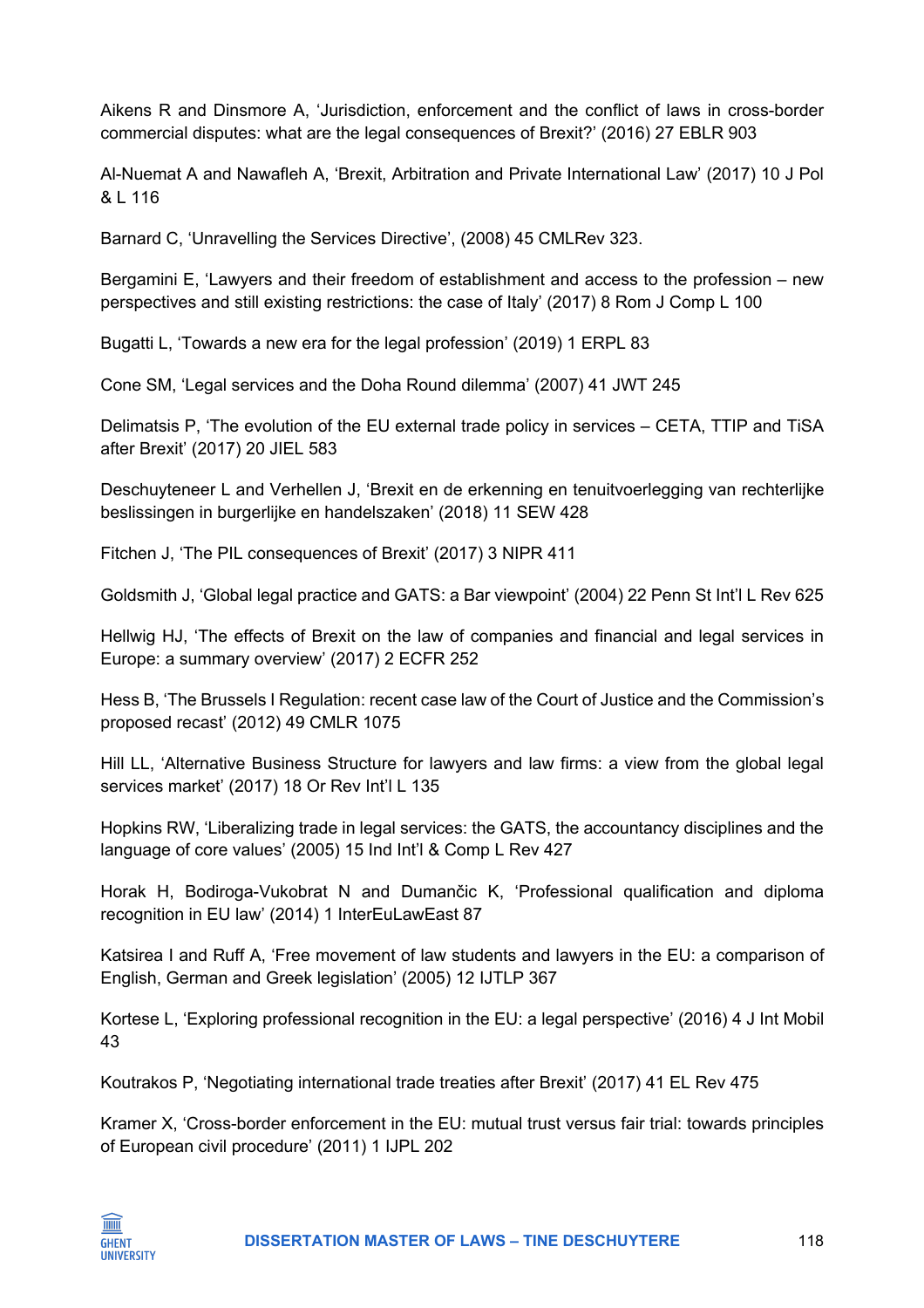Lehmann M and Zetzsche D, 'Brexit and the consequences for commercial and financial relations between the EU and the UK' (2016) 27 EBLR 999

Liu M and Ndolo DM, 'A departure from West Tankers after Brexit? Anti-suit injunctions in the UK directed to parties in EU national courts' (2018) 21(1) IJEL 55

Lonbay J, 'Legal ethics and professional responsibility in a global context' (2005) 4 Wash U Global Stud L Rev 609

Lonbay J, 'Assessing the European market for legal services: developments in the free movement of lawyers in the European Union' (2010) 33 Fordham Int'l L J 1629

Masters S and McRae B, 'What does Brexit mean for the Brussels regime?' (2016) 33 J Intl Arb 483

McMorrow JA, 'UK Alternative Business Structures for legal practice: emerging models and lessons for the US' (2016) 47 Geo J Int'l L 665

Muller G, 'The liberalization of legal services within the EU internal market' (2014) 9 GTCJ 123

Muller G, 'Free movement of lawyers within the EU internal market: achievements and remaining challenges' (2015) 26 EBLR 355

Neuwahl N, 'CETA as a potential model for (post-Brexit) UK-EU relations' (2017) 22 EFAR 279

Newing N and Webster L, 'Could the Hague Convention bring greater certainty for cross-border disputed post-Brexit? And what would this mean for international arbitration?' (2016) 10 Disp Resol Int'l 105

Nielsen PA, 'The new Brussels I Regulation' (2013) 50 CMLR 503, 526-528

Patton PD, 'Legal services and the GATS: norms as barriers to trade' (2003) 9 New Eng J Int'l & Comp L 361

Peihani M, 'Brexit and financial services: a tentative analysis of possible exit scenarios' (2017) 5 JBL 357

Rees M and Doussin A, 'Taking stock on Brexit: what is on the table?' (2016) Int TLR 47

Tauwhare R, 'Brexit: achieving near-frictionless trade' (2017) Int TLR 89

Terry LS, 'But what will the WTO disciplines apply to – distinguishing among Market Access, National Treatment and Article VI:4 Measures when applying the GATS to legal services' (2003) Prof Law Symp Issues 83

Terry LS, 'From GATS to APEC: the impact of trade agreements on legal services' (2010) 43 Akron L Rev 875

Terry LS and others, 'Transnational Legal Practice' (2009) 43 Int'l Law 943

Terry LS, Silver C and Rosen ES, 'Transnational Legal Practice 2009' (2010) 44 Int'l Law 563

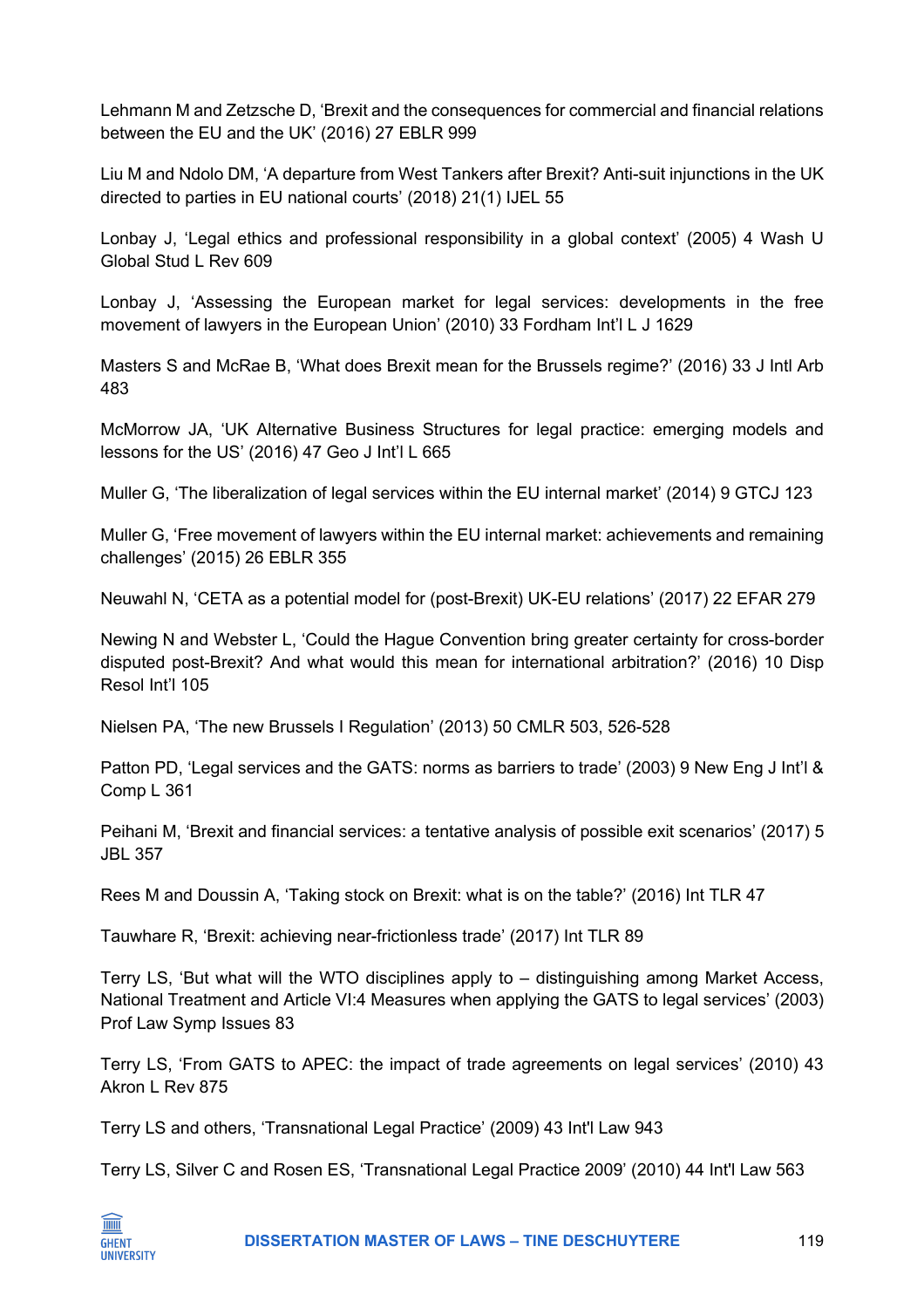Toms C, 'Associations of lawyers in the European Union' (2005) 16 EBLR 113

van den Brink A and Zelen HMM, 'Nee tegen nationaliteitseisen notarissen' (2011) 10 NtEr 329

Van Elsuwege P, 'Tussen interne markt, douane-unie en vrijhandelszone: op zoek naar een model voor de toekomstige economische relaties tussen de EU en het Verenigd Koninkrijk' (2017) 5 SEW 182

Vergano PR and Dolle T, 'The Trade Law Consequences of "Brexit"' (2016) 7 Eur J Risk Reg 795

# **3.4. Online articles**

Campbell A, 'On the rise or on the rack? The potential impact of the Hague Convention on Choice of Court Agreements on the use of international arbitration' (*Practical Law Arbitration Blog*, 28 June 2016) ˂http://arbitrationblog.practicallaw.com/on-the-rise-or-on-the-rack-the-potentialimpact-of-the-hague-convention-on-choice-of-court-agreements-on-the-use-of-internationalarbitration/˃ accessed 12 May 2019

Emerson M, 'Theresa May's Deep and Comprehensive Free Trade Agreement' (*CEPS*, 6 March 2018) <https://www.ceps.eu/publications/theresa-mays-deep-and-comprehensive-free-tradeagreement> accessed 18 March 2018

Jhangiani S and Amin R, 'The Hague Convention on Choice of Court Agreements: a rival to the New York Convention and a 'game-changer' for international disputes?' (*Kluwer Arbitration Blog*, 23 September 2016) ˂http://arbitrationblog.kluwerarbitration.com/2016/09/23/the-hagueconvention-on-choice-of-court-agreements-a-rival-to-the-new-york-convention-and-a-gamechanger-for-international-disputes/?\_ga=2.169329377.1300040517.1555173247- 1294638954.1554132548˃ accessed 7 May 2019

Ndolo D and Liu M, 'Revisiting anti-suit injunctions post Brexit: some lessons from the US' (*Kluwer Arbitration Blog*, 23 March 2018) ˂http://arbitrationblog.kluwerarbitration.com/2018/03/23/revisiting-anti-suit-injunctions-postbrexit-lessons-us/˃ accessed 7 May 2019

Rea M and Marotti MC, 'What is all the fuss? The potential impact of the Hague Convention on the Choice of Court Agreement on international arbitration' (*Kluwer Arbitration Blog*, 16 June 2017) ˂http://arbitrationblog.kluwerarbitration.com/2017/06/16/fuss-potential-impact-hagueconvention-choice-court-agreement-international-arbitration/˃ accessed 12 May 2019

# **3.5. Newspaper articles**

Campbell J, 'Brexit: What is the Irish border backstop?' *BBC News* (s.l., 5 April 2019) ˂https://www.bbc.com/news/uk-northern-ireland-politics-44615404˃ accessed 14 May 2019

Neslen A, 'Leaked TTIP documents cast doubt on EU-US trade deal' *The Guardian* (Brussels, 1 May 2016) <https://www.theguardian.com/business/2016/may/01/leaked-ttip-documents-castdoubt-on-eu-us-trade-deal> accessed 8 April 2019

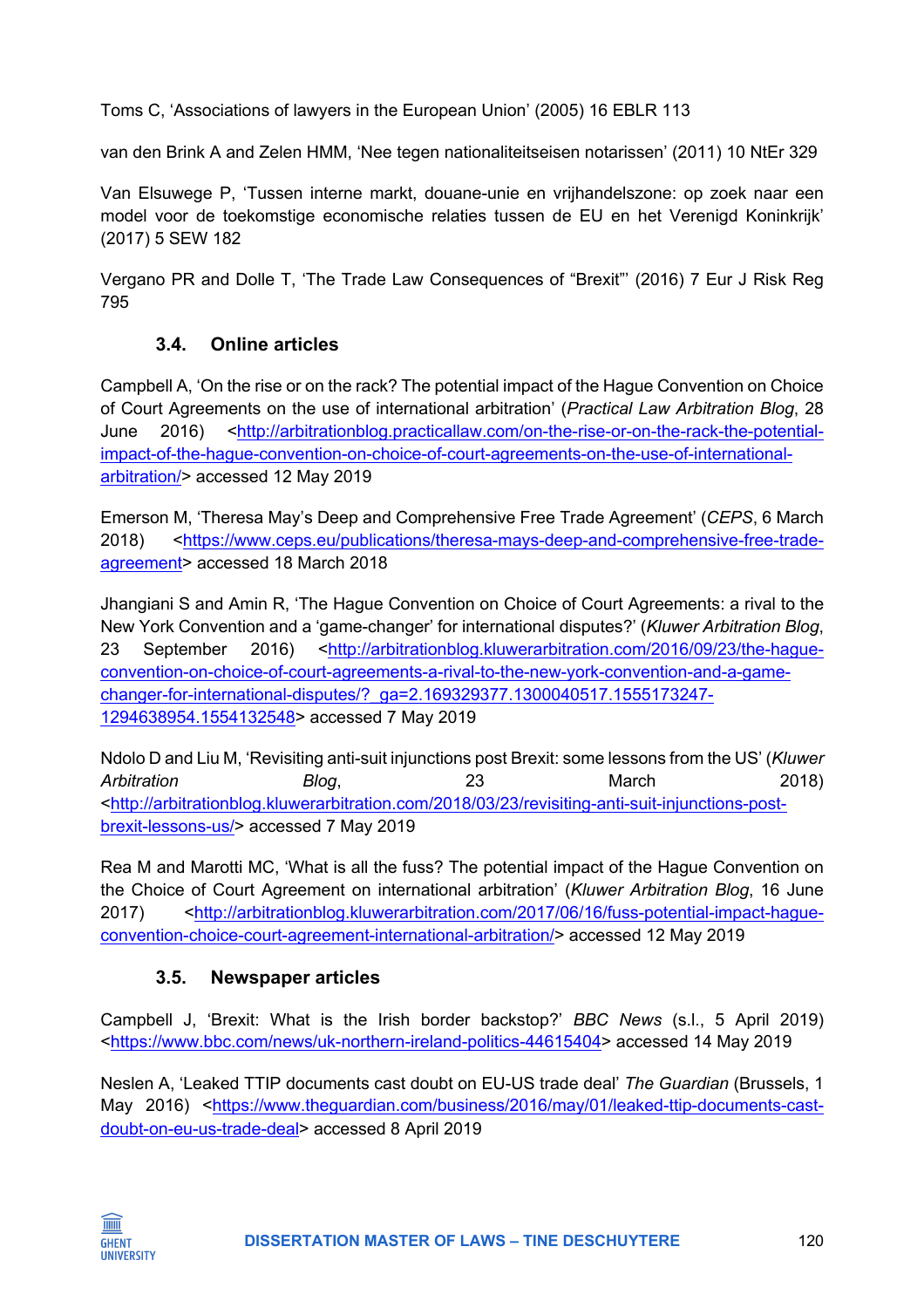Proctor K, 'Boris Johnson fuels speculation he could ignore Brexit delay law' *The Guardian* (*s.l.*, 29 September 2019) <https://www.theguardian.com/politics/2019/sep/29/boris-johnson-fuelsspeculation-could-ignore-brexit-delay-law> accessed 6 October 2019

Reality Check team, 'Brexit: What is Common Market 2.0?' *BBC News* (*s.l.*, 25 March 2019) ˂https://www.bbc.com/news/uk-politics-47639946˃ accessed 9 May 2019

Wheeler B and Seddon P, 'Brexit: all you need to know about the UK leaving the EU' *BBC News* (*s.l.*, 2 May 2019) ˂https://www.bbc.com/news/uk-politics-32810887˃ accessed 7 May 2019

Woodcock A, 'Law to stop no-deal Brexit passed by Parliament' *The Independent* (*s.l.*, 6 September 2019) <https://www.independent.co.uk/news/uk/politics/brexit-no-deal-bill-votehouse-lords-boris-johnson-law-parliament-latest-a9094741.html> accessed 6 October 2019

'Greenpeace leaks secret TTIP documents as US-EU trade talks spark protest' *Euronews* (*s.l.*, 2 May 2016) <https://www.euronews.com/2016/05/02/greenpeace-leaks-secret-ttip-documentsas-us-eu-trade-talks-spark-protest> accessed 8 April 2019

'Brexit: MPs reject May's EU withdrawal agreement' *BBC News* (*s.l.*, 30 March 2019) ˂https://www.bbc.com/news/uk-politics-47752017˃ accessed 7 May 2019

'Boris Johnson wins race to be Tory leader and PM' *BBC News* (*s.l.*, 23 July 2019) <https://www.bbc.co.uk/news/uk-politics-49084605> accessed 6 October 2019

'Boris Johnson: No-deal only alternative to Brexit plan' *BBC News* (*s.l.*, 2 October 2019) <https://www.bbc.co.uk/news/uk-politics-49906702> accessed 6 October 2019

# **3.6. Other documents**

#### *3.5.1. Published by the EU*

Bercero IG, 'Final press conference of the TTIP 15<sup>th</sup> round of negotiations' (*European* Commission, 7 October 2016) <http://trade.ec.europa.eu/doclib/press/index.cfm?id=1553> accessed 8 April 2019

Binder K, 'Briefing: International Agreements in Progress: EU-Singapore trade and investment agreements closer to conclusion' (*European Parliament*, October 2018) <http://www.europarl.europa.eu/RegData/etudes/BRIE/2018/628256/EPRS\_BRI(2018)628256\_ EN.pdf> accessed 10 April 2019

Council Decision (EU) 2018/1599 of 15 October 2018 on the signing, on behalf of the European Union, of the Free Trade Agreement between the European Union and the Republic of Singapore, *OJ* L 267/1 of 25 October 2018

Court of Justice of the European Union, 'Press Release No 6/19' (*Curia*, 29 January 2019) <https://curia.europa.eu/jcms/upload/docs/application/pdf/2019-01/cp190006en.pdf> accessed 2 April 2019

Directorate-General for External Policies – Policy Department, 'Free Trade Agreement between the EU and the Republic of Singapore – Analysis' (*European Parliament*, 16 March 2018)

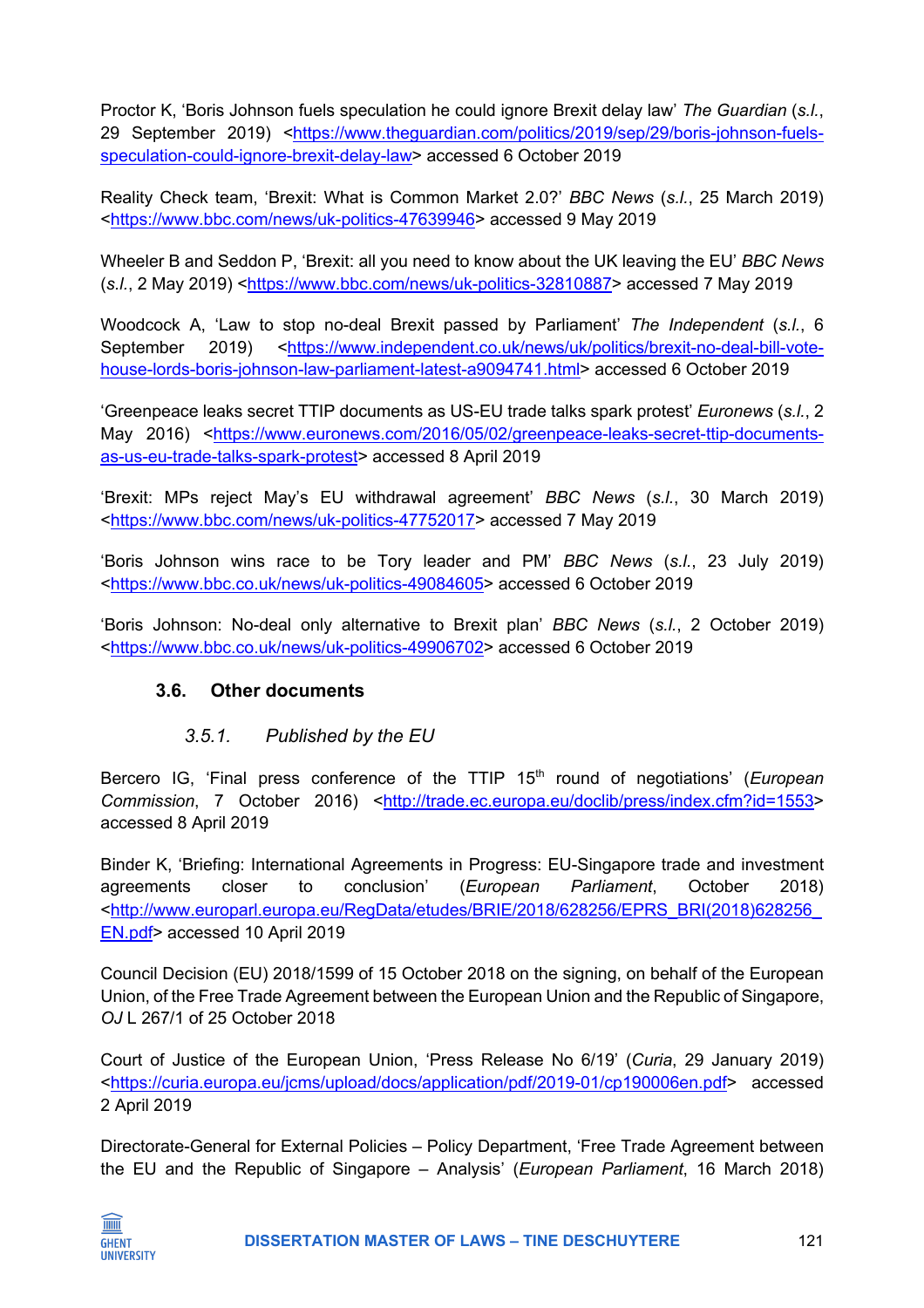<http://www.europarl.europa.eu/RegData/etudes/STUD/2018/603864/EXPO\_STU(2018)60386 4\_EN.pdf> accessed 13 May 2019

Directorate-General for Internal Market, Industry, Entrepreneurship and SMEs, 'Notice to stakeholders: Withdrawal of the United Kingdom and EU rules in the field of Regulated professions and the Recognition of Professional Qualifications' (*European Commission*, 21 June 2018) <https://ec.europa.eu/info/sites/info/files/file\_import/professional\_qualifications\_en.pdf> accessed 9 May 2019

Directorate-General Justice and Consumers, 'Notice to stakeholders: Withdrawal of the United Kingdom and EU rules on company law' (*European Commission*, 21 November 2017) ˂https://ec.europa.eu/newsroom/just/item-detail.cfm?item\_id=607669˃ accessed 12 May 2019

Directorate-General Justice and Consumers, 'Notice to stakeholders: Withdrawal of the United Kingdom and EU rules in the field of civil justice and private international law' (*European Commission*, 18 January 2019) ˂https://ec.europa.eu/info/sites/info/files/notice\_to\_stakeholders\_brexit\_civil\_justice\_rev1\_final. pdf> accessed 9 May 2019

Eeckhout P, 'Future trade relations between the EU and the UK: options after Brexit' (*Directorate-General for External Policies – Policy Department*, 22 March 2018) <http://www.europarl.europa.eu/RegData/etudes/STUD/2018/603866/EXPO\_STU(2018)60386 6\_EN.pdf> accessed 31 March 2018

European Commission, 'Impact assessment accompanying the document Proposal for a Directive of the European Parliament and of the Council on a proportionality test before adoption of new regulation of professions' of 10 January 2017 SWD(2016) 436 final

European Commission, 'Press release – EU-Canada trade agreement enters into force (*Press Release Database*, 20 September 2017) <http://europa.eu/rapid/press-release\_IP-17- 3121\_nl.htm> accessed 2 April 2019

European Commission, 'Annex 1 to the Proposal for a Council Decision on the conclusion of the Free Trade Agreement between the European Union and the Republic of Singapore' of 18 April 2018 COM(2018) 196 final

European Commission, 'Annex 5 to the Proposal for a Council Decision on the conclusion of the Free Trade Agreement between the European Union and the Republic of Singapore' of 18 April 2018 COM(2018) 196 final

European Commission, 'Annex to the Proposal for a Council Decision on the conclusion of the Investment Protection Agreement between the European Union and its Member States of the one part, and the Republic of Singapore, of the other part' of 18 April 2018 COM(2018) 194 final

European Commission, 'Growth: Single Market for Services' <https://ec.europa.eu/growth/singlemarket/services\_en> accessed 30 April 2018

European Commission, 'Growth: Single Market for Services - Business Services' <https://ec.europa.eu/growth/single-market/services/business-services\_en> accessed 30 April 2018

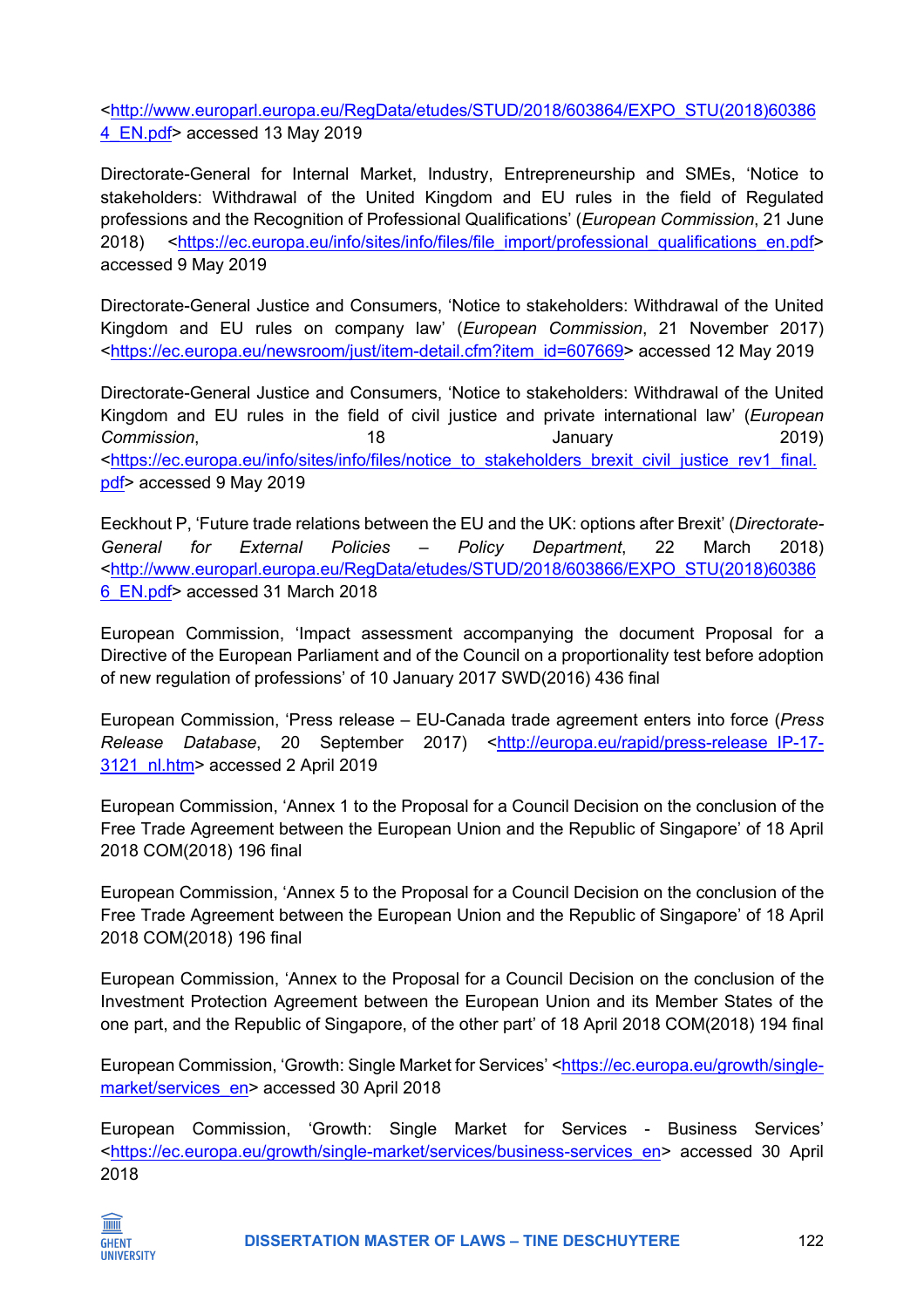European Commission, 'Internal Market, Industry, Entrepreneurship and SMEs: Sectors – The European Cooperative Society (SCE)' <http://ec.europa.eu/growth/sectors/socialeconomy/cooperatives/european-cooperative-society\_en> accessed 28 March 2018

European Commission, 'Regulated professions database' <http://ec.europa.eu/growth/toolsdatabases/regprof/index.cfm> accessed 11 March 2018

European Council Guidelines (Art. 50) of 23 March 2018, EUCO XT 20001/18

European Parliament Resolution of 14 March 2018 on the framework of the future EU-UK relationship, 2018/2573(RSP)

European Union External Action Service, 'Factsheet: EU-Ukraine relations' (*European Union*  External Action Service, 6 March 2018) <https://eeas.europa.eu/headquarters/headquarters-Homepage/4081/eu-ukraine-relations-factsheet\_en> accessed 2 May 2018

Joint letter from the EU and UK permanent representatives to the WTO (*European Commission*, 11 October 2017) <https://ec.europa.eu/commission/sites/betapolitical/files/letter\_from\_eu\_and\_uk\_permanent\_re presentatives.pdf> accessed 2 May 2018

Kraatz S, 'Fact Sheets on the European Union: Free movement of workers' (*European*  Parliament, October 2018) <http://www.europarl.europa.eu/factsheets/en/sheet/41/freemovement-of-workers> accessed 1 May 2019

Schöllmann W, 'Briefing: international agreements in progress: Comprehensive Economic and Trade Agreement (CETA) with Canada' (*European Parliament*, October 2016) <http://www.europarl.europa.eu/RegData/etudes/BRIE/2016/593491/EPRS\_BRI%282016%295 93491 EN.pdf> accessed 2 April 2019

Special meeting of the European Council (Art. 50) Conclusions of 10 April 2019, EUCO XT 20015/19, para. 2

'The EU publishes TiSA position papers' (*European Commission*, 22 July 2014) <http://trade.ec.europa.eu/doclib/press/index.cfm?id=1133> accessed 11 April 2019

'EU's proposal on competition' (*European Commission*, 7 January 2015) ˂http://trade.ec.europa.eu/doclib/docs/2015/january/tradoc\_153029.pdf˃ accessed 7 May 2019

'EU's proposal on state enterprises and enterprises granted special or exclusive rights or privileges' (*European Commission*, 7 January 2015) ˂http://trade.ec.europa.eu/doclib/docs/2015/january/tradoc\_153030.pdf˃ accessed 7 May 2019

'EU's proposal on subsidies' (*European Commission*, 7 January 2015) ˂http://trade.ec.europa.eu/doclib/docs/2015/january/tradoc\_153031.pdf˃ accessed 7 May 2019

'EU's proposal for a text on trade in services, investment and e-commerce' (*European*  Commission, 31 July 2015) <http://trade.ec.europa.eu/doclib/docs/2015/july/tradoc\_153669.pdf> accessed 5 May 2019

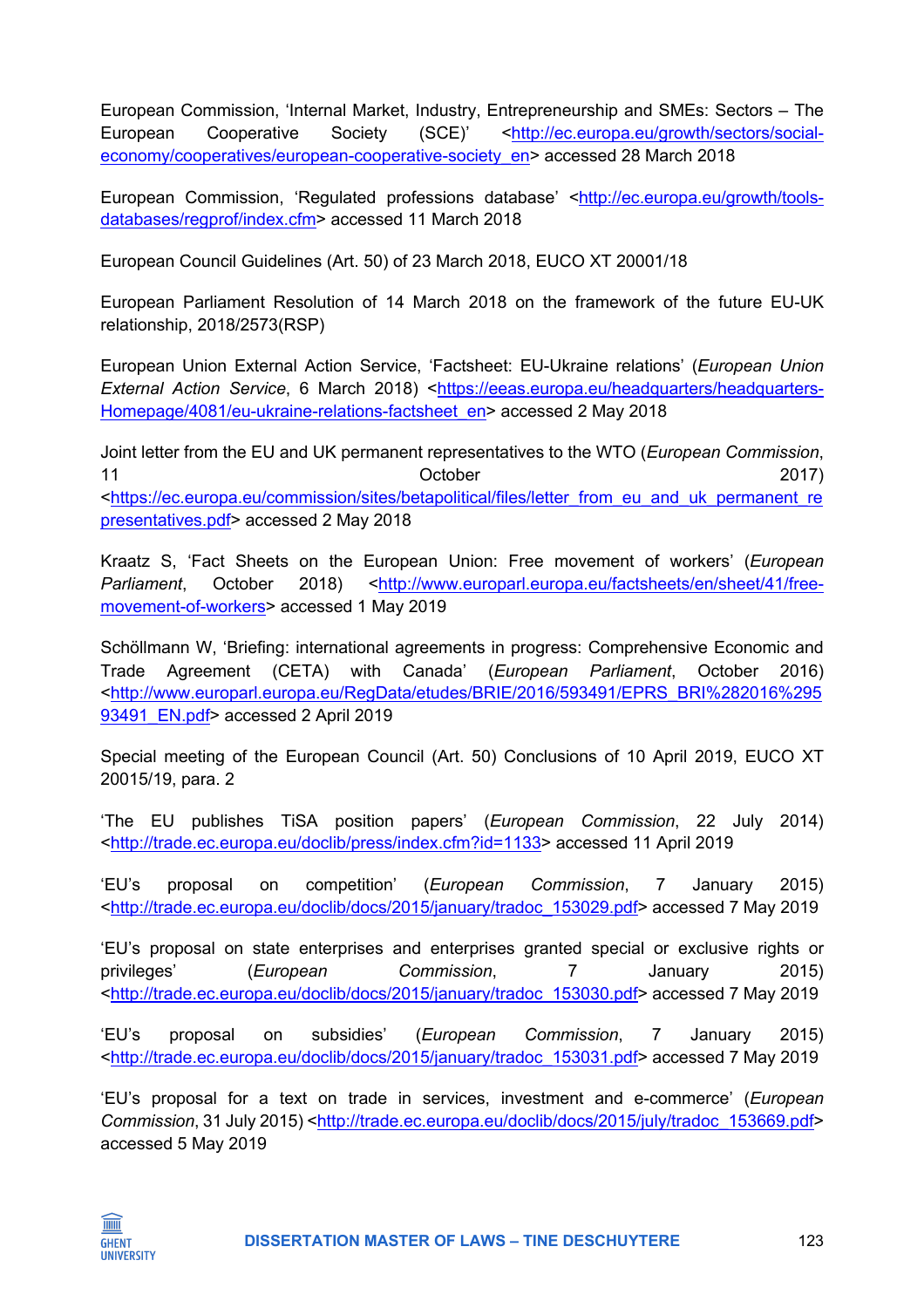'Reading guide: publication of the EU proposal on services, investment and e-commerce for the Transatlantic Trade and Investment Partnership' (*European Commission*, 31 July 2015) <http://trade.ec.europa.eu/doclib/docs/2015/july/tradoc\_153668.pdf> accessed 8 April 2019

'Services and investment offer of the EU' (*European Commission*, 31 July 2015) ˂http://trade.ec.europa.eu/doclib/docs/2015/july/tradoc\_153670.pdf˃ accessed 7 May 2019

'EU's proposal on investment protection and investment court system' (*European Commission*, 12 November 2015) <http://trade.ec.europa.eu/doclib/docs/2015/november/tradoc\_153955.pdf> accessed 7 May 2019

'EU's proposal on good regulatory practices' (*European Commission*, 21 March 2016) ˂http://trade.ec.europa.eu/doclib/docs/2016/march/tradoc\_154380.pdf˃ accessed 7 May 2019

'EU's proposal on regulatory cooperation' (*European Commission*, 21 March 2016) ˂http://trade.ec.europa.eu/doclib/docs/2016/march/tradoc\_154377.pdf˃ accessed 7 May 2019

'Good regulatory practices (GRPs) in TTIP: An introduction to the EU's revised proposal' (*European Commission*, 21 March 2016) ˂http://trade.ec.europa.eu/doclib/docs/2016/march/tradoc\_154381.pdf˃ accessed 7 May 2019

'Regulatory cooperation in TTIP: The benefits' (*European Commission*, 21 March 2016) ˂http://trade.ec.europa.eu/doclib/docs/2016/march/tradoc\_154379.pdf˃ accessed 7 May 2019

'Services and investment in EU trade deals: using 'positive' and 'negative' lists' (*European Commission*, April 2016) <http://trade.ec.europa.eu/doclib/docs/2016/april/tradoc\_154427.pdf> accessed 8 April 2019

'EU negotiating texts in TTIP' (*European Commission*, 14 July 2016) <http://trade.ec.europa.eu/doclib/press/index.cfm?id=1230> accessed 7 April 2019

'Report of the 15<sup>th</sup> round of negotiations for the Transatlantic Trade and Investment Partnership' (*European Commission*, 21 October 2016) <http://trade.ec.europa.eu/doclib/docs/2016/october/tradoc\_155027.pdf> accessed 8 April 2019

'TiSA - Schedule of specific commitments and list of MFN exceptions' (*European Commission*, 21 October 2016) <http://trade.ec.europa.eu/doclib/docs/2016/november/tradoc\_155096.pdf> accessed 11 April 2019

'In focus: Trade in Services Agreement (TiSA)' (*European Commission*, 14 July 2017) <http://ec.europa.eu/trade/policy/in-focus/tisa/> accessed 11 April 2019

'Guide to the EU-Singapore Free Trade Agreement and Investment Protection Agreement' (*European Commission*, April 2018) <http://trade.ec.europa.eu/doclib/docs/2018/april/tradoc\_156711.pdf> accessed 10 April 2019

'Strategic benefits: building bridges, shaping globalisation' (*European Commission*, April 2018) <http://trade.ec.europa.eu/doclib/docs/2018/april/tradoc\_156713.pdf> accessed 10 April 2019

'CETA chapter by chapter' (*European Commission*, 24 August 2018) <http://ec.europa.eu/trade/policy/in-focus/ceta/ceta-chapter-by-chapter/> accessed 2 April 2019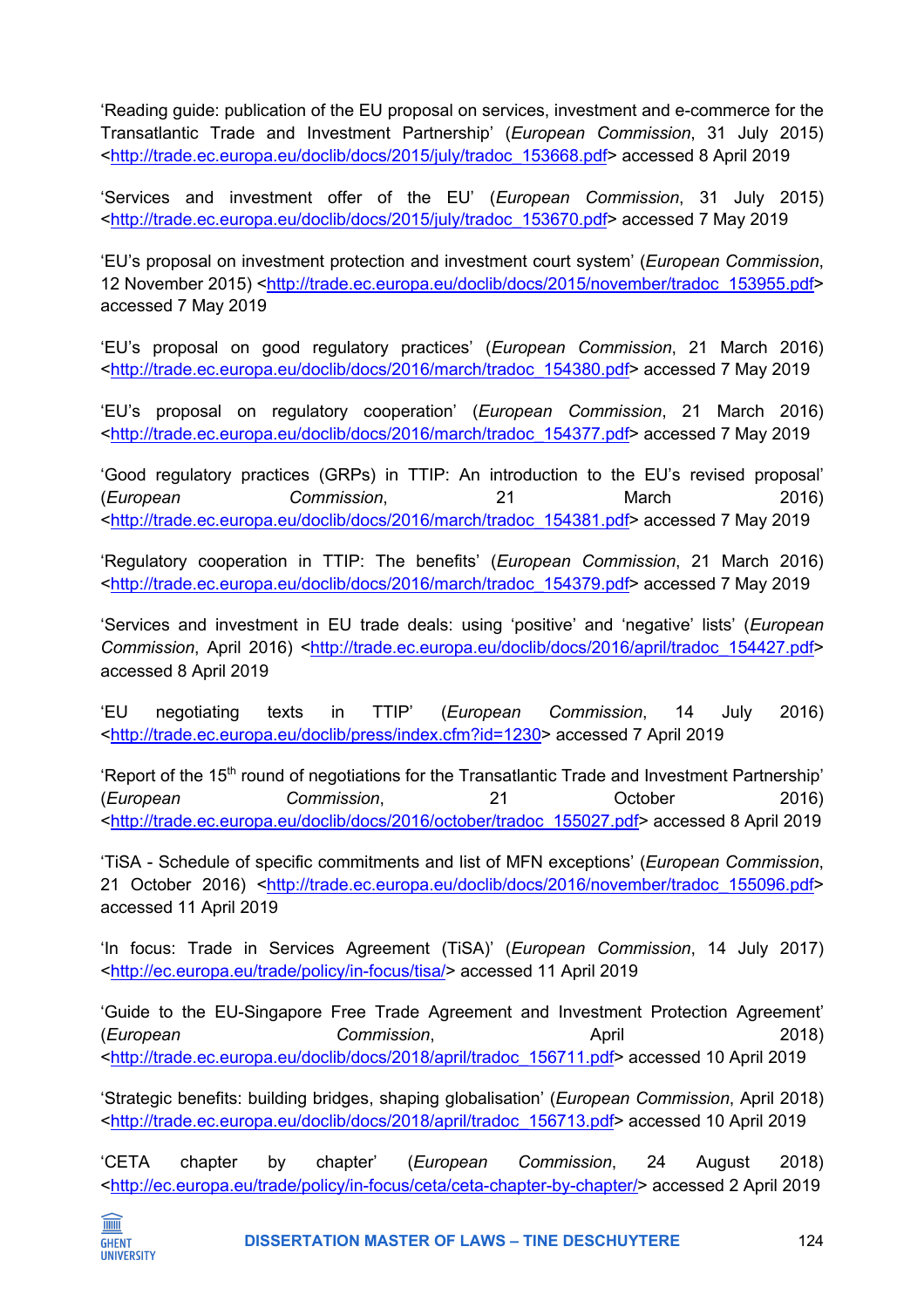'European Professional Card – EPC' (*Your Europe*, 24 January 2019) <https://europa.eu/youreurope/citizens/work/professional-qualifications/european-professionalcard/index\_en.htm> accessed 8 March 2019

'Press release – Agreement with Singapore set to give a boost to EU-Asia trade' (*European Commission*, 13 February 2019) <http://trade.ec.europa.eu/doclib/press/index.cfm?id=1980> accessed 10 April 2019

'Negotiations and agreements' (*European Commission*, 15 February 2019) <http://ec.europa.eu/trade/policy/countries-and-regions/negotiations-and-agreements/#\_beingnegotiated> accessed 8 April 2019

'EU-Singapore Agreement' (*European Commission*, 25 February 2019) <http://ec.europa.eu/trade/policy/in-focus/eu-singapore-agreement/> accessed 10 April 2019

'Brexit: new European Parliament reaffirms wholehearted position for EU position' (*European Parliament*, 18 September 2019) <http://www.europarl.europa.eu/news/en/pressroom/20190912IPR60929/brexit-new-european-parliament-reaffirms-wholehearted-support-foreu-position> accessed 5 October 2019

#### *3.5.2. Published by the UK*

Department for Business, Energy & Industrial Strategy, 'Guidance: Providing services including those of a qualified professional if there's no Brexit deal' (*UK Government*, 12 October 2018) ˂https://www.gov.uk/government/publications/providing-services-including-those-of-a-qualifiedprofessional-if-theres-no-brexit-deal/providing-services-including-those-of-a-qualifiedprofessional-if-theres-no-brexit-deal> accessed 9 May 2019.

Department for International Trade, 'UK services schedule' (*UK Government*, 7 December 2018) <https://assets.publishing.service.gov.uk/government/uploads/system/uploads/attachment\_data /file/762808/SCW380\_-\_UK\_GATS\_Schedule-FINAL\_03\_12\_2018.pdf> accessed 23 March 2018

Department for International Trade, 'UK services schedule list of most favoured nation (MFN) exemptions' (*UK Government*, 7 December 2018) <https://assets.publishing.service.gov.uk/government/uploads/system/uploads/attachment\_data /file/762809/SCW381 - UK\_MFN\_list\_FINAL\_03\_12\_2018.pdf> accessed 20 March 2019

Department for International Trade and Fox L, 'Press Release - Liam Fox submits services schedule to WTO' (*UK Government*, 3 December 2018) <https://www.gov.uk/government/news/liam-fox-submits-services-schedule-to-wto> accessed 20 March 2019

EU Select Committee, 'Brexit Negotiations' (*House of Lords*, 2017) ˂https://www.parliament.uk/business/committees/committees-a-z/lords-select/eu-selectcommittee-/inquiries/parliament-2017/scrutiny-of-brexit-negotiations/brexit-negotiations/> accessed 24 April 2019

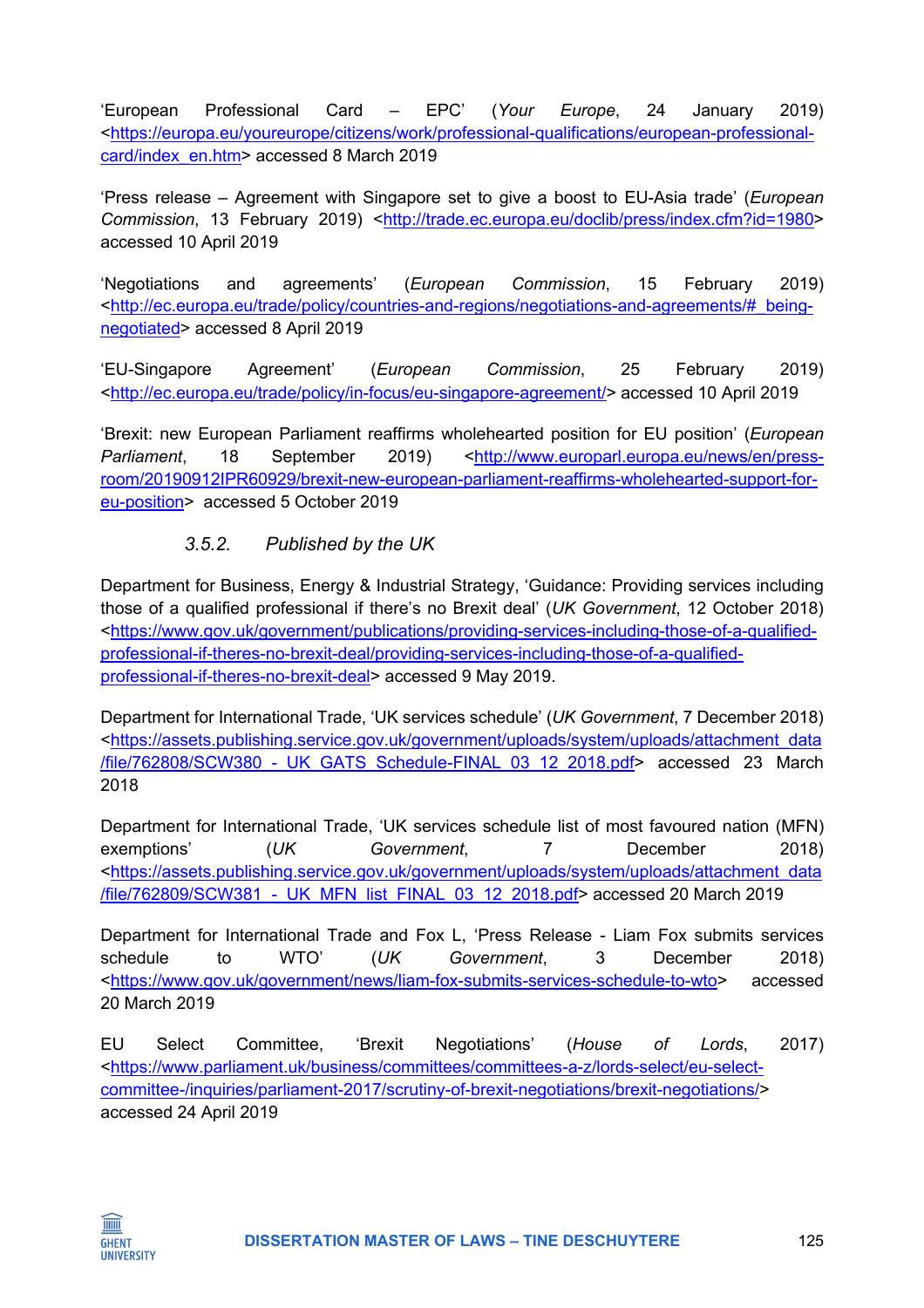European Union Committee, 'Brexit: the options for trade' (*House of Lords*, 13 December 2016) <https://publications.parliament.uk/pa/ld201617/ldselect/ldeucom/72/72.pdf> accessed 24 April 2019

Magntorn J and Winters A, 'Can CETA-plus solve the UK's services problem?' (*UK Trade Policy Observatory*, March 2018) ˂http://blogs.sussex.ac.uk/uktpo/files/2018/03/BP18- 10.209199781912044559.pdf˃ accessed 4 April 2019

May T, 'Article 50 Notification Letter from the United Kingdom' (*UK Government*, 29 March 2017) <https://assets.publishing.service.gov.uk/government/uploads/system/uploads/attachment\_data /file/604079/Prime\_Ministers\_letter\_to\_European\_Council\_President\_Donald\_Tusk.pdf> accessed 23 April 2018

Merler S in International Trade Committee, 'Oral evidence: Continuing application of EU trade agreements after Brexit' (*House of Commons*, 24 January 2018) <http://data.parliament.uk/writtenevidence/committeeevidence.svc/evidencedocument/internatio nal-trade-committee/continuing-application-of-eu-trade-agreements/oral/77638.pdf> accessed 9 February 2018

Ministry of Justice, 'Guidance: Cross-border civil and commercial legal cases after Brexit: Guidance for legal professionals' (*UK Government*, 29 March 2019) ˂https://www.gov.uk/government/publications/cross-border-civil-and-commercial-legal-casesafter-brexit-guidance-for-legal-professionals/cross-border-civil-and-commercial-legal-casesafter-brexit-guidance-for-legal-professionals˃ accessed 9 May 2019

Webb D, 'CETA: the EU-Canada free trade agreement' (*House of Commons*, 20 July 2018) <http://researchbriefings.files.parliament.uk/documents/CBP-7492/CBP-7492.pdf> accessed 2 April 2019

'What's next for Brexit? No Commons majority in indicative votes' (*UK Parliament*, 27 March 2019) ˂https://www.parliament.uk/business/news/2019/march/whats-next-for-brexit-house-ofcommons-holds-indicative-votes/˃ accessed 8 May 2019

'House of Commons holds second round of indicative votes' (*UK Parliament*, 1 April 2019) ˂https://www.parliament.uk/business/news/2019/april/house-of-commons-holds-second-roundof-indicative-votes/˃ accessed 8 May 2019

# *3.5.3. Published by the WTO*

Adlung R, *Public services and the GATS* (WTO Working Paper, July 2005) ERSD-2005-03

Chairman of the Working Party on Domestic Regulation, *Progress Report on the Disciplines on Domestic Regulation Pursuant to GATS Article VI:4* (14 April 2011) S/WPDR/W/45

Cossy M, *Determining 'likeness' under the GATS: Squaring the circle?* (WTO Staff Working Paper, September 2006) ERSD-2006-08 2

European Communities and their Member States, 'Schedule of Specific Commitments' of 15 April 1994, GATS/SC/31

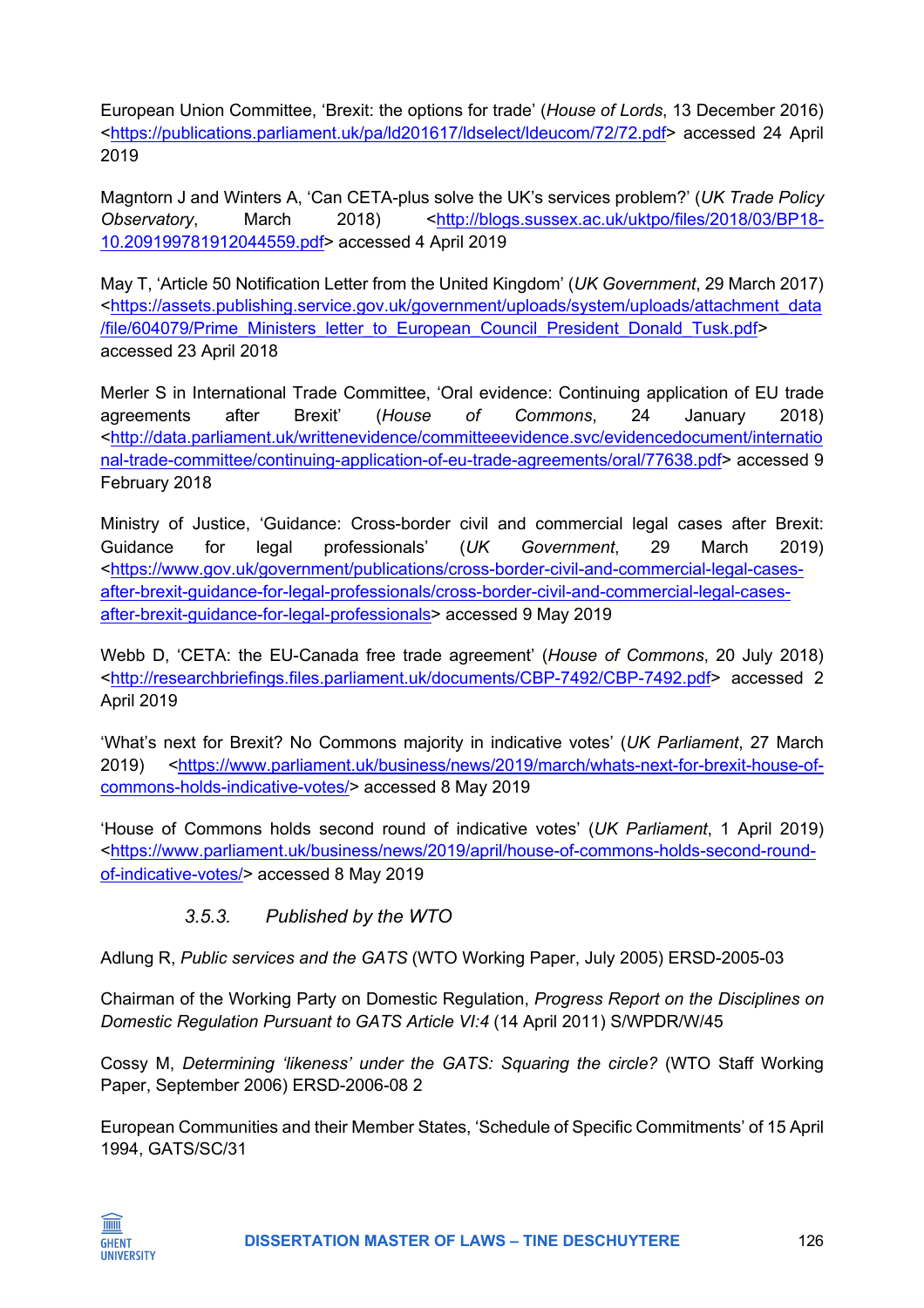World Trade Organization, 'Agreement on Trade Related Investment Measures' ˂https://www.wto.org/english/tratop\_e/invest\_e/invest\_info\_e.htm˃ accessed 12 May 2019

World Trade Organization, Services negotiations' <https://www.wto.org/english/tratop\_e/serv\_e/s\_negs\_e.htm> accessed 23 March 2019

World Trade Organization, 'WTO negotiations on domestic regulation disciplines' <https://www.wto.org/english/tratop\_e/serv\_e/dom\_reg\_negs\_e.htm> accessed 23 March 2019

## *3.5.4. Published by professional bodies*

Bar Council, 'The old Code of Conduct' (*Bar Standards Board*, 18 September 2004) <https://www.barstandardsboard.org.uk/regulatory-requirements/the-old-code-of-conduct/theold-code-of-conduct/> accessed 15 March 2019

Bar Council of England and Wales, 'What is the financial value that EU lawyers bring to this country, in particular to the City of London?' (*House of Commons*, 20 July 2016) ˂https://www.parliament.uk/documents/commons-committees/Justice/Further-evidence-from-Bar-Council-of-England-and-Wales-on-legal-services-regulation.pdf> accessed 24 April 2019

Bar Standards Board, 'Bar training requirements: Qualified foreign lawyers' ˂https://www.barstandardsboard.org.uk/qualifying-as-a-barrister/bar-trainingrequirements/transferring-lawyers/qualified-foreign-lawyers/˃ accessed 12 May 2019

Law Council of Australia, 'Factsheet: practice of foreign law – United Kingdom' ˂http://lca.lawcouncil.asn.au/lawcouncil/images/LCA-PDF/Country\_Fact\_Sheets/Europe/PFL%20United%20Kingdom\_map.pdf> accessed 27 March 2019

Law Society of Scotland, 'D7/D8: Registration of foreign lawyers and multi-national practices' ˂https://www.lawscot.org.uk/members/rules-and-guidance/rules-and-guidance/section-d/ruled7/guidance/d7-d8-registration-of-foreign-lawyers-and-multi-national-practices/˃ accessed 2 May 2019

Law Society of Scotland, 'Requalifying into Scotland as an overseas solicitor' ˂https://www.lawscot.org.uk/qualifying-and-education/qualifying-as-a-scottishsolicitor/requalifying-into-scotland/> accessed 12 May 2019

Solicitors Regulation Authority, 'Regulated population statistics' <https://www.sra.org.uk/solicitorpopulation/˃ accessed 24 April 2019.

Solicitors Regulation Authority Board, 'SRA Practice Framework Rules 2011 – Version 21' (*Solicitors Regulation Authority*, 6 December 2018) ˂https://www.sra.org.uk/solicitors/handbook/practising/content.page˃ accessed 12 May 2019

Solicitors Regulation Authority Board, 'SRA Qualified Lawyers Transfer Scheme Regulations 2011 – Version 21' (*Solicitors Regulation Authority*, 6 December 2018) ˂https://www.sra.org.uk/solicitors/handbook/qlts/content.page˃ accessed 12 May 2019

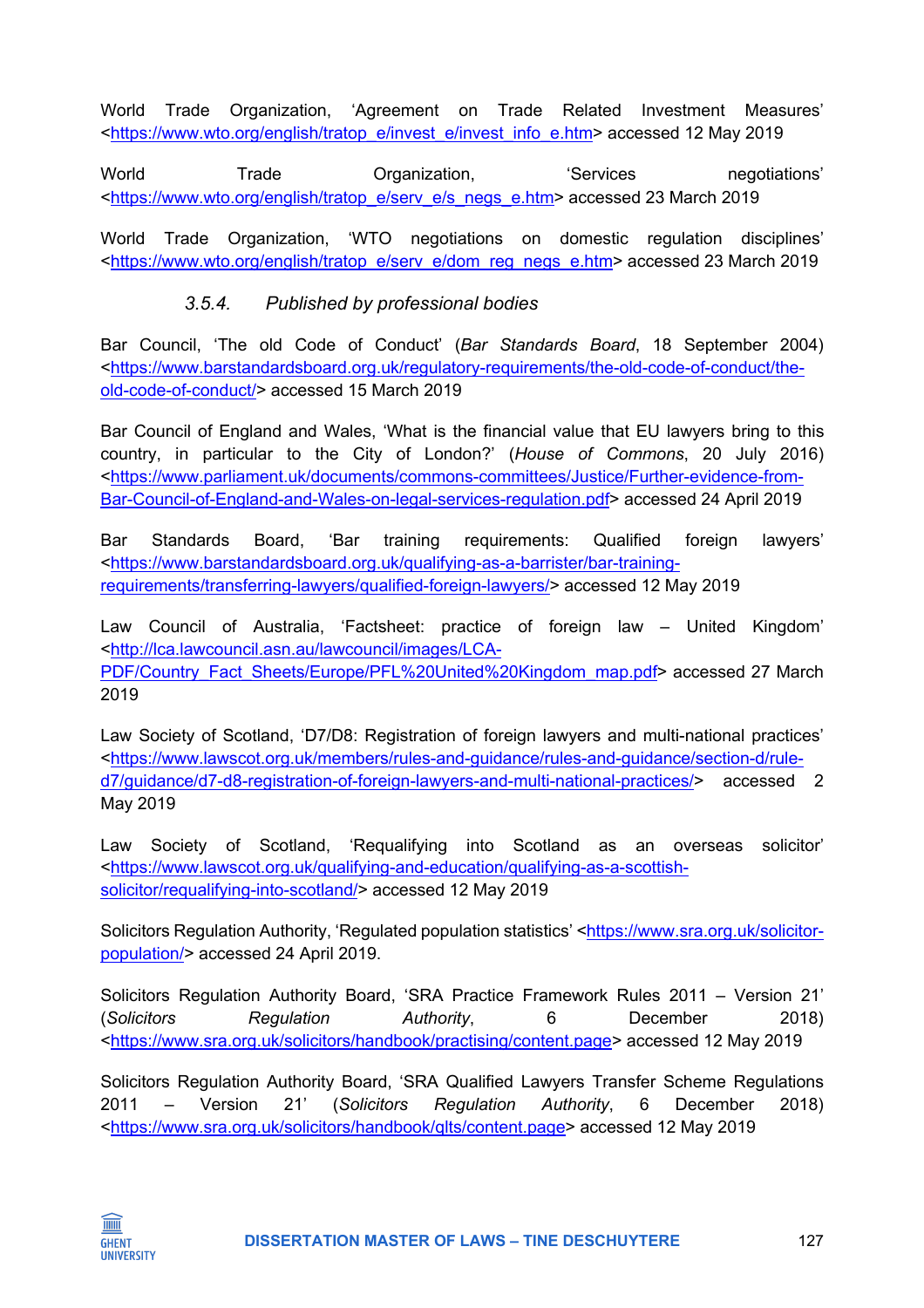SRA Renewals, 'Registered European Lawyers (REL) Guide' (*Solicitors Regulation Authority*, October 2018) <https://sra.org.uk/documents/mySRA/registered-european-lawyers-guide.pdf> accessed 28 April 2019

The Faculty of Advocates, 'Becoming an advocate – Information for other Lawyers' ˂http://www.advocates.org.uk/about-advocates/becoming-an-advocate/information-for-otherlawyers> accessed 12 May 2019

UK Delegation to the CCBE, 'Paper: EU lawyers in the UK – Practice rights under the draft Withdrawal Agreement and Q&A' (*Bar Council*, 16 November 2018) ˂https://www.barcouncil.org.uk/media/695906/eu-lawyers-in-the-uk-practice-rights-qa\_revised\_nov\_2018.pdf> accessed 12 May 2019

'Electronic communication and the internet' (*CCBE*, 24 October 2008) <https://www.ccbe.eu/fileadmin/speciality\_distribution/public/documents/IT\_LAW/ITL\_Position\_ papers/EN\_ITL\_20081024\_CCBE\_Guidance\_electronic\_communication-internet.pdf> accessed 9 March 2019

'CCBE Lawyers' statistics 2015' (*CCBE*, 1 May 2015) ˂https://www.ccbe.eu/fileadmin/speciality\_distribution/public/documents/Statistics/EN\_STAT\_2 015 Number of lawyers in European countries.pdf> accessed 27 April 2019

'Ethics guidance – European Lawyers practising in the UK' (*Solicitors Regulation Authority*, 22 April 2016) <https://www.sra.org.uk/solicitors/code-of-conduct/guidance/guidance/European-Lawyers-practising-in-the-UK.page> accessed 28 April 2019

'Registered European lawyers and registered foreign lawyers' (*Solicitors Regulation Authority*, December 2016) <https://www.sra.org.uk/solicitors/resources/registered-european-foreignlawyers.page> accessed 28 April 2019

'Regulation Paper – The case for change: revisited' (*Law Society of Scotland*, January 2018) ˂https://www.lawscot.org.uk/media/359509/case-for-change-revisited-law-society-ofscotland.pdf> accessed 27 March 2019

'Blind spot: how CETA overlooks legal services' (*The Law Society of England and Wales*, 29 January 2018) <https://www.lawsociety.org.uk/news/documents/ceta-policy-document/> accessed 2 April 2019

'Brexit no deal – legal services' (*The Law Society*, October 2018) ˂https://www.lawsociety.org.uk/support-services/documents/no-deal-brexit-providing-legalservices-in-eu-2019/> accessed 2 May 2019

'BSB handbook' (*Bar Standards Board*, April 2019) ˂https://www.barstandardsboard.org.uk/media/1983861/bsb\_handbook\_april\_2019.pdf˃ accessed 12 May 2019

'Ethics guidance – guidance note on the impact on exempt European lawyers of the Government's Statutory Instrument on the basis of a 'no deal' EU exit scenario' (*Solicitors Regulation Authority*, 10 December 2018) <https://www.sra.org.uk/solicitors/guidance/ethicsguidance/Guidance-on-the-impact-on-exempt-European-lawyers-of-the-



**DISSERTATION MASTER OF LAWS – TINE DESCHUYTERE** 128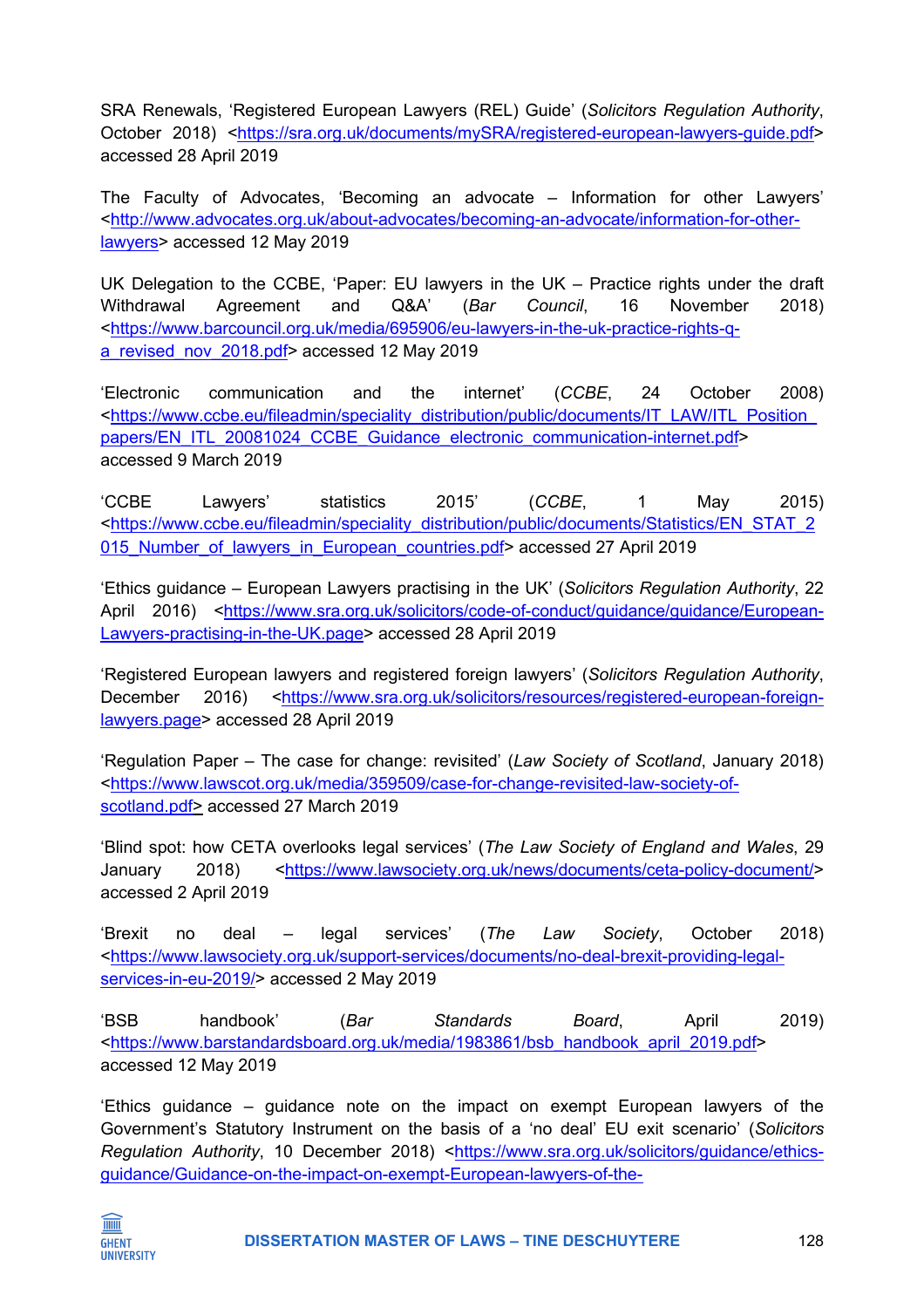Government%E2%80%99s-Statutory-Instrument-on-the-basis-of-a-%E2%80%98nodeal%E2%80%99-EU-exit-scenario.page> accessed 28 April 2019

'Ethics guidance: Government's Technical Notice on the impact of a 'no deal' EU exit scenario on EU lawyers practicing in the UK' (*Solicitors Regulation Authority*, 10 April 2019) ˂http://www.sra.org.uk/solicitors/guidance/ethics-guidance/Government%E2%80%99s-Technical-Notice-on-the-impact-of-a-%E2%80%98no-deal%E2%80%99-EU-exit-scenario-on-EU-lawyers-practising-in-the-UK.page ˃ accessed 12 May 2019

'UK and Belgian bars sign up to post-Brexit cooperation' (*Law Society of Scotland*, 1 October 2019) <https://www.lawscot.org.uk/news-and-events/news/uk-and-belgian-bars-sign-up-to-postbrexit-cooperation/> accessed 6 October 2019

'UK bars sign post-Brexit deal with Belgium' (*The Law Society Gazette*, 2 October 2019) <https://www.lawgazette.co.uk/practice/uk-bars-sign-post-brexit-deal-withbelgium/5101644.article> accessed 6 October 2019

'UK and Belgian bars sign up to post-Brexit cooperation' (*The UK Law Societies' Joint Brussels*  Office, 3 October 2019) <https://www.lawsocieties.eu/uk-and-belgian-bars-sign-up-to-postbrexit-cooperation/6000398.article> accessed 6 October 2019

## *3.5.5. Other*

Better Brexit, 'Common Market 2.0: A Brexit deal everyone can support' ˂http://betterbrexit.org.uk/wp-content/uploads/2019/03/Common-Market-2.0.pdf˃ accessed 9 May 2019

Claessens S and others, *Evaluation of the Legal Framework for the Free Movement of Lawyers: Final Report* (Panteia and the University of Maastricht 2012)

'GATS Handbook' (*International Bar Association*, May 2002) <https://www.ibanet.org/Document/Default.aspx?DocumentUid=4F39B8D5-2110-4A8A-BDAF-7CB1D7083236> accessed 20 March 2019

'Transatlantic Trade and Investment Partnership Cross-Border Trade in Services Test Consolidation' (*Greenpeace*, May 2016) ˂https://trade-leaks.org/ttip/ttip-leak-3/˃ accessed 5 May 2019

'TTIP leaks' (*Greenpeace*, May 2016) <https://trade-leaks.org/ttip/> accessed 8 April 2019

'TiSA leaks' (*Greenpeace*, September 2016/November 2016) <https://trade-leaks.org/tisa/> accessed 11 April 2019

'Minister Reynders submits request for opinion on CETA' (*Kingdom of Belgium – Foreign Affairs, Foreign Trade and Development Cooperation*, 6 September 2017) <https://diplomatie.belgium.be/en/newsroom/news/2017/minister\_reynders\_submits\_request\_o pinion\_ceta> accessed 2 April 2019

'Draft Convention on the recognition and enforcement of foreign judgments in civil or commercial matters' (*HCCH*, May 2018) <https://assets.hcch.net/docs/9faf15e1-9c36-4e57-8d56-12a7d895faac.pdf˃ accessed 7 May 2019